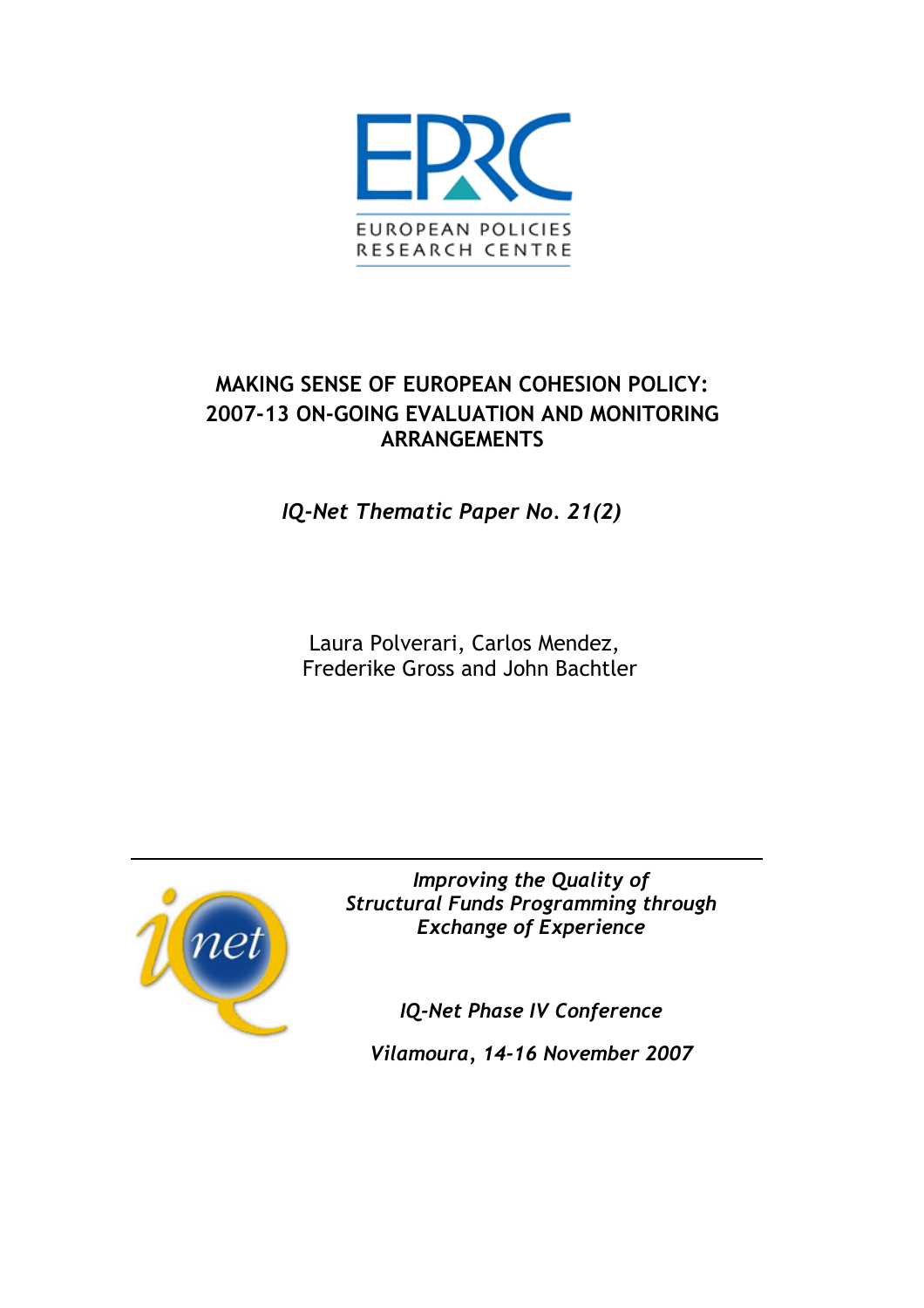

### **European Policies Research Centre**

University of Strathclyde Graham Hills Building 40 George Street Glasgow G1 1QE United Kingdom

Tel: +44 (0) 141 548 3339 Fax: +44 (0) 141 548 4898 E-mail: [john.bachtler@strath.ac.uk](mailto:john.bachtler@strath.ac.uk) [laura.polverari@strath.ac.uk](mailto:laura.polverari@strath.ac.uk)

www.eprc.strath.ac.uk/eprc/default.cfm www.eprc.strath.ac.uk/iqnet/default.cfm

November 2007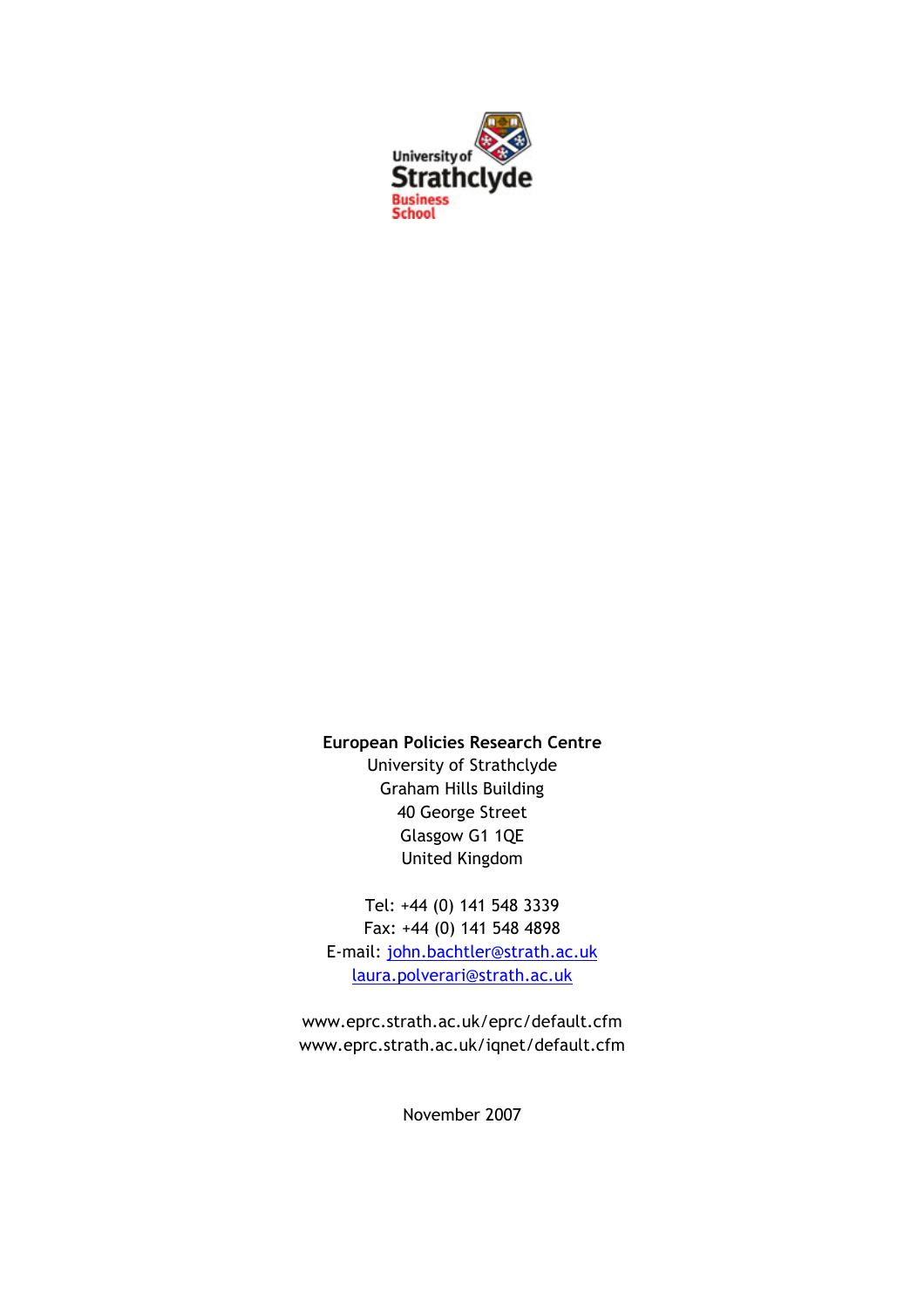## **PREFACE**

The research for this paper was undertaken in preparation for the 23<sup>rd</sup> IQ-Net meeting in Vilamoura, Algarve, Portugal, on 14-16 November 2007. The paper was written by Laura Polverari, Carlos Mendez, Frederike Gross and Professor John Bachtler.

This paper is the product of desk research and fieldwork visits during autumn 2007 to national and regional authorities in Member States (mostly among partners in the IQ-Net Consortium) and to the European Commission's DG Regional Policy. The field research team comprised:

- - Tobias Gross (Austria) Frederike Gross (Belgium, France)
- Prof. Henrik Halkier (Denmark) Rona Michie (United Kingdom)
- 
- Carlos Mendez (Portugal, Spain, European Commission)
- 
- 
- Dr. Sara Davies (Germany) Laura Polverari (Italy, European Commission)
	- Heidi Vironen (Finland, Sweden)
- Dr. Martin Ferry (Poland) Maria-Amalia Vergoula (Greece)
- Prof. John Bachtler (European Commission)
- Marie Macešková (Czech Republic)

This paper was revised following the Vilamoura meeting in line with the comments of the partners and the substance of discussions at the meeting.

EPRC thanks all those who participated in the research. EPRC also gratefully acknowledges the financial support provided by participating regions, whose contributions are co-financed by technical assistance from the European Regional Development Fund. The report is, however, the responsibility of the authors alone. A current list of IQ-Net Partners and their relevant organisations is as follows:

#### **Austria**

- State Government of Niederösterreich, Economic and Tourism Department
- State Government of Steiermark, Economic Policy Department

#### **Belgium**

• Agency for the Economy of Vlaanderen, Europe Economy

#### **Czech Republic**

• Ministry for Regional Development

#### **Denmark**

• Danish Enterprise and Construction Authority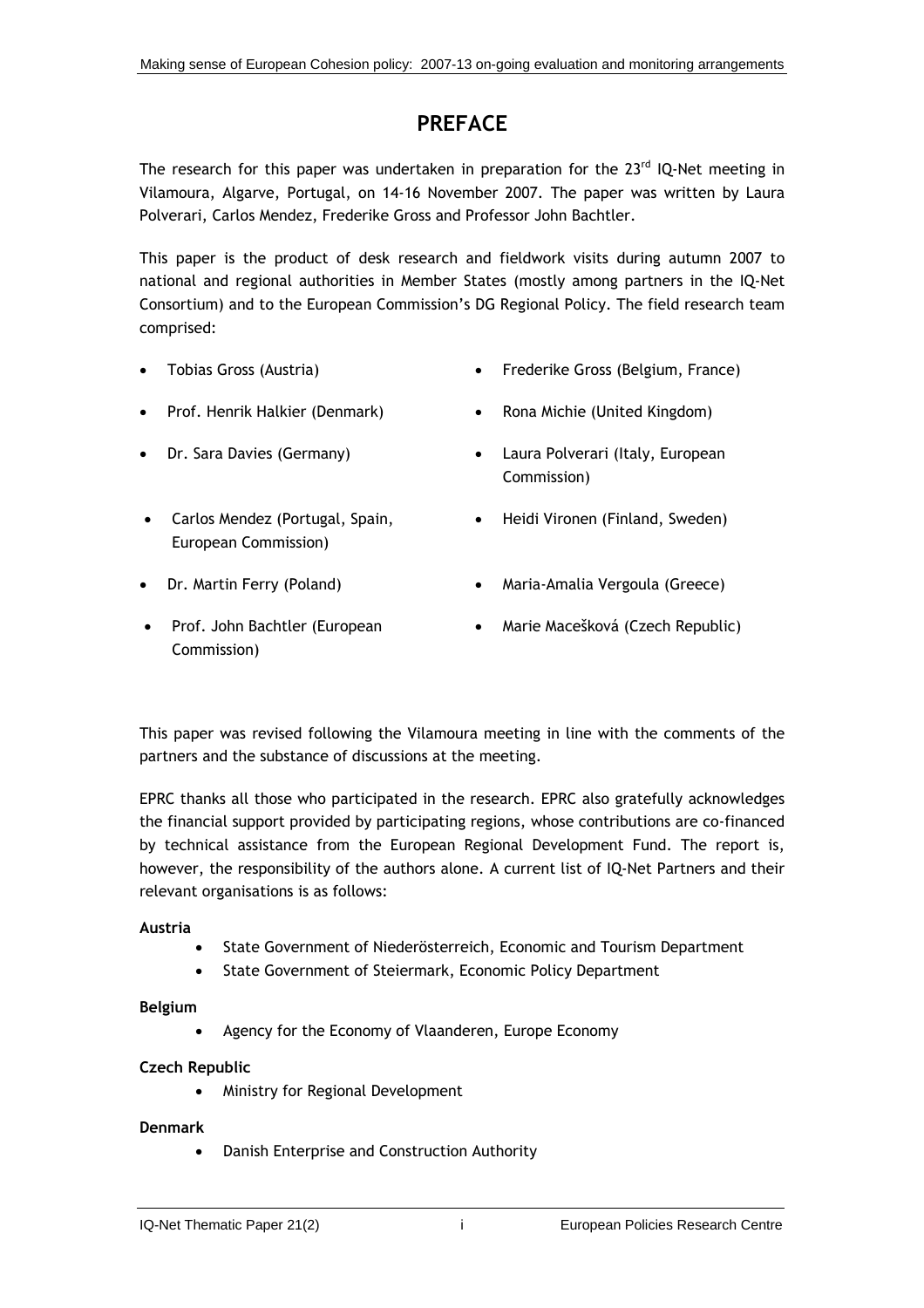#### **Finland**

- Keski-Suomi Alliance
- Ministry of the Interior

#### **France**

• Inter-ministerial delegation for the management and competitiveness of the territories (DIACT)

#### **Germany**

- Nordrhein-Westfalen, Ministry of Economy, SMEs and Energy, EU Affairs Unit
- Sachsen-Anhalt, Ministry of Finances

#### **Greece**

• CSF Management Organisation Unit, Ministry of Economy and Finance

#### **Italy**

- Lombardia Region, Presidency, Central Directorate for Integrated Programming
- Ministry of Economic Development and Institute for Industrial Promotion (IPI)

#### **Poland**

• Śląskie Voivodeship (Marshal's Office)

#### **Portugal**

• Financial Institute for Regional Development (IFDR)

#### **Spain**

País Vasco, Provincial Council of Bizkaia, Department of Economy and Finance

#### **Sweden**

• NUTEK, Swedish Agency for Economic and Regional Growth

#### **UK**

- One NorthEast
- Department of Communities and Local Government
- Welsh European Funding Office
- Scottish Government

For further information about IQ-Net, and access to the full series of IQ-Net Papers, please visit the IQ-Net website at: [www.eprc.strath.ac.uk/iqnet/default.cfm](http://www.eprc.strath.ac.uk/iqnet/default.cfm)

#### **Disclaimer:**

It should be noted that the content and conclusions of this paper do not necessarily represent the views of individual members of the IQ-Net Consortium.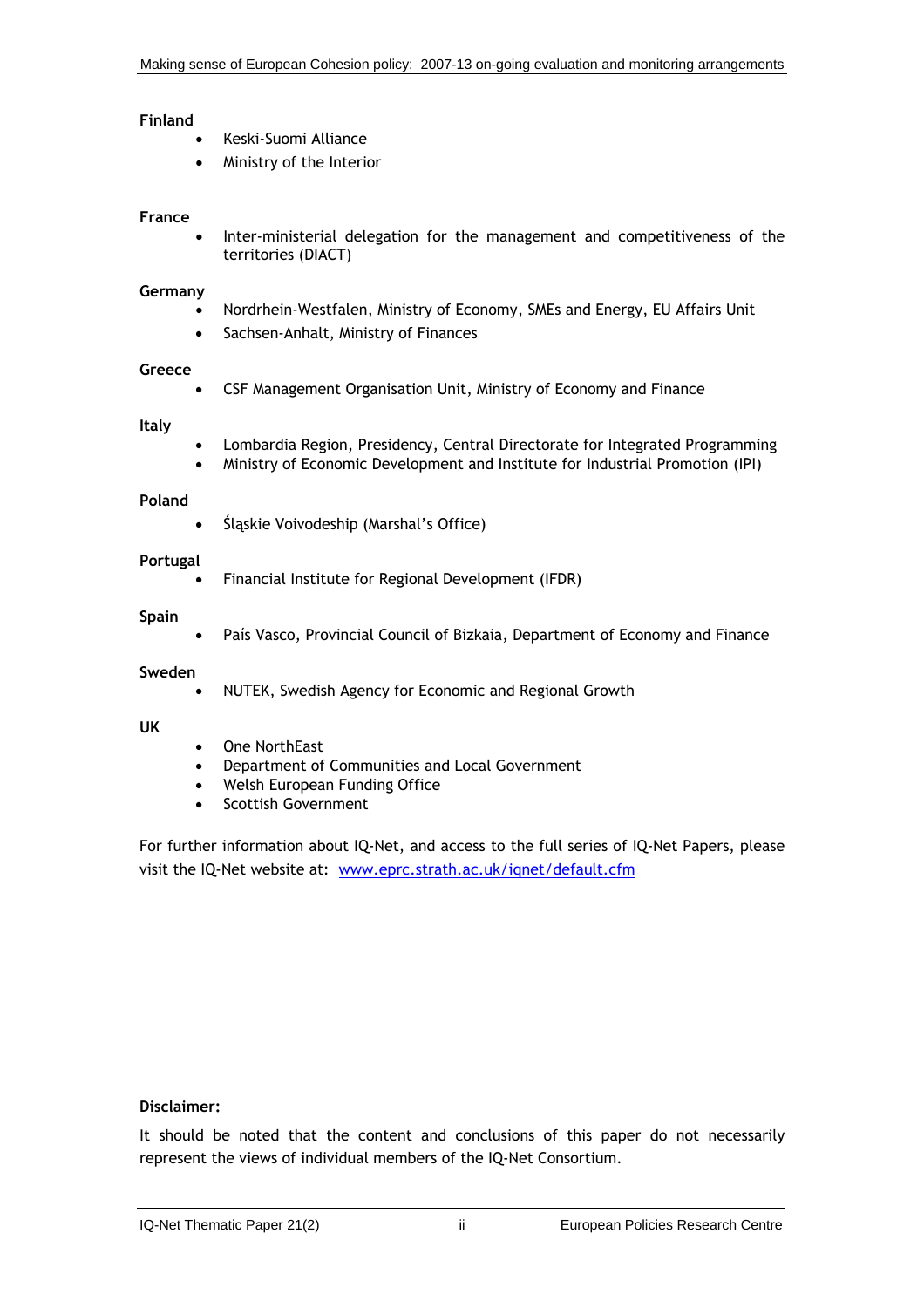# **MAKING SENSE OF EUROPEAN COHESION POLICY: 2007-13 ON-GOING EVALUATION AND MONITORING ARRANGEMENTS**

# **TABLE OF CONTENTS**

| 1.    |                                                                 |  |
|-------|-----------------------------------------------------------------|--|
| 2.    |                                                                 |  |
| 2.1   |                                                                 |  |
| 2.2   |                                                                 |  |
| 2.3   | New ambitions for monitoring and evaluation: 2000-2006 13       |  |
| 2.4   | Towards a more flexible and needs-based approach for 2007-13 20 |  |
| 2.4.1 |                                                                 |  |
| 2.4.2 |                                                                 |  |
| 3.    |                                                                 |  |
| 3.1   | Current state with preparations of future evaluation work25     |  |
| 3.2   |                                                                 |  |
| 3.3   |                                                                 |  |
| 3.3.1 |                                                                 |  |
| 3.3.2 | Relationship between evaluation of the NSRF and of the OPs38    |  |
| 3.3.3 |                                                                 |  |
| 3.3.4 |                                                                 |  |
| 3.4   | The management and implementation of evaluation activities 57   |  |
| 3.4.1 | Bodies and structures enabling effective evaluation57           |  |
| 3.4.2 |                                                                 |  |
| 3.4.3 | Giving weight to evaluation: performance reserve mechanisms63   |  |
| 3.4.4 |                                                                 |  |
| 4.    | 2007-13 MONITORING: AN ENABLING TOOL FOR EVALUATION  71         |  |
| 4.1   |                                                                 |  |
| 4.1.1 |                                                                 |  |
| 4.1.2 |                                                                 |  |
| 4.2   | Indicator systems: Collecting usable and user oriented data 79  |  |
| 4.2.1 |                                                                 |  |
| 4.2.2 |                                                                 |  |
| 4.3   |                                                                 |  |
| 4.3.1 |                                                                 |  |
| 4.3.2 |                                                                 |  |
| 4.3.3 |                                                                 |  |
| 5.    |                                                                 |  |
| 6.    | ANNEX 1: EVALUATION AND MONITORING FICHES  109                  |  |
| 6.1   |                                                                 |  |
| 6.2   |                                                                 |  |
| 7.    |                                                                 |  |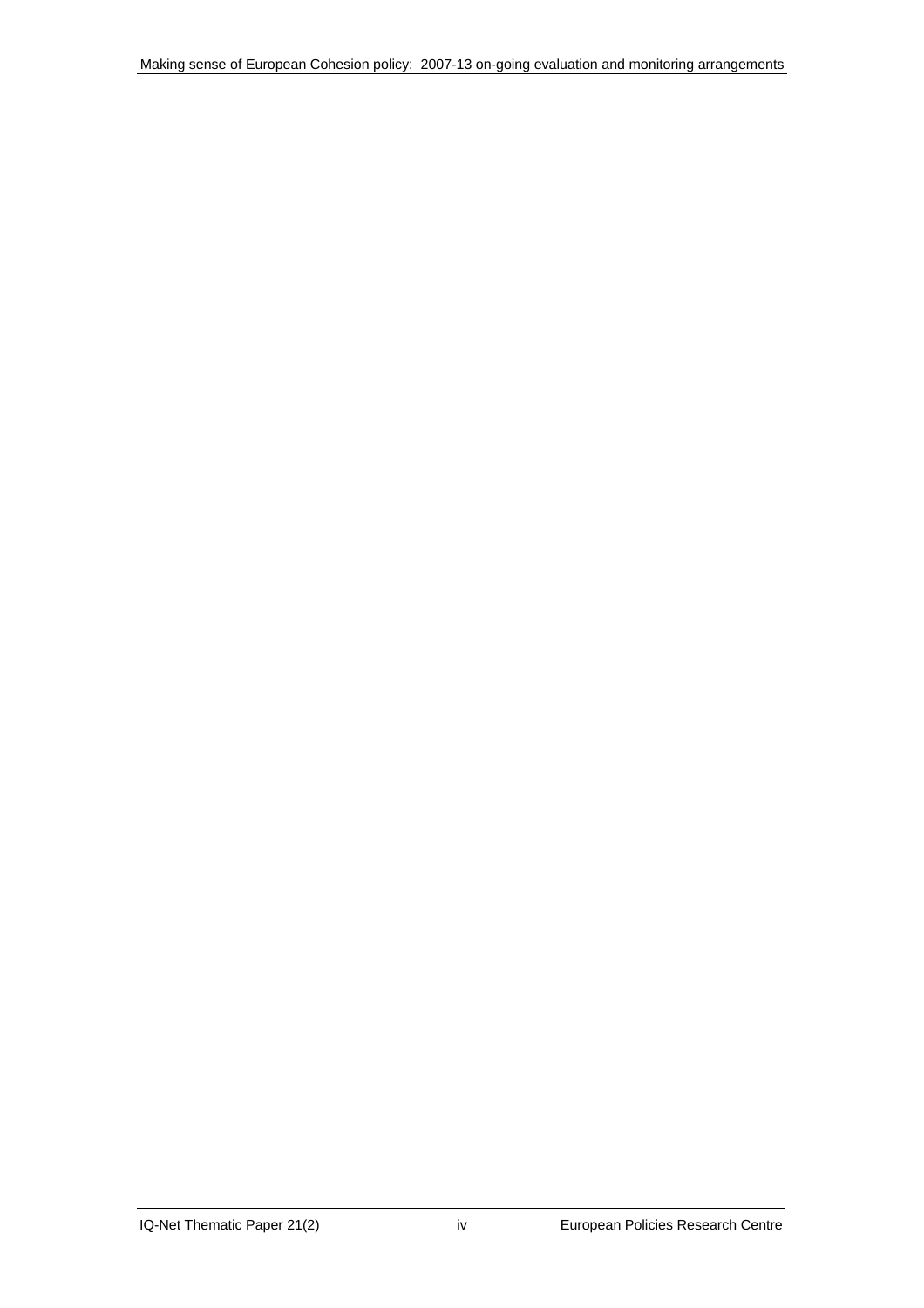# **MAKING SENSE OF EUROPEAN COHESION POLICY: 2007-13 ON-GOING EVALUATION AND MONITORING ARRANGEMENTS**

# **EXECUTIVE SUMMARY**

## **EVOLUTION OF MONITORING AND EVALUATION**

## **Early developments: 1989-93**

The monitoring and evaluation of EU Cohesion policy has evolved considerably over successive policy reform phases. Before the 1988 reforms, the evaluation of the Structural Funds was accorded low priority and the monitoring and control of expenditure was widely acknowledged as inadequate. The landmark reforms of 1988 introduced the first systematic obligations to monitor and evaluate the Structural Funds, including provisions for ex ante and ex post evaluation, the collection of data in relation to financial and physical indicators, reporting procedures and the setting up of Monitoring Committees to allow for the periodic review of the implementation of Regional Development Plans over time and allow appropriate modifications. However, the implementation of the requirements revealed significant weaknesses in practice. The evaluations were generally of low quality and were considered to lack methodological rigour. Ex ante evaluation was hampered by the tight timing of the programming process. Community Support Frameworks and OP objectives were imprecise and targets were often missing or un-quantified restricting the ability to evaluate the expected effects. Inadequacies in the monitoring systems included a widespread lack of monitoring data, particularly on physical implementation. At the aggregate level, the comparative monitoring of developments across the Community was impeded by a lack of standardised indicators and the diverse nature of the economic development priorities.

## **Stronger monitoring and evaluation obligations: 1994-99**

The 1993 reforms strengthened the regulatory obligations by making the Member States and the Commission co-responsible for appraisal and evaluation of the Structural Funds, clarifying the different stages of evaluation (including provisions for interim evaluation) and requiring more information to be incorporated in the RDPs and CSFs. With regard to monitoring, the regulations required targets to be set for financial and physical indicators and a strengthening of the role of the Monitoring Committee by providing it with the flexibility to modify the procedures for granting assistance. The new procedures on financial controls and publicity also had important implications for the collection of data for audit trails and the dissemination of information to the public. A key Commission initiative on the methodological front was the launch of the MEANS programme in 1994 to contribute to the spreading of a European evaluation culture. The Commission established a more coordinated approach to evaluation with the creation of a specialist unit for evaluation and the Member States were also developing more organised and coordinated monitoring and evaluation frameworks.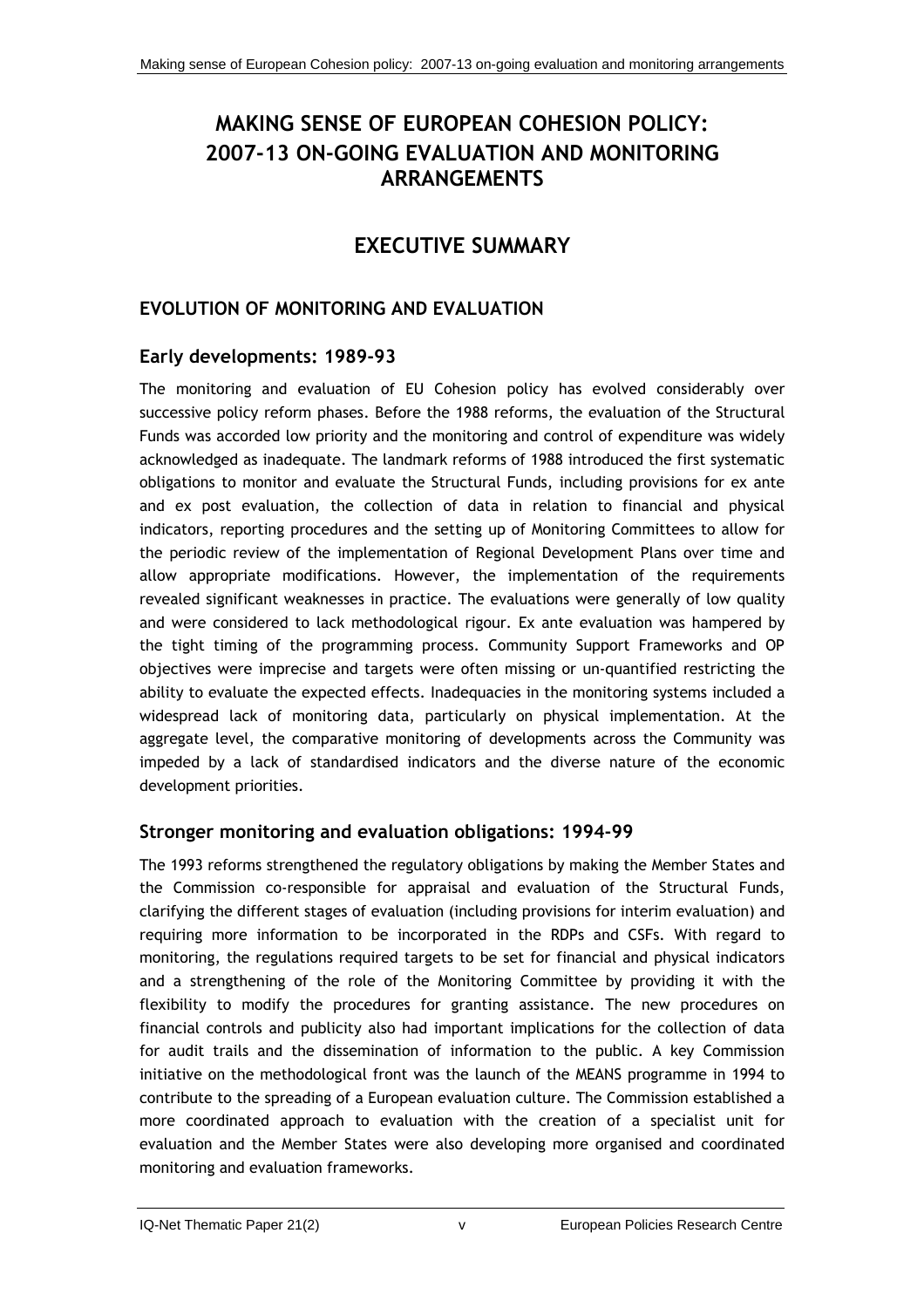These changes led to substantial improvements in the scope, scale and rigour of monitoring and evaluation systems and activities. Ex ante and interim evaluation was systematically undertaken for the first time. The quality and content of the evaluations had progressed significantly and programme managers were increasingly regarding evaluation as a useful management tool. Improvements were also made to macro-economic modelling techniques, and the definition and quantification of objectives and indicators was significantly improved. Technical improvements were made to monitoring systems through the introduction of more efficient IT systems for data elaboration and collection. However, several shortcomings remained. The timing of evaluation continued to hamper its quality and utility, the scale of Objective 2 evaluation was 'patchy', and net employment effects were generally not calculated across the board. Other on-going shortcomings included poor quality of data in terms of output and physical indicators, a failure to set clear targets, and a lack of consistent and regular data collection systems.

## **New ambitions for monitoring and evaluation: 2000-06**

The third major Structural Funds reform in 1999 represented a major step in the consolidation of monitoring and evaluation practice across the EU with the introduction of more stringent obligations and a clearer definition of responsibilities between the Member States and the Commission. Specific rules defined the responsibilities of the Member States for the first time, notably through the designation of a Managing Authority. The role of the Monitoring Committee was more clearly defined, and its powers were enhanced. More detail on financial and physical indicators was required, and a categorisation of fields of intervention was to be included in the programming documents. The content of the Annual Implementation Reports was made more prescriptive, setting out a structured list of required elements. The evaluation requirements were also made more rigorous and comprehensive with a clearer articulation of the respective responsibilities of the Commission and Member States in ex ante, mid-term and ex post evaluation. Lastly, the performance reserve and automatic decommitment (n+2) rule were introduced to reward performance after a mid-term review and encourage effective implementation respectively.

The scale, coverage and rigour of the MTE exercises have been a unique experience in the history of Cohesion policy. A Commission assessment has highlighted several key trends and findings. First, the process revealed improvements in the quality of planning and the positive contribution of partnerships. Second, the MTEs did not witness a significant expansion in the evaluation market although an increasing number of evaluation consortia were involved. Third, the quality of the evaluations was higher than previously, reflecting increasing capacity and allocated resources in the Member States compared to the past. Quality deficiencies were associated with the scale of the task, the complex nature of some programmes, an excessive workload for some evaluators, and methodological weaknesses. Fourth, the cost of the evaluations was reasonable, but cost effectiveness was limited by the late or slow start of the programmes, the large number of evaluation questions and scale of programmes, and methodological weaknesses. Fifth, the methodologies employed were appropriate. A data collection problem for some of the evaluators was that the monitoring systems were not fully functional from the outset. Other identified shortcomings in some evaluations included a lack of primary research, disproportionate description to the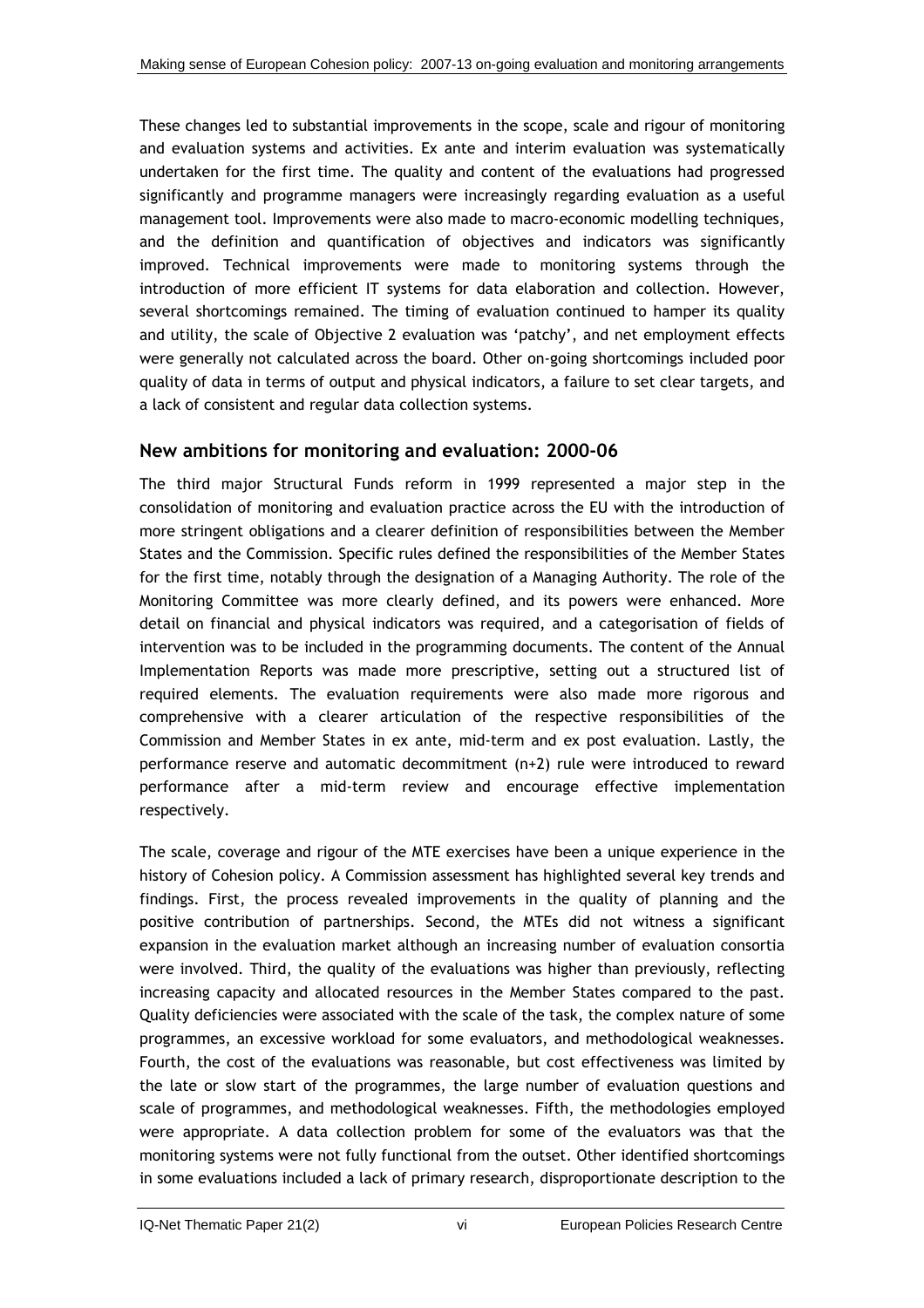detriment of synthetic analysis and assessment, and, related, excessively long reports. Lastly, the MTEs had minimal influence on public debate in most cases. While financial reallocations were mainly motivated by absorption concerns, the evaluation findings had a stronger influence on the improvement of implementation systems

The update of the MTEs addressed several of the problematic aspects of the MTE by focussing on the 'analysis of outputs and results' and limiting the number of components and questions to be covered. In addition, an optional component on 'other evaluation questions' was included to increase ownership of the evaluation and results and to stimulate the generation of knowledge that was more useful for programme managers and authorities.

Evaluation activity has also expanded in the new Member States through the establishment of institutional frameworks and the carrying out of interim evaluations focusing primarily on process issues of management and implementation. With regards to monitoring, there has been a tendency in the new Member States to set up ambitious, complex and integrated systems for the 2004-06 period, which have not worked as initially planned in many cases. However, improvements have been made and much has been learned in terms of gathering monitoring data and defining indicators, baselines and targets. The new Member States are of course starting from a weak base. There is limited domestic academic research and literature on evaluation in many cases, little practical experience of conducting evaluations beyond those associated with Cohesion policy and insufficient human and institutional resources dedicated to these activities. Though expansion is underway, the evaluation market is still limited in many of the new Member States. Other problems include timing constraints associated with the short programming period, the limited measurement of different socio-economic trends, the absence of quality statistical data and, thus, difficulties in gauging the actual impact of the OPs.

## **Towards a more flexible and needs-based approach: 2007-13**

Finally, the latest review for 2007-13 aims to institutionalise a more strategic and resultsoriented approach by introducing a flexible and needs-based evaluation framework and more focused and streamlined monitoring requirements. OPs are required to provide quantified indicator targets at priority level only, in line with the simplified and more strategic programming approach. An indicative breakdown of categories of expenditure must also be provided. The tasks and the composition of the Monitoring Committee will remain largely as before. Programme authorities must still compile Annual Implementation Reports for each OP, although financial and physical progress will only need to be reported at the priority level, and a new requirement to provide an indicative breakdown of the allocation of funds by categories of expenditure has been introduced. Annual examinations will place increased attention on the strategic nature of programme implementation. A more significant change is the requirement for strategic reporting to the European Council through the elaboration of two strategic monitoring reports for all OPs, analysing their contribution towards Cohesion policy objectives, and the inclusion of a section in the National Reform Programme annual reports on the contribution of the OPs to the NRP objectives.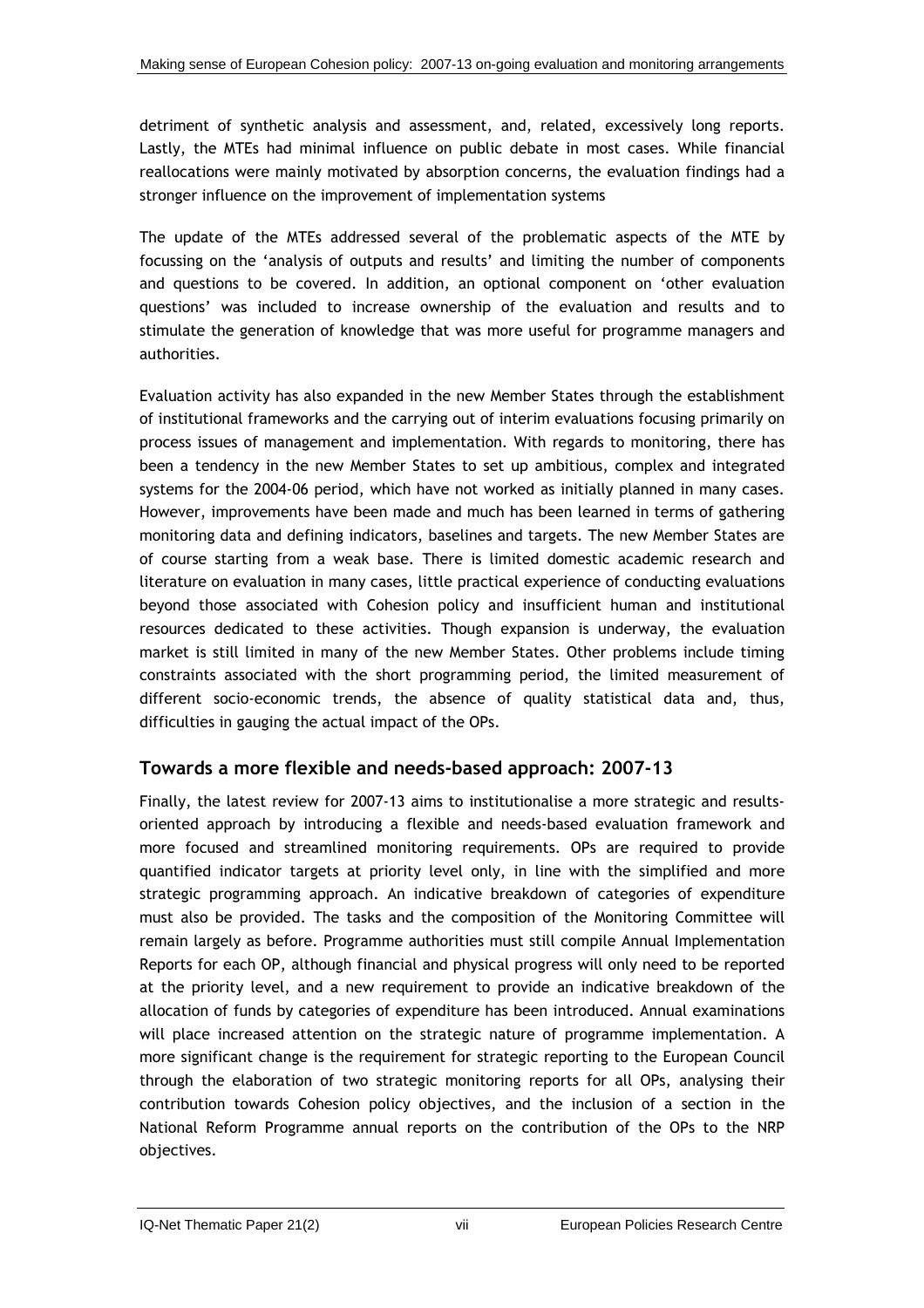The regulatory changes to evaluation primarily involve an increased level of flexibility for the Member States. The MTEs and UMTEs are to become optional, replaced by on-going, needs-based evaluations to assess programme implementation and react to changes in the external environment. Evaluations may also be triggered by actual or potential difficulties revealed by the monitoring system and can be undertaken to ensure regular review of strategic or operational aspects. Ex ante evaluation will remain compulsory for all programmes, though with differing degrees of flexibility. A new optional provision is the possibility to draw up an Evaluation Plan 'presenting the indicative evaluation activities which the Member State intends to carry out'. For the other two objectives, Member States can decide what level of evaluation is required (programme, groups of programmes, themes, Funds) based on their needs. Other changes to the effectiveness chapter include modifications to the performance reserve (making it optional) and the introduction of a new, national contingency reserve (also optional). As in the past, a series of guidance documents have been prepared by the Commission to support Member States in their monitoring and evaluation activities

There is a broad level of satisfaction amongst IQ-Net partners with the new regulatory requirements for monitoring and evaluation. The general requirement for needs-based and flexible evaluation provides a response to widespread criticism of the MTEs concerning the tight deadlines and excessive number of components and questions. Programming authorities support the Commission aim to encourage a more user-friendly and demandbased approach to evaluation. Equally, there is widespread support for the streamlining of programme monitoring and management. However, in order to take advantage of the added flexibility, Member States and regions will have to put more thought and planning into their evaluation needs.

Concerns have been raised about specific aspects of the evaluation requirements which run counter to the apparent simplification and flexibility, notably the requirement to undertake obligatory evaluations during the programme period where a significant departure is revealed or where proposals are made for revision. Some view these requirements as being unnecessarily burdensome and there is uncertainty over how a 'significant departure' is to be operationalised. A potential problem with the more flexible approach to monitoring and evaluation, and the likely resulting variation in practice across and within Member States, is that it could become even more difficult to gain an overall picture of outcomes at the aggregate level of the EU. On the other hand, the expected variations and the freedom to experiment with different approaches could encourage the development of more innovative approaches to monitoring and evaluation which may subsequently provide useful lessons, and the spreading of best practice, across the EU.

## **CURRENT STATE WITH PREPARATIONS OF FUTURE EVALUATION WORK**

The new Structural Funds programming period requires that all Member States and regions should have a well defined, decision-making orientated *evaluation approach*. For this purpose, the Commission recommends the drafting of *Evaluation Plans* (EPs). Even though the practice of drafting EPs had already been introduced by the Commission in some EU10 Member States over the 2004-06 period (e.g. in Czech Republic, Poland), for most EU15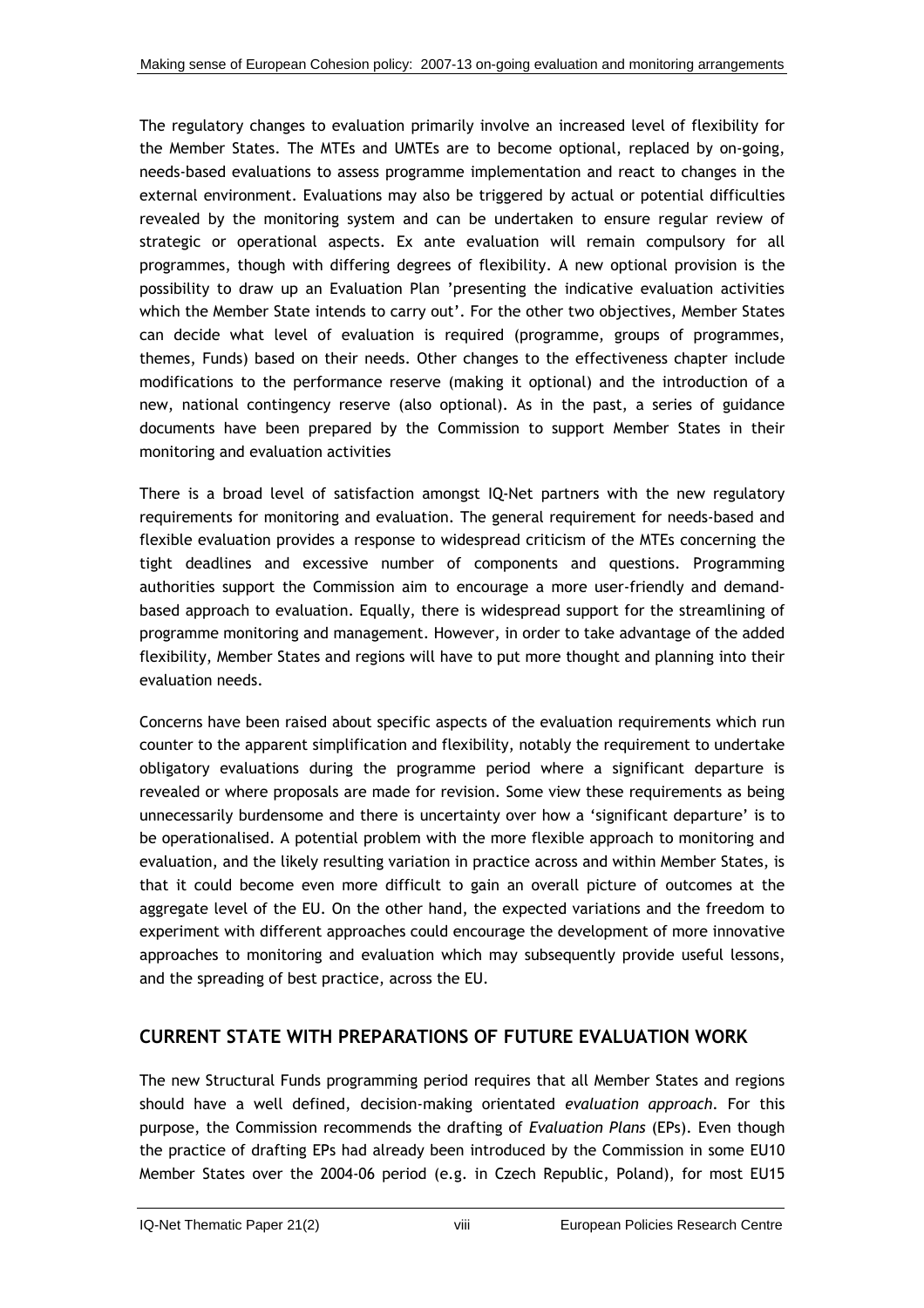Member States the plans represent an innovation. In most countries, with some exceptions, Evaluation Plans have previously been at most implicit, and evaluation was generally implemented according to the ex ante, mid-term, mid-term up-date (and ex post) cycle proposed by the previous regulations, in ways which were at times 'mechanistic' and not proactively thought-out to deliver useful evaluation results and feed into programming.

Conversely, the evidence gathered from IQ-Net partners suggests that, in this period, most countries and programmes are drafting explicit EPs, whether at national or regional level, or both.

- In Sweden and the UK, the plans will be elaborated at programme or regional levels.
- In Portugal, Spain and Slovenia, EPs are being drafted only at national level.
- In most other countries (e.g. Czech Republic, France, Italy and Poland), EPs are being drafted at both national and regional or programme level.
- In Germany, where the main evaluation tasks will be delivered at the level of each programme (and generally led by each programme Managing Authority), the decision has not been made regarding whether there will be a federal level EP, and the *Land*-level choices regarding the formalisation of EPs vary. For example, an Evaluation Plan is being prepared in Sachsen-Anhalt (a Convergence region, bound to observe Art. 48 of the General Regulations), whereas in Nordrhein-Westfalen it was preferred not to draft such a document as this was not felt to be necessary.

In Austria, Belgium and Finland, on the other hand, the choice was made not to establish a formal Evaluation Plan.

The progress with the preparation of EPs varies from country to country. Of the countries reviewed, only one EP has been finalised, the EP for the Polish NSRF, and only a few other national EPs have reached the stage of final drafts (e.g. Czech Republic, Denmark); in most other cases, programme authorities are aiming to finalise their plans by the end of the year or early 2008 (e.g. France, Italy, Portugal, Sweden, Wales).

The delays can be related mainly to the protracted negotiations and late approval of the OPs and to the administrative overload associated with the launch of the new programmes; these tasks are perceived as more urgent by programme managers than the planning of future evaluation work. Evaluation, at this point in time, is simply not the main preoccupation of programme managers.

The plans are generally conceived as 'live documents' which will be periodically reviewed and integrated or amended to suit emerging and changing needs. At this stage, however, the procedures and stages for the review of the plans are not yet clear. The content of the plans seems to reflect the elements described in the DG REGIO Working Document 5.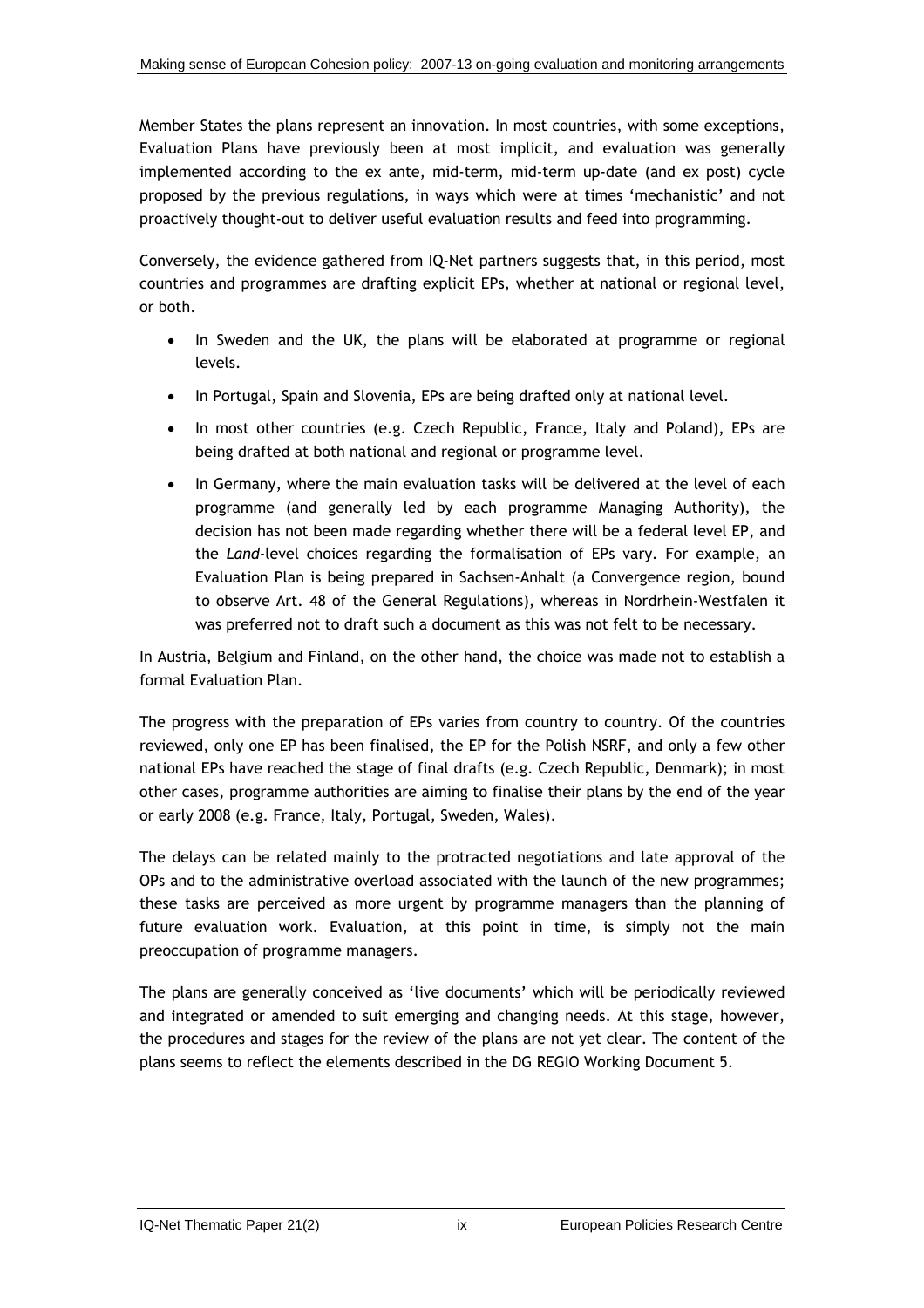## **APPROACHES TO EVALUATION DESIGN**

To define the content of future evaluation work and draft the Evaluation Plans of the NSRF and/or OPs (when these are being drawn up), Member States and regions have adopted different approaches. Three main approaches can be identified with respect to the level at which the responsibility for the drafting of EPs has been placed, namely: (i) nationally-led (cooperative) approaches; (ii) guided approaches; and (iii) regionally-led approaches.

*Nationally-led (cooperative) approaches* can be found where: (a) NSRF EPs have been drafted by national-level coordinating authorities - often with the contribution of regional levels and national line ministries - which serve as the basis for the EPs of single programmes or indeed subsume OP evaluations (e.g. in Czech Republic, Greece, Portugal and Spain); or (b) where a single EP for a group of OPs has been developed by a nationallevel authority, in cooperation with regional bodies (e.g. Sweden).

*Guided approaches* are found where the drafting of EPs at national and programme levels has been conducted as separate exercises, but where national-level authorities have sought to provide guidance to programme authorities on how to approach the preparation of the EP and how to conduct their evaluation work. This is the case in Italy, France and Poland.

*Regionally-led approaches* are found in cases where there are no national-level EPs and programme-level or regional-level authorities are working independently on their programme/regional EPs (e.g. in Germany, Scotland, Wales and the English regions).

The approaches adopted for the organisation of the drafting of EPs tend to reflect the more general organisation of Cohesion policy in each country, in other words, whether a country has a centralised, regionalised or decentralised/de-concentrated institutional system also seems to affect the approach taken to the design of future evaluation work. For example, in Sweden the choice to draft one single Evaluation Plan for all ERDF OPs is coherent with the fact that all these OPs share the same national-level Managing Authority, NUTEK. Similarly, in countries such as Belgium and Germany the regional or programme-based approach taken to plan evaluation work reflects the federal approach of these countries.

If a trend has to be identified, however, it would be the rather important role of the national level in steering and coordinating the planning of future evaluation work. Regardless of whether the national level is leading by cooperation or guidance, national authorities seem to be seeking a consensual, collaborative approach to evaluation rather than prescription.

Irrespective of whether the drafting of EPs is cooperatively nationally-led, nationally guided or regionally-led, it would appear that the process has been mostly internal to the public administration in charge of the programmes.

The practical organisation of the process of preparation of the EPs varied across the EU. In some cases, working groups or Steering Groups were set up to draft the EPs, for example in Scotland. In other cases, the national level has provided guidance notes to the authorities in charge of drafting the EPs for the Operational Programmes, for example in the Czech Republic, England, Italy and Poland. In some further cases, seminars and conferences were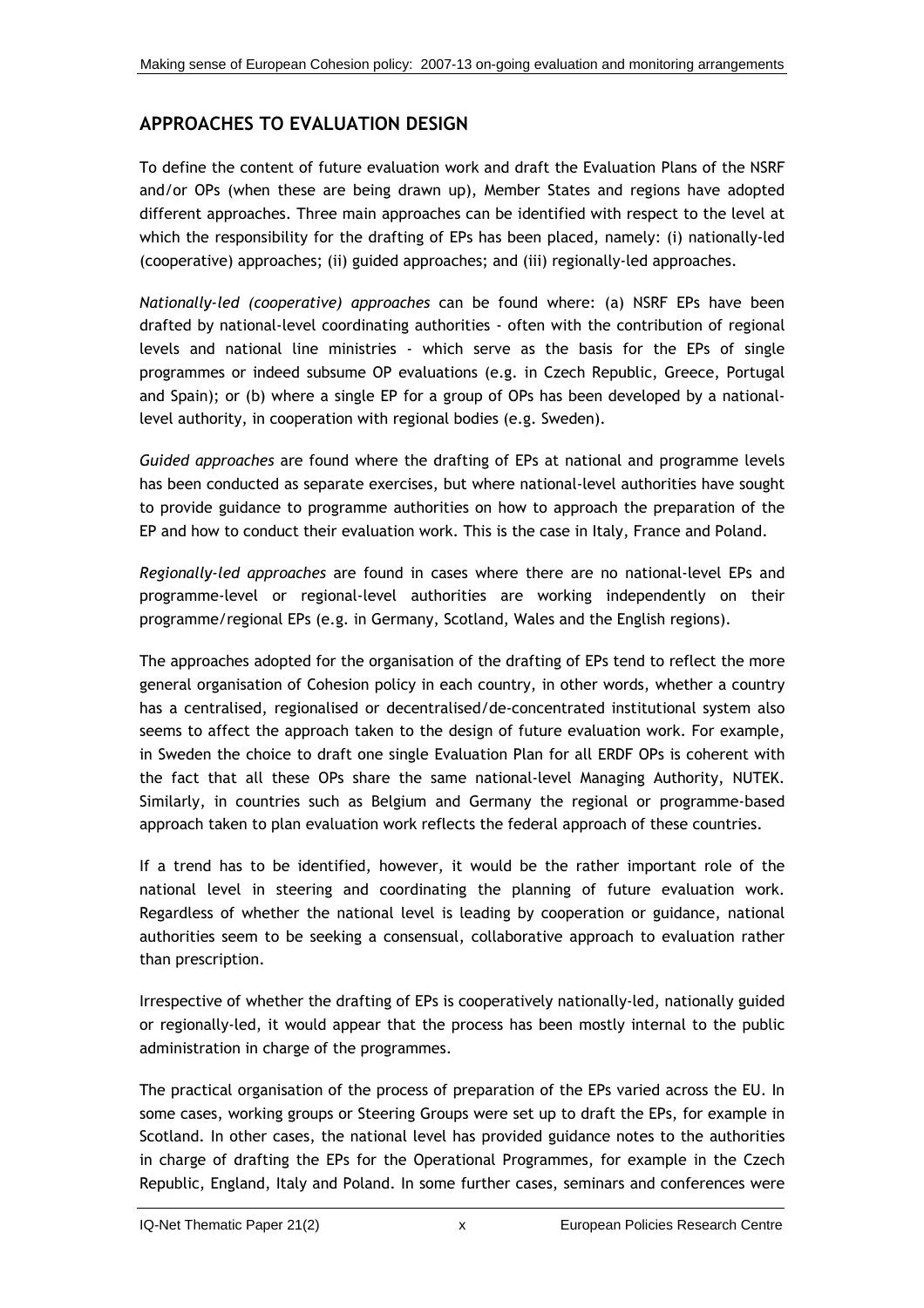organised to debate the future content of the plans and identify relevant topics for future evaluation work (e.g. in Italy).

Generally, the draft plans (where available) have also tended to be discussed and validated by the Monitoring Committees, for example in Denmark, Sweden and Wales. Also quite common is the fact that the leading organisation for the preparation of the EPs within a country tends to be the body that will be in charge of overseeing and coordinating evaluation work throughout the programming period, notably DIACT in France, UVAL in Italy, KJO in Poland, the NSRF Observatory in Portugal, the Monitoring and Evaluation Advisory Committee in Spain etc, all of which are generally inherited from the past (although they had in some cases different names, e.g. in Spain).

## **DESIGN CHOICES**

Leaving aside the processes adopted in Member States and regions to draft the EPs and looking at the planned evaluation approaches (within or outwith explicit EPs), the review conducted amongst IQ-Net partners suggests that the increased freedom granted by Structural Funds regulations on when and what to evaluate is leading to evaluations that are going to be more closely informed by domestic factors, such as:

- the *domestic evaluation cultures and past experiences* with the implementation of 'on-going approaches' - which will inform how the 'on-going' evaluation approach will be interpreted;
- the *constitutional and institutional arrangements* of Member States, i.e. whether they are centralised, decentralised/deconcentrated or regionalised - which informs the relationship between the on-going evaluation of the NSRF and OPs;
- the *interrelationship between EU Cohesion policy and domestic regional policies* (and sectoral policies) of each country - which will have an impact on the scope of the on-going evaluation of NSRF and OPs; and
- the *level of evaluation capabilities* available in Member States and regions which will determine the balance between using external evaluators and internal evaluations or self-assessments, the scope and types of capacity building activities planned, and the types and intensity of relations that will be developed with Commission representatives.

All of the above reveal an unprecedented degree of heterogeneity of evaluation choices made in the countries under review, as the following sections will discuss in more detail.

## **Interpretation of on-going evaluation**

In some countries, on-going evaluation was already implemented in the past programming period, for example in Austria and in some Italian and the UK programmes. In others, the on-going theme is novel and programme managers and evaluation specialists will have to give a meaning to 'on-going', finding methods and approaches to implement 'on-going'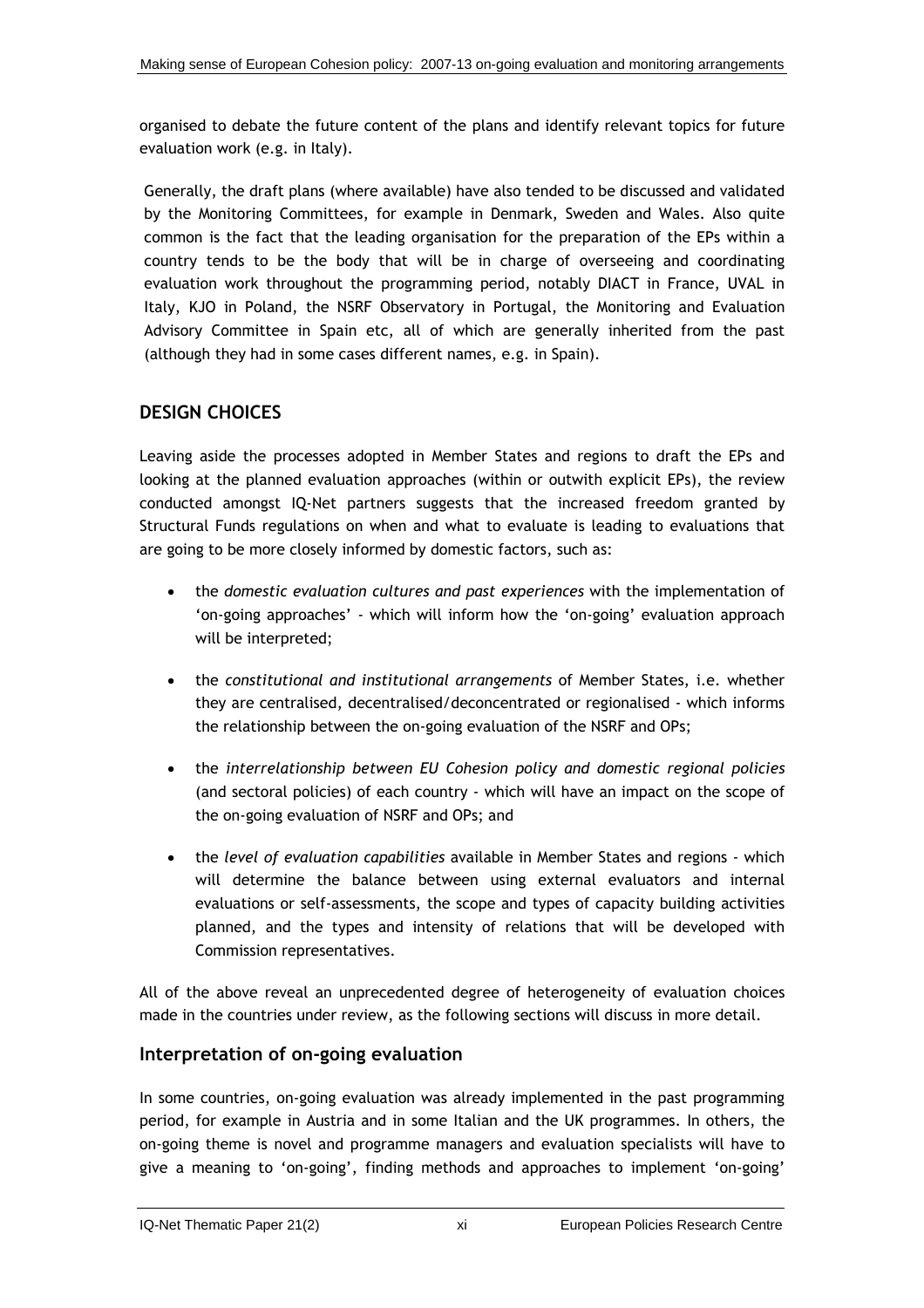evaluation which suit their information needs. From a review of the approaches planned currently by IQ-Net partner programmes and countries, two main interpretations of ongoing evaluation emerge:

- an interpretation of on-going evaluation as a succession of thematic studies: studies planned according to a formalised timetable, ad hoc studies or a mixture of planned and ad hoc studies; and
- an interpretation of on-going evaluation which integrates the planning of thematic/ad hoc studies with a mid-term evaluation exercise.

A large a large number of programmes (e.g. in Austria, Belgium, Denmark, France, Poland, Portugal and in the UK) plan to repeat mid-term evaluations, despite the criticism that these raised in 2000-06. However, programme managers now have the scope to choose when to undertake MTEs, and these will not necessarily be conducted at the exact midpoint of the programming period if this is not considered suitable. The content of the MTEs, moreover, is likely to be more focused and more limited in scope than in 2000-06.

Programmes will necessarily carry out evaluations in cases of a 'significant departure from the goals initially set' and to substantiate revision proposals (Art. 48.3 Council Regulation 1083/2006). There is no common understanding, however, on what constitutes a 'significant departure'. A number of countries have sought advice from the Commission on this. In a few cases, a definition of the level of deviation that would trigger evaluations was agreed domestically (e.g. in Latvia and Vlaanderen). Most countries preferred to keep the definition loose. In Wales, for instance, it was decided to leave it to the Monitoring Committee to decide whether or not something represents a 'significant departure'.

Finally, in some cases, on-going evaluations are supplemented by a more strategic use of monitoring information, for example in Steiermark, Vlaanderen and Wales.

## **Relationship between evaluation of the NSRF and of the OPs**

There is no universal approach to evaluation planning for the NSRFs. The strategic reporting obligations placed upon national authorities have not led all countries to plan evaluations of their NSRF. Countries which (at present) do not foresee a systematic evaluation of the NSRFs include Belgium, Denmark, Germany and the UK. In Sweden too there will not be a separate evaluation of the NSRF, but a national overview will be based on the evaluations undertaken for the OPs. In Finland, thematic evaluations on issues of genuine national relevance may be undertaken. In all other countries, the NSRFs will be evaluated, namely in Austria, Czech Republic, France, Greece, Italy, Poland, Portugal, Slovenia and Spain.

IQ-Net fieldwork suggests considerable variation in the approaches emerging for the evaluation of the NSRFs. This relates both to:

• whether evaluations are undertaken nationally (top-down) or compiled bottom-up on the basis of evaluations (or strategic monitoring) of the OPs; and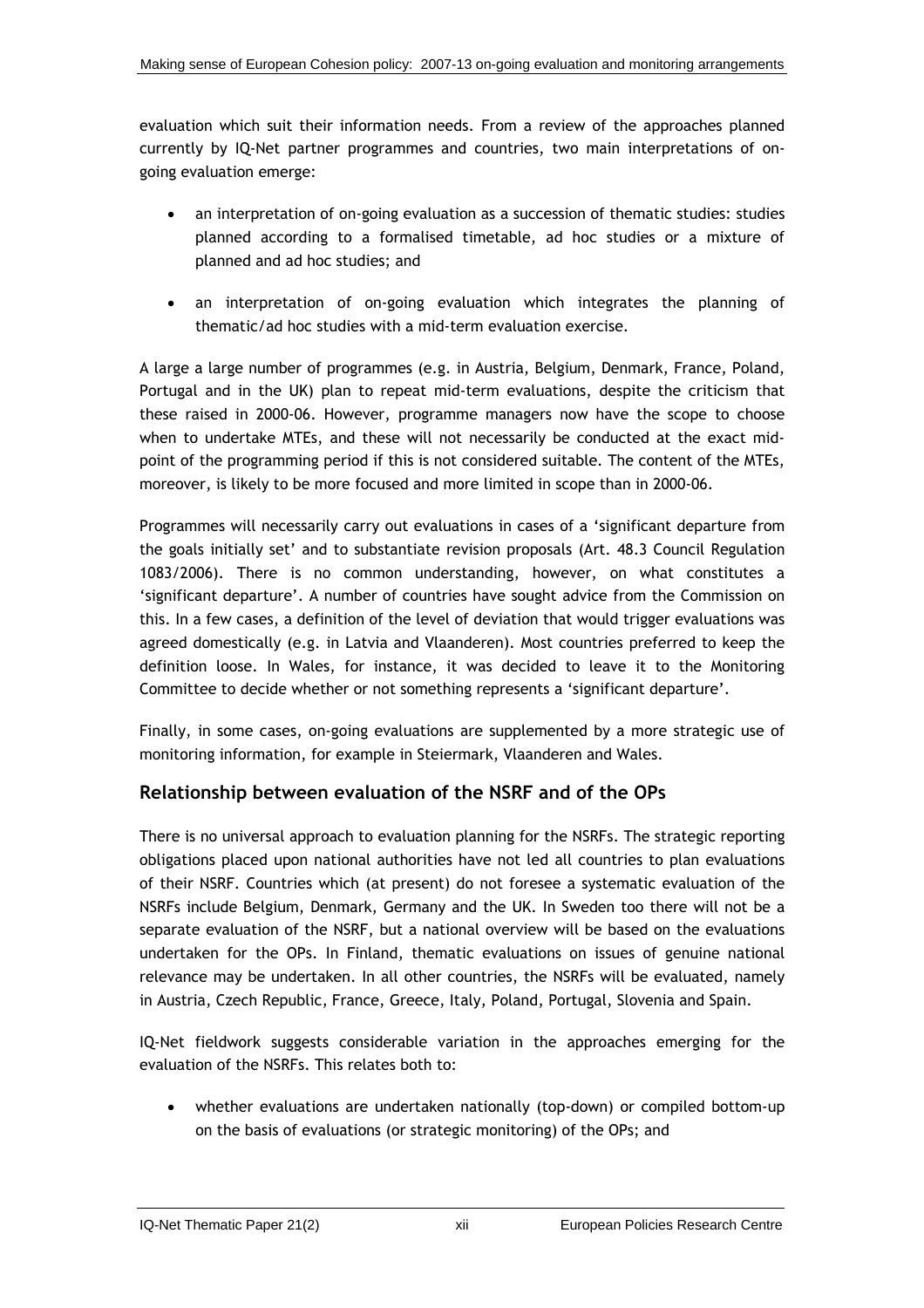• whether NSRF evaluations address horizontal or cross-cutting themes that relate to the NSRF as a whole, its priorities or programmes, or whether the focus is rather on selected topics of national added value or interest.

The regulatory requirement to provide a national strategic report on the contribution of Cohesion policy to the Community Strategic Guidelines and to the Lisbon agenda (in 2009 and 2012) explicitly informs the design of NSRF evaluations in a number of partner countries, namely in the Czech Republic, France, Poland and Portugal, as well as in other Member States, particularly from the EU12, like Latvia and Lithuania.

## **Focus of on-going evaluation approaches**

Past Structural Funds evaluations, and especially the mid-term evaluations, have often been criticised for their lack of strategic vision and for being often too centred on operational, practical aspects of programme implementation and delivery. In this respect, a preliminary conclusion of the present research is that future evaluations will (or are intended to) focus more on strategic issues than in the past, whilst also continuing to deal with operational topics.

Evaluations will continue, as in the past, to attempt to address multiple issues. The topic of effectiveness appears a key issue in virtually all countries reviewed, indicating that evaluation is going to be used (or at least it is intended to be used) as a key tool to ensure that programmes deliver the intended outcomes. Efficiency, on the other hand, features less prominently (it was explicitly mentioned only in the Czech Republic, France and Spain).

If efficiency is not a dominant theme, very common is the focus on implementation-related topics more generally. This is a strong feature of: the Evaluation Plans of the new Member States (e.g. Czech Republic and Poland) and of other large recipients (e.g. Greece and Spain), where the absorption of the funds may need close attention; in regions or programmes which have introduced reforms in the way the Structural Funds programmes are delivered (like in Scotland); and, in cases where the new programmes include new policies or instruments (e.g. in the Italian OP for Research and Competitiveness, Nordrhein-Westfalen, North East England).

The emphasis on strategic issues appears too in a number of countries. It can be found in particular in countries, regions and programmes where European Cohesion policy is integrated with, or aligned to, domestic policies (for example in Finland, France, Italy, Sweden and Wales) and also features in countries where evaluation is explicitly linked to the strategic reporting on Lisbon and CSG goals (e.g. Czech Republic, Poland, Portugal and, again, France).

Finally, among the countries and regions reviewed, various will place emphasis on the assessment of impacts, i.e. Czech Republic, Germany, Italy, Poland, Portugal and, in the UK, Wales. In some cases, it is anticipated that the HERMIN model will be used to assess impacts (e.g. in the Czech Republic and Sachsen-Anhalt), in others the methodologies to be utilised are still under discussion.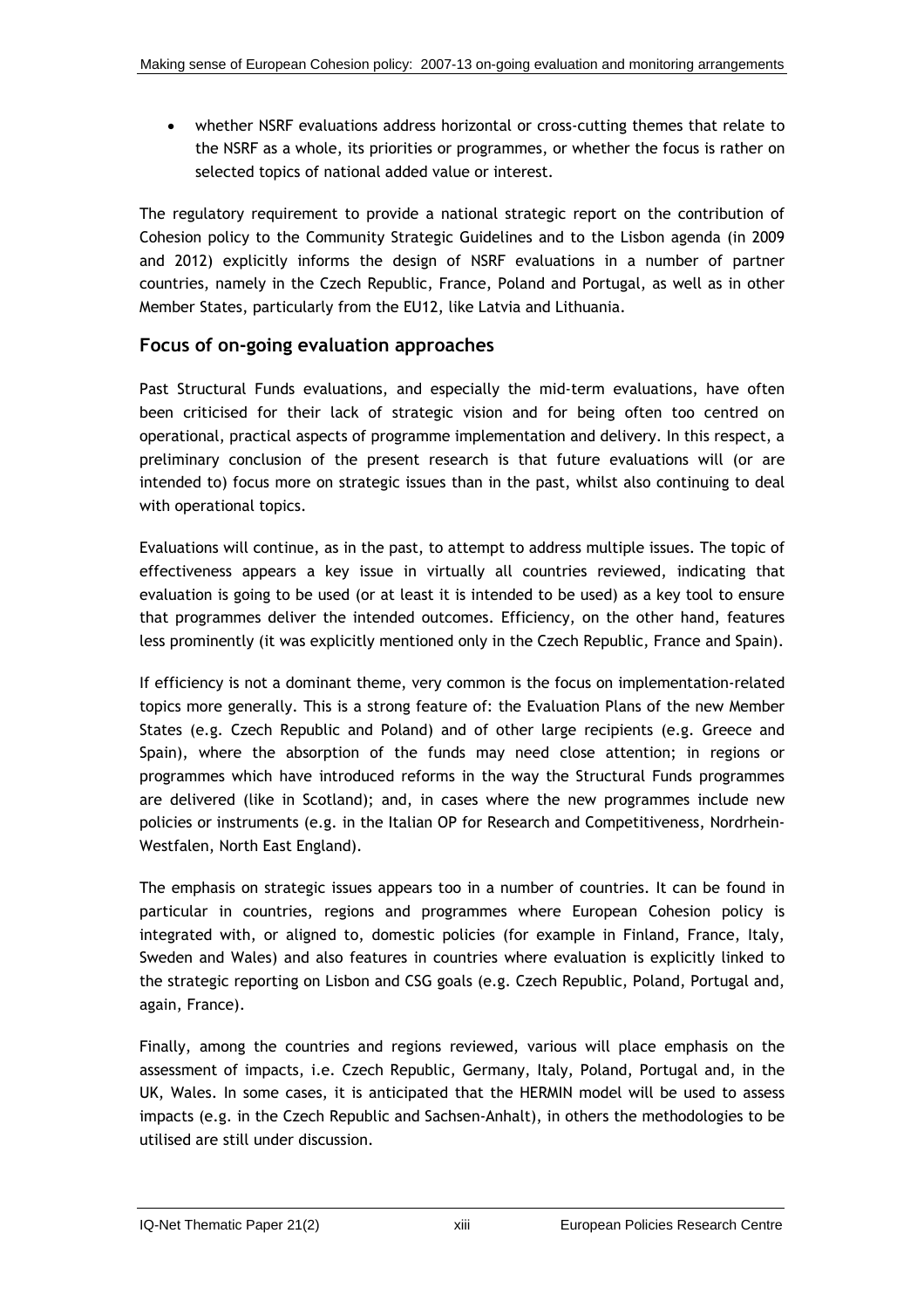## **Scope of on-going evaluation approaches**

The scope of planned evaluations is also expected to vary markedly. Generally speaking, evaluations will tend to deal with the following levels:

- policy level (regional policy overall or specific policies which contribute to regional policy);
- cross-programmes/multi-programme level;
- programme level;
- evaluations of key themes or questions; and
- project-level evaluation.

#### **Evaluations of key themes or questions**

As can be expected, in the majority of countries, the on-going approach will entail undertaking thematic studies on a range of topics of interest to the national, regional or programme authorities. The themes that will be investigated through these approaches will likely vary from:

- cross-cutting themes, such as issues that pertain to the management of programmes (e.g. the quality of monitoring systems, as in Vlaanderen);
- territorial themes, such as the effects, impacts or implementation of programmes or specific measures in particular types of territories (e.g. urban or rural areas) or selected programme areas (e.g. in Śląskie);
- more 'sectoral' themes, such as innovation, regional disparities, SME development/support etc. (e.g. in France); overall, the theme of innovation is, unsurprisingly, emerging as quite common even at this preliminary stage of development of the evaluation strategies; and
- specific themes that relate particularly to the programme in question (e.g. to deepen the understanding of a newly introduced system for selecting projects, as in Nordrhein-Westfalen).

A variant on the 'thematic' approach can be found in Italy where the approach taken nationally – and that is intended to cascade down to individual programmes - is that the unit of analysis for the evaluation should not be the programme as such (i.e. the financial inputs), but should reflect meaningful questions derived from set criteria. Such questions can relate to a range of topics that can transcend, both spatially and temporally, the limits of individual programmes.

#### **Programme-level evaluations**

A number of countries will, at some point during the programming period, carry out these types of evaluation, in the form of mid-term evaluation exercises or other programme-wide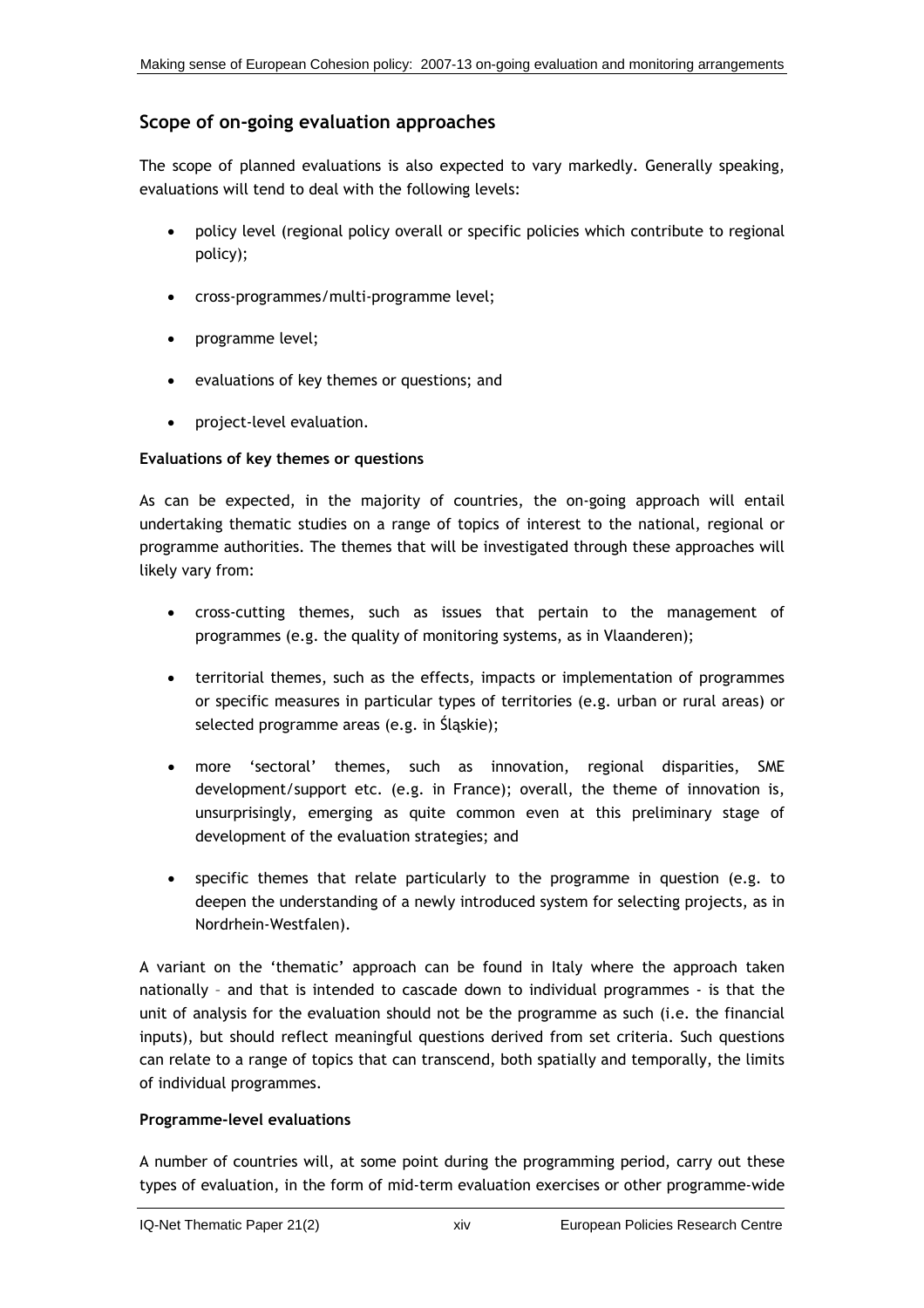studies. In most cases, the articulation of such programme-level evaluations has still to be finalised (e.g. Austria, Denmark, Sachsen-Anhalt, Greece, Italian programmes, Poland, Portugal, North East England). In only a few countries is the content of the planned programme-wide evaluations already relatively established, for example in Vlaanderen. In France, DIACT has produced a preliminary, common structure for all the MTEs of OPs and state-region contracts.

#### **Policy-level evaluation**

In some cases, Structural Funds programmes are integrated, aligned or merged with domestic policies: for example in Finland, France and Italy. In these cases, evaluations tend to cover policies rather than individual programmes.

In Finland, the 2007-13 period will see Cohesion policy become more integrated with domestic programmes and this general trend will also impact on the evaluation activities that will be carried out. In the partner programme of Länsi-Suomi, for example, it is expected that any future evaluation will be linked to the evaluation of the regional strategic programmes. The integration of Cohesion policy evaluation with the evaluation of domestic programmes is seen as a means to improve the overall understanding of policy effects as a whole.

In France, the evaluation of European Cohesion policy programmes will similarly become more aligned with the evaluation of domestic policies, in particular concerning the relationship between OPs and state-region contracts. In this context, a more strategic partnership between state representatives and local authorities at the regional level, and between the regional and the national levels is encouraged which should contribute to transforming evaluation into a tool to improve overall policy performance.

Finally, in Italy, 2007-13 marks the launch of the 'unitary regional policy' and, at least in principle, the regional authorities are expected to draft, alongside their Structural Funds OPs, broader regional policy programmes. In theory, evaluation should be carried out for that level. In line with this, in Lombardia, the intention is to develop a single evaluation strategy that will incorporate all regional policy programmes. This should allow the interrelations and cross-effects of programmes to be established.

### **Cross-programme evaluation**

Examples of various types of cross-programme evaluation will potentially be found in a number of countries and regions, including France, Lombardia, Sweden and Wales. In France, the possibility of multi-programme evaluations is envisaged for certain thematic studies that will be carried out under a national lead, but for which a number of regions express an interest. In Lombardia, there will be evaluations that will address the effects and impacts of all regional programmes (ESF, ERDF and Rural Development) considered altogether. In Sweden, as for the UMTEs, national level, comparative evaluations will be carried out by NUTEK based on the evaluations of individual programmes. Lastly, in Wales, building on experience under the 2000-06 programmes, WEFO decided to cover both Convergence and Competitiveness programmes under one single Evaluation Plan. Moreover,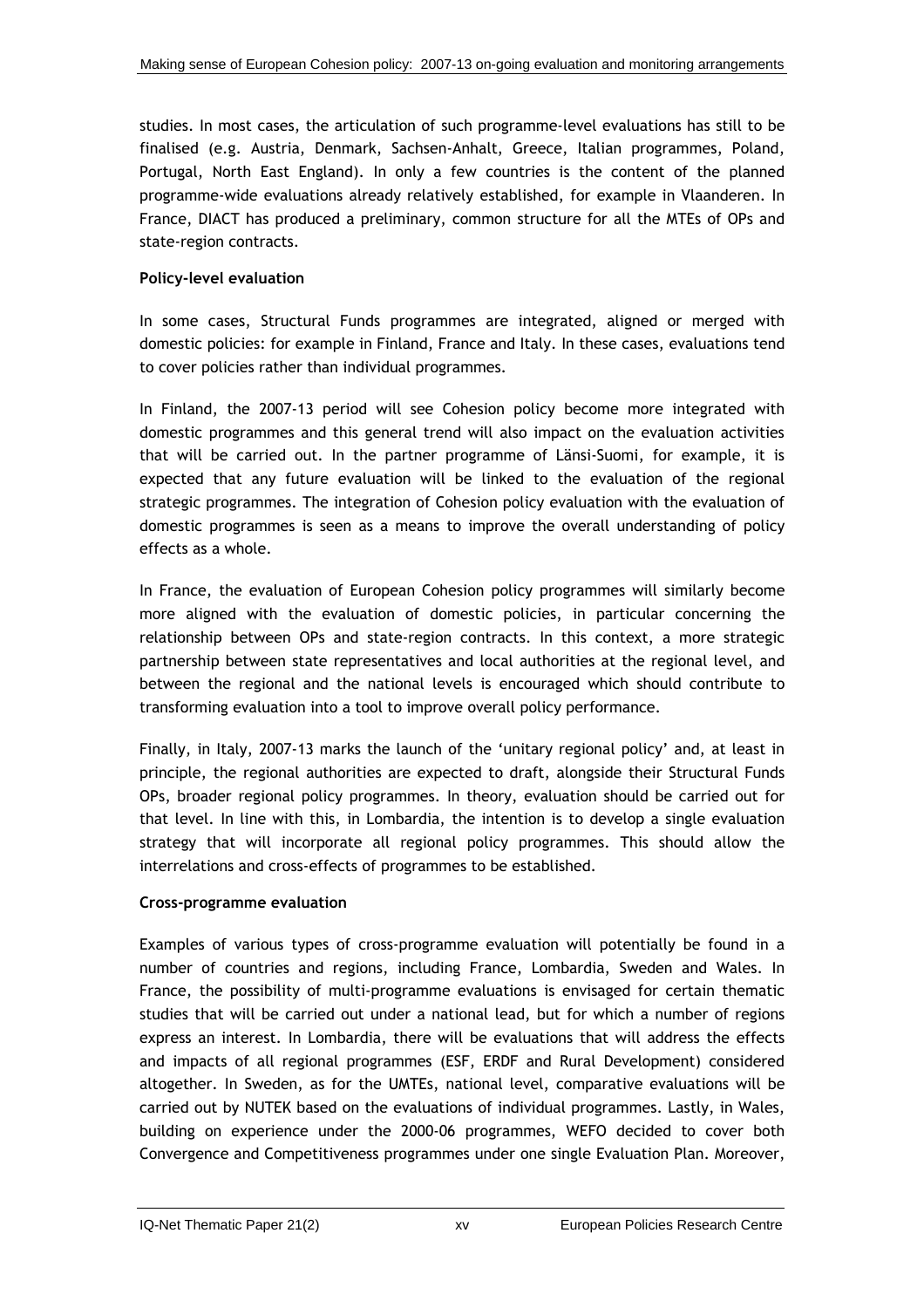the four Welsh OPs have been re-organised in 19 'Strategic Frameworks' each one of which will be the subject of specific evaluation work.

#### **Project-level evaluation**

Something of a novelty compared to the past is the systematic introduction of project-level evaluations in a number of areas. Plans for project-level evaluations are found in Belgium (Vlaanderen) and in the UK (Wales and Scotland).

In Scotland, the Scottish government is concentrating the implementation of the OPs in a smaller number of large projects and there is consensus that these should be monitored closely and evaluated thoroughly. As a result, all projects above a £2 million threshold will be evaluated through stand-alone evaluation exercises. In Wales, the project level is one of three levels at which evaluation will apply. Project-level evaluation will be carried out in two ways: (i) in the form of self-assessments by all project implementers (an Evaluation Plan, based on forthcoming guidance from WEFO, must be developed as part of the business case of each application), and (ii) in the form of external evaluations, foreseen for all projects receiving grants of £2 million or more and for projects implementing innovative or experimental actions (as defined in the OPs). Similarly, in Vlaanderen, project implementers are required to provide a self-assessment. This requirement is foreseen in the contract that the programme's beneficiaries sign with the Managing Authority.

A particularly effective illustration of how the various evaluation approaches discussed – policy, cross-programme, programme, thematic and project - can be integrated into a single evaluation strategy is provided by the Welsh evaluation strategy.

### **THE MANAGEMENT AND IMPLEMENTATION OF EVALUATION ACTIVITIES**

The effective realisation of the new plans for on-going evaluation of OPs and national strategies will depend upon the existence of effective and efficient coordination and management systems. The following sections review the structures and bodies that exist or will be established in partner programmes and countries to oversee and coordinate the evaluation work; the practical organisation of evaluation activities; some of the mechanisms planned to strengthen the quality and, possibly, the use of evaluation (namely the provision of performance reserve mechanisms); and the capacity building activities planned to strengthen evaluation.

### **Bodies and structures enabling effective evaluation**

In considering the arrangements being set up for the coordination and undertaking of evaluation, the following four issues are reviewed:

- the bodies that are responsible for evaluation work at national (if relevant) and programme level;
- whether and where national and/or regional evaluation units exist;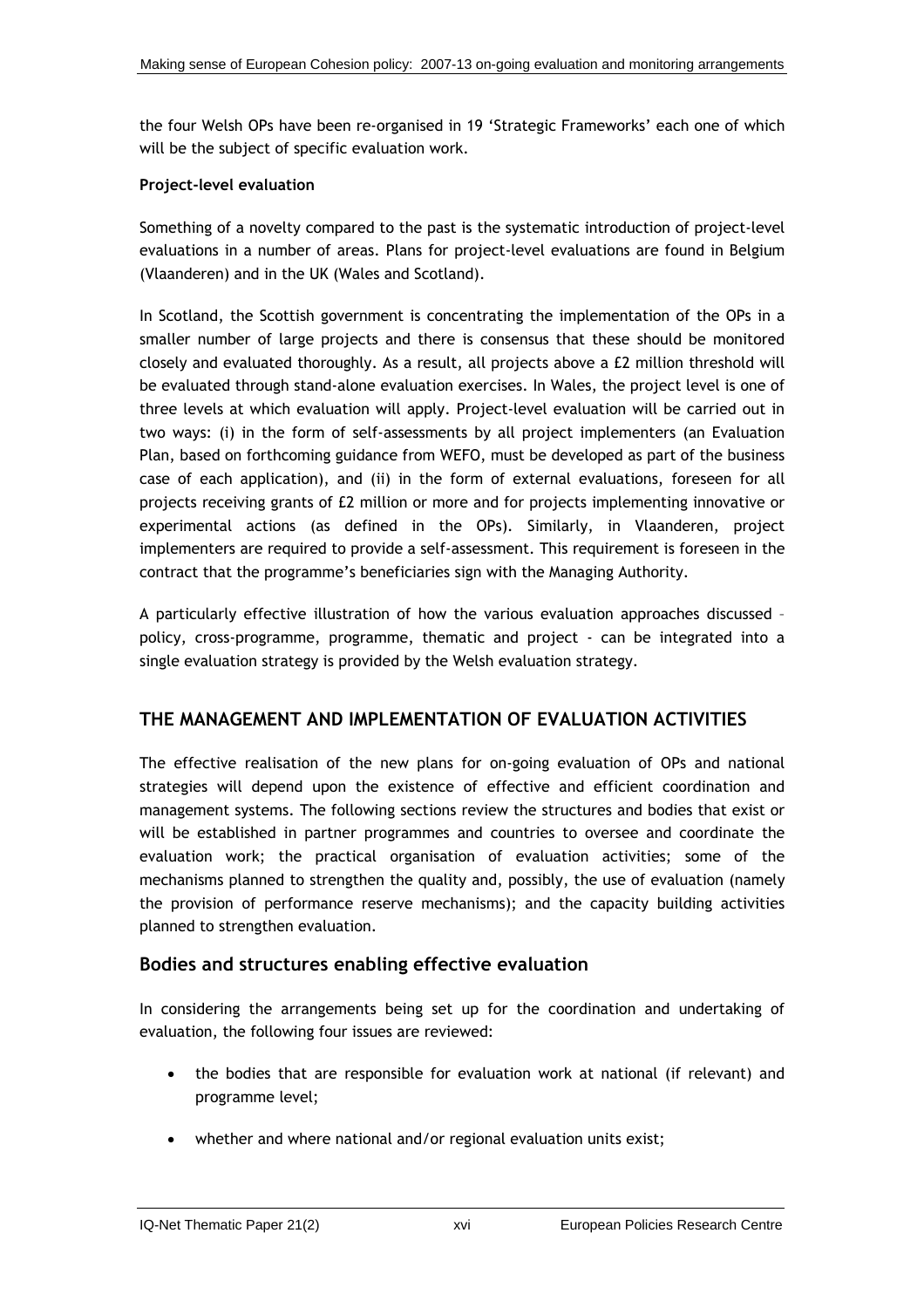- whether Steering Groups are (or will be) set up to oversee and facilitate evaluation; and
- whether other bodies exist which carry out specific evaluation tasks, such as facilitation work, capacity building, networking and similar activities.

One point to note with respect to the bodies which have responsibility for evaluation and for the coordination of evaluation activities, both at national and programme level, is the high degree of continuity brought forward from the past programming period. At the national level, responsibility for the oversight of evaluation work generally falls within the same Ministry or Department that is in charge of NSRF management (e.g. the National Agency for Enterprise and Construction in Denmark, the National Coordinating Authority of the Ministry of Regional Development in the Czech Republic etc). Sometimes, as in Italy and Poland, this responsibility is placed in national-level evaluation units situated within the administration in charge of the coordination of regional policy; in other cases, such responsibility is attributed to dedicated departments (e.g. in Spain). At the programme level, the authority or body responsible for evaluation tends to be the Managing Authority or secretariat of the programme. In specific cases, e.g. in Lombardia and Wales, a single regional department or unit is in charge of overseeing and coordinating the evaluation work of more than one programme.

Among the countries reviewed, evaluation units or equivalent bodies (in terms of the functions carried out) exist at the national level in the Czech Republic (Evaluation Workplace), Italy (UVAL), Poland (KJO) and Portugal (the NSRF Observatory). The tasks and activities of these bodies are generally similar, ranging from the provision of guidance on evaluation, the organisation of capacity building activities, the dissemination of evaluation tools and results etc. to the actual undertaking of evaluation work. In these same countries, regional or OP specific evaluation units also exist or are being set up.

Steering Groups or committees, which also existed in the last programming period and whose setting up is recommended (as it was in 2000-06) by DG REGIO, are present in most cases, the exceptions being the Austrian partner programmes, Vlaanderen, Denmark, the OP for Länsi-Suomi and Greece.

Finally, particular bodies or arrangements exist in some countries to raise the profile of evaluation and generate better understanding of it, such as: the Evaluation Platform 'KAP-EVA' in Austria, the Italian National Evaluation System, the provision to set up evaluationspecific 'groups of experts' in the Czech Republic and the creation of an evaluation network in Portugal.

## **Internalised or externalised evaluation**

In the past, external consultants were generally commissioned to undertake Structural Funds evaluations. This was due to the EU regulatory requirements - that stressed the importance of the independence of evaluation, implying that evaluation work should be conducted by actors not directly involved in the management or implementation of the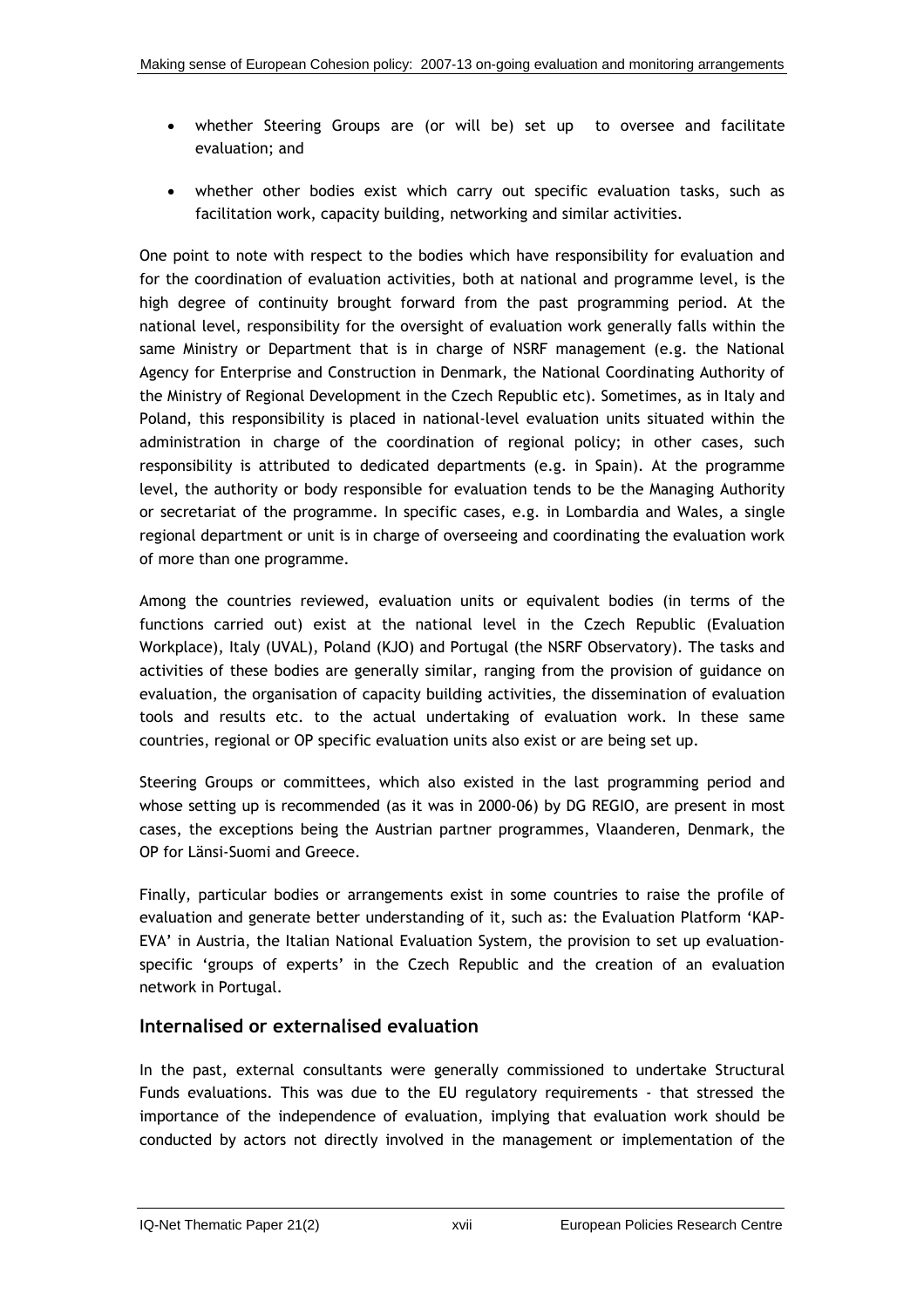programmes. For 2007-13, the somewhat relaxed Structural Funds regulations provide for scope to conduct more internal evaluations.

Whilst a small group of countries will continue to predominantly outsource evaluation work to external contractors (Austria, Vlaanderen, Czech Republic, Finland, Greece and Poland), the majority are planning to implement a mix of externally commissioned and internally conducted evaluations (in Denmark, France, Germany, Italy, Portugal, Spain, Sweden and the UK). The balance between external and internal evaluation is at the moment uncertain and decisions on this will be taken only at a later stage, based partly on the availability of skilled in-house human resources but also on political sensitivities (e.g. in Nordrhein-Westfalen).

Generally speaking, internal evaluations will be carried out in the following cases and for the following main reasons:

- When the evaluations require *specialist skills or techniques for which the domestic administration is considered better equipped* than evaluators available on the market, for example in Portugal, Denmark and Nordrhein-Westfalen.
- When the evaluations focus on very *technical topics* (e.g. support to firms for innovation oriented investments) *that the administrators in charge of the programme "know best"* and that external evaluators would not be able to grasp easily, for example in the in the Italian OP Research and Competitiveness and in Nordrhein-Westfalen.
- When the evaluations can be undertaken as adequately internally as externally, but internalisation presents the advantage of control over the work's timetable and cost savings, such as in Sweden, where NUTEK will carry out a meta-analysis of the evaluations of the OPs to draw out comparative conclusions and lessons.
- Where the existence of 'strong' research institutes or evaluation units provides scope for more in-house work, for example in Lombardia and for the Italian NSRF more generally.

When evaluations are outsourced, the contractual arrangements through which evaluation activities are commissioned are expected to be similar to those utilised in the past, i.e. evaluation-specific contracts (e.g. in Wales, for the evaluations of each Strategic Framework, or in Nordrhein-Westfalen), or overall framework contracts where a single evaluator or consortium is appointed to follow the programme throughout its life (Italian programmes). In either case, external evaluators will be selected through public calls for tenders, in line with established national and European public procurement rules.

In Lombardia, where considerable evaluation work will be conducted by the region's research institute, it is likely that the remit of the institute will be formalised through some form of agreement or covenant. Finally, in Nordrhein-Westfalen the Secretariat has recruited two evaluators as associates (i.e. working on a part-time consultancy basis rather than as full-time staff members).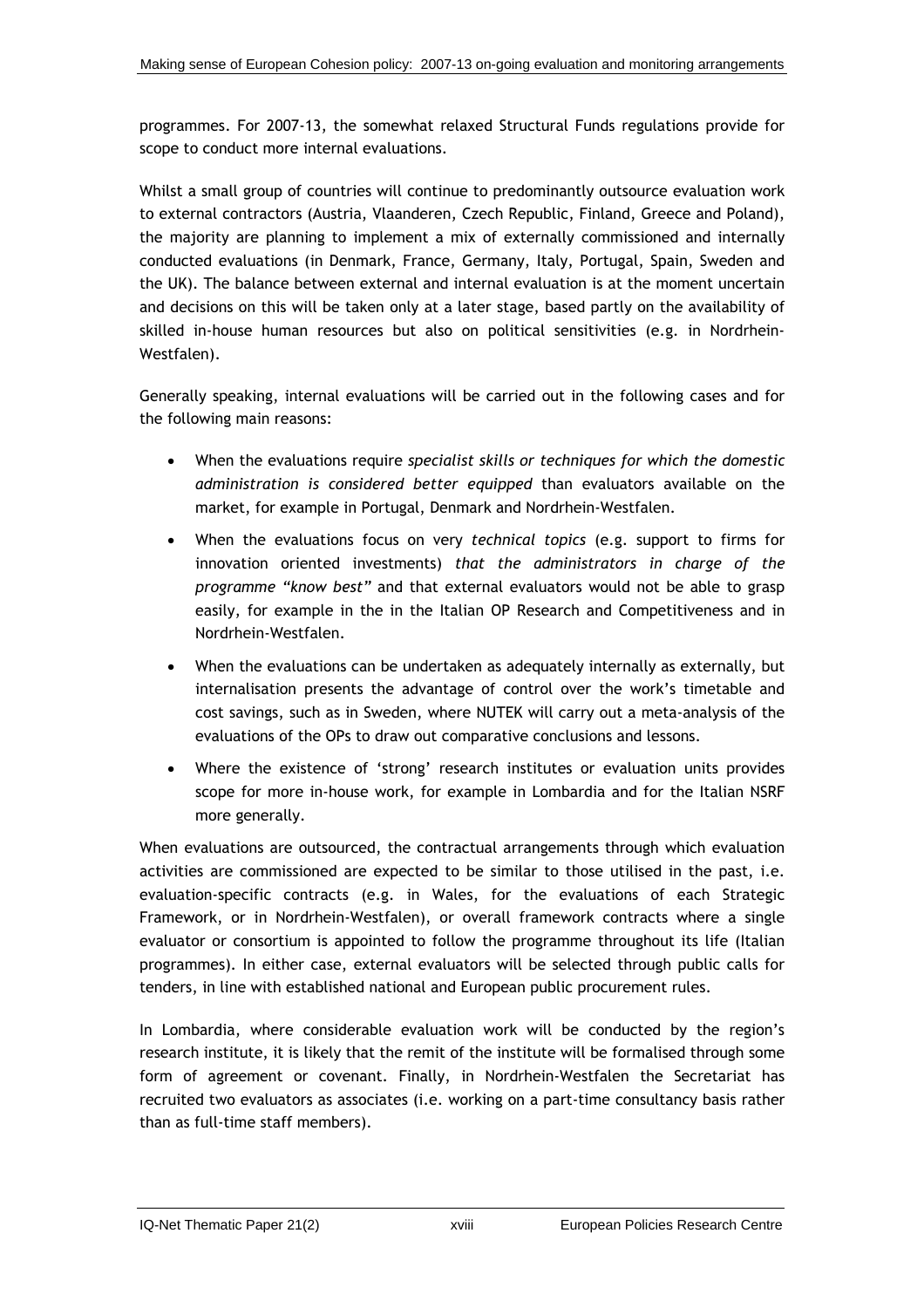### **Giving weight to evaluation: performance reserve mechanisms**

The quality of evaluation processes and outputs will be paramount to the credibility and thus usability of the evaluations. As in the past, national authorities and Managing Authorities in charge of the coordination of programme evaluation will have to pay attention to establishing quality checks and follow-up mechanisms. This is also underlined by DG REGIO's Working Document 5 which proposes standards for both the evaluation process and reports. It is too early for a review of the quality checks and follow-up mechanisms foreseen in partner countries; an interesting point that emerged during the fieldwork research is that in a few countries (Italy and Poland), as well as in one OP (the Spanish NOP for Innovation in firms), evaluation will be linked to a financial performance reserve.

## **Capacities and capacity building for evaluation**

The increased freedom and room for manoeuvre that Member States and regions have with respect to the evaluation of European Cohesion policy in their countries imply the need for a certain degree of 'maturity' and of diffused knowledge on the role, tools and utility of evaluation. This relates particularly to:

- the *administrations in charge of the programmes* who will commission and, in some cases, undertake evaluation work, and
- the *evaluation community*, including consultants and academics working as evaluators.

Without doubt, the experience gained from past Structural Fund programming rounds has embedded an evaluation culture and deepened evaluation capacity across all the EU15 Member States. Throughout programming periods, actors have become not only more familiar with the operational requirements for conducting evaluations, but have had access to larger pools of evaluator skills not least due to the extensive efforts paid to raise awareness on the utility of evaluation and to build capacities.

Over the past programming period (2000-06), national authorities have had an important role in this respect in most countries. Perhaps the most meaningful example of systematic capacity building over the past programming periods can be found in Austria, where a permanent evaluation discussion forum was set up in 1995, upon the country's accession to the EU, to bring together programme managers and evaluators, and to develop a debate on evaluation themes, management, organisation and methods.

As in Austria, also for the newer Member States, accession has led to extensive capacity building efforts in the field of evaluation and more generally. For instance, over the period 2004-06, a number of EU10 countries developed, following advice from DG REGIO, national Evaluation Plans and these tended to include provisions for capacity building (e.g. in the Czech Republic, Lithuania and Poland).

Notwithstanding past efforts, the issue of the capacities available to evaluation is still of primary importance, particularly in the context of the EU12, where past experiences with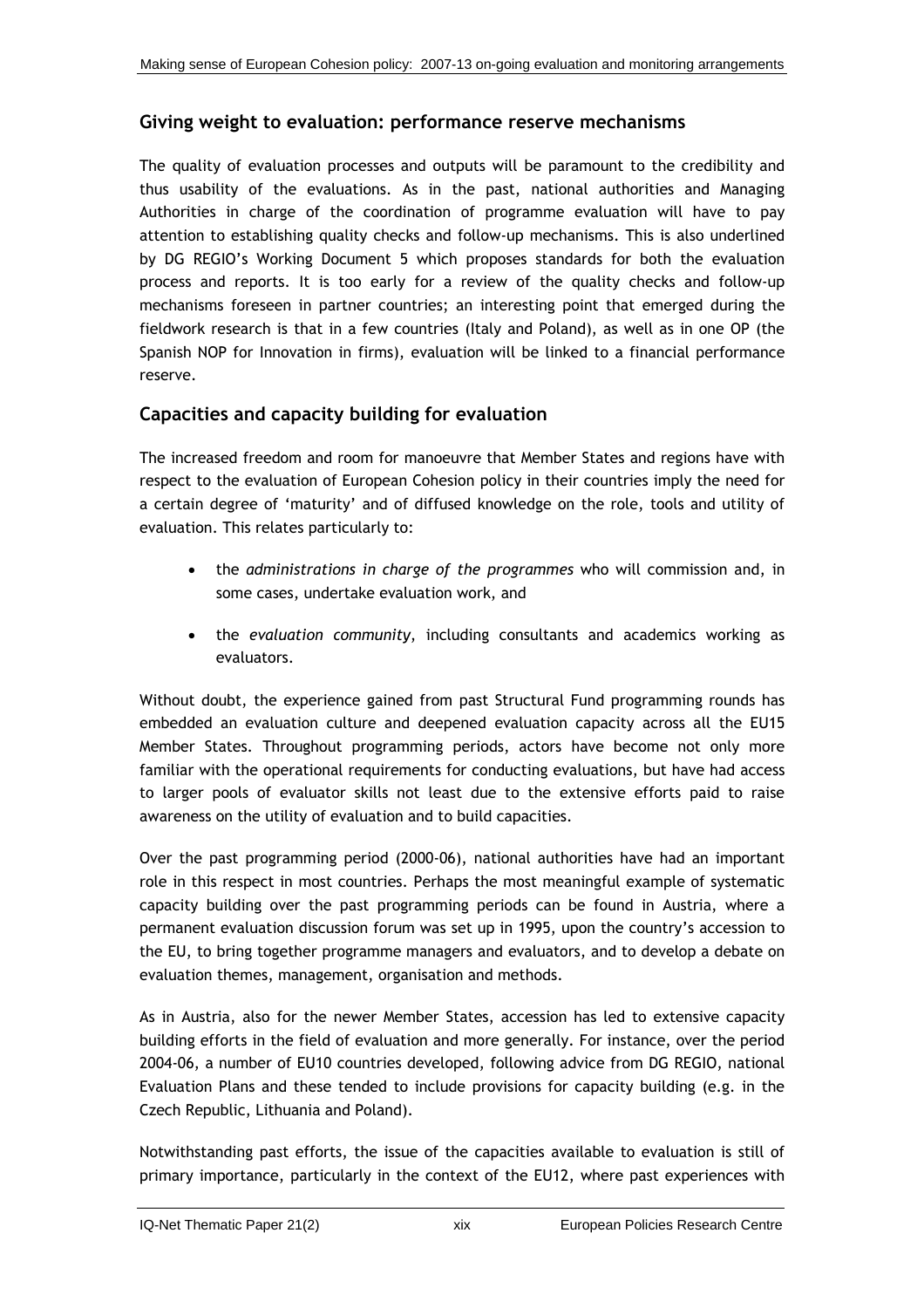regional policy evaluation were limited, as is highlighted in the conclusions of a study recently carried out for DG REGIO, summarised in the main report.

For the future, capacity building activities are planned in virtually every country and the types of activities planned, perhaps unsurprisingly, include: the organisation of conferences, workshops and seminars (e.g. Poland, Italy); the provision of training for administrators and evaluators (again, in Poland); the development of a methodological and theoretical bases for evaluation, through guidelines, setting evaluation standards and procedures, the creation of databases etc. (e.g. Czech Republic, France, Wales); initiatives to promote the exchange of good practice (as through KAP-EVA in Austria and the Italian Evaluation System); the implementation of generic initiatives for the development of a wider evaluation community, for example through the support of national evaluation societies (e.g. Czech Republic). A particularly structured approach to capacity building for evaluation in the 2007-13 period can be found in Poland where the planned activities relate to at least two elements: first, the organisation of annual evaluation conferences; and, second, the design of a structured training strategy.

Notwithstanding the fact that capacity building efforts are particularly crucial for the new Member States, many of the EU15 countries will also continue to invest in evaluation capacities. For instance, in Greece a specific OP dedicated to the 'reinforcement of the efficiency of the public administration' includes activities specifically related to evaluation (whilst being aimed at improving the efficiency of the public administration in a wider range of areas).

## **2007-13 MONITORING: AN ENABLING TOOL FOR EVALUATION**

Although not the only source of information for evaluation purposes, monitoring data are one of the crucial elements determining the quality and conclusiveness of evaluation exercises. A number of issues have to be considered when developing monitoring systems with a view to make them not only operational and efficient tools for programme management but also strategic and conducive to evaluation activities: How are monitoring systems being designed and which processes are used? What role do indicators play and how can they be made more usable and user-oriented? And finally, what is being done to implement monitoring systems in an efficient and user-friendly way?

## **Design of monitoring frameworks**

The strategic design of monitoring systems is crucial in providing the foundation for successful programme management and control. For 2007-13, there is a widespread ambition to learn from past experiences and improve the quality of monitoring.

- *Alignment of systems with new strategic objectives*, reflecting the increased focus of programme strategies on the Lisbon agenda, often in a context of greater resultorientation of public policy management; or
- *Operational modifications* with the aim of making monitoring systems more targeted, streamlined or coherent. This is mainly due to changes in management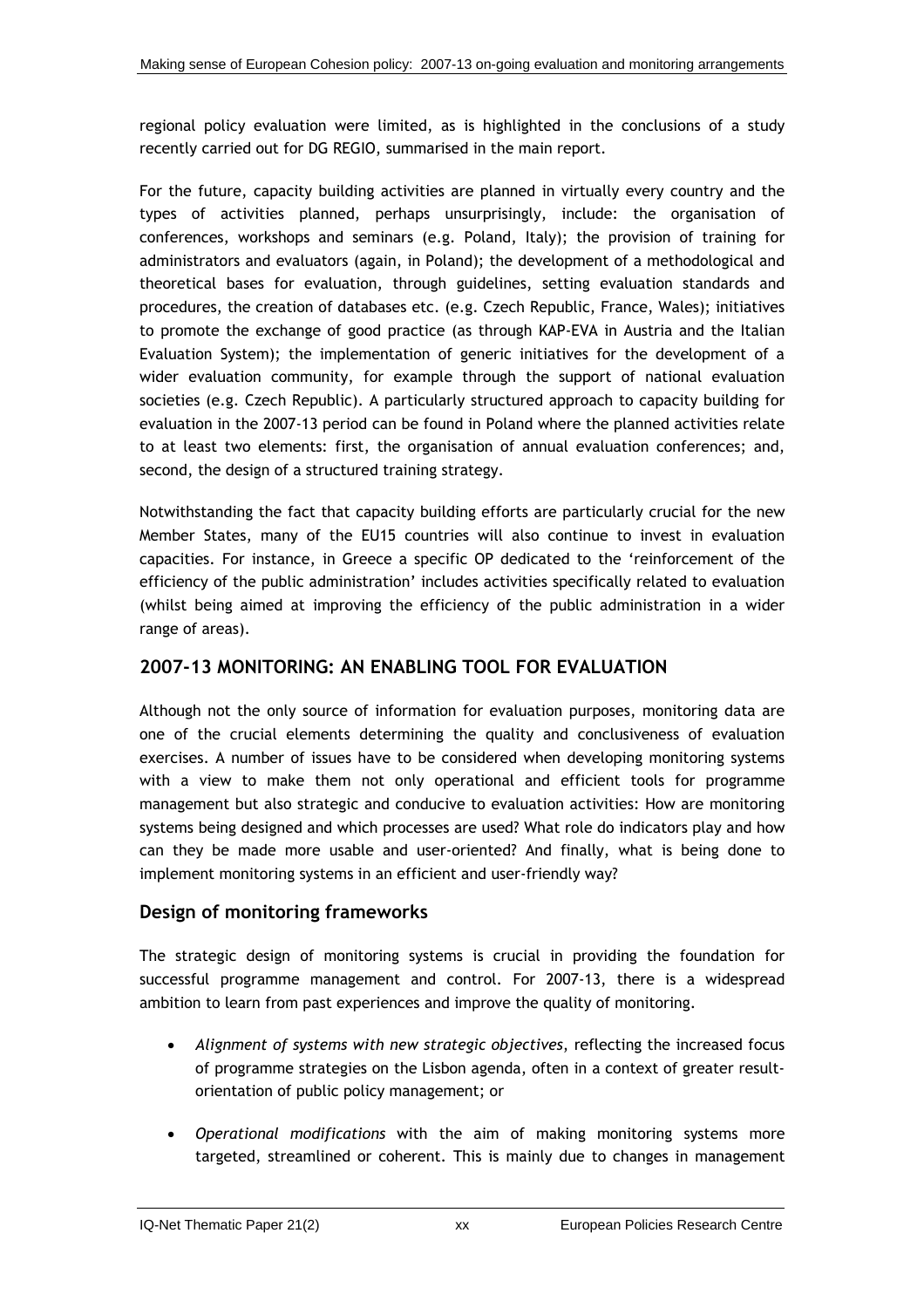responsibilities, past difficulties associated with fragmented monitoring systems, the programme scope, or an extended coverage of monitoring systems.

The operational arrangements of monitoring systems can be broadly distinguished according to a number of structural features. First, systems differ in terms of the relationship between monitoring activities at central and programme levels.

- *'Integrated' frameworks* use a standard monitoring system at all levels, thus enhancing the standardisation of monitoring processes and data sets. Trade-offs may occur as to the consideration of programme and region-specific issues. Integrated frameworks are often linked to centrally steered implementation systems. Moves towards greater integration can be observed across the board.
- *'Fragmented' frameworks* exist where different approaches are taken to monitoring within one country, thus allowing for needs-tailored systems; information exchange and data aggregation is, however, limited. Systems remain largely fragmented in countries with a federal or a strongly regionalised institutional set-up.

Second, the link between NSRF and programme monitoring can be of varying quality. In order to ensure coherence, monitoring activities for both exercises can be connected. This can take different forms: Explicit approaches can be found in the set-up of joint indicator systems. In other cases, the division of roles between actors or the existence of joint committees suggests a close alignment between NSRF and OP monitoring.

Third, monitoring systems can be more or less strongly aligned with evaluation frameworks. Their strategic alignment can be enhanced via a close coordination between involved bodies and actors. In a number of cases, a direct link is reflected in the joint design of both systems, the use of the same steering body or specific coordination mechanisms.

Various consultation or partnership-working mechanisms can be used to develop monitoring systems which are crucial for ownership and acceptance and can enhance the overall efficiency of monitoring activities. They can be either limited to the national level or include local actors to a greater extent. Additionally, internal or external expertise is used which can improve the quality of monitoring systems, notably via the inclusion of evaluators.

## **Indicator systems: Collecting usable and user-oriented data**

Indicator systems have been developed based on past experience and evaluation recommendations and are strongly in line with explicit guidance provided by the European Commission. Overall, there are signs that data availability and usability, especially for evaluation purposes, may improve in future. New trends for indicator definition include increasingly streamlined indicator systems in line with strategic objectives, a reduction in the number of indicators and a more coherent approach to indicator definition.

Looking at different indicator categories, *context indicators* set out the wider programming environment. Due to the end of the zoning approach, their definition was more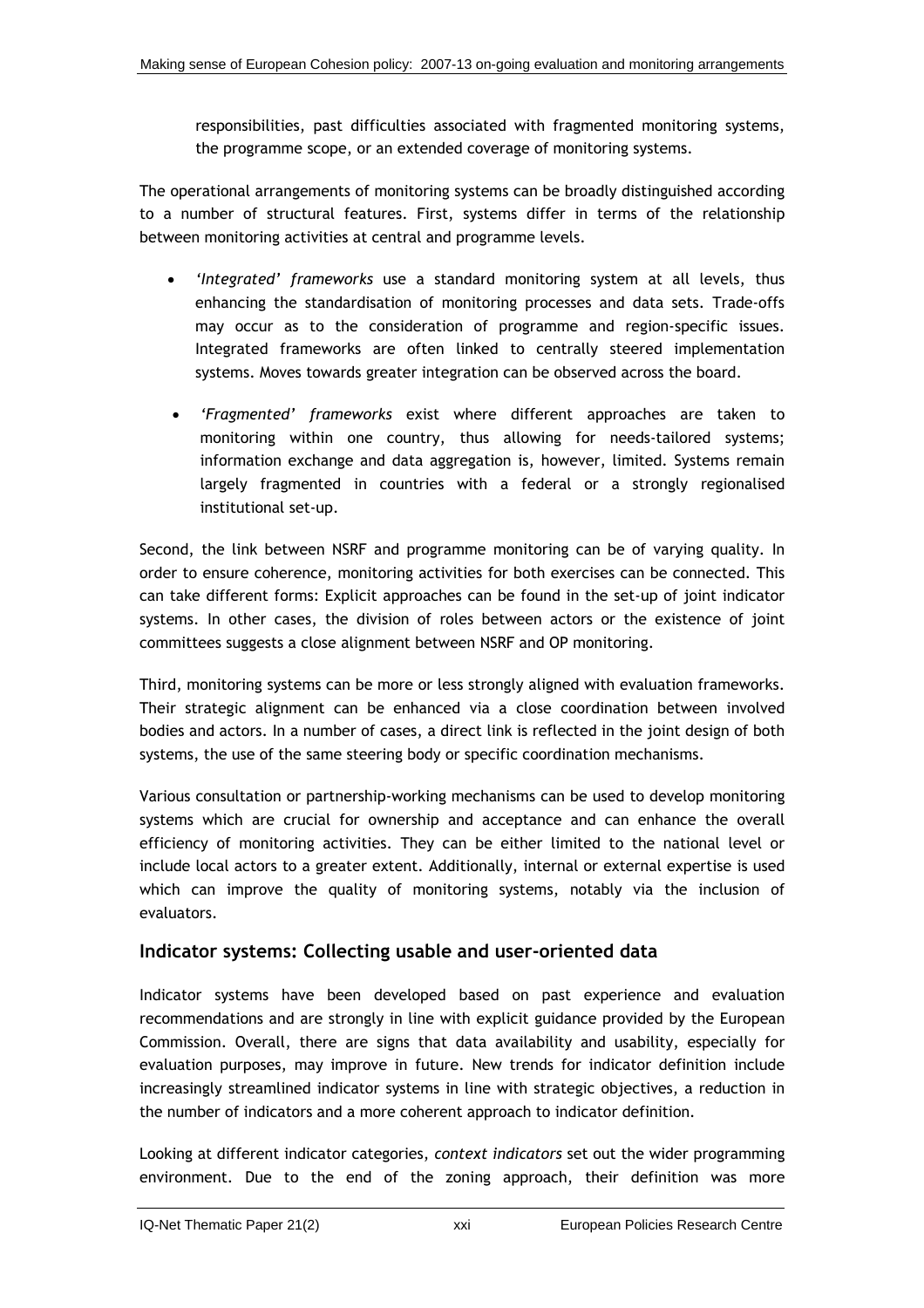straightforward than in the past; they are usually not part of the day-to-day monitoring processes but are updated on an annual basis. Closely interlinked, *baseline data* refer to the initial value against which an indicator is measured, while ex ante quantifications help to appreciate the *targets* likely to be met. Most Member States appear to have included target values in their NSRF and/ or OPs, to be followed-up at different stages of programme implementation.

As to more operational indicator categories, the future use of output, result and impact indicators reflects a more realistic and pragmatic approach to monitoring. *Output indicators*, which monitor the direct physical and monetary effects of interventions, are used extensively as they are easy to gather, focus on up-to-date data and are suitable for national monitoring systems. In line with Commission guidance, more emphasis will be put on *result indicators,* which relate to immediate programme effects on direct beneficiaries. A much more careful and often selective approach is taken on *impact indicators* as they are often available only after a considerable time lag and require substantial methodological input in order to be valid. In organising different indicator types hierarchically, systems become more targeted, such as via thematic approaches based on overarching priority themes, or following a differentiated approach where different indicators are assigned to different levels.

The sustained importance of *horizontal indicators* is reflected in the fact that related themes are increasingly monitored at the national level. Additionally, more targeted approaches emerge, for instance relating to targeted guidance and monitoring processes. Specific attention lies on progress towards the reduction of greenhouse emissions although their measurement is felt to be challenging. Regarding the *measurement of other strategic indicators* which may have caused difficulties in the past, early precaution is taken. This happens for instance in the field of employment creation, where many programmes limit monitoring to the creation of gross jobs. Other project types, such as immaterial and more complex projects are bound to become more important and may present challenges in future. Qualitative approaches may provide an interesting alternative in this context, and in some cases, increased focus is placed on the monitoring of processes.

Efforts are made to enhance the strategic use of collected data, especially making it more usable for evaluation purposes. A number of trends emerge.

- *Indicators with strategic value* are identified, partly prompted by Commission guidance. The concept of core indicators is generally accepted, although there may be challenges in the absence of joint definitions. Additionally, some monitoring systems identify indicators which establish a close link between monitoring and evaluation activities, such as 'alert' or evaluation indicators.
- *The aggregation of non-financial data* may be facilitated in future by coherent indicator definition and targeted guidance, as well as by the use of directly entered, project-level data. Electronic monitoring systems are also expected to contribute to this objective.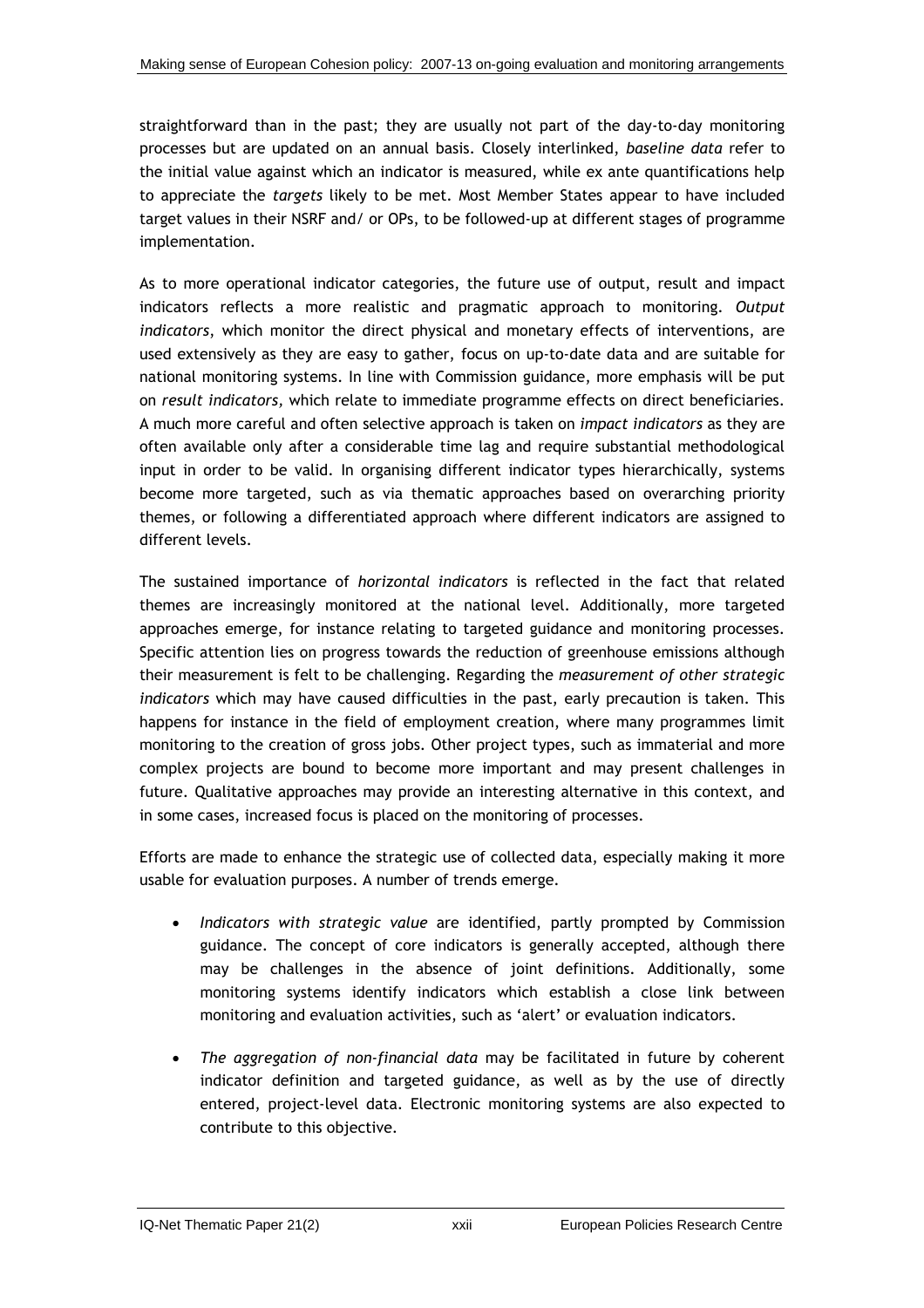• *Better targeting of data to specific user categories* can be observed in a number of cases, regarding the needs of programme administrators, such as Monitoring Committees, Managing Authorities and Implementing Authorities; external evaluators; and politicians.

## **Implementation of monitoring systems**

Whereas the day-to-day arrangements for monitoring activities do not diverge greatly across countries and use is mainly made of broader programme implementation structures, multi-faceted progress has been made regarding data collection processes. This can be observed notably on the IT side of monitoring systems where systems were replaced or have been adapted to new requirements. Some show signs of increased integration of data sets, improved information exchange or greater accessibility and user-friendliness. Another development relates to the increased integration of monitoring processes with other implementation stages, such as project application, appraisal and selection, as well as further management functions (e.g. certification, audit, payments and controls). Moreover, in-built quality checks and controls are introduced to minimise the accumulation of incorrect data at an early stage. In order to keep monitoring systems operational and inphase with programme developments, provisions for reviewing the system are essential. This can involve on-going checks, ad hoc or planned reviews and regular reviews of indicators. Finally, initiatives in the field of information, training and capacity building help to improve the efficiency of monitoring systems and increase data reliability. Programme authorities are providing guidance on indicator collection and processing, support with electronic monitoring systems as well as more general capacity building measures.

## **CONCLUSIONS AND ISSUES FOR DISCUSSION**

### **Changing context for evaluation**

The Cohesion policy requirements for evaluation have changed radically in 2007-13. Evaluation arrangements are made more flexible and linked to specific needs of programme managements and Member States. Evaluation during the programming period is required only in two circumstances: when monitoring highlights a significant departure from the goals originally set, and when revisions to the OPs are proposed. Outwith these two scenarios, it is up to each Member State and Managing Authority to conduct evaluations based on specific information needs. The new strategic approach is also increasing the flexibility in monitoring and financial management, which will only take place at the priority axis level. However, the aim is also to encourage stronger links between monitoring, evaluation and decision-making.

### **New approaches and arrangements for the evaluation of NSRF and OPs**

The paper shows that the increased freedom granted by the Structural Funds regulations on when and what to evaluate is leading to a significant heterogeneity of approaches, as evaluations are more closely informed by domestic factors. Approaches differ in a number of respects including: (i) the ways in which on-going evaluation is interpreted and operationalised (which is affected by domestic evaluation cultures and past experiences with the implementation of 'on-going' approaches); (ii) the interrelations between the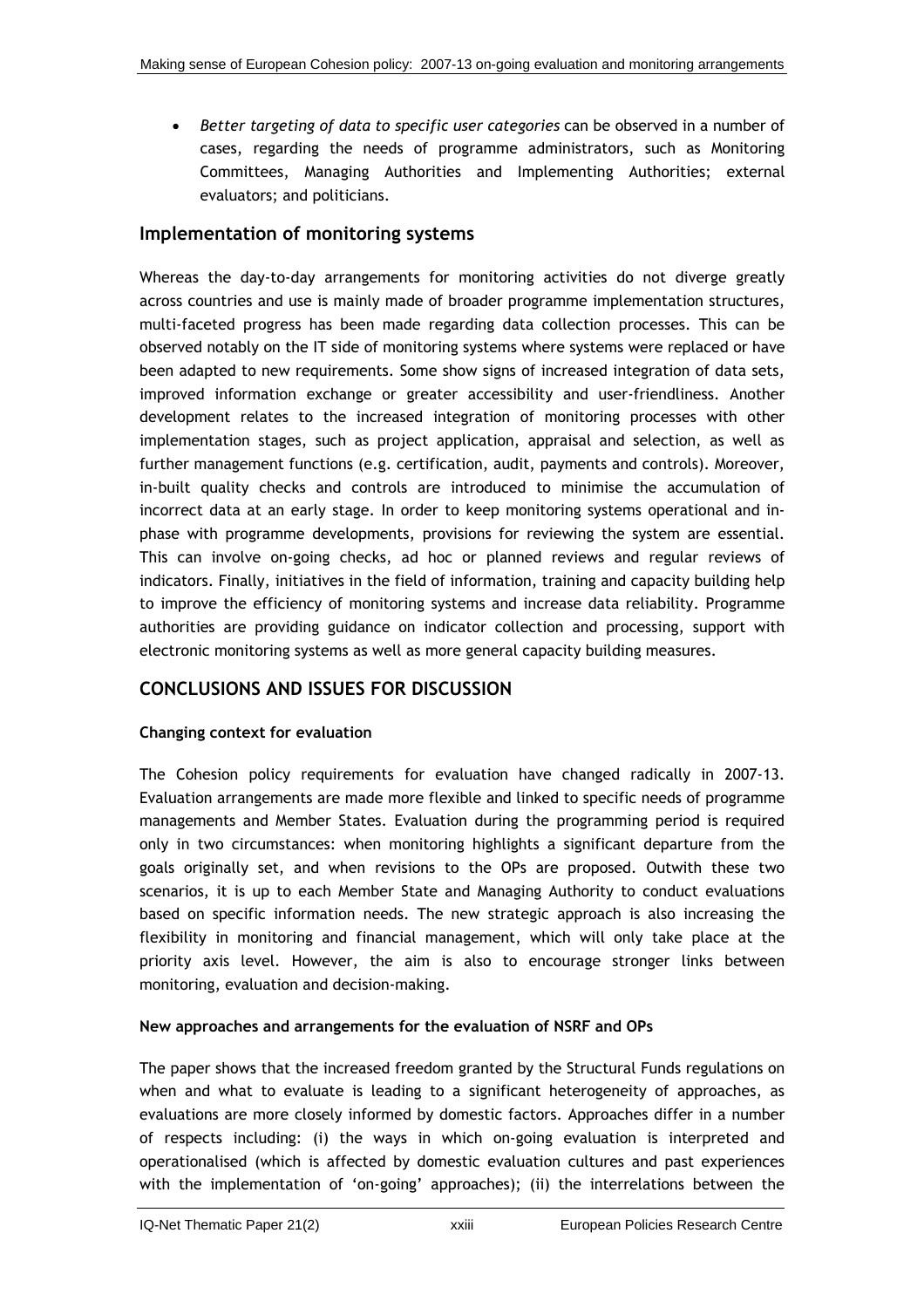evaluations of the NSRF and of the OPs, and indeed the very existence of NSRF-level evaluations (which is informed by the constitutional and institutional arrangements of Member States); (iii) the scope of the evaluations, for example whether they include also domestic policies, and the breadth of the evaluation efforts planned (which is affected by the domestic interrelationship between EU Cohesion policy and domestic regional and sectoral policies, as well as the overall weight that regional policy has in any given country); and, (iv) the balance between external evaluators and internal evaluations, and the scope and types of capacity building activities planned (which are determined largely by the level of evaluation capabilities available in Member States and regions).

Notwithstanding this heterogeneity, some key trends emerge, in particular: the evaluation of Cohesion policy will continue to be carried out throughout the EU and to be done so seriously (at least if plans are taken to fruition); Member States and regions intend to take full advantage of the flexibility provided by the regulations, adapting evaluation mandates (and methodologies) more closely to own policy and programming needs; efforts will continue to be paid in the Member States to build capacities for evaluation, especially (but not just) in the new Member States.

#### **New monitoring systems and arrangements**

While evaluation activities are becoming more diverse, monitoring systems are becoming increasingly harmonised and standardised. The paper identifies some trends including: (i) that data availability and usability, especially for evaluation purposes, may improve in future due to an increased awareness of the importance of physical progress rather than financial aspects, a more strategic use of indicators and a greater awareness of evaluation needs; (ii) a trend towards more streamlined and integrated monitoring systems, as an increasing number of programmes display integrated systems and introduce coordination provisions; systems cover an increased number of phases of programme implementation (application, appraisal, monitoring, audit, control) and become more coordinated with other funds and/ or with the monitoring systems of domestic policies; (iii) a generalised (although not universal) more active involvement and responsibility of project promoters, for example through more emphasis being placed on project-level data and the increased involvement of project implementers in the delivery of monitoring information.

#### **Some concluding remarks on the role of the European Commission**

Lastly, in the past, the European Commission (and DG REGIO in particular) has been fundamental in stimulating a debate on evaluation and in developing evaluation capabilities and practices across the EU. In the past programming periods, and especially since 1994, the Commission exercised multiple roles. It provided direction, advice and guidance to national authorities on a range of areas, including evaluation terms of reference, budgets, tendering procedures, methods and the quality of evaluation reports. The Commission has stimulated the cross-dissemination of good practices across Member States and, in general, has acted as a point of reference for the community of policy-makers involved the evaluation of regional policy. Although for 2007-13 the Commission is delegating a large amount of evaluation responsibilities to Member States and regions it is not taking a step back; its future role in this sphere is therefore likely to remain important.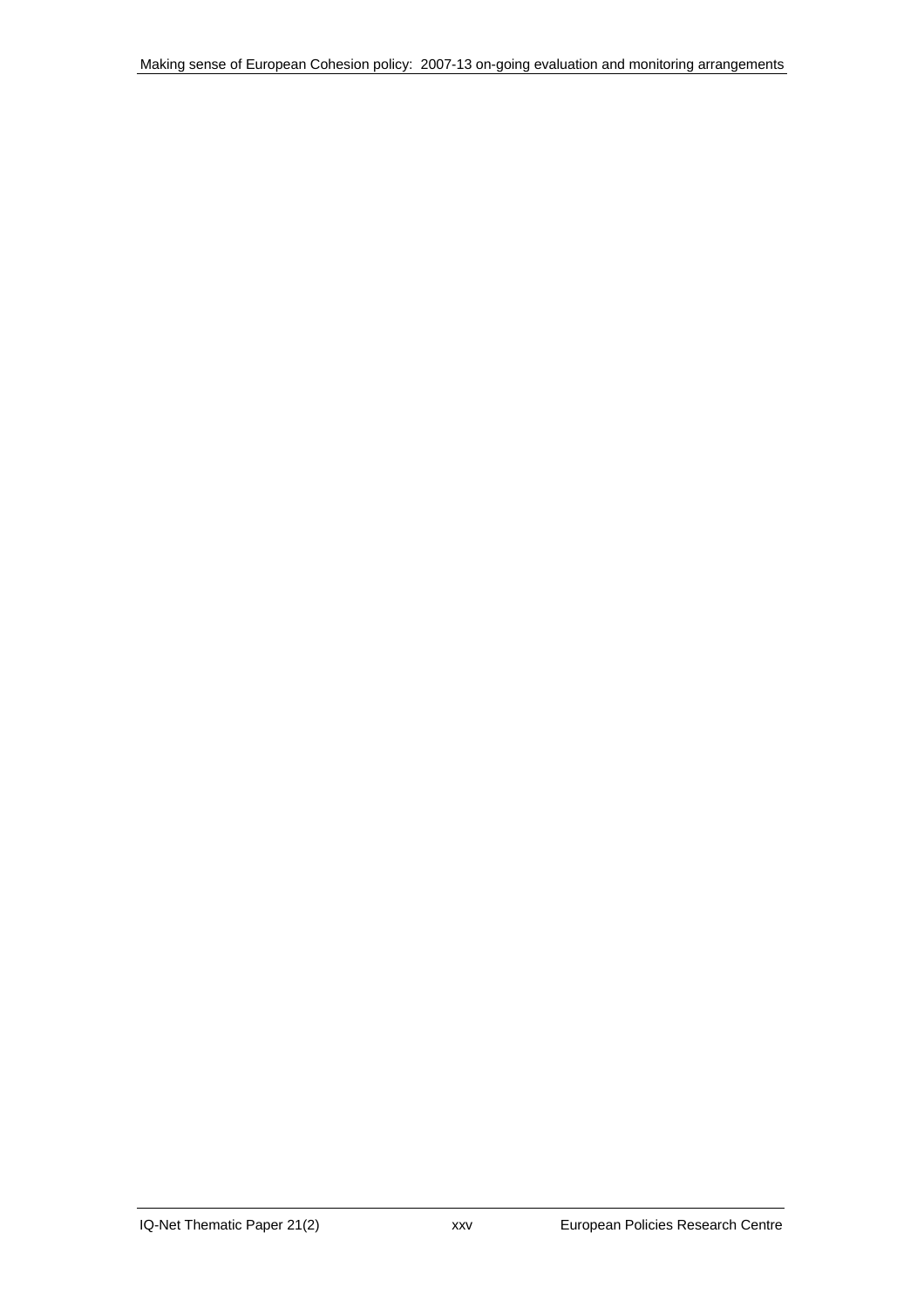# **MAKING SENSE OF EUROPEAN COHESION POLICY: 2007-13 ON-GOING EVALUATION AND MONITORING ARRANGEMENTS**

# <span id="page-27-0"></span>**1. INTRODUCTION**

Over the last two decades, successive phases of Cohesion policy reform have institutionalised a comprehensive and rigorous system of monitoring and evaluation. The underlying aim has been to enhance the effectiveness and efficiency of the deployment of resources on EU regional development programmes and measures. By stimulating a process of learning, identifying aspects of Cohesion policy that deliver added value and feeding this information back into the policy process, monitoring and evaluation activities provide a means through which to improve the quality, relevance and impact of programming. The transparent provision of periodic and up-to-date information on the performance of programmes also contributes to ensuring the accountability, and, ultimately, legitimacy of EU expenditure. Moving beyond EU-funded assistance, the Structural Funds regulations have been the central driving force in the expansion of monitoring and evaluation practices in the domestic regional policies of practically all EU Member States.

The main objective of this paper is to explore how the tasks of monitoring and on-going evaluation of EU Cohesion policy are developing in the 2007-13 period in IQ-Net partner countries and regions. To set the context, Section 2 begins with a historical overview of the evolution of Structural Funds monitoring and evaluation requirements and practice, highlighting the main regulatory shifts, experiences and trends over time. It then summarises the main changes introduced for the 2007-13 period, including the general reactions of IQ-Net partners to the new rules. Section 3 focuses on Member State plans for on-going evaluation in 2007-13. It reviews the preparations underway of future evaluation work, the approaches to evaluation design and the design choices, including the different interpretations of on-going evaluation and the relationship between the National Strategic Reference Frameworks (NSRF) and the Operational Programmes (OPs). Section 4 turns to the new approaches to monitoring in 2007-13, considering the general trends and progress to date, operational arrangements, indicator systems and initial experiences with the implementation of monitoring systems. Lastly, some issues for discussion are identified in the conclusion section.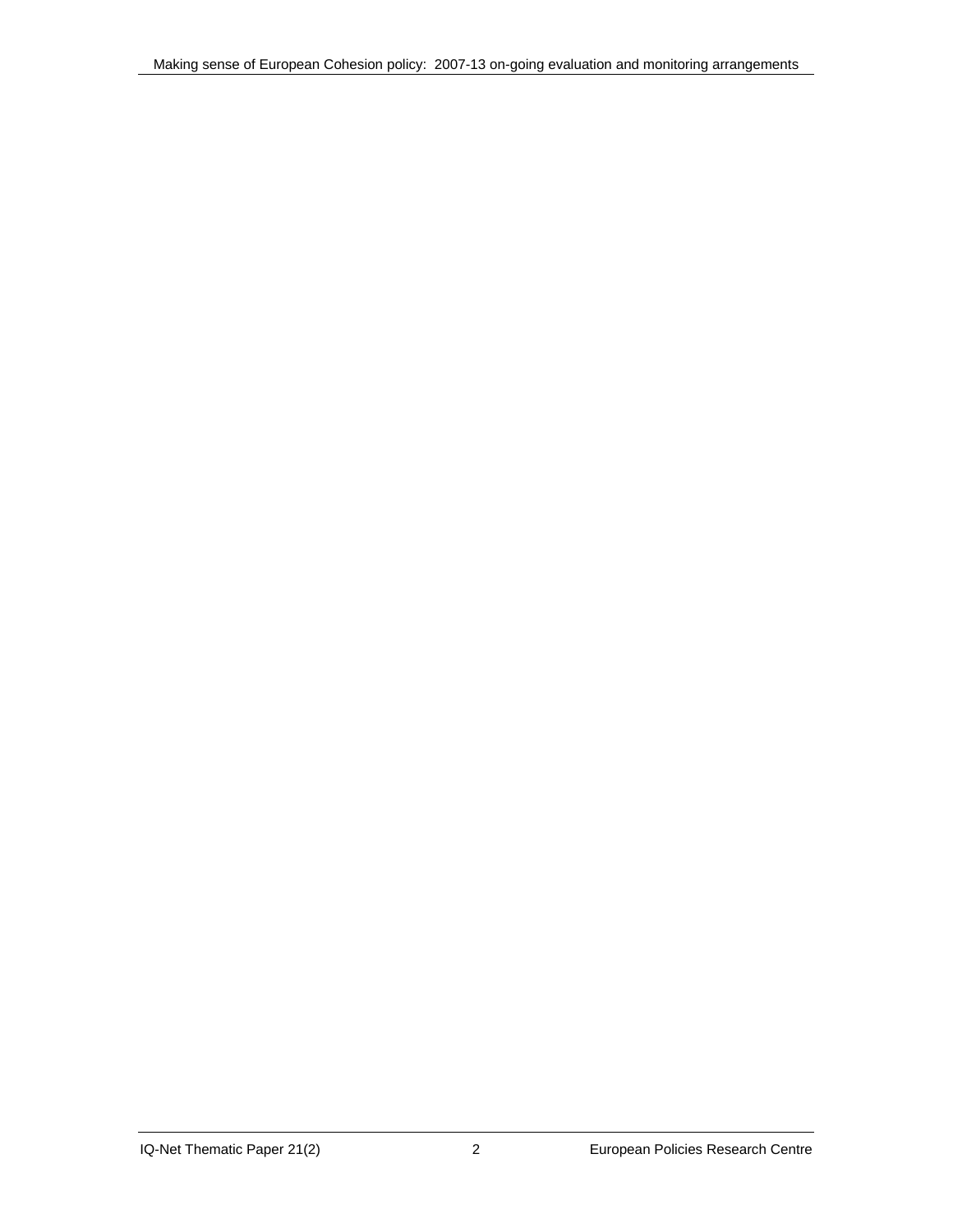# <span id="page-29-1"></span><span id="page-29-0"></span>**2. EVOLUTION OF MONITORING AND EVALUATION**

The monitoring and evaluation of EU Cohesion policy has evolved considerably over successive policy reform phases. Before the 1988 reforms, the evaluation of the Structural Funds was accorded low priority and the monitoring and control of expenditure was widely acknowledged as inadequate.<sup>[1](#page-29-1)</sup> The landmark reforms of 1988 introduced the first systematic obligations to monitor and evaluate the Structural Funds, although the implementation of the requirements revealed significant weaknesses in practice. The 1993 reforms strengthened these obligations and led to substantial improvements in the scope, scale and rigour of monitoring and evaluation systems and activities, but several shortcomings of the previous approaches remained. The third major Structural Funds reform in 1999 represented a major step in the consolidation of monitoring and evaluation practice across the EU with the introduction of more stringent obligations and a clearer definition of responsibilities between the Member States and the Commission. Finally, the latest review for 2007-13 aims to institutionalise a more strategic and results-oriented approach by introducing a flexible and needs-based evaluation framework and more focused and streamlined monitoring requirements.

## **2.1 Early developments: 1989-1993**

Systematic requirements on the monitoring and evaluation of the Structural Funds were first introduced under the 1988 reforms.<sup>[2](#page-29-1)</sup> The increased emphasis on these aspects was driven by a series of factors, including the doubling of funding, the shift from a project-based approach to multi-annual programming, the need to verify additionality and on-going concerns about the effectiveness of interventions. $3$ 

The regulations defined the main aim of evaluation, or 'assessment' as it was referred to, as gauging the effectiveness of the Structural Funds and specified three different levels of analysis: the macro-level, to measure the overall impact of the Structural Funds on the treaty objective of strengthening economic and social cohesion; the meso-level, to assess the impact of the Community Support Frameworks (CSF); and the micro-level, to test the impact of operational interventions (e.g. programmes, global grants etc.). Evaluation was to cover all five priority Objectives and to take place at the ex ante and ex post stages.

The monitoring requirements were also upgraded, not least because of the intimate association with evaluation "since there can be no ex post assessment without monitoring arrangements that operate satisfactorily", but also with the aim of facilitating modifications to the

l

<sup>1</sup> Bachtler J and Michie R (1995) 'A New Era in EU Regional Policy Evaluation? The Appraisal of the Structural Funds', *Regional Studies*, Vol.29.8, pp. 745-751.

 $^2$  Council Regulation (EC) No 2052/88, Article 6; Council Regulation (EC) No 4253/88, Articles 25-26.

<sup>3</sup> CEC (1989) *Guide to the Reform of the Community Structural Funds*, Office for Official Publications of the European Communities, Luxemburg, p. 40.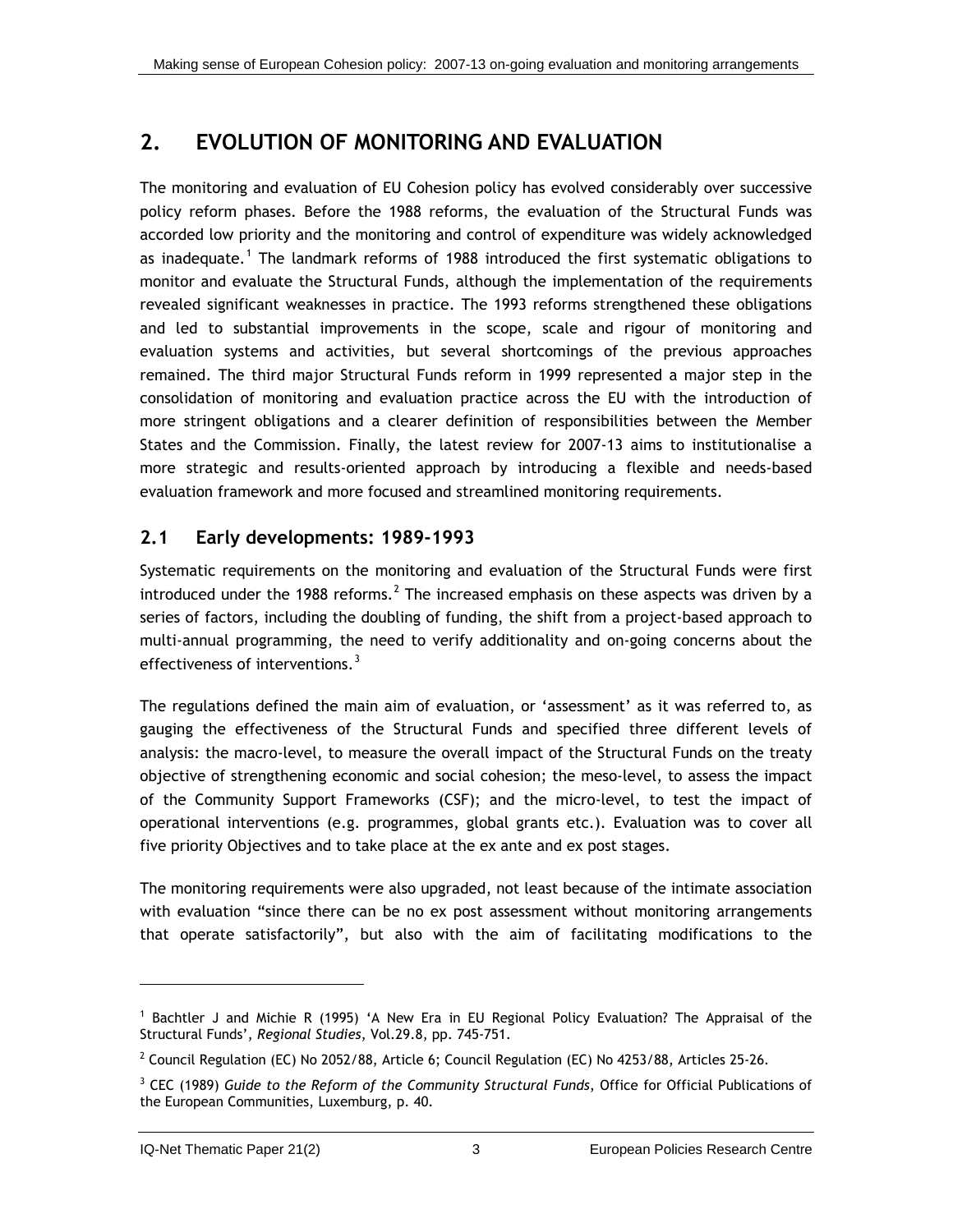<span id="page-30-0"></span>frameworks and OPs in the light of changed circumstances during policy implementation.<sup>[4](#page-30-0)</sup> The arrangements for carrying out monitoring involved three main elements.

- First, systematic data had to be collected in relation to financial and physical indicators, the former to track funds' absorption and verify additionality, and the latter to monitor the material implementation of programmes and measures on the ground. Financial and physical indicators were to be specified in the decision of approval for each CSF and OP.
- Second, reporting procedures provided for the submission of annual progress and final reports by the Member States to the Commission on the implementation of operations.
- Third, within the context of the newly-introduced partnership principle, Monitoring Committees had to be set up for the CSFs and OPs to allow for the periodic review of the implementation of the plans over time and allow for appropriate modifications.<sup>[5](#page-30-0)</sup>

The structures and systems for monitoring and evaluation were gradually organised and set up at all levels throughout the 1989-93 programming period. This included the development of indicators and statistical tools and, in some cases, the creation of computerised systems, often funded through technical assistance. Most of the Monitoring Committees were up and running during 1990, with common working rules defined jointly by the Commission and Member States. The committees came to play a key role in the reprogramming of the CSFs and OPs throughout the programming period as well as providing an input into some of the evaluations carried out in partnership with the Commission.

Evaluation activity was initially centred on the ex ante appraisals of Regional Development Plans (RDP). Internally, the Commission services carried out their own assessment as a basis for the negotiations and also appointed external consultants in each Member State to undertake impact analyses.<sup>[6](#page-30-0)</sup> Subsequently, the focus was on activities to deepen knowledge and understanding of policy interventions and on improving methodological approaches to evaluation, mainly with a view to supporting the future design of programmes and measures. By the end of the first programming period, no less than 300 studies had been undertaken,<sup>[7](#page-30-0)</sup> including: thematic evaluations on a range of measures (such as R&D, telecommunications, human resources, the environment and small and medium-sized businesses); on-going assessments of programmes; evaluations of the Integrated Mediterranean Programmes;

-

<sup>4</sup> CEC (1989) *Op. Cit.* p. 40.

<sup>&</sup>lt;sup>5</sup> Council Regulation (EC) No 4253/88, Article 25.

<sup>6</sup> CEC (1991) *Annual Implementation report on the implementation of the Structural Funds 1989*, Office for the Publications of the European Communities, Luxemburg, pp. 80-81.

<sup>7</sup> Bachtler J and Michie R (1995) *Op. Cit.* p. 746.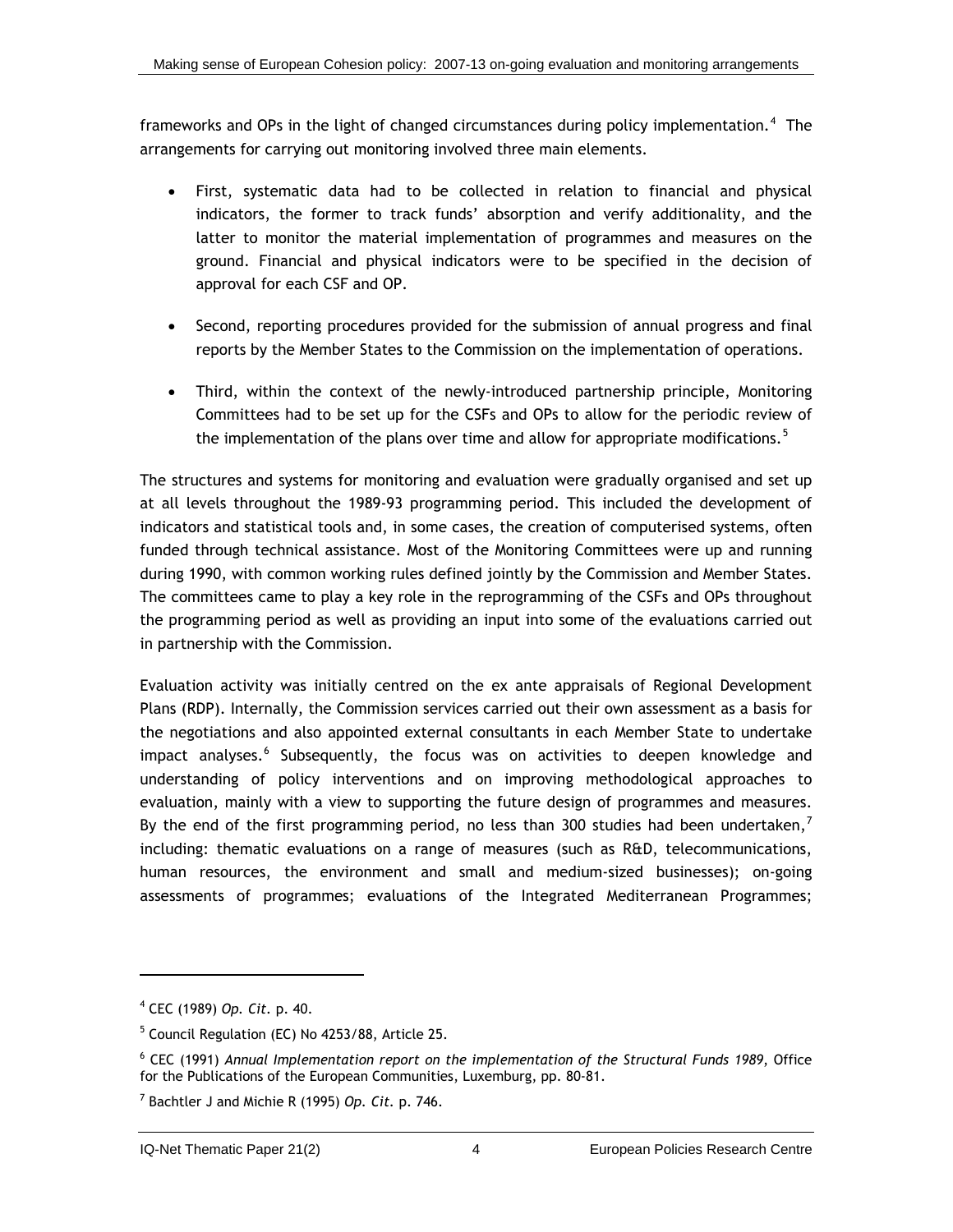<span id="page-31-0"></span>evaluations of the Community Initiatives; and a range of studies on methodological and evaluation techniques, including the coordination work for the ex post evaluations.  $^8$  $^8$ 

Notwithstanding this rapid expansion in activity, the evaluations were generally of a low quality and were considered to lack methodological rigour.<sup>[9](#page-31-0)</sup> A particular problem for the ex ante evaluations was the tight timing of the programming process.<sup>[1](#page-31-0)0</sup> The Council had approved the regulations in December 1988 and the plans were to be submitted from the start of 1989. The pressure to approve the programmes in a timely fashion and the lack of clarity in the regulations over responsibilities meant that most Member States did not undertake ex ante appraisals of their plans, forcing the Commission to take the initiative.<sup>[1](#page-31-0)1</sup> Final versions of the ex ante reports on the Objective 1 CSFs, carried out by external consultants contracted by the Commission, were only ready after the formal adoption of the plans. Similarly, the ex ante evaluations of the Objective 2 programmes were undertaken as late as 1991.

Evaluation was also confronted by significant methodological challenges. In the case of Objective 2 programmes, the socio-economic impact of interventions was not assessed as this was considered to be impossible in light of the low level of EU funding relative to domestic expenditure in the selected areas and the poor or non-existent availability of baseline statistical data. More generally, a common weakness across all the CSFs and OPs was that the objectives were imprecise and targets were missing or un-quantified, restricting the ability to evaluate the expected effects. A further contextual barrier in some countries was the underdeveloped nature of the evaluation culture, both in terms of the capacity to undertake evaluations and in relation to public administration perceptions towards, and understanding of the need for, evaluation.<sup>[12](#page-31-0)</sup>

Inadequacies in the monitoring systems were apparent from the outset. There was a widespread lack of monitoring data, particularly concerning physical implementation. These problems were particularly acute at the regional level, where the "authorities had neither the expertise nor the resources for efficient monitoring of projects … [and] encountered technical problems in analysing and using the monitoring data collected".<sup>[1](#page-31-0)3</sup> At the aggregate level, the

 $\overline{a}$ 

 $8$  The results are summarised in the annual reports on the reforms of the Structural Funds over the 1990-1996 period.

<sup>9</sup> Centre Européen d'Expertise en Evaluation (1998) *Le développement de l'évaluation des interventions structurelles dans les Etats Membres*, Rapport Final, Commission Européenne, Direction Générale de la Politique Régionale, Bruxelles, p. 7.

<sup>10</sup> CEC (1991) *Op. Cit.* p. 9.

<sup>11</sup> *Court of Auditors Special Report No 15/98 on the assessment of Structural Fund intervention for the 1989-1993 and 1994-1999 periods together with the Commission's replie*s, C 347/1, 16.11.98, Official Journal of the European Communities, p. 5.

<sup>12</sup> Centre for European Evaluation Expertise (1995) *Analysis of ex-post evaluations of the Community Support Frameworks of Objective 1 regions for the period 1989-93: Methodological lessons across seven Member States*, European Commission, Directorate General for Regional Policy, Brussels.

<sup>13</sup> CEC (1997) *The Structural Funds in 1996: 8th Annual Report*, Office for Official Publications of the European Communities, Luxembourg, p. 156.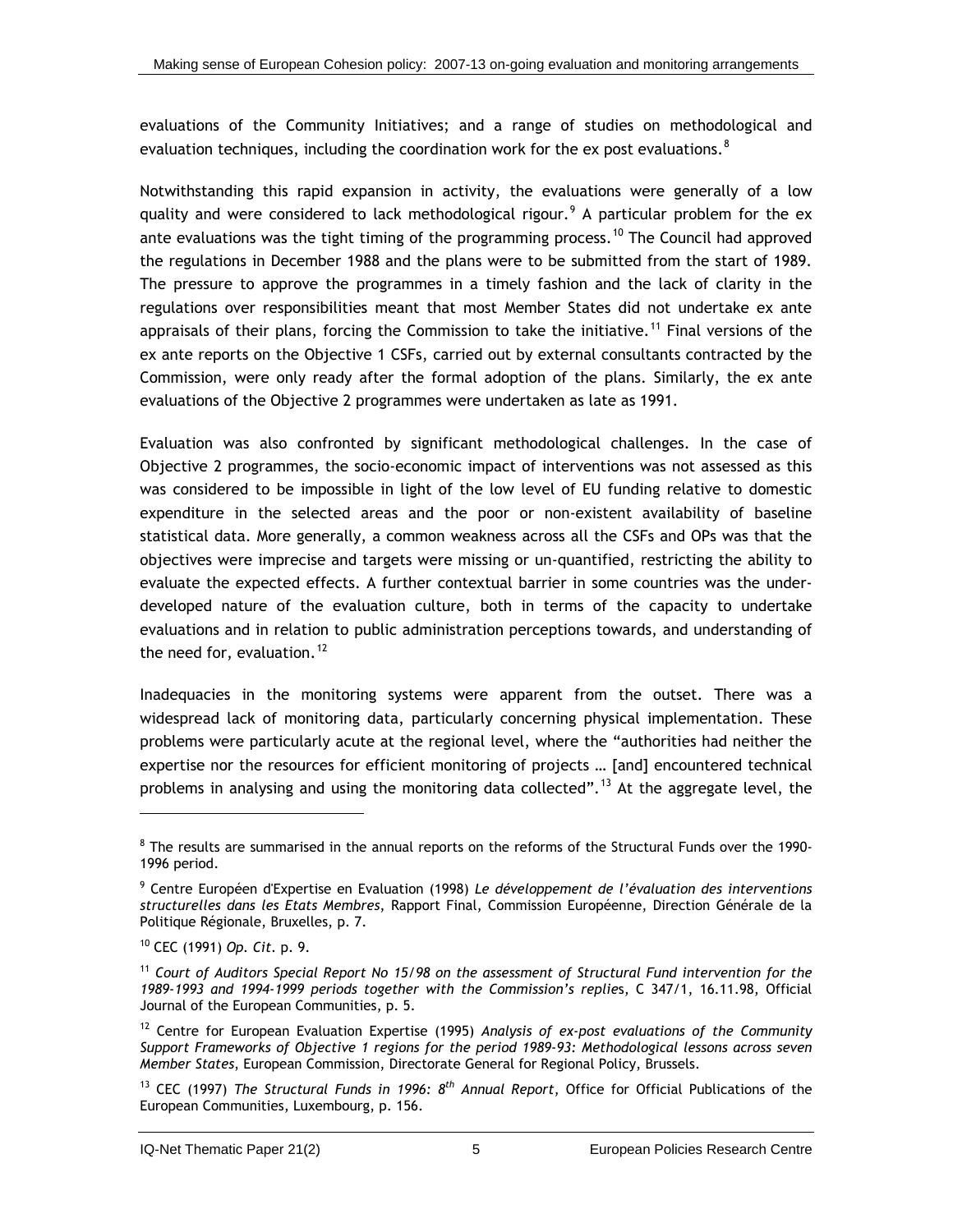<span id="page-32-1"></span><span id="page-32-0"></span>comparative monitoring of developments across the Community was hampered by the lack of standardised indicators, not to mention the diverse nature of the economic development priorities selected across the Member States.<sup>[14](#page-32-1)</sup>

In reviewing the key challenges, a number of general reasons can help to explain the difficulties experienced with monitoring and evaluation during the 1989-1993 programming period.<sup>[1](#page-32-1)5</sup> First, the regulatory requirements for monitoring and evaluation were open to interpretation. As noted, the respective responsibilities of the Member States and the Commission with regards to evaluation were unclear. Moreover, no detailed evaluation guidance or publicity was provided at the start of the period.<sup>[1](#page-32-1)6</sup> As a result, different actors interpreted the regulatory requirements in the light of their own particular interests. Second, the programming approach was new, with all participants in the process needing to make considerable adjustments to their mode of implementation. In many countries, the requirement to establish multi-annual programmes constituted a 'cultural mini-revolution' in existing practice.<sup>[17](#page-32-1)</sup> Third, a key principle underpinning the monitoring and evaluation of the Structural Funds was partnership, but the partnerships which developed were rarely among equals, enabling some national authorities to avoid or block compliance with monitoring and evaluation requirements. Lastly, the tight time-frames for formulating the programmes and the need to spend the allocated funds quickly increased the pressure for a speedy adoption of the programmes, consequently minimising the attention given to ex ante appraisal and the setting up of adequate monitoring systems.

## **2.2 Stronger monitoring and evaluation obligations: 1994-1999**

In response to requests from the Edinburgh European Council of 1992 and the deficiencies of the previous period, the 1993 reforms of the Structural Funds regulations confirmed and reinforced the importance attached to monitoring and evaluation.<sup>[1](#page-32-1)8</sup> While retaining and consolidating the existing implementation principles, a central aim of the reform was to increase the effectiveness of the Structural Funds, not least due to the two-fold increase in funding in the context of the Delors-II financial framework. A number of elements were enhanced to this effect.

• Evaluation roles and duties were clarified by making the Member States and the Commission co-responsible for the appraisal and evaluation of Structural Funds

-

<sup>14</sup> CEC (1991), *Op.Cit.* p. 39.

<sup>15</sup> Kearney C *et al.* (1996) *Monitoring and Evaluation in Objective 2 Programmes: Progress and Challenges*, IQ-Net Thematic Paper, 1(2), European Policies Research Centre, University of Strathclyde, Glasgow.

<sup>16</sup> McEldowney J.J (1991) 'Evaluation and European Regional Policy', *Regional Studies,* Vol.25, No.3, p. 262.

<sup>17</sup> Centre Européen d'Expertise en Evaluation (1998) *Op. Cit.* p. 7.

 $18$  Council Regulations (EC) 2081/93 and 2082/93, both approved on 20 July 1993.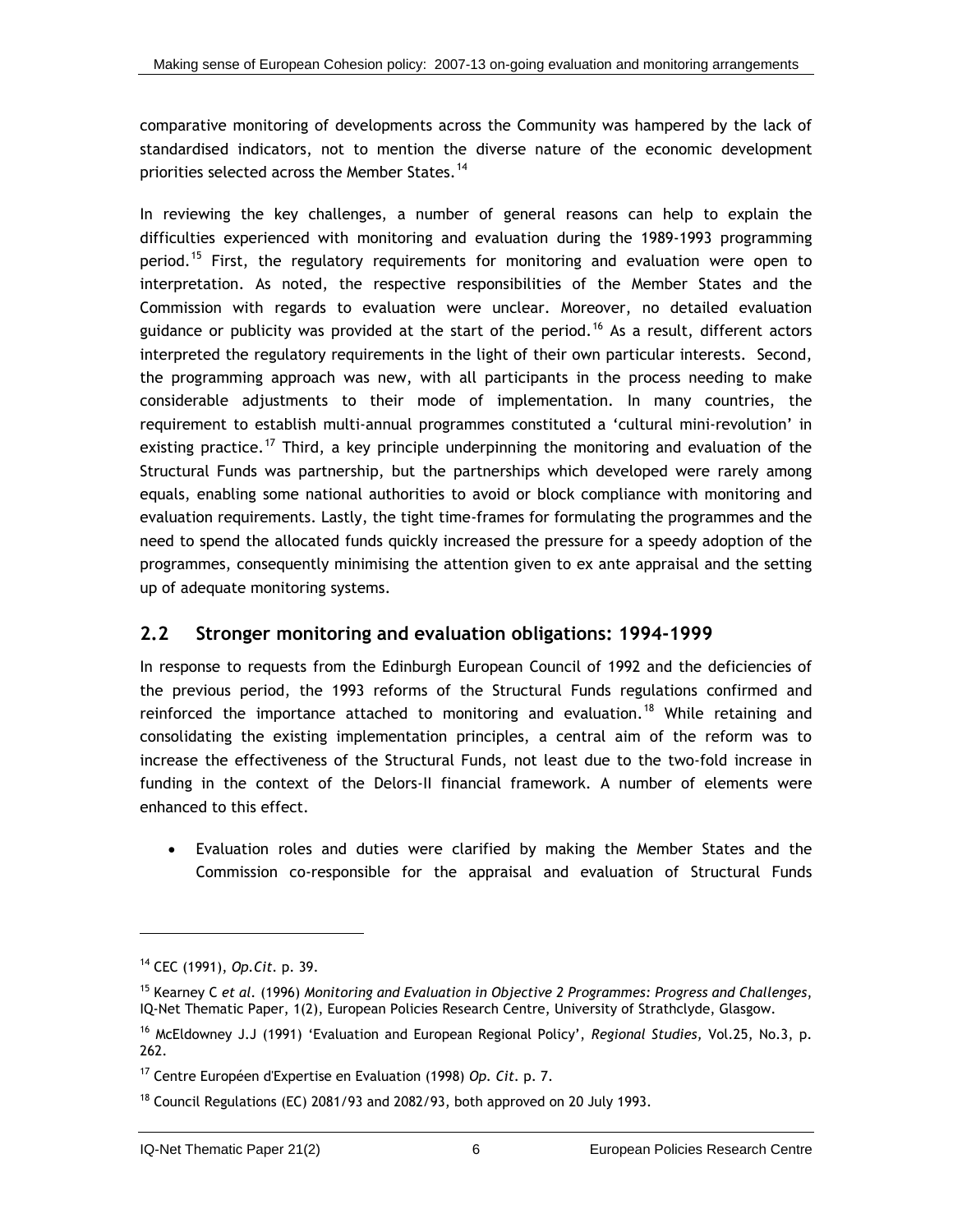<span id="page-33-0"></span>assistance. The different stages of evaluation were also made clearer, distinguishing between prior appraisal, on-going monitoring and ex post evaluation.

- At the ex ante phase, the principle of 'value-for-money' was made more visible with a provision for assistance to 'be allocated where appraisal shows medium-term economic and social benefits commensurate with the resources deployed'.<sup>[1](#page-33-0)9</sup>
- Although an explicit reference to interim evaluation was not made in the regulations, a standard clause was subsequently introduced in the adopted CSFs and Single Programming Documents (SPDs) which set out the obligation to carry out mid-term reviews.
- Improved ex post evaluations were anticipated, particularly due to the ex ante appraisal obligations which would ensure that objectives and targets were more clearly defined at the outset.
- Moreover, the regulations were more precise and prescriptive about the information to be incorporated in the Regional Development Plans and CSFs, including quantified objectives, an evaluation of environmental impact, more detailed financial tables and specific information to allow additionality to be verified.

With regard to monitoring, the main change in the text of the regulations was to provide for targets to be set for financial and physical indicators. Furthermore, the role of the Monitoring Committee was strengthened by providing it with the flexibility to modify the procedures for granting assistance, including transfers between Community sources of finance and adjustments to the rates of assistance. In line with the extended partnership principle, provisions were included for the participation of economic and social partners in the committees, albeit within the framework of national rules and practice. Lastly, the new procedures on financial controls and publicity introduced during the programming period had important implications for monitoring, notably in terms of the collection of data for audit trails and the dissemination of broader information on the programmes to the general public.

Beyond these regulatory changes, a key Commission initiative on the methodological front was the launch of the MEANS (Methods for Evaluating Activities of a Structural Nature) programme in 1994 to contribute to the spreading of a European evaluation culture, initially running over a three year period with a budget of ECU 2.8 million. The main objectives of the programme were to improve the quality of evaluations, to strengthen the credibility of the evaluations for European institutions and the Member States and to enhance evaluation expertise within the Commission and the evaluation community. Lastly, and from an internal organisational perspective, the Commission established a more coordinated approach to evaluation with the creation of a specialist unit for evaluation with lead responsibility for the management of ex

l

<sup>&</sup>lt;sup>19</sup> Council Regulation (EC) No 2082/93, Article 26.1.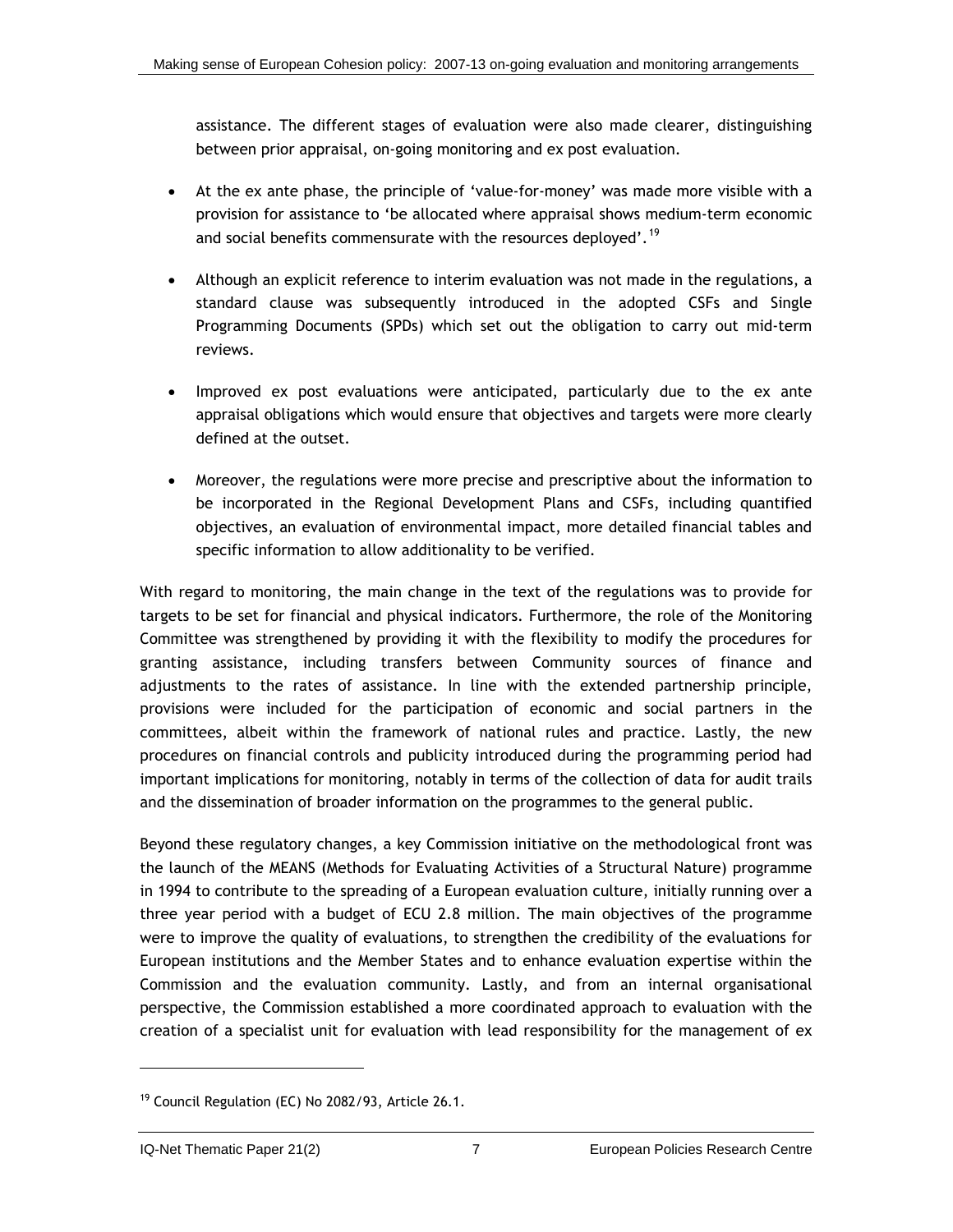<span id="page-34-0"></span>ante, interim and ex post evaluations of Objective 1 and 2 programmes. This should be seen within the context of a broader European Commission initiative on Sound and Efficient Management (known as SEM 2000) put forward in 1995 in which the use of evaluation was seen as a core element in improving the management culture of the Commission; in this vein the requirement for systematic evaluation of all EU expenditure programmes was introduced.<sup>[20](#page-34-0)</sup>

These efforts led to important improvements in the practice of monitoring and evaluating the Structural Funds programmes. Ex ante evaluation was far more systematic with all Member States carrying out appraisals of their development plans, while the Commission contracted its own independent ex ante appraisals of each plan submitted. In general terms, the appraisals made an important contribution to the quality of the plans by clarifying objectives and improving the structure of the strategies and the hierarchy of priorities.<sup>[2](#page-34-0)1</sup> Of particular note is the more precise and distinctly better quantification of objectives under the 1994-1999 programmes, a vital requisite for successful assessment and evaluation of intentions.<sup>[22](#page-34-0)</sup> The informational background contained in the ex ante appraisals also provided the Commission with an important source of leverage in the negotiation process.<sup>[23](#page-34-0)</sup> The delayed adoption of the programmes, extending beyond the regulatory deadline, was the result of Commission efforts to ensure that the standards foreseen in the regulations were upheld, notably regarding the 'precision in the quantified objectives, prior appraisal of the expected impact, environmental information and respect of the principle of additionality'.<sup>[24](#page-34-0)</sup>

With respect to monitoring, two main trends can be highlighted in relation to the 1994-1999 period.[2](#page-34-0)5

• First, the definition of indicators was significantly improved, with the best programmes specifying indicators at three levels: programme, priority and measure.<sup>[26](#page-34-0)</sup> The inclusion and enhancement of indicators on employment effects and the environmental theme is a notable feature of the new programmes. $^{27}$  $^{27}$  $^{27}$ 

 $\overline{a}$ 

<sup>20</sup> CEC (1995) *Sound and Efficient Management*, SEC (95) 1814 Final, European Commission, Brussels.

<sup>21</sup> Centre Européen d'Expertise en Evaluation (1998) *Op. Cit.* p. 8.

<sup>22</sup> CEC (1995) *The New Regional Programmes under Objectives 1 and 2 of Community Structural Policies*, Communication from the Commission; COM(95)111 final, Brussels, p. 18.

<sup>&</sup>lt;sup>23</sup> Bachtler J and Mendez C (2007) 'Who Governs EU Cohesion Policy: Deconstructing the Reforms of the Structural Funds', *Journal of Common Market Studies,* Vol.45, No.3, pp. 535-564.

<sup>24</sup> CEC (1995) *Op. Cit.* p. 3.

<sup>25</sup> Taylor S *et al.* (2001) *Information into Intelligence: Monitoring for Effective Structural Fund Programming*, IQ-Net Thematic Paper, 8(2), European Policies Research Centre, University of Strathclyde, Glasgow, p. 12.

<sup>26</sup> Aalbu H *et al.* (1996) *The Diversity of EU Regional Development Policy: Synthesis of Metaevaluation Studies of Objective 1 Programmes 1994-1999*, NF-report np.12/96, Nordland Research Institute, Athens and Bodø.

<sup>27</sup> CEC (1995) *Op. Cit.* p. 5.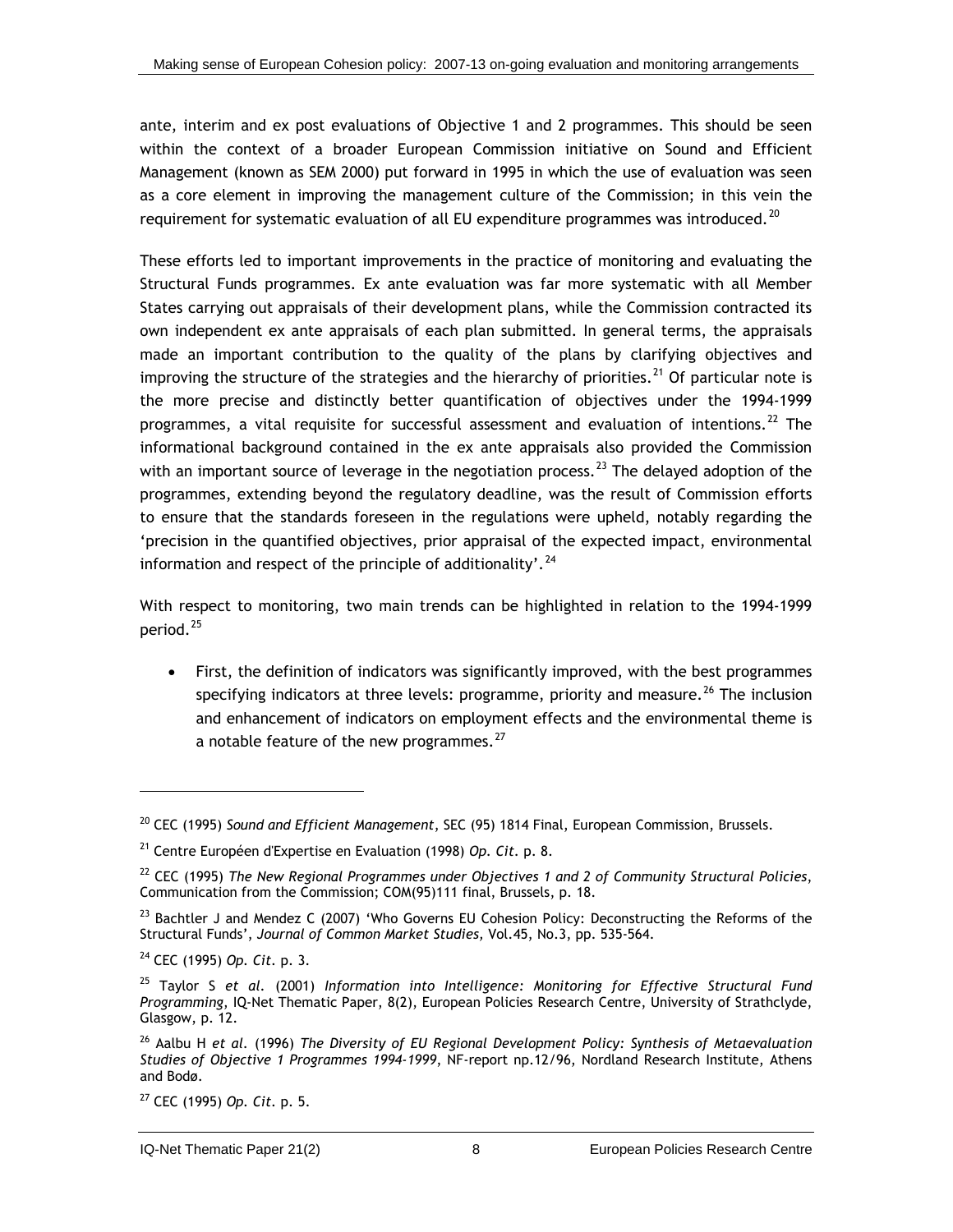<span id="page-35-0"></span>• Second, technical improvements were made to monitoring systems through the introduction of more efficient IT systems for data elaboration and collection. The main on-going trend here was the shift from paper-based to computerised data management systems, first from databases in a single computer to networked databases, and, later towards flexible internet or intranet based systems.

Notwithstanding these positive developments, important deficiencies remained. Timing problems continued to hamper the ex ante appraisals and resulted in many studies being too superficial to have a meaningful impact on the proposed strategic policy choices and implementation systems. $28$  $28$  In most of the Objective 1 CSFs, estimates of macro-economic impact were incomplete, either missing baseline scenarios of the growth path and/or the contribution made by the Structural Funds.<sup>[2](#page-35-0)9</sup> As in the previous period, problems were encountered by the Commission with obtaining information on additionality and the verification of the Member States' estimates.<sup>[30](#page-35-0)</sup>

A comprehensive review of Objective 2 programmes found that indicator lists were often incomplete or un-quantified, particularly concerning employment effects.<sup>[31](#page-35-0)</sup> Timescales were omitted and the types of impact (e.g. direct permanent jobs, temporary jobs etc.) were not specified in many cases. Little or no attempt was made to go beyond gross figures for employment effects by taking account of dead-weight, displacement or other indirect effects.<sup>[32](#page-35-0)</sup> More generally, the methodological assumptions underpinning quantification were hardly ever made explicit, leading to significant variations across programmes and Member States on issues such as cost-per-job calculations and difficulties in obtaining a reliable EUlevel overview of the effectiveness and efficiency of interventions.

Over the course of the programming period, improvements were made to the monitoring and evaluation systems, driven by the mid-term reviews/evaluations and the growing amount of methodological and institutional support available. Methodological guidance by the Commission included the publication 'Common Guide for Monitoring and Interim Evaluation' and documents such as 'Counting the Jobs' and 'Understanding and Monitoring the Cost-Determining Factors of Infrastructure Projects'.<sup>[3](#page-35-0)3</sup> A number of outputs from the MEANS programme also became

l

<sup>28</sup> Centre Européen d'Expertise en Evaluation (1998) *Op. Cit.* p. 8.

<sup>29</sup> Aalbu H *et al.* (1996) *Op. Cit.* p. 35.

<sup>30</sup> CEC (1995) *Op. Cit.* p. 17.

<sup>31</sup> Bachtler J and Taylor S with Kearney C (1996) *Extended Synthesis of Agreed Single Programming Documents in Objective 2 Areas 1994-96*, Report to the European Commission (DG XVI), European Policies Research Centre, University of Strathclyde, Glasgow.

<sup>32</sup> *Ibid.*

<sup>33</sup> CEC (1995) *EC Structural Funds: Common Guide for Monitoring and Interim Evaluation*, Office for Official Publications of the EC, Brussels; CEC (1997) *Counting the Jobs. How to evaluate the employment effects of Structural Fund interventions*, Evaluation and Documents No.1, Commission of the European Communities, January 1997; CEC (1998) *Understanding and Monitoring the Cost-Determining Factors of*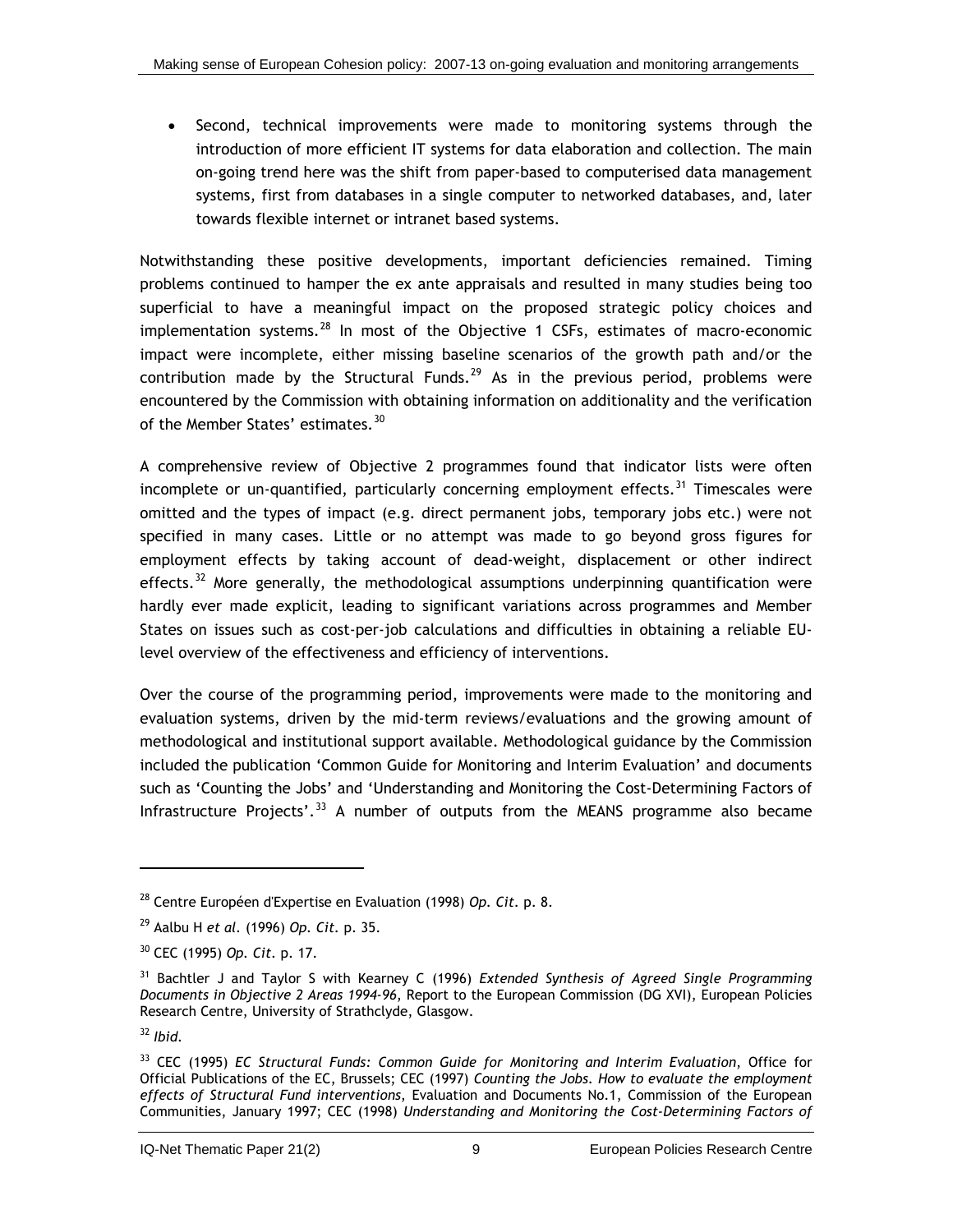<span id="page-36-0"></span>available, such as guidance documents for the different types of evaluation, a series of handbooks (e.g. on improving the quality of evaluations, evaluating employment effects and assessing the synergy effects of programmes) and three high-profile conferences were held on monitoring and evaluation in 1995 (Brussels), 1996 (Berlin) and 1998 (Seville). In addition, the Commission set up a Technical Evaluation Group, comprising representatives from the Commission services and Member States with responsibilities for Structural Funds evaluation.

In parallel with these initiatives, several Member States were developing more organised and coordinated monitoring and evaluation frameworks or common guidelines.  $34$ 

- In the **UK**, the Scottish Office and the UK Department of Environment formed a subgroup to produce a guidance note in the form of a 'Framework for the Evaluation of Area-based European Structural Funds interventions' for all government departments.
- A similar approach was adopted in **France** where the Delegation for Territorial Development and Regional Action (DATAR, now DIACT) produced a *Vade-Mecum* for the Structural Funds backed up by specific guidance notes on specific types of evaluation and held a series of seminars with programme managers. The DATAR also encouraged regional managers to build links with long-standing government regional evaluation units which were able to provide substantial expertise and resources for evaluating government policies.
- In both **Ireland** and **Italy**, dedicated and specialised Structural Funds evaluation units were set up and strengthened within the public administration with capacities for both supporting evaluation activities and conducting evaluation studies.
- A particularly pro-active approach to evaluation coordination was initiated in **Austria**, involving two main features. First, the Austrian Conference on Spatial Planning (ÖROK), an informal intergovernmental relations mechanism, was assigned responsibilities for coordinating Structural Funds evaluation activities and organising exchanges of experience amongst evaluators and with other relevant parties. Second, upon the initiative of the federal chancellery, a resource ('Checkpoint EVA') was set up to promote new thinking in evaluation with a library of evaluation literature, discussion groups of evaluation experts, and a consultancy service for evaluation experts and public officials.
- Elsewhere, the focus of attention was on developing frameworks for on-going/interim evaluation (e.g. **Netherlands**, **Ireland** and **Spain**),[3](#page-36-0)5 particularly in the light of the new

*Infrastructure Projects. A User's Guide,* Evaluation and Documents, Commission of the European Communities No.5, April 1998.

<sup>&</sup>lt;sup>34</sup> Bachtler J and Michie R (1997) 'The Interim Evaluation of EU Regional Development Programmes: Experiences from Objective 2 Regions', *Regional Studies*, 31:9.

<sup>35</sup> Court Of Auditors (1998) *Op. Cit.* C347/13.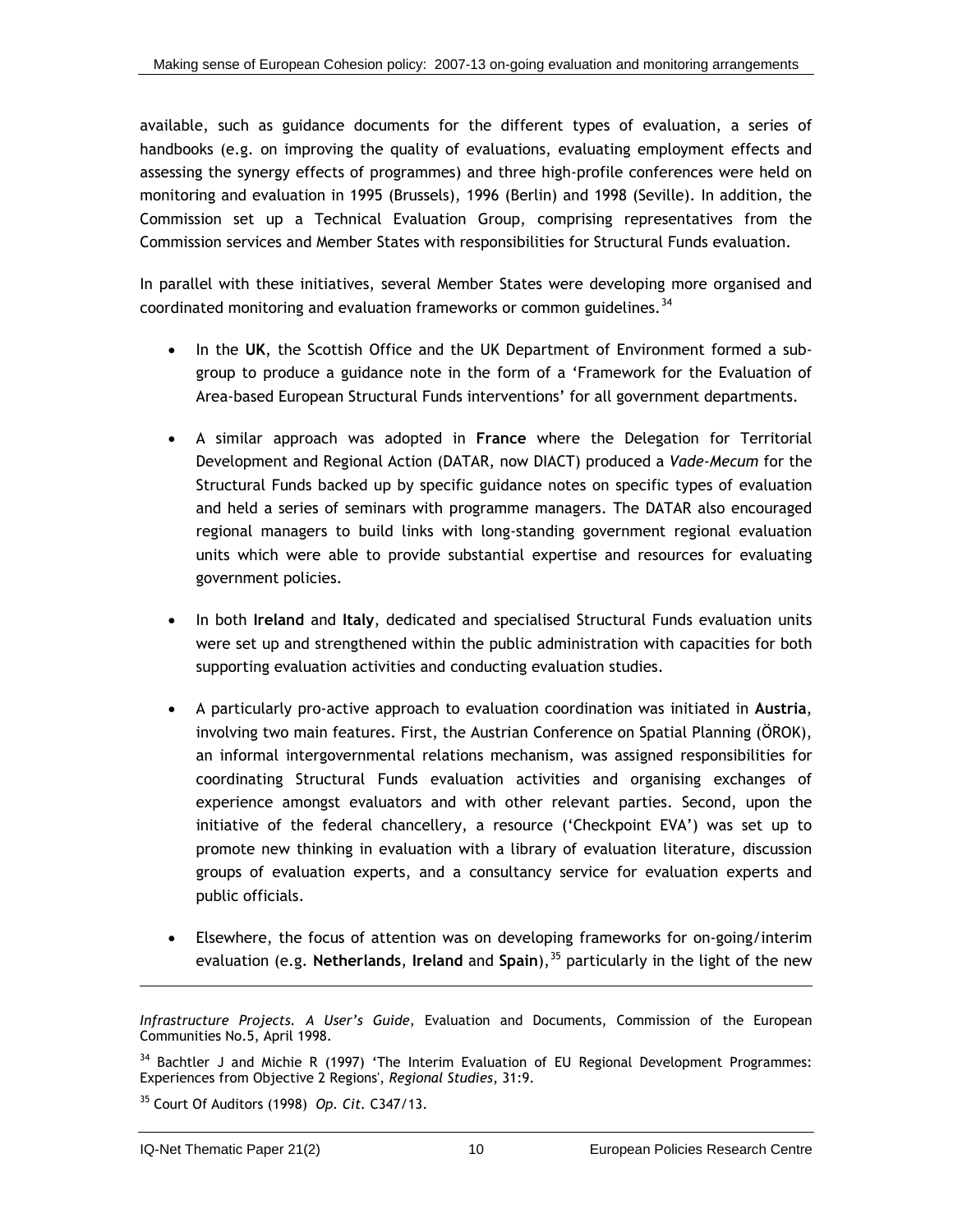<span id="page-37-0"></span>demands for the 1994-1999 period. In fact, the exercise turned out to be unprecedented in scale, involving some 390 evaluations across all six Objectives (of which 235 were accounted for by Objectives 1 and 2).  $36$ 

The Commission's assessment of the Objectives 1 and 6 mid-term reviews highlighted several positive trends.[37](#page-37-0)

- First, *the quality and content of the evaluations had progressed significantly* compared to the 1989-1993 period; most studies were regarded as being of 'reasonable good quality' against the MEANS standard of assessment yardstick.
- Second, programme managers were increasingly regarding *evaluation as a useful management tool* to enhance the effectiveness of the programmes and not simply as a regulatory obligation. In this respect, it is of note that some Member States complemented the evaluations of the programmes with specific thematic or operational evaluations to address additional questions of interest and provide added depth to the exercise.
- Third, *improvements were made to macro-economic modelling techniques*, notably by the incorporation of longer-term impacts on the supply side of the economy in some models (e.g. QUEST II and HERMIN).
- Fourth, the *Monitoring Committees assumed a central role in the organisation of evaluation* activities for the first time (e.g. by drawing up terms of reference, selecting evaluators, organising the work and examining the reports), extending participation to a broader range of partners than had hitherto been involved in Structural Funds evaluation. In many cases, technical evaluation sub-groups or committees were set up under the aegis of the Monitoring Committees (e.g. **Portugal**, **UK**).
- Lastly, significant *improvements were noted with regards to quantitative indicators*. The quality and relevance of the indicator systems was further enhanced following the mid-term review process.

On the other hand, several weaknesses were also noted. Some of the interim evaluations were of low quality, largely where the launch of programmes was delayed or where inappropriate methodologies were employed. In a number of cases, the evaluators were considered to lack independence from the public actors commissioning the work or to have faced resistance from them. While indicator systems were generally better, experiences were uneven across and within Member States. The main weaknesses included unsatisfactory definition and

1

<sup>36</sup> *Ibid.* 

<sup>37</sup> CEC (1999) *Mid-term Review of Structural Interventions Objective 1 and 6 (1994-1999) - Developing a management culture through evaluation: towards best-practice,* Report from the Commission, COM(1998) 782 final, Brussels.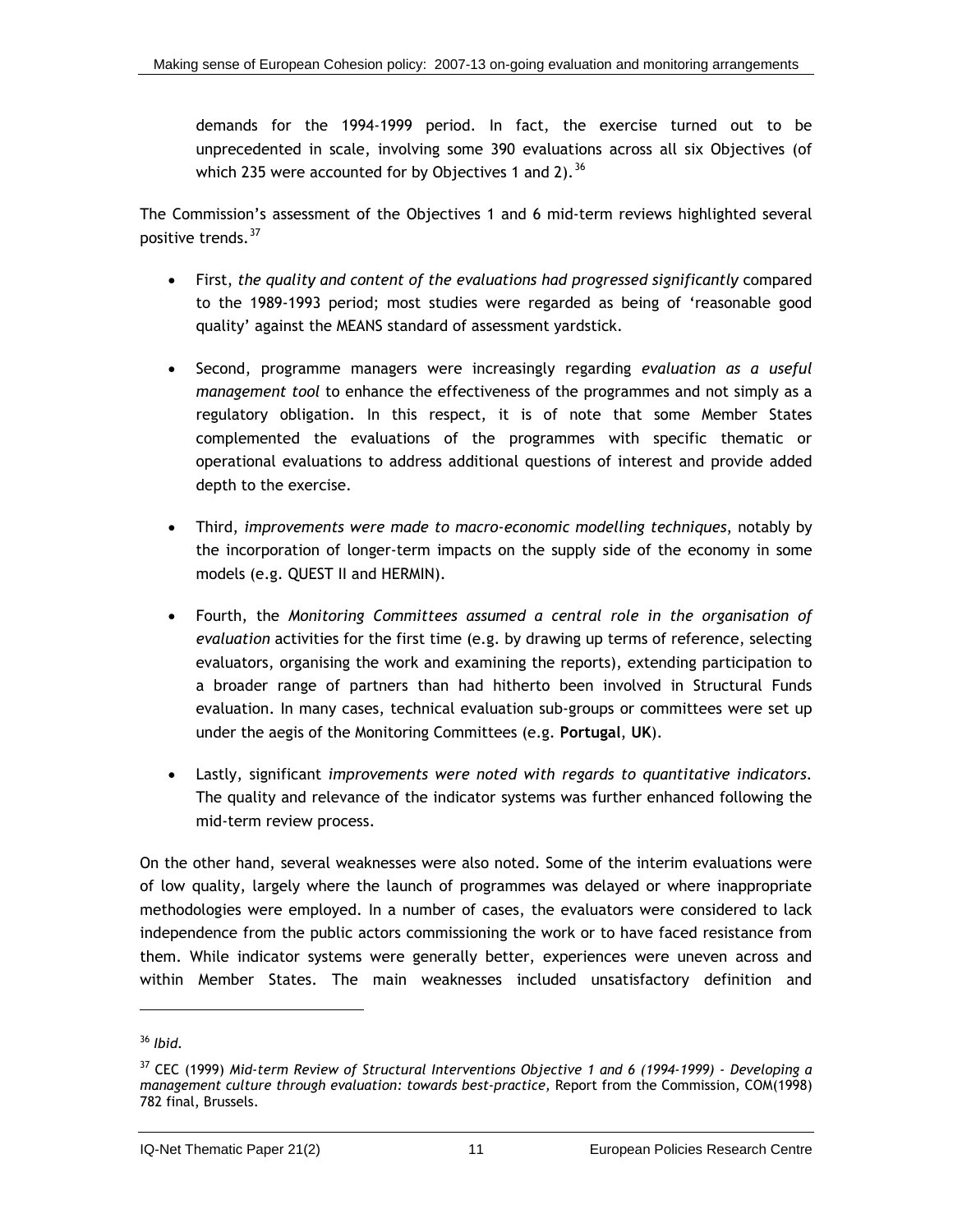<span id="page-38-0"></span>quantification of indicators, poor target setting and the lack of consistent and regular systems of data collection for physical outputs, results and impacts. The nature and quality of the evaluation methodologies employed also varied significantly, with particular problems faced in relation to the measurement of employment effects. Methodological challenges were also to blame for the generalised lack of attention to the measurement of the efficiency of interventions.

Regarding Objective 2, the reprogramming in 1997 showed ambitions of creating fullyintegrated physical and financial reporting systems, and comprehensive monitoring and evaluation frameworks in the most advanced cases. There was a considerable improvement in the scale and quality of evaluation being undertaken, and evidence that regions were increasingly accepting the value of monitoring and evaluation.<sup>[38](#page-38-0)</sup> The quality and reliability of monitoring data were much improved compared to the first round of Objective 2 programmes in 1994-1996. In particular, the quantification of effects was substantially better, with 55 out of 67 SPDs providing detailed estimates at the measure-level, the focus being largely on jobs created or safeguarded.<sup>[39](#page-38-0)</sup> In this context, several elements of good practice relating to employment indicators were reported.<sup>[40](#page-38-0)</sup> First, more programmes were specifying what was included in the employment targets, revealing the underpinning assumptions, and setting target deadlines. Second, the type and nature of jobs was being more strictly specified. Third, employment-related concepts and terminology were being employed with increased precision.

However, the experience across programmes was still mixed and many of the weaknesses of the 1989-1993 and 1994-1996 programmes continued to apply. Although evaluation activity was more systematic, the coverage of the interim evaluations was 'patchy' with only the **Netherlands, France** and, to a lesser extent, **Belgium** having comprehensive coverage.<sup>[41](#page-38-0)</sup> The utility of undertaking interim evaluations so soon into the programming period was questionable as it was difficult to provide firm results and conclusions on the actual impacts of the programmes. Net employment effects were not calculated and the Commission was critical of programming authorities for the under-utilisation of the guidance on ex ante quantification of employment effects.<sup>[42](#page-38-0)</sup> Other on-going shortcomings included poor data quality in terms of

<sup>38</sup> Bachtler J and Taylor S (1999) *Objective 2: Experiences, Lessons and Policy Implications*, Evaluation Report Series, Directorate General for Regional Policy, Commission of the European Communities, Brussels, p. 249.

<sup>39</sup> CEC (1997) *The New Regional Programmes 1997-99 under Objective 2 of the Community's Structural Policies - Focusing on Job Creation*, COM(97) 524 final, Commission of the European Communities, Brussels.

<sup>40</sup> Taylor S and Fitzgerald R (1998) *Employment and the Structural Funds - Making a Good Job of Making Jobs*, IQ-Net Thematic Paper, 4(2), European Policies Research Centre, University of Strathclyde, Glasgow, pp. 28-29.

<sup>41</sup> Bachtler J and Michie R (1997)*Op. Cit.* pp. 849-858.

<sup>42</sup> Communication from the Commission (1997) *The New Regional Programmes 1997-1999 under Objective 2 of the Community's Structural Policies – focusing on job-creation*, COM(97) 524, Brussels, p. 14.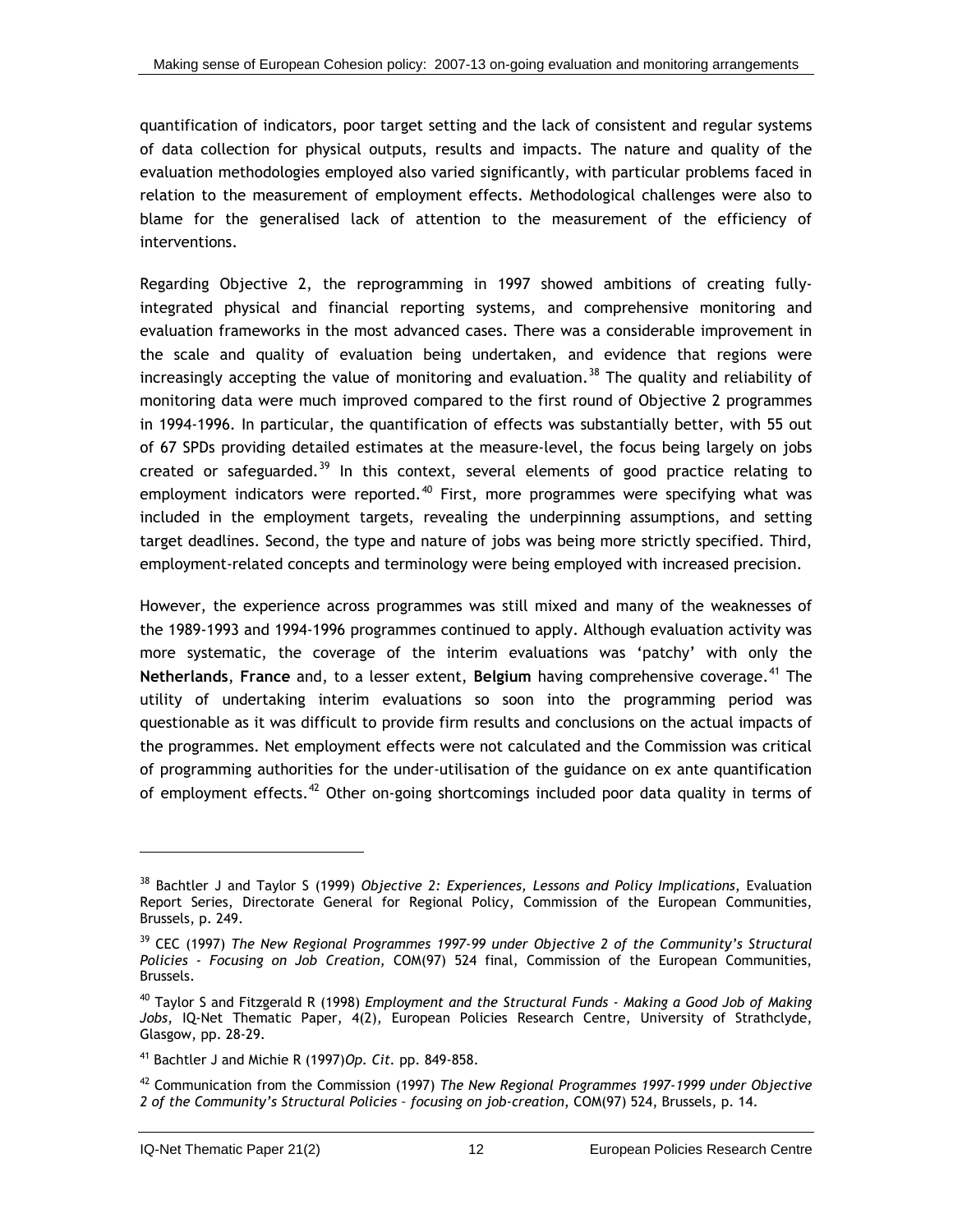<span id="page-39-0"></span>output and physical indicators, a failure to set clear targets, and a lack of consistent and regular data collection systems.<sup>[43](#page-39-0)</sup>

#### **2.3 New ambitions for monitoring and evaluation: 2000-2006**

Building on the Agenda 2000 drive for increased cost-effectiveness in the use of the Structural Funds, the 1999 reforms represented another major step in the consolidation of monitoring and evaluation. In general terms, the regulatory changes introduced a more decentralised approach to programming and programme management in return for more stringent obligations and a clearer definition of responsibilities with respect to reporting, monitoring, evaluation, and financial control.

The 2000-06 period marked a shift in responsibilities for the management of the Structural Funds by making the Member States solely responsible for the detailed content of the programmes and their management, monitoring, evaluation and control – at least on paper. Specific rules defined the responsibilities of the Member States for the first time, notably through the designation of a Managing Authority for each programme tasked with: the collection and transmission of financial and statistical data on implementation, using a computerised system of data exchange with the Commission where possible; the drafting and transmission of the AIR to the Commission; ensuring the regularity of operations; ensuring conformity with Community policies; ensuring compliance with information and publicity obligations; organising mid-term evaluation; undertaking annual meetings with the Commission; and preparing modifications to the Operational Programme and Programme Complement.

The role of the Monitoring Committee was also more clearly defined, and its powers were enhanced. In particular, it was given the authority to approve the Programme Complement before its formal submission to the Commission, providing significant potential for influence over programme content. It was also granted responsibility for the approval of project selection criteria and AIRs, to propose changes to the programme and to make adjustments to the Programme Complement (within the bounds of each priority). The examination of the implementation of the programme, its targets and evaluation activities remained a core task of the Monitoring Committee, but, different to the previous period, the Commission would only participate on an advisory basis and not as a voting member.

The regulations also prescribed more detail on financial and physical indicators (with an increased emphasis on the latter) to be adopted and, new for 2000-06, a categorisation of fields of intervention to be included in the programming documents. It was specified that this would be facilitated by an indicative methodology and a list of example indicators provided by the Commission as well as a proposed categorisation of fields of intervention to be

<sup>43</sup> CSES (2003) *Ex-Post Evaluation of 1994-1999 Objective 2 Programmes*, Synthesis report for the European Commission, Brussels.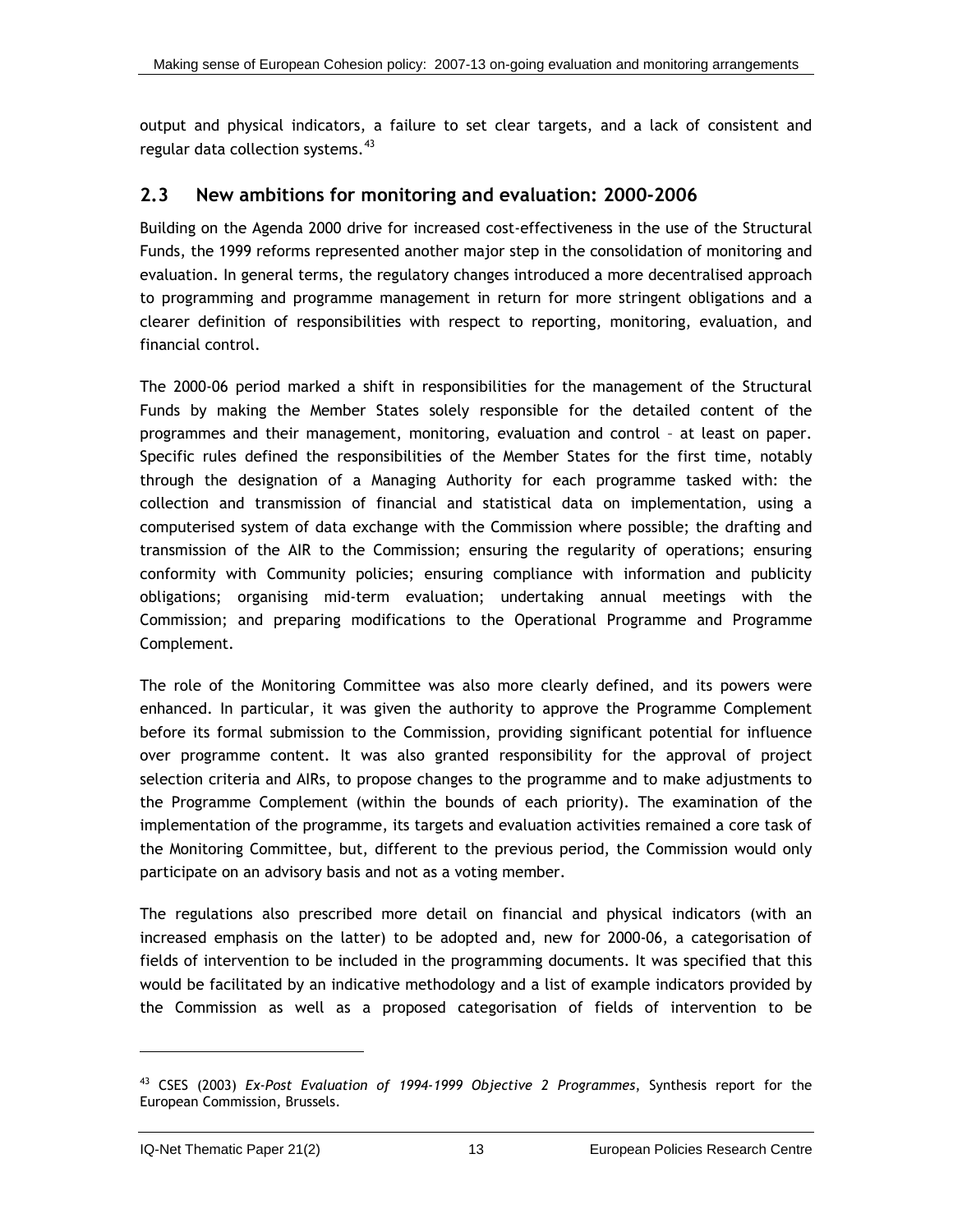<span id="page-40-0"></span>subsequently developed. The regulatory provisions on the content of the AIRs were also more prescriptive, setting out a structured list of required elements: changes in general conditions with relevance to implementation; progress in the implementation of priorities/measures in relation to quantified targets of physical, result and impact indicators; financial implementation; the steps taken to ensure the quality and effectiveness of implementation; the steps taken to ensure compatibility with Community policies; and, where applicable, progress on the financing of major projects and global grants.

During 2001, two implementing regulations on management and control systems and the procedure for making financial corrections were adopted by the Commission, and these also had implications for the monitoring of financial flows and arrangements.<sup>[44](#page-40-0)</sup> The regulations required more sophisticated and effective financial management and control systems than in the past, including standardised procedures, greater separation of tasks and enhanced and integrated information systems.

The evaluation requirements were also made more rigorous and comprehensive with a clearer articulation of the respective responsibilities of the Commission and Member States. Building on the experience of the previous period, the general provisions confirmed the principle of assessing the effectiveness of the Structural Funds through ex ante, mid-term and ex post evaluation.<sup>[45](#page-40-0)</sup>

The purpose of *ex ante evaluation* was defined in the regulation as providing a basis for preparing the development plans, assistance and programme complement. Responsibility for ex ante evaluation was devolved entirely to the Member States, but with more stringent and clearly specified obligations. The aims and key components of ex ante evaluation were defined and special attention was given to the appraisal of impacts on the labour market, the environment, and equality between men and women. In addition, it was made obligatory to incorporate the ex ante evaluation into the planning documents.

The *mid-term evaluation* (MTE) was formally institutionalised into the regulation, charged with examining the initial results of the assistance, their relevance and the performance in relation to set targets, as well as the operation of monitoring and implementation arrangements. Unlike the ex ante evaluation, the responsibility for the MTE lay with the Member State in partnership with the Commission and was to be organised by the Managing Authority. The Monitoring Committee was also assigned a role in examining the findings of the MTE with a view to proposing changes to the programme. Lastly, provisions were included for an update to be completed two years after the finalisation of the MTE (that is, by 31 December 2005).

The primary responsibility for the 1994-99 *ex post evaluation* was assigned to the Commission in partnership with the Member State. The objectives were more clearly defined than

<sup>44</sup> Council Regulations (EC) No 438/2001 and 448/2001 respectively.

 $45$  Council Regulation (EC) No 1260/1999, Articles 41 and 42.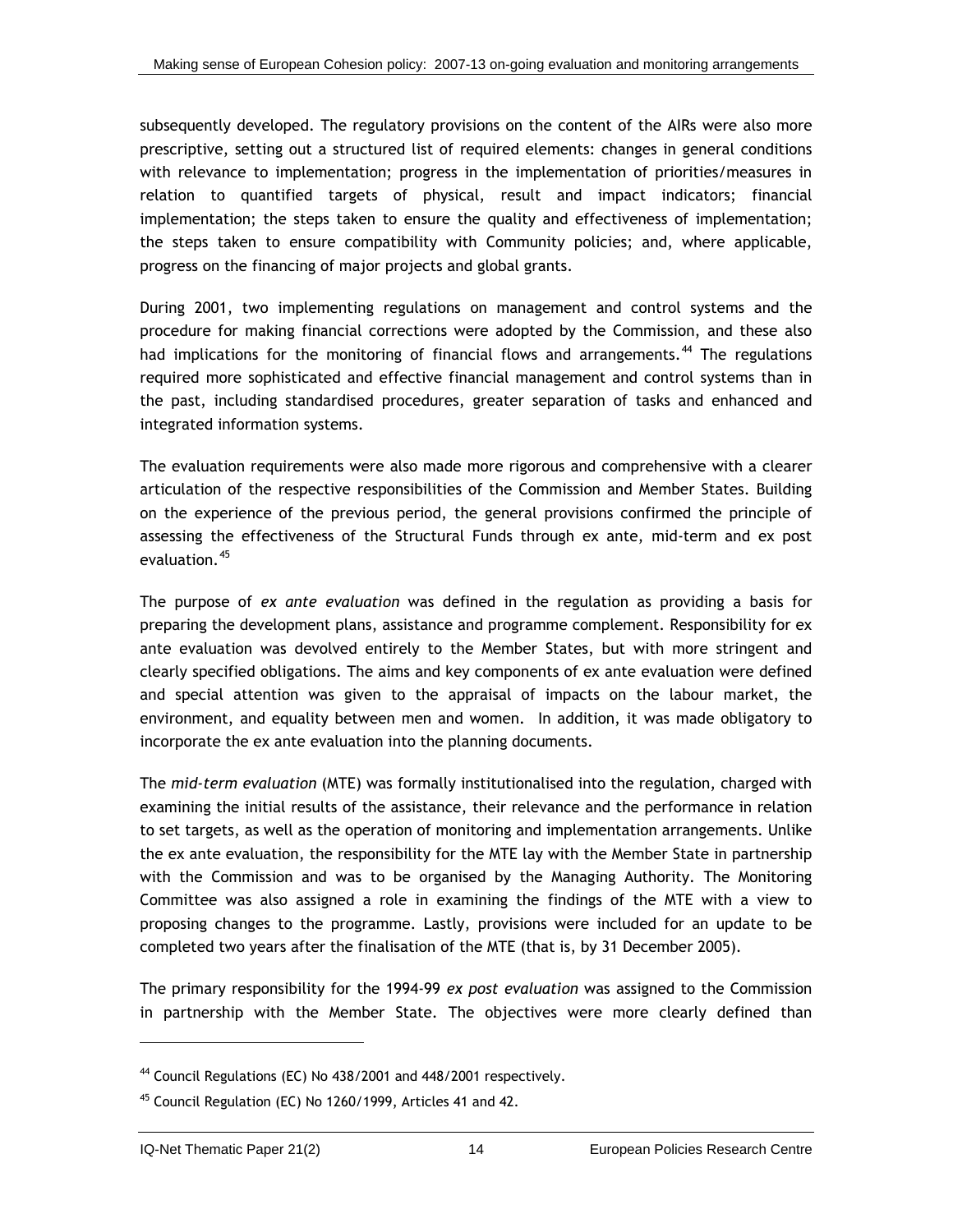<span id="page-41-0"></span>previously, specifically in terms of covering the utilisation of resources, the effectiveness, efficiency and impacts of assistance, the factors influencing the success or failure of implementation, achievements and results, and policy conclusions. The deadline for the completion of the ex post evaluation was set at 31 December 2005, in order to provide information for the next period, and it was to be undertaken by an external consultant.

An important innovation for 2000-06 with significant implications for both monitoring and evaluation was the provision for the creation of a 'performance reserve'. This mechanism involved the retention of four percent of programme allocations to Member States by the Commission, which was to be subsequently awarded at the mid-point of the programming period in line with programme performance following mid-term evaluation and review. The assessment of performance was to be based on a limited number of monitoring indicators reflecting effectiveness, management and financial implementation. Lastly, the introduction of the so-called decommitment (or n+2) rule, which specified that any funding committed had to be spent within two years or be lost to the programme, implied an increased focus on the monitoring of financial performance in order to ensure that spending was on track.

The increased obligations in monitoring and evaluation were accompanied by a significant amount of methodological work by the Commission from the outset and throughout the programming period. DG Regional Policy produced a comprehensive series of guidance documents on various aspects of monitoring and evaluation<sup>[4](#page-41-0)6</sup> and specific themes,  $47$  while DG Employment and Social Affairs produced several specific guidance documents for the evaluation of ESF interventions.<sup>[4](#page-41-0)8</sup> Also of note is the updating of the MEANS collection in 1999, providing a comprehensive series of volumes on 'Evaluating Socio-Economic Programmes'.<sup>[4](#page-41-0)9</sup>

<sup>&</sup>lt;sup>46</sup> Vademecum on the Preparation of Plans and Programming Documents (Working Paper 1); The Ex-Ante Evaluation of the Structural Funds Interventions (Working Paper 2); Indicators for Monitoring and Evaluation: An Indicative Methodology (Working Paper 3); Implementation of the Performance Reserve (Working Paper 4); The Verification of Additionality for Objective 1 (Working Paper 5); Ex Ante Evaluation and Indicators for INTERREG III (Working Paper 7); The Mid Term Evaluation of Structural Fund Interventions (Working Paper 8); The Mid Term Evaluation of Structural Fund Interventions - INTERREG III (Working Paper 8a); The Mid Term Evaluation of Structural Fund Interventions – URBAN (Working Paper 8b); The Update of the Mid-term Evaluation of the Structural Fund Interventions (Working Paper 9).

<sup>&</sup>lt;sup>47</sup> Information Society and Regional Development: ERDF Interventions 2000/2006 (Technical Paper 2); Mainstreaming Equal Opportunities for Women and Men in Structural Fund Programmes and Projects (Technical Paper 3).

<sup>48</sup> Guidelines for Systems of Monitoring and Evaluation of ESF Assistance in the Period 2000-2006; Evaluation of the Contribution of the Structural Funds to the European Employment Strategy; Note on the Evaluation of the Quality of Monitoring Systems of the ESF; Roles and Responsibilities of Different Actors in the Mid-Term Evaluation of Structural Funds 2000–2006; Guidance Paper on ESF ex-ante evaluation; Guidance Paper on ESF final evaluation; Guidelines for Systems of Monitoring and Evaluation for the Human Resources Initiative EQUAL in the period 2000-2006; Key issues for the Mid-Term Evaluation of EQUAL CIP in the Members States; and several methodological guides on the EQUAL Community Initiative.

<sup>&</sup>lt;sup>49</sup> CEC (1999) Evaluating Socio-Economic Programmes, Volumes 1-6, Office for Official Publications of the European Communities, Luxembourg. In 2003, the MEANS collection was replaced by Tavistock Institute with GKH and IRS (2003) *The Evaluation of Socio-Economic Development, The Guide*, Tavistock Institute, London, available online at http://www.evalsed.info/.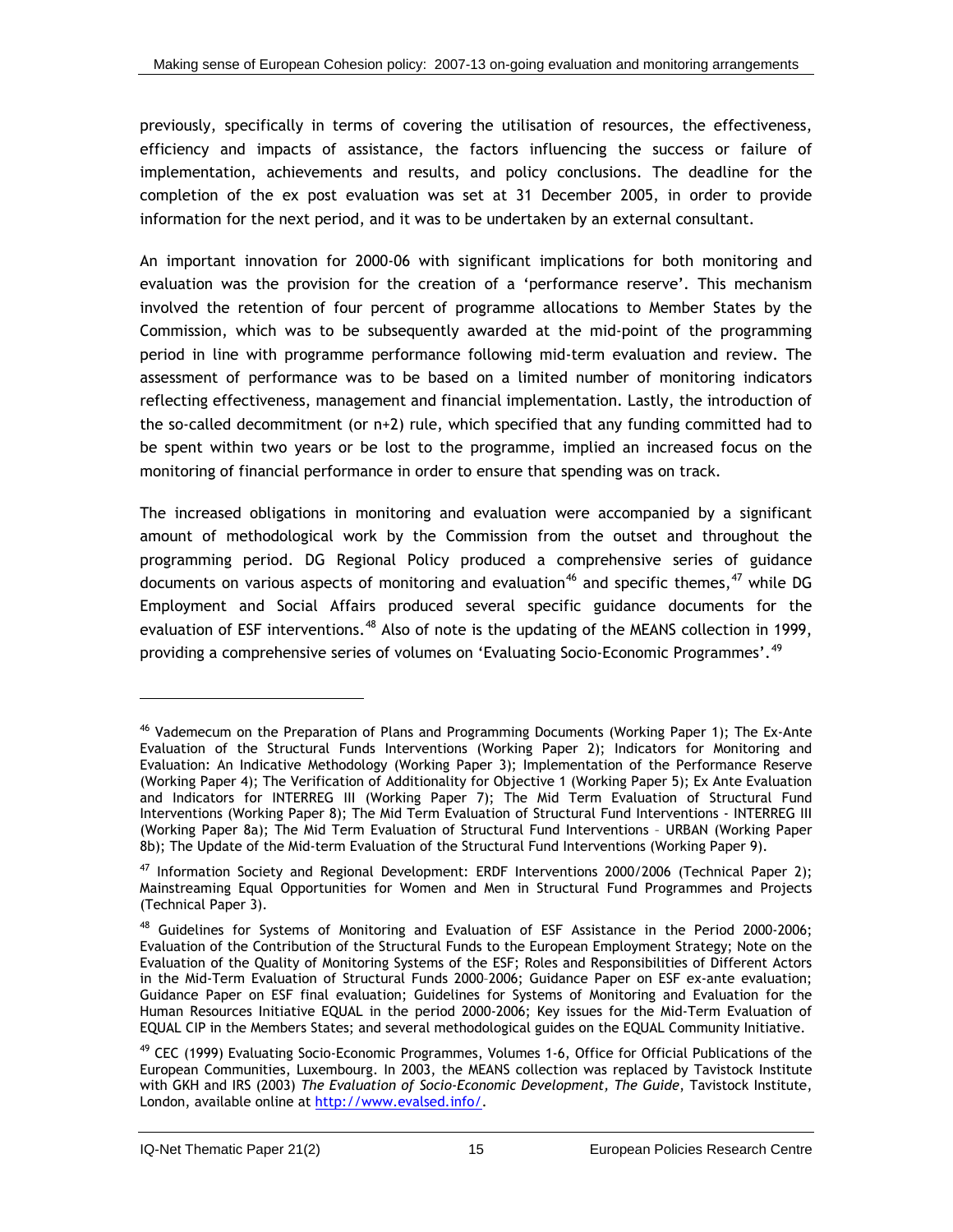<span id="page-42-0"></span>The major innovation for the 2000-06 period with regards to evaluation was the formal requirement to undertake comprehensive MTEs for all programmes. The scale, coverage and rigour of the MTE exercise has been a unique experience in the history of Cohesion policy, involving close to 350 studies (120 evaluations for Objective 1, nearly 100 for Objective 2 and 120 for the Community Initiatives, Interreg III and Urban II).<sup>[5](#page-42-0)0</sup> An overview of IO-Net partner country responses to the MTE requirements has been discussed in detail in previous IQ-Net reports to which partners are directed for more detail.<sup>[5](#page-42-0)1</sup> A pan-EU comparative report on the processes and outcomes of the MTEs in Objective 1 and 2 regions was undertaken by DG REGIO's evaluation unit, with input provided by the evaluation network of national representatives.<sup>[5](#page-42-0)2</sup> The main findings of the report were as follows:

- *Process:* Notwithstanding the inherent complexities of the MTE process, two particular strengths were noted: the quality of planning (e.g. through the early start of the process and the preparation of core terms of reference and guidance at Member State level) and the positive contribution of partnerships (encompassing beneficiaries, evaluators, Steering Groups, Monitoring Committees, Managing Authorities, the Member States and the Commission).
- *Capacity:* The MTEs did not witness a significant expansion in the evaluation market, consisting mainly of consultancies, some academic institutions and an increasing number of evaluation consortia.
- *Quality:* The quality of the evaluations was higher than previously with two thirds being rated as 'good' or 'excellent'. This reflected increasing capacity in the Member States and the assignment of greater resources to evaluation by the Managing Authorities than in the past. Deficiencies in quality were associated with the scale of the task and, in some cases, the large and complex nature of programmes. Other limitations resulted from the excessive workload faced by some evaluators, due to their involvement in an excessive number of evaluations, and methodological weaknesses.
- *Cost and cost effectiveness:* The Commission's view is that the cost of the evaluations was reasonable, but that cost effectiveness was limited by the late or slow start of the programmes, the large number of evaluation questions and scale of programmes, and methodological weaknesses.

l

<sup>50</sup> CEC (2004) *A Report on the Performance Reserve and Mid Term Evaluation in Objective 1 and 2 Regions*, DG Regional Policy, European Commission, Brussels.

<sup>51</sup> See the thematic paper: Raines P and Taylor S (2002) *Mid-term Evaluation of the 2000-06 Structural Fund Programmes*, IQ-Net Thematic Paper, 11(2), European Policies Research Centre, University of Strathclyde, Glasgow; subsequent updates of the MTE process and outcomes were provided in the IQ-Net review papers over the 2002-2004 period.

<sup>52</sup> CEC (2004) *The Mid Term Evaluation in Objective 1 and 2 Regions: Growing Evaluation Capacity*, DG Regional Policy Evaluation Unit, REGIO C2, Brussels.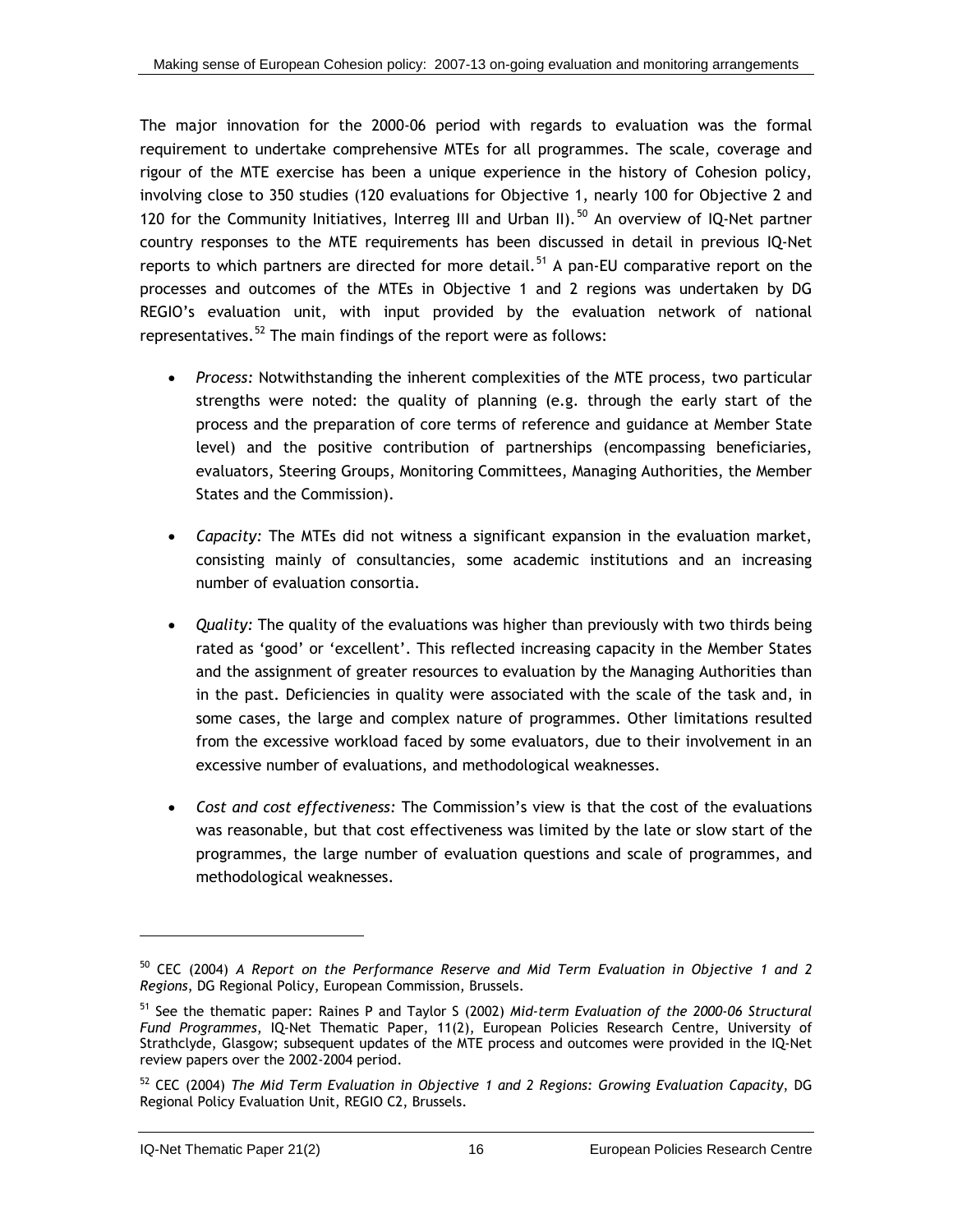- *Methodologies:* Overall, it was considered that the methodologies employed were appropriate, involving a mix of desk research, primary research and, for larger programmes, macro-economic modelling. A data collection problem for some of the evaluators was that the monitoring systems were not fully functional and were unable to provide the required information. Other identified shortcomings in some evaluations included a lack of primary research, disproportionate description to the detriment of synthetic analysis and assessment, and, related, excessively long reports.
- *Usage of the MTE:* The MTEs were primarily used by Managing Authorities, Monitoring Committees and Implementing Bodies, with minimal influence on public debate at large in most cases. While financial reallocations were mainly motivated by absorption concerns, the evaluation findings had a strong influence on the improvement of implementation systems, notably with regards to indicators, horizontal priorities and project selection criteria. The use of the MTE was greatest where the quality of the evaluation was high and managed by a pro-active partnership.

Aside from these key messages, several other points of interest were raised with regards to monitoring and evaluation. As in the past, indicator systems continued to be deficient in some cases, requiring revisions to definitions and targets. More generally, it was noted that improvements to monitoring systems were needed in order to convert them into genuine management tools. In particular, a greater concentration on core indicators was recommended as was the necessity of ensuring that data is gathered regularly, used by decision-makers and made available to evaluators.

With regards to evaluation, it was noted that the MTEs' rigid completion deadline seriously hampered the assessment of effectiveness in some cases, notably where the programmes got off to a late start. A common methodological weakness in the evaluations was that efficiency was often conceptualised as simple absorption instead of costs per output or results achieved. An over-emphasis on financial (as opposed to physical) analysis remained an important concern, one, moreover, that was exacerbated by the n+2 rule. Lastly, the report noted the need for 'urgent' improvements to the systems of quantification of objectives, another weak element over successive programming periods.

Several of the problematic aspects noted above were subsequently addressed in the MTE update (UMTE) exercise. In particular, the Commission's guidance was deliberately kept 'light' in order to attend to the excessive number of questions covered in the MTE. In addition, a strong emphasis was placed on the 'analysis of outputs and results' component which, as noted, had been weakly covered in a large number of MTEs due to the late start of the programmes and the fact that monitoring systems were not always fully operational from the outset.

Also of note was that an optional component on 'other evaluation questions' was included in the Commission guidance for the very first time. The underlying aim was to increase ownership of the evaluation and its results and to stimulate the generation of knowledge that was more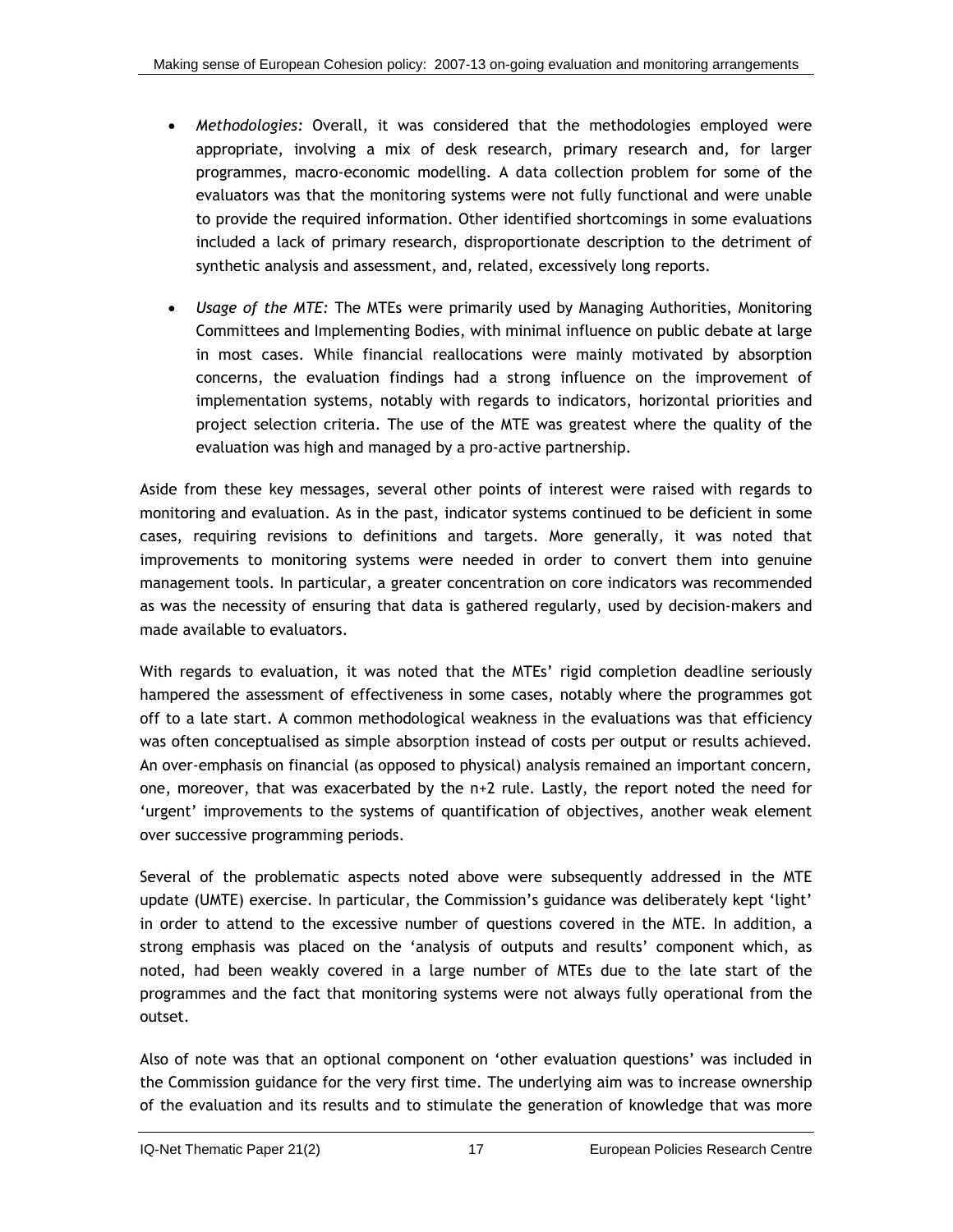<span id="page-44-0"></span>useful for programme managers and authorities.<sup>[53](#page-44-0)</sup> IQ-Net research suggests that this aim was largely fulfilled in that most partners considered this component of the evaluation to be a key element, particularly in terms of contributing towards the future programmes.<sup>[54](#page-44-0)</sup>

Interim evaluations were also carried out in the new Member States. Although the accession countries were not obliged to carry out mid-term evaluations or updates, the Commission recommended that they should "gather and analyse data on financial and physical performance to date in the same timeframe as the mid-term evaluation update. This information would be important for the preparation of future policies and programmes".<sup>[5](#page-44-0)5</sup> While there is as yet no official Commission assessment of the evaluation activities in the new Member States, interviews with Commission officials from the evaluation unit indicate that nearly all countries have carried out some form of evaluation work outside the ex ante obligations. A key aim for the Commission has been "to develop evaluation capacity as well as to identify examples of good practice in managing evaluation in accordance with internal demand, e.g. by establishing evaluation plans".<sup>[5](#page-44-0)6</sup>

The main focus of evaluation activity in the new Member States has been on process issues of management and implementation.[5](#page-44-0)7 For example, in **Hungary**, three internal evaluations were launched in 2004 and completed in the first quarter of 2005. One provided a preliminary evaluation of supported projects; the goal was to give the Managing Authority preliminary information about achieving output and performance targets. Another evaluation study examined the operation of the Project Selection Committee. The third study looked at the overall implementation set-up of the OP. In addition, the National Development Office, as the Community Support Framework Managing Authority, has asked for an internal evaluation to be carried out to look at efficiency, impact and indicators.

Some new Member States have made a concerted effort to set up and embed institutional frameworks for evaluation:

• In **Poland**, the National Evaluation Unit (KJO), established in 2004 in the Department of Structural Policy Coordination in the Ministry of Economic Affairs and Labour (but now

<sup>53</sup> Veronica Gaffey (2005) *Update of the Mid Term Evaluation*, Presentation at IQ-Net Meeting, Newcastle upon Tyne 23-25 May 2005.

<sup>54</sup> Bachtler J *et al.* (2005) *Planning for Programme Closure and Beyond: Review of Programme Developments: Spring – Autumn 2005*, IQ-Net Review Paper, 1(1), European Policies Research Centre, University of Strathclyde, Glasgow.

<sup>55</sup> CEC (2004) *The Update of the Mid Term Evaluation of Structural Fund Interventions, The 2000-2006 Programming Period*, Methodological Working Papers, Working Paper no 9, p. 2.

<sup>56</sup> CEC (2007) *Indicative Guidelines on Evaluation Methods: Evaluation during the programming period, Working Document No.5*, DG Regional Policy and DG Employment, Social Affairs and Equal Opportunities, Brussels, p. 5 (cited as CEC (2007a).

<sup>57</sup> CEC (2007) *Mapping Progress: Key Findings from the Updates of the Mid-Term Evaluations*, European Cohesion Policy 2000-2006, European Commission Working Document, Brussels, p. 1 (cited as CEC (2007b).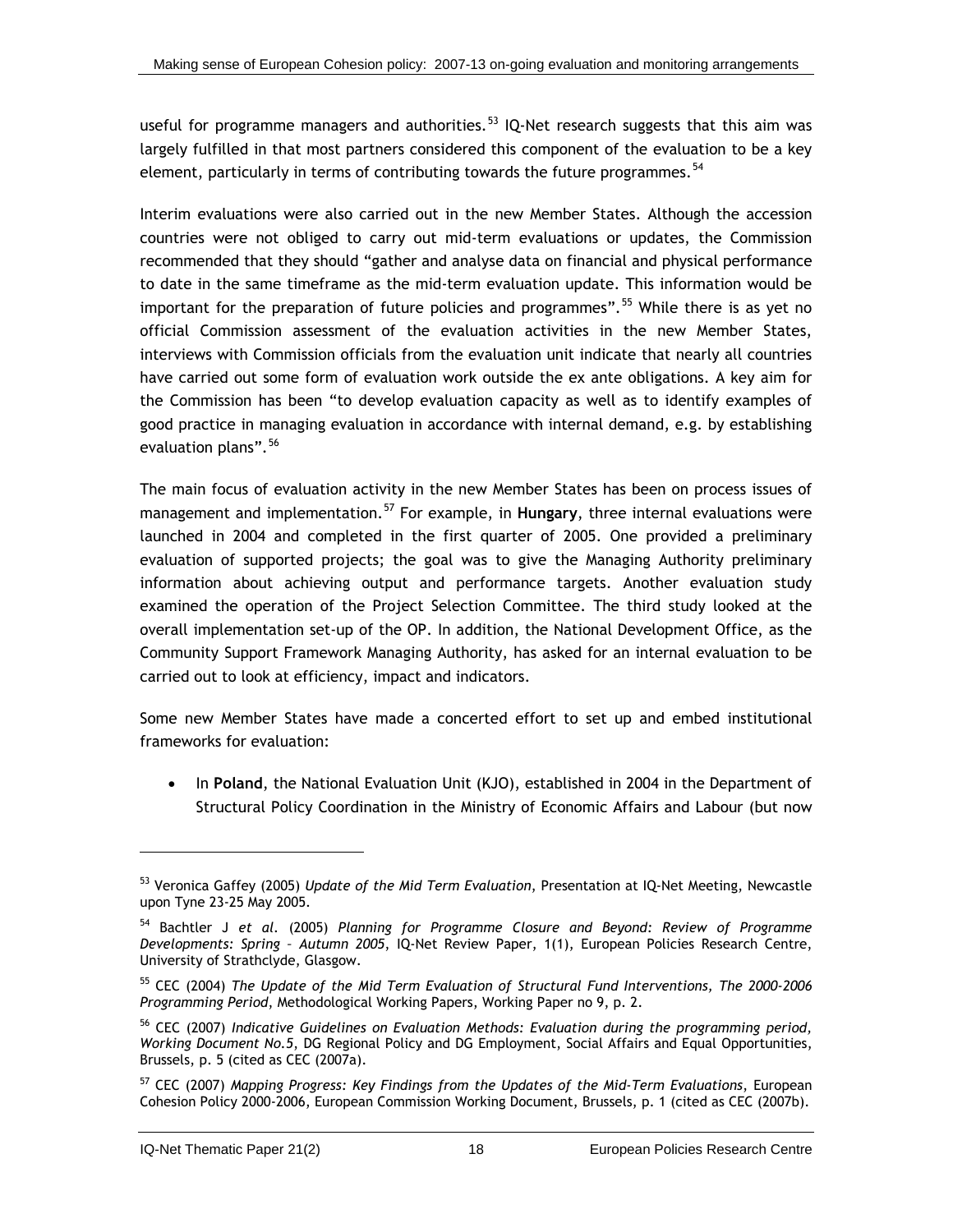<span id="page-45-0"></span>located in the Ministry of Regional Development), was in charge of evaluating the National Development Plan (NDP). It drew up *The Evaluation Plan of the NDP for 2004- 2006* and supervised the evaluation of the NDP and OPs. The KJO performed its duties in cooperation with Managing Authorities of particular OPs, but also indirectly with other partners involved in the implementation of programmes co-financed from EU funds. Meanwhile, six evaluation units were established within the structures of Managing Authorities to develop Evaluation Plans (EPs) and organise the outsourcing of evaluations in particular OPs. These Managing Authorities were located in central ministries, while regional governments were responsible for the evaluation of regional contracts, which are one of the main domestic regional policy instruments. In order to facilitate coordination of evaluation activities at the NDP/OP levels and maximise evaluation effects during the implementation period an Evaluation Steering Group was established. This included participants from bodies involved in the management and implementation of all OPs and the Commission, with KJO providing the Secretariat. It constituted a platform for exchanging knowledge and information concerning works of all evaluation units located in authorities managing EU funds in Poland.

• In the **Czech Republic**, a Structural Funds Evaluation Unit was set up in the Department of the Community Support Framework (within the Ministry of Regional Development). Similarly, a Steering Group for Evaluation was constituted for the coordination of evaluation activities at the level of the National Development Plan and individual OPs. The Steering Group included representatives of all OP Managing Authorities and delegates of the Department of the CSF. At the OP level, Steering Groups have also been set up in most cases.

With regards to monitoring, there has been a tendency in the new Member States to set up ambitious, complex and integrated systems for the 2004-06 period. For instance, the **Slovenian** monitoring system covered domestic policies as well as the Structural Funds and was interconnected with the national statistical office. Consultations with Commission officials indicate that in most countries the systems have not worked as initially planned and have often been unreliable, although improvements are gradually being made. In this context, "evidence of a learning cycle in terms of management" is becoming apparent, e.g. "in Estonia and the Czech Republic, evaluators noted how much has been learned in terms of gathering monitoring data and defining indicators, baselines and targets."<sup>[5](#page-45-0)8</sup>

It is important to note that monitoring and evaluation processes in the new Member States are starting from a traditionally weak base. There is limited domestic academic research and literature on evaluation in many cases and little practical experience of conducting evaluations beyond those associated with Cohesion policy. There is, thus, a tendency to conflate evaluation theory and practice with Commission regulations and goals. Additionally, although approaches

l

<sup>58</sup> CEC (2007b) *op.cit.* p. 11.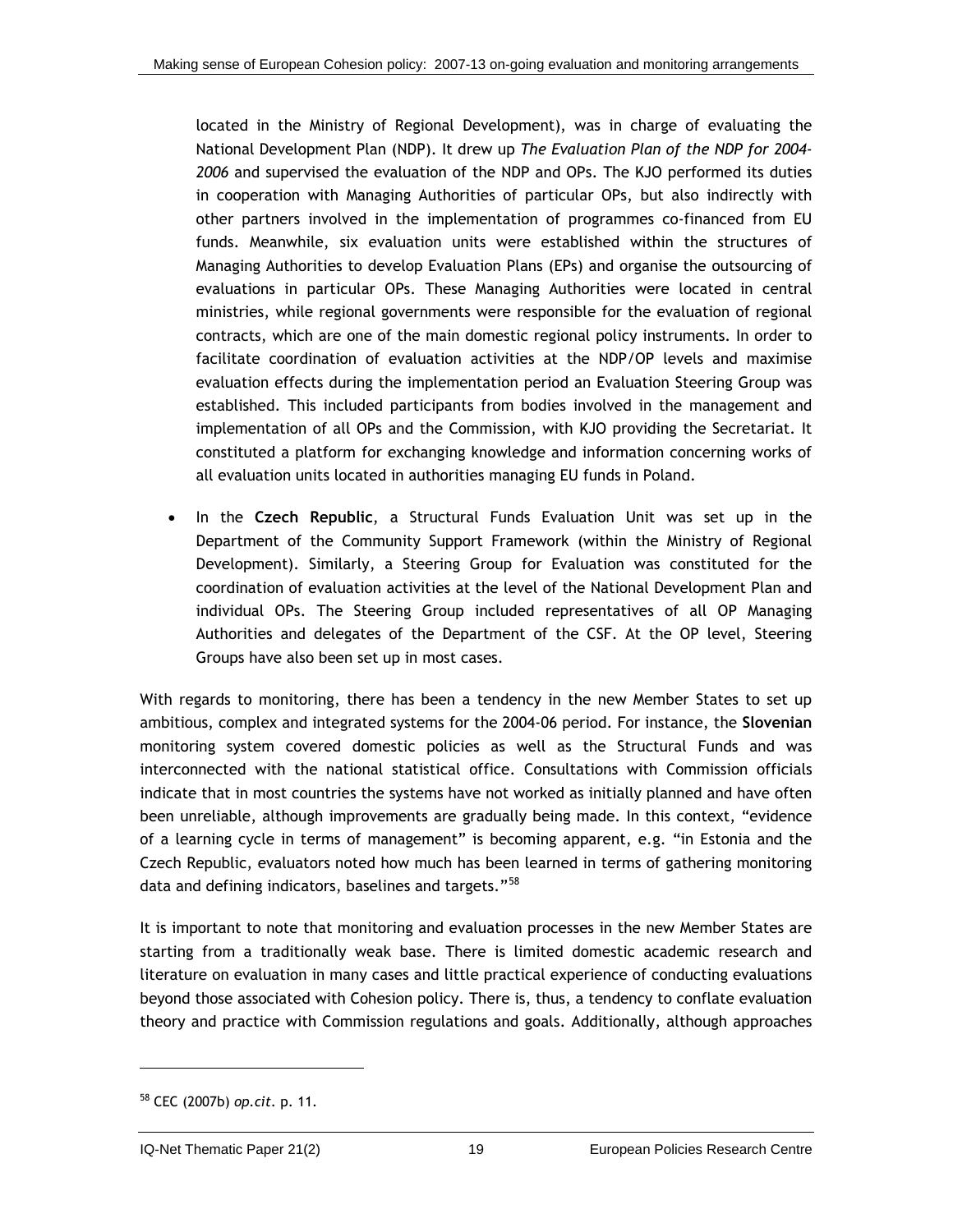<span id="page-46-0"></span>are evolving, there can still be a need to ensure that the function of evaluation is properly understood and that appropriate human and institutional resources are dedicated to it in public administration. There can still be perceptions of evaluation as a form of audit and a tendency to produce large, unwieldy evaluation outputs that are unlikely to be fully utilised. Though expansion is underway, the evaluation market is still limited in many of the new Member States. Moreover, the quality of evaluations can be uneven as new consultancy companies develop evaluation experience.

Time constraints have presented a clear problem, given the short programming period in 2004- 06. There is the challenge of balancing work on programming documents with work on evaluation. This has created a situation where evaluators have been working on draft versions of OPs and in a sense trying to hit a 'moving target'. Similarly, there is little time to reflect on the evaluation reports. The situation can be exacerbated by language difficulties and the time taken to translate documents. Beyond this, a fundamental weakness in many evaluations has been the limited measurement of different socio-economic trends, the absence of quality statistical data (particularly over longer time periods) and, thus, difficulties in gauging the actual impact of the OPs.

## **2.4 Towards a more flexible and needs-based approach for 2007-13**

### *2.4.1 The regulatory requirements*

The current round of reforms for 2007-13 has aimed to increase the effectiveness and efficiency of Cohesion policy by enhancing its strategic focus on core EU priorities and by making important modifications to the delivery system, including to monitoring and evaluation requirements. The new strategic approach attempts to strengthen the contribution of Cohesion policy to the delivery of the EU's renewed growth and jobs agenda through a cascade of strategic documents (Community Strategic Guidelines (CSG), the National Strategic Reference Frameworks and OPs), the results of which are to be followed up at the level of the European Council through strategic reporting. The streamlining of the planning framework has simplified decision-making processes by eliminating the Programme Complement and by restricting programming and management to the mono-fund OP. A consequence of this is that there will be added flexibility in monitoring and financial management, which is to take place at the priority axis level. Similarly, evaluation is to become more strategic and results-oriented by introducing a new, flexible and needs-based framework.

Changes to the monitoring arrangements are minimal and are largely a response to the new planning framework. For instance, the OPs are required to provide quantified targets at priority level only, in line with the simplified and more strategic programming approach. An indicative breakdown of categories of expenditure must also be provided. The tasks and the composition of the Monitoring Committee will remain largely as before. The key differences are that the Programme Complement will no longer have to be approved, given its elimination, and that the committee should be informed about the new annual control report. As in 2000-06, programming authorities are required to prepare an Annual Implementation Report for each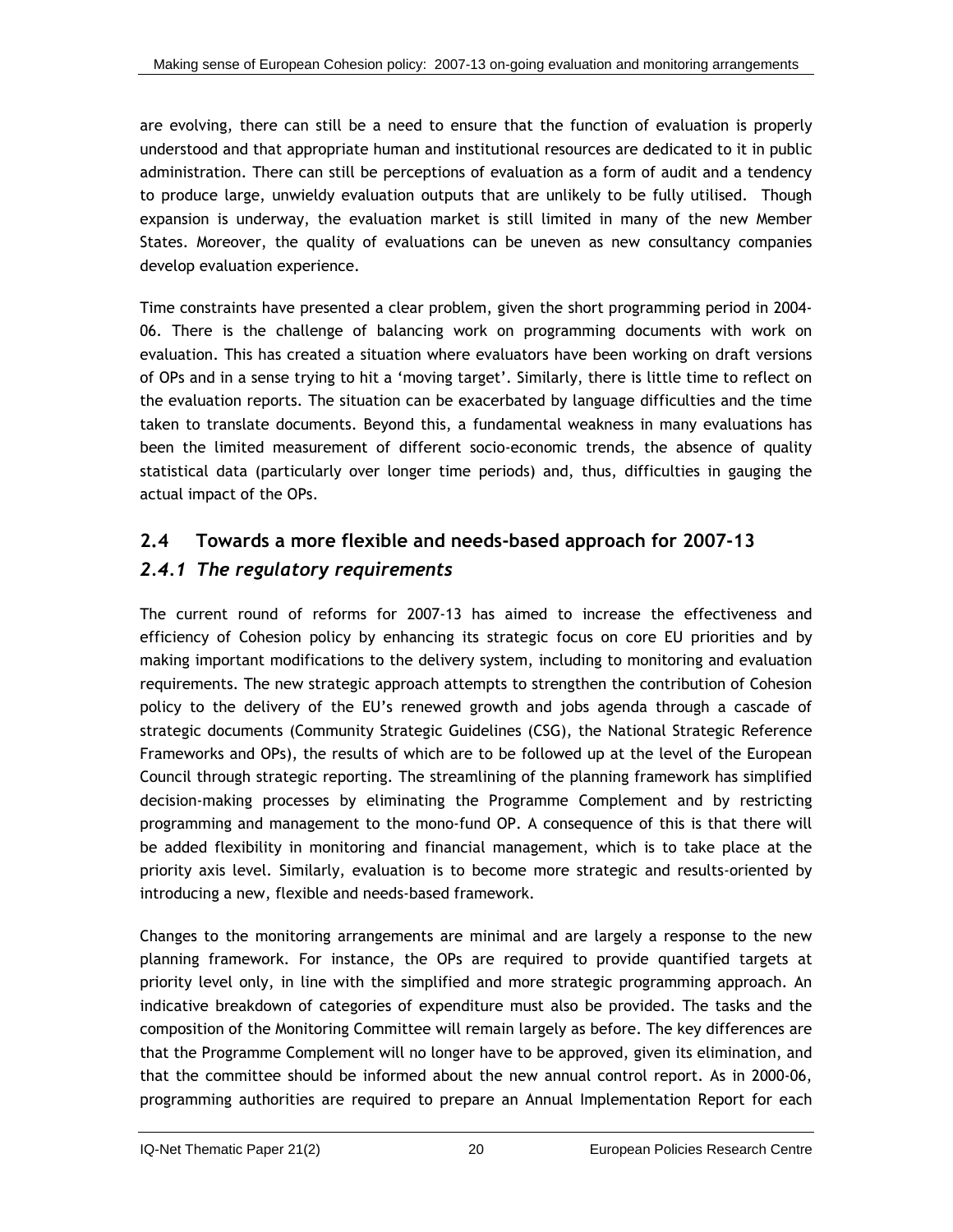<span id="page-47-0"></span>OP. In line with the programming requirements, financial and physical progress in the AIRs will only need to be reported at the priority level. On the other hand, there is a new requirement to provide "the indicative breakdown of the allocation of funds by categories...".<sup>[5](#page-47-0)9</sup> Annual examinations will place increased attention on the strategic nature of programme implementation.

Strategic reporting represents an innovation for 2007-13, requiring the elaboration of two strategic monitoring reports in 2009 and 2011 for all OPs, analysing their contribution towards Cohesion policy objectives, the Community Strategic Guidelines and the Integrated Guidelines for Growth and Jobs. A summary of the Member States' strategic reports will be prepared by the Commission in 2010 and 2013. With regards to the broader Lisbon strategy, the AIRs for the National Reform Programmes (NRPs) must include a concise section analysing the contribution of each OP to the objectives of the NRP beginning in 2007. A summary of the Member States' Annual Reports will be submitted by the Commission to the spring European Council on an annual basis from 2008.

The regulatory changes to evaluation primarily involve an increased level of flexibility for the Member States. Compared to the past period, where compulsory ex ante, mid-term and ex post evaluations were required for all interventions, the new regulation implies a significant reduction in the number of evaluations needed, while also allowing Member States to implement evaluations adapted to their needs.

The most significant change from current practice is that programme MTEs, and the related updates, are to become optional. In their place, on-going needs-based evaluations should be undertaken to assess programme implementation and react to changes in the external environment. The aim is to overcome the shortcomings experienced in the MTEs (e.g. regarding the timing rigidities and excessively broad scope of the exercise) and to build upon the positive experience of the UMTEs (e.g. increased ownership and addressing real needs). An increased emphasis is placed on pursuing closer connections between monitoring, evaluation and decision-making, in order that evaluation can be more closely adapted to the demands of the users. An evaluation may be triggered by actual or potential difficulties revealed by the monitoring system and can also be undertaken to ensure a regular review of strategic or operational aspects which cannot be solely analysed on the basis of monitoring data.

Ex ante evaluation will remain compulsory. For programmes under the Convergence objective, they are recommended to be carried out for each OP, but may be undertaken for more than one programme if 'duly justified' and 'agreed with the Commission' in line with the proportionality principle. For the other two objectives, Member States can decide what level of evaluation is required (programme, groups of programmes, themes, Funds) based on their needs. A new optional provision under the Convergence objective is the possibility to draw up

<sup>59</sup> Council Regulation (EC) No 1083/2006, Article 67.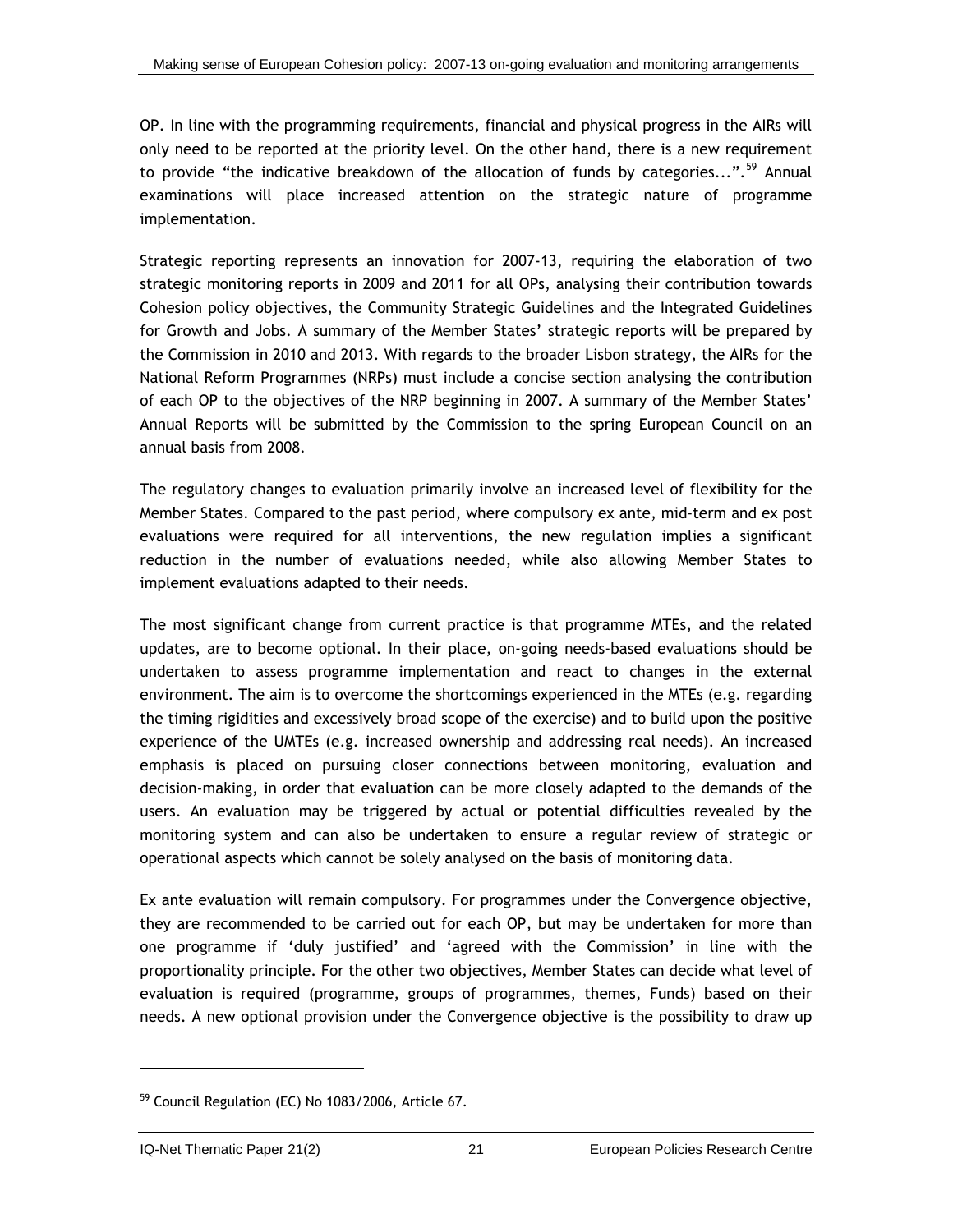<span id="page-48-0"></span>an Evaluation Plan "presenting the indicative evaluation activities which the Member State intends to carry out".<sup>[60](#page-48-0)</sup>

Other changes to the effectiveness chapter include modifications to the performance reserve and the introduction of a new, national contingency reserve. Member States are free to set up a 'national performance reserve' for the Convergence and Regional Competitiveness and Employment (RCE) programmes amounting to three percent of their respective allocations, contrasting with the current period where the reserve was obligatory and accounted for four percent of a programme's allocation. A new 'national contingency reserve' may also be set up voluntarily to respond to unforeseen crises (disasters, etc.). The allocated amounts for this second reserve will vary by objective, one percent of the Structural Funds contribution for the Convergence objective and three percent for the RCE objective.

As in the past, a series of guidance documents have been prepared by the Commission to support the Member States in their monitoring and evaluation activities, listed in **[Box 1](#page-48-0)** below.

#### **Box 1 - EC Guidance on Monitoring and Evaluation for 2007-13**

**Working Document No 1: Indicative Guidelines on Evaluation Methods: Ex Ante Evaluation:**  clarifies the contents and organisation of the ex ante evaluation, outlining its role, the evaluation criteria, the main questions and key components, the process, ex ante evaluation of a National Development Plan or NSRF, the examination of the external coherence of ESF programmes, as well as the Strategic Environmental Assessment (SEA).

**Working Document No 2: Indicative Guidelines on Evaluation Methods: Monitoring and Evaluation Indicators:** discusses how indicators fit into the programming cycle, monitoring and evaluation and provides key definitions. It also discusses how the quality of indicator systems can be improved and issues relating to the establishment of an indicator system.

**Working Document No 3: Commission Methodological Paper giving guidelines on the calculation of public or equivalent structural spending for the purpose of additionality:**  covers the eligibility of expenditure, eligible national or equivalent structural expenditure, the verification of the additionality principle, the assessment of additionality, financial corrections and reporting.

**Working Document No 4: Guidance on the Methodology for carrying out Cost-Benefit Analysis (CBA):** clarifies general principles of CBA for major projects and the process of determining the EU grant for all projects.

l

 $60$  Council Regulation (EC) 1083/2006, Article 48.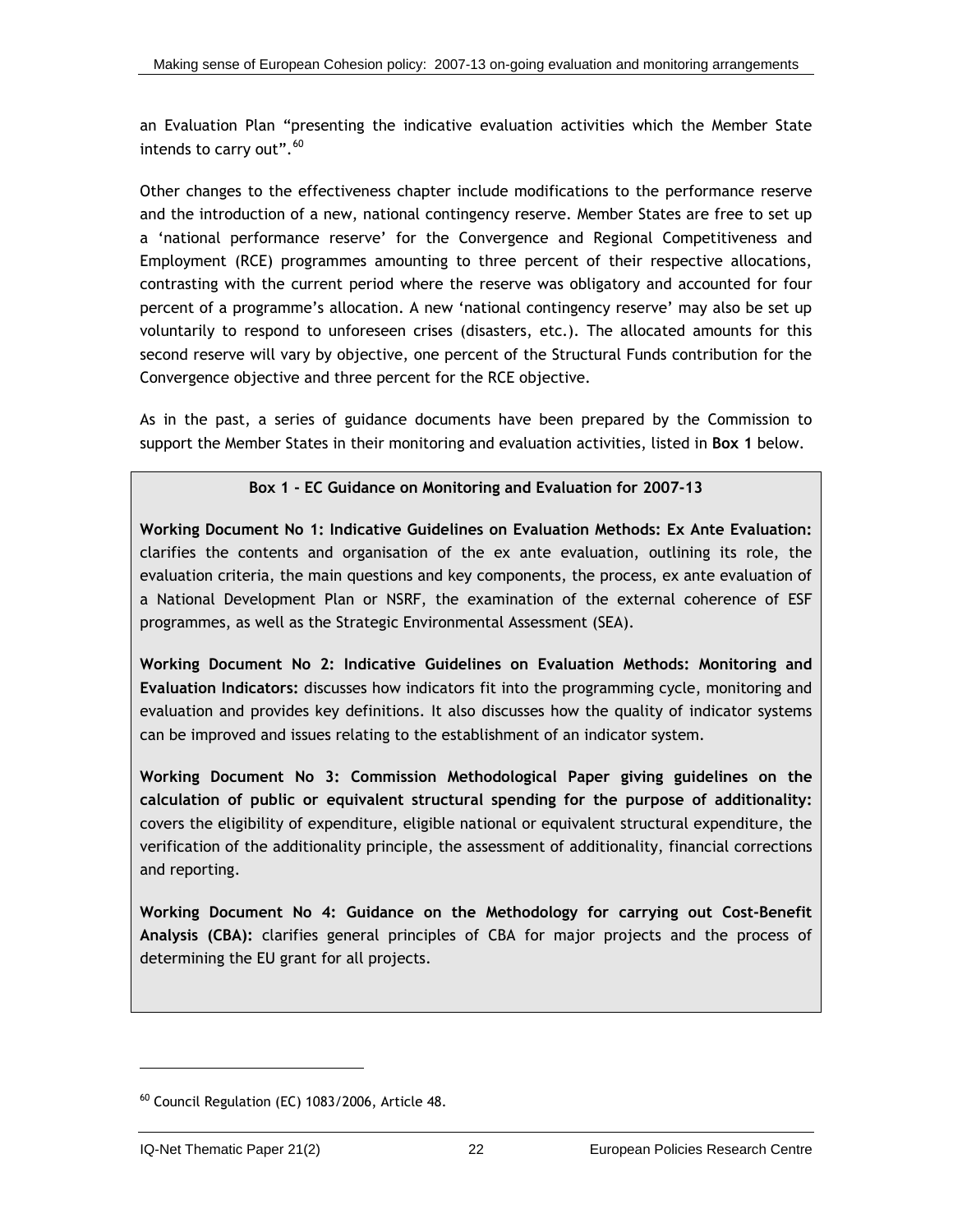**Working Document No 5: Indicative Guidelines on Evaluation Methods: Evaluation during the Programming Period:** outlines the rationale, guiding principles and main features, including the roles and responsibilities of Member States and the Commission, the focus of ongoing evaluation, the planning process, managing the process, key principles and evaluation quality standards.

**Working Document No 6: Measuring Structural Funds Employment Effects:** provides common definitions and methodological guidance on setting targets and estimating gross employment effects, converting gross employment estimates into net effects, and an overall assessment and contribution to EU priorities.

**Handbook on SEA (Strategic Environmental Assessment) for Cohesion Policy 2007-2013:**  developed by the Greening Regional Development Programmes Network; the handbook clarifies the purpose and process of SEA and explains its role within the Cohesion policy programming process.

### *2.4.2 Partners view of the new regulatory requirements*

Research undertaken for this paper suggests that there is a broad level of satisfaction amongst IQ-Net partners with the new regulatory requirements for monitoring and evaluation in 2007- 13. The general requirement for needs-based and flexible evaluation provides a response to widespread criticisms of the MTEs concerning the tight deadlines and number of components. Programming authorities at all levels support the Commission aims to encourage a more userfriendly and demand-based approach to evaluation. Equally, there is widespread support for the streamlining of programme monitoring and management.

The reforms have introduced improvements, but in order to take advantage of the added flexibility, Member States and regions will have to put more thought and planning into their evaluation needs. To this end, the provisions for developing an Evaluation Plan, and updating it as and when necessary, will provide a useful tool for the strategic steering of evaluation activity. A concern raised by several IQ-Net partners is that the more flexible approach to evaluation could prove to be more problematic in the new Member States where there has been less experience with Cohesion policy evaluation. On the other hand, the upsurge in evaluation activity in these countries in recent years and the evidence of a proactive approach to capacity building and exchange of experiences should provide a useful basis on which to consolidate monitoring and evaluation practice in 2007-13. In addition, some experience of planning is already available as Evaluation Plans were introduced in 2004-06 in the EU10 Member States. This was promoted by DG REGIO, which elaborated a simplified note including guidance on how to plan the evaluations, how to develop capacities, training and various implementation issues on evaluation etc.

IQ-Net partners have also raised concerns about some specific aspects of the evaluation requirements which run counter to the apparent simplification and flexibility. The requirement to undertake evaluations during the programming period linked to monitoring where a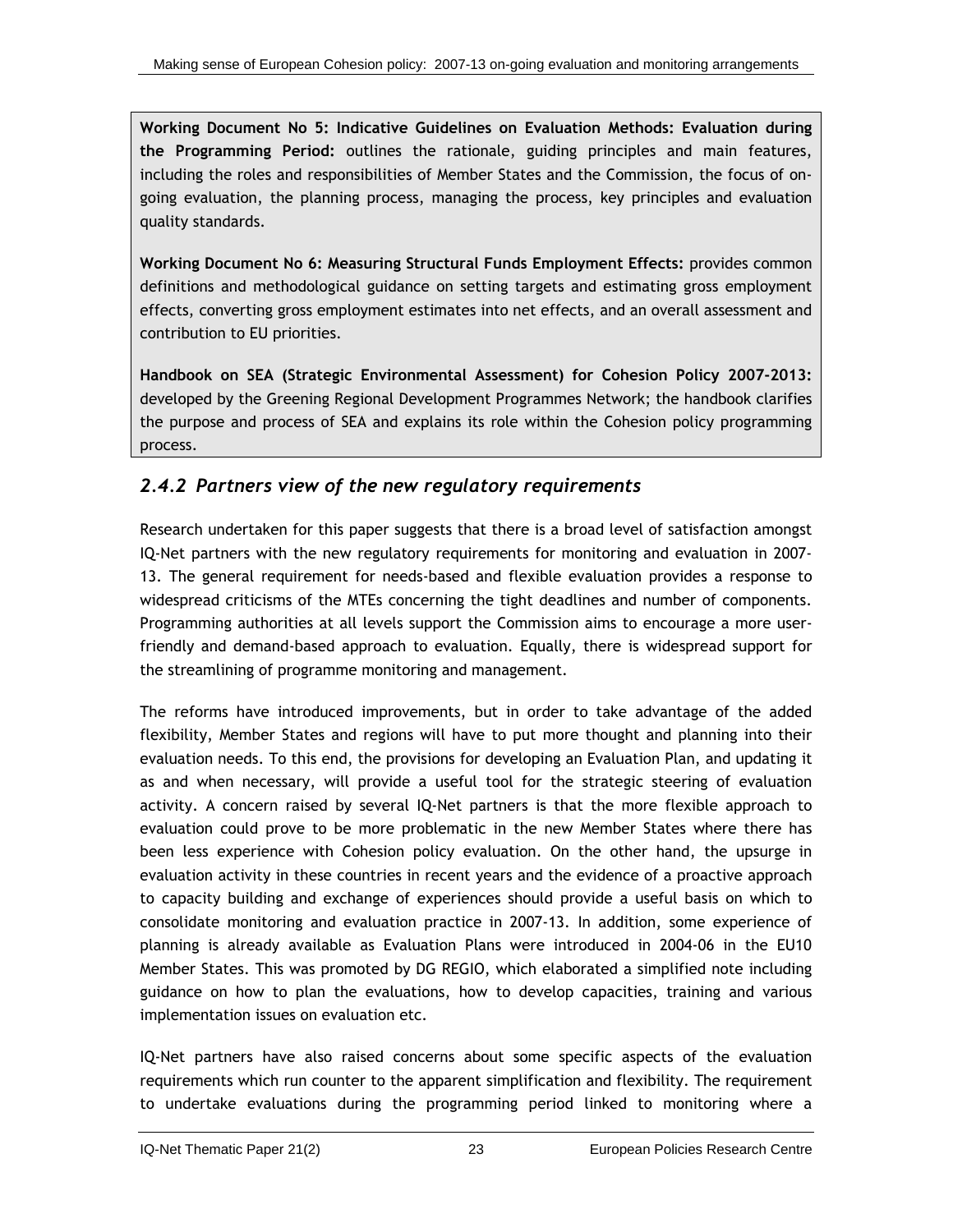significant departure is revealed from initial goals or where proposals are made for revisions (Art. 48.3 of the General Regulation) is problematic in two respects. First, undertaking an evaluation every time a proposal for a programme revision is made seems unnecessarily burdensome, introducing an additional obligation for Managing Authorities. However, the Commission has indicated in its guidelines that evaluation should only be undertaken where proposals for modification relate to 'major' changes of a financial, content or implementation related nature. Second, there is also uncertainty over the operationalisation of what constitutes a 'significant departure'.

A potential problem with the more flexible approach to monitoring and evaluation, and the likely resulting variation in practice across and within Member States, is that it could become even more difficult to gain an overall picture of outcomes at the aggregate level of the EU. On the other hand, the expected variations and the freedom to experiment with different approaches could encourage the development of more innovative approaches to monitoring and evaluation which may subsequently provide useful lessons, and the spreading of best practice across the EU.

Having reviewed the regulatory context for the 2007-13 period and general reactions to the new framework, the remainder of this paper seeks to explore how IQ-Net partners are responding to the new monitoring and evaluation requirements in practice.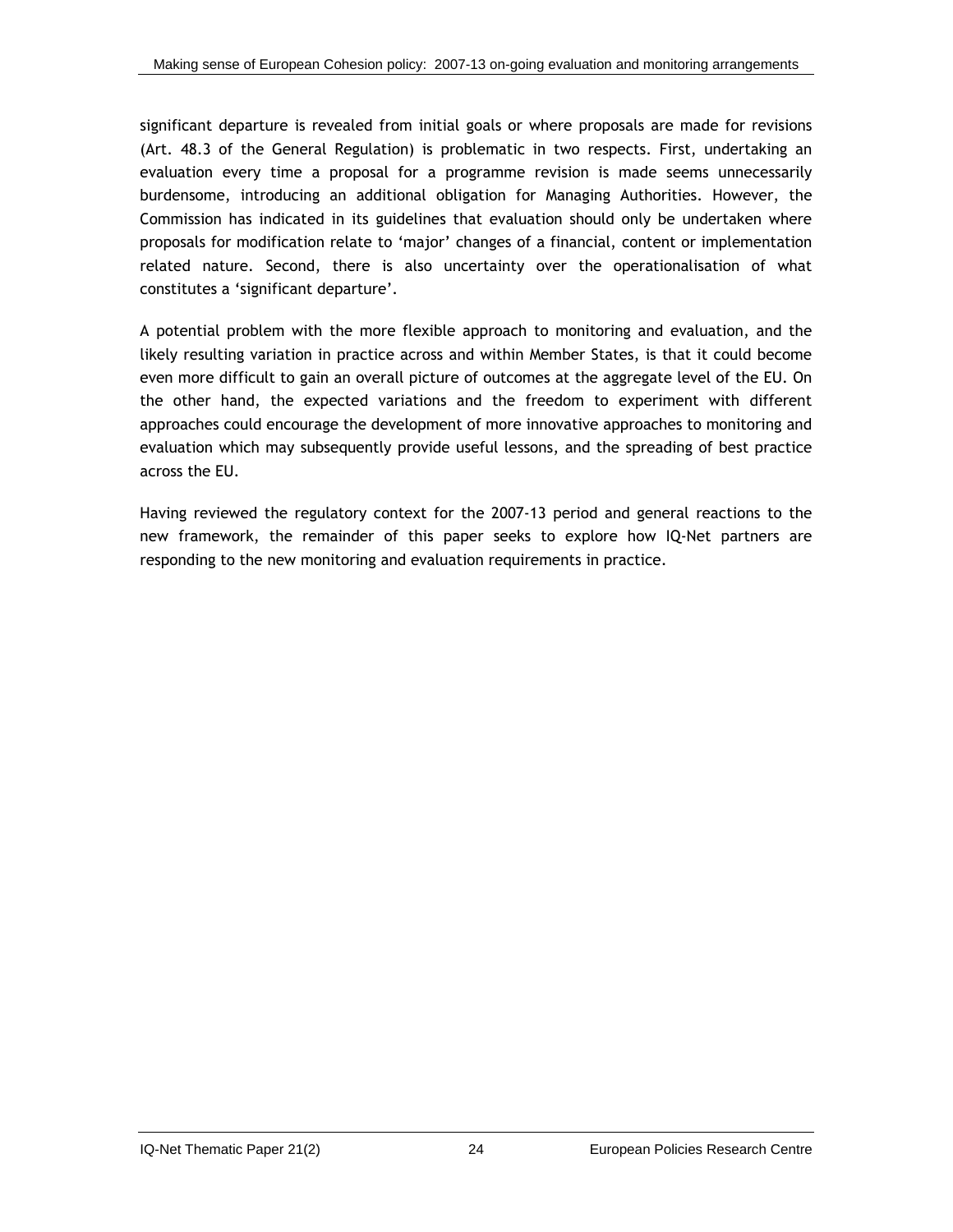# <span id="page-51-0"></span>**3. 2007-13 ON-GOING EVALUATION**

### **3.1 Current state with preparations of future evaluation work**

As discussed in Section [2.4.1,](#page-46-0) the new Structural Funds programming period requires that all Member States and regions should have a well-defined, decision-oriented *evaluation approach*. The new regulations place emphasis on on-going evaluation and, within the boundaries specified by Art. 48 of Council Regulation 1083/2006, on the freedom of programme authorities to undertake evaluation that is considered relevant and at a time that is viewed as appropriate. In this framework of flexibility, the planning of evaluation activities becomes of crucial importance. For this purpose, the Commission recommends the drafting of *Evaluation Plans* (EPs).<sup>[6](#page-51-0)1</sup>

- EPs should be drafted at both national level (NSRF) and, where appropriate, programme level (in line with the proportionality principle);
- the main purpose of the EPs is "to provide an overall framework for on-going evaluation and ensure that it is effectively used and integrated as a management tool" during implementation;
- the EPs should describe overall coordination arrangements for the on-going evaluation process (e.g. links with monitoring) and may include specification of an evaluation budget, human resources and planned capacity building activities; and
- EPs should cover the whole programming period but should also include a list of planned evaluation activities and outputs which should be up-dated periodically (e.g. annually), although the plan may also be revised on an ad hoc basis according to needs or where evaluation is required under Art. 48(3).

Even though the practice of drafting EPs had already been introduced by the Commission in some EU10 Member States over the 2004-06 period (e.g. in the **Czech Republic**, **Poland**), for most EU15 Member States the plans represent an innovation. In most countries, though with some exceptions, Evaluation Plans had previously been at most implicit, and evaluation was generally implemented according to the ex ante, mid-term, mid-term up-date (and ex post) $62$ cycle proposed by the previous regulations, in ways which were at times 'mechanistic' and not proactively thought-out to deliver useful evaluation results and feed into programming.

<sup>61</sup> European Commission (2007) *The New Programming Period 2007-13. Indicative Guidelines on Evaluation Methods: Evaluation during the programming period. Working Document 5*, April 2007, p. 13. As already mentioned in Section 2.4, the regulations foresee the possibility for Member States to draw up EPs under the Convergence Objective (Art. 48, Council Reg. (EC) No. 1083/2006). Working Document 5, however, recommends the drafting of EPs also under the other two objectives, Regional Competitiveness and Employment, and European Territorial Cooperation.

<sup>&</sup>lt;sup>62</sup> See Section 2.3.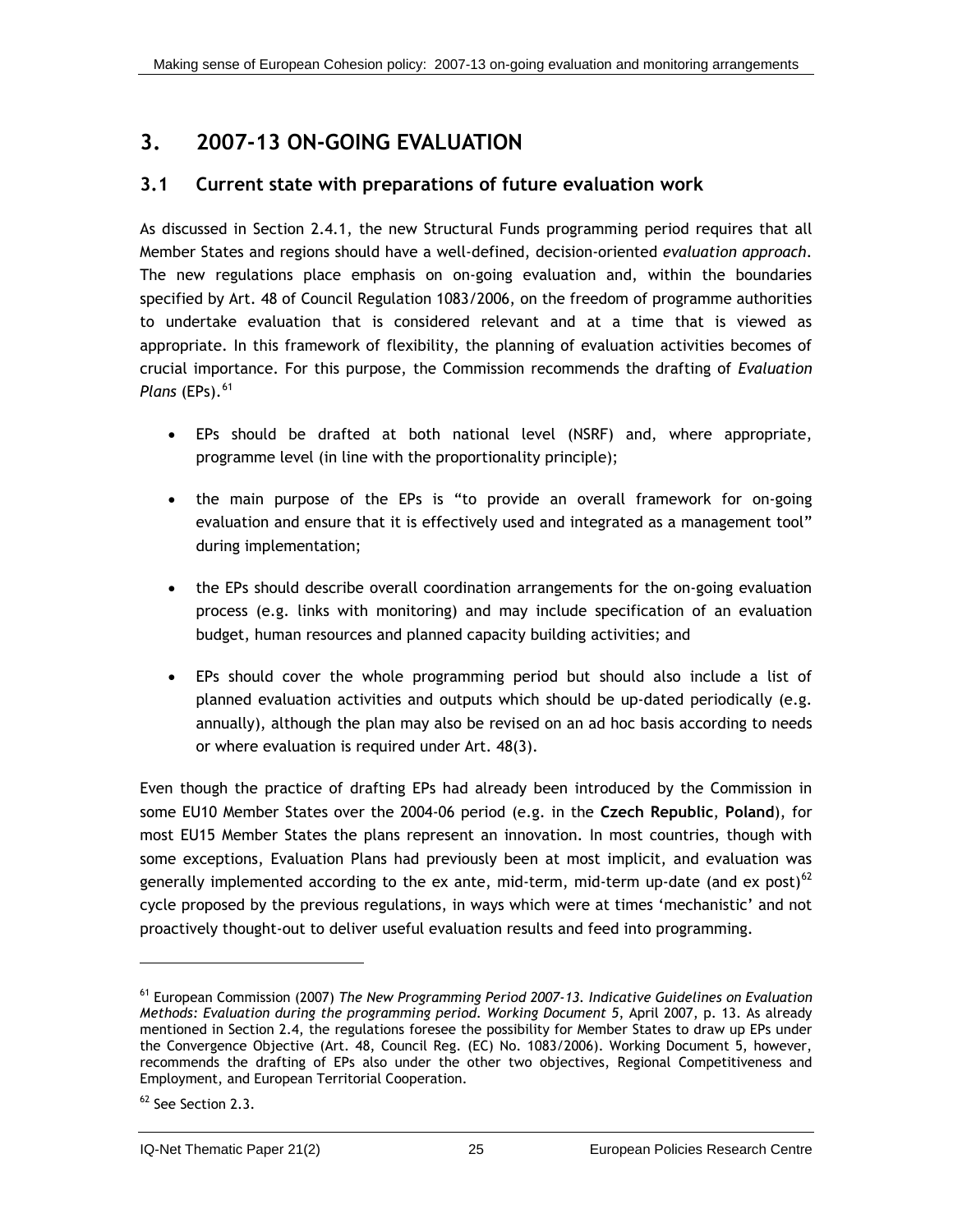In contrast, the evidence gathered from IQ-Net partners suggests that, in the current period, most countries and programmes are drafting explicit EPs, whether at national or regional level, or both.

- For instance, in **Sweden** and the **UK**, the plans will be elaborated at programme or regional levels.
- In **Portugal**, **Spain** and **Slovenia**, the EPs are being drafted only at national level.
- In most other countries where EPs are being drafted (e.g. **Czech Republic**, **France**, **Italy** and **Poland),** this is being done at both national and regional or programme levels.
- In **Germany**, where the main evaluation tasks will be delivered at the level of each programme (and generally led by each programme Managing Authority), the decision has not been made regarding whether there will be a federal level EP, and the *Land*level choices regarding the formalisation of EPs vary. For example, an Evaluation Plan is being prepared in **Sachsen-Anhalt** (a Convergence region, bound to observe Art. 48), whereas in **Nordrhein-Westfalen** it was decided not to draft such a document as this was not felt to be necessary.

On the other hand, in **Austria**, **Belgium** and **Finland**, the choice was not to establish a formal Evaluation Plan:

- because the existing evaluation system and approach are already considered effective and are delivering good-quality on-going evaluation (in **Austria**, on-going evaluation was already a strong feature in the past programming period);
- because, to streamline efforts and in line with the proportionality principle, the preference was to include a rough indication of evaluation activities directly in the OP instead of having a separate document (in **Vlaanderen**); or
- because the utility of mapping out evaluation activities at the outset of the programming period was felt to be negligible, with a preference instead for leaving scope to the Managing Authority and Monitoring Committee to initiate evaluations as and when there is a need for one (e.g. in **Finland**, where the choice was made to keep evaluation commitments loose and therefore flexible).

An overview of the choices made regarding the preparation of the EPs in each country is presented in [Table 1](#page-53-0) below. The table also reviews the progress made with the preparation of the EPs which varies from country to country. Of the countries reviewed, only one EP has been finalised, the EP for the **Polish** NSRF, and only a few other national EPs have reached the stage of final drafts (e.g. **Czech Republic**, **Denmark**); in most other cases, programme authorities are aiming to finalise their plans by the end of the year/early 2008 (e.g. **France**, **Italy**, **Portugal**, **Sweden**, **Wales**).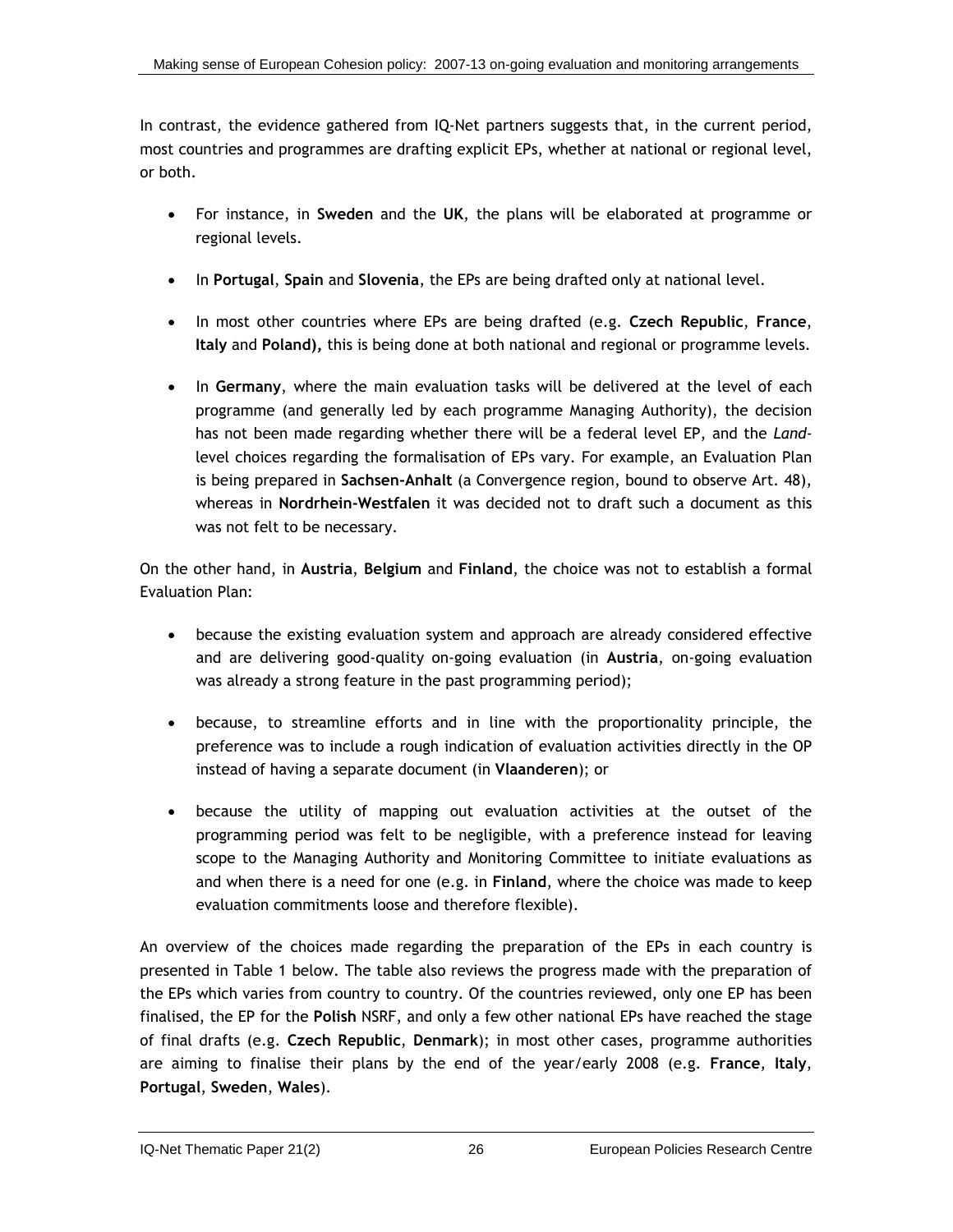<span id="page-53-0"></span>The delays can be related mainly to the protracted negotiations and late approval of the OPs and to the administrative overload associated with the launch of the new programmes – relating to activities such as the preparation of implementation and control procedures, the launch of tenders, the setting-up of programme management structures, the provision of guidance to Implementing Bodies and beneficiaries, the finalisation of the monitoring systems etc. - all of which are perceived by programme managers as more urgent tasks than the planning of future evaluation work. Evaluation, at this point in time, is simply not the main preoccupation of programme managers.

| Country               | <b>NSRF EP</b>                                                | <b>Status</b>                                                      | OP EP <sub>s</sub> | <b>Status</b>                                                               |
|-----------------------|---------------------------------------------------------------|--------------------------------------------------------------------|--------------------|-----------------------------------------------------------------------------|
| <b>Austria</b>        | No                                                            |                                                                    | No                 |                                                                             |
| Belgium               | No                                                            | ÷,                                                                 | No                 | Vlaanderen:<br>section<br>on<br>evaluation in OP.                           |
| <b>Czech Republic</b> | Yes                                                           | Sept. 2007 final draft<br>(to be ratified)                         | Yes                | Drafted by the OPs MAs,<br>based on the NRSF EP.                            |
| <b>Denmark</b>        | Yes                                                           | Draft submitted<br>to<br><b>PMC</b>                                | Yes                | Drafts submitted to PMC                                                     |
| <b>Finland</b>        | No                                                            |                                                                    | No                 |                                                                             |
| France                | Yes                                                           | Plan expected by end<br>2007/start 2008                            | Yes.               | Expected<br>by<br>end<br>2007/start 2008                                    |
| Germany               | To be decided                                                 | $\overline{a}$                                                     | SA: Yes<br>NRW: No | SA: to be developed as<br>soon as OP approved                               |
| Greece                | Yes                                                           | n/a                                                                | n/a                | n/a                                                                         |
| Italy                 | Yes                                                           | Expected<br>by<br>end<br>2007                                      | Yes                | Deadline of end 2007 (but<br>delays expected in some<br>cases, e.g. OP R&C) |
| Latvia                | n/a                                                           |                                                                    | Yes                | In preparation by MAs and<br>to be approved by PMC                          |
| Poland                | Yes                                                           | Finalised Aug. 2007                                                | Yes                | Śląskie: draft dated Sept.<br>2007                                          |
| Portugal              | Yes                                                           | Expected<br>bv<br>end<br>2007                                      | No                 | (Subsumed<br>under<br>the<br>NSRF EP)                                       |
| Slovenia              | Yes, two (one<br>for ERDF<br>and<br>CF,<br>one<br>for<br>ESF) | ERDF and CF Plan<br>being finalised, final<br>draft due March 2008 | No                 |                                                                             |
| Spain                 | Yes                                                           | Drafting phase, final<br>EP due Spring 2008                        | <b>No</b>          | ä,                                                                          |
| Sweden                | No (linked to<br>OP EPs)                                      | $\Box$                                                             | <b>Yes</b>         | Draft of July 2007 (final<br>plan due start 2008)                           |
| UK                    | No                                                            | L.                                                                 | Yes                | • NEE: to be developed                                                      |
|                       |                                                               |                                                                    |                    | Scotland: draft<br>$\bullet$<br>submitted to PMC                            |
|                       |                                                               |                                                                    |                    | Wales: draft Sept.<br>2007 (final plan due by<br>end 2007)                  |

**Table 1: Evaluation Plans in IQ-Net countries and partner programmes** 

Source: EPRC research.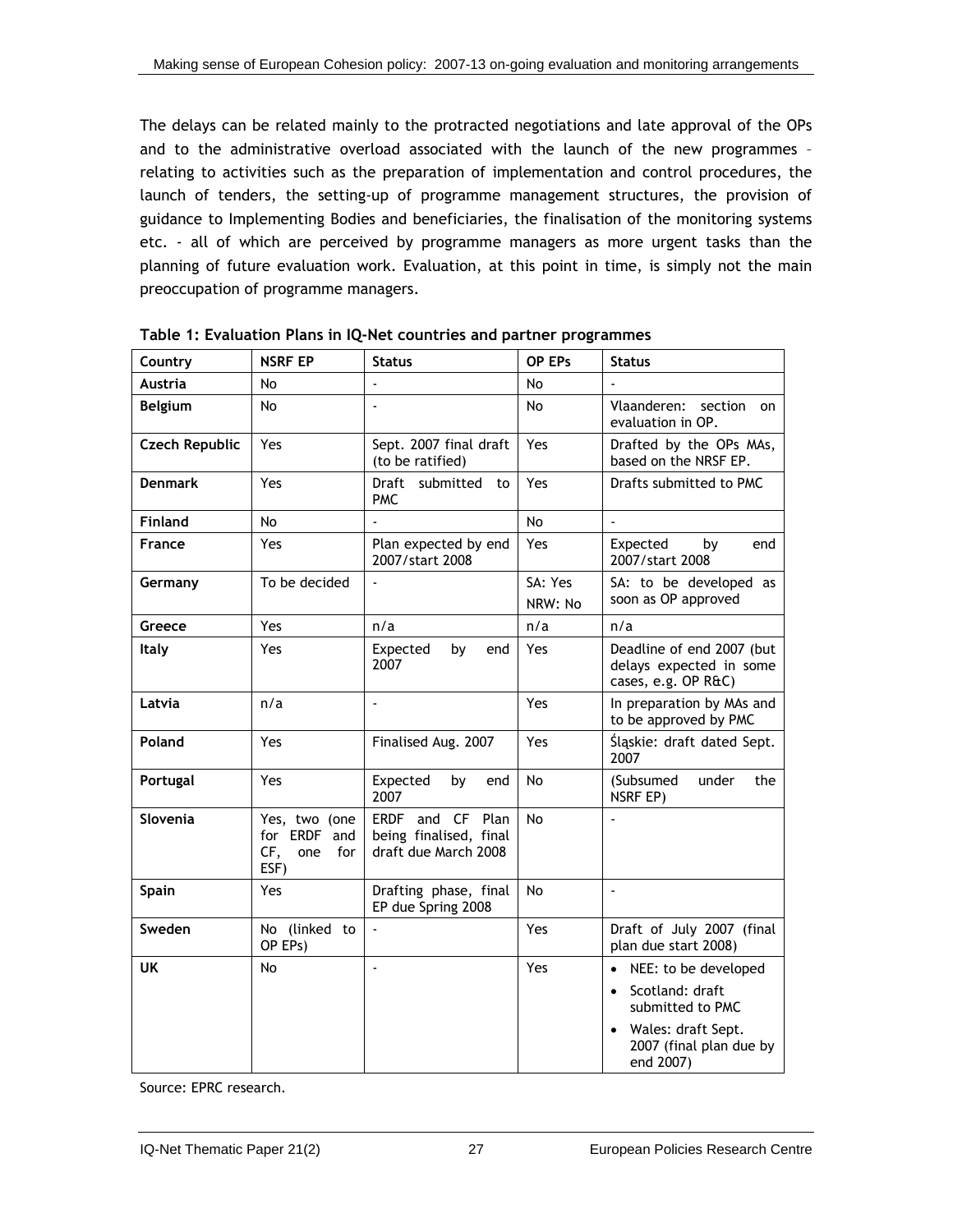<span id="page-54-0"></span>From the interviews conducted with national and regional programme managers, one of the crucial strengths of the EPs lies in their flexibility. The plans are generally conceived as 'live documents' which will be periodically reviewed and integrated or amended to suit emerging and changing needs. At this stage, however, the procedures and stages for the review of the plans are not yet clear, and the degree of formalism of such exercises is likely to vary from loose arrangements to more institutionalised approaches.

From the preliminary evidence gathered through field research, it would seem that the content of the plans reflects the elements described in the DG REGIO Working Document 5. For example, the draft NSRF EP of the **Czech Republic** includes: the provisions of coordination and cooperation among the National Coordinating Authority, the Managing Authority of the OPs and other institutions involved in the preparation and implementation of the plan; the description of the management of future evaluation activities; an indicative list of planned evaluation activities (and the related schedule); a brief reference to the financial resources that will be devoted to evaluation activities over the period 2007-13; and a list of the capacity building activities that will be implemented to support evaluation work.

Similarly, the EP of the **Polish** NSRF sets out the main evaluation activities planned, describes the organisational system being developed for the evaluation process and provides some details on the financing of evaluation activities. Interestingly, the plan is supplemented by some guidelines issued by the Ministry of Regional Development, for the evaluation of the OPs $^{63}$  $^{63}$  $^{63}$ which include definitions of the role and aim of on-going evaluations; descriptions of the main organisations that should be involved in the evaluation process and their roles; a list of the basic requirements for the evaluation activities to be undertaken; a description of the main stages in the evaluation process; and, guidance on the contents of Evaluation Plans prepared by Managing Authorities for individual OPs.

### **3.2 Approaches to evaluation design**

To define the content of future evaluation work and draft the Evaluation Plans for the NSRF and/or OPs (when these are drawn up), Member States and regions have adopted different approaches. Three main approaches can be identified with respect to the level at which the responsibility for the drafting of the EPs has been placed, namely:

- nationally-led (cooperative) approaches;
- guided approaches;
- regionally-led approaches.

<sup>63</sup> Polish Ministry of Regional Development (2007) *Wytyczne nr 6 w zakresie ewaluacju programów operacyjnych na late 2007-13.*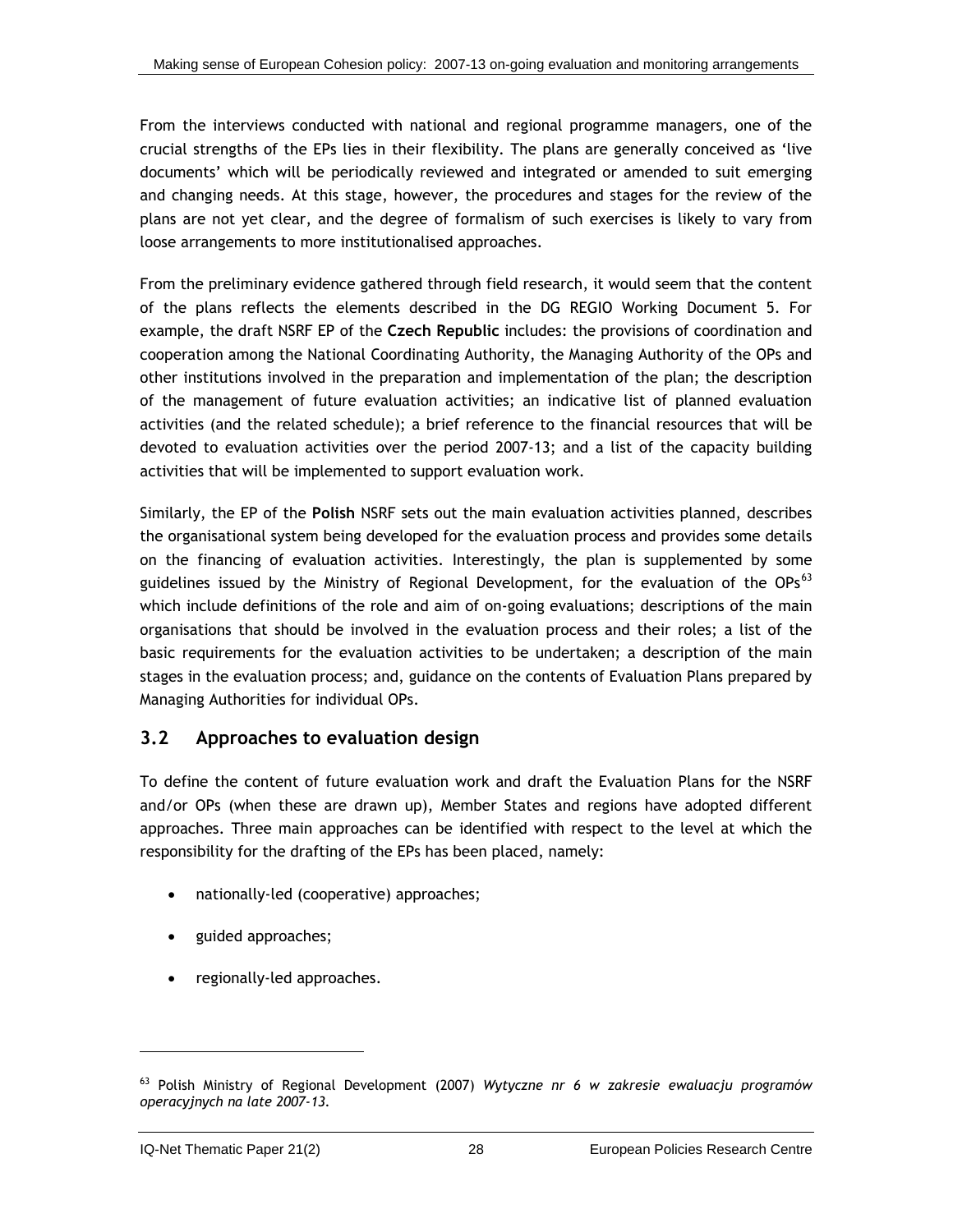<span id="page-55-0"></span>**Nationally-led (cooperative) approaches** can be found where: (a) NSRF EPs have been drafted by the national-level coordinating authorities - often with the contribution of regional levels and national line ministries - which serve as the basis for the EPs of single programmes or indeed subsume the evaluations of the OPs (e.g. in the **Czech Republic, Greece, France, Portugal** and **Spain);** or (b) where a single EP for a group of OPs has been developed by a national-level authority, in cooperation with regional bodies (**Sweden**). In more detail:

- In the **Czech Republic**, a draft NSRF EP was developed by the Evaluation Unit of the Ministry of Regional Development (formerly Department of Analyses and Evaluation) in partnership with OP Managing Authorities. The proposed Evaluation Plan was sent to the OP Managing Authorities who prepared their EPs on the basis of the EP of the NSRF. The Operational Programme EPs were then discussed at the meetings of the Evaluation Steering Group to ensure that evaluation activities were coordinated and synergic.
- In **Greece**, the EP for the NSRF has been drafted within the Special Service for Strategy, Planning & Evaluation of Development Programmes of the Ministry of Economy and Finances. The plan foresees two main evaluation stages to be conducted for both the NSRF as a whole and the individual OPs.
- In **Portugal**, the drafting of the NSRF EP was undertaken by the NSRF Observatory in cooperation with other authorities, namely: the Financial Institute for Regional Development (IFDR) and the Institute for the Management of the European Social Fund (IGFSE), i.e. the two leading authorities for the ERDF and ESF respectively, but also with the programme Managing Authorities and other institutions such as the ''Thematic Rationalisation Centres' and the 'Centres for Regional Dynamics'.<sup>[64](#page-55-0)</sup> The OPs' evaluation activities will be subsumed under the national evaluations.
- In **Spain**, the EP is being drawn up at the national level by a Monitoring and Evaluation Advisory Committee, including representation from the regions and the Commission; the programmes will comply with evaluation requirements based on the national EP (and on the basic elements included in the programming documents).
- In **Sweden**, on the other hand, the National Agency for Economic and Regional Growth (NUTEK) – which is the Managing Authority of all Swedish ERDF OPs - has been leading the preparation of an EP for all ERDF OPs. An initial draft plan prepared by NUTEK is being refined in dialogue with the eight Structural Funds partnerships located in the

 $\overline{a}$ 

<sup>&</sup>lt;sup>64</sup> The 'Thematic Rationalisation Centres' are bodies created to bring together representatives from all institutions responsible for public policies, including the NSRF Observatory, the Certifying Authorities and the programme Managing Authorities. Among their functions are the analysis of programme implementation, participation in evaluation exercises and the dissemination of best practice. These centres will be defined under the responsibility of the Ministerial Coordination Commission for the NSRF (top-level decision making). The 'Centres for Regional Dynamics', currently being established, are regional-level observatories set up to monitor the results of the regional programmes and measure the effect of EU financing on regional public policies.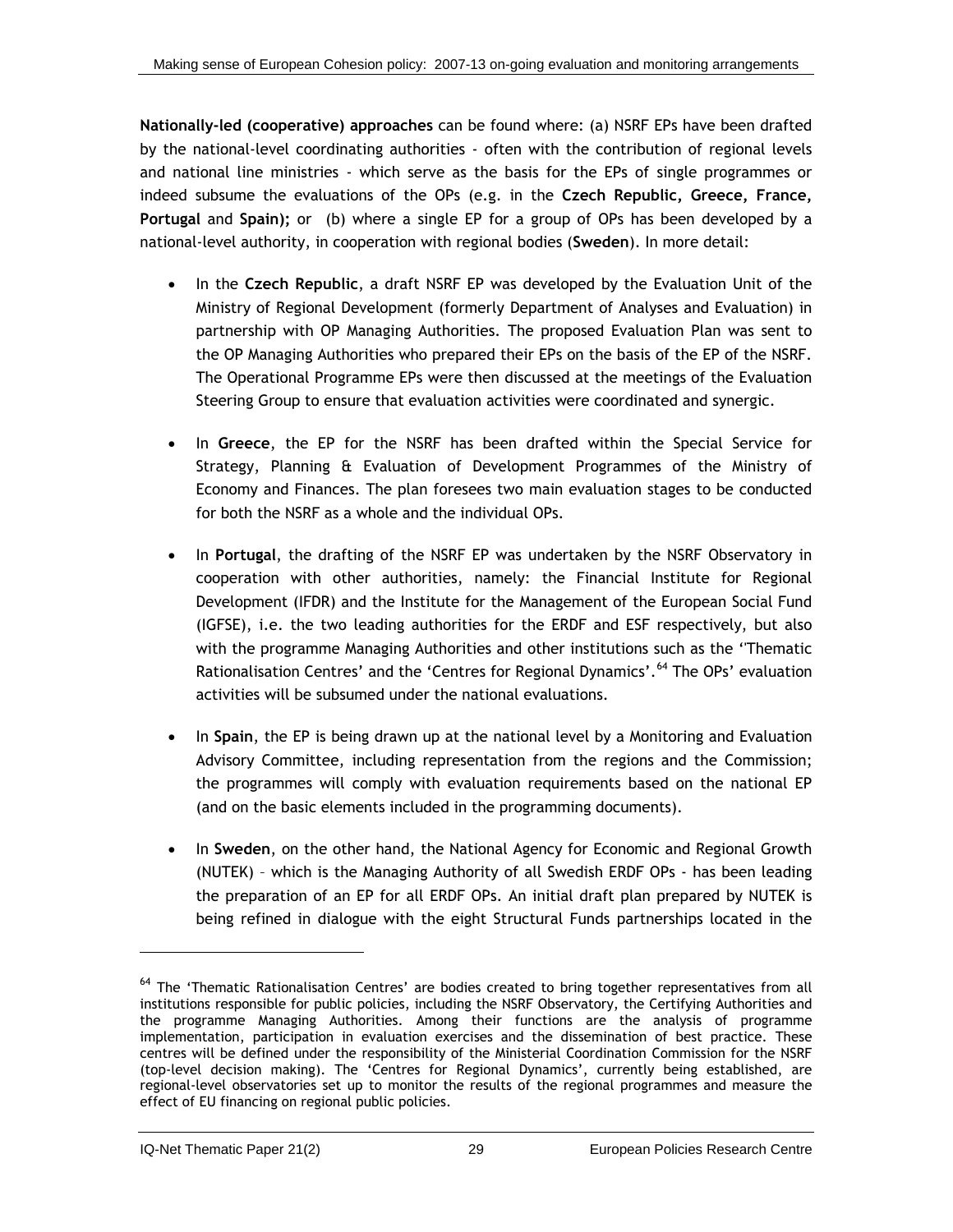<span id="page-56-0"></span>regions. The plan will be finalised and agreed at the second Monitoring Committee meeting (due at the beginning of 2008). There will not be an EP for the NSRF as such, but the NSRF will be evaluated based on the results of the OP evaluations.

**Guided approaches** are found where the drafting of EPs at national and programme levels have been conducted as separate exercises, but where the national-level authorities have sought to provide guidance to programme authorities on how to approach the preparation of the EP and how to conduct their evaluation work. This is the case in Italy and Poland.

- In **Italy**, the national level EP is being prepared by the National Evaluation Unit of the Ministry of Economic Development, in cooperation with the ESF and rural development Evaluation Units (ISFOL and INEA) and involving consultation with regional and national authorities participating in the 'National Evaluation System', <sup>[6](#page-56-0)5</sup> whilst the EPs of individual OPs are prepared independently by the regional authorities. However, the national level has provided guidance to the programme level authorities on key issues such as how to generate useful research questions; it is also available for support wherever required.
- In **France**, the NSRF EP is being prepared by the Inter-ministerial Delegation for Territorial Development and Competitiveness (DIACT), through a collaborative process with the Association of French Regions (ARF). Programme authorities are in the process of drafting separate Evaluation Plans with support of the national level.
- In **Poland**, the EP for the NSRF 2007-13 was prepared by the National Evaluation Unit (KJO), located in the Department for Coordinating Structural Policy in the Ministry for Regional Development (MRR), in August 2007. $^{66}$  $^{66}$  $^{66}$  As noted above, the Unit issued guidelines on the evaluation of OPs, and the EPs of individual OPs are being developed following these guidelines (e.g. **Śląskie**). Further guidelines will be formulated on a year-to-year basis by the KJO on evaluation themes that the OPs should address, though they will have scope, resources permitting, to launch evaluations on further topics that they consider relevant.

**Regionally-led approaches** are found in cases where there are no national-level EPs and the programme level or regional level authorities are working independently on their programme/regional EPs (e.g. as in Germany, UK).

• In **Germany**, the regulations recommend the development of EPs for the Convergence regions. Each RCE *Land* has the scope to decide whether to set up EPs and, where drafted, each *Land* authority has full freedom regarding the organisation of the plans.

l

 $65$  This will be discussed in detail in 3.4.1.

<sup>66</sup> Polish Ministry of Regional Development (2007) *Op. Cit*.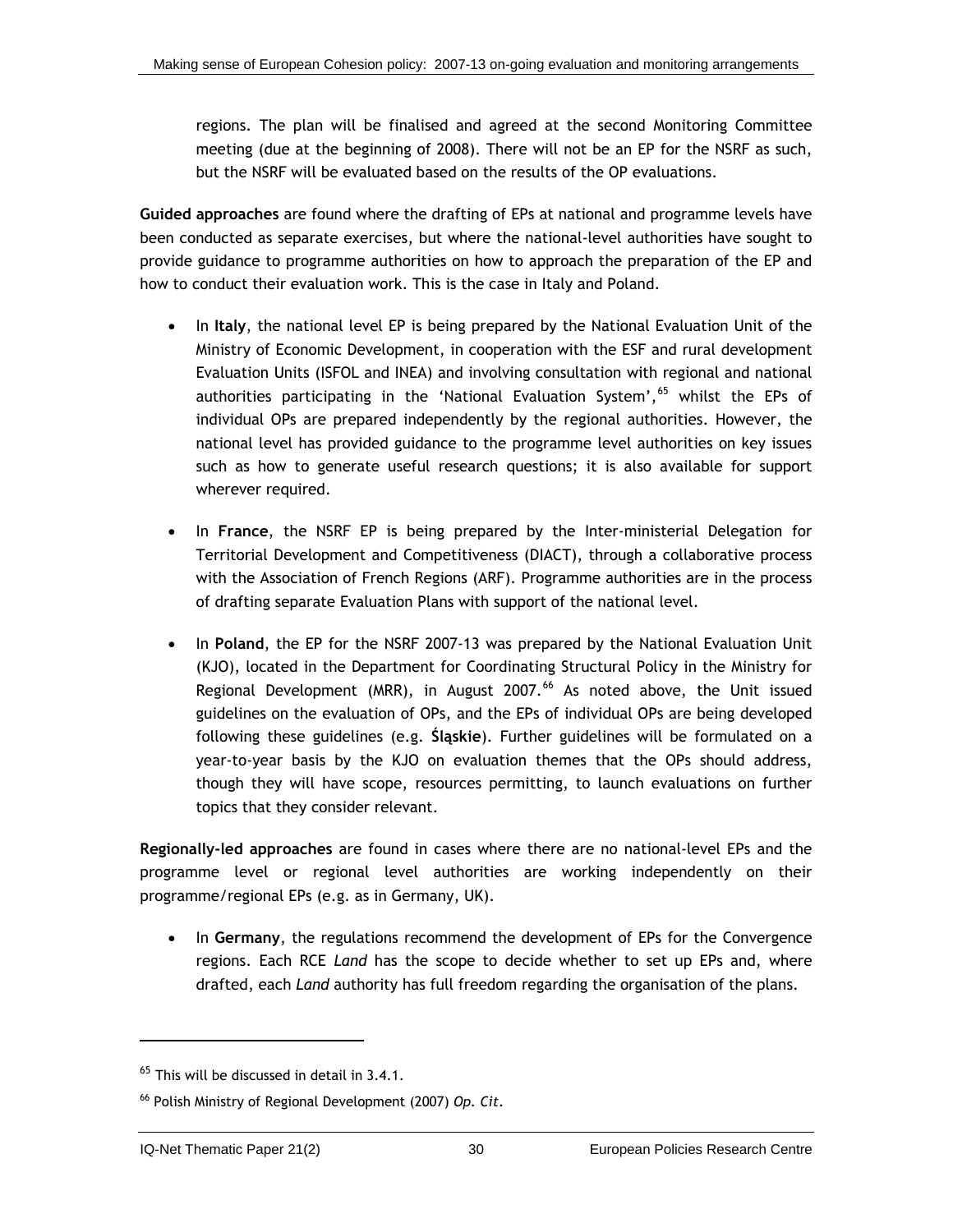<span id="page-57-0"></span>• Similarly in the UK, **Scotland, Wales** and the **English** regions are making independent choices in the preparation of their EPs (even though, for the English regions, the Department for Communities and Local Government (CLG) has provided guidance in the form of a manual). The EPs are being drafted respectively by the Monitoring and Evaluation Group (MEG) chaired by the Scottish Government, by the Welsh European Funding Office (WEFO) and by the Regional Development Agencies (RDAs) in England (the programme secretariats).

It appears that the approaches adopted for the organisation of the drafting of the EPs tend to reflect the more general organisation of Cohesion policy in each country. In other words, whether a country has a centralised, regionalised or decentralised/de-concentrated organisation also seems to affect the approach taken to the design of future evaluation work. For example, in **Sweden** the choice to draft one single Evaluation Plan for all ERDF OPs is coherent with the fact that all these OPs share the same national-level Managing Authority, NUTEK. It also continues the approach taken to the 2000-06 MTE, when NUTEK selected one evaluator to carry out the evaluations of all Objective 1 and 2 OPs.<sup>[67](#page-57-0)</sup> Similarly, in countries such as **Belgium** and **Germany** the regional or programme-based approach taken to plan evaluation work reflects the federal approach of these countries.

If a trend has to be identified, however, it would be in terms of the relatively important role of the national level in steering and coordinating the planning of future evaluation work. Regardless of whether the national level is leading by cooperation or guidance, national authorities seem to be seeking a consensual, collaborative approach to evaluation. Also, in some cases, the planning of evaluation work through the instrument of the EPs seems to embody a more strategic approach to evaluation than has previously been the case, in particular because the evaluations of single programmes are not being conceived as standalone pieces but as components of a bigger picture (e.g. **Italian, Portuguese, Spanish and Swedish** programmes).

A further issue concerns the degree of inclusion of socio-economic partners and other stakeholders in the process. Irrespective of whether the drafting of the EPs is cooperatively nationally-led, nationally-guided or regionally-led, it would appear that the process has been mostly internal to the public administration in charge of the programmes. The inclusion of partners' and stakeholders' views does not appear to have been paramount at this stage of planning, arguably as a result of the time pressures currently being faced by programme managers. This does not of course exclude the possibility of future adaptations and revisions of the plans, involving a wider range of actors than programme managers and evaluation specialists (within and, in some cases, outwith administrations).

<sup>67</sup> On the reorganisation of Structural Funds implementation in Sweden see Ferry et al (2007) *Turning strategies into projects: the Implementation of 2007-13 Structural Funds programmes*, IQ-Net Thematic Paper, 20/2, p. 37.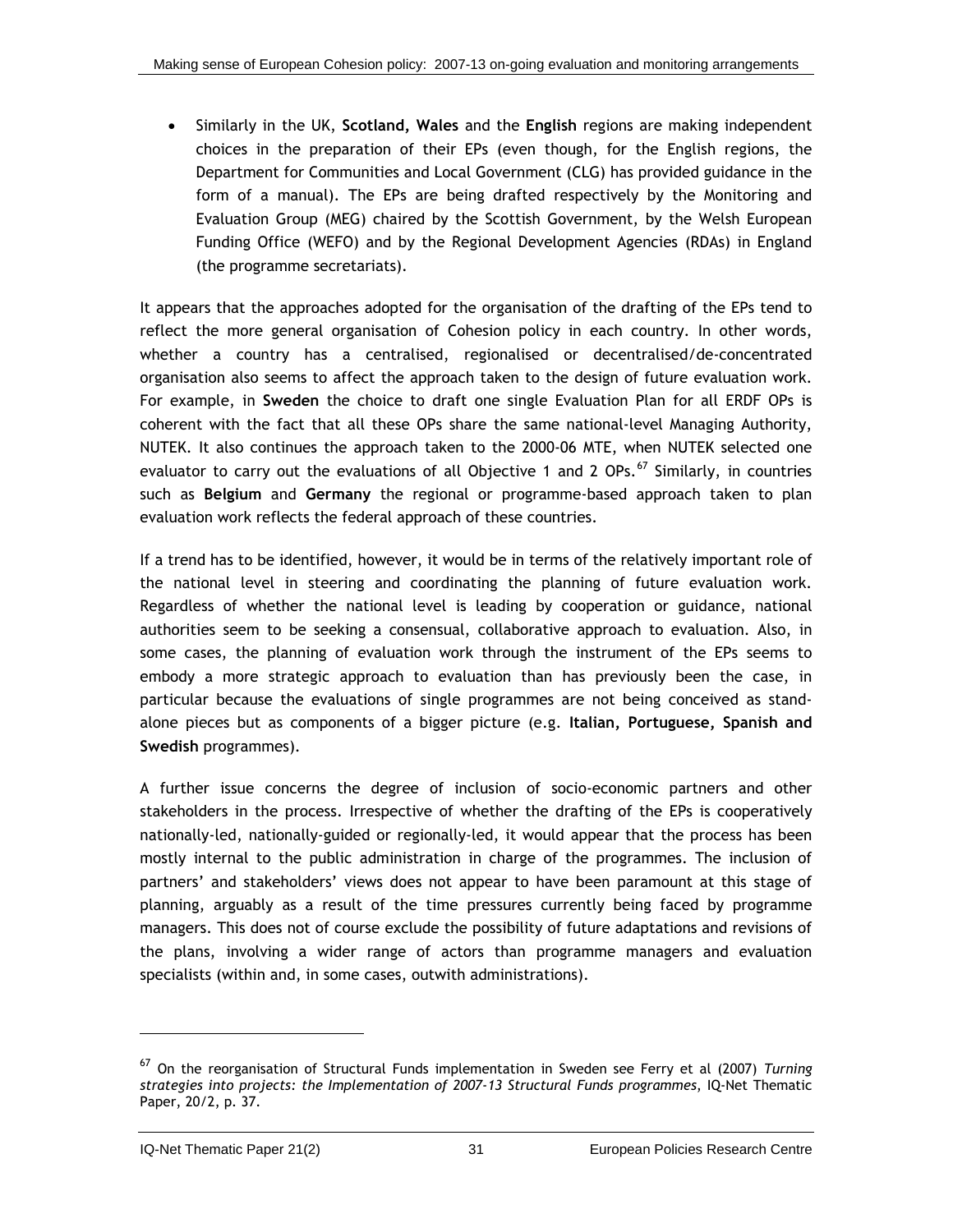<span id="page-58-0"></span>The practical organisation of the process of preparation of the EPs has varied across the EU. In some cases, working groups or steering groups were set up to draft the EPs (of NSRFs and OPs).

• In **Scotland,** as mentioned above, a Monitoring and Evaluation Group , chaired by the Scottish Government and including the Intermediary Advisory Bodies and the two leading economic development agencies, has been set up to draw up the evaluation working plans, oversee what evaluation work will be carried out (Scotland-wide), decide on the budget to spend on evaluation, draft tender specifications and commission ad hoc evaluations.

In other cases, the national level has provided guidance notes to the authorities in charge of drafting the EPs for the Operational Programmes - for example in the **Czech Republic**, **England**, **Italy** and **Poland**.

- In the **Czech Republic**, a guidance note on evaluation was annexed to the more general guidance on the drafting of the programming documents for the period 2007- 13. $^{68}$  $^{68}$  $^{68}$  This included several annexes, one of which on evaluation,  $^{69}$  $^{69}$  $^{69}$  covering issues such as: (i) the definition of evaluation and of different types of evaluation; (ii) the instructions for the preparation of Evaluation Plans; (iii) the management and organisation of OP evaluations; (iv) the national-level organisation and management of evaluation activities; (v) the financing arrangements, preparation of terms of references, selection of external evaluators; and (vi) the ways to strengthen the use of evaluation outputs. This guidance note was supplemented by a further note on the definition of indicators<sup>[7](#page-58-0)0</sup> which addressed, *inter alia*, the issue of core indicators and of how to ensure coherence between indicators used in the NSRF and in the OPs.
- In **England**, the CLG prepared a guidance note for the English RDAs in the form of a 'user manual' based on Commission guidelines.
- In **Italy** and **Poland** some guidelines for the preparations of the EPs were drafted and disseminated by the national Evaluation Units (UVAL in Italy and KJO in Poland).

In some further cases, seminars and conferences were organised to debate the content of the plans and identify relevant topics for future evaluation work. In **Italy**, for instance, two conferences involving programme managers from across the country were held in June and October 2007. In June, discussions focussed predominantly on the national plans for the

 $\overline{a}$ 

<sup>68</sup> MRD, Department of CSF (2006) *Guidance for the Preparation of Programming Documents for the Period 2007-2013*.

<sup>69</sup> MRD, Department of CSF (2006) *Guidelines for Ensuring Evaluation of the Programmes Economic and Social Cohesion. Annex 5*, MRD, Department of CSF in *Guidance for the Preparation of Programming Documents for the Period 2007-2013*.

<sup>70</sup> MRD, Department of CSF, Evaluation Unit of Structural Funds (2006) *Guides of Indicators Creation for Monitoring and Evaluation*, pp. 21.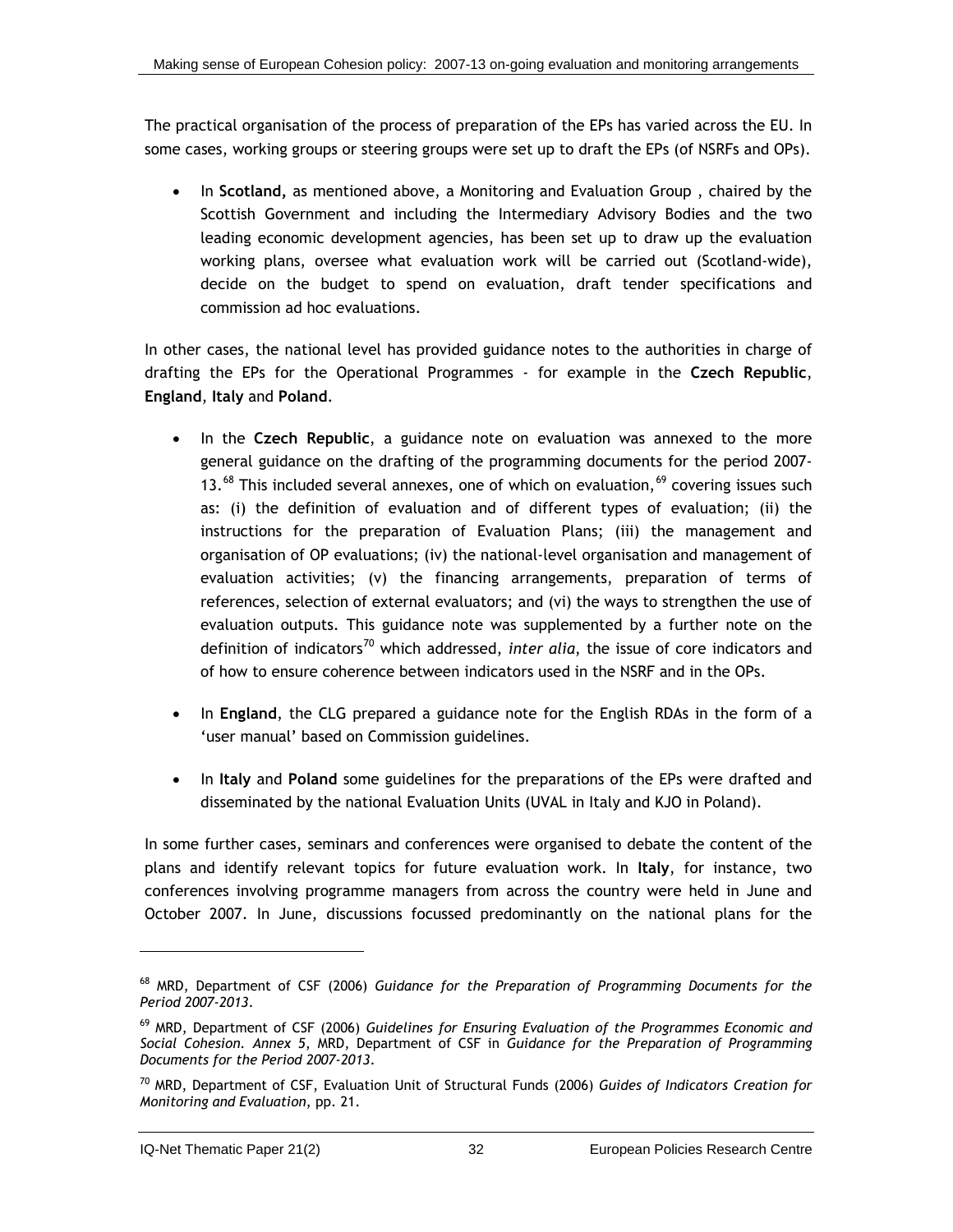evaluation of the NSRF (i.e. what should be evaluated and why), on criteria proposed to select relevant 'questions' for the on-going evaluation of 2007-13 programmes and on the approach taken to develop a 'national evaluation space'. In the October seminar, regional and national administrators were invited to discuss their experiences with the development of their Evaluation Plans, and presentations were held on the role of the EPs and on the integration of gender equality and environmental sustainability in the on-going evaluation.

Generally, the draft plans (where available) have also tended to be discussed and validated by the Monitoring Committees, for example in **Denmark**, **Sweden** and **Wales**. Also quite common is the fact that the leading organisation for the preparation of the EPs within a country tends to be the body that will be in charge of overseeing and coordinating evaluation work throughout the programming period - notably DIACT in **France**, UVAL in **Italy**, KJO in **Poland**, the NSRF Observatory in **Portugal**, and the Monitoring and Evaluation Advisory Committee in **Spain.** These bodies are generally inherited from the past (although in some cases with different names, e.g. in Spain). A detailed description of these institutions and of their responsibilities can be found in Section [3.4.](#page-83-0)

### **3.3 Design choices**

Leaving aside the processes adopted in Member States and regions to draft the EPs and looking instead at the planned evaluation approaches (within or outwith explicit EPs), the review conducted amongst the IQ-Net partners suggests that the increased freedom granted by the Structural Funds regulations on when and what to evaluate is leading to evaluations that are going to be more closely informed by domestic factors, such as:

- the *domestic evaluation cultures and past experiences* with the implementation of 'ongoing approaches' - which will inform how the 'on-going' evaluation approach will be interpreted;
- the *constitutional and institutional arrangements* of Member States, i.e. whether they are centralised, decentralised/deconcentrated or regionalised - which informs the relationship between the on-going evaluation of the NSRF and OPs;
- the *interrelationship between EU Cohesion policy and domestic regional policies* (and sectoral policies) of each country - which will have an impact on the scope of the ongoing evaluation of NSRF and OPs; and
- the *level of evaluation capabilities* available in Member States and regions which will determine the balance between using external evaluators and internal evaluations or self-assessments, the scope and types of capacity building activities planned, and the types and intensity of relations that will be developed with Commission representatives.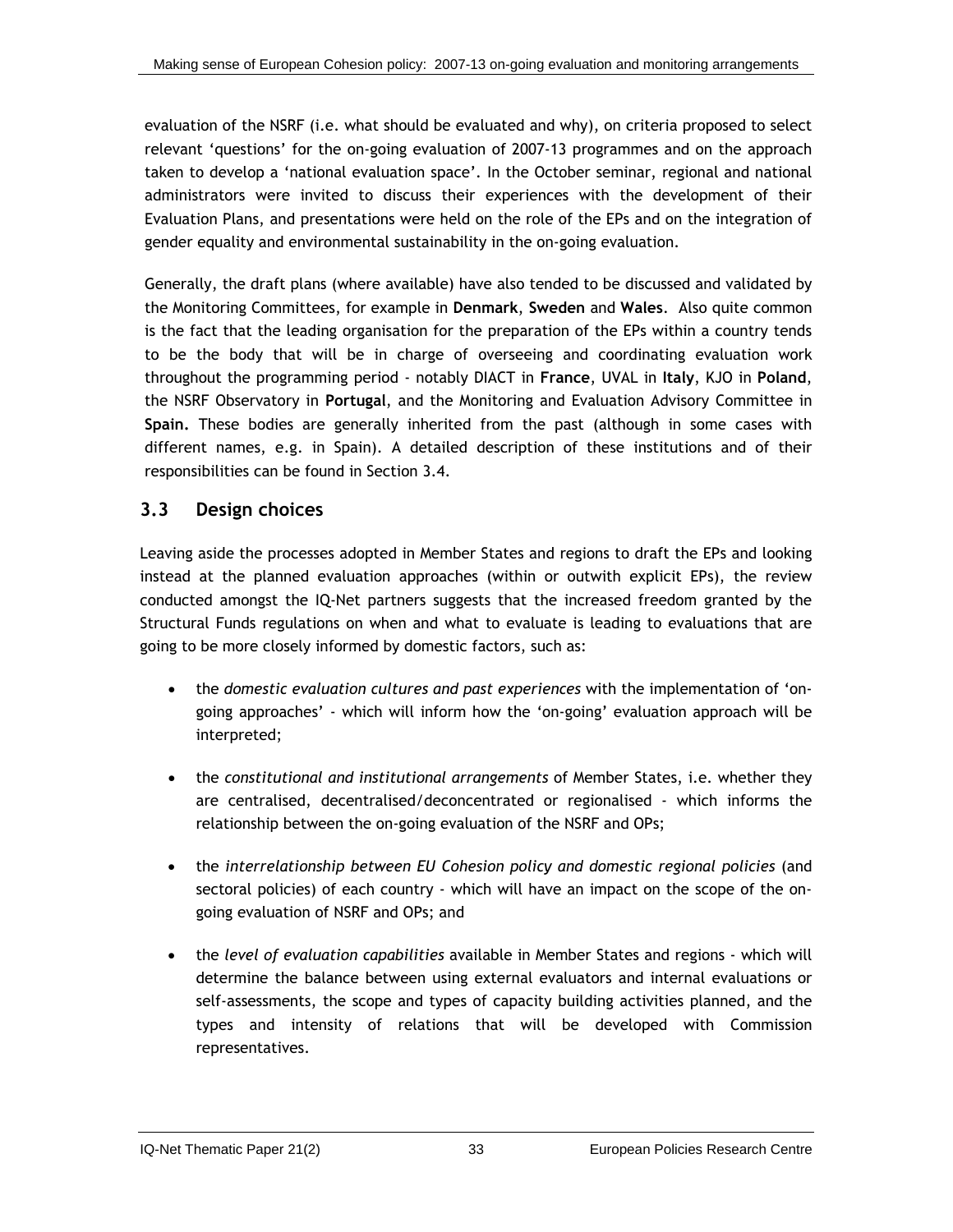<span id="page-60-0"></span>All of the above reveal an unprecedented degree of heterogeneity of the evaluation choices made in the countries under review, as the following sections will discuss in more detail.

### *3.3.1 Interpretation of on-going evaluation*

In some countries, on-going evaluation was already implemented in the past programming period, for example in **Austria** and in some **Italian** and the **UK** programmes (see [Case Study](#page-60-0) **Box [2](#page-60-0)**). In others, the on-going theme is novel and programme managers and evaluation specialists will have to give a meaning to the term 'on-going', finding methods and approaches to implement 'on-going' evaluation which suit their information needs.

#### **Case Study Box 2 - On-going approaches in past Structural Funds programming periods examples from Austria, Italy and the UK**

In Austria, both **Niederösterreich** and **Steiermark** decided to embed the MTEs and their updates into on-going evaluations that were conducted by external evaluators. The reason for adopting an on-going evaluation concept was that Managing Authorities perceived the results of selective evaluations (as envisaged by the regulations) to be inappropriate to their needs. The same evaluators chosen for the MTEs were also responsible for updating the MTEs and provided continuing advice on programme implementation. Both partners viewed their systematic approach to evaluation as being very helpful for programme management as it allowed the implementation of strategic changes to the SPDs to be based on evaluation results, ultimately improving financial performance.

In Italy, an on-going evaluation approach was found in the two partner programmes of Lombardia (Objective 2 SPD) and Local Entrepreneurial Development (LED) (Objective 1 National Operational Programme (NOP)). As in Austria, for both these Italian programmes, one evaluator was selected to follow the programme throughout its life. The evaluators conducted the MTEs and the UMTEs but were also required to respond to specific evaluation topics. In **Lombardia**, the evaluator conducted annual updates which were part of the framework contract but whose object/topic was defined annually with the programme's Secretariats. In the **OP LED**, on the other hand, the on-going evaluation was based on an EP agreed between the evaluators and the programme secretariat. This plan foresaw a series of intermediate deadlines that preceded the MTE report and was periodically revised by the Evaluation Steering Group. As an example, in 2003 the evaluator was required to produce eight thematic outputs. This approach, which for the OP LED had already been experimented within the previous programme (the Objective 1 MOP 'Industry' 1994-99), was felt to be extremely beneficial by programme managers in that it allowed evaluation to be responsive to programme needs and to tackle topical issues in a timely manner, informing programme performance.

In the UK, in **North East England**, two consultancy firms were kept on a retainer/stand-by basis after the MTEs to carry out ad hoc studies when required. These consultancies studied emerging issues as a rolling evaluation process which was felt beneficial to the programme.

Source: Past IQ-Net research, e.g. Raines P and Taylor S (2002) *Mid-term Evaluation of 2000-06 Structural Fund Programmes*, IQ-Net Thematic Paper, 11(2), European Policies Research Centre, University of Strathclyde, Glasgow; Polverari L *et a*l (2003) *Taking Stock of Structural Fund Implementation: Current Challenges and Future Opportunities*, IQ-Net Thematic Paper, 12(1), European Policies Research Centre, University of Strathclyde, Glasgow.

From a review of the approaches planned currently by the IQ-Net partner programmes and countries, two main interpretations of on-going evaluation emerge: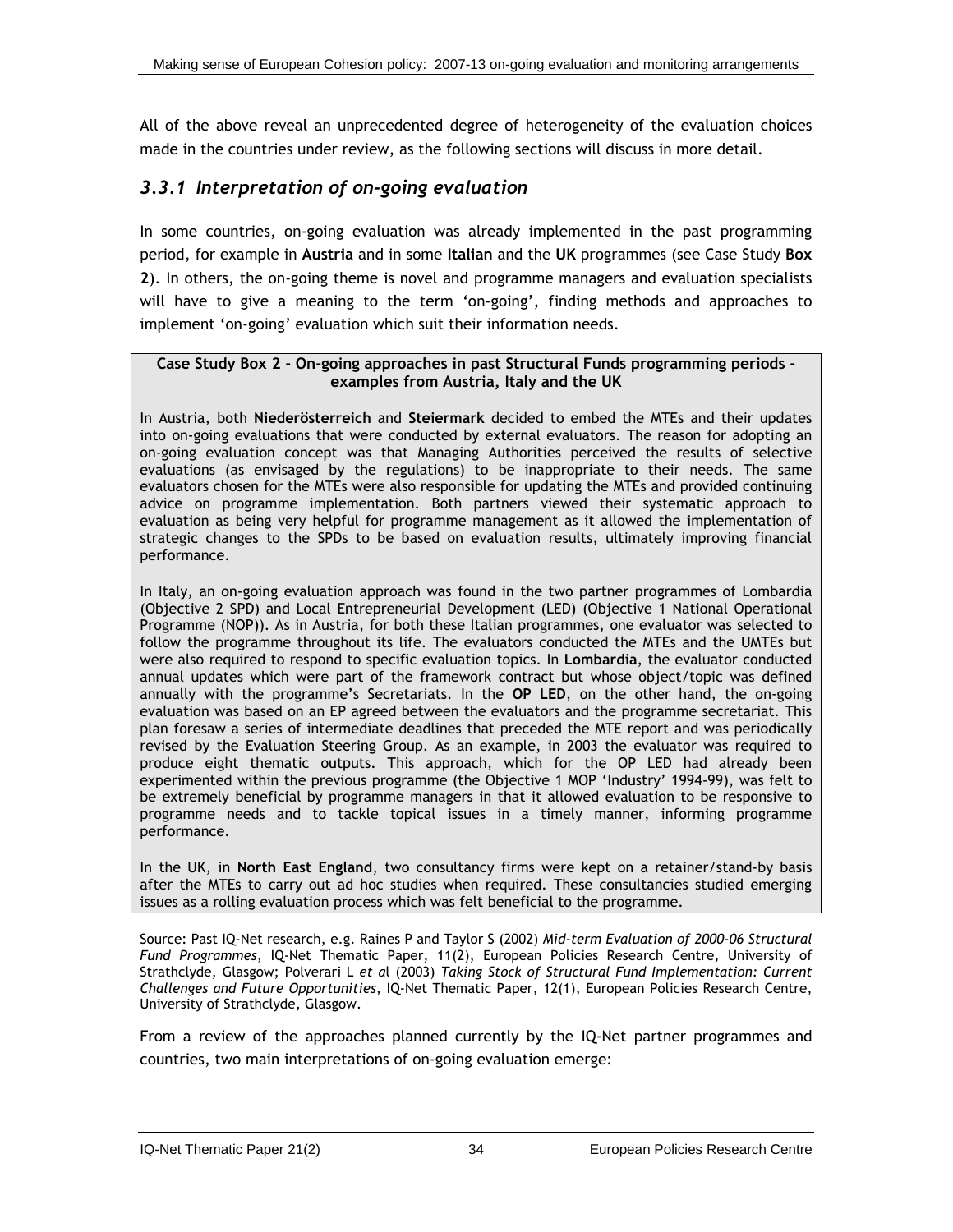- on-going evaluation as a succession of thematic studies: studies planned according to a formal timetable, ad hoc studies or a mixture of planned and ad hoc studies; or
- on-going evaluation which integrates the planning of thematic/ad hoc studies with a mid-term evaluation exercise.

An overview of the approaches chosen in the programmes of the countries reviewed is presented in [Table 2](#page-63-0). The fact that a large number of programmes (e.g. in **Austria**, **Belgium**, **Denmark**, **France**, **Poland**, **Portugal** and in the **UK**) plan to repeat mid-term evaluations, despite the criticism that these raised in 2000-06, could be seen as surprising. However, it should be noted that programme managers now have the scope to choose when to undertake the MTEs; these will not necessarily be conducted at the mid-point of the programming period if this is not considered suitable. The content of the MTEs, moreover, is likely to be more focussed and more limited in scope than in 2000-06.

Clearly, as it is a requirement prescribed by the regulations, programmes will carry out evaluations in cases of 'significant departure from the goals initially set' and to substantiate revision proposals (Art. 48.3 Council Regulation 1083/2006). There is no common understanding, however, as to what constitutes a 'significant departure'. A number of countries have sought advice from the Commission on this. In a few cases, a definition of the level of deviation that would trigger evaluations has been agreed domestically. In **Latvia**, for instance, for the OP Infrastructure and Services, the criterion of a 25 percent deviation on annual expenditure targets was adopted, whereas in **Vlaanderen**, the interpretation of 'significant departure' was linked to the achievement of physical targets (a deviation of more than 50 percent for more than half of the output and result indicators related to each priority in 2011). Most countries preferred to keep the definition loose; in **Wales**, for instance, it was decided to leave it to the Monitoring Committee to decide whether or not a departure was indeed 'significant'.

Finally, it should be mentioned that, in some cases, the on-going evaluations are supplemented by a more strategic use of monitoring information – as, for example, in Steiermark, Vlaanderen and Wales.

- In **Steiermark**, the Managing Authority will be adopting an approach called 'Process Monitoring of Impacts', based on tighter monitoring requirements imposed on the implementing agencies in charge of the various measures that make up the OP. This strategic monitoring system was developed in the course of the past programming period, designed by the evaluators in charge of the on-going evaluation of the 2000-06 SPD and tested on a pilot basis on some measures of that programme. In the current period, the system is being rolled out across the whole OP (for more detail see Section [4.2.1](#page-105-0)).
- In **Vlaanderen**, projects are going to be required to include periodic self-assessment as part of their reporting obligations. Again, this is monitoring rather than evaluation, but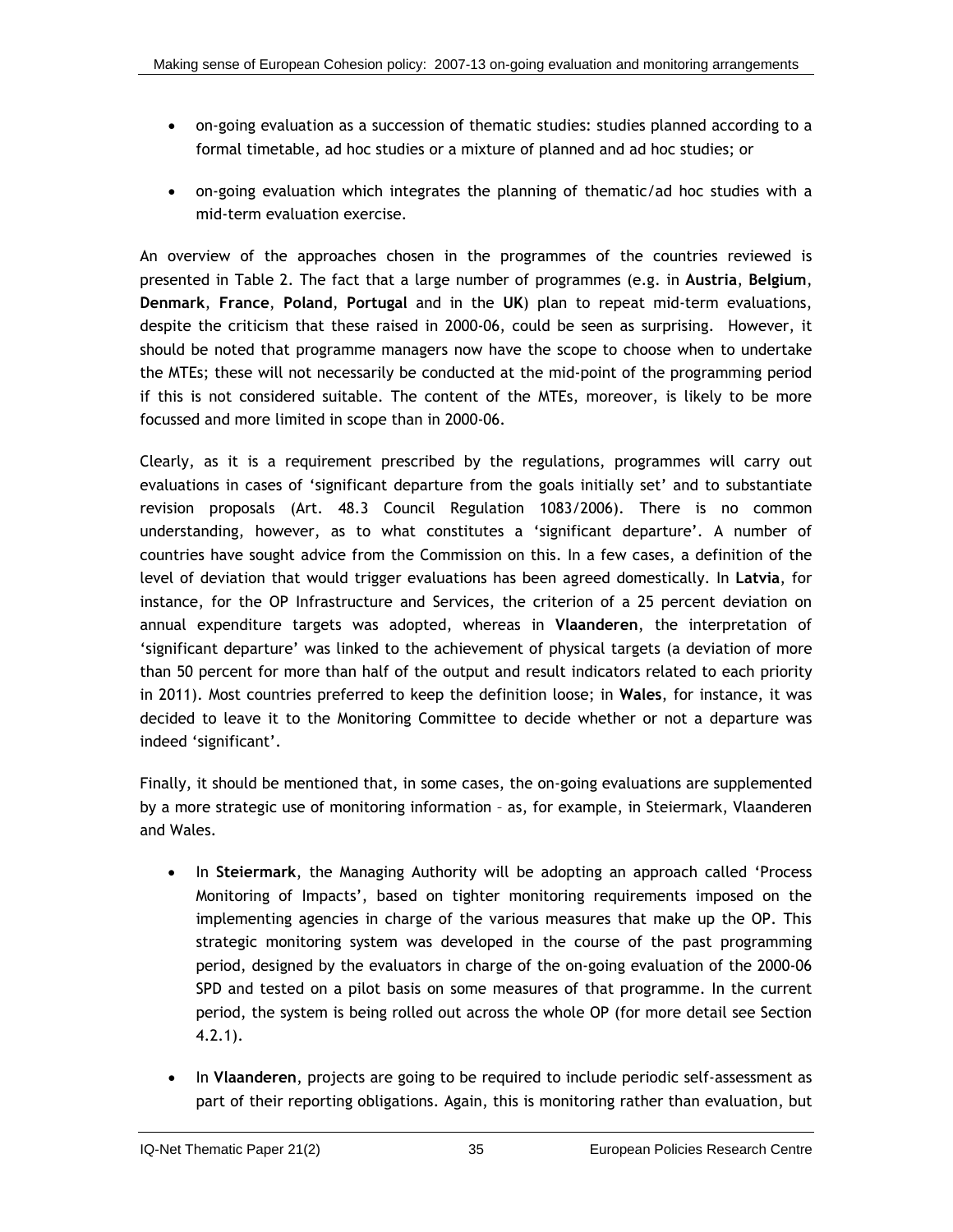the Managing Authority sees this approach as enabling on-going evaluation, in that it allows consideration of the outcomes of the programme as a whole through project assessments and to track progress towards the targets set.

• A similar approach can be found in **Wales** where the integrated monitoring and evaluation strategy includes a self-evaluation of projects which, on aggregate, is intended to allow drawing programme level impacts.

The following table summarises information on the interpretation of on-going evaluation in IQ-Net partners' programmes.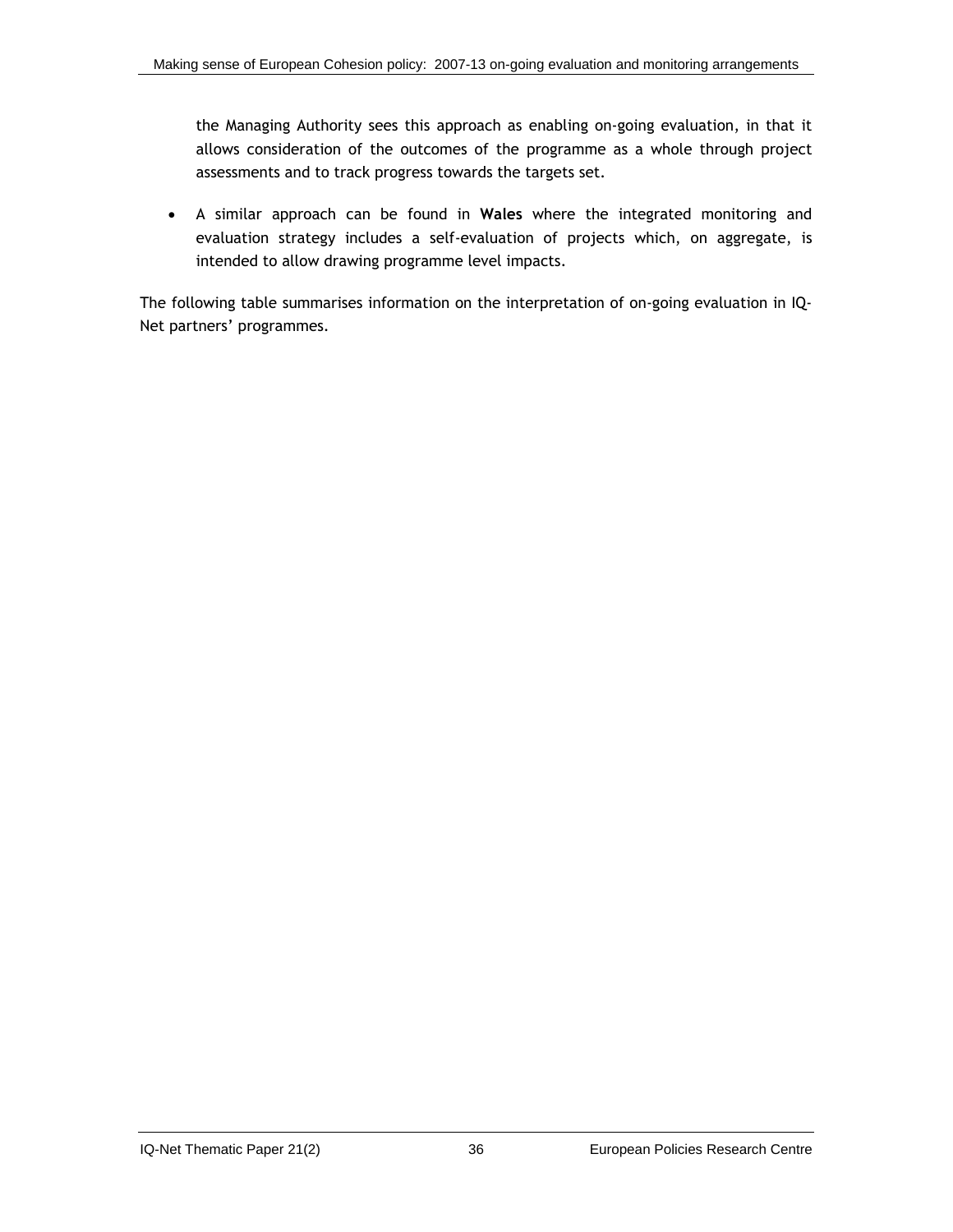| Country                        | Type of on-going                                                                                             | Description                                                                                                                                                                                                                                                                                                                                                                                                                                                                                                                                   |  |
|--------------------------------|--------------------------------------------------------------------------------------------------------------|-----------------------------------------------------------------------------------------------------------------------------------------------------------------------------------------------------------------------------------------------------------------------------------------------------------------------------------------------------------------------------------------------------------------------------------------------------------------------------------------------------------------------------------------------|--|
| Austria                        | Thematic, ad hoc<br>studies + MTE in<br>some cases                                                           | Thematic studies according to need (e.g. plan to commission<br>thematic evaluation of Structural Funds impacts in Austria since<br>accession)                                                                                                                                                                                                                                                                                                                                                                                                 |  |
|                                |                                                                                                              | • Steiermark - MTE in 2010, rolled into on-going approach<br>(periodic updates/thematic, ad hoc studies)                                                                                                                                                                                                                                                                                                                                                                                                                                      |  |
|                                |                                                                                                              | Niederösterreich - thematic, ad hoc studies (not yet decided if<br>there will be a MTE)                                                                                                                                                                                                                                                                                                                                                                                                                                                       |  |
| <b>Belgium</b><br>(Vlaanderen) | $MTE + ad hoc studies$<br>if/when needed +<br>on-going projects<br>monitoring (projects<br>self-evaluations) | MTE in 2011 to assess preliminary results, coherence with ex ante,<br>achievement of goals, use of resources, quality of monitoring,<br>evaluation and financial management.<br>Ad hoc studies to be undertaken if and when needed, and in cases<br>of significant deviation (more than 50% of resources or physical<br>targets). Evaluation of projects integrated in monitoring system                                                                                                                                                      |  |
| Czech<br>Republic              | Thematic studies +<br>annual operational<br>evaluations                                                      | (requirement for projects)<br>Mix of thematic studies (listed in the EPs and ad hoc) $\hat{a}$ annual<br>evaluations on operational issues                                                                                                                                                                                                                                                                                                                                                                                                    |  |
| <b>Denmark</b>                 | $MTE + ad hoc studies$                                                                                       | Wide-ranging MTE (at relevant point in time, tbc), supplemented by<br>ad hoc studies (number and topics tbc)                                                                                                                                                                                                                                                                                                                                                                                                                                  |  |
| <b>Finland</b>                 | Thematic, ad hoc<br>studies                                                                                  | Thematic studies undertaken when needs arise. Needs will be<br>carefully assessed                                                                                                                                                                                                                                                                                                                                                                                                                                                             |  |
| France                         | MTE (2010) + ad hoc<br>studies                                                                               | Mix of MTEs and ad hoc studies (timetable/periodicity tbc)                                                                                                                                                                                                                                                                                                                                                                                                                                                                                    |  |
| Germany                        | Not yet decided                                                                                              | Not yet decided, will vary from Land to Land/from OP to OP                                                                                                                                                                                                                                                                                                                                                                                                                                                                                    |  |
| Greece                         | $2011, 2013 + ad hoc$                                                                                        | Two major rounds for both the NSRF and the OPs in 2011 and 2013<br>(2011 to examine progress, effectiveness, issues needing to be<br>addressed, 2013 to examine outcomes and achievement of goals),<br>possibly supplemented by ad hoc studies (topics and timetable tbc)                                                                                                                                                                                                                                                                     |  |
| Italy                          | Thematic studies                                                                                             | Thematic studies (topics and timetable tbc) - will vary from OP to<br>OP                                                                                                                                                                                                                                                                                                                                                                                                                                                                      |  |
| Poland                         | $MTE + ad hoc studies$                                                                                       | Combination of MTE and ad hoc studies (both thematic and<br>operational, topics and timetable tbc)                                                                                                                                                                                                                                                                                                                                                                                                                                            |  |
| Portugal                       | $MTE + ad hoc studies$                                                                                       | MTE in 2011, global evaluations (PT-wide) and thematic evaluations<br>in 2008, 2010, 2011 and 2012, plus other possible ad hoc studies<br>(topics and timetable tbc)                                                                                                                                                                                                                                                                                                                                                                          |  |
| Slovenia                       | <b>NA</b>                                                                                                    | <b>NA</b>                                                                                                                                                                                                                                                                                                                                                                                                                                                                                                                                     |  |
| <b>Spain</b>                   | Thematic studies +<br>ad hoc if/when<br>needed                                                               | Thematic studies planned for 2009 (R&D and innovation OP only),<br>2008 (environment, all OPs), 2010 (equal opportunities, all OPs),<br>and operational evaluations in 2008, 2009 and 2012. Supplementary<br>studies tbc by PMC and Evaluation Advisory Committee                                                                                                                                                                                                                                                                             |  |
| Sweden                         | Thematic                                                                                                     | First evaluations planned for 2007-2009, further evaluation planned<br>afterwards                                                                                                                                                                                                                                                                                                                                                                                                                                                             |  |
| <b>UK</b>                      | $MTE + ad$ hoc studies<br>or thematic<br>approach only                                                       | • North East England - MTE + ad hoc studies of contextual and<br>thematic nature<br>• Scotland - thematic studies partly already planned (potentially<br>2008 ESF, 2009-10 strategic evaluation, 2010 on operational<br>issues), partly tbc (as regards topics/timetable)<br>Wales - thematic studies partly already planned (e.g. possibly on<br>implementation processes in 2010, on impacts in second part of<br>period), partly tbc (as regards topics/timetable). Project self-<br>evaluations and evaluations of 'Strategic frameworks' |  |

<span id="page-63-0"></span>

|  | Table 2: Interpretation of on-going evaluation at OP level in IQ-Net partners' programmes |  |  |
|--|-------------------------------------------------------------------------------------------|--|--|
|--|-------------------------------------------------------------------------------------------|--|--|

Source: EPRC research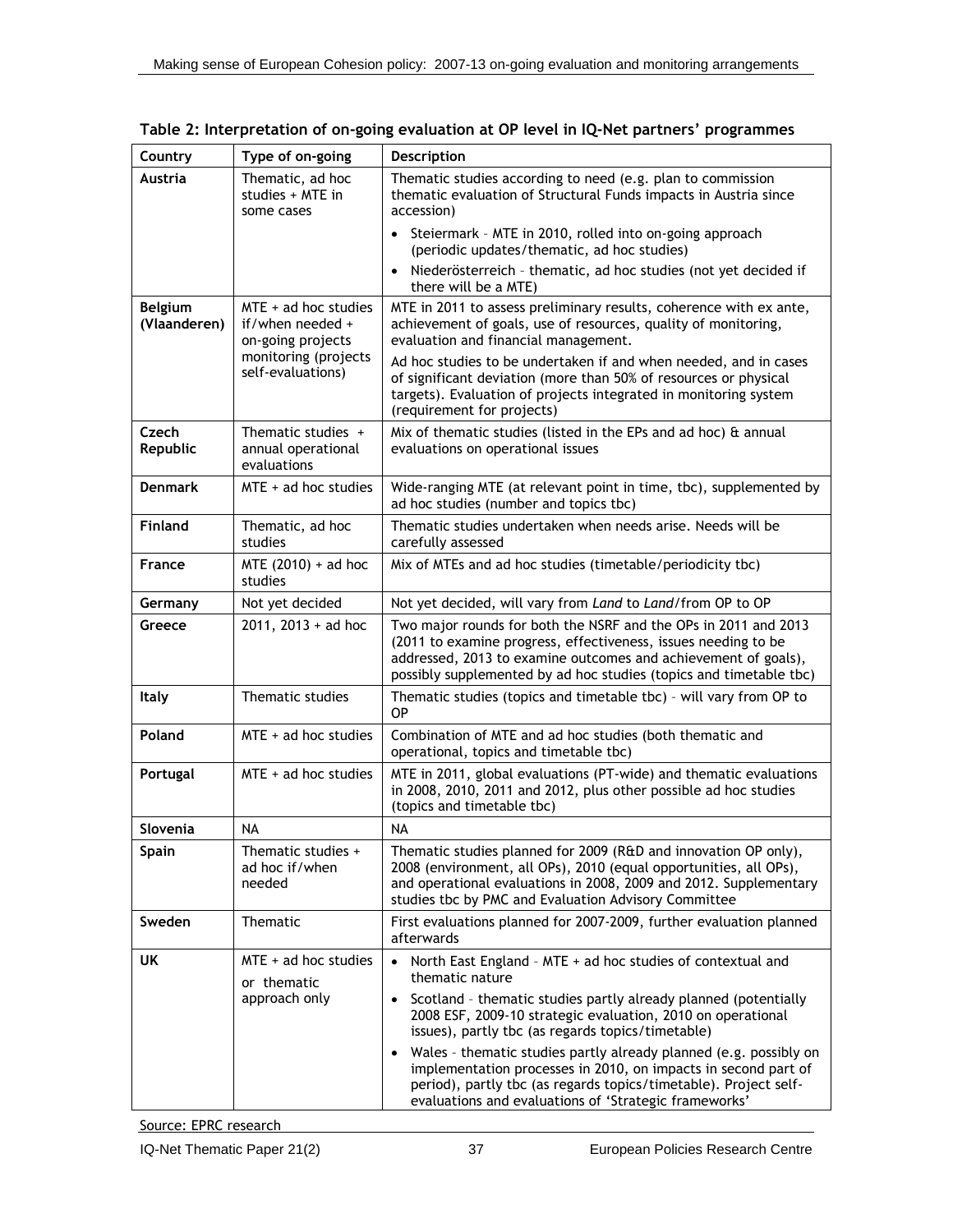### *3.3.2 Relationship between evaluation of the NSRF and of the OPs*

There is no universal approach to evaluation planning for the NSRFs, as illustrated in [Table 4](#page-68-0)  below. The strategic reporting obligations placed upon national authorities do not seem to have an impact on the choices made with respect to whether or not to evaluate the NSRF. In the **UK**, for example, there will be an evaluation of the National Reform Programme, notably through the Annual Implementation Reports to be produced by BERR (the Department for Business, Enterprise and Regulatory Reform, formerly DTI). BERR will also produce, by the end of 2009 and 2012, the reports on the contribution of Structural Funds towards achieving NSRF priorities. However, these reports will be prepared without a formal evaluation of the NSRF.

Apart from the UK, other countries which (at present) do not foresee a systematic evaluation of the NSRFs include **Belgium**, **Denmark** and **Germany**. In **Sweden,** too, there will not be a separate evaluation of the NSRF, but a national overview will be based on the evaluations undertaken for the OPs (which will have a standardised and harmonised approach, similar to the approach taken for the MTEs in 2003). In **Finland**, on the other hand, there were (at the time of writing) no plans for a systematic evaluation of the NSRF, but the Managing Authorities were open to the possibility of carrying out thematic evaluations on issues of genuine national relevance, potentially identified at a later stage.

In all other countries, the NSRFs will be evaluated - namely in Austria, Czech Republic, France, Greece, Italy, Poland, Portugal, Slovenia and Spain.

- In **Austria**, the evaluation of the NSRF will be based partly on the evaluations of the OPs and partly on topics of national interest (not yet identified at the time the research for this paper was conducted).
- In the **Czech Republic,** the evaluation of the NSRF will consist of a mix of thematic studies on cross-cutting themes (such as the evaluation of absorption capacity, the synergy amongst the interventions funded, the overall macro-economic impacts of the NSRF and others) and of elements drawn directly from the OPs or their evaluations; this particularly concerns the more operational aspects of programme implementation and delivery (such as the assessment of monitoring data, the evaluation of absorption capacity, the annual evaluation of the problems met in the implementation of the OPs and the assessment of OP effectiveness).
- In **France**, the NSRF will be evaluated through both national-level evaluations on selected topics and through a reasoned assessment of the issues emerging from the standardised aspects of the OPs' strategic monitoring (whereby all OPs are required to take into account a number of indicators defined at the national level, through a methodology similar to that experimented with under the UMTEs in 2005). This will result in a mixed framework incorporating evaluations launched by the national level involving all programmes or specific topics, or evaluations which concern only a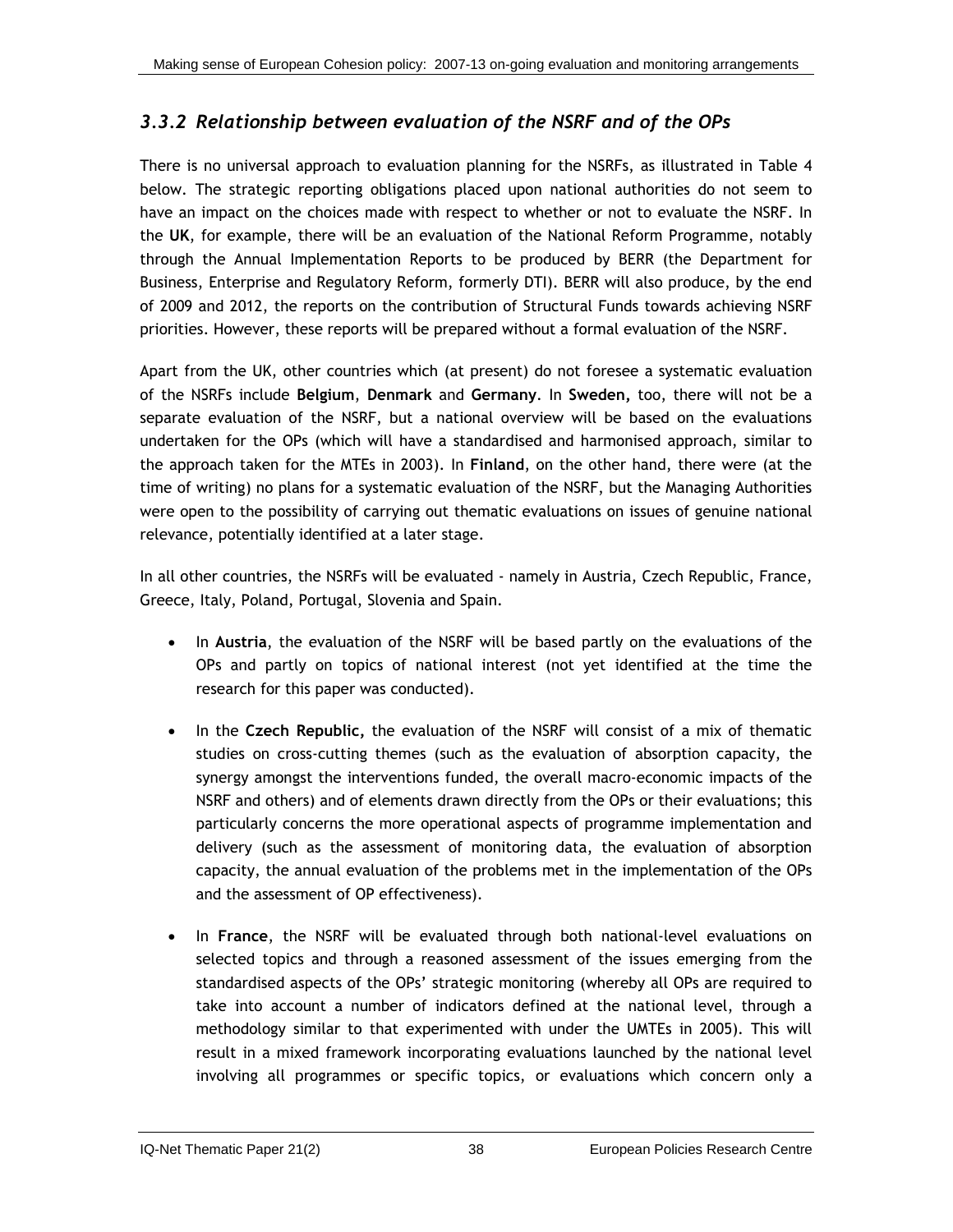<span id="page-65-0"></span>number of programmes on a voluntary basis (when certain evaluation topics are investigated under national leadership, but involving interested regions).

- In **Greece**, the current plans for the evaluation of the NSRF include two general evaluation exercises on issues that relate to the NSRF as a whole and on the OPs considered individually.
- In **Italy**, on the other hand, the national-level evaluation will focus on specific evaluation questions of national interest, e.g. relating to controversial topics relevant for the effective implementation of interventions or their strategic reorientation. This means that the NSRF will not necessarily be evaluated as a whole or based on the outcomes of the OP evaluations.
- In **Poland,** too**,** there will be global evaluations of the NSRF, in this case articulated around the priorities of the Framework.
- In **Portugal**, as illustrated in [Table 3](#page-65-0), there will be a mix of national thematic evaluations (e.g. on selected topics, including macro-economic impacts) and of national evaluations based on the evaluations of the OPs.

| Programme   | Year                    | Scope/focus                                                                                                                                                                     | Goals                                                                                                                                                                                   |
|-------------|-------------------------|---------------------------------------------------------------------------------------------------------------------------------------------------------------------------------|-----------------------------------------------------------------------------------------------------------------------------------------------------------------------------------------|
| NSRF/OPs    | 2008<br>(first<br>half) | Global evaluation of the NSRF in<br>2007-2008                                                                                                                                   | To contribute to the National<br>Strategic Report (to be sent to COM<br>by end 2009) on the OPs'<br>contribution to the objectives of<br>Cohesion policy and the CSG                    |
| <b>NSRF</b> | 2011                    | Global Thematic Evaluations, e.g.<br>qualification levels of the<br>population<br>environmental heritage<br>business innovation<br>public context costs<br>regional disparities | Objective of evaluating the<br>contribution of various operational<br>interventions to the general<br>objectives of the NSRF                                                            |
| <b>NSRF</b> | 2010<br>(first<br>half) | MTE of the macro-economic impact<br>of the NSRF during 2007-09                                                                                                                  | To estimate the macro-economic<br>impacts of expenditure during the<br>first three years of implementation                                                                              |
| <b>OPs</b>  | Mid 2011                | MTE of the OPs                                                                                                                                                                  | To evaluate the global performance<br>of the OPs with respect to their<br>specific objectives and their<br>contribution to the general<br>objectives of the NSRF and Cohesion<br>policy |
| <b>NSRF</b> | 2012                    | Global evaluation of the NSRF in<br>2007-2008 to be completed during<br>the first semester of 2012                                                                              | To contribute to the National<br>Strategic Report (to be sent to COM<br>by end 2012) on the OPs'<br>contribution to the objectives of<br>Cohesion policy and the CSG                    |

**Table 3: Portugal's plans for on-going evaluation of the 2007-13 NSRF and OPs** 

Source: Operational Programmes.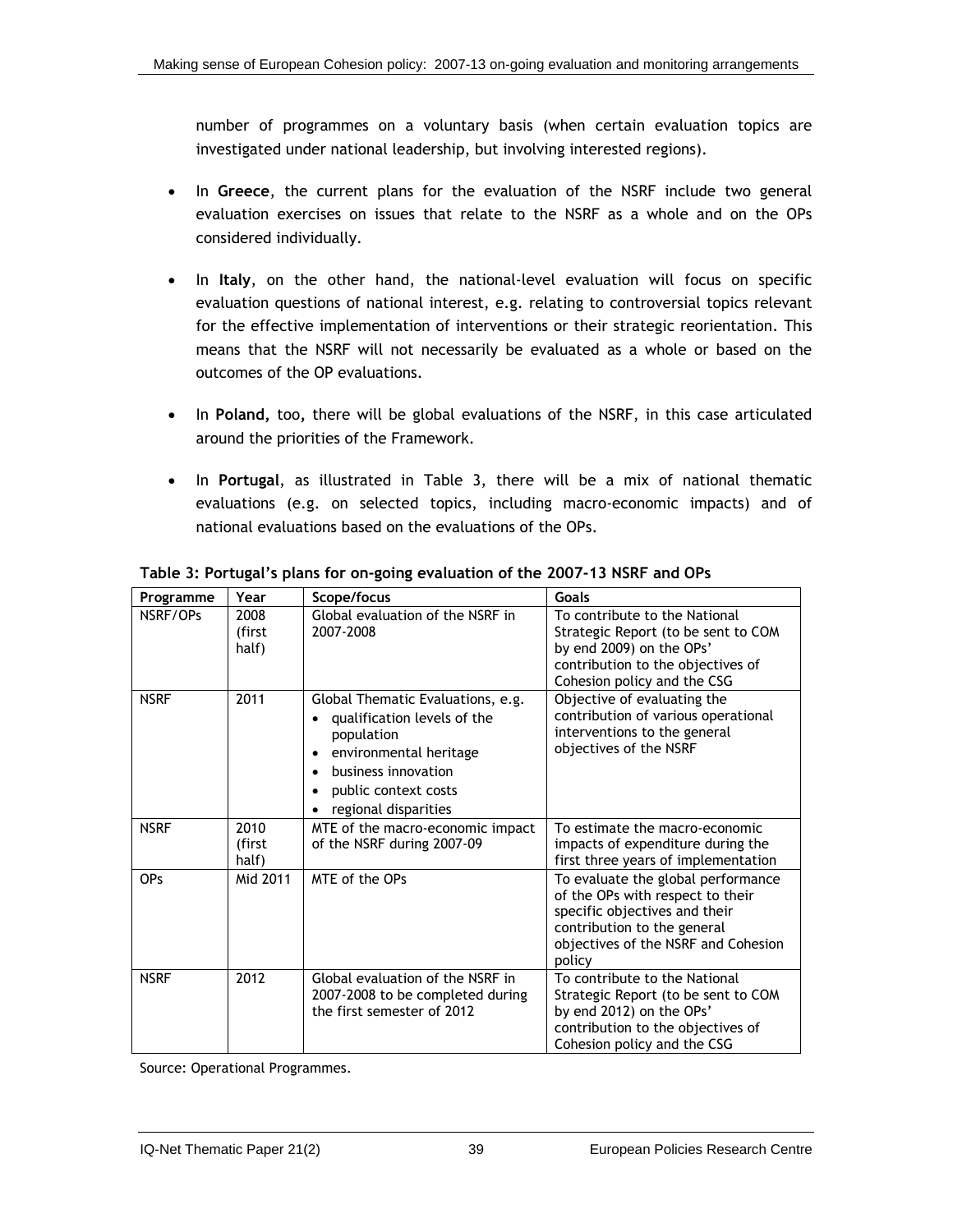<span id="page-66-0"></span>• Lastly, in **Spain**, the evaluation of the NSRF will involve the preparation of an annual report providing: an illustration of the operational, strategic and (when ready) evaluation indicators, including targets, level of implementation and unit cost; the contribution of all the OPs to the NSRF; and conclusions on the quality of the monitoring system and the main strategic and operational departures witnessed in the OPs.

Bearing in mind the caveat that many of the NSRF Evaluation Plans are still being finalised, and that the information available at this stage is highly provisional, IQ-Net fieldwork suggests considerable variation in the approaches emerging for the evaluation of the NSRFs. This relates to two main aspects:

- whether the evaluations are undertaken nationally (top-down) or are based on the evaluations (or strategic monitoring) of the OPs (bottom-up); and
- whether the evaluations of the NSRF address horizontal or cross-cutting themes that relate to the NSRF as a whole, its priorities or programmes, or whether the focus is rather on selected topics of national added value (AV) or interest.

A tentative visual representation of such variation is proposed in [Figure 1](#page-66-0) below.



#### **Figure 1: Approaches to national level evaluation**

Source: Own elaboration. Belgium, Germany and the UK are left out of the diagram due to the lack of a national-level evaluation framework. Austria and Denmark are not included because the information available at this stage is insufficient to enable a categorisation of the countries.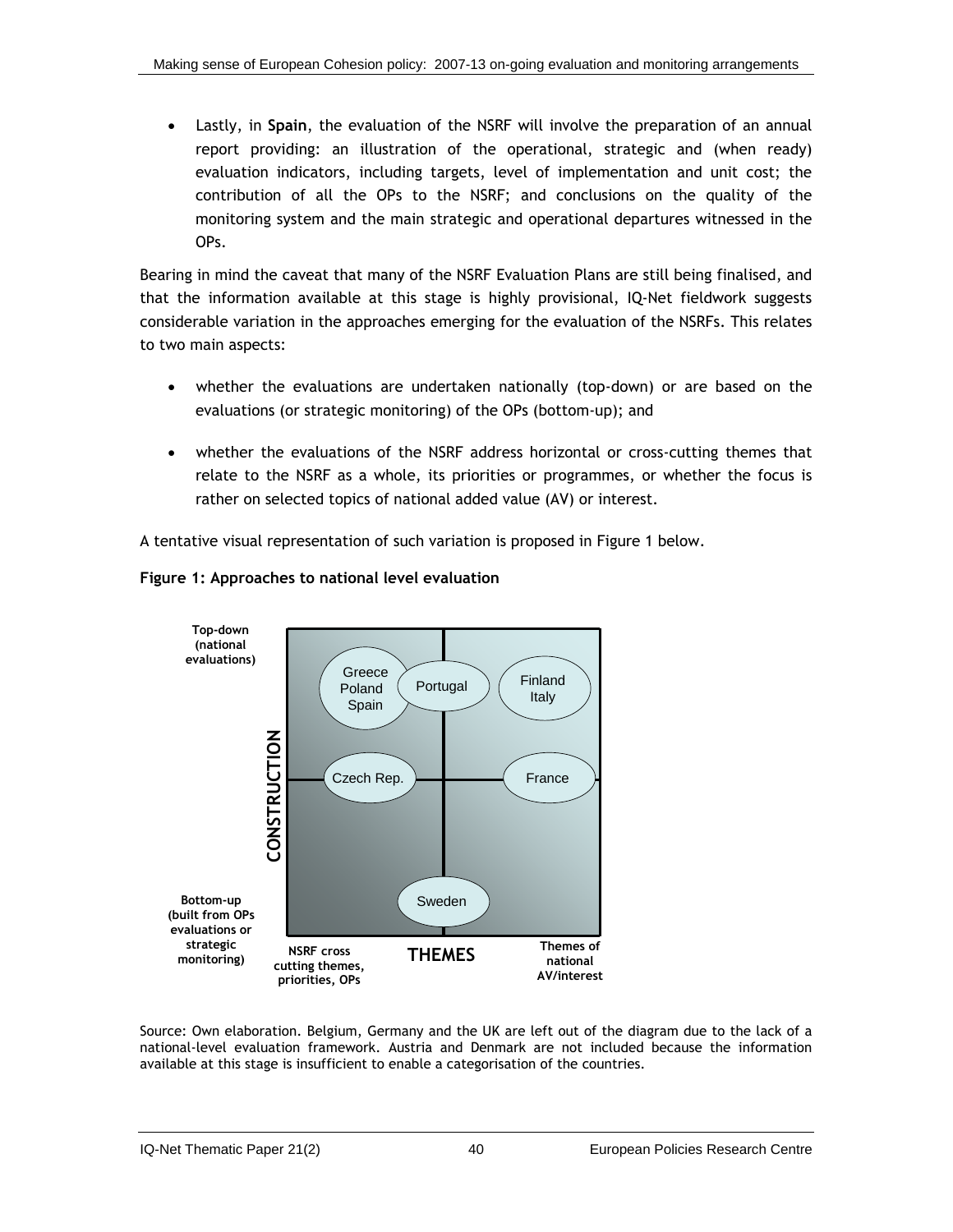The regulatory requirement to provide a national strategic report on the contribution of Cohesion policy to the CSG and to the Lisbon agenda (in 2009 and 2012) explicitly informs the design of NSRF evaluations in a number of partner countries, namely in the **Czech Republic**, **Poland** and **Portugal** (see [Table 4](#page-68-0)), as well as in other Member States, particularly from the EU12, such as **Latvia** and **Lithuania**. In **Portugal**, for example, it has been decided that, before such reports can be submitted, it would be useful to undertake general global evaluation exercises (in 2008 and 2011). However, NSRF thematic evaluations will also consider important themes of national interest. In other countries, the necessity to carry out NSRF-level evaluations to report on the Structural Funds contribution to the National Reform Programme and the CSG is still being debated as it is felt that this work could be done without an explicit evaluation at NSRF level, however, a firm decision has not been taken yet (e.g. **Germany**).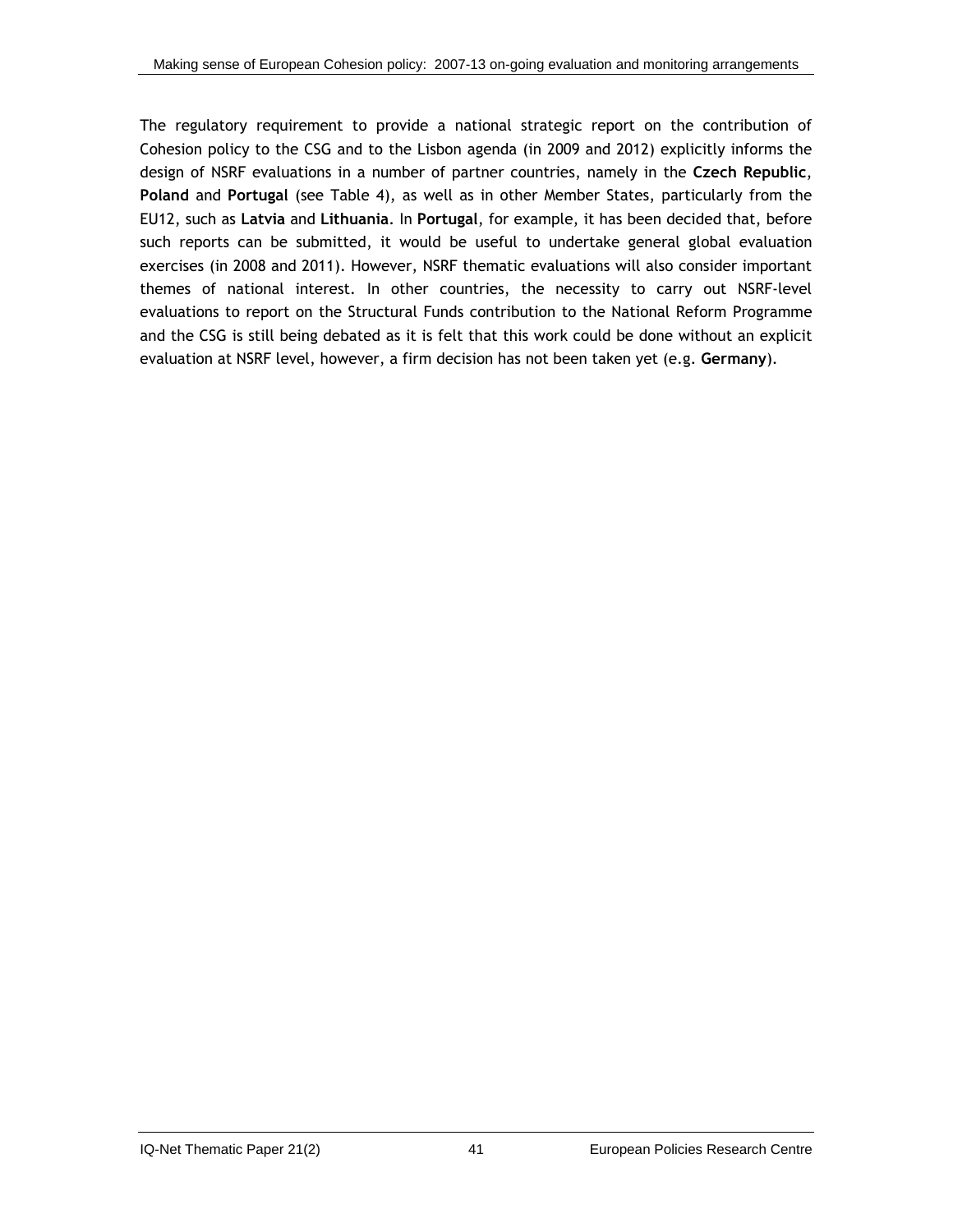| Country                        | <b>NSRF On-going evaluation?</b>                                                                                                                                                                                                                                                                                                                                                                                                                                                               | Link to CSG &<br>NRP reporting?           |
|--------------------------------|------------------------------------------------------------------------------------------------------------------------------------------------------------------------------------------------------------------------------------------------------------------------------------------------------------------------------------------------------------------------------------------------------------------------------------------------------------------------------------------------|-------------------------------------------|
| Austria                        | Possibly yes; NSRF evaluations will be linked to evaluations of OPs.<br>There may be evaluations on themes of national interest (not<br>decided yet)                                                                                                                                                                                                                                                                                                                                           | Not planned<br>when fieldwork<br>was done |
| <b>Belgium</b><br>(Vlaanderen) | No current plans to evaluate the Flemish section of the NSRF. It<br>does not appear that there will be comprehensive evaluations of<br>the whole NSRF                                                                                                                                                                                                                                                                                                                                          | <b>NA</b>                                 |
| <b>Czech Republic</b>          | Yes, as specified in NSRF Evaluation Plan                                                                                                                                                                                                                                                                                                                                                                                                                                                      | Yes                                       |
| <b>Denmark</b>                 | <b>NA</b>                                                                                                                                                                                                                                                                                                                                                                                                                                                                                      | Not planned<br>when fieldwork<br>was done |
| <b>Finland</b>                 | No concrete plans for NSRF evaluation exist at present. It is likely<br>that national evaluation will focus on themes of national interest<br>to be identified in due course                                                                                                                                                                                                                                                                                                                   | Not planned<br>when fieldwork<br>was done |
| <b>France</b>                  | Yes, the May 2007 circular on evaluation includes the possibility to<br>directly undertake national evaluations or to support regional<br>work based on a joint methodology which had been tried with the<br>2005 UMTE. On-going evaluation at the national level will be<br>based on thematic evaluations of all or part of the regional OPs<br>allowing for the added value of Structural Funds to be appreciated<br>at the national level. The NSRF will not be evaluated<br>systematically | Yes                                       |
| Germany                        | No decision taken yet                                                                                                                                                                                                                                                                                                                                                                                                                                                                          | Not planned<br>when fieldwork<br>was done |
| Greece                         | Yes, to examine the course of the NSRF, effectiveness and<br>with implementation (in 2011) and to<br>problems<br>assess<br>achievement and consistency with goals set (in 2013)                                                                                                                                                                                                                                                                                                                | Not planned<br>when fieldwork<br>was done |
| <b>Italy</b>                   | Yes, NSRF evaluations will be carried out directly and possibly also<br>commissioned by UVAL. These will focus on issues and topics of<br>genuine national interest/relevance and will not be based on<br>outcomes of evaluations of OPs and domestic policies. Timetable<br>of evaluations will be specified in the national EP                                                                                                                                                               | Not planned<br>when fieldwork<br>was done |
| Poland                         | Yes, as specified in NSRF Evaluation Plan                                                                                                                                                                                                                                                                                                                                                                                                                                                      | Yes                                       |
| Portugal                       | Yes, there will be two global evaluations of the NSRF (in 2008 and<br>2012) and various national thematic evaluations                                                                                                                                                                                                                                                                                                                                                                          | Yes, in 2008 and<br>2012                  |
| Slovenia                       | Yes, as will be defined in NSRF EP                                                                                                                                                                                                                                                                                                                                                                                                                                                             | <b>NA</b>                                 |
| <b>Spain</b>                   | Yes, as specified in NSRF Evaluation Plan                                                                                                                                                                                                                                                                                                                                                                                                                                                      | Not planned<br>when fieldwork<br>was done |
| Sweden                         | No separate evaluation of the NSRF. This will be done based on<br>the results of the evaluations of the OPs and on the outcomes of<br>the evaluations of domestic programmes                                                                                                                                                                                                                                                                                                                   | Not planned<br>when fieldwork<br>was done |
| UK                             | No separate NSRF evaluation. However, this will be incorporated<br>in the evaluation of the NRP, i.e. through the AIRs to be produced<br>by BERR. Additionally, by the end of 2009 and 2012, BERR will<br>produce reports on contribution of Structural Funds towards<br>achieving NSRF priorities. BERR will lead on these but CLG and the<br>devolved administrations would be involved. There is an<br>expectation that these evaluations will split the UK into nations<br>(as for NSRF)   | No                                        |

<span id="page-68-0"></span>**Table 4: NSRF On-going evaluation and linkage with CSG/NRP reporting obligations** 

**Source:** EPRC research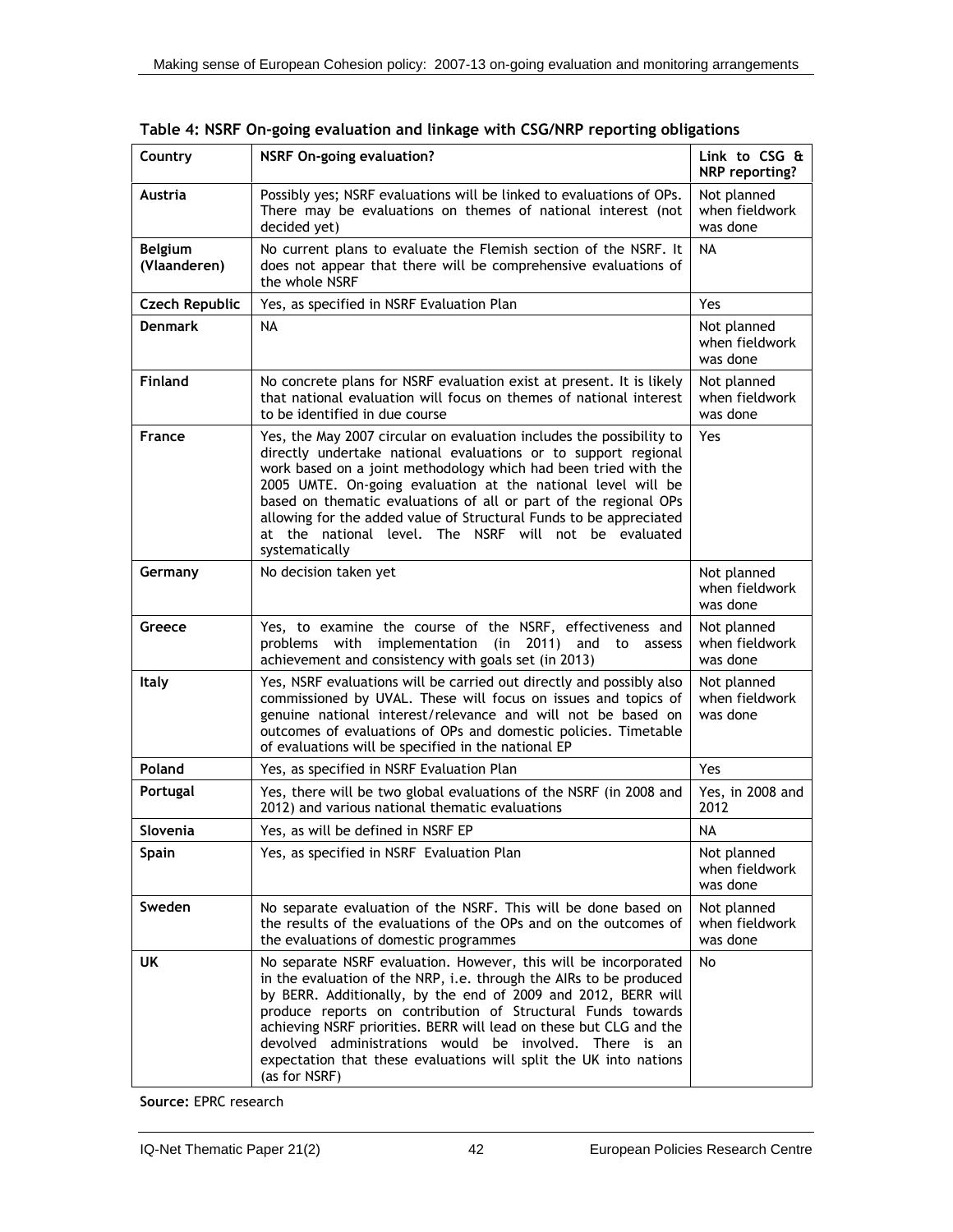### *3.3.3 Focus of on-going evaluation approaches*

Past Structural Funds evaluations, and especially the mid-term evaluations, have often been criticised for their lack of strategic vision and for being often too centred on operational, practical aspects of programme implementation and delivery. As a consequence, when considering the impact that the new evaluation requirements are likely to have on future evaluation activities, one of the obvious questions is whether the new regulatory frameworks will inform evaluations that will be more focussed on strategic rather than operational issues. In this respect, a preliminary conclusion of the present research is that future evaluations will (or are intended to) focus more on strategic issues than in the past, whilst also continuing to deal with operational topics (see [Table 5](#page-71-0) below).

In considering the *foci* or *rationales* of planned evaluation work, DG REGIO's Working Document 5 proposes four possible dimensions:

- *Relevance*, i.e. the (continued) adequacy of goals in relation to changing contexts;
- *Consistency*, i.e. strategic coherence among the different parts of a programme and between the programme and other policies;
- *Effectiveness*, i.e. the degree to which programmes meet their intended goals (measured as outputs, results and impacts); and
- *Efficiency*, i.e. the degree to which programmes are able to mobilise to the maximum effect their resources (measured by the relationship between the outcomes achieved and the resources employed).

Since in most IQ-Net Member States and regions the planning of future evaluation activities is still embryonic, a thorough assessment of the *foci* or *rationales* of future evaluations is not possible at this stage. Yet, a preliminary overview based on interview evidence is provided in [Table 5](#page-71-0). The table shows that in many cases the evaluations will continue, as in the past, to attempt to address multiple issues: from the programmes' effectiveness (and, in some cases efficiency), to the operational aspects of programme implementation and delivery, to the strategic fit of strategies and programmes (e.g. contribution to the CSG and Lisbon, consistency with domestic strategies, continued fit with changing socio-economic trends), and the assessment of macro-economic impacts.

The topic of *effectiveness* appears a key issue in virtually all countries reviewed, indicating that evaluation is going to be used (or at least it is intended to be used) as a key tool to ensure that programmes deliver the intended outcomes. *Efficiency*, on the other hand, features less prominently (it was explicitly mentioned only in the **Czech Republic, France, Nordrhein-Westfalen** and **Vlaanderen**).

If efficiency is not a dominant theme, very common is the focus on *implementation*-related topics more generally. This is a strong feature: of the Evaluation Plans of the new Member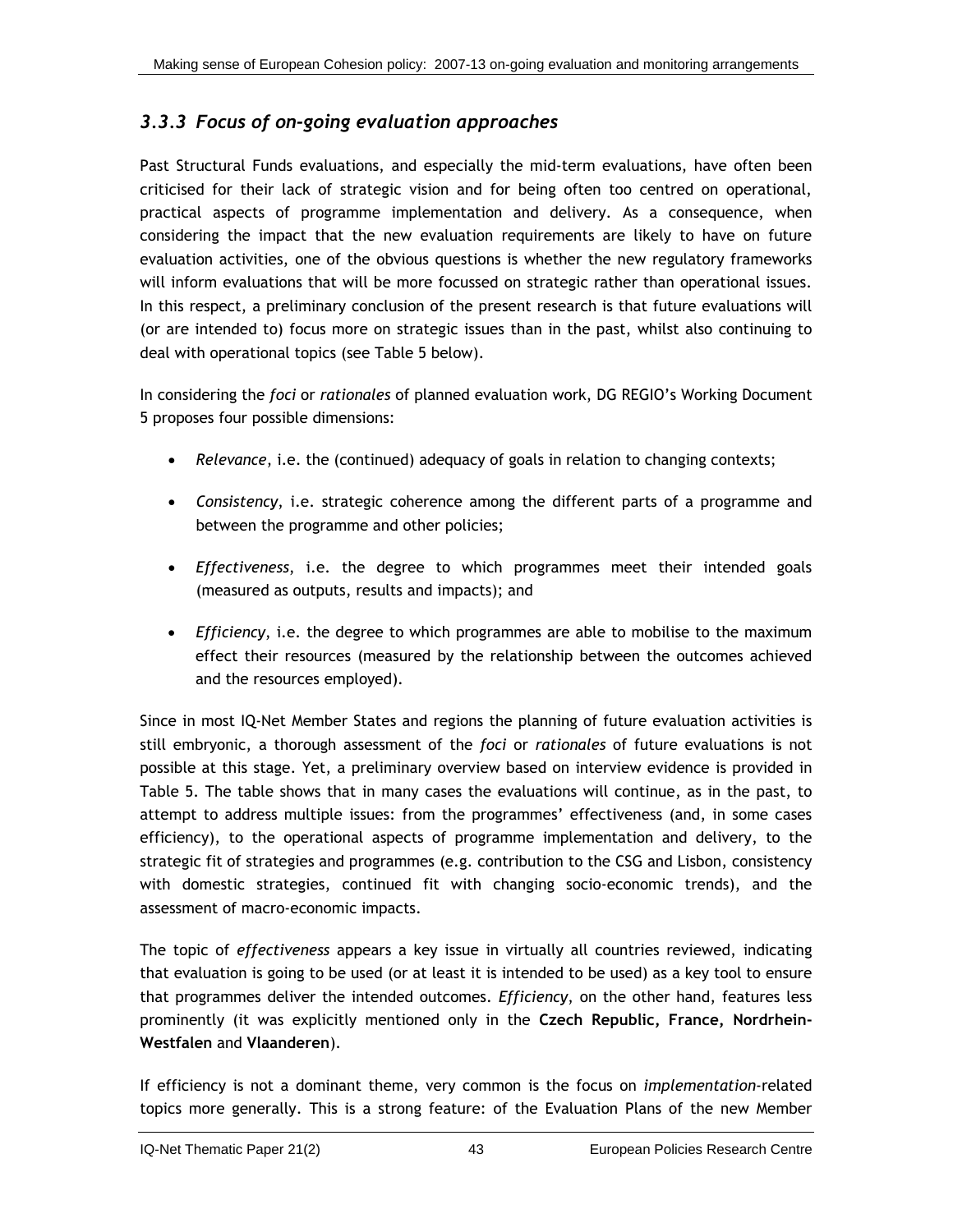States (e.g. **Czech Republic** and **Poland**) and of other large recipients (e.g. **Greece** and **Spain**), where the absorption of the funds may need close attention; in regions or programmes which have introduced reforms in the way the Structural Funds programmes are delivered (like in **Scotland**); and, in cases where the new programmes include new policies or instruments (e.g. in the **Italian OP for Research and Competitiveness**, **Nordrhein-Westfalen, North East England**).

The emphasis on *strategic issues* appears too in a number of countries. It can be found in particular in countries, regions and programmes where European Cohesion policy is integrated with, or aligned to, domestic policies (for example in **Finland**, **France, Italy**, **Sweden** and **Wales**) and also features in countries where evaluation is explicitly linked to the strategic reporting on Lisbon and CSG goals (e.g. **Czech Republic**, **Poland**, **Portugal** and, again, **France**).

Finally, among the countries and regions reviewed, a number emphasise the assessment of *impacts*, i.e. **Czech Republic**, **Germany, Italy, Poland**, **Portugal** and, in the UK, **Wales**. In some cases, it is anticipated that the HERMIN model will be used to assess impacts (**Czech Republic** and **Sachsen-Anhalt**), in others the methodologies to be utilised are still under discussion.

In illustration of the above, a brief review of the foci and rationales in each partner country and programme is provided in the paragraphs that follow. In **Austria**, as already noted, the planning of future evaluation work is not advanced and the focus and scope of future evaluations have not yet been agreed. It is expected that firmer decisions on these elements will be made once the new programmes are running, when more detailed planning on future evaluation work will take place (for example, a KAP-EVA seminar is planned for 2008 to discuss the details with the Managing Authorities). In the two Austrian partner programmes (**Niederösterreich** and **Steiermark**) it was noted that the four dimensions identified in DG REGIO's Working Document 5 are all relevant, but a hierarchy will only be agreed at a later stage.

In **Vlaanderen**, the main focus of future evaluation work will be on effectiveness and efficiency. The programme will carry out a MTE in 2011 which will focus on the assessment of first programme results, the coherence with the ex ante evaluation, the implementation of objectives, the use of financial resources, and the quality of monitoring, evaluation and financial management. In the **Czech Republic**, the NSRF describes the key areas on which evaluation will focus. The document explicitly refers to the goals of increasing the quality and efficiency of Cohesion policy interventions, as well as the consistency of the NSRF and its programmes with domestic and EU objectives (e.g. Lisbon agenda, CSGs). The NSRF EP explores these aims further by stating that the main focus of evaluation work will lie on efficiency and effectiveness (evaluation of interventions' effectiveness, annual assessment of problematic areas/issues, evaluation of absorption capacity and of the synergy between interventions). It also involves a strategic dimension by linking the planned evaluation activities to strategic reporting and foreseeing an assessment of macro-economic impacts through the use of the HERMIN model.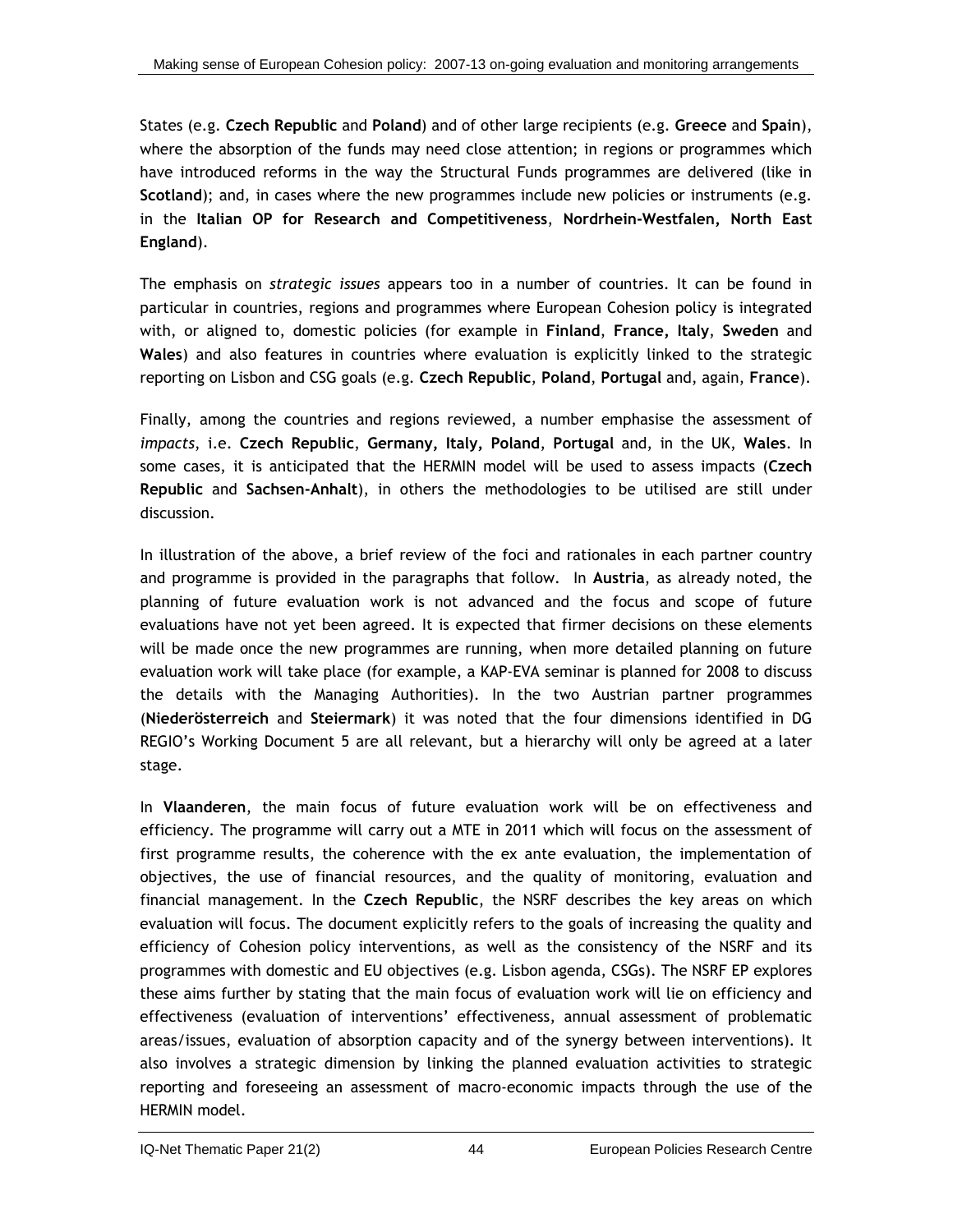| Country                        | <b>Focus/Rationale</b>                                                                                                                                                                                             | Predominantly<br><b>Strategic/Operational</b>   |
|--------------------------------|--------------------------------------------------------------------------------------------------------------------------------------------------------------------------------------------------------------------|-------------------------------------------------|
| Austria                        | To be decided                                                                                                                                                                                                      | Both, but scope for                             |
| Niederösterreich               | To be decided                                                                                                                                                                                                      | more strategic                                  |
| <b>Steiermark</b>              | To be decided                                                                                                                                                                                                      | evaluation                                      |
| <b>Belgium</b><br>(Vlaanderen) | Effectiveness, implementation, efficiency                                                                                                                                                                          | Operational                                     |
| <b>Czech Republic</b>          | Effectiveness, efficiency, strategy (fit with domestic<br>and EU priorities), impacts                                                                                                                              | <b>Both</b>                                     |
| <b>Denmark</b>                 | Effectiveness, implementation, strategy (e.g. fit<br>with regional/national economic trends)                                                                                                                       | <b>Both</b>                                     |
| <b>Finland</b>                 | Strategy (e.g. fit with domestic policies)                                                                                                                                                                         | Strategic                                       |
| Länsi-Suomi                    | Strategy (e.g. fit with domestic policies)                                                                                                                                                                         |                                                 |
| <b>France</b>                  | Effectiveness, efficiency, strategy<br>(Relevance/usefulness i.e. outcomes v. needs and<br>sustainability, i.e. longer term effects),<br>implementation                                                            | <b>Both</b>                                     |
| Germany                        |                                                                                                                                                                                                                    |                                                 |
| Nordrhein-<br>Westfalen        | Transparency/ accountability, effectiveness/<br>efficiency/ implementation (of selected initiatives,<br>e.g. clusters, new competitive tender system),<br>effects/impacts                                          | <b>Both</b>                                     |
| Sachsen-Anhalt                 | To be defined, will include macro-economic impacts<br>(Hermin)                                                                                                                                                     | To be decided                                   |
| Greece                         | Effectiveness, implementation                                                                                                                                                                                      | Operational                                     |
| Italy                          | Effects, impacts, key questions (across programmes<br>and periods, identified through set criteria)                                                                                                                | Strategic                                       |
| OP R&C                         | To be decided                                                                                                                                                                                                      | Not decided yet                                 |
| Lombardia                      | <b>Effects and impacts</b>                                                                                                                                                                                         | Strategic                                       |
| Poland                         | <b>Effects/ impacts (of NSRF on specific</b><br>sectors/themes), implementation (e.g. governance<br>and evaluation), strategy                                                                                      | <b>Both</b>                                     |
| Śląskie                        | Effects/ impacts (socio-economic and on selected<br>sectors/themes and Human Resources), strategy (fit<br>NSRF/NRP/regional<br>with<br>strategy<br>2020),<br>to<br>effectiveness, implementation (e.g. monitoring) | Both                                            |
| Portugal                       | Strategy (contribution to NSRF and NRP), impacts<br>(macro-economic), effectiveness                                                                                                                                | Both                                            |
| Slovenia                       | n/a                                                                                                                                                                                                                | n/a                                             |
| Spain                          | Effectiveness, efficiency, strategy (relevance) and<br>implementation                                                                                                                                              | Both                                            |
| Sweden                         | Implementation<br>(contribute<br>to<br>quality<br>of<br>programming), strategy (coordination across OPs and<br>with domestic programmes)                                                                           | Operational at first,<br>strategic subsequently |
| UK                             |                                                                                                                                                                                                                    |                                                 |
| <b>North East England</b>      | Implementation, strategy (key OP priorities)                                                                                                                                                                       | Both                                            |
| Scotland                       | Implementation (new systems), strategy (tbc)                                                                                                                                                                       | Both                                            |
| Wales                          | 'Strategic Frameworks'),<br>(19)<br>impacts,<br>Strategy<br>implementation                                                                                                                                         | Both                                            |

<span id="page-71-0"></span>**Table 5: Focus/rationale of evaluation approaches** 

Source: EPRC research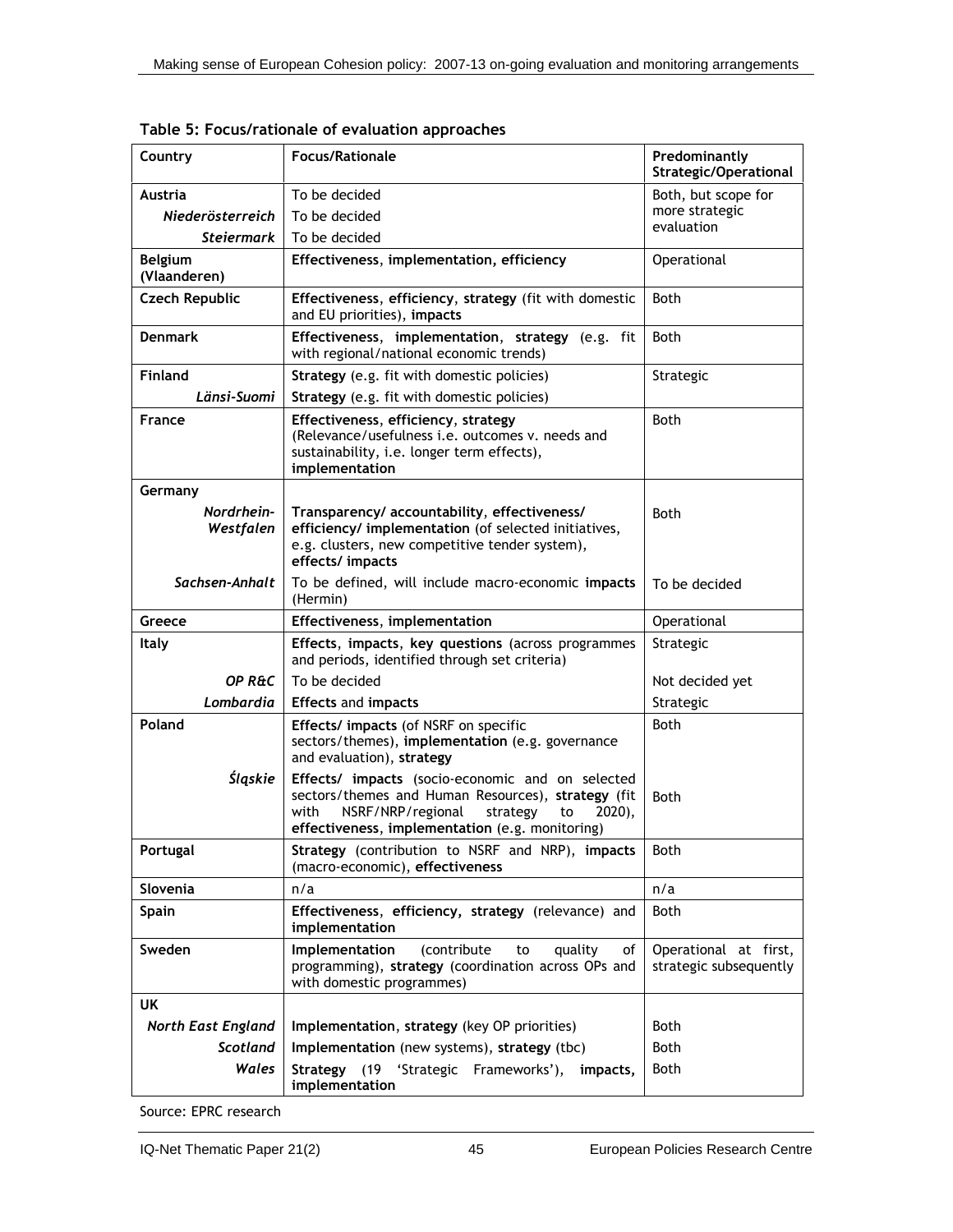Not much detail is available at this stage regarding the evaluations planned in **Denmark**. It is anticipated, however, that evaluations will focus on three main elements: the processes and organisational issues of programme implementation (through qualitative approaches, involving a large numbers of interviews, similar to the methodology used in the 2000-06 MTEs); the effects of individual programmes and projects (using a combination of monitoring data from applications and project completion sheets, and data gathered from public databases from control groups of e.g. firms or employees/unemployed which have not been supported through similar measures); and, the overall macro-economic, strategic assessments of the coherence of the programmes with trends in the regional/national economy.

In **Finland**, despite the fact that there are no concrete plans for evaluation at this stage, it is anticipated that future evaluations will focus more on strategic rather than on operational issues. This will be achieved through thematic evaluations, rather than evaluations covering aspects of the entire programme (as was the case with the 2000-06 evaluations). There may also be specific evaluations carried out at the Regional Council level (e.g. on the clusters that they are involved in) which could be linked to the national-level policy evaluations (for instance, regarding cluster evaluations, the evaluation of the 'Centre of Expertise' programme).

The focus of evaluation work in **France** will be on both operational aspects and on strategic issues and in particular on the following: programme effectiveness; programme efficiency; relevance (of objectives relative to needs); usefulness (correspondence between effects obtained and needs identified in the analysis, notably regarding the gender dimension); and, sustainability (expected long-term effects). Overall, it is expected that evaluation will be approached in a more strategic way both in terms of programme management and as regards the link with domestic policy-making, i.e. via an aligned evaluation of OPs and state-region project contracts (CPER).

As already noted, in **Germany** the main evaluation tasks will be undertaken at the level of each programme, and generally will be led by the programme Managing Authority. There will thus be federally-led evaluations of the individual OPs which are managed at federal level, but no decisions have yet been taken on evaluation at the level of the NSRF. Also, in the two partner programmes, most evaluation questions are still open. In **Nordrhein-Westfalen**, there will be more emphasis placed on evaluation overall, especially as a means of accountability. Evaluation will be organised more strategically (at OP level rather than being undertaken or organised by each Ministry for its own instruments) and it is anticipated that there will be evaluations of the new competitive call-for-tender approach under the ERDF OP, of the *Land* cluster initiative, and of the general shift to a more extensive use of competitive calls for tender in the *Land's* policy instruments. Focus is expected to be on the effects, efficiency and impacts of such initiatives. In **Sachsen-Anhalt**, on the other hand, most decisions have yet to be taken. However, it is expected that future evaluation will focus at least on impacts, as the State Chancellery has commissioned the adaptation of the Hermin macro-econometric model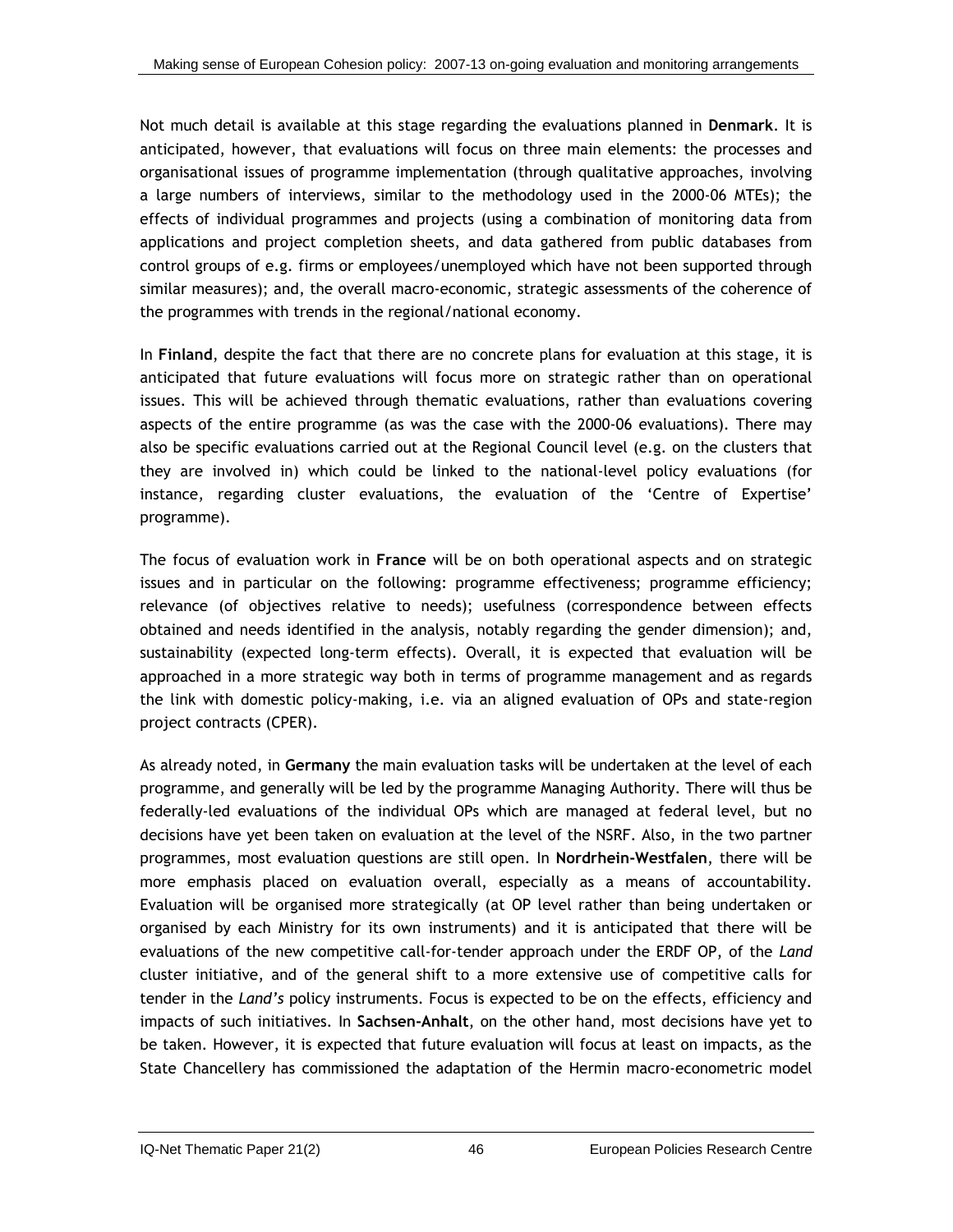<span id="page-73-0"></span>for the *Land* and it intends to base its approach to evaluation mainly on this model (via a formal MTE).

In **Greece**, the planned future evaluations appear to be focussed mostly on issues such as effectiveness, implementation and operational aspects. As already noted, two national level evaluations are planned for 2011 and in 2013. In the first instance, evaluation will examine the progress of programmes, with a view of proposing the changes necessary to ensure that programmes are able to deliver the intended outcomes and impacts. Subsequently, evaluation will aim to identify small corrective actions needed to avoid a loss of funds and ensure successful programme closure.

In **Italy**, national level evaluations will deal predominantly with the effects produced by the new 'unitary regional policy', resulting from the merger of domestic regional policy and European co-funded Cohesion policy. National level evaluations will focus on specific questions relating to topics of interest and relevant for the effective implementation of interventions or their strategic reorientation. Similar to the position in Finland, past evaluations were not fully able to capture the effects and impacts of policy, and these two aspects will be the main object of future evaluation efforts. At the national level at least, evaluation is expected to focus more on strategic rather than operational issues. This is echoed by current (very preliminary) thinking in **Lombardia** where it is expected that strong emphasis will be placed on the unitary approach to regional development (whereby Structural Funds programmes, interventions funded under domestic regional policy and the rural development plan are all integrated in a single overall strategic framework). This unitary approach will inform the evaluation activities that will be carried out: evaluation will focus on the interrelations and joint/cross-effects of these programmes and will aim to establish effects and impacts achieved. At the time of the fieldwork research, the planning of the evaluation of the Convergence **OP for Research and Competitiveness** had not yet started. Yet, as the programme will largely focus on a new national policy strategy – 'Industry 2015' – and will incorporate its new 'flagship' instrument (the PII, Industrial Innovation Projects), $^{71}$  $^{71}$  $^{71}$  it is anticipated that evaluation will focus on these aspects, covering their implementation, effectiveness and impacts.

Future evaluation efforts in **Poland** will be extensive and wide-ranging, in line with the substantial EU and domestic resources that will be employed over 2007-13 for regional development. Evaluations seem likely to focus on all of the dimensions identified in [Table 5](#page-71-0). They will include: the assessment of the strategic coherence of the NSRF and OPs with other EU strategies (evaluations will be linked to the strategic reporting exercises); the assessment of effects and impacts of the NSRF, its programmes, priorities and horizontal themes; the analysis of the operational aspects of implementation, particularly as regards the governance of European Cohesion policy (recently devolved to the regional authorities); and the suitability of

<sup>71</sup> These were discussed in detail in the past IQ-Net thematic paper, Ferry M et al (2007) *Op. Cit.,* p. 75.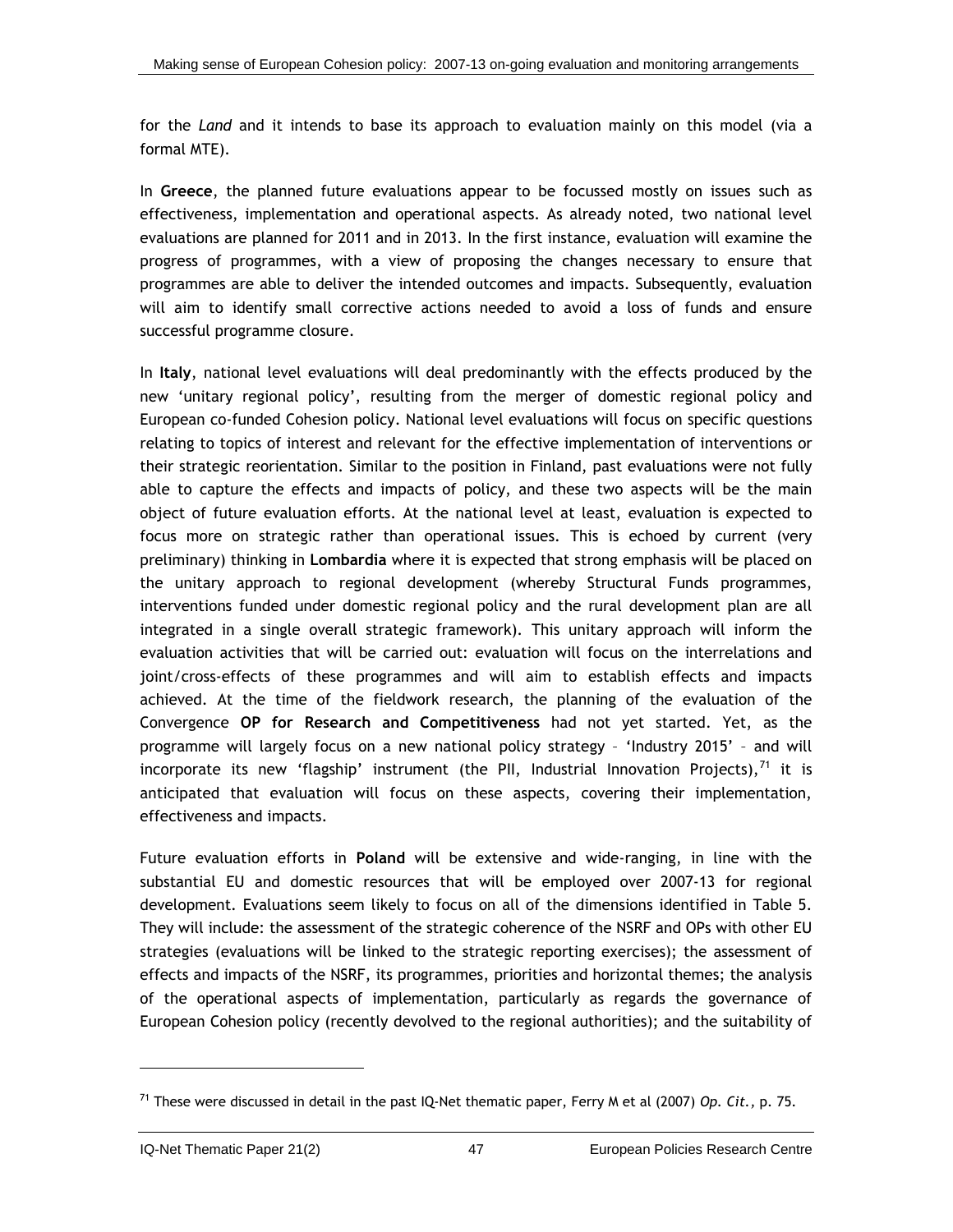<span id="page-74-0"></span>evaluation processes. Also in the partner region of **Śląskie** (ERDF ROP), evaluations will focus on all of the above-mentioned dimensions, including the assessment of socio-economic impacts, the effects of the programme on selected sectors or themes (namely, environment, equal opportunities, towns and rural areas, information society and competition policy), the effectiveness of the OP (assessed in two stages in 2010 and 2013), and the implementation of the programme, in areas such as management and monitoring systems. In illustration, a synthetic overview of the evaluation activities planned for this OP is presented in the Table 6 below.

|                  | Subject of research                                                                                                                                              | 2007 | 2008 | 2009 | 2010 | 2011 | 2012 | 2013 | 2014 | 2015 |
|------------------|------------------------------------------------------------------------------------------------------------------------------------------------------------------|------|------|------|------|------|------|------|------|------|
| $\mathbf{1}$ .   | Verification of ex ante<br>evaluation                                                                                                                            |      |      | x    | x    |      |      |      |      |      |
| 2.               | Evaluation of the ROP<br>management system                                                                                                                       |      | x    | x    |      | x    |      | x    |      |      |
| 3.               | Analysis of the ROP<br>monitoring system                                                                                                                         |      | x    | x    |      | x    |      | x    |      |      |
| $\overline{4}$ . | Horizontal themes:                                                                                                                                               |      |      |      |      |      |      |      |      |      |
|                  | - Environment                                                                                                                                                    |      |      |      |      |      |      |      |      |      |
|                  | - Equal Opportunities                                                                                                                                            |      |      |      |      |      |      |      |      |      |
|                  | - Towns and rural areas                                                                                                                                          |      |      |      | x    |      |      | X    |      |      |
|                  | - Information Society                                                                                                                                            |      |      |      |      |      |      |      |      |      |
|                  | - Competition policy                                                                                                                                             |      |      |      |      |      |      |      |      |      |
| 5.               | Evaluation of the realisation<br>of the main goals of the<br>ROP and the achievement<br>of related indicators                                                    |      |      |      | x    |      |      |      | x    |      |
| 6.               | Evaluation of the support of<br>beneficiaries at<br>priority<br>level                                                                                            |      |      | x    |      | x    |      | x    |      |      |
| 7.               | Evaluation of the socio-<br>economic impact of the ROP                                                                                                           |      |      |      |      | x    | X    | x    | x    | X    |
| 8.               | Research on the consistency<br>$\alpha$ f<br>the<br><b>ROP</b><br>with<br>the<br>strategic aims of the Śląskie<br>Regional<br>Development<br>Strategy 2000-2020. |      |      |      | x    |      |      |      |      | X    |
| 9.               | Research on the consistency<br>of the ROP with the NSRF                                                                                                          |      |      |      |      | x    |      |      |      | x    |
| 10.              | Research on the consistency<br>with<br>of<br>the<br><b>ROP</b><br>the<br>National Reform Programme                                                               |      |      |      |      |      | x    |      |      | x    |

### **Table 6: Planned evaluation activities and timetable for the Śląskie ERDF ROP 2007-13**

Source: Urząd Marsałkowski (2007) *Plan ewaluacji Regionalnego Programu Operacyjnego Województwa Śląskiego na lata 2007-2013*, p. 16.

In **Portugal**, the focus of evaluation in 2007-13 will be particularly on the strategic aspects of the NSRF and the OPs (especially, as already discussed, their contribution to the NSRF and National Reform Programme), on the macro-economic impacts of the National Development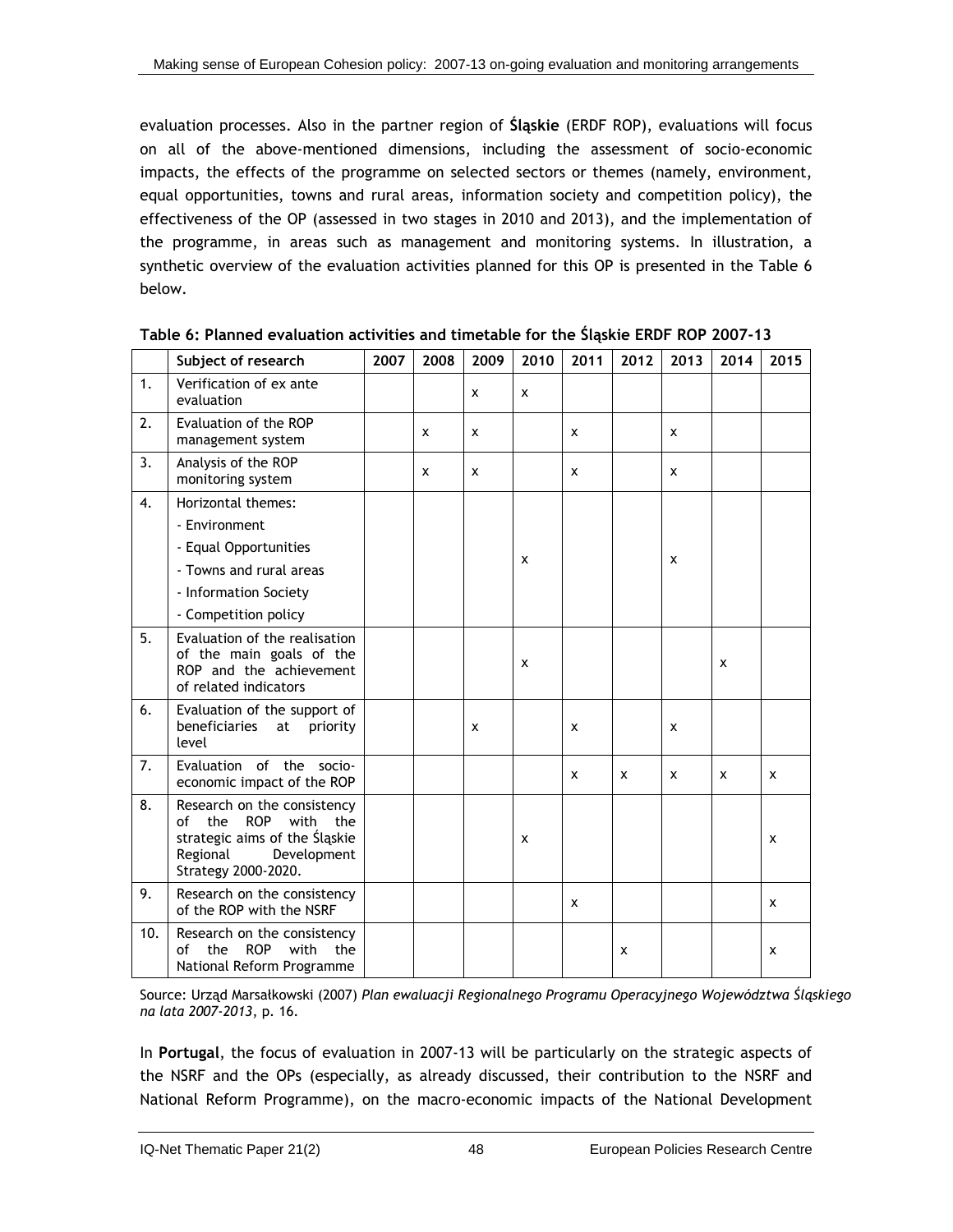<span id="page-75-0"></span>Plan, and on the effectiveness of interventions. A clear distinction is made between operational and strategic evaluations which are mirrored by the organisational arrangements planned for evaluation. The operational evaluations of the NSRF or OPs will mainly be the responsibility of the Certifying Authorities (e.g. the IFDR IQ-Net partner in relation to the ERDF/Cohesion Fund or the IGFSE for the ESF), while the more strategic evaluations (at the NSRF level or in relation to cross-cutting themes of various interventions) will primarily fall under the responsibility of the Observatory (with involvement and support from the regional Managing Authorities of the two island regions, from the national 'Thematic Rationality Centres' and from the regional 'Centres for Regional Dynamics'.

In **Spain**, the evaluations will focus particularly on issues of effectiveness, efficiency, strategic relevance and implementation. In this sense, evaluation will be orientated to both strategic and operational issues. In general terms, the main objective of the evaluations is to obtain information on the capacity of the programmes to contribute to the strategic targets set. Although the components of future evaluations are likely to vary depending on the evaluation, the core issues covered will generally include: financial implementation and ability to meet targets; physical effectiveness and efficiency of the interventions; the assessment of results achieved (based on evaluation indicators)<sup>[72](#page-75-0)</sup>; the evolution of the context, and the contribution of the Structural Funds.

In **Sweden**, on the other hand, evaluation is expected to have the overall aim of contributing to the quality of programming and, as such, in an initial stage of programme implementation, will focus predominantly on operational issues. Strategic topics, such as the coordination and synergies across programmes (including domestic programmes, such as the national Regional Growth Programmes and the Regional Development Plans, as well as the EU co-funded Rural Development Programmes) are foreseen to be addressed in the second part of the programming period.

Lastly, in the three **UK** partner programmes – North East England, Scotland and Wales - the emphasis of evaluation appears to be mainly on strategic and implementation issues (perhaps less so on effects, effectiveness and impacts). In **Scotland**, considerable emphasis will be placed on assessing the operational aspects of the new Structural Funds management and implementation arrangements (which will be reviewed in 2010); specific evaluations are also planned to assess the operation of the new bodies that will deliver components of the programmes (e.g. Strategic Delivery Bodies, Community Planning Partnerships, the South of Scotland Global Grant). As it is part of the strategy for the new programmes to try and tie-up large amounts of resources in major projects, these will also be reviewed closely, and evaluations will be carried out on all projects of £2 million or more. The scope and content of the more strategic evaluations are still to be discussed (probably in a forthcoming meeting of

 $72$  As will be seen in Section 4.2.2, the Spanish authorities are planning to set up an 'early alert' system of indicators in order to identify changes needed in the programmes to ensure that goals are met and to anticipate problems in programme management in a timely manner.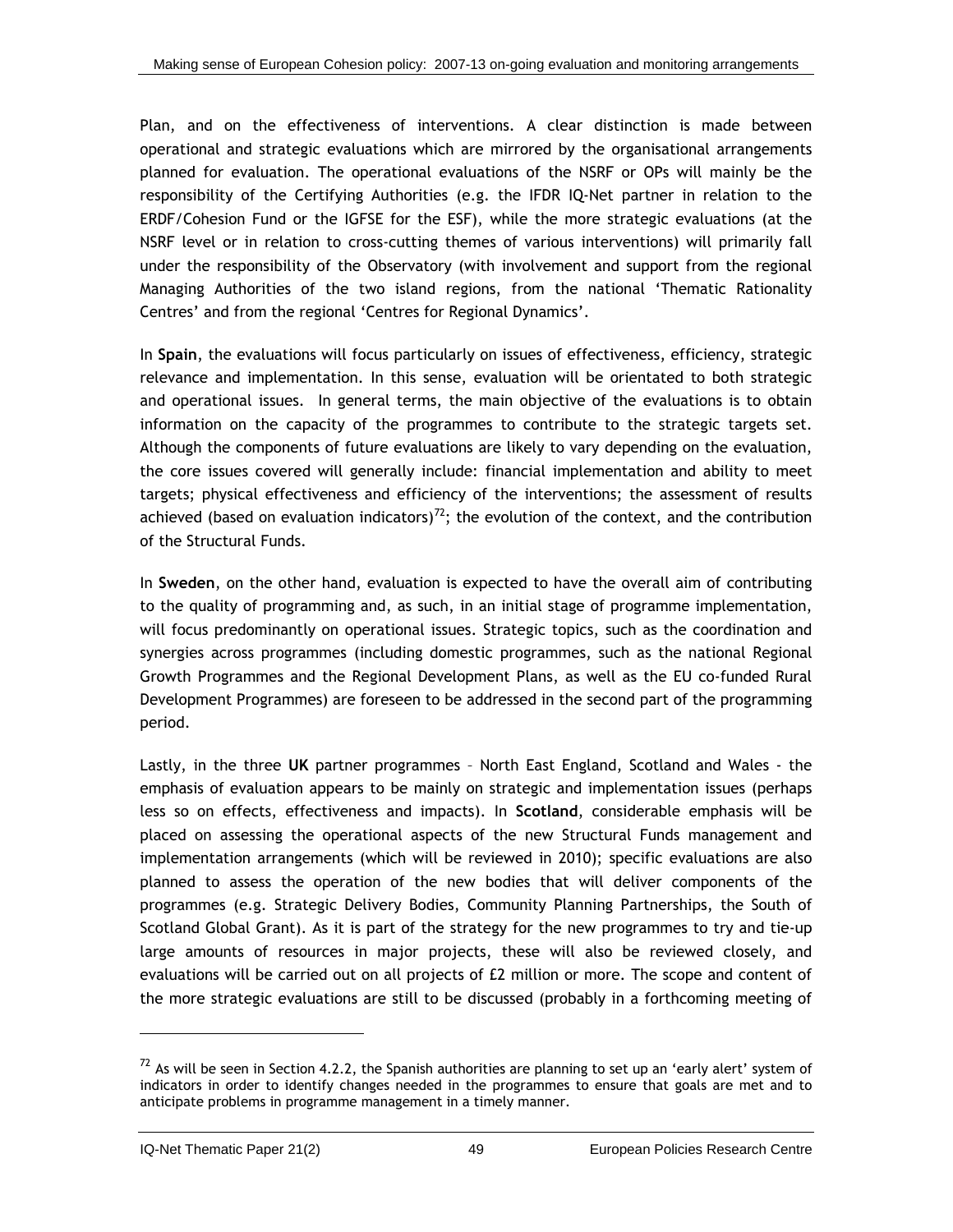<span id="page-76-0"></span>the Monitoring and Evaluation Group in late November or early December 2007). In **North East England**, too, evaluation is expected to cover both implementation and strategic issues, but the scope of future evaluations is not yet clear at this stage. Among strategic evaluations there are plans to conduct an evaluation of a recent government policy on economic development and regeneration (which affects the Structural Funds programmes) - the Sub-National Review (SNR) – which was published in July 2007 and set out a number of reforms at local, sub-regional and regional levels.[73](#page-76-0) To conclude, in **Wales**, similar to the other countries reviewed, WEFO plans to implement a staged approach in which implementation processes are assessed in the middle of the programming period, and programme impact is assessed at a later stage (for more detail see Case Study Box 3 in the Section below).

### *3.3.4 Scope of on-going evaluation approaches*

The scope of the planned evaluations is also expected to vary markedly. The following categories - which are not mutually exclusive - provide an overview of the main coverage of the planned on-going evaluations (see [Table 7](#page-77-0)). Generally speaking, from the evidence gathered from the IQ-Net partners and other interviewees in partner countries, evaluations will tend to deal with the following levels:

- policy level (regional policy overall or specific policies which contribute to regional policy);
- cross-programmes/multi-programme level;
- programme level;
- evaluations of key themes or questions; and
- project-level evaluation.

As can be expected in the context of on-going evaluation approaches, thematic evaluations are found in virtually all countries and regions. Programme-level evaluations are also rather common, continuing past practice.

In order to illustrate [Table 7](#page-77-0) in more detail, the following sections will review each level of evaluation, starting from the most common one (evaluation of key themes or key questions).

-

 $73$  The SNR announced that the regional tier will be streamlined, leading to an increased strategic role for RDAs, and set out a more programme-based approach to delivery for RDAs in the future; it was presumed that these will delegate funding to local authorities or sub-regions wherever possible to support economic development.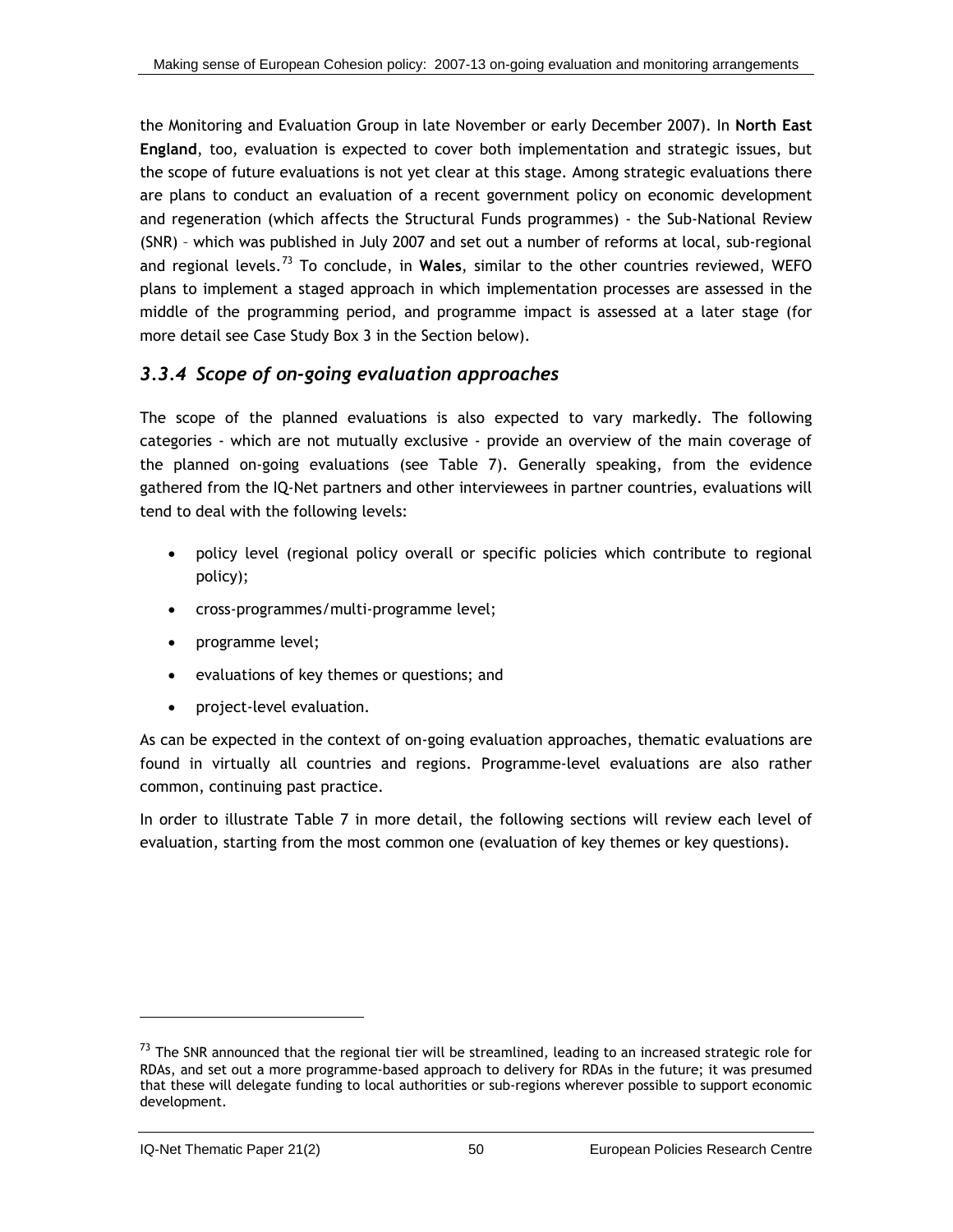| Country                   | <b>Policy</b>                  | Multi-OP         | Programme        | Projects         | <b>Themes</b>                    |
|---------------------------|--------------------------------|------------------|------------------|------------------|----------------------------------|
| Austria*                  |                                |                  | $\sqrt{ }$       |                  | $\sqrt{ }$                       |
|                           |                                |                  |                  |                  |                                  |
| Niederösterreich*         |                                |                  | Г                |                  | Г                                |
| Steiermark*               |                                |                  | $\int$           |                  | $\int$                           |
| Belgium*                  |                                |                  |                  |                  |                                  |
| (Vlaanderen)              |                                |                  | $\boldsymbol{J}$ | $\boldsymbol{J}$ | $\sqrt{\ }$                      |
| <b>Czech Republic</b>     |                                |                  | $\sqrt{ }$       |                  | $\boldsymbol{J}$                 |
| <b>Denmark</b>            |                                |                  | $\sqrt{ }$       |                  | <b>OECD</b><br>(4)<br>$\sqrt{ }$ |
|                           |                                |                  |                  |                  | drivers<br>of<br>growth)         |
| Finland*                  | $\sqrt{ }$                     |                  |                  |                  | $\boldsymbol{J}$                 |
| Länsi-Suomi               | $\sqrt{ }$                     |                  |                  |                  | $\sqrt{ }$                       |
| France                    | $\sqrt{ }$                     | $\boldsymbol{J}$ | $\boldsymbol{J}$ |                  | $\boldsymbol{J}$                 |
| Germany                   |                                |                  |                  |                  |                                  |
| Nordrhein-Westfalen       |                                |                  |                  |                  | Г                                |
| Sachsen-Anhalt*           | $\boldsymbol{J}$               |                  | $\boldsymbol{J}$ |                  | $\cal J$                         |
| Greece                    |                                |                  | $\sqrt{ }$       |                  |                                  |
|                           |                                |                  |                  |                  |                                  |
| Italy*                    | $\sqrt{ }$                     |                  |                  |                  | $\boldsymbol{J}$                 |
| OP R&C                    | $\sqrt{ }$                     |                  | (J)              |                  | Г                                |
| Lombardia                 | $\sqrt{ }$                     |                  | (J)              |                  | $\cal J$                         |
| Poland                    |                                |                  | $\int$           |                  |                                  |
| Śląskie                   |                                |                  | $\sqrt{ }$       |                  | $\sqrt{ }$                       |
| Portugal                  |                                | $\boldsymbol{J}$ | $\boldsymbol{J}$ |                  | $\boldsymbol{J}$                 |
| Spain                     |                                | $\sqrt{ }$       | $\boldsymbol{J}$ |                  | $\sqrt{ }$                       |
| Sweden                    |                                | $\sqrt{ }$       | $\boldsymbol{J}$ |                  | $\sqrt{ }$                       |
| <b>UK</b>                 |                                |                  |                  |                  |                                  |
| <b>North East England</b> | $\sqrt{ }$                     |                  | $\sqrt{ }$       |                  | Г                                |
| Scotland                  |                                | Г                |                  | $\sqrt{ }$       | $\cal J$                         |
| Wales                     | (Strategic<br>Г<br>Frameworks) | $\cal J$         | Г                | Г                |                                  |

<span id="page-77-0"></span>**Table 7: Scope of evaluations planned** 

Source: EPRC research. \* indicates that current plans are initial and that the content and scope of evaluations are largely still to be defined. For these countries, the information provided is particularly preliminary. Brackets indicate that the classification is uncertain.

### *(i) Evaluations of key themes or questions*

In the majority of countries, the on-going approach will entail undertaking thematic studies on a range of topics of interest to the national, regional or programme authorities. The themes that will be investigated through these approaches are likely to vary from:

• cross-cutting, such as issues that pertain to the management of programmes (e.g. the quality of monitoring systems, like in **Vlaanderen**);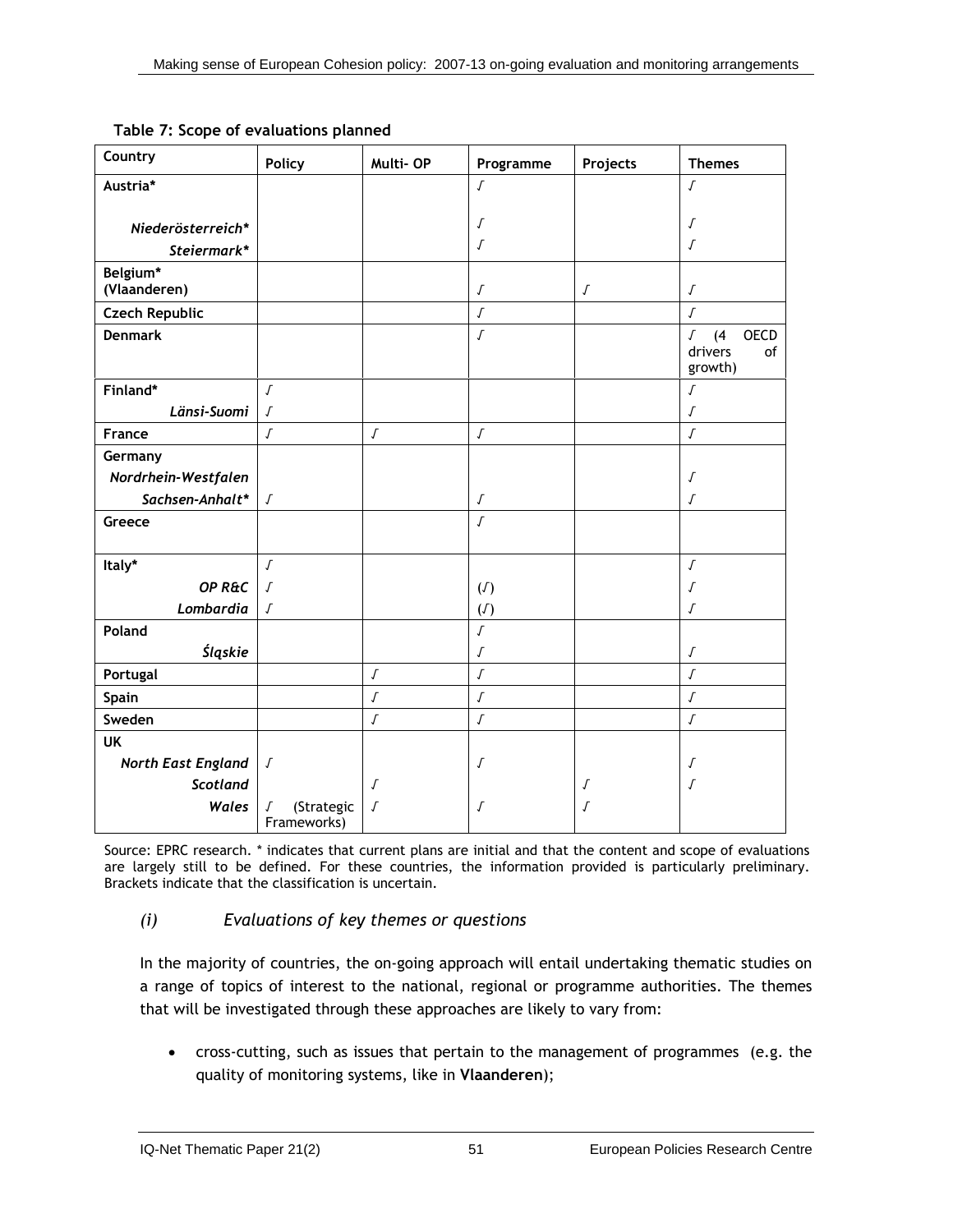- <span id="page-78-0"></span>• territorial themes, such as the effects, impacts or implementation of the programmes or specific measures in particular types of territories (e.g. urban or rural areas) or selected programme areas (e.g. in **Śląskie**, as described in [Table 6\)](#page-74-0);
- more 'sectoral' themes, such as innovation, regional disparities, SME development/support etc. (e.g. in **France)**; overall, the theme of innovation is, unsurprisingly, emerging as quite common even at this preliminary stage of development of the evaluation strategies; and
- specific operational themes that relate particularly to the programme in question (e.g. to deepen the understanding of a newly introduced system for selecting projects, as in **Nordrhein-Westfalen**).

Given that most partners and regions are still only starting to determine the topics of future evaluations, it would be premature to attempt a synthesis of the themes foreseen in all partner programmes and regions. Instead, to give a flavour of the types of themes that may be proposed, some examples are provided based on initial ideas developed in **France**, **Portugal** and **Nordrhein-Westfalen** [\(Table 8\)](#page-78-0).

| France<br>(national<br>level | Innovation policies (e.g. development dynamics of regional SME/SMI<br>$\bullet$<br>systems, retention effect of competitiveness poles and large supply<br>chains)                                                    |  |  |  |  |
|------------------------------|----------------------------------------------------------------------------------------------------------------------------------------------------------------------------------------------------------------------|--|--|--|--|
| evaluations)                 | Reduction of regional and infra-regional disparities (e.g. growth<br>disparities; catching-up in infrastructure provision, particularly in the field<br>of transport; better spatial distribution of strategic jobs) |  |  |  |  |
|                              | Environmental policies and sustainable development policies (e.g. energy<br>efficiency, new energies, reduction of $CO2$ emissions)                                                                                  |  |  |  |  |
|                              | Human capital policies (e.g. education, higher education; vocational<br>training)                                                                                                                                    |  |  |  |  |
|                              | Transport (e.g. structure of regional and interregional passenger services)                                                                                                                                          |  |  |  |  |
| Portugal                     | Qualification levels of population<br>$\bullet$                                                                                                                                                                      |  |  |  |  |
| (national<br>level           | Environmental heritage and environmental assets                                                                                                                                                                      |  |  |  |  |
| evaluations)                 | Cost of the public context (e.g. relations between the public<br>administration and companies, quality of market regulatory mechanisms)                                                                              |  |  |  |  |
|                              | Innovation                                                                                                                                                                                                           |  |  |  |  |
|                              | Regional disparities                                                                                                                                                                                                 |  |  |  |  |
| <b>NRW ERDF</b>              | New competitive call for tender approach under the ERDF OP<br>$\bullet$                                                                                                                                              |  |  |  |  |
| ОP                           | Innovation<br>$\bullet$                                                                                                                                                                                              |  |  |  |  |
| (programme)<br>level         | The cluster initiative of the Land                                                                                                                                                                                   |  |  |  |  |
| evaluations)                 | Environment (including the OP's contribution to climate protection)<br>٠                                                                                                                                             |  |  |  |  |

**Table 8: Topics of possible thematic evaluations in France, Portugal and NRW** 

Source: EPRC research. It should be noted that these are only preliminary ideas that may change in the course of the preparation and up-dating of the evaluation strategies/plans.

A variant on the 'thematic' approach can be found in **Italy** where the approach taken nationally – and that is intended to cascade down to individual programmes – is that the unit of analysis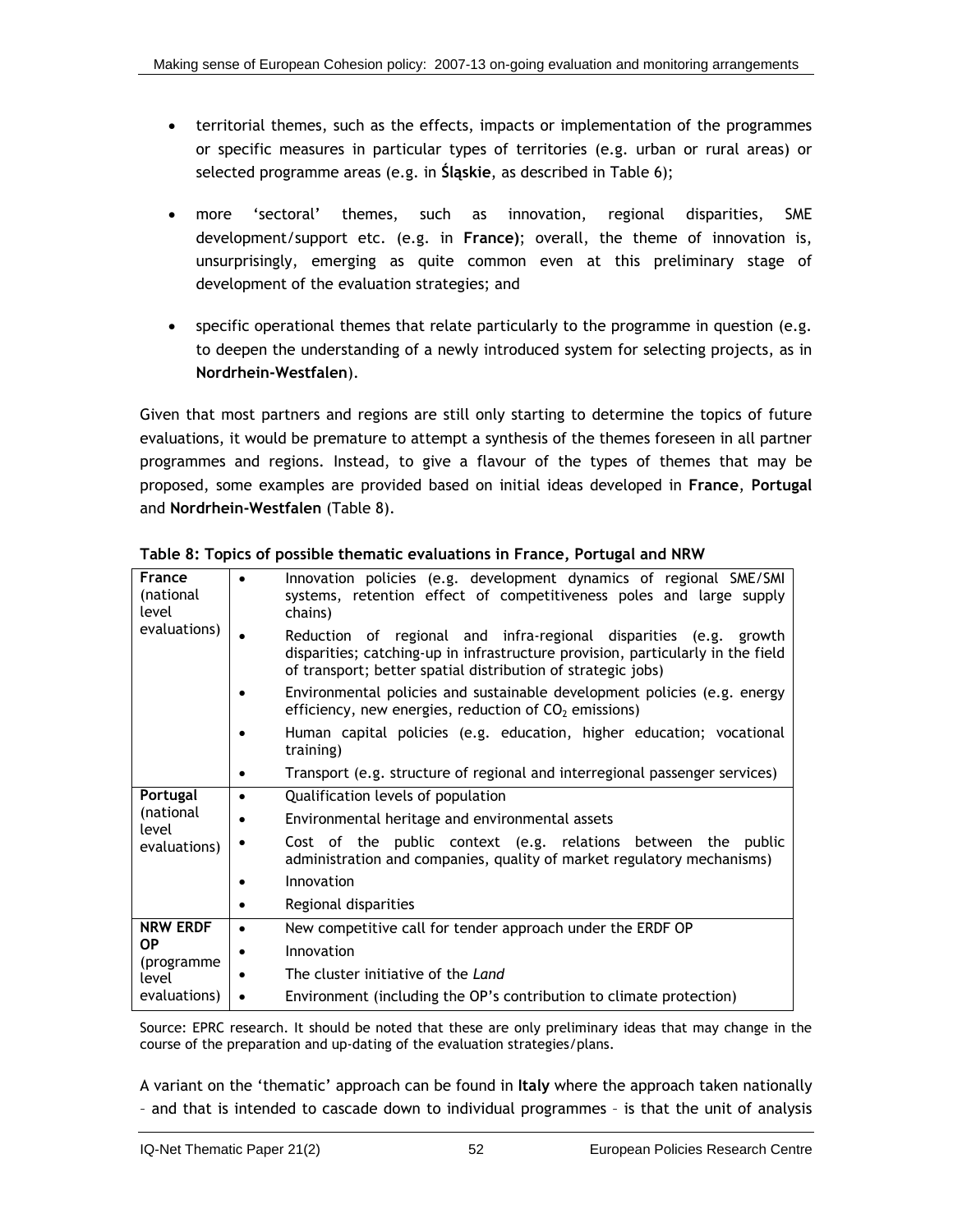<span id="page-79-0"></span>for evaluations should not be the programme as such (i.e. financial inputs), but should reflect meaningful questions derived from set criteria proposed by the National Evaluation Unit. Such questions can relate to a range of topics such as policy instruments, areas, beneficiaries, specific problems tackled etc. In this sense, evaluations will be able to deal with issues that transcend, both spatially and temporally, the limits of individual programmes. To keep the evaluation questions relevant and meaningful over time, the EPs will be up-dated periodically.

## *(ii) Programme-level evaluation*

As above mentioned, a number of countries will, at some point during the programming period, carry out these types of evaluation, in the form of mid-term evaluation exercises or other programme-wide studies. In most cases, the articulation of such programme-level, generally mid-term, evaluations is not yet fleshed-out (e.g. **Austria, Denmark, Greece, Italian**  programmes**, North East England, Poland, Portugal, Sachsen-Anhalt**). In only a few countries, the content of the planned programme-wide evaluations is already relatively established. In **Vlaanderen**, for example, as already noted, the MTE scheduled for 2011 will assess programme results, the coherence with the ex ante evaluation, the likely achievement of objectives, the use of financial resources and the quality of monitoring, evaluation and financial management. In **France**, DIACT has produced a preliminary, common structure for all OP MTEs and domestic state-region contracts (scope and method to be defined) which will all include: a 'zoom' on the environment, a 'zoom' on greenhouse gas emissions, and an assessment of the potential of OPs and state-region contracts to achieve their financial and physical targets.

# *(iii) Policy-level evaluation*

In some cases, Structural Funds programmes are integrated, aligned or merged with domestic policies as in Finland, France and Italy. In these cases, the evaluations tend to cover policies rather than individual programmes.

In **Finland**, the 2007-13 period will see Cohesion policy become more integrated with domestic programmes (e.g. 'Centre of Expertise' Programme and economic development strategies), and this general trend will also impact on the evaluation activities that will be carried out. In the partner programme of **Länsi-Suomi**, for example, it is expected that any future evaluation will be linked to the evaluation of the regional strategic programmes.<sup>[74](#page-79-0)</sup> The integration of Cohesion policy evaluation with the evaluation of domestic programmes is seen as a means to improve the overall understanding of the effects of policy as a whole, something that was lacking in the past, partly due to the fragmentation of domestic regional policy responsibilities.

 $74$  The four-year regional strategic programme, together with its implementation plan, is at the centre of the programme-based delivery of regional policy goals in Finland. Within each region, the regional strategic programme outlines regional development targets and key measures for the programme for the years to come and evaluates the funding required for implementation. The programme is designed to coordinate regional development activities; it takes into account national policy targets, special national programmes implemented by the region, programmes co-financed by the EU and the strategies and development work of different authorities.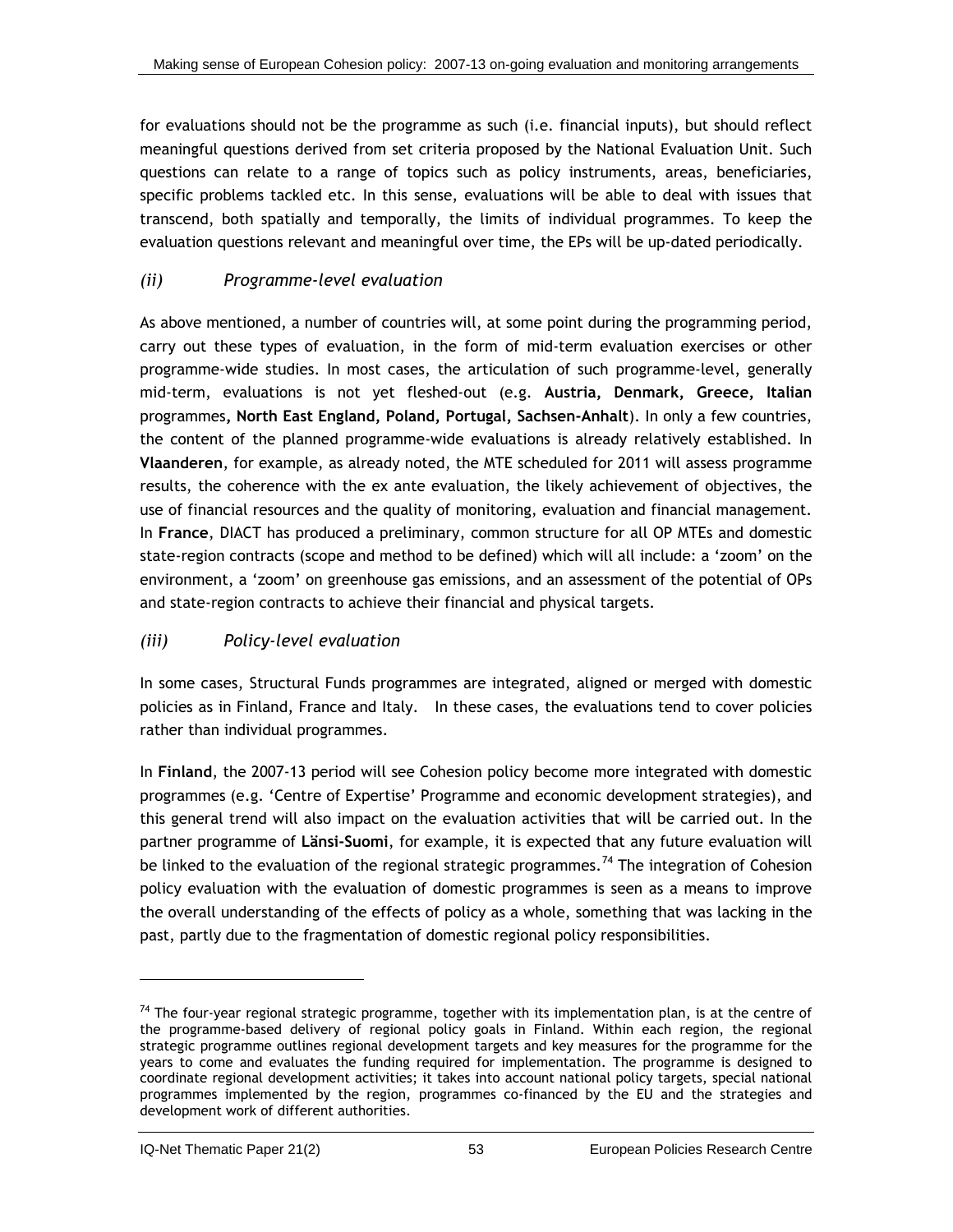<span id="page-80-0"></span>In **France,** the evaluation of European Cohesion policy programmes will similarly become more aligned with the evaluation of domestic policies, in particular concerning the relationship between OPs and state-region contracts. These will be implemented in a much more aligned way (e.g. a joint committee for both exercises will be set up at the central level and similar bodies will be created in the regions). In this context, a more strategic partnership between regional state representatives and local authorities, and between the regional and the national levels is encouraged which, it is hoped, will contribute to transforming evaluation into a tool to improve overall policy performance.

Finally, in **Italy**, 2007-13 marks the launch of the 'unitary regional policy', a single strategic framework where domestic regional policy (the Fund for Underutilised Areas, FAS) and European Cohesion policy are merged together. At least in principle, the regional authorities are expected to draft, alongside their Structural Funds OPs, broader regional policy programmes (called DUPs, *Documenti Unici di Programma* - Single Progamming Documents, not to be confused with the SPDs implemented in Objective 2 regions during the past programming periods). In theory, evaluation should be carried out for that level.<sup>[75](#page-80-0)</sup> In line with this, in **Lombardia**, the intention is to develop a single evaluation strategy that will incorporate all regional policy programmes (the ERDF OP, the ESF OP, the part of regional development which will be funded solely with FAS resources and, potentially, also the Rural Development Plan even though this is not strictly part of Cohesion policy, at least from an EU perspective). This should allow the interrelations and cross-effects of programmes to be established.

### *(iv) Cross-programme evaluation*

Examples of various types of cross-programme evaluation, i.e. of cases where evaluations will cover more than one OP, will potentially be found in a number of countries, including France, Lombardia, Sweden and Wales. In **France**, the possibility of multi-programme evaluations is envisaged for certain thematic studies that will be carried out under a national lead, but for which a number of regions express an interest. As already mentioned, in **Lombardia**, there will be evaluations that will address the effects and impacts of all regional programmes (ESF, ERDF and Rural Development) considered altogether. In **Sweden**, as for the UMTEs, national level, comparative evaluations will be carried out by NUTEK based on the evaluations of the individual programmes. As already noted, this will in essence be the basis for the evaluation of the NSRF. Lastly, in **Wales**, building on experience under the 2000-06 programmes, WEFO decided to cover both Convergence and Competitiveness programmes under one single Evaluation Plan. Moreover, the four Welsh OPs have been re-organised in 19 'Strategic Frameworks' each one of which will be the subject of specific evaluation work.<sup>[7](#page-80-0)6</sup>

 $75$  In theory, as it is not clear if all regions and national administrations with responsibility for the delivery of components of regional policy are developing such unitary regional policy strategies.

<sup>76</sup> These were discussed in detail in Bachtler *et al*. (2007) *The 2007-13 Operational Programmes: A Preliminary Assessment,* IQ-Net Thematic Paper, 19(2), European Policies Research Centre, University of Strathclyde, Glasgow, p. 70.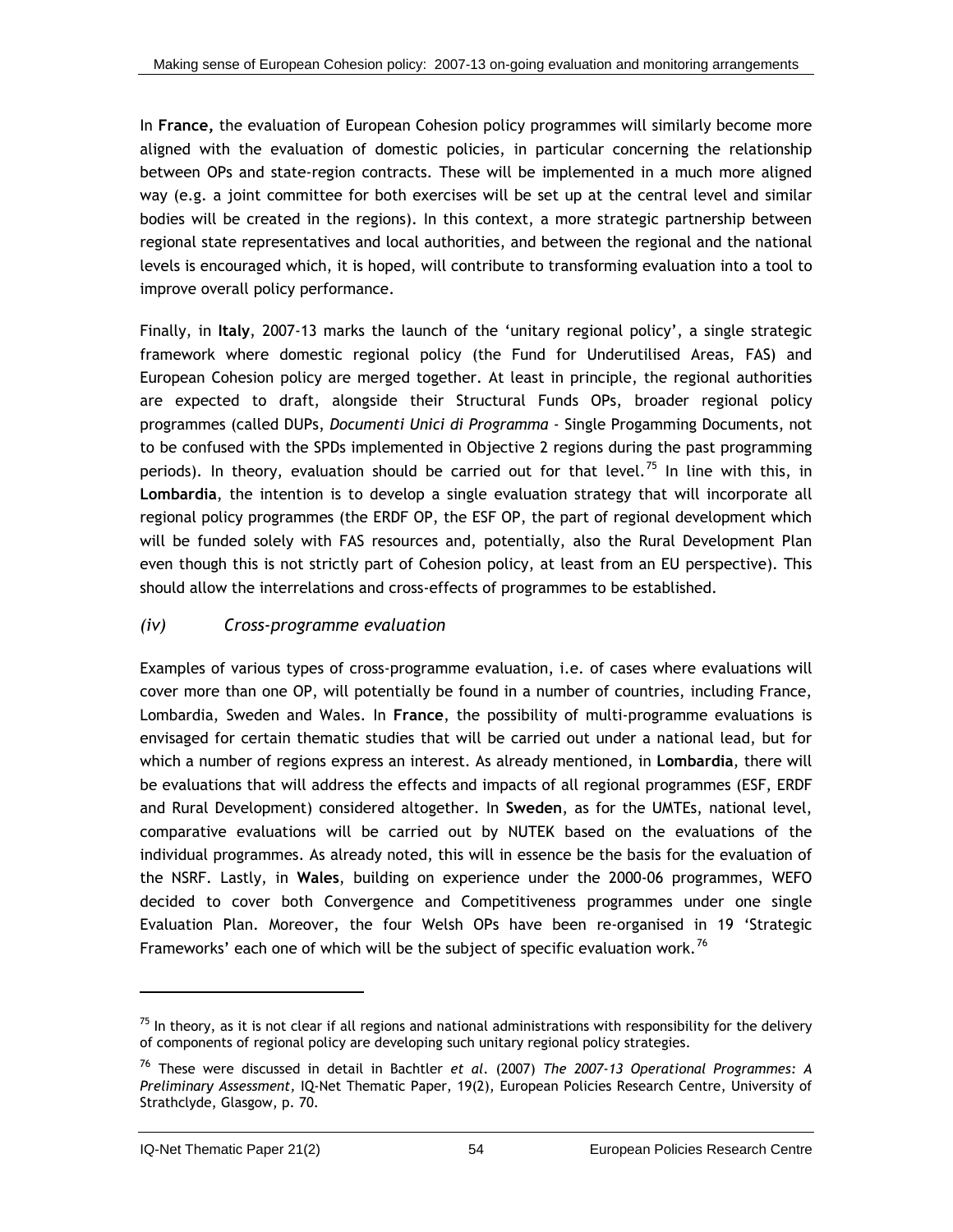### *(v) Project-level evaluation*

Something of a novelty compared to the past is the systematic introduction of project-level evaluation in a number of areas. Plans for project-level evaluations are found in Belgium (**Vlaanderen**) and in the UK (**Wales** and **Scotland**).

In **Scotland**, the Scottish government is concentrating the implementation of the OPs in a smaller number of large projects and there is consensus that these should be monitored closely and evaluated thoroughly. As a result, all projects above a £2 million threshold will be evaluated through stand-alone evaluation exercises. In **Wales**, the project level is one of three levels at which evaluation will apply. Project-level evaluation will be carried out in two ways: (i) in the form of self-assessments by all project implementers (an Evaluation Plan, based on forthcoming guidance from WEFO, must be developed as part of the business case of each application), and (ii) in the form of external evaluations, foreseen for all projects receiving grants of £2m or more and for projects implementing innovative or experimental actions (as defined in the OPs). Similarly, in **Vlaanderen** project implementers are required to provide a self-assessment. This is foreseen in the contract that the programme's beneficiaries sign with the Managing Authority. The contract specifies the reporting duties associated with such selfassessments, the methods and frequency of reporting (due every six months) and the projectspecific indicators that implementers are required to report upon. The programme secretariat aims to use the evaluations of individual projects to 'build', via a bottom-up approach, the evaluation of the whole programme. It can be argued that the Flemish and Welsh selfassessments of project beneficiaries are more a form of reasoned monitoring than evaluation exercises per se – and indeed they lack the independence characteristic of evaluations – nonetheless, these exercises are expected to contribute positively to overall programme evaluation.

At the start of this section, the point was made that the various evaluation approaches discussed – policy, cross-programme, programme, thematic and project– are not generally mutually exclusive. An illustration of how different levels can be integrated into a single evaluation strategy is presented in the case study box below. The case study illustrates the **Welsh** on-going evaluation approach, a composite and synergic evaluation framework articulated on three levels: project, 'Strategic Framework' and cross-cutting.

### **Case Study Box 3: The on-going evaluation approach in Wales 2007-13**

Building on experience under the 2000-06 programmes, WEFO decided to cover both Convergence and Competitiveness programmes under a single Evaluation Plan. Also, in recognition of the importance of data quality to evaluation, the choice was made to include a monitoring strategy within the plan, i.e. to develop a single Monitoring and Evaluation Plan.

Three key principles will guide the evaluation strategy, i.e. the need to investigate:

1. potential areas of risk (e.g. due to the innovative nature of an activity or to external factors which may affect results);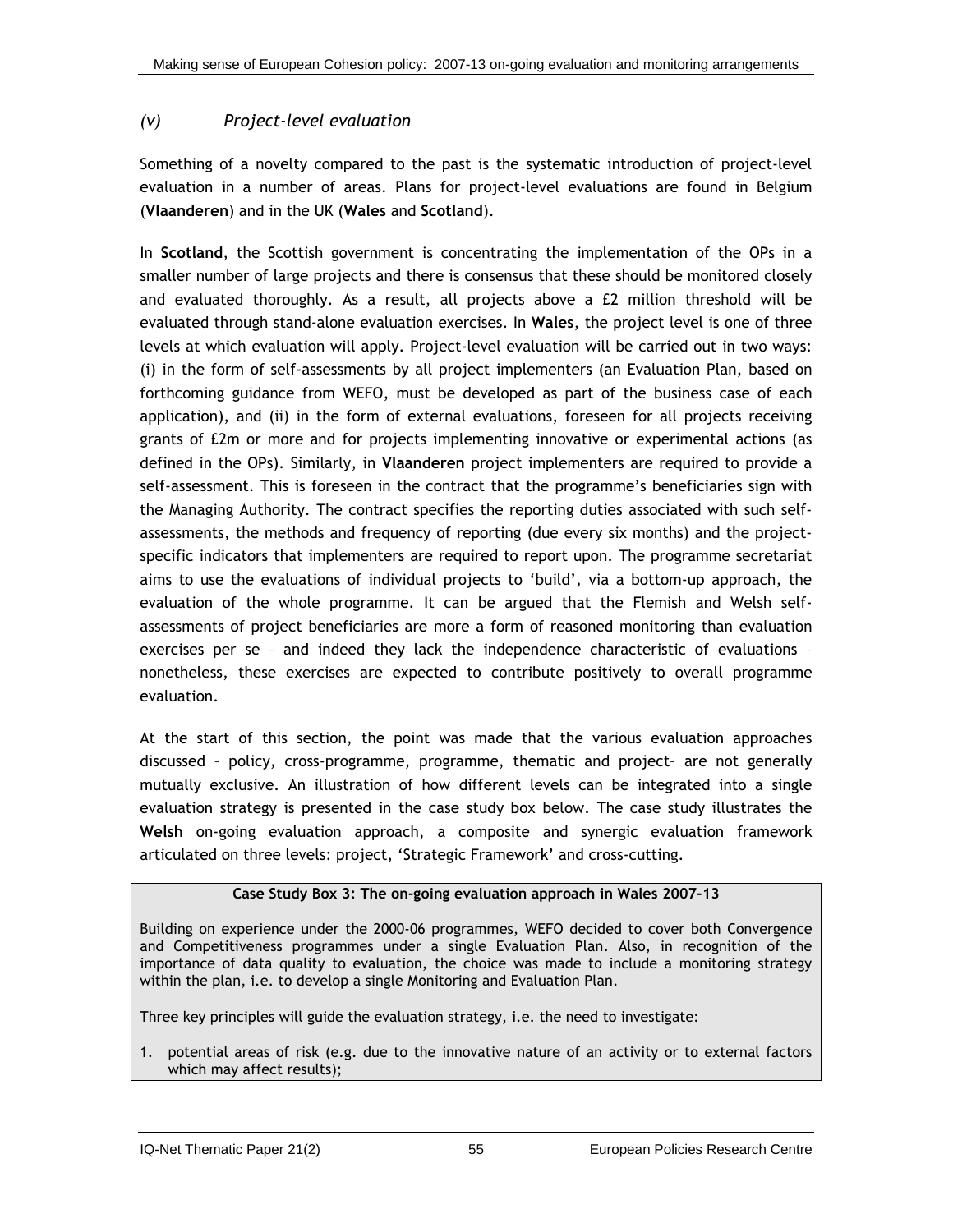- 2. areas that lack coverage through the routine monitoring system (e.g. where indicators could not be identified or their collation would be disproportionately resource-intensive); and
- 3. components of the programmes that are substantially over- or under-achieving (e.g. due to changes in external conditions or reflecting a need to amend targets).

Evaluation is planned at three levels: project, Strategic Framework and programme level:

• At *project level*, an Evaluation Plan must be developed as part of each project application's business case (WEFO will provide advice and guidance). External evaluation will be required for all projects receiving grants of £2 million or more as well as for projects implementing innovative or experimental actions (as defined in the OPs).

• At *Strategic Framework* level, evaluation will be managed by WEFO's Monitoring and Evaluation Team, and contracted out in a similar way to the previous MTEs and UMTEs. All of the (19) Strategic Frameworks contain a list of indicators and a section on evaluation questions. There will be some evaluation questions common to all of the Strategic Frameworks and some that are specific to an individual Framework. This combination of questions is intended to represent a horizontal and a vertical cut across a series of Frameworks. The 'vertical' questions will be included in the evaluation criteria for individual projects. Evaluation will be based on project monitoring data, project-level evaluations and additional fieldwork. Evaluation work will take place in two phases, in the middle and towards the end of the programming period.

• The *cross-cutting approach*, based on a synthesis of the project-level responses, will then form part of the programme-level evaluations. On-going evaluation at programme level will include: (a) establishing the effectiveness of the processes and administration of the programmes; (b) ongoing evaluation - where there is a significant departure from initial goals and where major changes are proposed to the OP (financial, content-related, implementation-related); (c) evaluation of programme impact, focusing on net jobs (ERDF), net SME creation, sustainability and source (creation by under-represented groups) (ERDF), number of people who gain qualifications and/or are helped into further learning (ESF), number of people helped into employment (ESF); and, (d) crosscutting themes – environmental sustainability and equal opportunities.

WEFO plans to implement a staged approach in which implementation processes are assessed in the middle of the programming period, and programme impact is assessed at a later stage. For the Strategic Frameworks, for instance, this would entail the following:

• Phase 1 - assessment of whether and to what extent the Framework is still relevant to the socio-economic circumstances of the area; analysis of progress to date against key output, result and financial indicators; assessment of whether the Framework is working well as a mechanism for implementing the Programme, including the cross-cutting themes; assessment of how the Framework is interacting with other Frameworks;

• Phase 2 - assessment of whether previous evaluation recommendations relevant to the Framework were implemented; analysis of progress against key output, result and financial indicators in the field covered by the Framework; and assessment of current impact, and likely end-Programme impact.

Overall, the focus will be on both impacts (from project to programme level) and processes (due to the changes in the management and implementation of the programmes, such as the reorientation of divisions within WEFO and the new computer system introduced). Process issues will be examined from a top-down perspective only; impacts will be examined from both a bottom-up and a top-down perspective (although the top-down methodology potentially may be complex for smaller projects).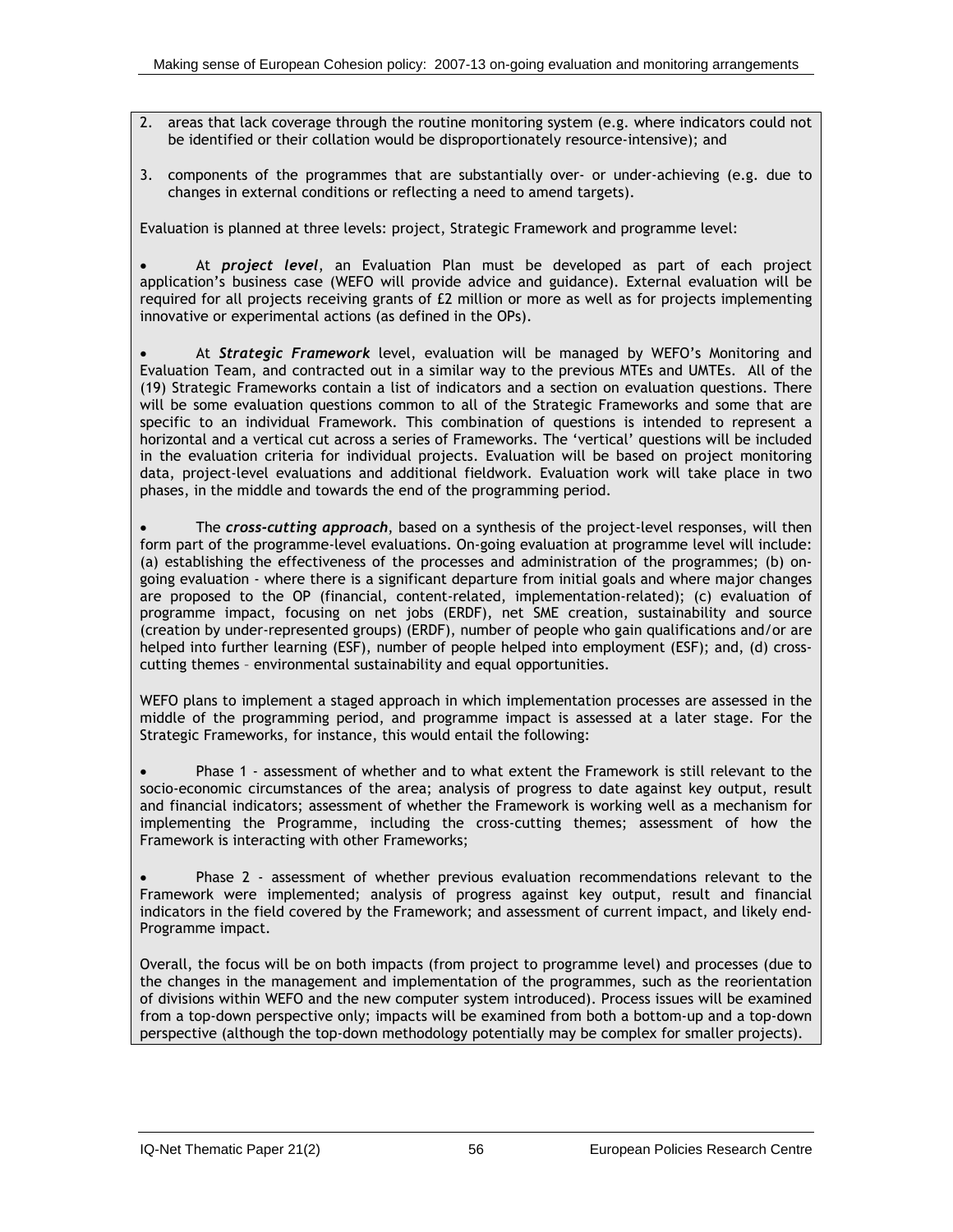# **3.4 The management and implementation of evaluation activities**

The effective realisation of the new plans for the on-going evaluation of OPs and national strategies will depend upon the existence of effective and efficient coordination and management systems. The following sections review the structures and bodies that exist or will be established in partner programmes and countries to oversee and coordinate the evaluation work; the practical organisation of evaluation activities; some of the mechanisms planned to strengthen the quality and, possibly, the use of evaluation (namely the provision of performance reserve mechanisms); and capacity building activities planned to strengthen evaluation.

# *3.4.1 Bodies and structures enabling effective evaluation*

[Table 9](#page-85-0) presents an overview of the structures and bodies in place in IQ-Net partner countries and programmes to oversee, manage and coordinate evaluation work. The table describes four issues:

- the bodies that are responsible for evaluation work at national (if relevant) and programme level;
- whether and where national and/or regional evaluation units exist;
- whether Steering Groups are set up (or will be set up) to oversee and facilitate the evaluations; and
- whether other bodies exist which carry out specific evaluation tasks, such as facilitation work, capacity building, networking and similar.

One point to note with respect to the bodies which have responsibility for evaluation and for the coordination of evaluation activities, both at national and programme level, is the high degree of continuity brought forward from the past programming period. At the national level, responsibility for the oversight of evaluation work generally falls within the same Ministry or Department that is in charge of the management of the NSRF (e.g. the National Agency for Enterprise and Construction in **Denmark**, the National Coordinating Authority of the Ministry of Regional Development in the **Czech Republic** etc). Sometimes, as in **Italy** and **Poland**, this responsibility is placed in national-level evaluation units situated within the administration in charge of the coordination of regional policy, in other cases, such responsibility is attributed to dedicated departments (e.g. in **Spain**). At the programme level, the authority or body responsible for evaluation tends to be the Managing Authority or Secretariat of the programme. In specific cases, e.g. in **Lombardia** and **Wales**, a single regional department or unit is in charge of overseeing and coordinating the evaluation work of more than one programme (i.e. the Central Coordination Unit in Lombardia; the Research, Monitoring and Evaluation Unit (WEFO) in Wales).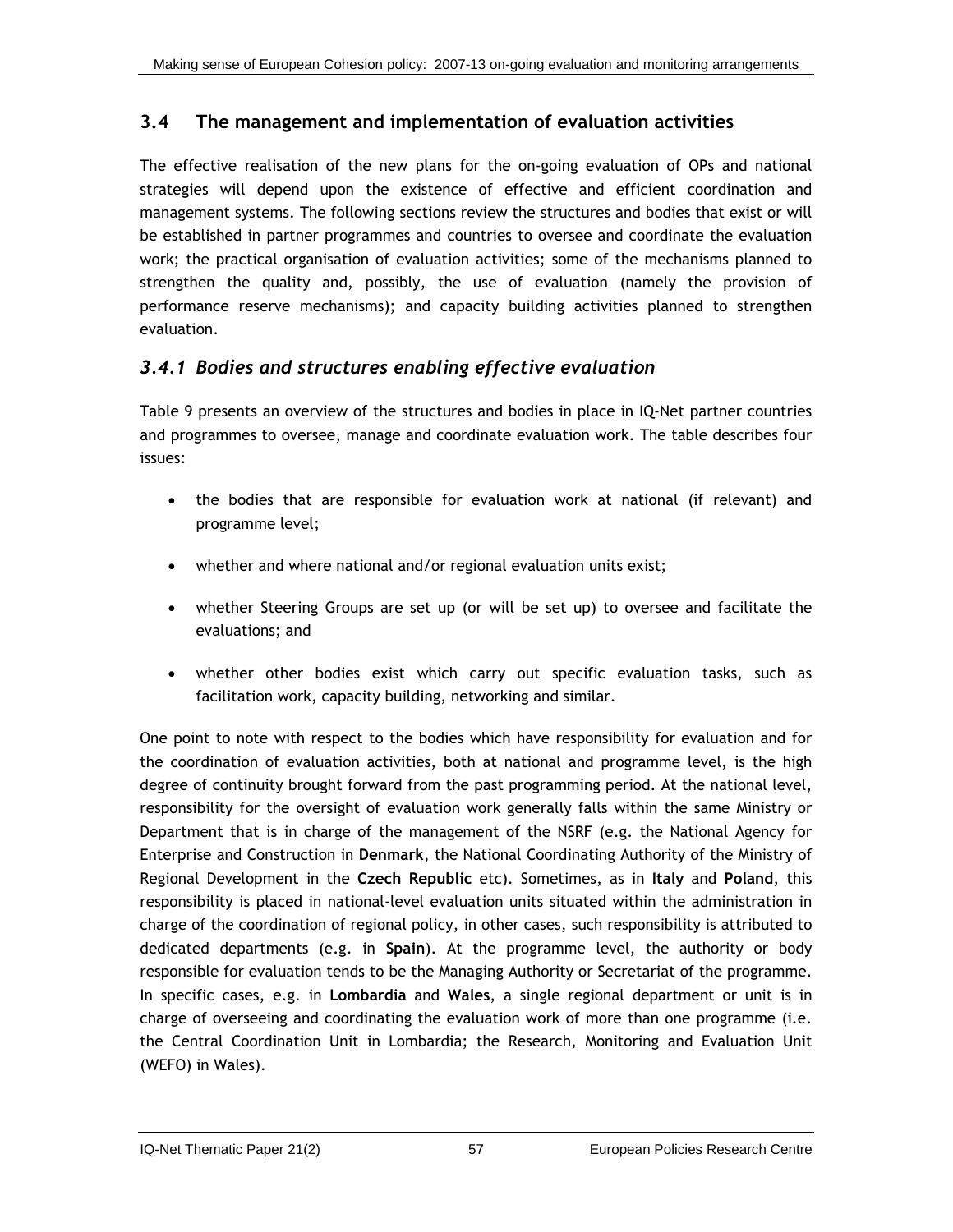Among the countries reviewed, evaluation units or equivalent bodies (in terms of the functions carried out) exist at the national level in the **Czech Republic** (Evaluation Workplace), **Italy**  (UVAL)**, Poland** (KJO) and **Portugal** (the NSRF Observatory). With the exception of the Italian evaluation unit – which has existed since the 1980s – they were all established in the last programming period. The tasks and activities of these bodies are generally similar, ranging from the provision of guidance on evaluation, the organisation of capacity building activities, the dissemination of evaluation tools and results etc., as well as the actual undertaking of evaluation work (an activity that, in **Italy** for instance, is expected to become more important in this current period). In these same countries regional or OP-specific evaluation units also exist or are being set up.

Steering Groups or Committees, which also existed in the last programming period and whose setting up is recommended (as it was in 2000-06) by DG REGIO, are present in most cases, the exceptions being the **Austrian** partner programmes**, Denmark, Greece,** the **OP for Länsi-Suomi**  and **Vlaanderen**. Finally, particular bodies or arrangements exist in some countries to raise the profile of evaluation and generate better understanding of it, such as: the Evaluation Platform KAP-EVA in **Austria** (discussed in more detail in Section [3.4.4](#page-90-0)), the **Italian** National Evaluation System (described below, in Case Study Box 4), the provision to set up evaluation-specific 'groups of experts' in the **Czech Republic** and the creation of an evaluation network in **Portugal.**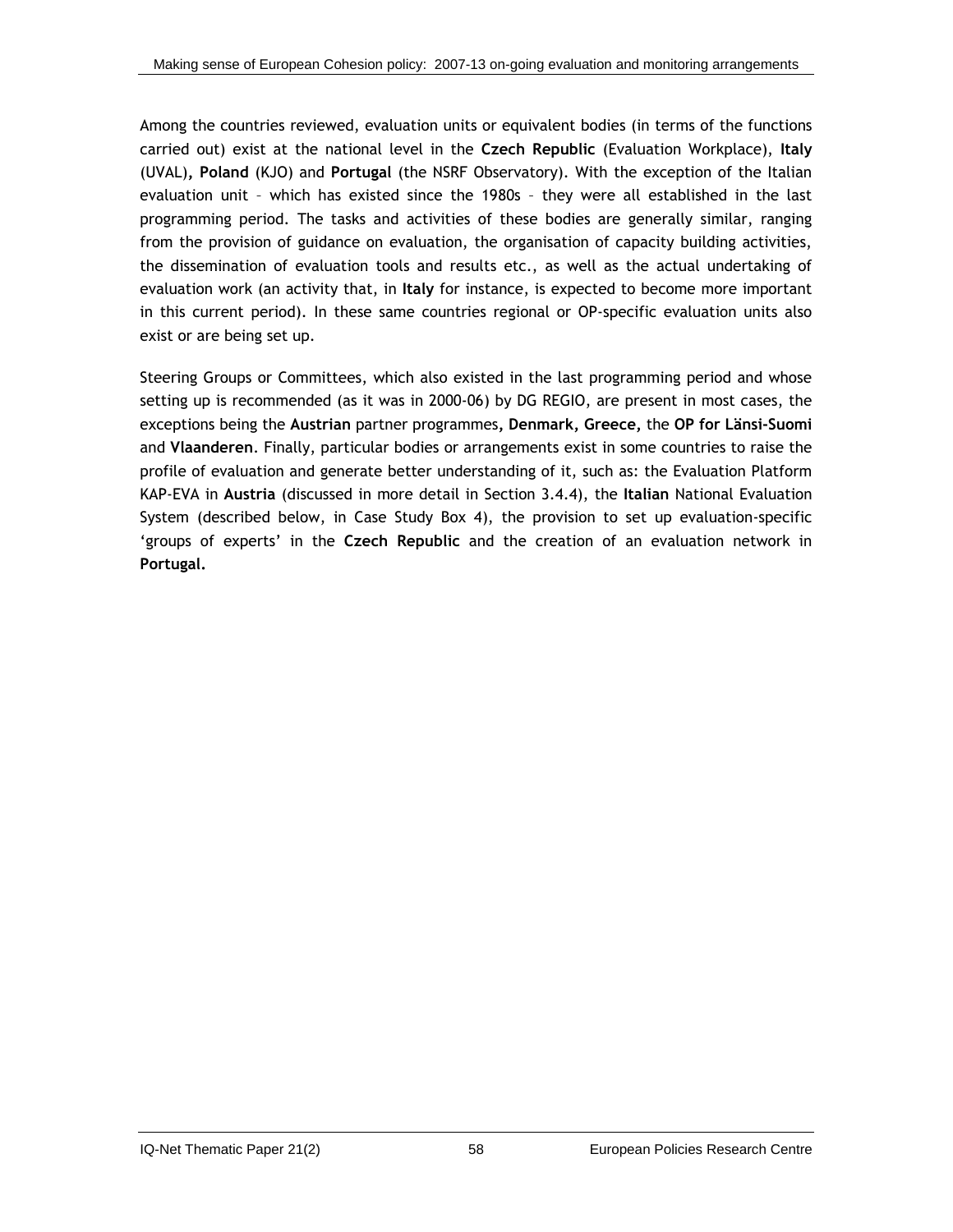| Country                        | Responsible<br>coordinating body | <b>Evaluation Unit?</b>     | <b>Steering Group?</b>                         | Other body?               |  |
|--------------------------------|----------------------------------|-----------------------------|------------------------------------------------|---------------------------|--|
| <b>Austria</b>                 | ÖROK                             | $\mathbf{r}$                | KAP-EVA (quasi SG)                             | <b>KAP-EVA</b>            |  |
| <b>NOe</b>                     | <b>PMC</b>                       | No                          | No                                             | No                        |  |
| <b>Steiermark</b>              | <b>PMC</b>                       | No                          | No                                             | No                        |  |
|                                |                                  |                             |                                                |                           |  |
| <b>Belgium</b><br>(Vlaanderen) | Programme Secretariat            | No                          | No (but Working Group to<br>be set up for MTE) | No                        |  |
| Czech                          | NCA, National                    | National 'Evaluation        | Yes, national and                              | Expert Groups to be       |  |
| Republic                       | <b>Coordinating Authority</b>    | Workplace' (also in         | programme level SGs                            | set up for specific       |  |
|                                | of MRD                           | 2004-06) and OP             | (SGs also in 2004-06)                          | evaluations               |  |
|                                |                                  | <b>Evaluation Units</b>     |                                                |                           |  |
| <b>Denmark</b>                 | <b>NAEC</b> (Managing            | No                          | No                                             | <b>No</b>                 |  |
|                                |                                  |                             |                                                |                           |  |
|                                | Authority of 2 OPs)              |                             |                                                |                           |  |
| <b>Finland</b>                 | Ministry of Interior             | No                          | Joint Evaluation Group                         | <b>No</b>                 |  |
|                                |                                  |                             |                                                |                           |  |
| Länsi-Suomi                    | Managing Authority               | No                          | No                                             | No                        |  |
| <b>France</b>                  | <b>DIACT</b>                     | In DIACT                    | Yes, National Evaluation                       |                           |  |
|                                |                                  |                             | Body and regional                              |                           |  |
|                                |                                  |                             | evaluation committees (for                     |                           |  |
|                                |                                  |                             | OPs/CPER)                                      |                           |  |
| Germany                        |                                  |                             |                                                |                           |  |
| <b>NRW</b>                     | MA/Secretariat                   | No                          | Probably                                       |                           |  |
|                                |                                  |                             |                                                | Associate evaluators      |  |
| Sachsen-                       | Land St. Chancellery             | No                          | Yes (not yet set up)                           | No                        |  |
| Anhalt                         |                                  |                             |                                                |                           |  |
| Greece                         | National<br>Coordinating         | Technical<br>Committee      | <b>No</b>                                      | <b>No</b>                 |  |
|                                | Authority                        | within NCA                  |                                                |                           |  |
|                                |                                  |                             |                                                |                           |  |
| <b>Italy</b>                   | <b>UVAL</b><br>(Ministry<br>of   | UVAL, + Units<br>in         | Yes (not yet set up)                           | National<br>Evaluation    |  |
|                                | Economic Development)            | regions/ministries (also    |                                                | System                    |  |
|                                |                                  | in 2000-6)                  |                                                |                           |  |
| OP R&C                         | <b>NA</b>                        | <b>NA</b>                   | Probably                                       | No                        |  |
| Lombardia                      | Central<br>Coordination          | Yes, but role for 2007-     | Yes (not yet set up)                           | Regional<br>research      |  |
|                                | Unit (for all OPs)               |                             |                                                | institute (IRER)          |  |
|                                |                                  | 13 OPs unclear              |                                                |                           |  |
| Poland                         | KJO<br>(Ministry<br>of           | KJO<br>(Ministry<br>of      | Yes, chaired by                                | No                        |  |
|                                | Regional Development)            | Regional Development)       | Department for Structural                      |                           |  |
|                                |                                  |                             | <b>Policy Coordination</b>                     |                           |  |
| Śląskie                        | Managing Authority               | Yes                         | Yes, being set up                              | No                        |  |
| Portugal                       | <b>NSRF Observatory</b>          | NSRF Observatory and        | Yes, for each OP, but core                     | <b>Evaluation Network</b> |  |
|                                |                                  | for each OP                 | responsibility lies in NSRF                    |                           |  |
|                                |                                  |                             | <b>Evaluation Network</b>                      |                           |  |
| Slovenia                       | Managing Authority               | $\overline{\phantom{a}}$    | Yes, chaired by MA                             | No                        |  |
|                                |                                  |                             |                                                |                           |  |
| <b>Spain</b>                   | Sub DG Territorial               |                             | Monitoring and Evaluation                      |                           |  |
|                                | Programming and                  |                             | <b>Advisory Committee</b>                      |                           |  |
|                                | Evaluation of                    |                             |                                                |                           |  |
|                                | <b>Community Policies</b>        |                             |                                                |                           |  |
|                                | (MEF)                            |                             |                                                |                           |  |
| Sweden                         | <b>NUTEK</b>                     | $\mathcal{L}^{\mathcal{L}}$ | Yes (not yet set up)                           | No                        |  |
| UK                             |                                  |                             |                                                |                           |  |
| <b>NEE</b>                     | <b>RDA</b>                       | No                          | <b>NA</b>                                      | No                        |  |
| Scotland                       | <b>Scottish Government</b>       | No                          | Monitoring & Evaluation                        | No                        |  |
|                                |                                  |                             | Group (MEG)                                    |                           |  |
| Wales                          | Research,<br>Monitoring          | Research.<br>Monitoring     |                                                | No                        |  |
|                                | Evaluation<br>and<br>Unit        | Evaluation<br>and<br>Unit   | Yes, Evaluation Advisory                       |                           |  |
|                                | (WEFO)                           | (WEFO)                      | Group (to be set up) + SG                      |                           |  |
|                                |                                  |                             | for<br>each<br>Strategic                       |                           |  |
|                                |                                  |                             | Framework                                      |                           |  |

<span id="page-85-0"></span>**Table 9: The management of evaluation work in IQ-Net countries and programmes (ERDF)** 

Source: EPRC research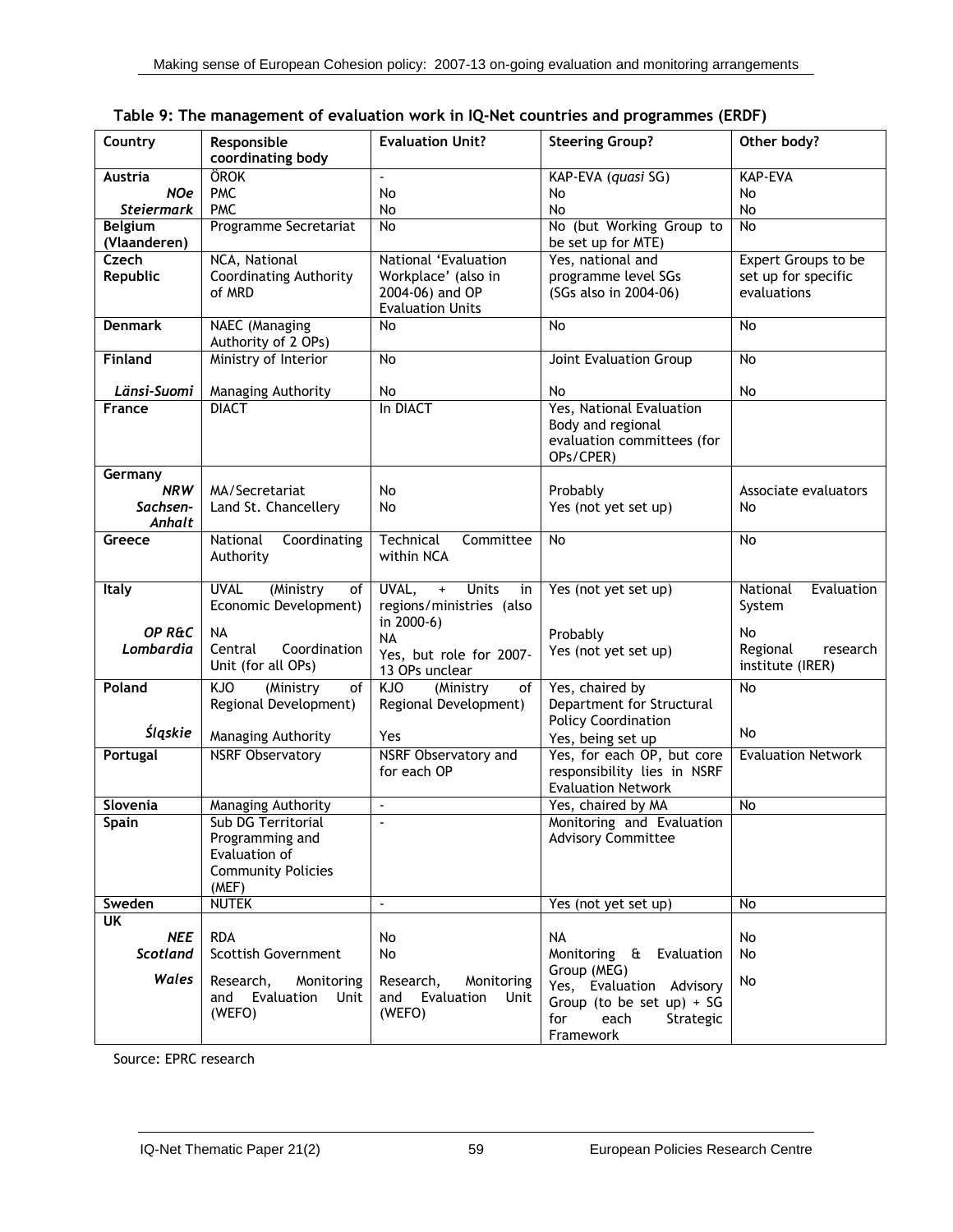### **Case Study Box 4 – The Italian National Evaluation System (NES)**

The National Evaluation System will involve representatives from the national evaluation units responsible for each fund (ISFOL (ESF), UVAL (ERDF) and INEA (EAFRD)), even though rural development is not now strictly part of regional policy) and from the evaluation units of the regional and national administrations in charge of Structural Funds programmes. It is seen as very important to have a system covering all funds, especially in a context where interventions funded by different Structural Funds are organised in separate programmes (requiring a stronger strategic coordination capacity).

The NES will do three things:

- 1. It will *build capacities*, supporting evaluators and policy-makers in their evaluation activities.
- 2. It will carry out *meta-evaluations*, intended as evaluations of the evaluations (to help the administrations assess the quality and correspondence to needs of their evaluation work); more generally the NES will read the evaluation reports, act as an external observer and look at ways to improve evaluation processes (observatory).
- 3. It will *provide guidance*, in the form of guidelines, seminars, meetings, guidance on instruments and choices that can be made; it will participate in parts of the evaluation processes and meet with administrations (similar to what was already done in the Objective 1 regions in 2000-06 and on request).

The participation to the NES will be voluntary. In theory, all regional and national evaluation units can participate, but as the system will have to be operational, it was decided to make involvement in the NES non-compulsory. UVAL asked the regional and national evaluation units if they wanted to be involved and to commit to a certain amount of working days. Some units have replied, granting 5, 10 or 25 percent of the time dedicated to specific evaluation components for NES activities.

The NES will operate through a *coordination group* and a *working group*. At the moment, the NES includes c.43 staff, 10 of which come from UVAL, 12 representatives from regional units, the representatives from three Ministries (excluded the MED, for which UVAL also acts as evaluation unit) and representatives from ISFOL and INEA.

The choice was made to limit the participation to the NES to the components of the evaluation units of national and regional administrations (and not to include, for example, representatives of the programme Managing Authorities or secretariats). This was to ensure focus and to limit the size of the NES. As one of the objectives of the NES is to internalise evaluation competencies, clearly the NES' activities will be targeted especially at the administrations in charge of Structural Funds programming and hence there will be strong communication (even through indirect involvement in the NES).

# *3.4.2 Internalised or externalised evaluation*

In the past, external consultants were generally commissioned to undertake Structural Funds evaluations. This was due to the EU regulatory requirements that stressed the importance of the independence of evaluation, implying that evaluation work should be conducted by actors not directly involved in the management or implementation of the programmes. For 2007-13, the somewhat relaxed Structural Funds regulations provide for scope to conduct more internal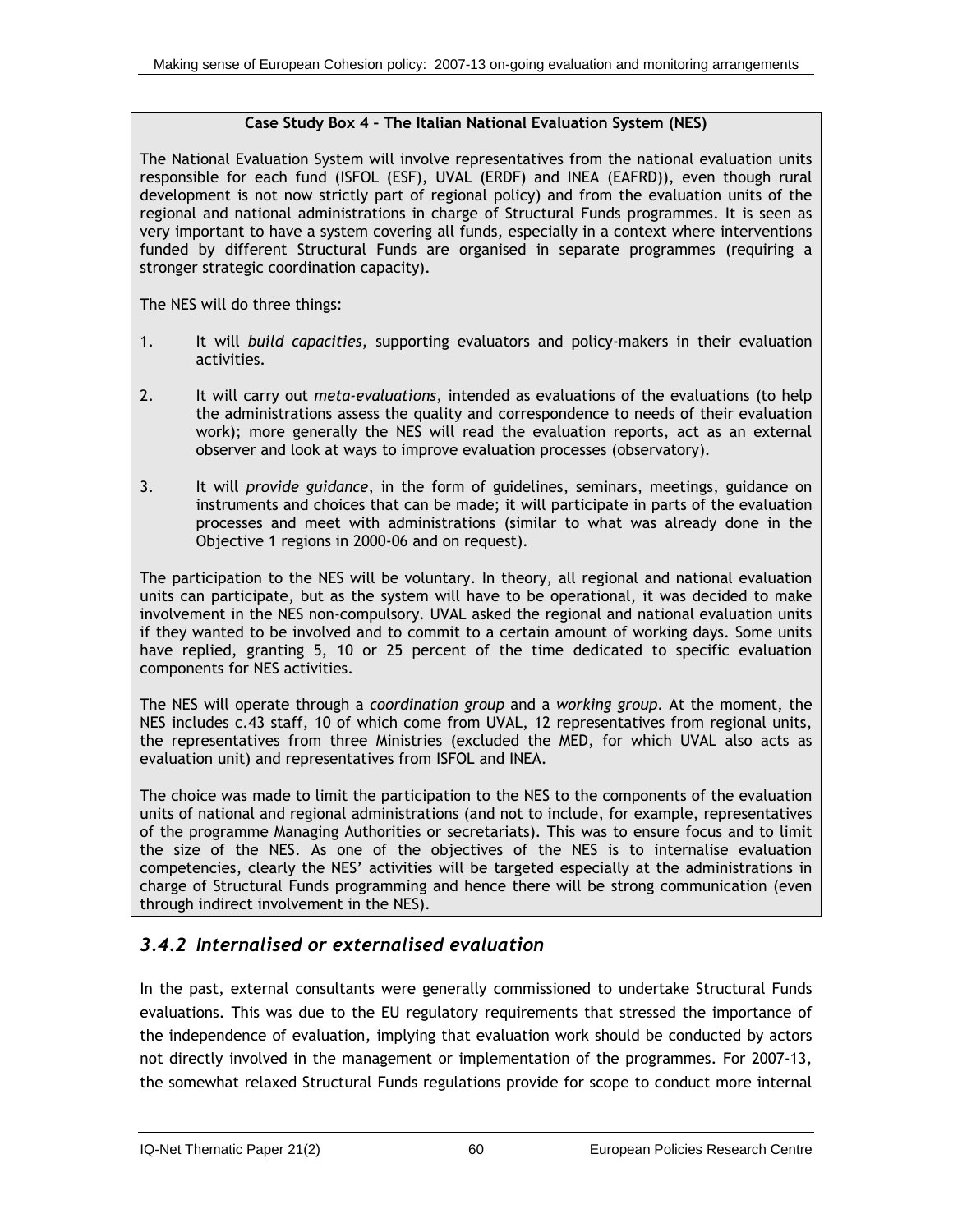<span id="page-87-0"></span>evaluations, an opportunity which is being seized by a number of IQ-Net partners, as shown in the overview table below ([Table 10](#page-87-0)).

| Country                   | <b>External</b>          | and/or<br>Internal | <b>Both</b>                                                                                                              |
|---------------------------|--------------------------|--------------------|--------------------------------------------------------------------------------------------------------------------------|
|                           |                          | Self-assessments   |                                                                                                                          |
| Austria                   | $\int$                   |                    |                                                                                                                          |
| Niederösterreich          | $\sqrt{ }$               |                    |                                                                                                                          |
| <b>Steiermark</b>         | Г                        |                    |                                                                                                                          |
| Belgium (Vlaanderen)      | $J$ (MTE)                |                    |                                                                                                                          |
| <b>Czech Republic</b>     | √ (nearly 100%)          |                    |                                                                                                                          |
| <b>Denmark</b>            |                          |                    | possibly<br><b>MTE</b><br>$\sqrt{ }$ ,<br>externally<br>commissioned, internal for thematic<br>and/or impact evaluations |
| <b>Finland</b>            | $\int$                   |                    |                                                                                                                          |
| Länsi-Suomi               | Г                        |                    |                                                                                                                          |
| France                    |                          |                    | $\sqrt{ }$ , balance tbc                                                                                                 |
| Germany                   |                          |                    |                                                                                                                          |
| Nordrhein-Westfalen       |                          |                    | $\sqrt{ }$ , balance tbc                                                                                                 |
| Sachsen-Anhalt            | Not yet decided          | Not yet decided    | Not yet decided                                                                                                          |
| Greece                    | Г                        |                    |                                                                                                                          |
|                           |                          |                    |                                                                                                                          |
| Italy                     |                          |                    | $\sqrt{ }$ , balance tbc                                                                                                 |
| OP R&C                    |                          |                    | $\sqrt{ }$ , more self-assessments than in past                                                                          |
| Lombardia                 |                          |                    | J, more use of IRER than in past                                                                                         |
| Latvia                    |                          |                    |                                                                                                                          |
| Poland                    | $\sqrt{(probability)}$   |                    |                                                                                                                          |
| Śląskie                   | Г                        |                    |                                                                                                                          |
| Portugal                  |                          |                    | J, mostly external, with exception of                                                                                    |
|                           |                          |                    | econometric studies done internally                                                                                      |
| Slovenia                  | $\overline{\phantom{a}}$ | $\blacksquare$     |                                                                                                                          |
| Spain                     |                          |                    | J, mostly external, but greater in-                                                                                      |
|                           |                          |                    | house evaluation than in past                                                                                            |
| Sweden                    |                          |                    | J, mostly external, but it is expected                                                                                   |
|                           |                          |                    | that the NSRF evaluation<br>based on                                                                                     |
|                           |                          |                    | results of OP evaluations will be done                                                                                   |
|                           |                          |                    | internally by NUTEK                                                                                                      |
| <b>UK</b>                 |                          |                    |                                                                                                                          |
| <b>North East England</b> |                          |                    | $\sqrt{ }$ , balance tbc                                                                                                 |
| <b>Scotland</b>           |                          |                    | J, balance tbc by MEG                                                                                                    |
| Wales                     |                          |                    | $\sqrt{ }$ , balance tbc                                                                                                 |

**Table 10: Use of external evaluators, internal evaluation and self-assessment** 

Source: EPRC research

Whilst a small group of countries will continue to predominantly outsource evaluation work to external contractors (**Austria**, **Vlaanderen**, **Czech Republic**, **Finland**, **Greece** and **Poland**), the majority are planning to implement a mix of externally commissioned and internally conducted evaluations (in **Denmark**, **France**, **Germany**, **Italy**, **Portugal**, **Spain**, **Sweden** and the **UK**). The balance between external and internal evaluation is at the moment uncertain and decisions on this will be taken only at later stage, based partly on the availability of skilled in-house human resources but also on political sensitivities (e.g. in **Nordrhein-Westfalen**).

Generally speaking, internal evaluations will be carried out in the following cases and for the following main reasons: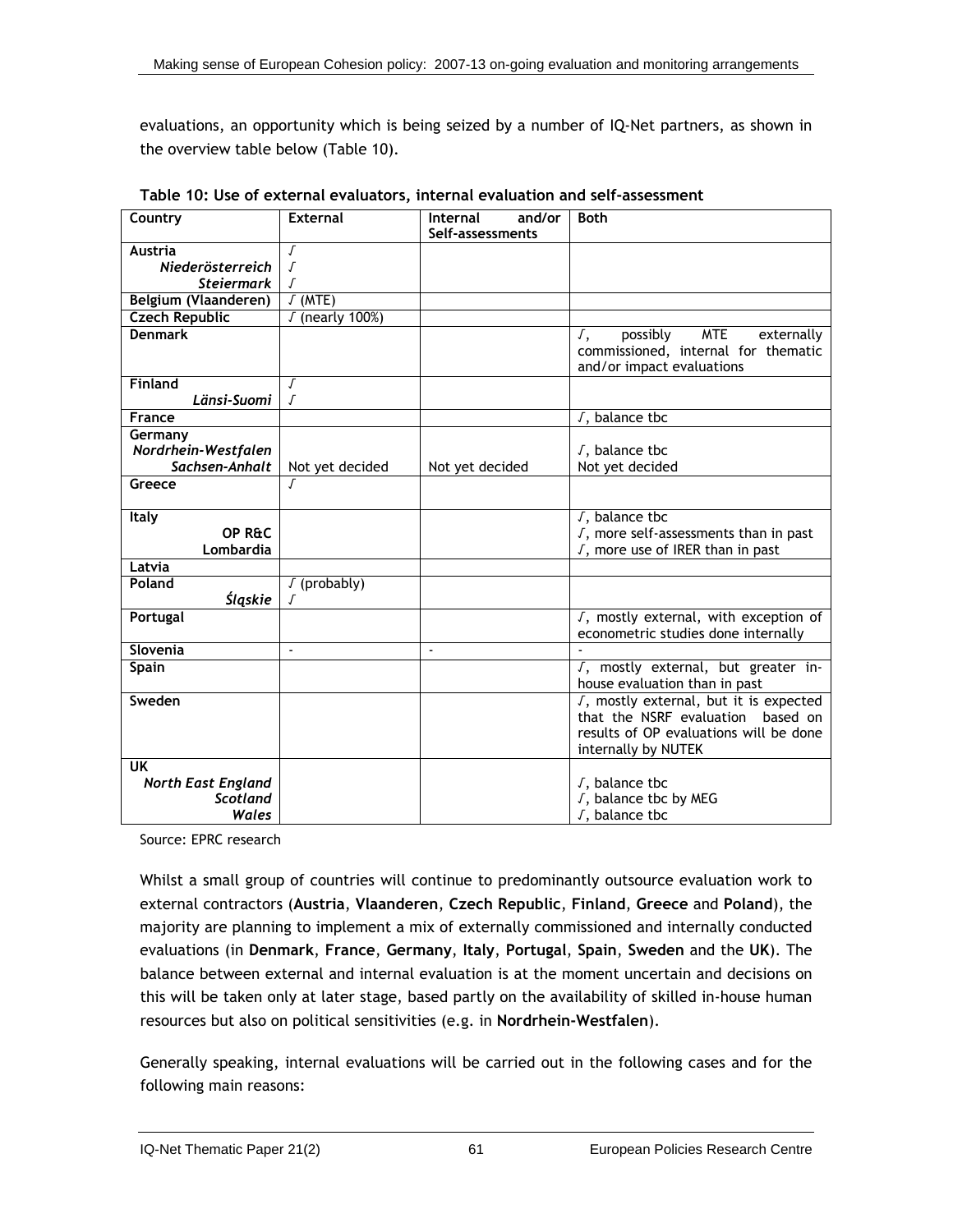- When the evaluation requires *specialist skills or techniques for which the domestic administration is considered better equipped* than evaluators available on the market, for example:
	- in **Portugal,** where econometric studies on the impact of the NSRF will be done inhouse;
	- in **Denmark,** where work focusing on macro-economic trends or using public databases to trace long-term developments will be done internally within the domestic administration; and
	- in **Nordrhein-Westfalen,** where a simplified form of cost-benefit analysis will be carried out in-house by the programme secretariat for strategic projects or new types of project.
- When the evaluations focus on very *technical topics* (e.g. support to firms for innovation oriented investments) *that the administrators in charge of the programme "know best"* and that external evaluators would not be able to grasp easily, for example
	- in the **Italian OP Research and Competitiveness,** continuing some self-assessments successfully carried out during the past programming period; the Intermediate Body in charge of half of the programme and its technical secretariat are planning to undertake in-house studies on topics relating to programme implementation and performance; and
	- in **Nordrhein-Westfalen**, where the Managing Authority, the secretariat or the various funding ministries (Intermediate Bodies) will undertake an evaluation of the shift to a more extensive use of competitive calls for tender.
- When the evaluations can be undertaken as adequately internally as externally, but internalisation presents the advantage of control over the work's timetable and cost savings, such as in **Sweden**, where NUTEK will carry out a meta-analysis of OP evaluations to draw out comparative conclusions and lessons.
- Where the existence of 'strong' research institutes or evaluation units provides scope for more in-house work, for example in **Lombardia** where it is envisaged that IRER, the regional research institute, will have a larger role in the delivery of evaluation work or, more generally, for the **Italian** NSRF for which UVAL is expected to carry out more direct evaluation work than in the past (e.g. in 2000-06, it oversaw and coordinated the MTE of the Italian Objective 1 CSF; this time there are expectations that it will take a more active, direct role).

When evaluations are outsourced, the contractual arrangements through which evaluation activities are commissioned are expected to be similar to those utilised in the past, i.e.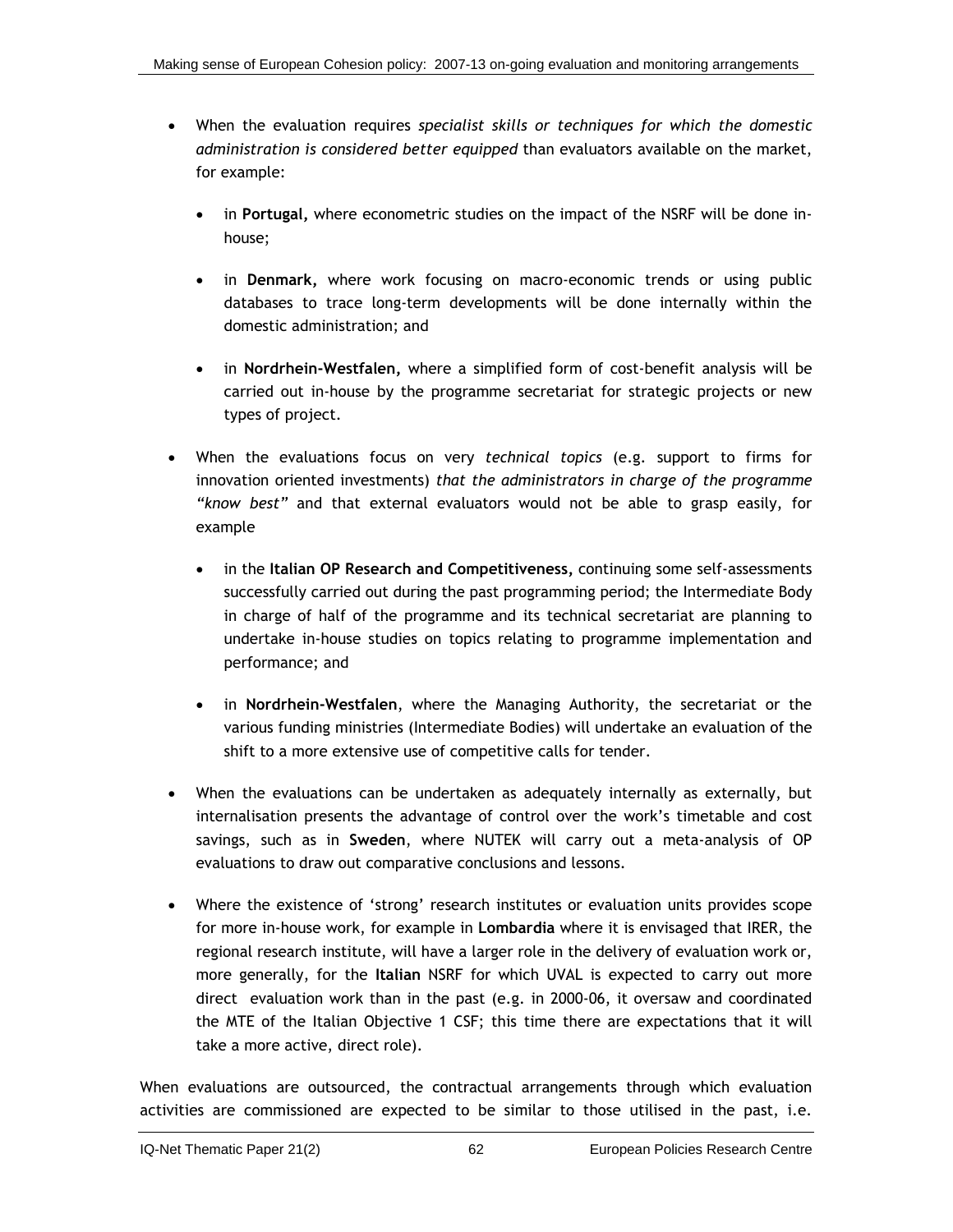<span id="page-89-0"></span>evaluation-specific contracts (e.g. in **Wales**, for the evaluations of each Strategic Framework, or in **Nordrhein-Westfalen**), or overall framework contracts where a single evaluator or consortium is appointed to follow the programme throughout its life (e.g. possibly in the **Italian**  programmes, as was the case with the 2000-06 programmes). In either case, it can be expected that external evaluators will be selected through public calls for tenders, in line with established national and European public procurement rules.

In **Lombardia**, where a considerable part of the evaluation work will be conducted by the region's research institute, IRER, it is likely that the remit of the institute will be formalised through some form of agreement or covenant. Finally, it should be mentioned that in **Nordrhein-Westfalen** the Secretariat has recruited two evaluators as associates (i.e. working on a part-time consultancy basis rather than as full-time staff members). This is similar to a solution adopted during the last programming period in **North East England**, where the Programme Secretariat (the Government Office) employed two consultancy firms 'on retainer', to provide an on-going evaluation service as and when issues arose.

### *3.4.3 Giving weight to evaluation: performance reserve mechanisms*

The quality of evaluation processes and outputs will be paramount to the credibility and thus usability of the evaluations. As in the past, national authorities and Managing Authorities in charge of coordinating programme evaluation (NSRF and OPs) will have to pay attention to establishing quality checks and follow-up mechanisms. This is also underlined by DG REGIO's Working Document 5 which proposes standards for both the evaluation process and the main outputs of evaluation work, the evaluation reports (see [Table 11](#page-89-0) below).

| <b>Evaluation</b> | Coherent objectives (evaluability)                           |
|-------------------|--------------------------------------------------------------|
| <b>Process</b>    | Well drawn-up terms of reference                             |
|                   | Well designed and conducted tender selection procedures      |
|                   | Effective dialogue and feedback between the parties involved |
|                   | Availability of adequate information (e.g. monitoring data)  |
|                   | Good management and support of the evaluation team           |
|                   | Effective dissemination to decision-makers and stakeholders  |
| <b>Evaluation</b> | Meeting needs                                                |
| <b>Reports</b>    | Relevant scope                                               |
|                   | Open process                                                 |
|                   | Defensible design                                            |
|                   | Use of reliable data                                         |
|                   | Sound analysis                                               |
|                   | Credible results                                             |
|                   | Impartial conclusions                                        |
|                   | Clear report                                                 |
|                   | Useful recommendations                                       |

|  | Table 11: Quality standards as specified in DG REGIO's Working Document 5 |  |  |
|--|---------------------------------------------------------------------------|--|--|
|  |                                                                           |  |  |

Source: DG REGIO (2006) *Op. Cit.*, Annex 2, p. 18.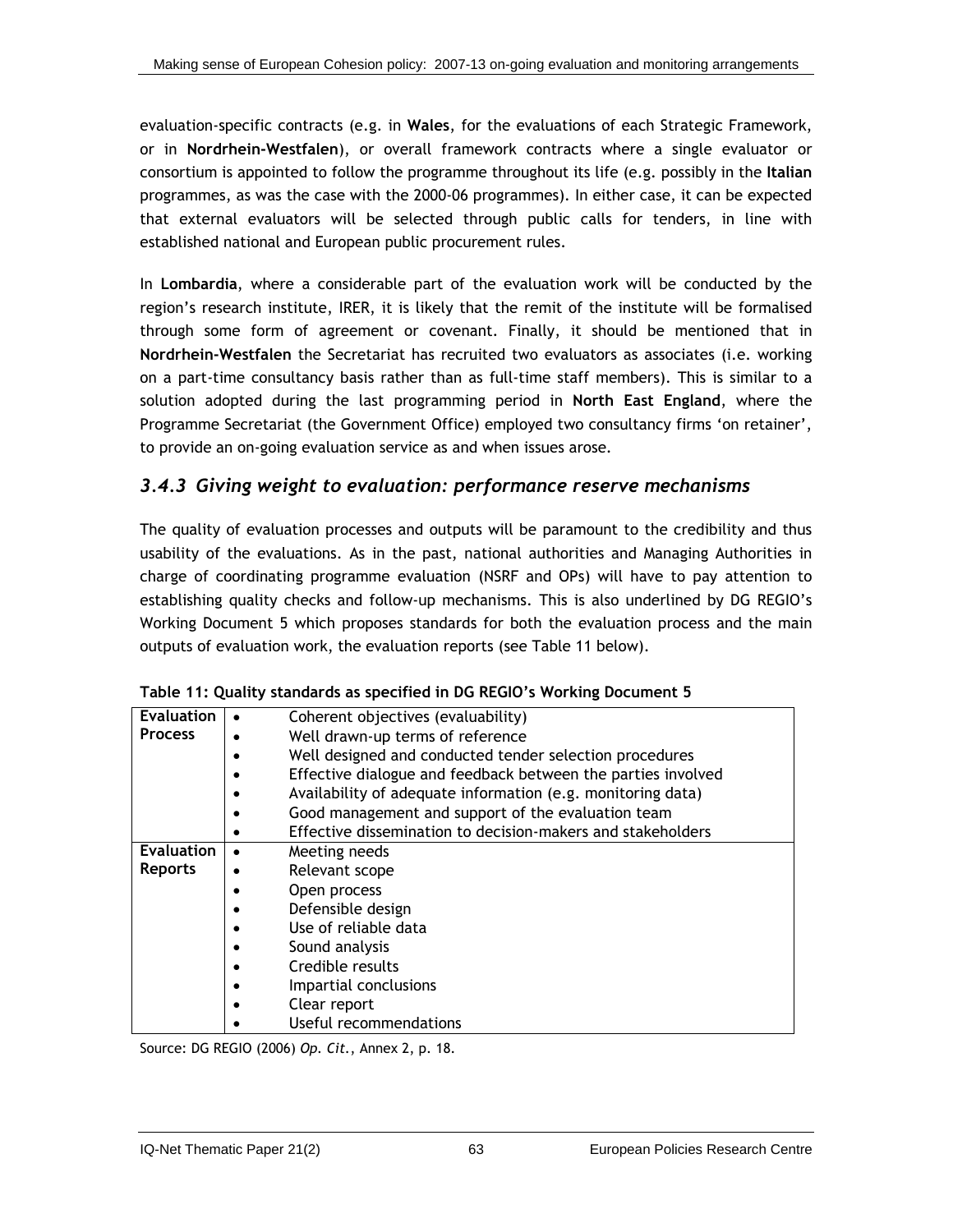<span id="page-90-0"></span>At this early stage of preparations of evaluation strategies, there is not much new evidence to justify a review of the quality checks and follow-up mechanisms foreseen in partner countries and programmes to enhance the solidity of evaluation. Yet, an interesting point that emerged during the fieldwork research is that in a few countries (**Italy** and **Poland**), as well as in one OP (the **Spanish NOP for Innovation**) evaluation will be linked to a financial performance reserve. In illustration, some more detail on the Italian performance reserve system is presented in the Case Study Box 5 below.

#### **Case Study Box 5 – Performance Reserve for the Italian Mezzogiorno in the period 2007-13**

The Italian performance reserve applies to the Southern part of the country, the so called Mezzogiorno (an aggregate of regions which is larger than the sum of Convergence regions). This choice was made in consideration of the much higher 'need' of this area and, related, the high concentration of the financial allocations of regional policy in this part of the country. For the performance reserve, the NSRF identifies some 'target service goals' (*Obiettivi di servizio*) in four strategic areas: education; services for the care of children and the elderly; management of urban waste, and integrated water services. The distribution of the financial performance reserve (of c.  $\epsilon$ 3 billion) is linked to the achievement of these goals: for each strategic area the 'service target goal' is measured by appropriate quantitative indicators and for each indicator – there are 11 in all – a target is identified for 2013.

All eight Mezzogiorno regions and the Ministry of Education participate in this performance reserve system. The amount of resources obtainable by each administration has been decided based on allocation criteria (available from the website of the Department for Cohesion Policies). The distribution of the performance reserve will be made on a pro-rata basis, i.e. based on the number of indicators for which the targets have been achieved.

The achievement of the target values will be established in two stages, in 2009 and 2013:

- In 2009, part of the performance reserve resources will be allocated based on an assessment of the relative progress made in the progression from the baseline data towards the 2013 target values;
- In 2013, the remaining part of the performance reserve resources will be allocated.

For the allocation of the performance reserve in 2013, a flexibility clause is available. According to this clause, for a maximum of four indicators chosen by each regional administration, the full amount of resources obtainable under the indicator will be awarded simply by having achieved 60 percent of the target value (however, for the flexibility clause to apply, at least one indicator must have been achieved fully in each one of the four strategic areas).

# *3.4.4 Capacities and capacity building for evaluation*[77](#page-90-0)

The increased freedom and room for manoeuvre that Member States and regions have with respect to the evaluation of European Cohesion policy in their countries imply the need for a certain degree of 'maturity' and of diffused knowledge on the role, tools and utility of evaluation. This relates particularly to:

<sup>&</sup>lt;sup>77</sup> Heidi Vironen of EPRC contributed to this section.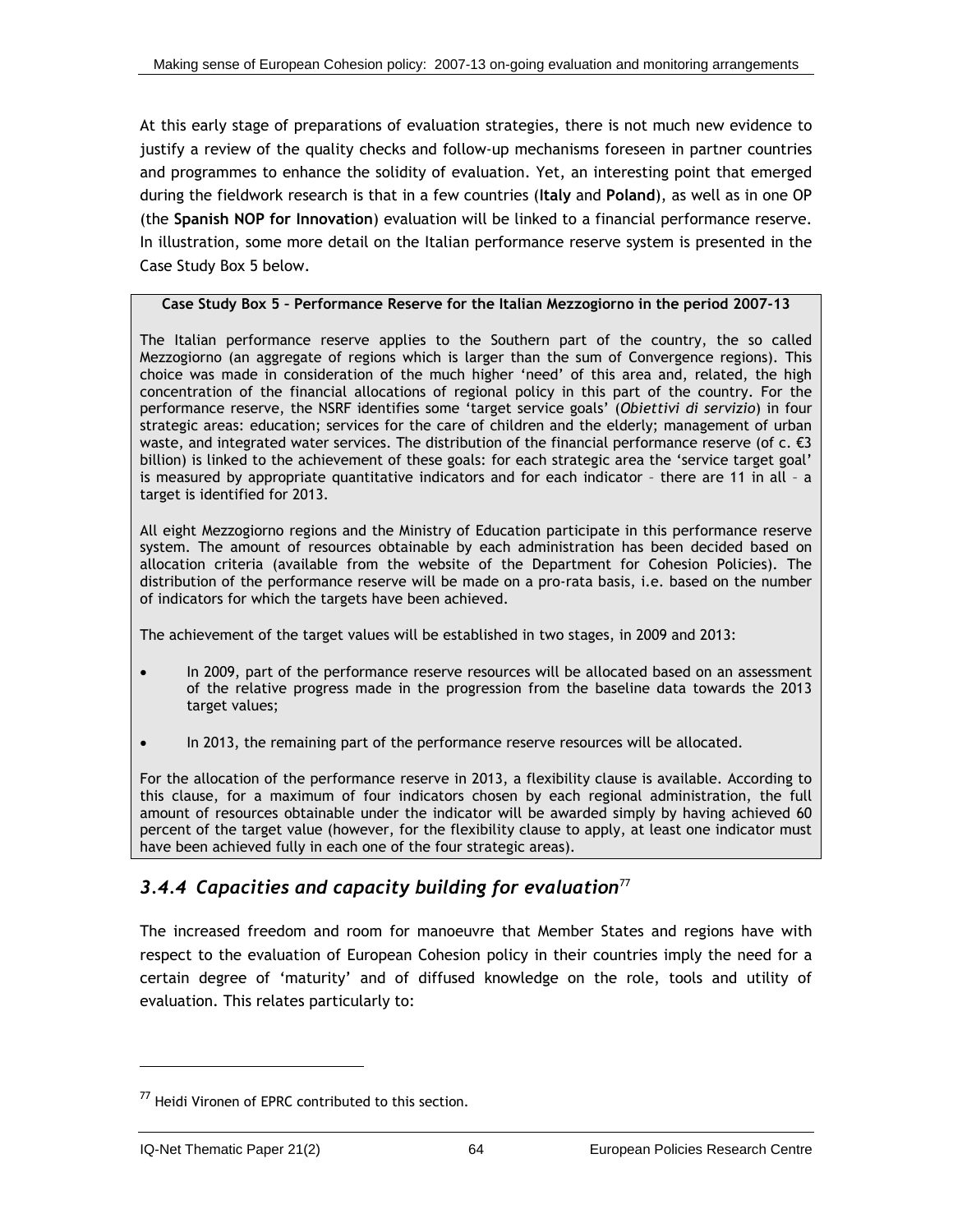- <span id="page-91-0"></span>• the *administrations in charge of the programmes* who will commission and, in some cases, undertake evaluation work, and
- the *evaluation community*, including consultants and academics working as evaluators.

Without doubt, the experience gained from past Structural Funds programming rounds has embedded an evaluation culture and deepened evaluation capacity across all the EU15 Member States. Throughout programming periods, actors have become not only more familiar with the operational requirements for conducting evaluations, but have had access to larger pools of evaluator skills not least due to the extensive efforts paid to raise awareness on the utility of evaluation and to build capacities.<sup>[78](#page-91-0)</sup>

Over the past programming period (2000-06), national authorities have had an important role in this respect in most countries. Many issued their own general evaluation guidance, based on the Commission's requirements but reflecting national priorities. A number were also active in the provision of technical advice and methodological and organisational good practice; in the organisation of workshops and consultations with individual programmes (e.g. to impart to programme managers the requirements of the MTEs); in providing technical advice and support to programme managers in the drafting of terms of reference; and, acting as a source of methodological and organisational good practice upon which programmes could draw.<sup>[79](#page-91-0)</sup> Perhaps the most meaningful example of systematic capacity building over the past programming periods can be found in **Austria**, where a permanent evaluation discussion forum was set up in 1995, upon the country's accession to the EU, to bring together programme managers and evaluators, and to develop a debate on evaluation themes, management, organisation and methods (see Box 6 Below).

### **Case Study Box 6 – the Austrian KAP-EVA platform**

The creation of a permanent forum on evaluation has been a key element of the strategy to enhance evaluation capabilities over the past programming periods. Capacity building activities became more established upon the country's membership to the EU in 1995. At this time, the Austrian Federal Chancellery (BKA) established a so-called 'Checkpoint EVA' platform (run by the Austrian Spatial Planning Institute, ÖIR) which had the objective to facilitate exchange of experience and learning in regional policy evaluation. The network included evaluators and national as well as regional policy makers.

<sup>78</sup> Raines P and Taylor S (2002) *Op. Cit.*

<sup>79</sup> *Ibid,* p. 25.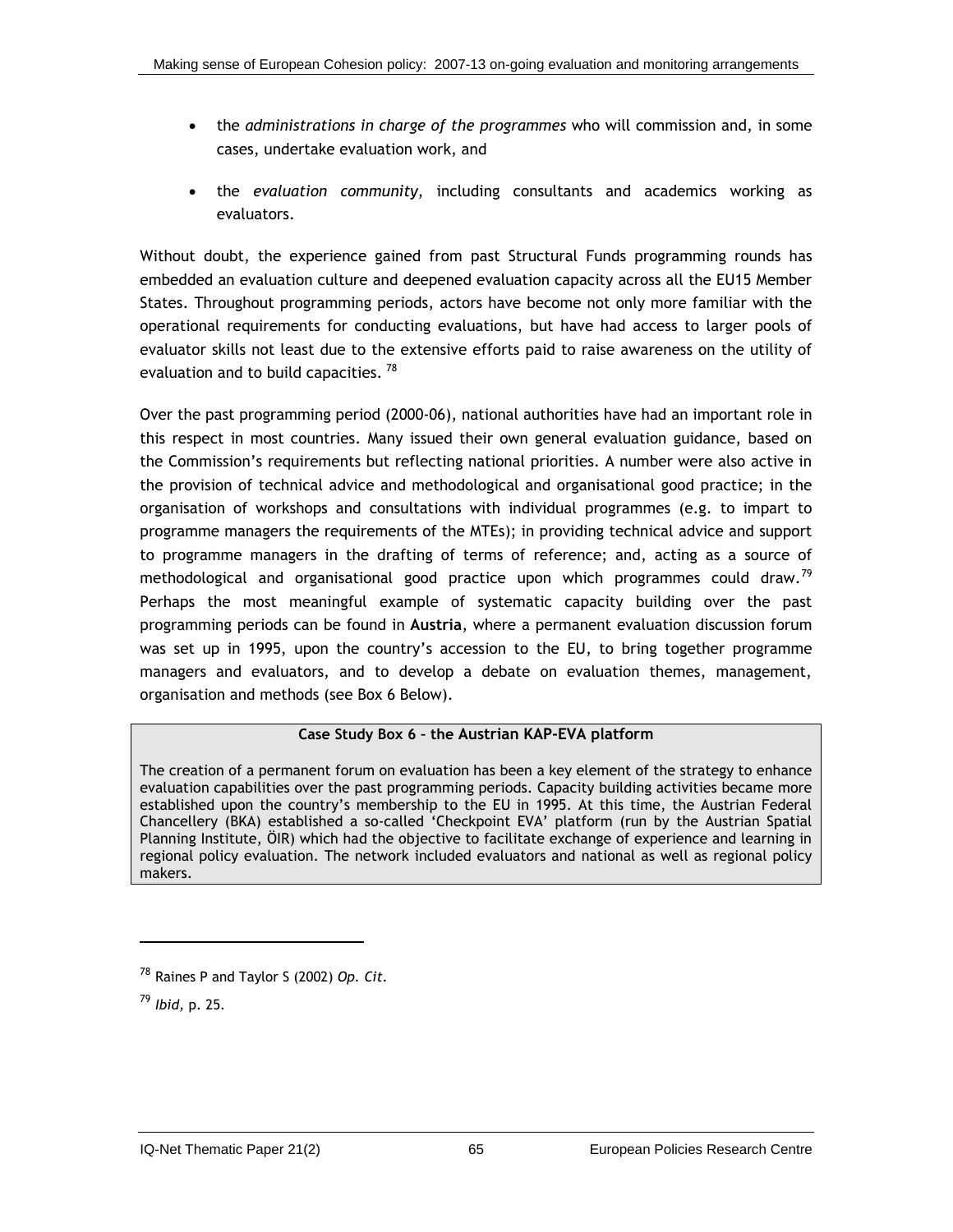<span id="page-92-0"></span>During the five years of its existence 'Checkpoint EVA' collected and distributed information on evaluation issues and organised annual conferences.<sup>[8](#page-92-0)0</sup> The platform concept was developed further for 2000-06 as part of the MTE, when the coordination and work platform KAP-EVA was established by the Austrian Conference on Spatial Planning (ÖROK). KAP-EVA represents one of the most active examples of institutionalisation of capacity building in an international context.<sup>[8](#page-92-0)1</sup> For example, during the period 2002-06, it organised a series of workshops dealing with a variety of evaluation related issues and involving a range of national and *Land*-level actors, as well as evaluators from different research institutes. These workshops have been perceived as very useful tools for stimulating discussions, setting common standards and adapting EU requirements to domestic needs. The success of the KAP-EVA initiative has led to its reiteration in the current programming period, although the exact role and relationship with the NSRF strategic forum '*STRAT.AT plus*' is still under development.

As in Austria, also for the newer Member States accession has led to extensive capacity building efforts in the field of evaluation and also more generally. For instance, over the 2004-06 period, a number of EU10 countries developed, following advice from DG REGIO, national Evaluation Plans and these tended to include provisions for capacity building (e.g. in the **Czech Republic**, **Lithuania** and **Poland**). In **Poland**, for example, the 2004-06 Evaluation Plan included a specific annex on capacity building which comprised: the development of guidelines for the evaluation of the NDP and OPs; the setting up of an Evaluation Steering Group to support the evaluation process and of a Consultative Group to support the work of national and programme evaluation units and evaluators, with the aim of developing the evaluation system in the country. Important components of the Consultative Group included a database of institutions involved in the evaluation of Structural Funds both within Poland and in the rest of the EU, and an online discussion forum dedicated to evaluation (see also Case Study Box 8).

Notwithstanding past efforts, the issue of capacities available to evaluation is still of primary importance, particularly in the context of the EU12, where past experiences with regional policy evaluation are limited, as is highlighted in the conclusions of a study recently carried out for DG REGIO $^{82}$  $^{82}$  $^{82}$  (see Box 7 below for a detailed summary of the conclusions and recommendations formulated in the study). The research resulted in an analytical framework that addresses multiple aspects of evaluation capacity development and allows for a review of progress in this field. It concluded that still to date there are a number of challenges facing government administrations, programme authorities and evaluators that hinder to a more or lesser degree the use that is made of evaluation in all European countries, especially in the EU12.

-

<sup>80</sup> Holzinger, E (2001) *6 Jahre Programm-Evaluation – eine Bilanz*, ÖIR: Wien, p. 29.

<sup>81</sup> Raines, P and Taylor, S (2002) *Op. Cit.*; Strohmeier, G and Holzinger, E (2006), *Die Koordinations- und Arbeitsplattform KAP-EVA: Ein Prozess in der Evaluierung der Strukturfonds-Programme in Österreich*.

<sup>82</sup> DG REGIO (2007) *Final report on the framework to analyse the development of evaluation capacity in the EU Member States*, 2nd draft, Estep, September 2007.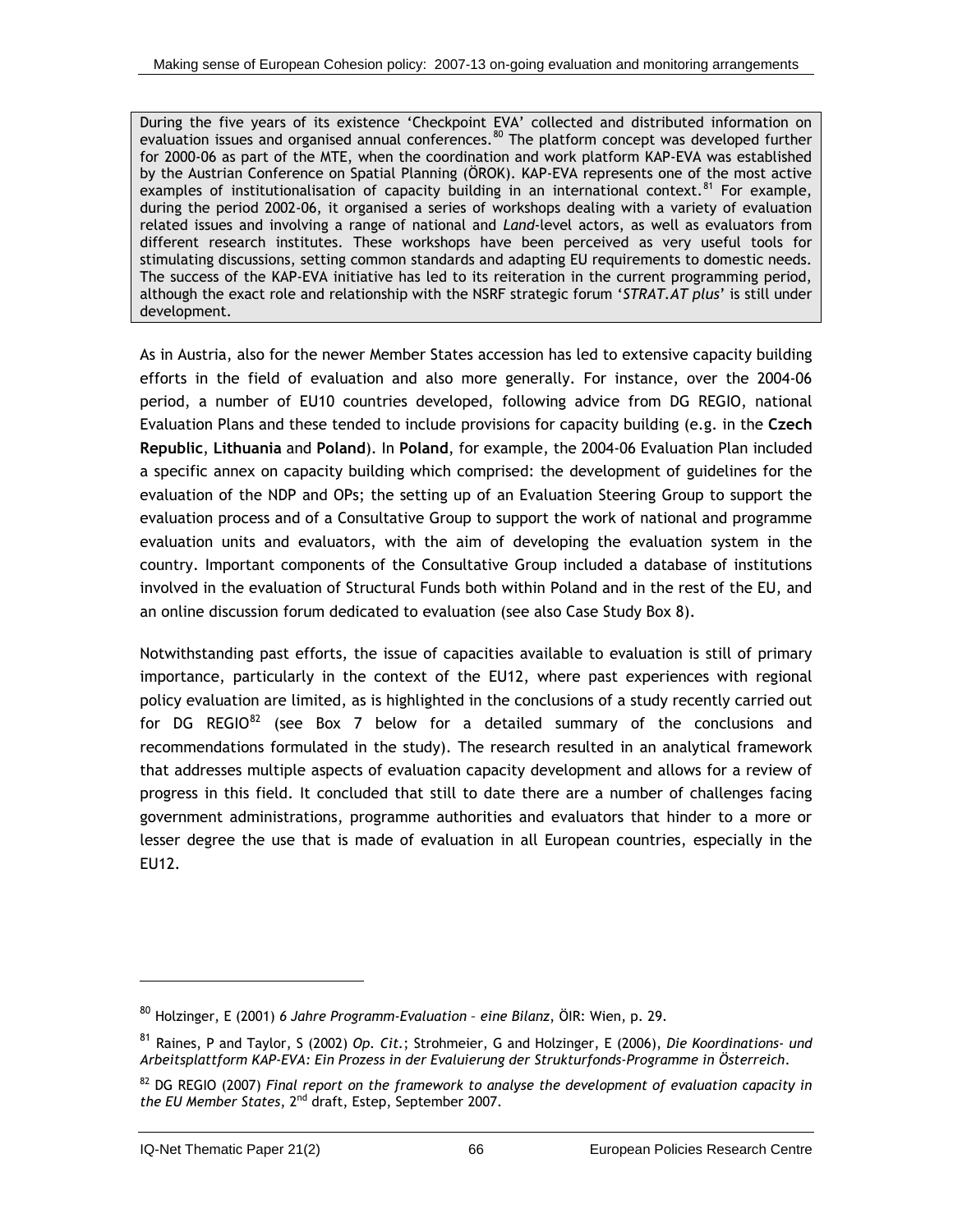#### **Case Study Box 7 - Evaluation Capacities in the EU27: A study for DG REGIO**

Evaluation capacity was defined as "the ability of Structural and Cohesion Fund administrations to effectively organise and utilise timely, high-quality evaluations of EU-funded programmes". Based on the definition and wider literature review, a draft framework for evaluation capacity development was established around four dimensions:

- *Demand* which refers to the commissioning side of the evaluation process;
- *Supply* which refers to the availability and quality of external evaluation expertise and socio-economic data resources;
- *Dissemination and utilisation* of evaluation outputs;
- *Institutionalisation* which aims to capture whether the wider (i.e. beyond Structural Funds) administrative environment or culture is conducive to, or enabling of, evaluation (a secondary focus is on whether Structural Funds evaluation requirements influence Member State evaluation practice).

Each dimension was broken down into a series of criteria and sub-criteria, and then into quantitative and qualitative indicators. The draft framework was subsequently tested to see how well it served the purpose of assessing and analysing evaluation capacity development in different EU countries. For each dimension the study identified some conclusions and recommendations. Key conclusions and recommendations were also formulated regarding the framework as a whole.

#### **Conclusions and recommendations on demand side**

The research found that the Member States had generally set up formal structures for evaluation. However, challenges were reported regarding limitations on the human resource side, differing levels of awareness within the national authorities, and the timeliness and quality of monitoring data, especially in the EU12. To address these limitations, the European Commission was recommended to organise specific themed workshops at EU level which would discuss practical evaluation issues. Similarly, Member States were recommended: to strengthen human resources, including training and other evaluation capacity building measures; to organise events on exchange of experience between different national institutions; and, to carry out evaluations to assess the quality of monitoring systems and data.

#### **Conclusions and recommendations on the supply side**

The research concluded that the evaluation market is considerably less developed in the EU12, although there is room for improvement across the EU in terms of the quality of external evaluations. To strengthen the supply side, Member States were recommended: to commission more evaluations which would provide more possibilities for market participants to take part in evaluation activities; to create incentives for the development of external evaluation expertise by using tendering and specific requirements (e.g. attract academia); to publicise Evaluation Plans to inform on future evaluation work; to consider undertaking meta-evaluations of evaluation reports; to advertise evaluation events and invite evaluators to participate in them. In this context, it was also recommended that evaluation societies could contribute to developing evaluation capacity by providing an opportunity for debate and learning.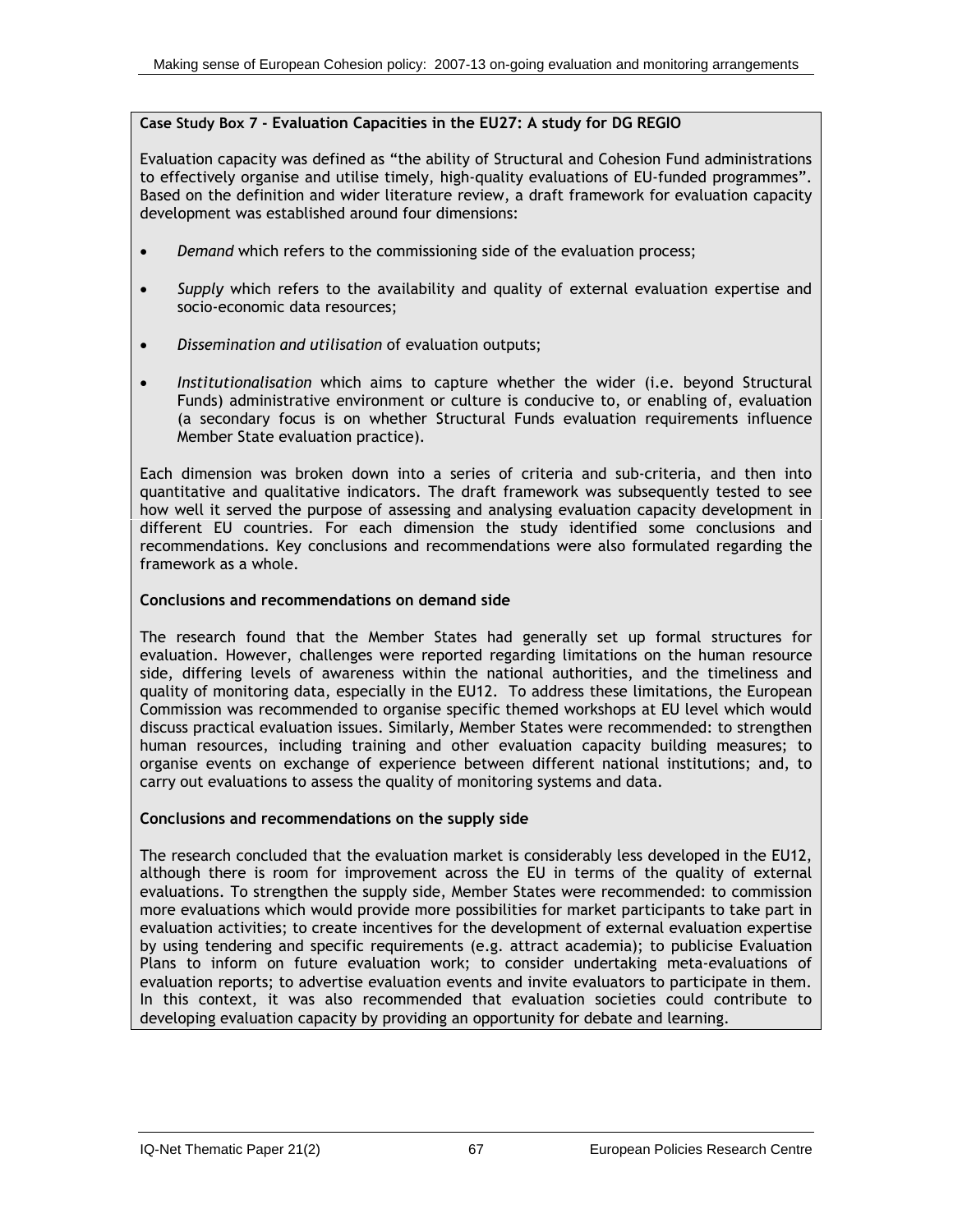#### **Conclusions and recommendations on dissemination and utilisation**

Although the dissemination of evaluation reports was concluded to be relatively good, it was considered that the utilisation of the results could be improved, particularly in the EU12. It was recommended that the Member States could introduce measures, such as centralised online access to evaluation reports; minimum requirements for publications (e.g. at least executive summary publicly available); or a formal procedure to address and follow-up evaluation results.

#### **Conclusions and recommendations on the wider governance environment**

The national importance attached to evaluation was generally concluded to be limited, with evaluation reports only sometimes used in wider public debate. The situation was considered less favourable in the EU12. The influence of EU requirements on national evaluation practices was found to range from 'moderate' to 'strong'. The European Commission was recommended to encourage the Member States to use the Structural Funds for evaluation capacity building. The Member States in turn could then use this as a means to enhance evaluation capacity more widely and make the administrative culture more conducive to evaluation practice.

#### **Conclusions and recommendations on the framework**

Although the intention of the research was to develop a benchmarking tool, it was found that setting benchmarks and ranking performance was not relevant in the field of Structural Funds evaluation due to the complex institutional structures and historical contexts. Hence, no best practice approach was identified. The research resulted in an analytical framework that addresses multiple aspects of evaluation capacity development and allows for a review of progress in this field. It can be used for instance as a means for monitoring and comparing evaluation capacity development across the EU, or as a self-assessment tool by Member States. In this context, the European Commission shall encourage Member States to use the framework, notably in the upcoming ex post evaluation; to collect data against indicators which can be easily communicated; to consider undertaking more in-depth analysis of evaluation capacity development; and, to disseminate good practice lessons.

Source: DG REGIO (2007) *Final report on the framework to analyse the development of evaluation capacity in the EU Member States*, 2nd draft, Estep, September 2007.

For the future, capacity building activities are planned in virtually every country and the types of activities planned, perhaps unsurprisingly, include: the organisation of conferences, workshops and seminars (e.g. **Poland**, **Italy**); the provision of training for administrators and evaluators (again, in **Poland**); the development of methodological and theoretical bases for evaluation, through guidelines, setting evaluation standards and procedures, the creation of databases etc. (e.g. **Czech Republic, France, Wales**); initiatives to promote the exchange of good practice (as through KAP-EVA in **Austria** and the **Italian** Evaluation System, those discussed in Case Study Boxes 6 and 4 above); and the implementation of generic initiatives for the development of a wider evaluation community, for example through the support of national evaluation societies (e.g. **Czech Republic**).

A particularly structured approach to capacity building for evaluation in the current period can be found in **Poland**. In this country, approaches to evaluation are evolving rapidly with broader, more strategic scope, more sophisticated methodologies and gradually maturing evaluation experience amongst public administration and private consultancy firms. Nevertheless, these processes are developing from a traditionally weak base, and the challenge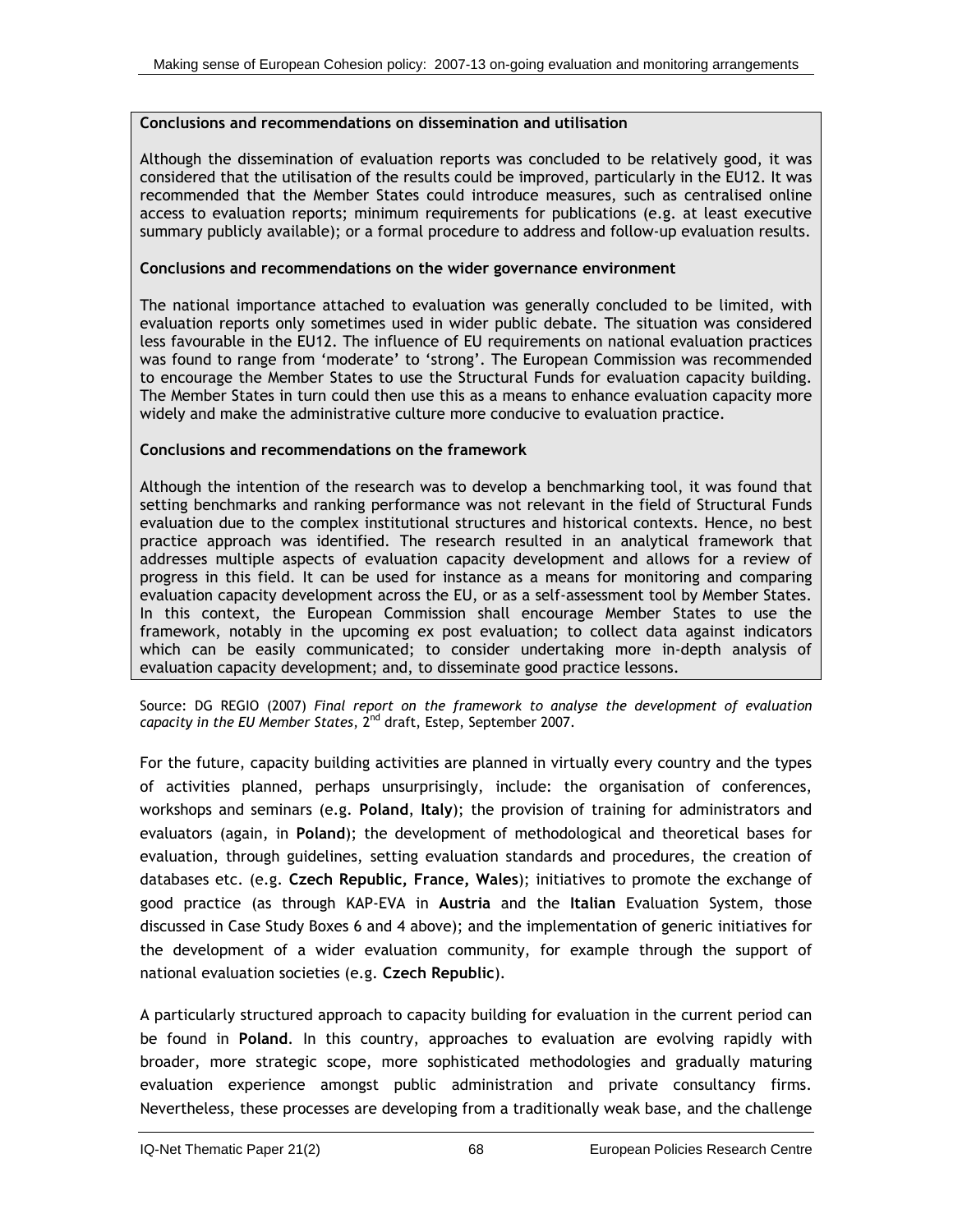<span id="page-95-0"></span>associated with evaluating some of the largest sectoral OPs in the history of the EU and a new generation of regionalised OPs is significant. There is also an issue of critical mass, in that whilst there are highly qualified and skilled human resources in the country, the challenge is to increase their number and broaden the base of potential evaluation experts. All this is reflected in the special emphasis being placed on capacity building and 'good governance' in emerging evaluation strategies, as well as efforts to transfer good practice associated with the monitoring and evaluation of Structural Funds programmes to the Polish system of public administration as a whole. Capacity building activities planned for the 2007-13 period relate at least to two elements: first, the organisation of annual evaluation conferences; and, second, the design of a structured training strategy (see Box 8 below).

#### **Case Study Box 8 - Capacity building for evaluation in Poland**

Capacity building for evaluation over the 2007-13 period will include at least two elements: the organisation of annual evaluation conferences and the implementation of a structured training strategy.

**The annual conferences -** The annual Evaluation Conferences were launched in 2005. The third and most recent conference was held in October 2007. It entailed four panel discussions on the following topics: the organisation of the evaluation system for the 2007-13 programming period, objectives and challenges; the conceptualisation of evaluation methods, and challenges for measuring the effectiveness of Cohesion policy; the results of Cohesion policy in Poland, based on the evaluation conclusions of the 2004-06 programming period; and the utilisation of evaluation recommendations: an international experience. The conference was organised by the Polish Ministry of Regional Development and the Polish Agency for Enterprise Development. It was attended by c.200 participants from national and regional administrations within Poland, the Polish evaluation community and various international participants. Past conferences held in 2006 and 2005 focused respectively on the ex ante evaluation of 2007-13 programmes (ex ante evaluation as a tool of improvement of strategic management in public administration) and on the importance of evaluation in the context of socio-economic programmes.

**Training -** A training programme is also organised by the Ministry of Regional Development. It is built around four priorities: to develop evaluation as a tool for a better understanding of regional development; how to transform needs into services; how to define, manage, implement and evaluate projects; and, how to set up evaluation teams and support networks. The strategy was developed to capitalise on past experiences, to prioritise the different actions, to maximise the leverage effect of actions, avoiding overlaps with existing activities, and to limit intervention fields according to what is achievable given existing capacities.<sup>[8](#page-95-0)3</sup>

As in Poland, capacity building in the **Czech Republic** for 2007-13 entails a number of elements. First, there will be an increasing focus on developing the methodological and theoretical base for evaluation (e.g. macro-economic modelling; creation of GIS databases for evaluation purposes; elaboration of evaluation standards and procedures). Second, knowledge strengthening exercises such as workshops and seminars will be run, particularly for the evaluation units of the ROPs. Third, the evaluation community and institutional framework will

-

<sup>83</sup> Brower A (2007) *Assessment of the evaluation system in Poland*, presentation to the Third Polish Evaluation Conference, Warsaw 25 October 2007.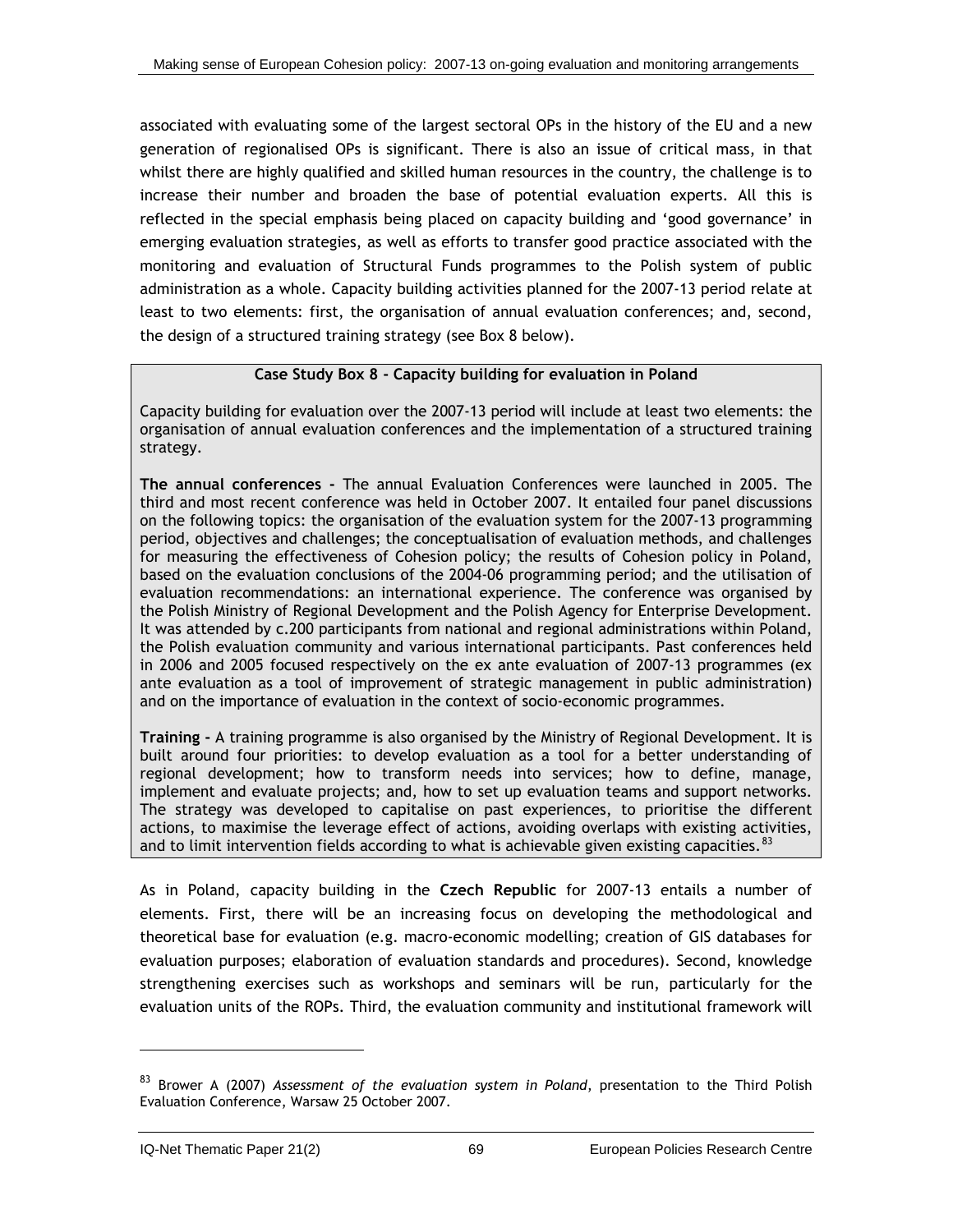be enhanced by activities such as the establishment of an Evaluation Society and a foundation of public registry of evaluation reports. Notwithstanding the fact that capacity building efforts are particularly crucial for the new Member States, many countries in the EU15 continue to invest in evaluation capacities. For instance, in **Greece**, a specific OP is dedicated to the 'Reinforcement of the efficiency of the public administration' and includes activities specifically related to evaluation (whilst being aimed at the improvement of the efficiency of the public administration in a wider range of areas). With a budget of approximately €505 million, the OP will include activities such as training, knowledge and technology transfer as well as staff support and networking and should increase the coherence of activities, in contrast to the fragmentation that characterised similar activities in the past.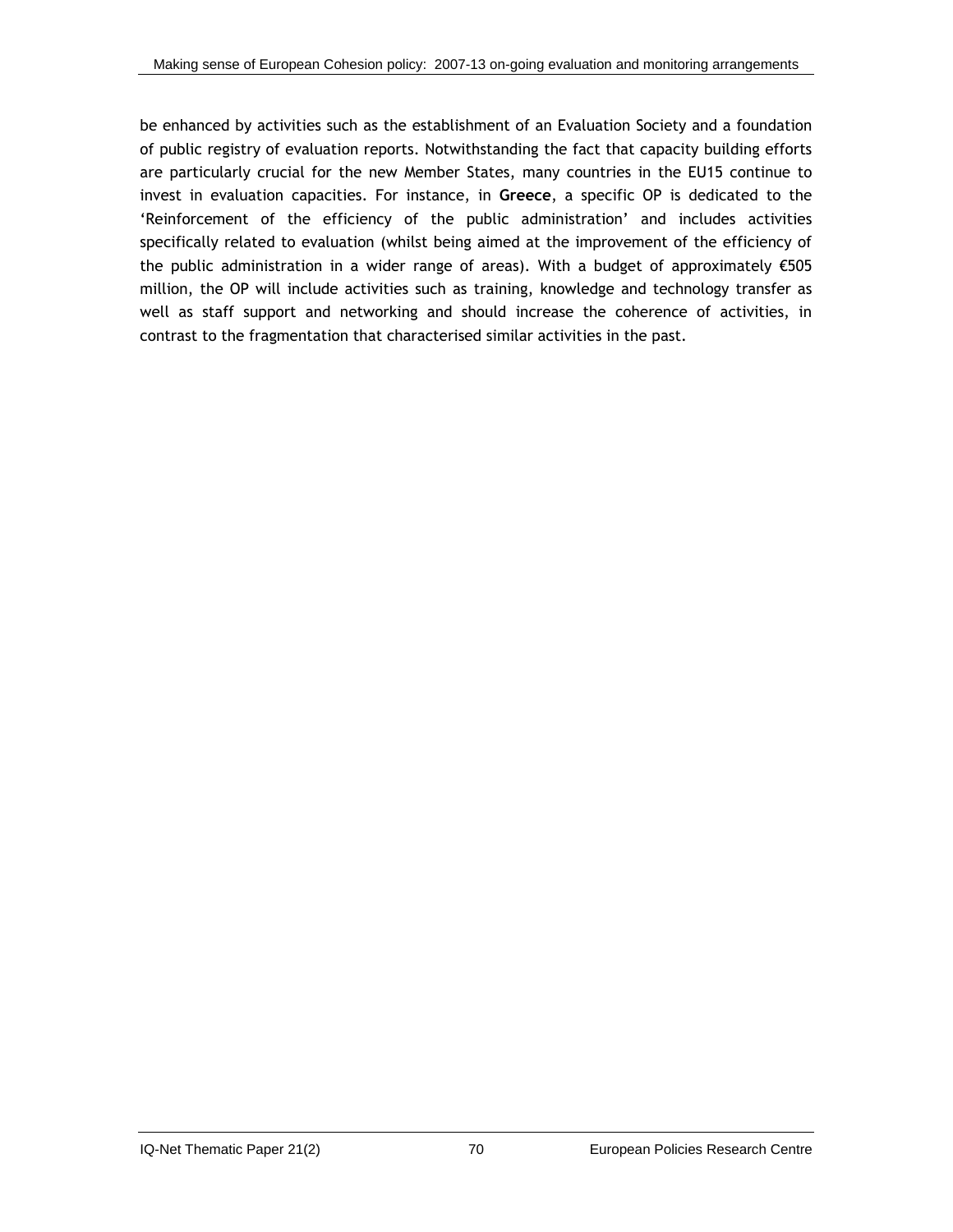# <span id="page-97-0"></span>**4. 2007-13 MONITORING: AN ENABLING TOOL FOR EVALUATION**

Although not the only source of information for evaluation purposes, monitoring data are one of the crucial elements determining the quality and conclusiveness of evaluation exercises. The last section of this paper looks at responses to the recurring need to improve monitoring systems and activities as a basis for evaluation. As underlined by a 2004 evaluation report:  $84$ 

*"There is a need for monitoring systems to be refined to concentrate on core indicators and to ensure that data are gathered regularly and considered by decision makers and are available to evaluators".* 

A number of issues have to be considered when developing monitoring systems, with a view to making them not only operational and efficient tools for programme management, but also strategic and conducive to evaluation activities: How are monitoring systems being designed and which processes are used? What role do indicators play and how can they be made more usable and user oriented? And finally, what is being done to implement monitoring systems in an efficient and user-friendly way?

Looking at IQ-Net partner programmes, and their emerging approaches to monitoring in the 2007-13 period, efforts are being made across the board to set up simpler and more streamlined systems with more achievable objectives. It remains to be seen in how far monitoring activities will be enhanced in practice, as many systems have not yet been finalised, and a qualitative assessment will only be feasible when programmes start producing their first effects. There are, however, signs that data availability and usability, especially for evaluation purposes, may improve in future. These issues are examined in detail in the following, based on IQ-Net partner responses to past difficulties and new challenges.

# **4.1 Design of monitoring frameworks**

The strategic design of monitoring systems is crucial in providing the foundation for successful programme management and control; at the same time, it can make information readily available in a more targeted way, thus allowing evaluation activities to be carried out more efficiently and effectively. Transparent monitoring activities also contribute to the accountability and legitimacy of Structural Funds interventions and provide the basis for information dissemination. After a review of general trends and progress to date, the main changes in monitoring systems and operational arrangements will be highlighted.

-

<sup>84</sup> DG REGIO (2004) *Op.Cit.* p. 62.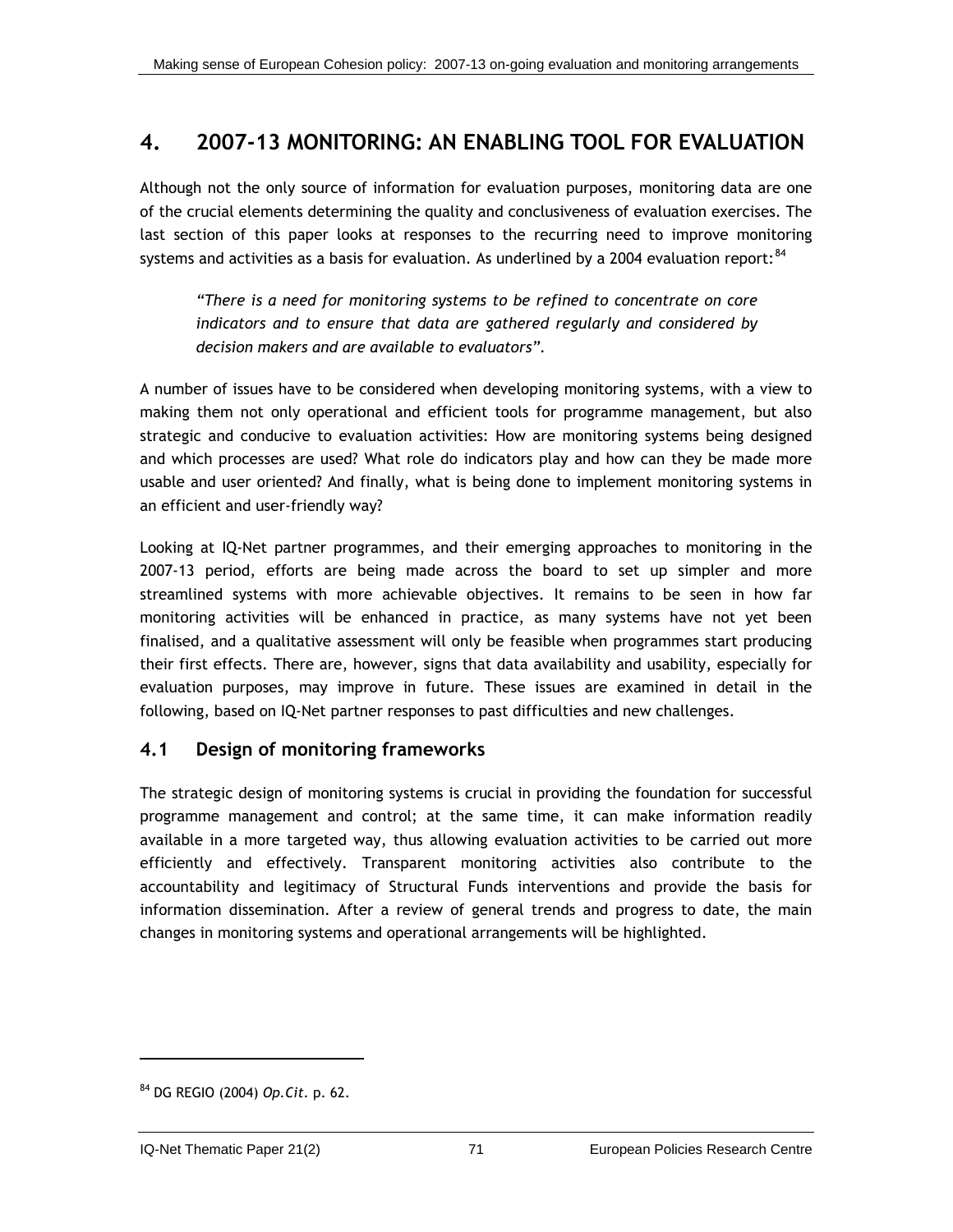# *4.1.1 General trends and progress to date*

A number of developments can be identified in the approaches of Member States and regions to monitoring for 2007-13. The starting point is an overview of the main changes and the current state-of-play.

### *(i) Main objectives and ambitions for 2007-13*

As noted in Section 2, many programmes have experienced difficulties with monitoring in previous periods, due to various factors such as over-ambitious, large-scale or impractical monitoring systems, poor indicator choices or problems with data collection and analysis. For 2007-13, there is a widespread ambition to learn from past experiences and improve the quality of monitoring. Evaluations undertaken during the 2000-06 period, notably mid-term evaluations and their updates, have played an important role in the design of monitoring systems. In some cases, ex ante evaluations have also played a part in re-designing approaches. In most partner programmes, change has been quite significant, either concerning the alignment of systems with new strategic objectives or relating to operational modifications.

### **New strategic objectives**

The first set of changes involve new strategic objectives, generally reflecting the increased focus of programme strategies on the Lisbon agenda, often in line with domestic development choices (e.g. **Nordrhein-Westfalen, Vlaanderen**). In **Denmark**, the whole monitoring system will be implemented in alignment with the four overarching development goals - Innovation, Entrepreneurship, New Technologies and Human Resources. Similarly, in **France**, a national vision of the Structural Funds' contribution to the achievement of national and community goals has been shaping the new national monitoring system; this contrasts with past practice when efforts were made to reconstruct a global perspective ex post. The transfer to more results-oriented public policy management also plays a role, as is the case in **Portugal** where greater focus will be placed on the monitoring of physical indicators as opposed to financial progress. These changes are reflected in the new indicator systems discussed in Section [4.2.](#page-105-0)

### **Operational modifications**

A second set of changes involve operational modifications, frequently with the aim of making monitoring systems more targeted, streamlined or coherent. This is happening in response to several factors.

- *Changes in management responsibilities* are a reason for more streamlined approaches to monitoring. This is the case in **Vlaanderen** where a centralised system will replace provincial monitoring systems. Similarly, **Scotland** is developing a more streamlined system in line with the centralisation of management functions.
- *Past difficulties associated with fragmented monitoring systems* have been the impetus for more coordinated approaches, as in **Greece** where the National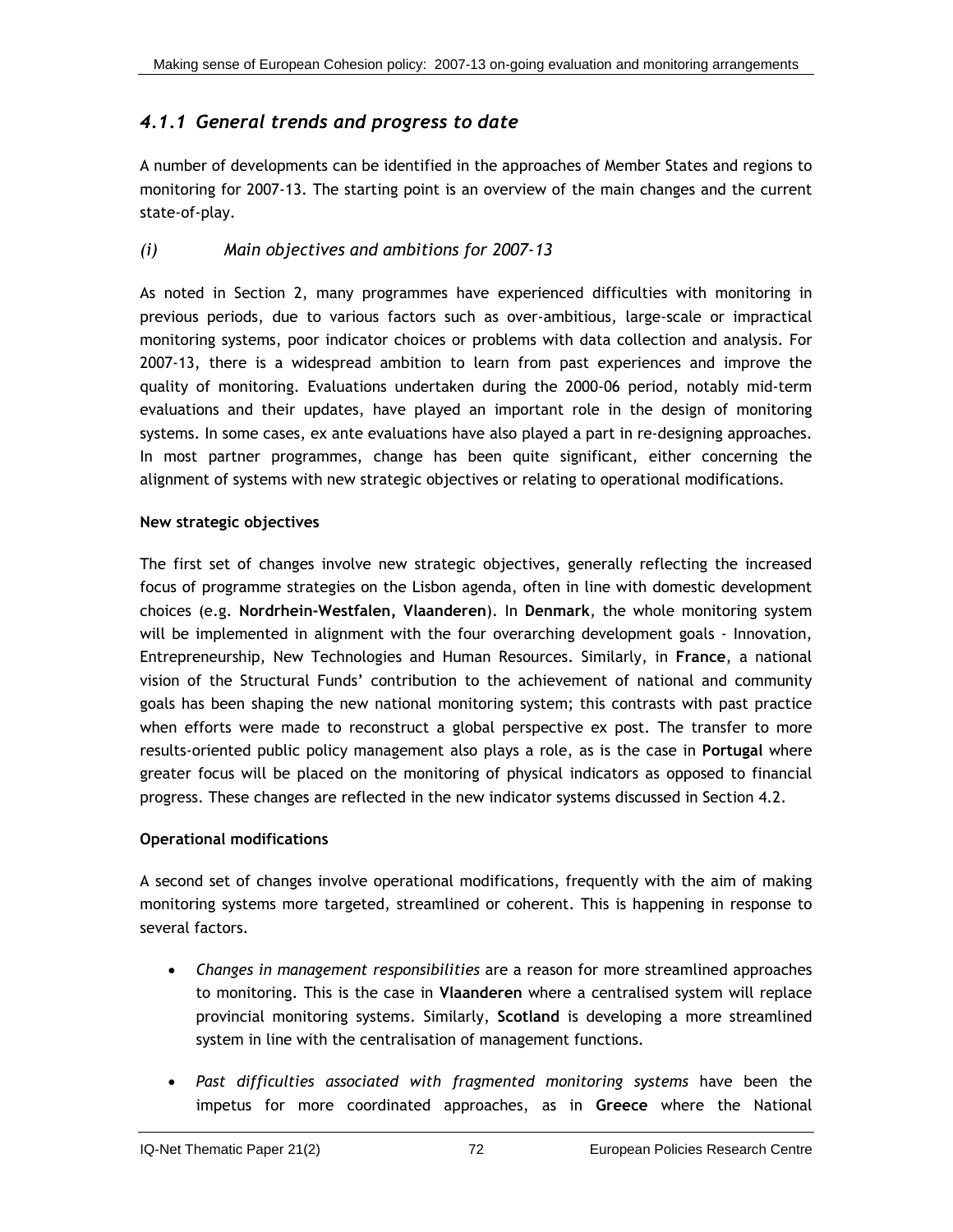Coordination Authority (NCA) replaces the Special Coordination Service of the Ministry of Economics and Finance. It will cooperate with the inter-ministerial Monitoring Committee for Community Programmes as well as with individual line ministries. Also in **Finland**, a highly fragmented monitoring system based on data transfers by sectoral ministries has been replaced by a uniform system under the responsibility of the Ministry of Labour.

- *Large programmes* pose particular monitoring challenges. Reflecting initial experiences in 2004-06, the **Czech Republic** is making efforts to simplify the monitoring system and make it more transparent. The National Coordination Authority, together with the Advisory Authority, is responsible for overseeing related activities while a specific Steering Group is in charge of external relations. Additionally, monthly 'monitoring meetings' will be organised with representatives of Managing, Paying and Certifying Authorities. In contrast to increasingly integrated monitoring approaches observed in countries with decreasing funding envelopes (see below), the focus of some large programmes will be more restricted in future. This can be seen in **Slovenia** where monitoring activities will only cover Cohesion policy in contrast to the past period when efforts were made to include domestic policies in the system.
- *Integrated approaches to monitoring,* where systems cover several funds and, in some cases, also domestic policies, require significant coordination. In **France**, monitoring will, in future, span Structural Funds and domestic programmes, and the central monitoring system will be steered by the Inter-ministerial Delegation for Territorial Development and Competitiveness (DIACT) in cooperation with sectoral ministries. Similarly, in **Italy** an integrated approach has been developed for the monitoring of all regional policy instruments in line with the new 'unitary regional policy'. The regions can choose to adopt the same approach. This has happened in **Lombardia** where ERDF, ESF, the 'Fund for Underutilised Areas' (FAS) and the rural development programmes will be jointly monitored.

Only in a few cases has change to monitoring systems been marginal. In **Austria,** for example, the centralised monitoring system has been constantly refined since the country's EU accession in 1995, and it is now seen to be working effectively. Coordinated by the working-group of Managing Authorities within the Austrian Conference on Spatial Planning (ÖROK), all Structural Funds monitoring activities are being undertaken by the European Recovery Programme Fund (ERP). Another example are the German *Länder* of **Nordrhein-Westfalen** and **Sachsen-Anhalt** where monitoring systems are perceived to be working well, and only minor changes will be made to update the systems in order to comply with new requirements.

# *(ii) Current state of play*

Timing is an important issue for the establishment of monitoring systems, and ideally they should be in place early in the programme design cycle. This would ensure the collection and availability of data from the moment the first project enters the system. However, at the time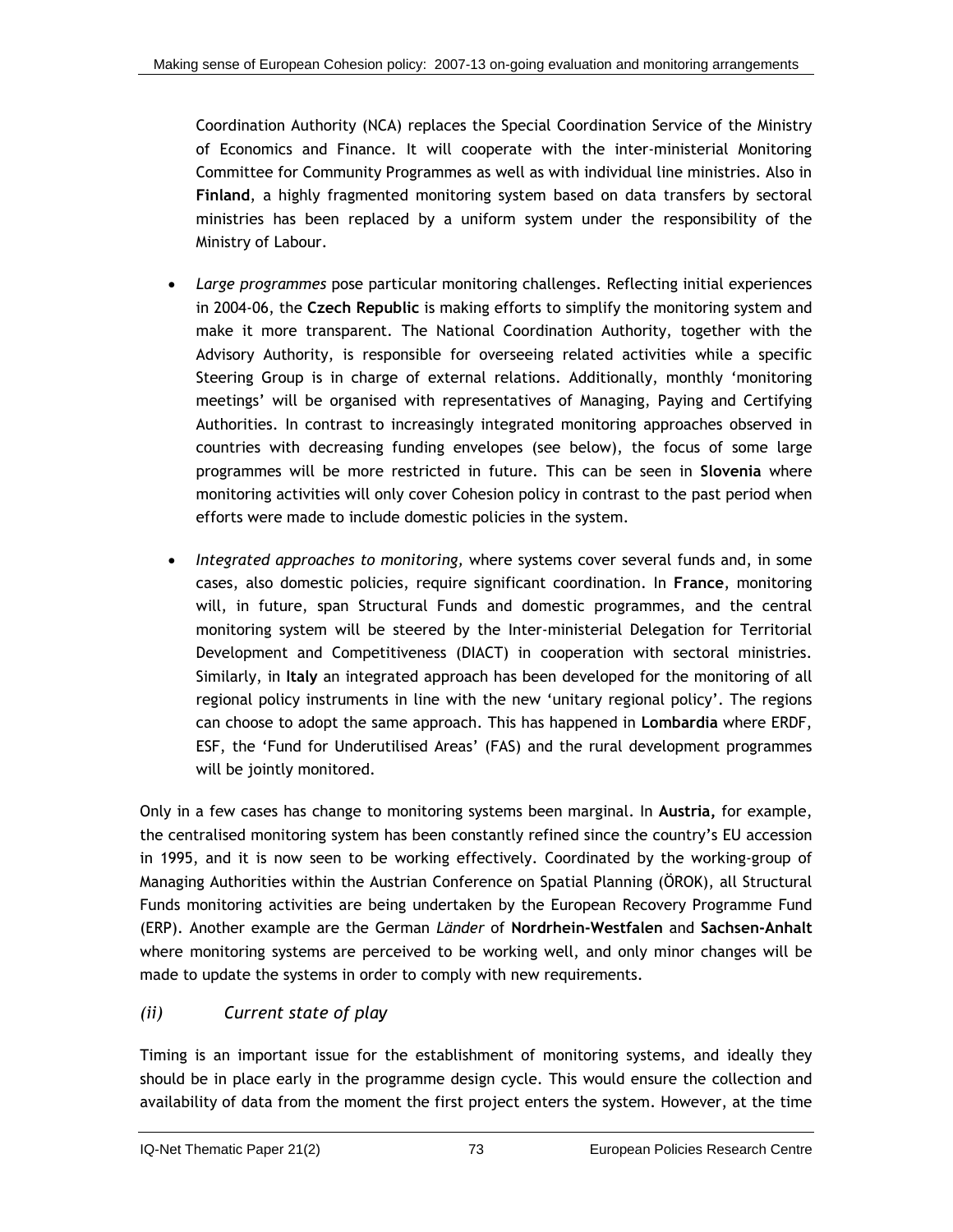of the IQ-Net fieldwork, most monitoring systems for partner programmes were still under development or in the process of being further refined, and some of the following information is therefore only partial or preliminary.

- *Advanced progress*: In a number of cases, systems were already, or about to be, operational such as in **Austria** or in **France** where final consultations on indicators are underway. While in **Finland** and **Vlaanderen** newly developed IT systems are now ready to receive applications, data processing mechanisms are expected to be finalised by the end of the year. A similar situation can be observed in **Sweden** where applications will be received in paper format until the end of the year before the electronic data system takes over.
- *Reasonable progress*: In **Scotland**, the new electronic monitoring system is planned to be introduced in time for the first claims under the first application round. In **Poland**, both the NSRF monitoring system and the electronic monitoring system are still under development. In some cases, programmes are still awaiting approval which has priority over the development of monitoring systems, as in **Italy** and **Portugal**.
- *Pending issues* on the division of responsibilities can also hold back progress. For example, in **Greece**, structures and procedures still need to be approved via an implementation law, and the delegation of implementation responsibilities has not yet been clarified. In **Sachsen-Anhalt**, a decision on the type of data collection systems cannot be made as long as the division of responsibilities remains unclear. Finally, some discussions are still taking place on indicator development, such as in **Wales**, due to extensive consultation processes, and in **Sachsen-Anhalt**.

# *4.1.2 Operational arrangements*

The operational set-up of monitoring systems is embedded in the arrangements used for Structural Funds implementation in a specific country. Similarly, the institutional context will, to a certain extent, determine the processes used to develop monitoring and indicator systems. The following sections review structural features of monitoring systems and processes used in their set-up.

# *(i) Structural features of monitoring systems*

Although monitoring activities differ widely across countries, depending on the use that has been made of monitoring in mainstream policies and the degree of experience with Structural Funds monitoring, some broad categorisations can be identified. First, systems differ in terms of the relationship between monitoring activities at central and programme levels which can be integrated or fragmented; second, the link between NSRF and programme monitoring can be of varying quality; and third, monitoring systems can be more or less strongly aligned with evaluation frameworks.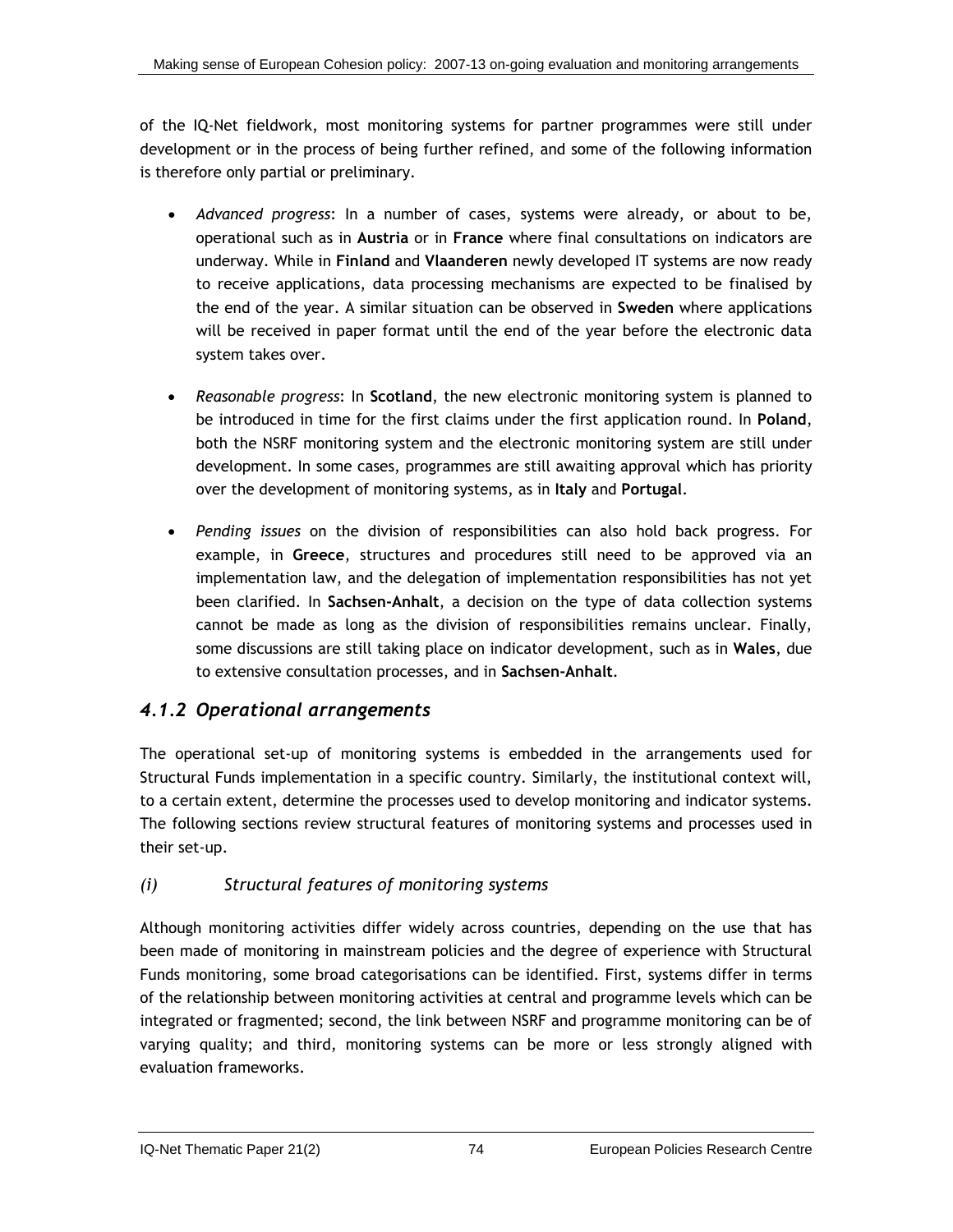### <span id="page-101-0"></span>**Integrated versus fragmented monitoring frameworks**[8](#page-101-0)5

'*Integrated*' *monitoring frameworks* are characterised by a standard monitoring system, either determined by the central government or by collective agreement between national and regional authorities. They are based on a common set of key indicators and joint electronic information exchange systems. Integrated approaches can enhance the standardisation of monitoring processes and data sets but may present trade-offs as to the consideration of programme and region-specific issues. In the case of the EU12, for instance, there may be more scope for flexibility in the context of new regional OPs; central guidance remains, however, strong in order to ensure coherence between the large numbers of programmes and to coordinate approaches between Managing Authorities and Implementing Bodies. Integrated approaches may be found in the following cases.

- *Central steering of Structural Funds implementation and high funding levels*: In the **Czech Republic**, binding monitoring procedures and deadlines are set out at all implementation levels. A theme-based, central indicator set is mandatory for all OPs, while regions can choose to include additional indicators. The situation is similar in **Poland** where the Ministry for Regional Development has provided an extensive list of programme-level and thematic indicators to be included in the regional OPs. In **Śląskie**, programme authorities are therefore developing their own electronic monitoring system in line with the national system. Integrated systems can also be found in **Slovenia**, as well as in **Greece** and in **Portugal**, following on from the 2000-06 Community Support Frameworks.
- Reflecting *continuity with past experience*, integrated approaches can also be observed in **Austria** where data will be aggregated by the central monitoring agency (ERP Fund); processes will continue to be based on measure-level reporting, using a common set of core indicators. In **France**, there has been an on-going trend towards more integration. For 2007-13, the electronic monitoring system will process data from ERDF, ESF and domestic policy programmes; indicator sets and definitions will be harmonised though regional Managing Authorities retain the possibility to include additional indicators. In **Spain**, moves towards a more integrated approach are also evident. In the past, large indicator numbers were developed in order to take account of the large numbers of beneficiaries. This time, the indicator set will be more streamlined and OPs will have to choose from a joint indicator list.
- *Changes from past practice* can be identified in **Sweden** where monitoring activities will be based on a common set of indicators for all ERDF programmes with a possibility for regions to include additional indicators. This contrasts with the past when regions had more extensive scope to make their own decisions on indicators. Change will be more significant in **Finland** where an approach which was fragmented along sectoral

<sup>85</sup> Taylor S, Bachtler J and Polverari L (2001) *Op. Cit.* p. 27/28.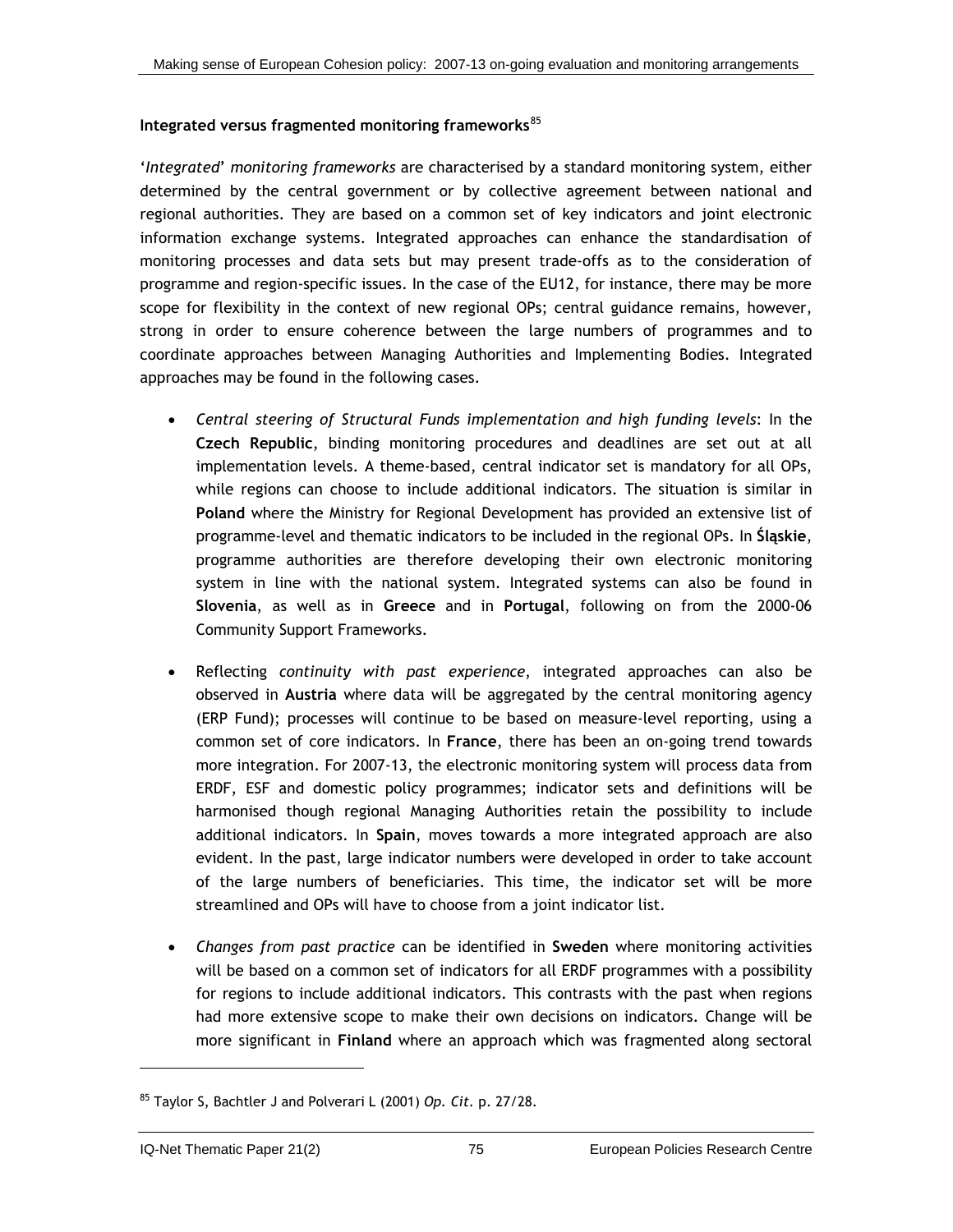lines will give way to a joint electronic monitoring system used by all funding authorities.

In contrast to integrated systems, frameworks can be described as '*fragmented*' when several different approaches are taken to monitoring which operate in parallel at different levels within the country. This gives programme authorities the possibility to develop monitoring systems tailored to their specific needs; however, coordination between systems to support exchanges of information and aggregation efforts at a higher level is limited. Monitoring systems remain largely fragmented in countries with a federal or a strongly regionalised institutional set-up. This is the case in **Germany** where different regional and sectoral programmes take individual approaches to monitoring. **Belgium** provides a similar example as the management of Structural Funds is a regional responsibility and no joint approach is taken to monitoring activities. The constituent nations of the **United Kingdom** also approach monitoring in different ways.

An alternative approach between the integrated and the fragmented models has been developed in **Italy**. Here, monitoring will be based on two parallel systems, a national system for information purposes focussed on a few key indicators, and more complex, programme or region-specific systems with additional management functions. Both systems are, however, interlinked via periodic data exchanges. The integrated or fragmented character of a monitoring system has implications for the link between NSRF and OP monitoring (see below), but also regarding processes for the development of indicator systems (see Section 4.1.2[\(ii\)\)](#page-103-0).

### **Links between the monitoring of NSRF and OPs**

In order to ensure coherence of monitoring activities beyond the links which are apparent between the strategic contents of NSRF and programme documents, monitoring activities for both exercises can be interlinked. This linkage can take different forms.

- *An explicit approach* can be found in the common design of indicator systems. In **France**, for example, strategic monitoring of the NSRF will be based on the on-going evaluation of regional OPs via the collection of common indicators across programmes. This constitutes a useful tool for the NSRF monitoring group in charge of disseminating the main results and reporting on Cohesion policy. Also in **Spain**, NSRF and OPs are linked via strategic indicators set out at priority level. Similarly, in **Denmark**, a strong internal link can be detected between the NSRF, the OPs and the indicators.
- In other cases, the *division of roles* between actors suggests a close alignment between NSRF and OP monitoring. In **Poland**, for instance, the committee in charge of coordinating NSRF monitoring is headed by the Ministry of Regional Development which also provides targeted guidance on OP monitoring, for example on indicators. A specific coordination mechanism will be set up in **Greece** where the Annual Conference of Presidents of Monitoring Committees is responsible for monitoring NSRF targets as well as programme contributions. In **Portugal**, interaction will take place at several levels.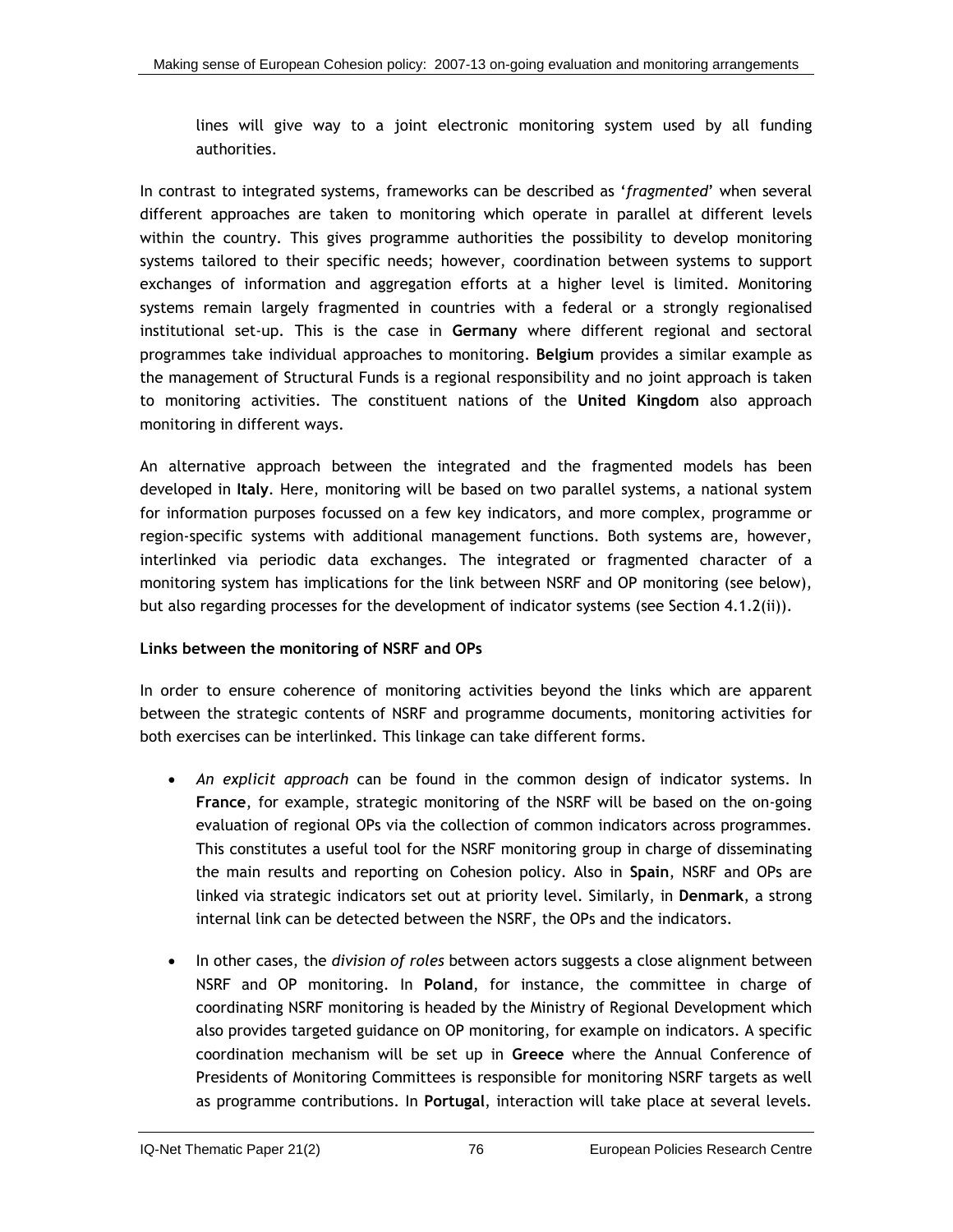<span id="page-103-0"></span>In order to enhance coherence, 'Thematic Observation Centres' will involve the NSRF Observatory, Certifying Authorities and Managing Authorities under the steering of the Ministerial Coordination Commission for the NSRF, while 'Regional Observation Centres' are in charge of monitoring regional OPs under the responsibility of Regional Development Coordination Commissions.

In a number of cases, no explicit link exists between the monitoring of OPs and the NSRF, notably where monitoring systems are fragmented. In **Germany**, for example, monitoring work is carried out by programme Managing Authorities at *Land* and federal levels for individual OPs, rather than at NSRF level. The same applies to **Belgium** where no coordination takes place on monitoring between the regions or between the regions and the federal level.

### **Links between monitoring and evaluation systems**

Increased attention is being paid to the strategic alignment of monitoring and evaluation exercises. The quality of the linkage between both systems relies to a significant extent on the availability and usability of data on indicators (see Section [4.2](#page-105-0)). This can be enhanced by close coordination between bodies and actors involved in monitoring and evaluation. Looking at IQ-Net partner examples, three scenarios emerge.

- The *same steering body* is in charge of both evaluation and monitoring. This is the case in **Austria, Denmark, France**, **Slovenia** and **Spain** but can also be observed at the subnational level, such as in **Nordrhein-Westfalen, Vlaanderen** and **Wales** where both frameworks are inextricably linked.
- *Separate steering bodies* are in place for evaluation and monitoring as in **Poland**; although the bodies are separate, provisions for coordination are in place via joint participation in Steering Groups.
- *Enhanced coordination* can be observed in **Greece** where the Evaluation Plan and the monitoring system were designed by the same body. Similarly in **Italy**, national evaluation and monitoring activities were designed by the National Evaluation Unit (UVAL). In **Lombardia**, coordination is expected to be ensured by the Central Authority for Coordination. In **Sweden**, the Managing Authority has hired an extra staff member responsible for evaluation and monitoring activities**.**

# *(ii) Processes for setting up new monitoring systems*

The processes used to set up monitoring and indicator systems vary not only according to whether systems are more integrated or more fragmented but also in response to other factors, such as the degree of consultation or partnership-working involved or the extent to which internal or external expertise is used.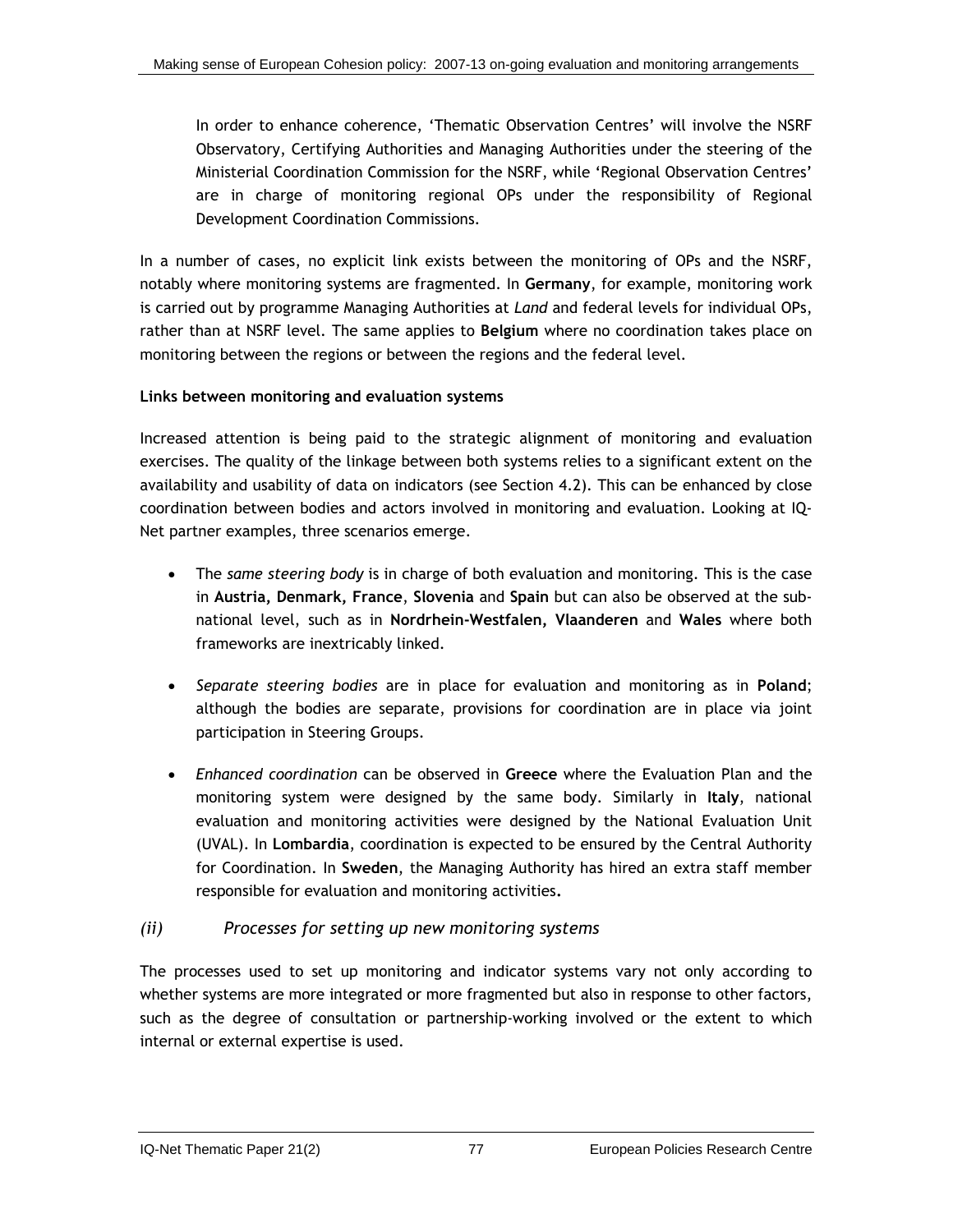### <span id="page-104-0"></span>**Consultation and guidance mechanisms**

With some exceptions, the integrated character of a monitoring system generally relies on key indicators being defined at the central level, while guidance is provided to regions on how to develop programme-specific indicators (e.g. **Czech Republic**, **Poland**, **Slovenia**). Similar situations can be observed at sub-national level in the context of fragmented systems, such as in **England** and **Scotland**. The fact that a monitoring system is based on important central guidance does not necessarily mean that it is imposed, as the use of consultation mechanisms can make it more inclusive. This is crucial for ownership and acceptance by actors involved in monitoring and can enhance the overall efficiency of monitoring activities.<sup>[8](#page-104-0)6</sup> Stakeholder involvement seems to have been more important for the set-up of monitoring systems than for the development of evaluation frameworks (see Section [3.2](#page-54-0)).

- In some cases, *consultation was mainly taking place at the national level*. In **Italy**, for instance, the national monitoring system was designed based on the consultation of central-level data users by the General Accounting Body of the State (IGRUE). A proposal was circulated to regional authorities followed by bilateral meetings under the overall coordination of the National Evaluation Unit. Similarly in **France**, thematic indicators were defined in close alignment with sectoral ministries. In parallel, guidance was provided to the regions such as on the identification of alert indicators.
- In other cases, a *multi-level approach* was used. In the **Spanish** case, a proposal was submitted to ministries and local actors, followed by an agreement on a common indicator list. In the process, Managing Authorities were asked to establish minimum uniform criteria and received guidance on how to define strategic indicators. In line with past practice, the design of monitoring systems in **Austria** was based on close cooperation between the ERP Fund and Managing Authorities in the framework of the ÖROK working group for Managing Authorities. In **Sweden**, a workgroup was set up in 2004 within the Ministry of Industry. Input was gained from actors involved in past programme implementation and the development of new programmes. Extensive consultation also took place in **Wales** where stakeholders were closely associated by WEFO's unit for Research, Monitoring and Evaluation in collaboration with the Workstreams on Monitoring and Evaluation.

### **Use of expertise**

l

In addition to the consultation of actors involved in programme implementation and monitoring activities, the use of expertise at an early stage is another factor that can considerably improve the quality of monitoring systems. In particular, the involvement of evaluators can

<sup>86</sup> See also DG REGIO (2006) *The New Programming Period 2007-2013, Indicative Guidelines on Evaluation Methods: Monitoring and Evaluation Indicators*, Working Document No. 2, August 2006, p. 21. Available online from http://ec.europa.eu/regional\_policy/sources/docoffic/2007/working/wd2\_indic\_en.pdf.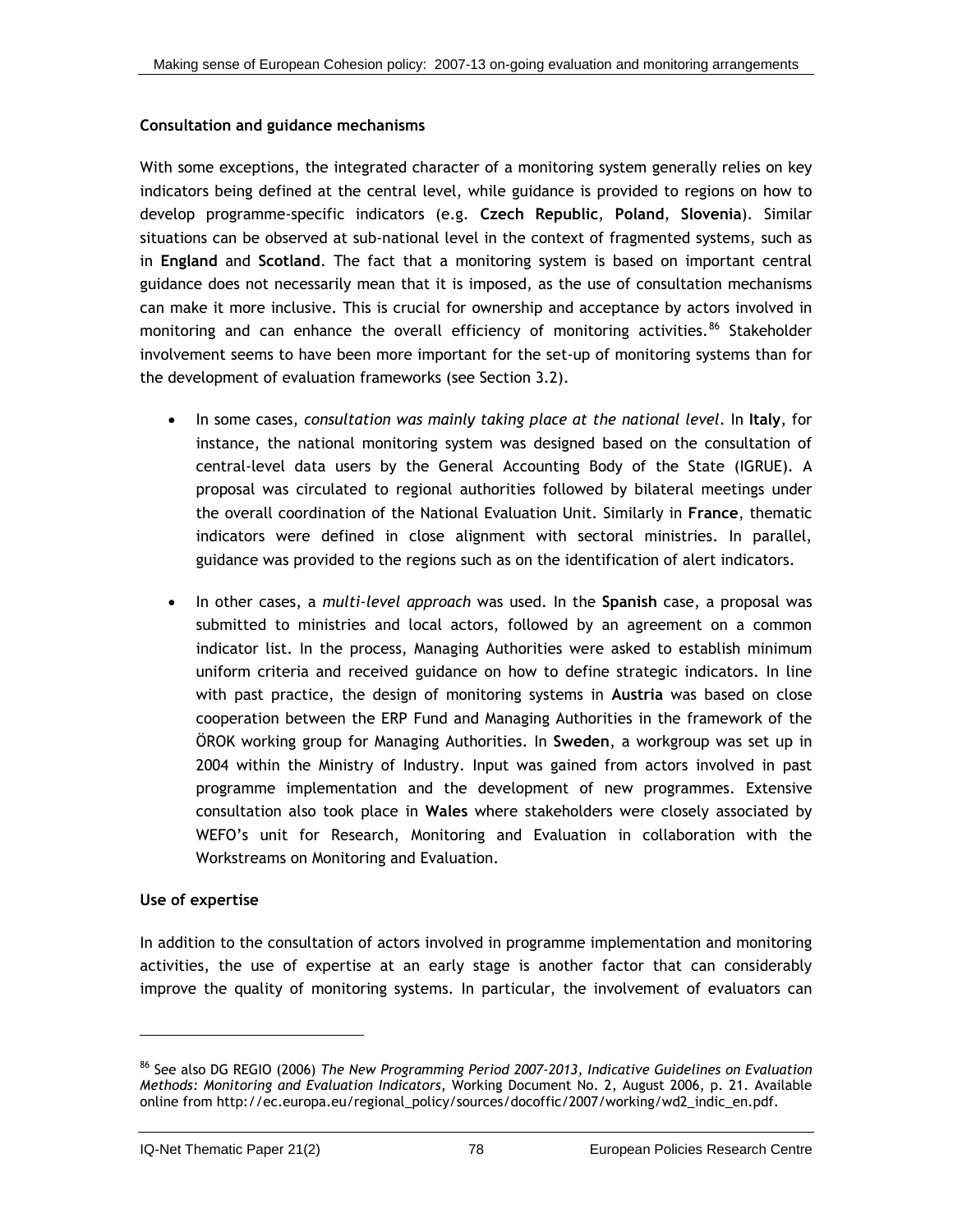<span id="page-105-0"></span>allow systems to be more targeted and indicators to be better defined for evaluation purposes. In some countries, systems are *mainly developed in-house*, such as in **France** where indicator development was based on a long-term approach following on from the update of the mid-term evaluation. Recommendations on the monitoring of thematic and territorial priorities were provided by a 'workgroup on the territorialisation of indicators' in the context of the Lisbon and Gothenburg processes. Additional data and thematic fiches were provided by the Observatory of Territories to support indicator definition at the regional level. Expertise is also often used for technical aspects of electronic monitoring systems, as in **Spain** where the monitoring system was designed with the help of internal IT experts.

Other programme authorities make *use of external support* as was the case in **Nordrhein-Westfalen** where the monitoring system was developed with the expertise of ex ante evaluators in addition to discussions with funding ministries. Also, in **Lombardia**, indicators were defined with the support of the ex ante evaluator. The **Scottish** Government chose to commission a study in the context of an iterative process to identify a suitable set of indicators and targets involving the organisation of two workshops. In **England**, a consultancy carried out definitional work on core indicators which was complemented at the regional level, such as in **North East England**. Here another consultant devised a set of regional indicators to match the national definitions. In the case of **Vlaanderen**, work was outsourced regarding the technical aspects of the monitoring system which were designed by an external company.

### **4.2 Indicator systems: Collecting usable and user oriented data**

The quality of indicator systems, which are at the heart of monitoring frameworks, is decisive for sound management based on the feedback on programme progress, as well as for the successful evaluation of programme performance. Looking at IQ-Net partner approaches, indicator systems have been developed based on past experience and evaluation recommendations and are strongly in line with explicit guidance provided by the Commission in the form of Working Document  $2.^{87}$  $2.^{87}$  $2.^{87}$  In this context, it is not only important to set up systems which are coherent and based on relevant and manageable indicators; it is also necessary to make strategic use of indicators to allow the data to contribute to a meaningful assessment of what Cohesion policy has achieved via the implementation of Structural Funds programmes.

### *4.2.1 Coherent indicator systems*

Indicator systems show a number of characteristics which determine their overall usefulness and strategic role, such as the number of indicators and their relevance to the programme context (i); the strategic organisation of indicators in terms of causal links between operational

<sup>87</sup> DG REGIO (2006) *Op. Cit.*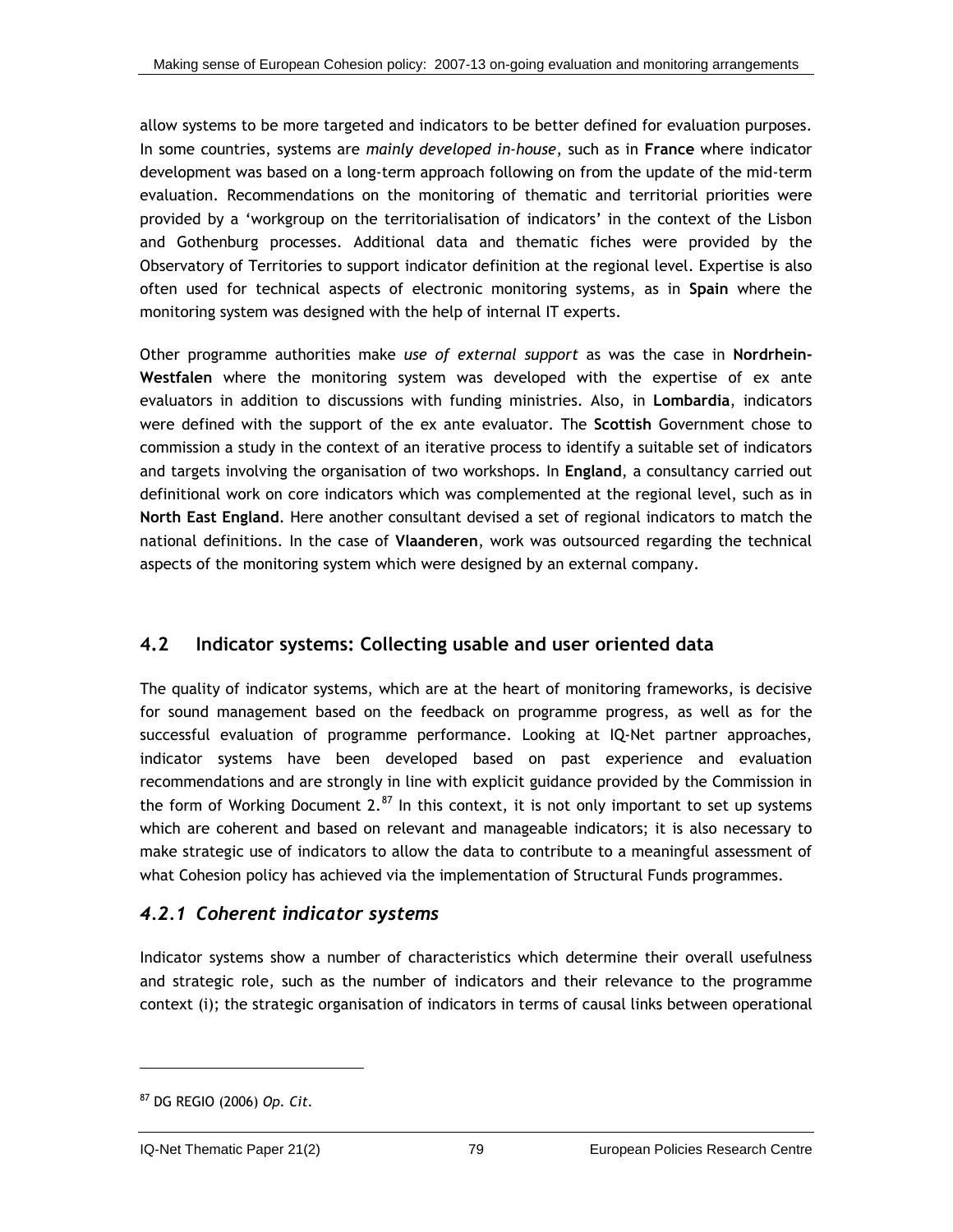<span id="page-106-0"></span>and more strategic indicators and programme goals (ii); and the manageability of indicators, mainly with respect to their measurability (iii).

### *(i) Reduced number of relevant indicators*

Monitoring in the 2000-06 period was often based on large numbers of indicators trying to capture very specific programme effects. In many cases, the amount of data accumulated in the process proved to be unmanageable and did not allow overriding conclusions on programme performance to be drawn. In line with the proportionality principle, Commission guidance suggests taking a much more strategic stance and defining indicators for the most relevant priority themes, taking account of the programme scope and complexity.<sup>[8](#page-106-0)8</sup> In order for indicators to play a strategic role, it is crucial to establish clear links with underlying objectives and goals.<sup>[89](#page-106-0)</sup> It is therefore important to invest sufficient resources at an early stage in order to avoid past difficulties which often required substantial revisions of indicator systems.

### **Past difficulties**

Looking at past monitoring practices in IQ-Net partner programmes, a fundamental problem consisted of divergences in indicator definition and usage criteria. In some cases, this led to the collection of overlapping information with methodological implications (e.g. **Spain**) and often made it impossible to aggregate data at higher levels (e.g. **Czech Republic, France**). Larger programmes also faced challenges due to large numbers of indicators, for example in the presence of a high number of final beneficiaries (e.g. **Spain**) or due to the fragmentation of projects (e.g. **Greece**). As a result, data gaps occurred, as indicators were too specific and partly not used. Furthermore, implementation problems, such as unclear divisions of responsibilities and access rights (e.g. **Czech Republic**) or a lack of controls meant that data was not up-to-date or reliable. As a consequence of these strongly interrelated elements, data were not only inappropriate for evaluation exercises, but they also frequently proved to be unusable for management purposes (e.g. **Finland, Czech Republic**, **Sachsen-Anhalt**).

### **New principles for indicator definition**

In response to the above-mentioned difficulties and in line with Commission guidance, programme authorities have made important efforts to improve indicators, both regarding qualitative and strategic aspects and have, in many cases, managed to rationalise indicator numbers.

• Increasingly *streamlined approaches* are emerging across the board, focusing on strategic priorities and indicators linked to global objectives. In **Spain**, for instance, strategic indicators for priorities and objectives were derived from context indicators

1

<sup>88</sup> DG REGIO (2006) *Op. Cit.* p. 21.

<sup>89</sup> This was already underlined in Tavistock Institute with GKH and IRS (2003) *Op.Cit.* p. 9.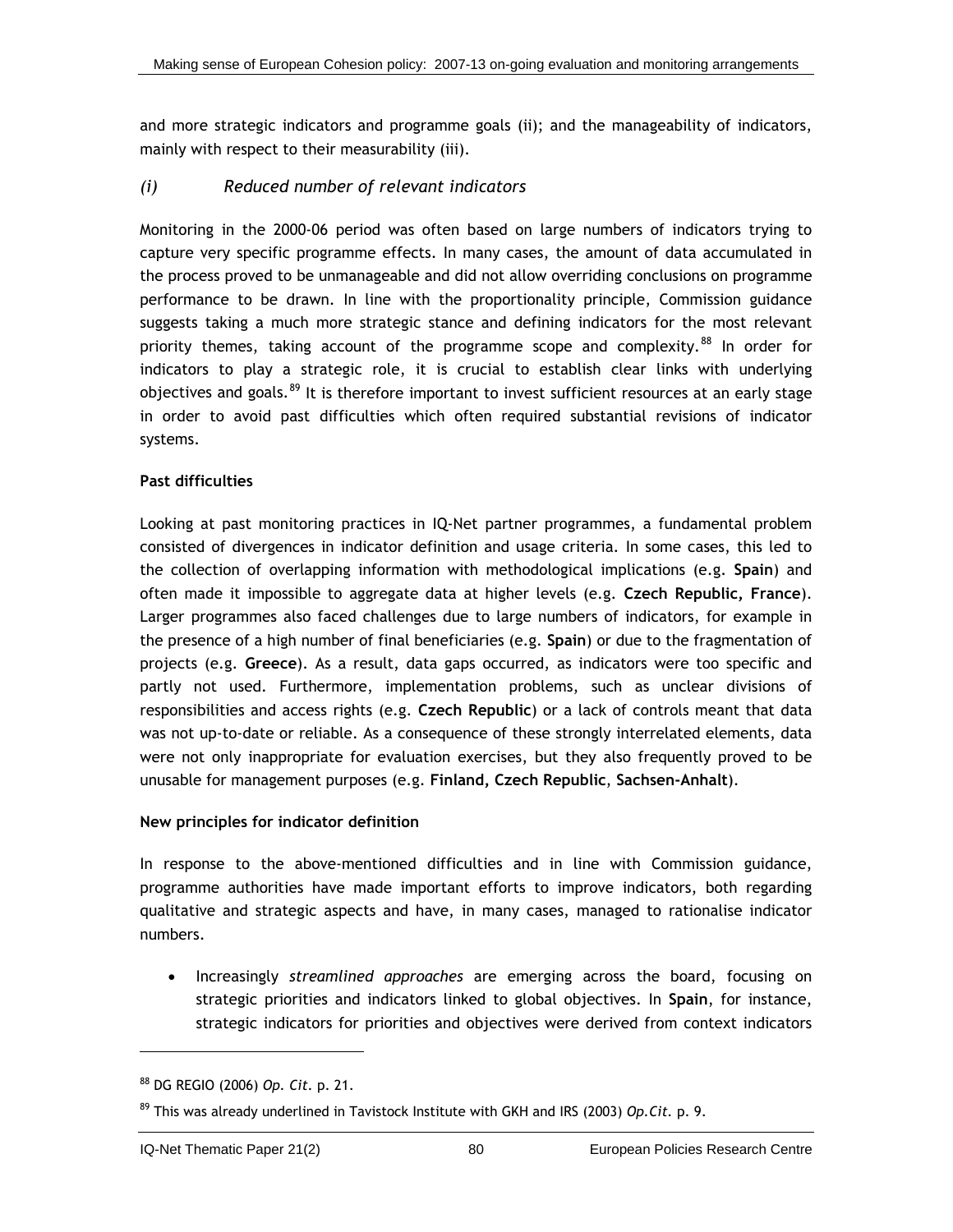<span id="page-107-0"></span>agreed with the Commission. In other cases, such as in **France** and **Portugal**, NSRF objectives are broken down into indicators at different levels.

- Often, a more strategic approach goes hand-in-hand with a *reduction of indicator numbers* which also helps avoiding data overload and limits the administrative burden (e.g. **Denmark, Finland, Italy** and **Vlaanderen**). In some cases, this can be a result of smaller funding allocations to programmes, as in **North East England**, whereas for large funding envelopes the decision can be made to cover only the most strategic aspects. An example of this can be seen in **Greece** where a decision was taken that indicators should cover only 70 percent of the overall budget. In many cases, a more selective approach meant that not all information requests could be taken into account, as in **Spain,** where it was necessary to come up with 'second best' solutions,<sup>[9](#page-107-0)0</sup> or in Italy. Generally, the rationalisation of indicator numbers has proved to be challenging, and a reduction in actual numbers could sometimes not be achieved (e.g. **Sweden**) or was not achieved sufficiently (e.g. **Sachsen-Anhalt**).
- Looking at *indicator definitions*, ambitions to make them more useful and manageable can be observed, notably in the provision of standardised and unequivocal definitions (e.g. **France, Sweden**). This was often complemented by improved methods of indicator quantification, such as in **Nordrhein-Westfalen** or in **Vlaanderen** where all indicators are numeric and easy to aggregate. The responsiveness of indicators to evaluation needs was also an issue given increased attention (e.g. in **Austria**).

The following example from **Spain** (Box 9) shows that considerable efforts were made to rationalise the indicator system.

### **Case Study Box 9: Rationalisation of the indicator system in Spain**[91](#page-107-0)

A number of principles guided the design of the Spanish indicator system, taking into account past weaknesses and improving their usability in future:

- Solving the problems deriving from the design of the 2000–06 Framework
- Rationality when creating and assigning indicators
- Introducing objective criteria from the beginning (closed definitions and units)
- Standardising information as much as possible in each action in order to establish comparisons between them

<sup>90</sup> Jose-Luis Kaiser (2007) *Management of the Physical Indicators in the ERDF, Spain as a case study: 2000- 2006 and 2007-2013*, Presentation at the DG REGIO Evaluation Network meeting, Brussels, 20 – 21 September 2007 [available under

http://ec.europa.eu/regional\_policy/sources/docgener/evaluation/doc/agenda2007.doc].

<sup>91</sup> *Ibid*.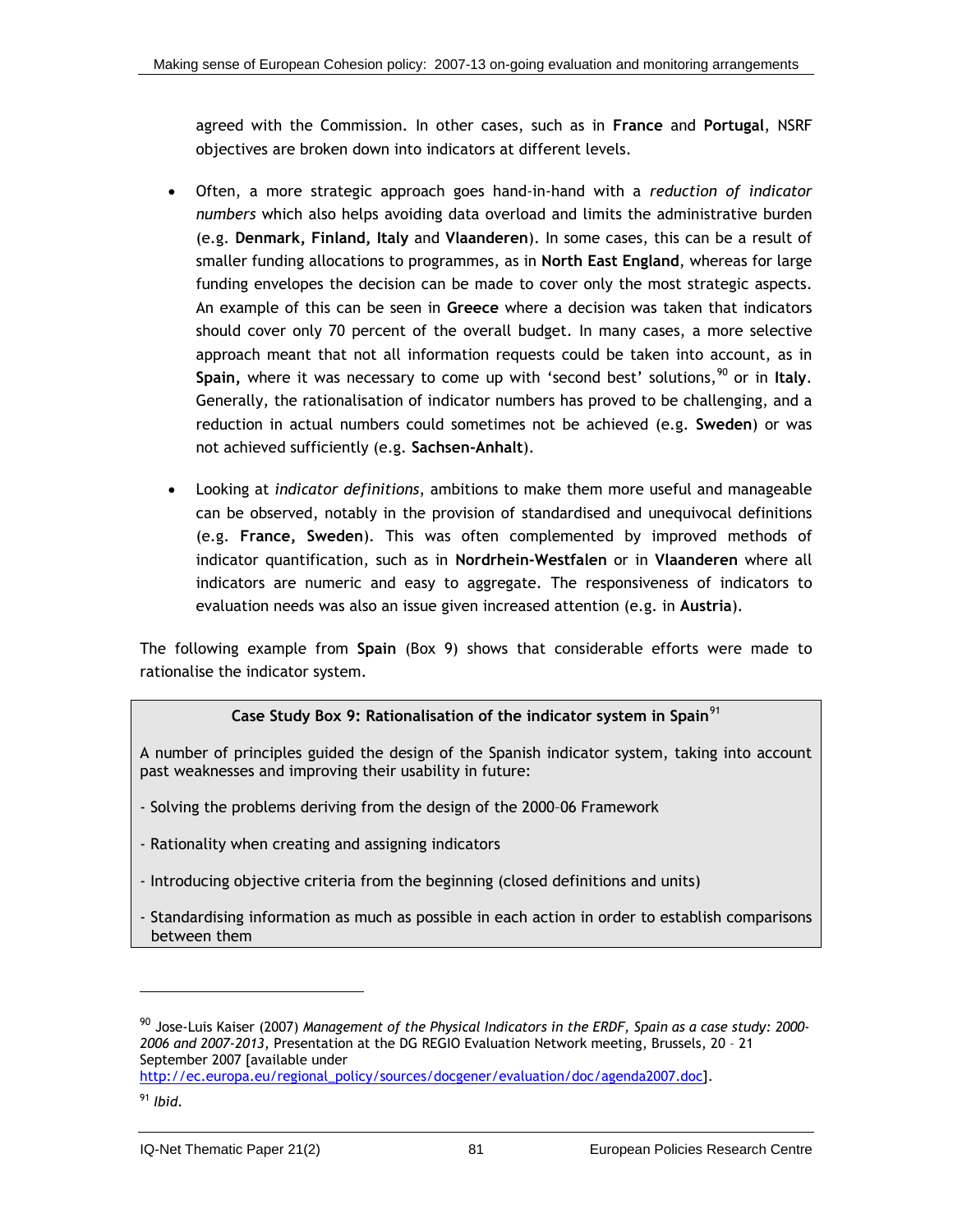- <span id="page-108-0"></span>- Simplification of the database of indicators
- Respecting horizontal environment and equal opportunities policies

Overall, the number of indicators was reduced significantly. In contrast to 2000-06, when only 15 percent of the 573 result indicators were effectively used, 300 operational indicators were identified for 2007-13 which had been used most in the past (e.g. with an execution rate of over 100 percent and used by a high number of beneficiaries). Already in the preparation phase, a round of training sessions was carried out on the new indicator system involving regions, local agents and ministries.

### *(ii) Indicator categories*

There are a number of indicator categories which are important at different stages of programme development and implementation and have different strategic values. Ideally, indicator systems are defined with reference to the wider programme context (reflected in context indicators), while their potential effects are specified in the form of target values as derived from baseline data. Significant developments in the overall approach to monitoring can be observed regarding the definition and organisation of the three most used types of output, result and impact indicators. In addition, some interesting examples emerge with regard to the use of horizontal indicators.

### **Context indicators, baselines and target setting**

In providing quantified information on the socio-economic and environmental situation, *context indicators* establish the wider programming environment. These indicators have often been derived with the help of domestic economic development strategies, while the Lisbon indicators were also used as a source (e.g. **Wales**). In **Spain**, context indicators were negotiated with the Commission and served as a basis for the monitoring system more generally. In contrast to previous programming periods, when funds were allocated based on a complex zoning structure which often did not correspond to statistical data boundaries, the definition of context indicators was more straightforward for the 2007-13 period due to the end of the zoning approach. It is in the nature of context indicators that longer time periods may elapse before data is available and usable for monitoring and evaluation. Therefore, such indicators are usually not part of the day-to-day monitoring processes but are updated on an annual basis.

Closely interlinked, *baseline data* refer to the initial value against which an indicator is measured, while ex ante quantifications help to appreciate the *targets* likely to be met. In the past, many monitoring systems did not provide realistically quantified objectives; this led to situations where performance was far in excess of targets as those had been set too low.<sup>[92](#page-108-0)</sup> According to Commission guidance, the quantification of a target can function as a quality

-

<sup>92</sup> DG REGIO (2004) *Op. Cit.* p. 42.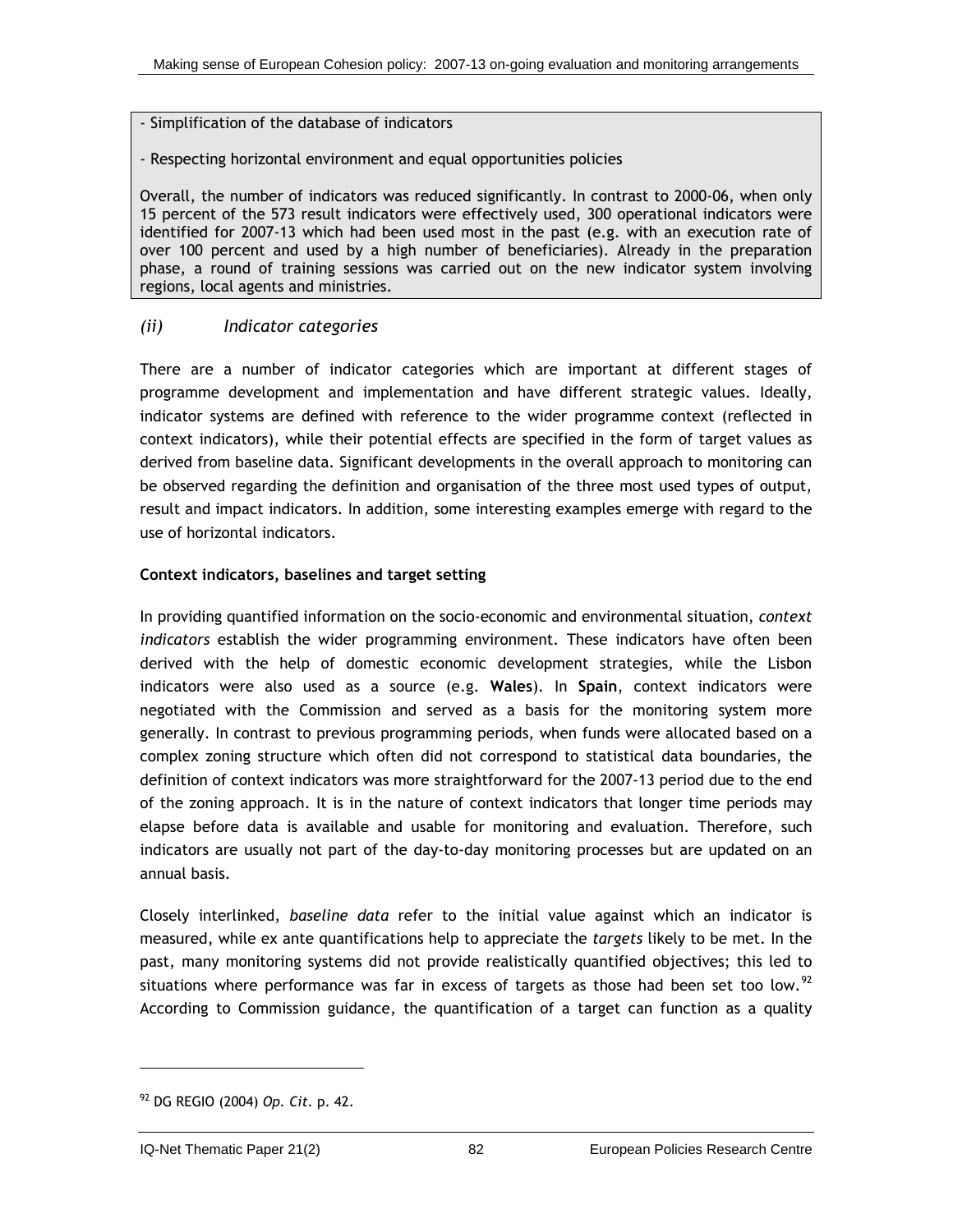<span id="page-109-0"></span>check for an indicator<sup>[93](#page-109-0)</sup> and, during negotiations, efforts were made to ensure that target values were at least set out for core indicators (see Section [4.2.2\(i\)\)](#page-117-0). Most Member States appear to have included target values in their NSRF and/ or OPs, to be followed-up at different stages of programme implementation. In the absence of comparable information, some interesting examples emerge from IQ-Net partner programmes:

- In **Poland**, a very comprehensive approach has been taken as indicators at NSRF level are defined detailing baseline indicators, target values and details on information sources.
- The indicator set of the Finnish region of **Länsi-Suomi** shows that baselines and targets are set out for the results of core indicators, but no such data are provided for indicators relating to the Lisbon or Gothenburg agendas. This reflects the fact that it is challenging to establish baselines and targets for all indicators, notably for impact indicators.
- Similarly, it may be difficult to set out targets at a very detailed level of programme implementation. This can be observed in the case of **Vlaanderen** where the inclusion of sub-indicators (e.g. firm size and type) and related targets is perceived as not feasible and where the use of ex post data is preferred.
- While the definition of baselines is mainly based on official statistics, it is also possible to use past activities carried out under the same or a similar instrument as a reference value. In this context it may be necessary to set the baseline at zero, notably if the scope of the programme has changed significantly (e.g. **Lombardia**). In other cases, the Commission has encouraged programme authorities to include baseline data based on outputs realised in the 2000-06 programming period (e.g. **Vlaanderen**).
- Regular monitoring of targets is built into monitoring systems, as in **Wales** where progress against targets will be reported in the AIRs. In **Spain**, targets for impact indicators are set for 2010 and will be monitored on an annual basis.

**Portugal** provides an interesting example for the definition of targets adapted to the 2007-13 programming context (see Box 10).

## **Case Study Box 10: Differentiated target-setting in Portugal**

In the context of the changed status of a number of OPs, a differentiated approach was taken to the definition of indicator targets. Three different types of situations were identified, and appropriate procedures were applied:

- Interventions which continued from CSF III – the modulation of goals was defined with reference to the past, this being the most simple situation;

l

<sup>93</sup> DG REGIO (2006) *Op. Cit.* p. 13.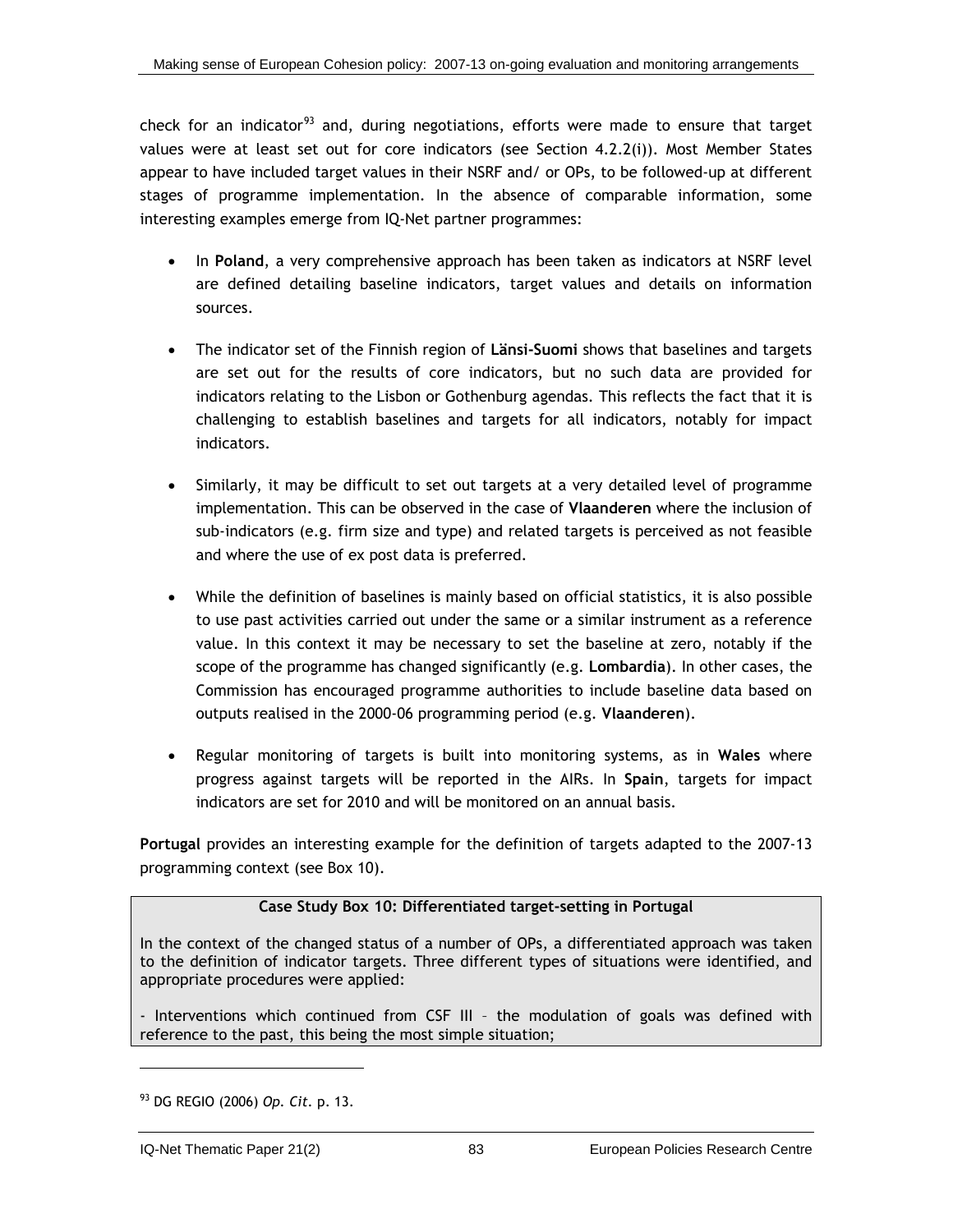<span id="page-110-0"></span>- Interventions with limited continuity from CSF III, i.e. with a more restricted budgetary framework (regions falling under the RCE Objective or regions under the transitional regime) the modulation was based on previous experience adapted to these restrictions;

- Targets for new interventions defined with the help of policy goals, using references or comparative values and thematic expert knowledge.

## **Output, result and impact indicators**

The basic categorisation of indicators is based on the assumption that the allocation of public financial interventions (inputs), leads to a series of effects which can be split into outputs, results and impacts that each relate to a different level of programme objectives (see Figure 2 below).

**Figure 2**: The Logical Framework



Source: DG REGIO (2006) *The New Programming Period 2007-2013, Indicative Guidelines on Evaluation Methods: Monitoring and Evaluation Indicators*, Working Document No. 2, August 2006, p. 7.

The approaches being taken by IQ-Net partners suggest that, following-on from past efforts, a qualitative 'jump' has taken place from the monitoring of financial to physical indicators. The following section briefly reviews the general characteristics of output, result and impact indicators together with preferences visible from partners' approaches. Overall, these reflect a more realistic and pragmatic approach to monitoring, as also promoted by the Commission.

*Output indicators* monitor the direct physical and monetary effects of interventions. They can also relate to the number of projects financed or the number of beneficiaries profiting from the support. In many cases, the majority of indicators relate to outputs, as in **Austria** or in **Vlaanderen**. The advantage is that their focus is on up-to-date data, whereas results take much longer to emerge. Also, in the context of national monitoring systems, as in **France**, the use of output indicators is preferred as it is felt to be difficult to monitor results and impacts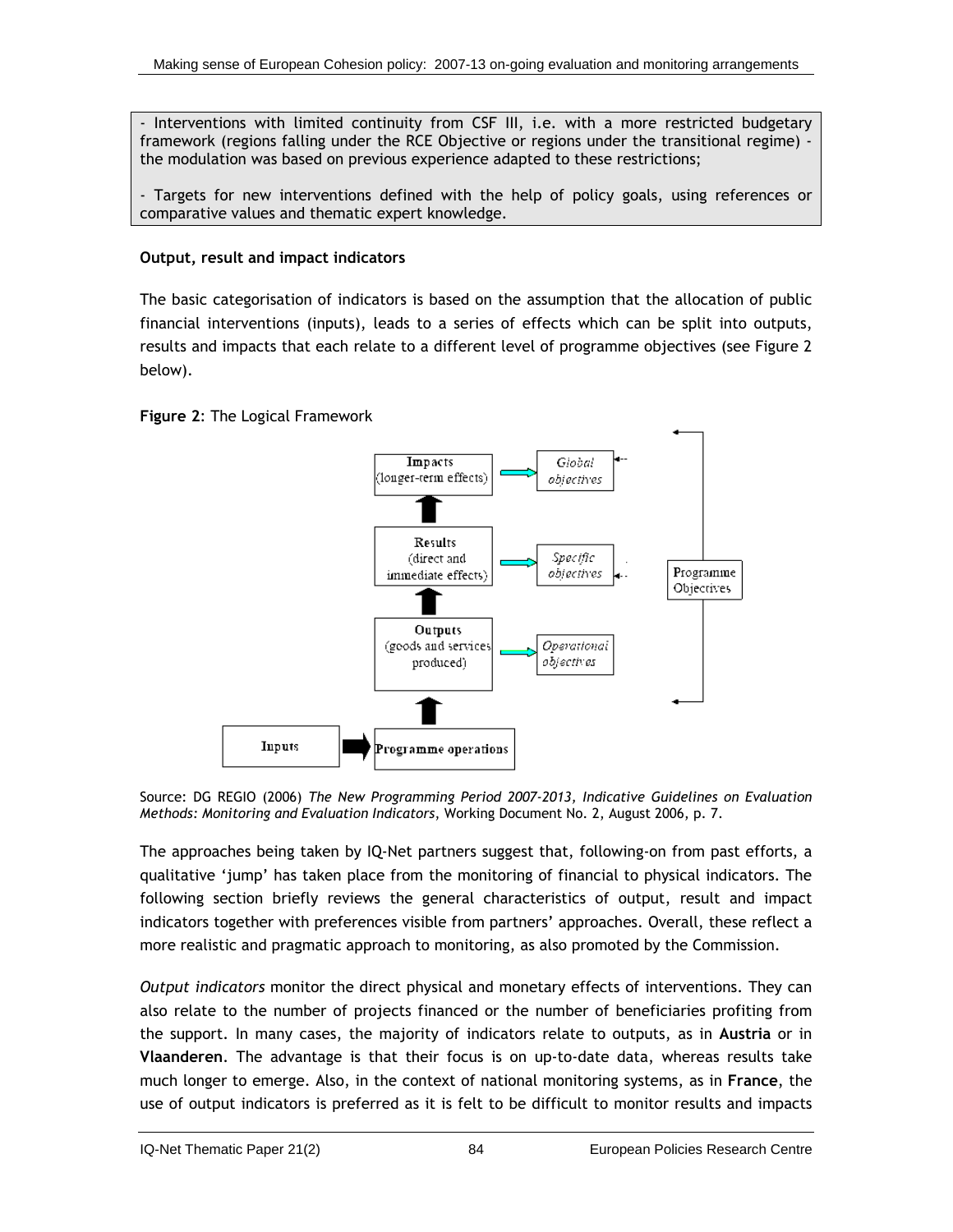<span id="page-111-0"></span>at the national level. Similarly, the **Italian** system is based on project output data which is seen as most relevant to national monitoring activities. Moreover, efforts have been made to devise straightforward output indicators, as in **Nordrhein-Westfalen,** where a single, representative output indicator was selected at priority level to reflect the broad strategic goal.

In line with Commission guidance, a focus of monitoring will be on *result indicators,* which relate to immediate programme effects on direct beneficiaries. This was generally welcomed as it is seen to help programme formulation as well as monitoring.<sup>[9](#page-111-0)4</sup> In **Portugal**, this can be seen in the context of increased results-orientation of public management. Increased attention is also apparent in **Finland** and in **Sweden** where result indicators are conceived more widely and also cover impact-related issues. In contrast to the quantitative nature of outputs, it appears more challenging to take account of the qualitative aspects of results. Efforts to reflect better the causal links between actions and reactions are made in **Vlaanderen**, where results achieved within target groups will be assessed based on surveys with project promoters (see Section [\(iii\)](#page-114-0) below).

Regarding *impact indicators*, a much more careful approach can be observed, both on the part of the Commission and the Managing Authorities. In its main guidance document, the Commission clearly underlines the fact that impact indicators should only be defined for the most important priorities and that attention and resources should primarily be focussed on the establishment of reliable, measurable result indicators.<sup>[9](#page-111-0)5</sup> This is mainly due to the fact that impact indicators - by their nature - are often available only after a considerable time lag and require substantial methodological input in order to be valid.<sup>[96](#page-111-0)</sup>

In response, impact indicators have been set out in a selective way, as in **Greece**, where they were only included where realistic. In **Vlaanderen**, only measurable indicators were used as it is considered impossible to measure programme impact on R&D expenditure. Similarly in **Scotland**, reservations were expressed regarding the scope for assessing the impact of the limited resources of the Lowlands and Uplands OP on the area's economy. Others have decided to assess impact indicators at later stage, notably via evaluations (e.g. **Sweden**, **Wales**). Also in **Vlaanderen**, output and result indicators will be followed up in six-monthly progress reports, whereas a specific method will be used to collect impact indicators. Similarly, in **Scotland** more complex indicators will have to be monitored via specific follow-up survey work. Programme authorities in **Nordrhein-Westfalen** will also carry out thematic evaluations and

http://ec.europa.eu/regional\_policy/sources/docgener/evaluation/doc/agenda2007.doc].

 $\overline{a}$ 

<sup>94</sup> Abdulwahab A (2007) *Indicators during the 2007-13 Programming Period: Feedback on Responses to Questionnaire from Member States*, Presentation at the DG REGIO Evaluation Unit meeting in Brussels, 20.09.2007 [available under

 $95$  It emerges, however, from discussions with country experts that the inclusion of impact indicators was greatly encouraged during negotiations with the Commission.

<sup>96</sup> DG REGIO (2006) *Op. Cit.* pp. 9-10.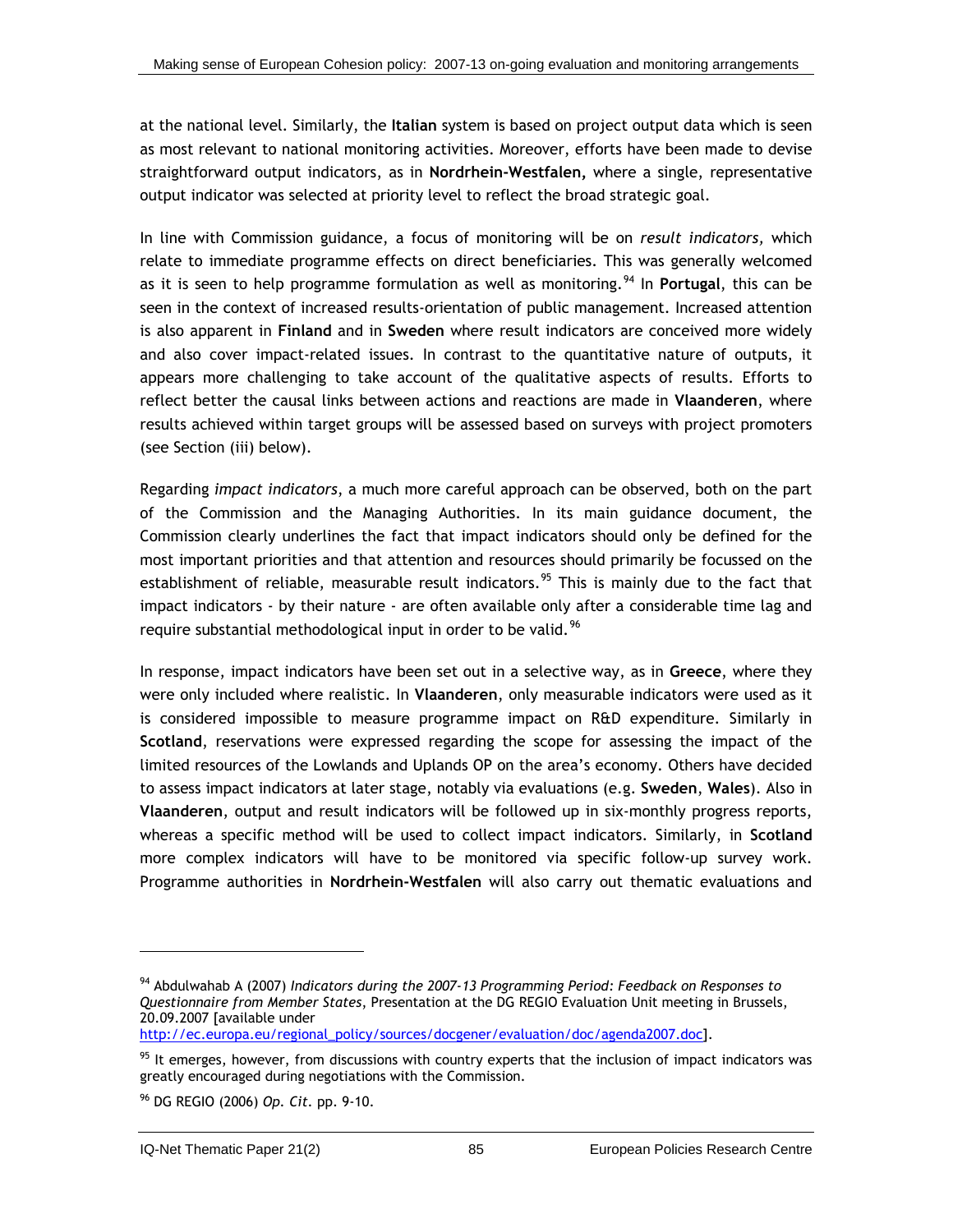have therefore refrained from including impact indicators, while in **Greece** the use of impact indicators remains optional.

#### **Indicator hierarchies**

In organising different indicator types in a meaningful way, indicator systems progressively become more targeted and clarity increases. In an ideal case, indicators are interlinked based on logical causality chains in order to ensure internal coherence (see [Figure 2](#page-110-0) above).

• This can be achieved through a *thematic approach,* such as in **Denmark** where output, result and impact indicators are devised for each of the four growth drivers (see Box 11 below). In many cases, key indicators are set out at the level of priority themes, such as in **Portugal, Scotland** and **Wales**.

#### **Case Study Box 11: Thematic approach to indicator organisation in Denmark**

In Denmark, indicators and targets were established for each of the four growth drivers at output, result and impact levels. Although the link between impacts and results as well as outputs remains to be further specified, the ambition to create a link between the three types of goals clearly comes across with respect to the four overriding themes. The following table summarises the most important targets on the basis of the indicator appendices in the two national OPs.

| Target/<br>indicator level | Innovation                                                                                                          | Entrepreneurship                                                                           | <b>New</b><br><b>Technologies</b>                                                | <b>Human Resources</b>                                                                                                              |
|----------------------------|---------------------------------------------------------------------------------------------------------------------|--------------------------------------------------------------------------------------------|----------------------------------------------------------------------------------|-------------------------------------------------------------------------------------------------------------------------------------|
| Impact                     | Increase share of<br>innovative firms,<br>nationally and<br>relative to EU                                          | Maintain level of<br>entrepreneurship;<br>Increase share of<br>fast-growing new<br>firms   | Increase level of<br>ICT use in<br>Danish firms by<br>around 20 %                | Maintain high level<br>of labour market<br>participation;<br>Increase<br>training/education<br>frequency, also<br>among low-skilled |
| <b>Result</b>              | 1000 supported<br>organisations report<br>more innovation                                                           | 900 new<br>entrepreneurs<br>supported                                                      | 200 supported<br>organisations<br>report more ICT<br>use                         | Increase workers'<br>competences;<br>Organisations<br>adopting new HR<br>strategies                                                 |
| Output                     | Increase innovation<br>competences for 70 %<br>of supported<br>organisations;<br>500 new innovation<br>partnerships | 600 advisory<br>sessions/ courses;<br>DKK100 million in<br>co-funding for<br>entrepreneurs | 70 % of<br>supported<br>organisations<br>use more ICT for<br>customer<br>contact | Number of<br>participants;<br>Number of<br>participant<br>organisations                                                             |

• Some adopt a more *differentiated approach*, based on the perception that different indicators are relevant at different levels (i.e. Member State, programme and project levels). The programme authority in **Vlaanderen** decided to structure indicators according to a pyramid approach; this means that outputs will be measured at the level of operational objectives, results will be monitored at priority level, while impacts will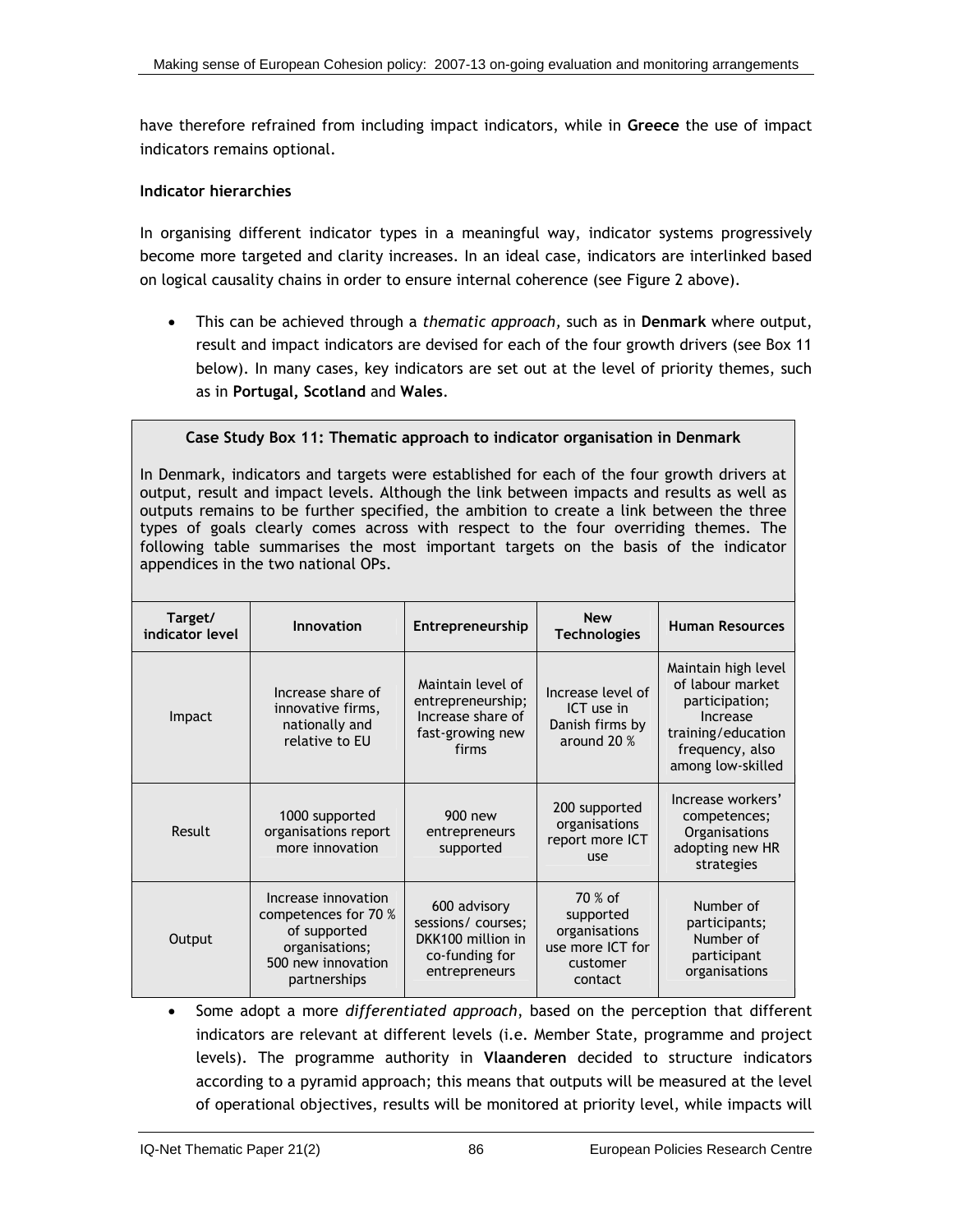<span id="page-113-0"></span>be followed up at programme level. In **Spain**, 'strategic' indicators will be used to monitor the programmes' context and impacts at priority level, while outputs and job creation will be assessed via 'operational' indicators.

• The *selective use of indicators* becomes apparent in cases where indicators are monitored nationally in addition to regional monitoring activities. While regional OPs will be responsible of monitoring outputs, results and impacts, only certain indicator types may be monitored at national level. This can be observed in **France** where EU core indicators and national thematic indicators mainly relate to data on outputs. Similarly, in **Italy**, the national system monitors key output and employment indicators for each project.

### **Horizontal indicators**

Up to now, the monitoring of horizontal indicators has, with some exceptions, remained rather patchy.<sup>[97](#page-113-0)</sup> In line with its overall approach, the Commission has advised programme authorities to focus horizontal indicators mainly on interventions that have a significant impact on the relevant theme.<sup>[98](#page-113-0)</sup> It is common practice to monitor related effects simply by registering the number of implemented projects in support of a specific horizontal theme. This happens notably in relation to the core indicators set out by the Commission (e.g. **Länsi-Suomi**) (see Section [4.2.2\(i\)\)](#page-117-0). They can also be monitored in the context of mainstream projects, for example regarding gender equality and job creation or progress on sustainable development based on changes to business use of energy and resources. Looking at IQ-Net partner approaches, some trends can be identified.

The sustained importance of horizontal indicators is reflected in the fact that related *themes are increasingly monitored at the national level*, as in **Sweden** where an increase in the number of horizontal indicators can be observed. In **Spain**, it was decided to include at least one environmental and one gender-related indicator at strategic and operational levels for each priority. In **Poland**, gender mainstreaming and sustainable development will be monitored centrally across programmes, as is the case in **France**, where a cross-programme focus will be placed on environmental issues. In **Greece**, the enhanced role given to the Committee for Actions of the Social (Cohesion) Fund reflects an increased commitment in the sphere of equal opportunities.

*More targeted approaches* to the monitoring of horizontal themes are also apparent. In **Nordrhein-Westfalen**, a bonus will be awarded to projects which meet horizontal criteria in the context of competitive calls for tender, while in **Sweden**, the option of 'neutral environmental effects' has been eliminated from the indicator set (i.e. projects have either

l

<sup>97</sup> See for example ASBL Engender (2002) *Integration of Equal Opportunities Between Women and Men in Objective 1 and 2 Structural Fund Programming Documents*, Synthesis Report.

<sup>98</sup> DG REGIO (2006) *Op. Cit.* p. 19.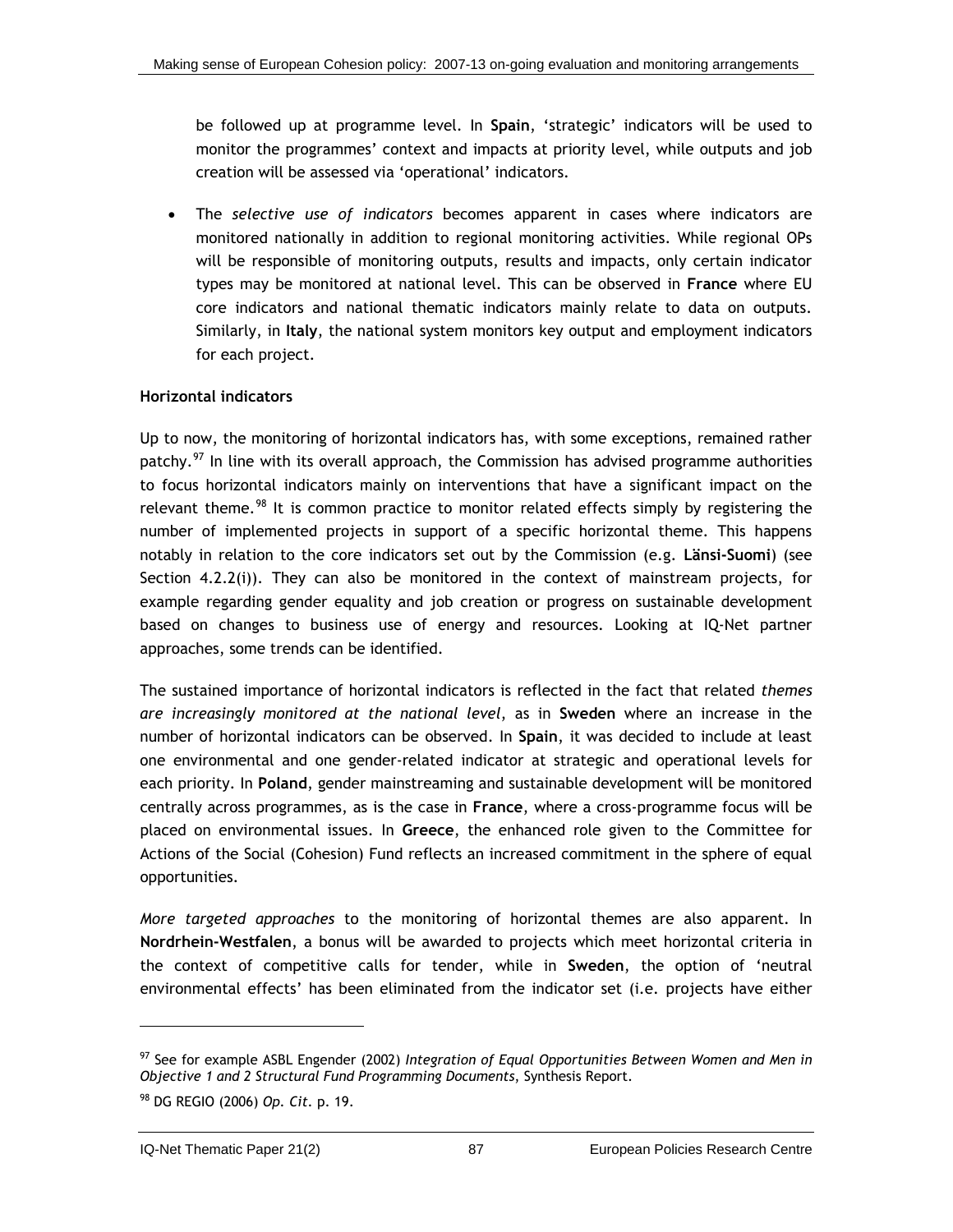<span id="page-114-0"></span>positive or negative environmental effects). In **Austria**, a separate guidance document has been provided to support actors in the monitoring of environmental indicators, whereas the **Finnish** IT system contains a separate questionnaire for sustainable development, environmental impacts and equality issues. The programme authority of **Vlaanderen** is planning to carry out surveys with project promoters in order to assess programme effects on the horizontal programme themes (spatial dimension, interregional cooperation, sustainable development and environmental protection, and equal opportunities).

In the context of sustainable development, specific attention has been given to progress towards the reduction of greenhouse emissions which is part of the Commission's list of core indicators. Its measurement is, however, felt to be challenging. In the case of **France**, a specific system has been devised to monitor related effects for domestic and European programmes (see Box 12 below).

## **Case Study Box 12: Monitoring greenhouse emissions with NECATER in France**

In the context of government efforts to extend the principle of sustainable development to public sector decisions, regional *préfets* were asked to implement domestic programmes (i.e. state-region project contracts) in a perspective of 'carbon neutrality'. Although OPs do not have to comply with this requirement they will be monitored with the same instrument based on  $°CO<sub>2</sub>$  indicators. The objective will be monitored on an on-going basis, and corrective measures may be applied if necessary (e.g. by imposing a label of very high energy performance (THPE) on new buildings or in compensating emissions by implementing projects that save greenhouse gases, such as the development of renewable energies or collective transport schemes).

The impact of public spending on carbon emissions will be monitored with respect to a number of themes via related indicators:

- employment (commuter journeys, added value and flow of goods by sector);

- infrastructure and urban development (infrastructure type, performance); and

- regional energy and environmental policies (leverage effect and performance of aids).

The methodology of the NECATER instrument is based on national statistics, and it will be interlinked with the electronic monitoring system PRESAGE. This will allow the combination of financial indicators, output indicators (m<sup>2</sup> of built/ regenerated surface) as well as result and impact indicators (e.g. on employment creation) in order to calculate emitted or saved  $CO<sub>2</sub>$ . The instrument is also used to provide information on context indicators regarding the regional situation (e.g. travel, activity).

## *(iii) Measurement of strategic indicator categories*

While basic output and result indicators are relatively straightforward to measure (e.g. via physical or monetary units), it is more challenging to assign adequate indicators for certain key indicator categories or for immaterial and more complex projects. These project types are bound to become more important, especially in the context of the overarching goal of 'more growth and more jobs' based on the renewed Lisbon agenda. The following section reviews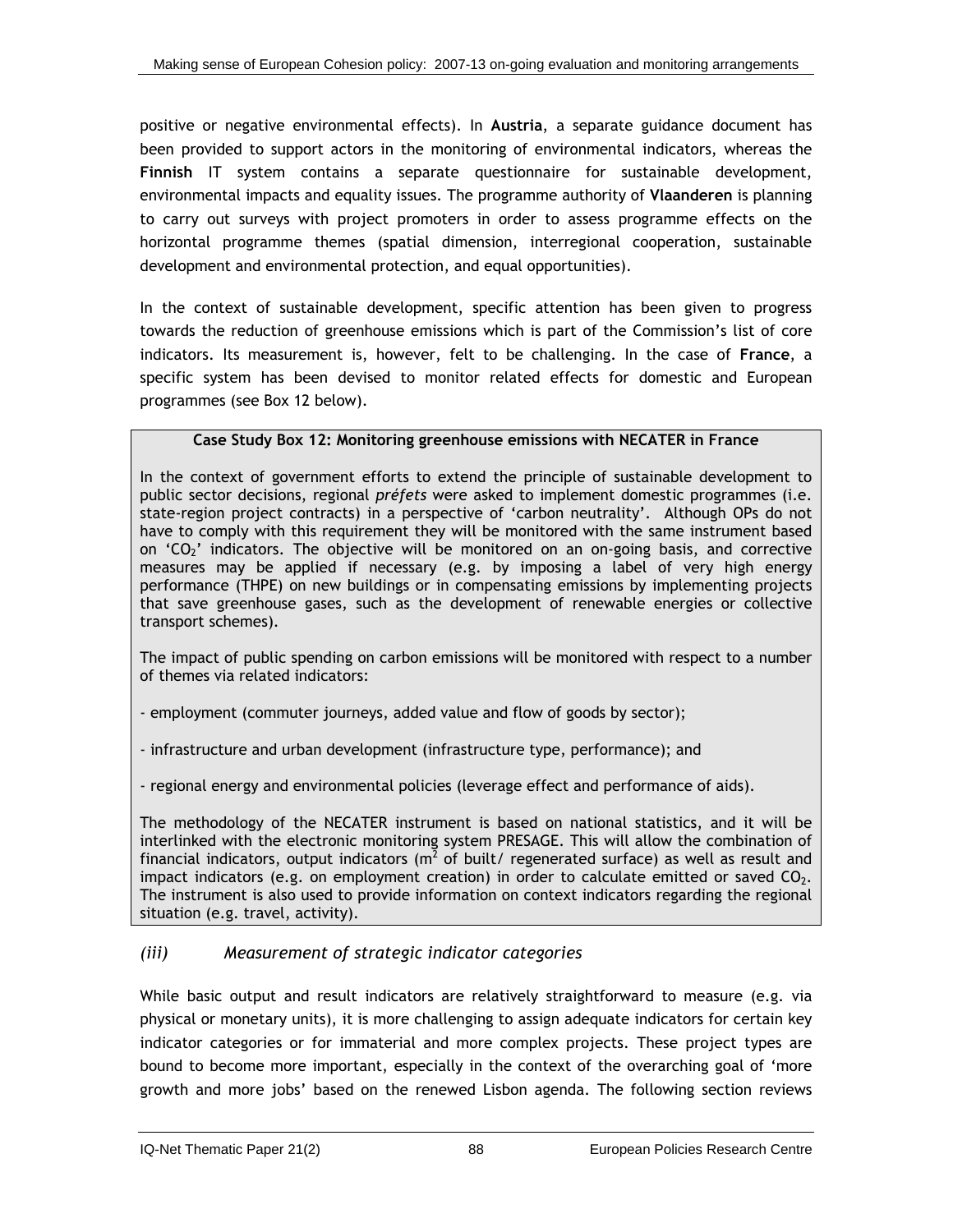<span id="page-115-0"></span>insights regarding the measurement of two main categories: job creation and Lisbon-related themes more generally. In this context, emerging signs of the increased use of qualitative methods are highlighted.

### **Measuring job creation**

Throughout previous programming periods, the measurement of job creation has been a challenging issue (see also Section [2.2](#page-32-0)). This is mostly due to methodological problems in taking account of deadweight, displacement, substitution and multiplier effects of spending. The strategic importance accorded to the monitoring of job creation is reflected in specific Commission guidance provided in Working Document 6 on the measurement of Structural Funds employment effects.<sup>[99](#page-115-0)</sup> The indication given to focus monitoring on the creation of gross jobs was appreciated and adopted by programme authorities across the board.

In order to raise awareness of potential implications at an early stage, methodological problems with the use of monitoring data on job creation have been highlighted in some OPs, as in **Nordrhein-Westfalen**[10](#page-115-0)0 and **Sachsen-Anhalt**. In line with the Commission's core indicators, the focus of monitoring activities in partner programmes lies on employment creation. In **France**, the creation of direct, indirect and temporary jobs will be monitored while the measurement of safeguarded, suppressed and induced jobs has been abandoned.<sup>[1](#page-115-0)01</sup> A more selective approach is taken by the national monitoring system in **Italy**, as national employment indicators only monitor direct jobs created in the course of project implementation. However, some systems continue to include additional indicators, such as on the number of safeguarded jobs (e.g. **Nordrhein-Westfalen**).

As the scope of monitoring activities appears to be limited in the field of job creation, evaluations are intended to provide further insights, as in the case of **Slovenia** where net employment impact will be evaluated. In the French region of **Midi-Pyrénées**, it is hoped to gain additional information on windfall, induced and negative effects as well as on qualitative aspects and the conditions of employment creation.

### **Monitoring progress towards Lisbon objectives**

The monitoring of Lisbon objectives will become increasingly relevant, especially in the context of Regional Competitiveness and Employment programmes. In line with the earmarking

l

<sup>99</sup> DG REGIO (2007) *Measuring Structural Funds Employment Effects*, Working Document No. 6, March 2007.

<sup>100</sup> See also Ridder M (2007) *Measuring employment effects of the Objective 2 programme of North Rhine-Westphalia and conclusions for the new programming period*, Presentation at the DG REGIO Evaluation Unit meeting in Brussels, 20.09.2007 [available under

http://ec.europa.eu/regional\_policy/sources/docgener/evaluation/doc/agenda2007.doc].<br><sup>101</sup> See Péguy T (2007) *Measurement of employment effects - lessons learnt and guidelines for the period 2007-2013*, Presentation at the DG REGIO Evaluation Unit meeting in Brussels, 20.09.2007 [available under http://ec.europa.eu/regional\_policy/sources/docgener/evaluation/doc/agenda2007.doc].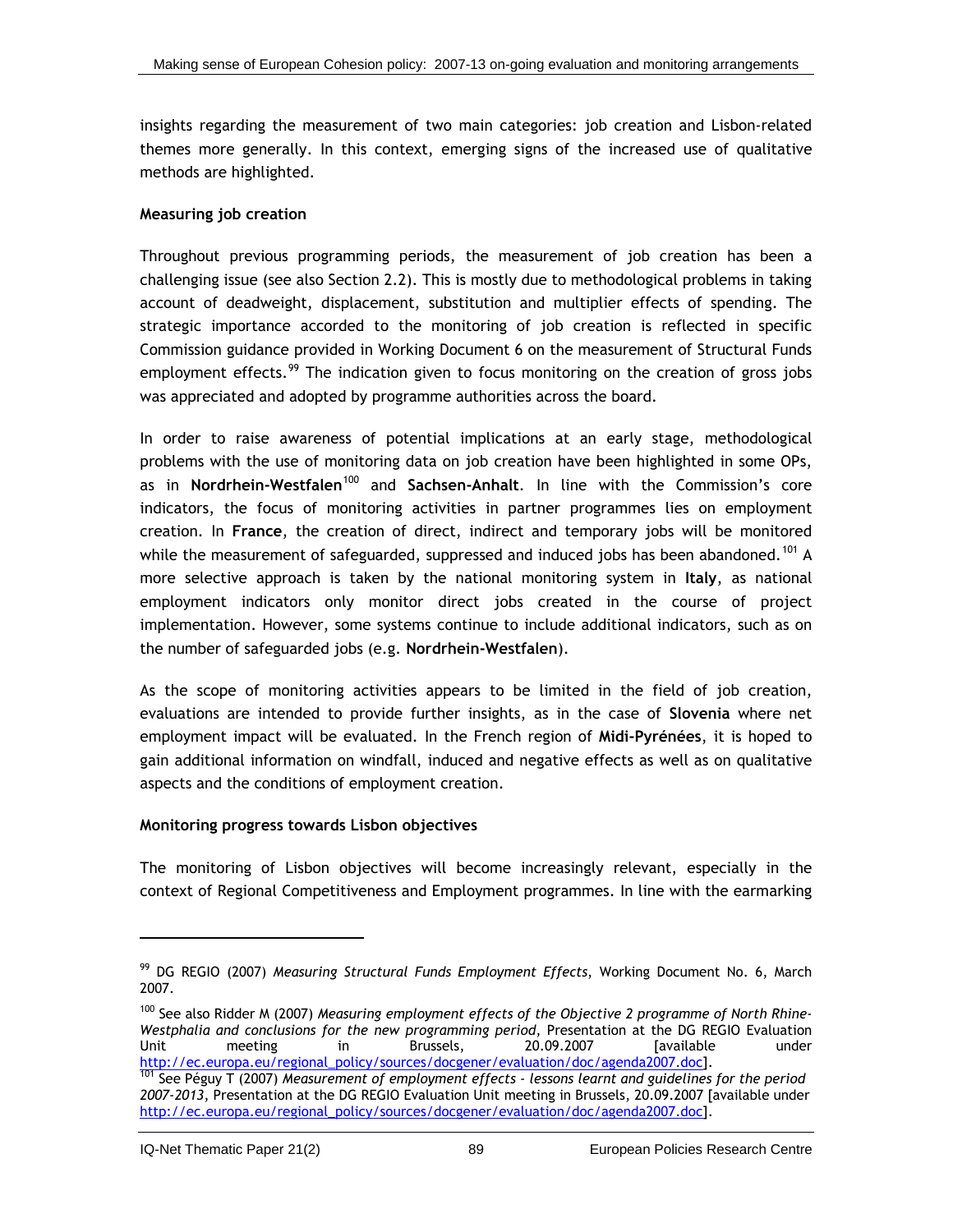exercise, progress towards Lisbon objectives will be followed up via thematic intervention codes and expenditure categories. In addition, monitoring systems comprise more targeted indicators on themes such as R&D expenditure levels or progress in the use of ICT. In the case of **France**, for example, an overarching, cross-programme focus will be placed on themes like innovation and ICT. Others plan to raise the importance of the Lisbon objectives in the context of reporting activities (e.g. **North East England, Scotland, Wales**). However, the measurement of Lisbon-related interventions which are often determined by 'soft' factors (e.g. in the field of innovation and human capital) is perceived as challenging.

In this respect, qualitative approaches may provide an interesting alternative to monitoring approaches based purely on quantitative, physical data. Efforts in this direction can be observed in some cases (e.g. **Finland**), although it is acknowledged that related indicators are more challenging to define and processes may require increased experience and capacities. In **Vlaanderen**, scoring methods will be used to assess result and impact indicators in the context of project surveys after the project has been finalised. Data will be made objective via a scoring method on a scale from 0 to 5 with a focus on process issues (e.g. 'How has the OP helped promoters in innovation management?'). Similarly, the design of the new **Steiermark** OP took account of the view that quantitative approaches are often not appropriate for measuring the effects of Structural Funds interventions. Future programme monitoring and evaluation will therefore be partly based on the so-called Process Monitoring of Impacts (see Box 13 below). Regarding these more sophisticated approaches, the fine dividing line between monitoring and evaluation approaches and related overlaps become increasingly apparent.

### **Case Study Box 13: 'Process Monitoring of Impacts' in Steiermark**

The concept of 'Process Monitoring of Impacts' has been tried in the context of the on-going evaluation of the **Steiermark** programme in 2000-06. It aims to identify likely connections between inputs, outputs, results and impacts, and to check whether these links remain valid and actually take place during implementation. Related findings have contributed to the design of the regional OP and are expected to influence future monitoring and evaluation activities. The main elements of this concept are the following.

- Emphasis on impact-led management instead of input-driven implementation;
- Context-based interpretation of indicators;
- Results and impacts assessed *during* project implementation via process observation;
- Focus on links and relationships crucial for achieving effects; and
- Awareness-raising of project owners regarding importance of results and impacts.

This approach is seen as particularly well suited to monitor 'soft' measures dealing with open tasks. It is implemented based on surveys and interviews with selected project holders.

Source**:** Hummelbrunner R (2005) *Process Monitoring of Impacts, Towards a new approach to monitor the implementation of Structural Funds Programmes* [available under <http://www.bka.gv.at/DocView.axd?CobId=14624>].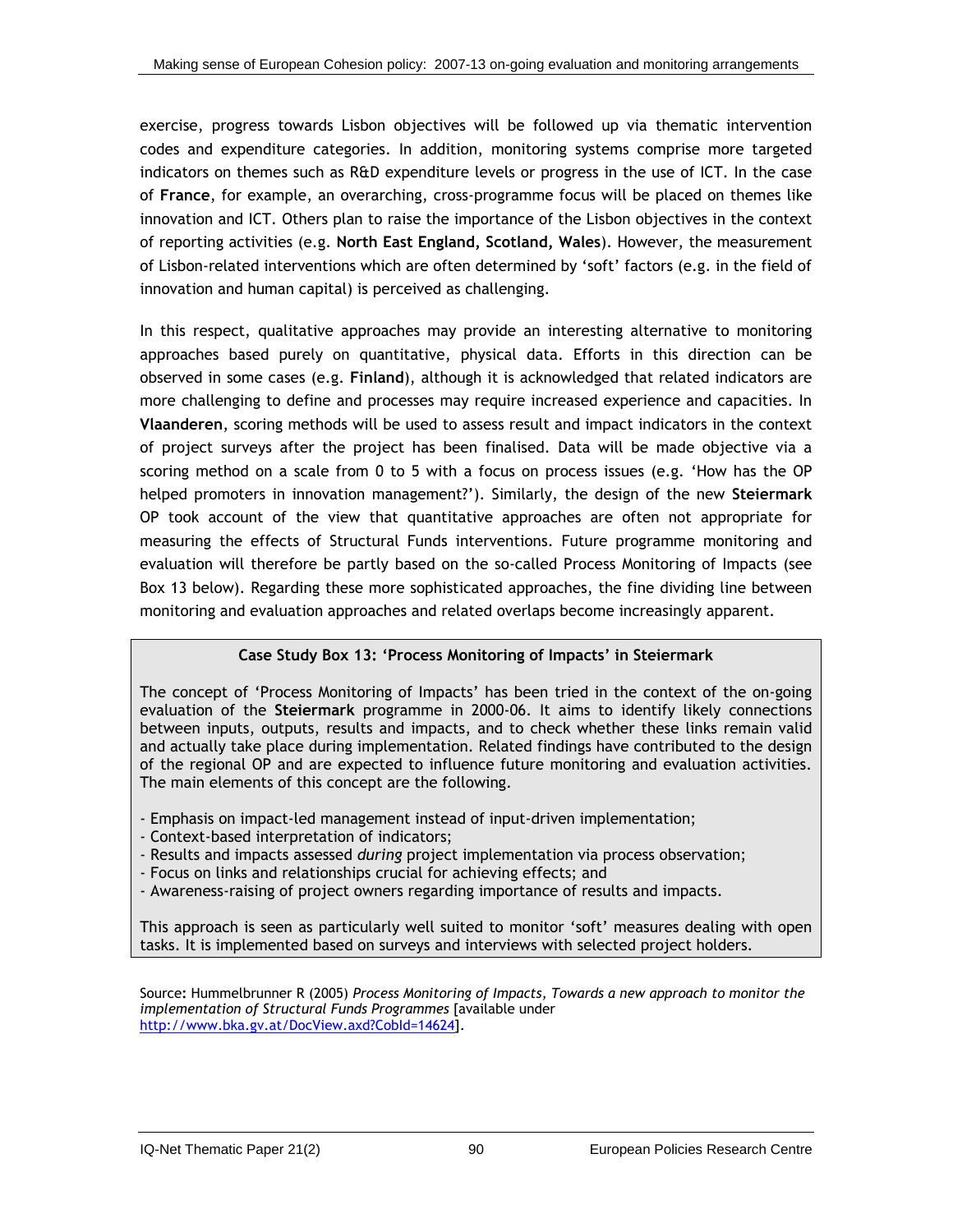## <span id="page-117-0"></span>*4.2.2 Strategic use of indicator systems*

The use made of indicators in the overall framework of monitoring systems can be strategic in several respects. Regarding programme management, the feedback function of indicators on programme progress is particularly important, initiating or informing specific actions such as programme modification. Indicators are also a useful tool in a situation of delegated management as they help clarify the targets included in contracts with Intermediate Bodies. However, the fact that monitoring systems are designed for day-to-day programme management of the programme does not necessarily mean that they produce the data needed for an evaluation of impacts.<sup>[1](#page-117-0)02</sup> The following sections provide an overview of IQ-Net partner indicator systems and their potential to make strategic use of collected data, relating to the identification of strategic indicators (i), the aggregation of non-financial data (ii) and the targeting of specific user categories (iii).

## *(i) Indicators with strategic value*

For the new period, some indicators have been given a strategic role in order to fulfil a specific function in the context of monitoring activities more generally. This was partly prompted by the Commission's list of core indicators which programme authorities are asked to include whenever appropriate.<sup>[1](#page-117-0)03</sup> Additionally, some monitoring systems identify indicators which establish a close link between monitoring and evaluation activities.

## **Core indicators**

The concept of core indicators is not new and has been used in the past, especially in large countries,[1](#page-117-0)04 although their importance has sometimes been limited (e.g. **France**). For the 2007-13 programmes, a list of core indicators has been set out at the EU level for the first time. They relate to the Community priorities as outlined in the Community Strategic Guidelines and are intended to provide insights into Structural Funds effects across programmes and, in effect, across countries. In addition, data may be used to enhance accountability and justify Structural Funds interventions more generally. Throughout the development of the new monitoring systems and programme negotiations significant emphasis has been placed on this indicator category.

A review of IQ-Net partner programmes shows that this request has been taken into account across the board, though often in a selective way (e.g. **Länsi-Suomi, Niederösterreich, Sachsen-Anhalt, Steiermark**). There are also signs of an integration of Commission requirements with domestic approaches. In **England**, a national working group tried to integrate (England-wide) RDA Tasking Framework indicators and definitions as far as possible.

l

<sup>102</sup> Tavistock Institute with GHK and IRS (2003) *Op. Cit.* p. 66.

<sup>103</sup> DG REGIO (2006) *Op. Cit.*, Annex I, pp. 27-28.

<sup>104</sup> Taylor S, Bachtler J and Polverari L (2001) *Op. Cit.* pp. 43-45.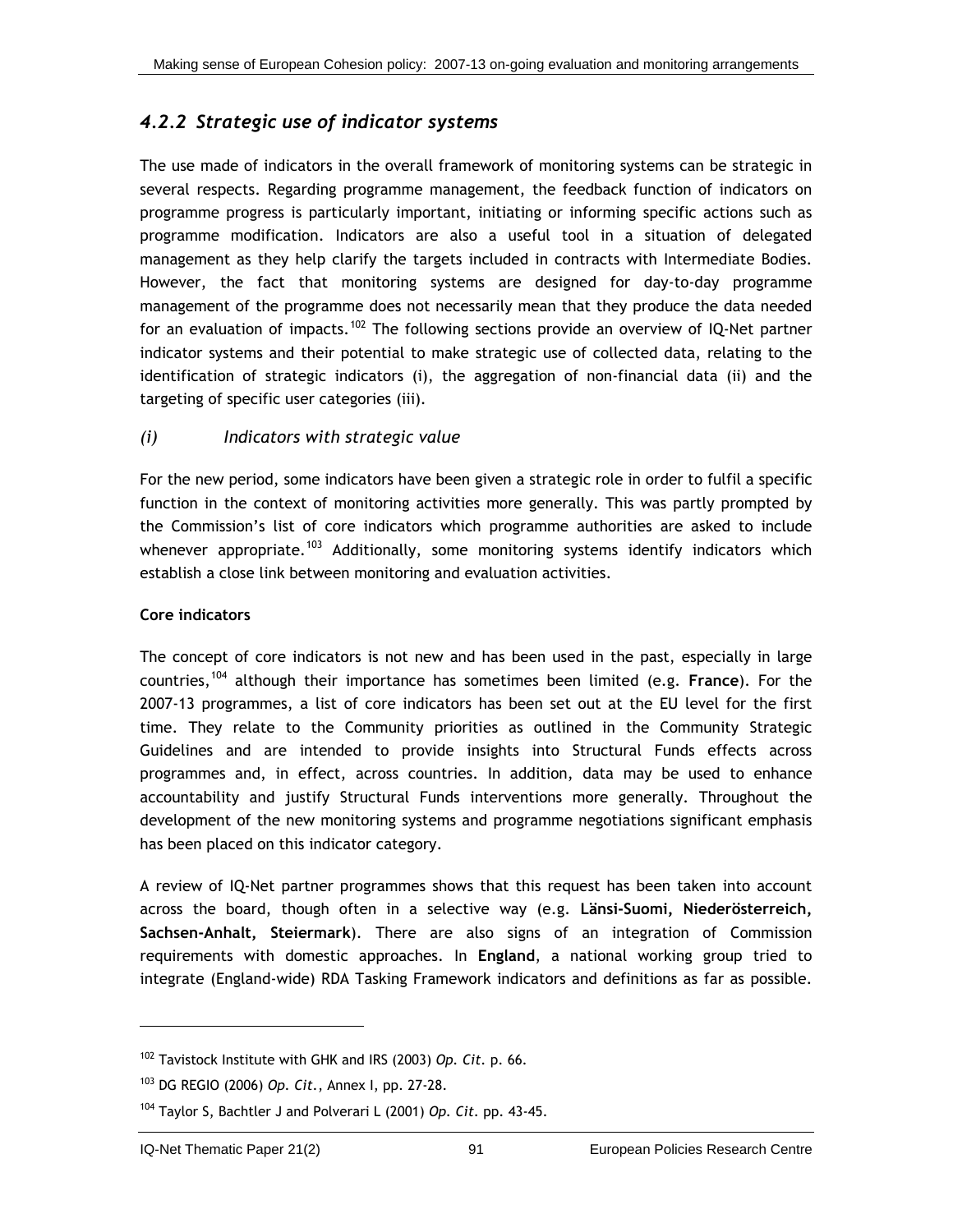<span id="page-118-0"></span>In some cases, the inclusion of core indicators was not straightforward, as in **Vlaanderen**, where it proved difficult to match some of them with programme indicators; this may be due to the fact that the programme is not based on a thematic approach, and funding is not preallocated to thematic spending categories.

The general acceptance of the core indicator concept is reflected in the fact that additional sets of national core indicators were established in a number of cases, notably to monitor the NSRF (e.g. **France, Poland**). Apart from improved data comparability, the enhanced communication effect is seen as an advantage of using core indicators (e.g. **Portugal**). However, several challenges have been encountered, the main one being that the Commission refrained from providing definitions of core indicators. In the absence of detailed information and a joint understanding of indicators, it is believed that the aggregation of data will be problematic. In some cases, complementary guidance was therefore provided, as in **France**. Some programme managers would have preferred a more focused approach, concentrating on the main objectives of Cohesion policy, such as the Lisbon themes (e.g. **Portugal**). A further concern relates to administrative burdens which are likely to occur, notably if questionnaires have to be used for data monitoring. The Commission is aware that definitions of core indicators will inevitably vary between Member States and takes the view that it would have been impossible to impose a harmonised approach.<sup>[10](#page-118-0)5</sup>

### **Alert and evaluation indicators**

Apart from providing insights into immediate implementation issues related to programme progress, monitoring systems may help in identifying problem areas that deserve more detailed investigation.[1](#page-118-0)06 An explicit link between monitoring and evaluation has been established in some monitoring systems by introducing 'alert' or 'evaluation' indicators (see Section [3.3](#page-59-0) and Section [\(iii\)](#page-121-0) below). The first category has a more operational role as it can be used to inform requirements for programme modification or to identify management problems at an early stage (e.g. **Spain**). In **France**, each region can decide to select a number of 'alert indicators' within its indicator set, depending on regional needs. In the case of major deviations, an analysis of programming difficulties can be carried out and evaluations may be triggered.

At a more strategic level, specific 'evaluation indicators' can be defined which are monitored and feed directly into evaluation exercises. For instance, in **Niederösterreich** and **Steiermark**, additional indicators have been included in the Programme Complements for internal purposes only. They will be followed-up in a flexible approach, which means that they are not compulsory for all evaluations and will be employed depending on the needs and interests of the Managing Authorities. In **Spain**, there are plans to develop evaluation indicators during the implementation phase. They are considered useful for the analysis of cause-effect relationships based on the specific study of each priority and will be monitored at specific

-

<sup>105</sup> See also Abdulwahab A (2007) *Op. Cit.* 

<sup>106</sup> Tavistock Institute with GKH and IRS (2003) *Op. Cit.* p. 119.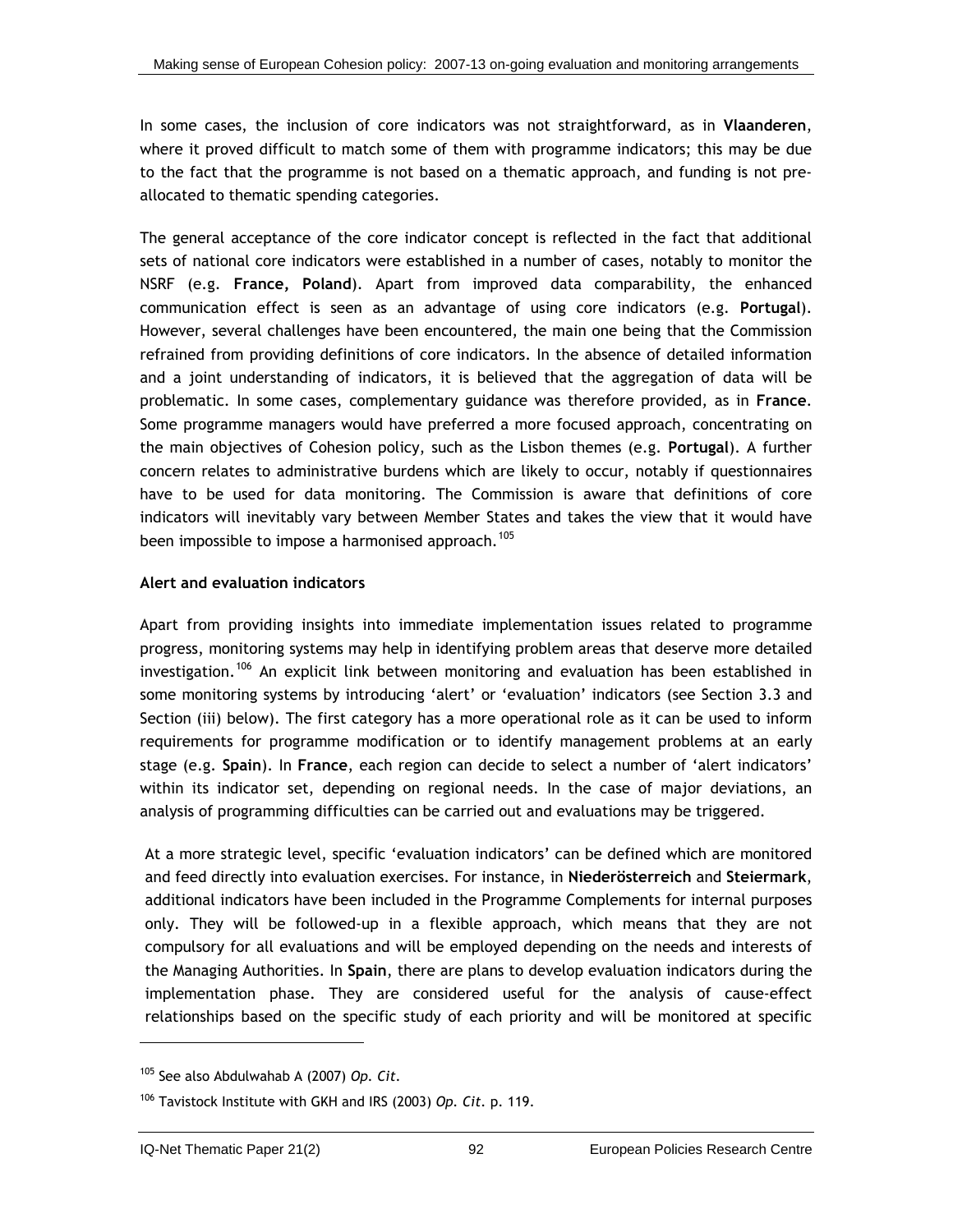<span id="page-119-0"></span>implementation stages; they will feed into strategic monitoring reports in 2009 and 2012 as well as on-going evaluation activities.

### *(ii) Aggregation of non-financial data*

As outlined above with respect to the concept of core indicators, one of the main purposes of monitoring activities is the possibility of gaining comparative insights into programme achievements. Whereas this is relatively straightforward in the case of financial indicators, it is challenging to aggregate physical indicators at higher levels. Related difficulties are acknowledged by the Commission which has stated that "physical indicators are more difficult to aggregate, and it is often inappropriate to attempt to do so".<sup>[10](#page-119-0)7</sup> This reflects past difficulties rooted in inaccurate data sets which made aggregations impossible.

A fundamental problem with the collection of realistic data relates to diverging approaches to indicator definition and their use, which is inevitable in the absence of targeted guidance. In the past, this deficit was enhanced by the fact that data was often entered into monitoring systems at a level which was different from the level where the actual outputs were achieved. In **Slovenia**, for example, data was entered by the Managing Authority rather than by the Implementing Body or the final beneficiary. Monitoring at the measure-level also proved to be ineffective in some cases, as it was impossible to obtain the implementation status of indicators per beneficiary, and data trails based on aggregation were impossible to establish (e.g. **Spain**). On the other hand, information collected at the measure-level was often found to be insufficiently strategic for evaluation purposes as it did not allow assessment of overall programme performance (e.g. **North East England**).[1](#page-119-0)08 Looking at partner programmes, two main approaches can be identified which may facilitate data aggregation in future.

### **Clarification of indicator use and data processing**

As outlined in Section [4.2.1\(i\),](#page-106-0) important efforts are underway to achieve a common understanding of indicator definitions and to make them more manageable (e.g. by simplifying their quantification). Aggregation can take place at different levels and is often focused on the priority level in line with a thematic approach to the organisation of indicator sets (see Section [4.2.1\(ii\)](#page-108-0)). In **Spain**, for instance, minimum uniform criteria were identified at priority level in order to make comparisons between actions possible. In other cases, as in **Vlaanderen**, the Commission recommended the inclusion of synthesis indicators at priority level.

Attempts are also being made to achieve data aggregation at the national level. As with the European core indicators, agreement on national key indicators may facilitate data aggregation, as in **France**. Here, national data will be gathered based on extrapolations from regional data. Specific guidance was issued not only on indicator definition but also on

l

<sup>107</sup> DG REGIO (2006) *Op. Cit.* p. 14.

<sup>108</sup> DG REGIO (2004) *Op. Cit.* p. 33.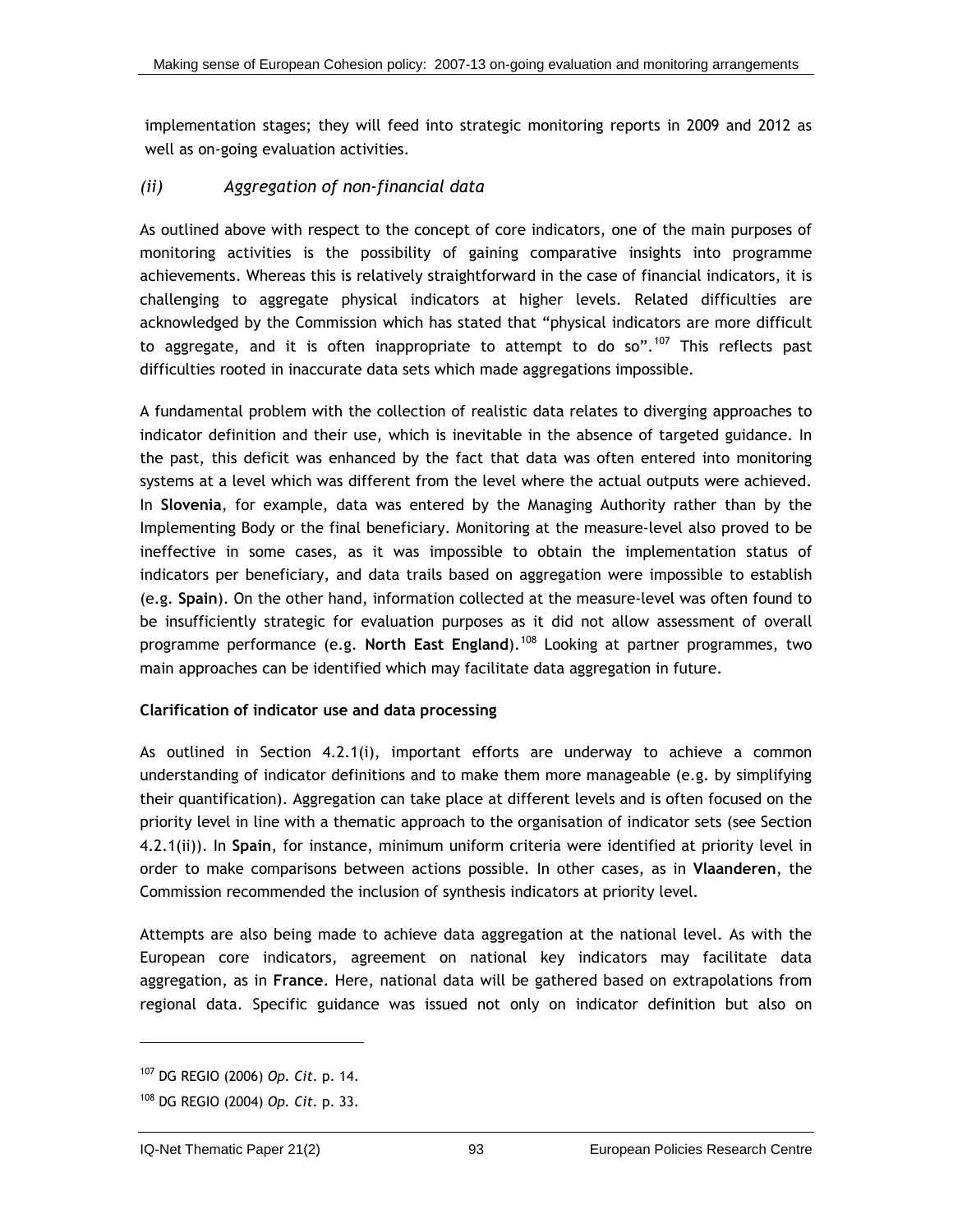<span id="page-120-0"></span>processes of data collection. Programme authorities are asked to allocate data to the appropriate level of a joint indicator structure based on a tree diagram, categorising all indicator types in relation to actions and objectives. Common rules for the collection of physical data are also set out in **Portugal**; these are ultimately intended to allow for the organisation and comparison of different OPs.

### **Project-level data collection**

In order to acquire timely and realistic monitoring data, there is a trend towards collecting information close to the production of immediate effects - at the project level. This reflects a fundamental change with respect to the unit of analysis of monitoring and evaluation activities and responds to past deficiencies regarding the channelling of information from the project level into the monitoring system.<sup>[1](#page-120-0)09</sup> In order to enhance the awareness and capacities necessary to make a bottom-up approach work, programme authorities have taken a number of steps.

- In many cases, monitoring obligations are detailed at the stage of project appraisal, for example in the context of project delivery or business plans (e.g. **Wales**). In **France**, appraisal services are responsible for entering project data into the electronic monitoring system, based on information provided by project promoters at the application stage.
- In **Austria**, responsible implementing agencies record and collate monitoring information for each EU-funded project in a single monitoring form.
- In a number of cases, project promoters are asked to provide progress reports on indicators, as in **Scotland,** where project sponsors submit a report together with their claim forms. Overall, the Intermediate Administration Body (ESEP) will follow up physical and spending progress much more closely. In **Nordrhein-Westfalen**, measurespecific monitoring forms or project completion forms need to be filled in.
- In **Vlaanderen**, project promoters are asked to indicate the project's expected contribution to programme objectives in the form of a score on a number of scales. They are also responsible for reporting on project impact at the end of the project period.

The national monitoring system developed in **Italy** is an example of a streamlined and simplified approach to monitoring based on project-level data (see Box 14).

<sup>109</sup> *Ibid.*

1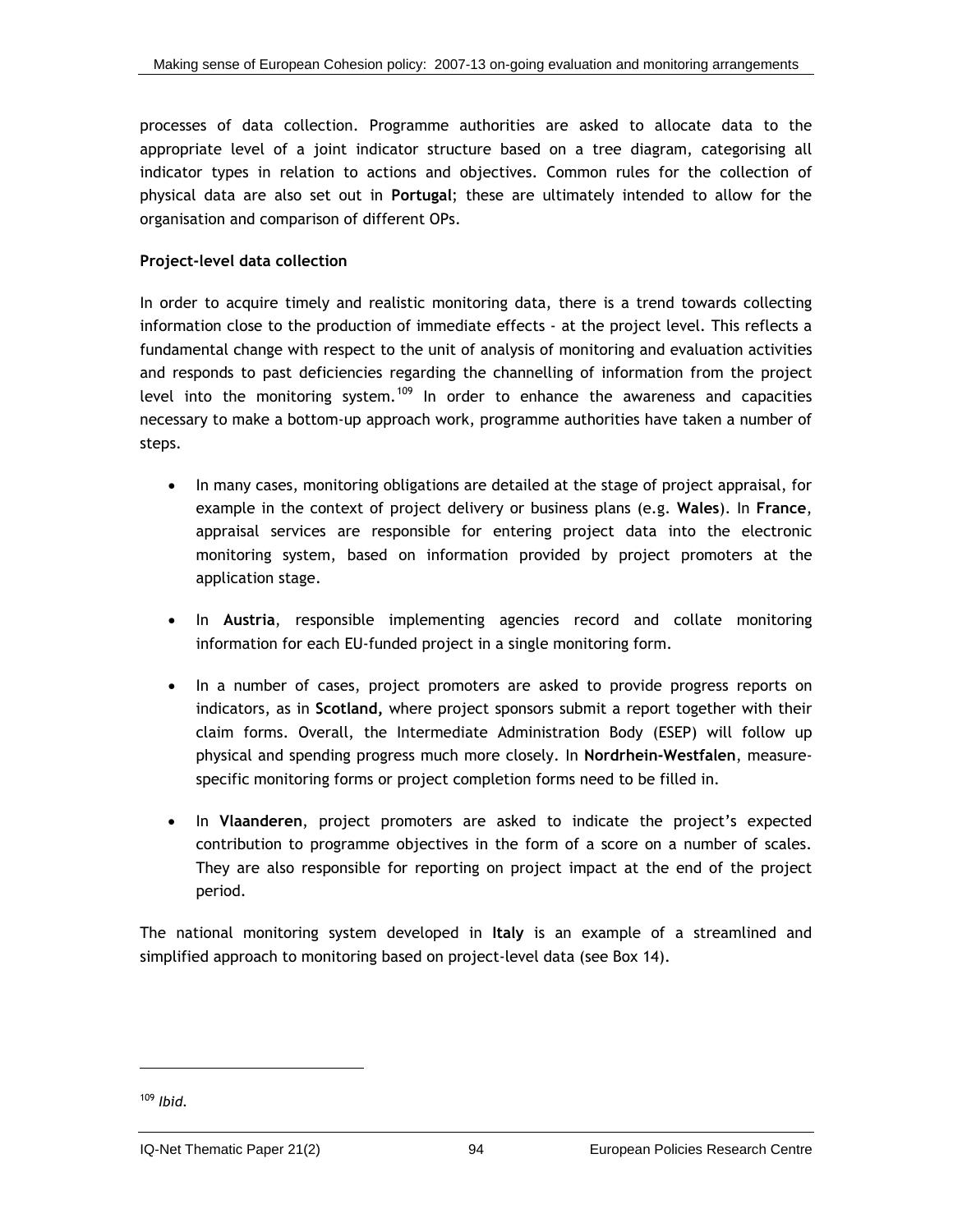### **Case Study Box 14: Bottom-up project monitoring in Italy**

<span id="page-121-0"></span>In contrast to the 2000-06 period, the national monitoring system will rely on data relating to projects rather than programmes. In the past, there were large variations within programmes in terms of the data inserted into the monitoring system. The fact that what constitutes a 'project' is open to interpretation (e.g. in the past an aid scheme or a single investment programme under an aid scheme could equally be considered a project by different actors) made the information gathered through the monitoring system uneven, and thus hindered the understanding of what was actually being funded by the programmes. This, in turn, hampered efforts to build a national overview and to understand the effects delivered. In 2007-13, the aim is therefore to increase the clarity, reliability and usability of information by using the project-level as the main 'building block' for the national monitoring system. The system will continue to be coordinated by the State General Accounting Office (*Ragioneria Generale dello Stato*, IGRUE).

National-level monitoring will be carried out on the basis of output indicators, while result or impact indicators are not considered to be directly attributable to projects, but rather linked to their outcomes. Nevertheless, information is still required on the goals to which projects contribute within the programmes in order to carry out cross-project elaborations. In practice, each project will be given a 'Single Project Code' (CUD, *Codice Unico di Progetto*) when inserted into the system and will be categorised under a specific project type. The system will allocate one output indicator per project which relates to a physical output directly connected to the project rather than referring to financial values or the number of financed projects.

Difficulties may arise regarding the identification of indicators for certain project types, e.g. immaterial interventions. In case the pre-identified output indicator does not fit, the responsible Managing Authority can ask to monitor an additional (more suitable) output indicator. Similarly, for complex interventions, it is possible to divide the project into sub-parts according to the allocation of resources within the project (e.g. based on the classification of investment types of Law 488/92). For each sub-part, specific output indicators can be monitored. The limited flexibility in the context of the national monitoring system will be outweighed by the possibility to monitor specific and more comprehensive indicator sets at programme level.

As will be outlined further below (see Section [4.3.2\(i\)\)](#page-124-0), bottom-up data collection and data synthesis can be greatly facilitated by electronic monitoring systems. This may also allow faster processing of data as no additional staff are required for collating the data (e.g. **Sweden**). In **Germany**, monitoring systems generally allow data to be broken down or aggregated to provide information on geographical areas and themes such as R&D and innovation or sustainable development. The new IT system developed in **Wales** makes it possible for projects to be linked to individual Frameworks, ensuring that progress at Framework level can be reported; furthermore, category breakdown data can be analysed and impact indicators can be aggregated at programme level.

## *(iii) Targeting data to specific user categories*

Having discussed the strategic aspects of data supply and processing, the importance of actors making actual use of the information is now briefly considered. Generally, three types of data users can be identified at different levels: (a) programme administrators, such as Monitoring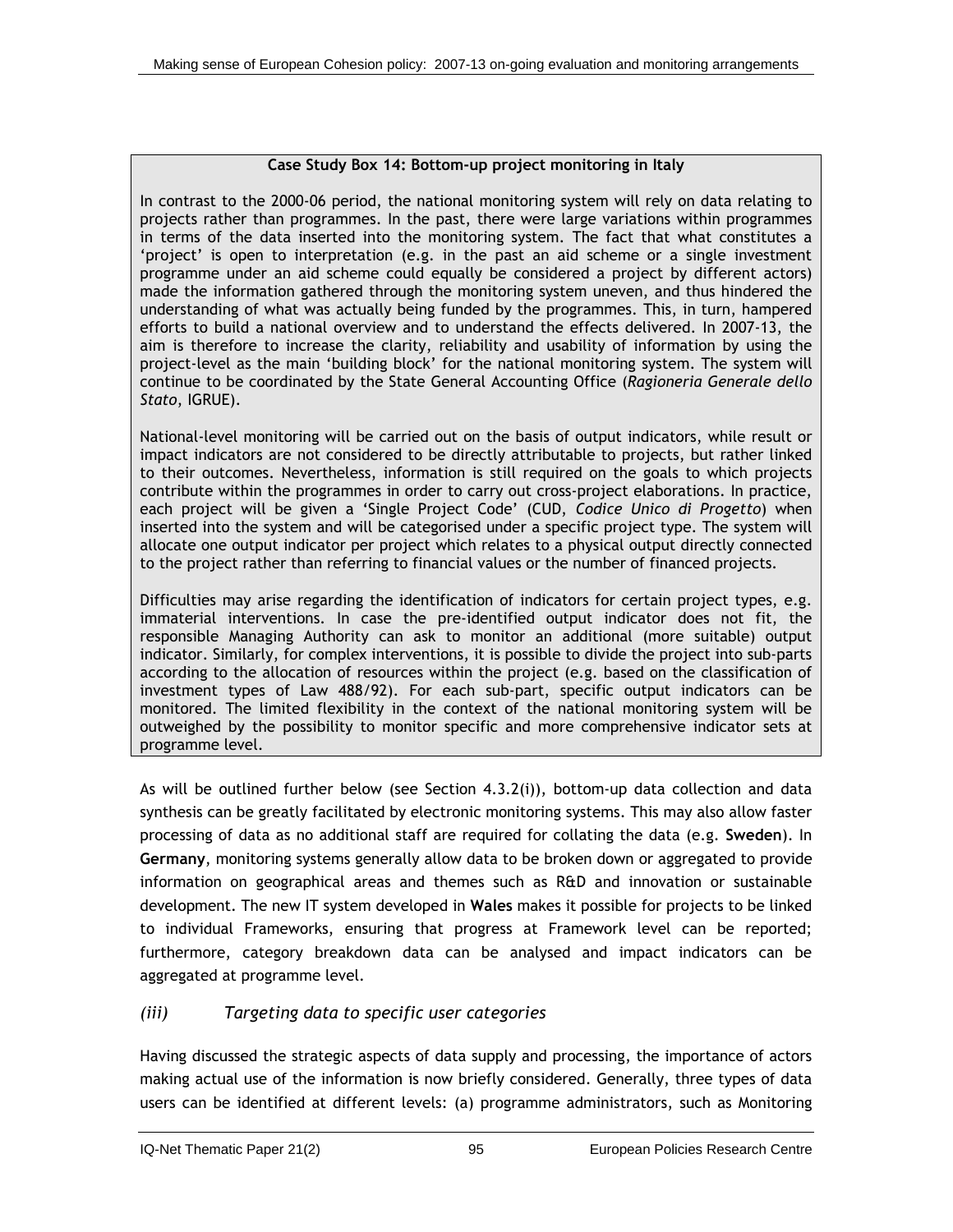<span id="page-122-0"></span>Committees, Managing Authorities and Implementing Bodies; (b) external evaluators; and (c) politicians. Each of these groups has different needs in terms of data availability and quality.<sup>[1](#page-122-0)10</sup> Looking at IQ-Net partner programmes, there are signs of increased awareness of mutual information needs. This may be due to a stronger link between monitoring and evaluation functions and the overall need to justify Cohesion policy.

- The opinion of *administrators* can be solicited at different stages. In **Italy**, the needs of actors involved in programme implementation, coordination and evaluation have been assessed in the context of the development of the monitoring system. At a more operational level, regional evaluation units in **France** are encouraged to give their opinion on documents (such as scoreboard tables and AIRs) in order to provide a critical and evaluative view on the indicators. The progress being made with electronic monitoring systems (see Section [4.3.2\(i\)\)](#page-124-0) also facilitates data use by administrators, as in **Sweden**, where the system allows selected information to be extracted in a form that is directly available for reporting.
- Apart from the inclusion of evaluation indicators in monitoring systems (see Section 4.2.[2\(i\)](#page-117-0) above), monitoring data can be made more useful to *external evaluators* if they are directly involved in the design of the monitoring system (e.g. **Finland, Nordrhein-Westfalen**). Throughout programme implementation, a project-based approach (see Section 4.2.[2\(ii\)](#page-119-0) above) can also facilitate the reconstruction of data trails and causal effects for evaluators. A good example in this context is **Austria**, where individual data has been provided to evaluators in addition to standard spreadsheets; this provides increased opportunity for exploiting the potential of monitoring data. In general, electronic databases should be accessible to evaluators at all times (e.g. **Vlaanderen**); they should also allow the extraction of specific data tailored to evaluators' needs, as in **Austria** where, upon request, the ERP Fund is able to provide datasets which are useful for undertaking thematic evaluations.
- In some cases, efforts have been made to improve the information made available to *politicians*. Programme authorities in **Nordrhein-Westfalen**, for instance, are attempting to provide more effective indicator assessment in order to demonstrate, in political terms, what the OP has achieved. In **Sweden**, the methods of reporting to the government will be significantly different from the past period with the reporting of more and better structured information which meets the needs of politicians. New approaches to monitoring also present challenges. In **Denmark,** for example, there is a perceived discrepancy between the new, technically sophisticated approach for monitoring progress on growth drivers (valued by administrators) and the more

-

<sup>110</sup> CEC (2006) *Working Document 2*, pp. 20-21; Hummelbrunner R (2005) *Process Monitoring of Impacts, Towards a new approach to monitor the implementation of Structural Funds Programmes* [available under http://www.bka.gv.at/DocView.axd?CobId=14624], pp. 3-4. The importance of data availability is also underlined in Tavistock Institute with GKH and IRS (2003) *Op. Cit.* p. 75.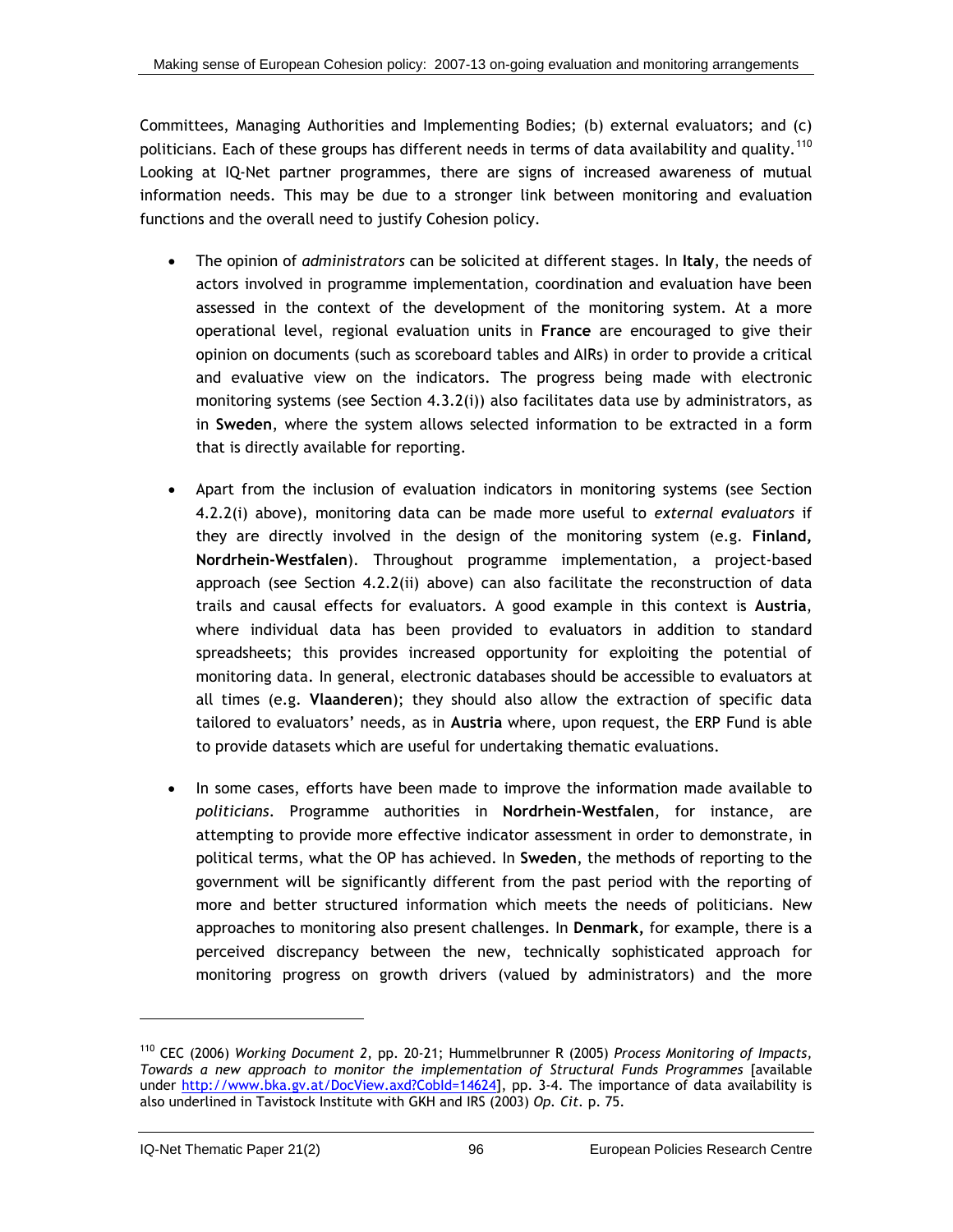traditional methods for assessing the effectiveness of regional policy, such as jobs data, valued by politicians.

## **4.3 Implementation of monitoring systems**

This last section provides an overview of practical aspects of monitoring arrangements with respect to the day-to-day management of monitoring, the approaches to data collection, highlighting signs of increasing efficiency, and initiatives planned to enhance monitoring capacities.

## *4.3.1 Day-to-day arrangements for monitoring*

In most cases, no specific bodies have been put in place to implement the monitoring system, which means that monitoring activities are mostly performed in the context of broader programme implementation structures. This may be partly linked to the fact that more responsibility is given to project promoters who are often required to enter their data directly into the system (see Section [4.2.2\(ii\)](#page-119-0)). Also, progress with IT-based monitoring systems has meant that access to data files is no longer necessarily limited to a reduced number of staff but is more widely accessible. In most cases, the Managing Authority has overall responsibility for monitoring, with the practical tasks being carried out by the programme secretariat and Intermediate Bodies.

Other implementation arrangements also exist. In **Lombardia,** a regionally-owned company *Lombardia Informatica* has been entrusted with the implementation of the monitoring system for all programmes. In **Austria**, the ERP Fund was commissioned by the federal chancellery to undertake programme monitoring alongside its function as central Paying Authority. For the **Portuguese** OPs, preference was given to the development of independent information systems for financial and physical monitoring, however using common rules.

A key challenge for programmes is the coordination of monitoring across Implementing Bodies in order to ensure data consistency across the board and to avoid disparities, e.g. with respect to timing. In **Scotland**, Operational Agreements with Implementing Bodies will be monitored on an on-going basis, complemented by regular reporting to the Monitoring Committee.

# *4.3.2 Collecting data efficiently*

Although considerable progress has been made over past periods with respect to the collection and processing of monitoring data, systems have still been suffering from deficiencies relating to administrative overload, delays and data inaccuracy (e.g. double-counting, overestimated values). Apart from technical developments of electronic systems (i), programme managers aim to ensure that monitoring procedures become increasingly integrated and efficient in future, not only in terms of the amount of data that is processed but also regarding data quality (ii). In addition, plans to review monitoring systems reflect efforts to adapt systems in line with programme needs (iii).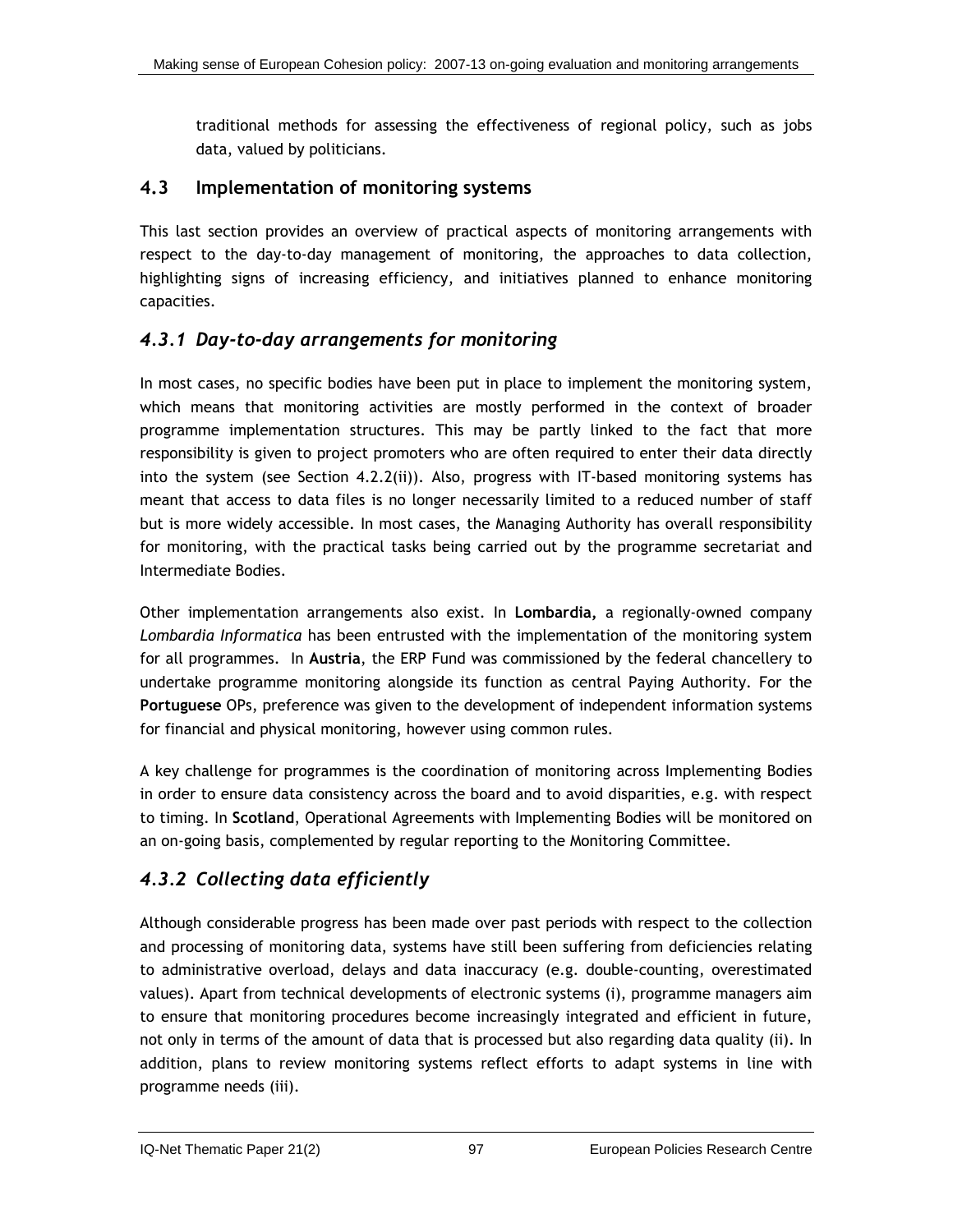## <span id="page-124-0"></span>*(i) Progress on electronic data collection and processing*

Progress on electronic monitoring systems via the establishment of new systems or the adaptation of existing systems has been multi-faceted. In a number of IQ-Net partner countries and regions, more sophisticated electronic systems have been introduced. A long-term approach has been taken in **Sweden**, where the new electronic data system 'NYPS' (*NY Projekt och stödärendehantering*) operated by the development agency, NUTEK, was introduced in 2005 and tested in a number of pilot regions. In **Nordrhein-Westfalen**, new monitoring software was introduced already at the end of 2006, allowing all data to be input electronically. In **Poland**, the 'SIMIK' system is being replaced by a new electronic monitoring system allowing for the timely processing of comprehensive data. Following on from changes in programme management structures, a centralised system was introduced in **Vlaanderen** which will be implemented separately for ERDF and ESF programmes. Similarly, the **Scottish** Government is developing a new computer system after the centralisation of programme management.

In other cases, progress was limited to the adaptation of existing systems for the requirements of the 2007-13 period. This occurred in **Sachsen-Anhalt** where 'efREporter' was modified in relation to the Lisbon codes and to take account of the division of the *Land* into Convergence and Phasing-out regions. A similar situation applies to the **Greek** 'Complete Information System' (CIS) and the new 'FONDOS 2007' system developed in **Spain**. In the case of **North East England**, the RDA will adopt 'TESA' (Transactional ERDF and State Aid) which has been in use in a number of English regions in the past period. In the **Czech Republic**, the electronic system has been updated based on previous experiences. In most cases, the retention of systems is either due to the fact that systems worked well in the past, or that a complete overhaul was seen as too costly and difficult.

In many cases, the adaptation of systems has been accompanied by an extension of their functions. Some of the changes are of a technical nature whereas others have more direct implications for strategic monitoring. Examples include the integration of different data sets, the improvement of information exchanges as well as increased coverage, accessibility and user-friendliness.

- *Functional progress* has been made in **Austria** where 'ATMOS' (Austrian Monitoring System) will no longer be based on MS Access but on mSQL. In **France**, 'PRESAGE' will in future allow the export of data (e.g. into Excel, Access).
- *The integration of data sets* will be possible in **France** where indicators defined at European, national and regional levels are all collated in a single file. Additionally, 'PRESAGE' will be interconnected with the instrument for calculating  $CO<sub>2</sub>$  emissions (NECATER, see Box 12 in Section [4.2.1\(ii\)\)](#page-108-0). In **Śląskie**, the web-based system will bring together monthly reports on physical and financial project progress in one document.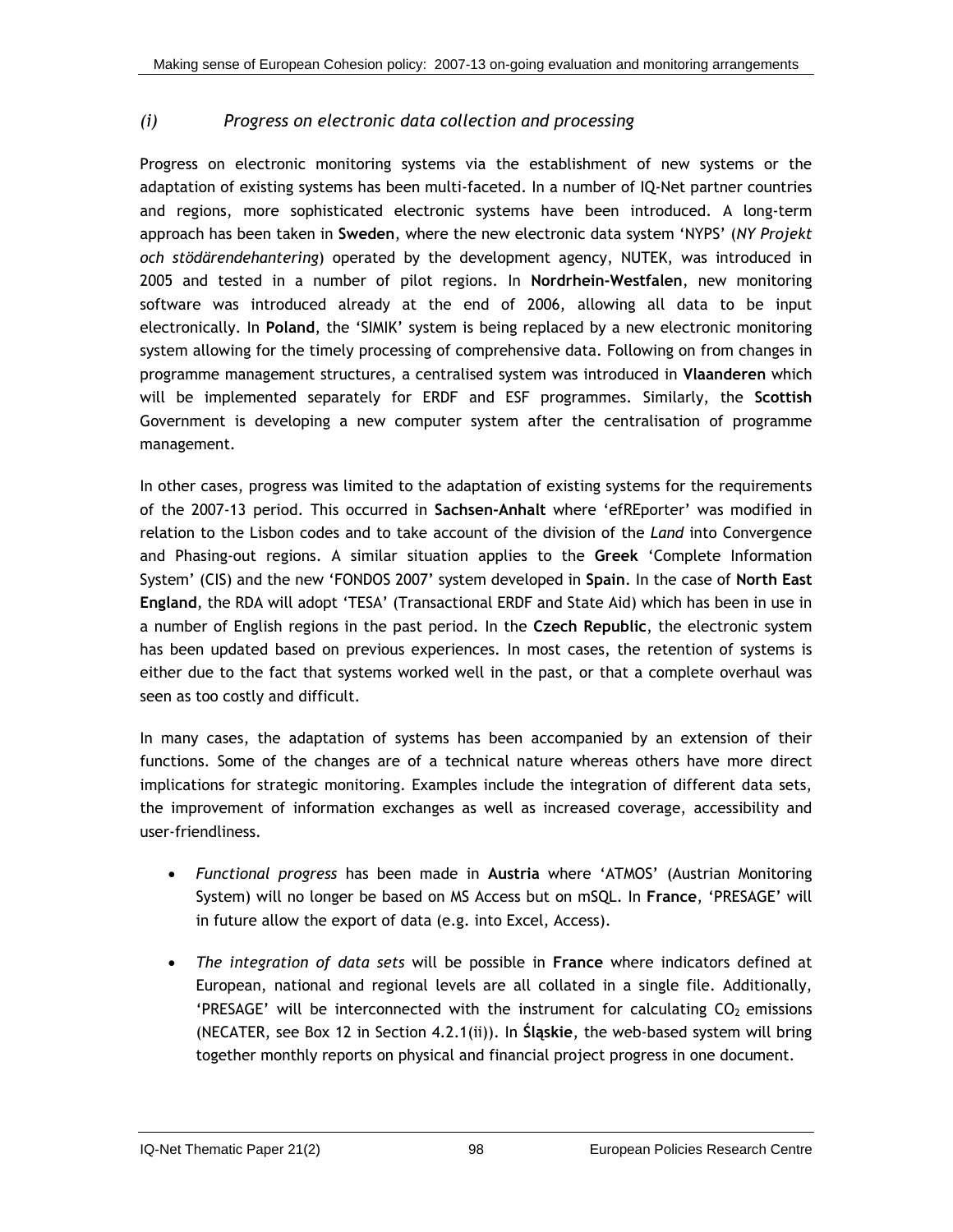- *Improved information exchange* can be observed between levels, as in **Italy** where data transfers from programme-specific systems to the national system will only cover information that varies from the previous system-dialogue. Exchanges between Managing Authorities and Intermediate Bodies or final beneficiaries are also being improved. For instance, in **Sachsen-Anhalt**, more funding ministries will directly input data into the electronic monitoring system; this is also the case in **Nordrhein-Westfalen** where funding ministries previously sent information in paper form. In **Wales**, a newly created beneficiaries database works with an interface allowing projects to link their own monitoring systems with the 'PPIMS' (Programme and Project Information System) database.
- *Increased coverage* is being achieved in **France**, as 'PRESAGE' will cover all funds (with the exception of EAFRD), as well as domestic regional policies based on the monitoring of all public financing activities. Similarly, in **Lombardia**, an integrated monitoring databank is being set up to cover all assistance programmes, including domestic policies.
- *Increased accessibility and user-friendliness* are being introduced in **Italy**, where the national monitoring system categorises input project data and indicates the appropriate output indicator that needs to be provided. In **Austria**, interactivity will be increased, for instance, by integrating a new document information database enabling users to get access to all relevant EU and national documents. Similarly in **France**, the electronic system allows to access information on the definition and application of individual indicators. In **Spain**, it is planned to make greater use of electronic signatures in order to improve relations between the various actors involved and to reduce paperwork.

As can be seen with the **Finnish** example, electronic monitoring systems may combine a number of the above mentioned functions (see Box 15).

## **Case Study Box 15: The development of EURA2007 in Finland**

EURA2007 ([www.eura2007.fi](http://www.eura2007.fi/)) replaces the former monitoring systems of FIMOS2000 of the Ministry of the Interior, IRIS of the Ministry of Education, and ESRA of the Ministry of Labour. It is developed and funded by the Ministry of Labour together with the Ministry of the Interior, taking into consideration the needs of ministries involved in Structural Funds implementation. Whereas in the past period, the FIMOS2000 system was under the responsibility of the Ministry of the Interior, the Ministry of Labour is responsible for the implementation of the new system.

EURA2007 is designed for all project applicants and project implementers to manage ERDF and ESF co-funded project applications, their respective decisions, payments, monitoring and final reporting. It is expected to improve the smoothness and effectiveness of programme management, because information will be easily accessible, and can also be processed for public use.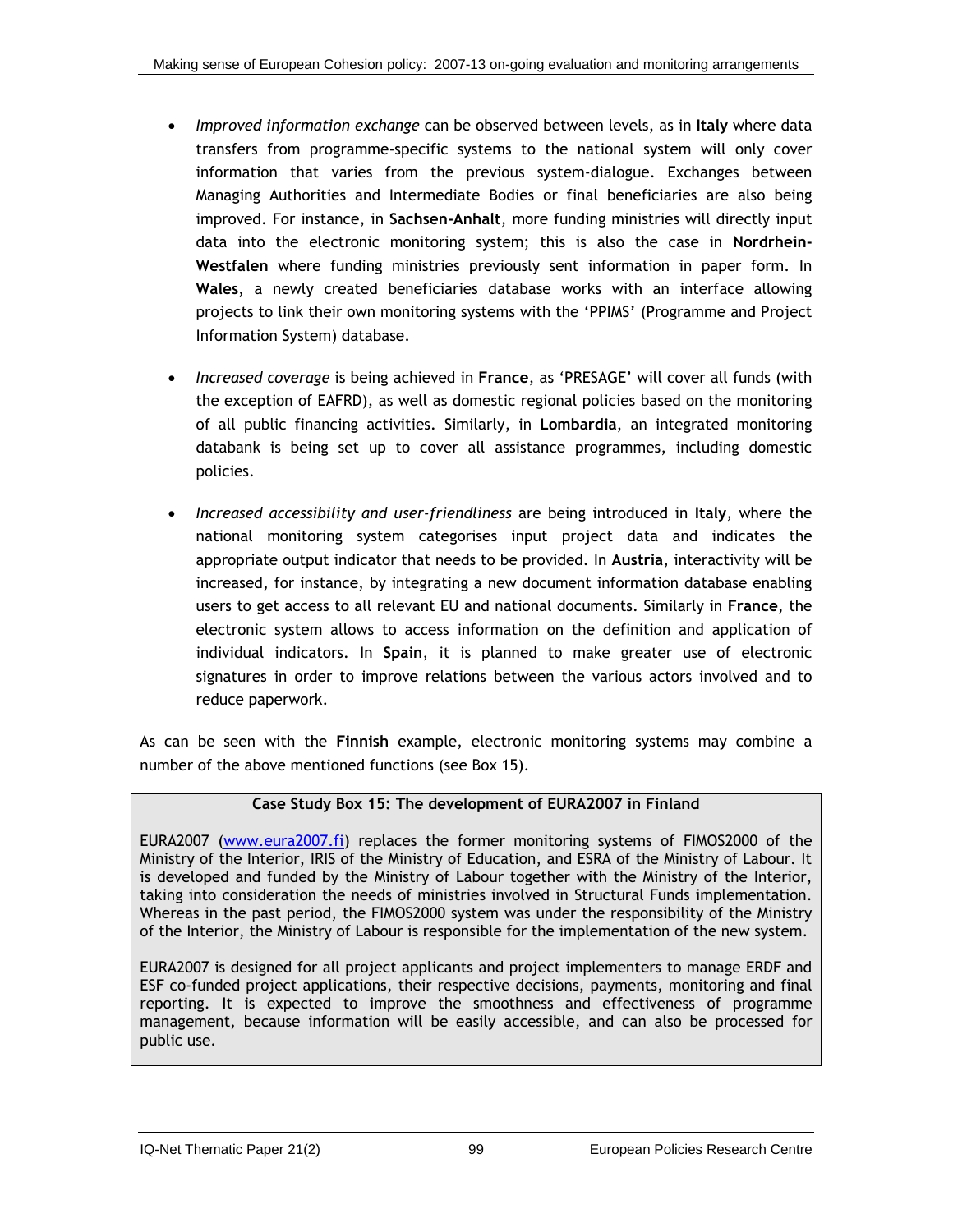<span id="page-126-0"></span>The solution provides interfaces for the transfer of information between other fund management systems in use (WEPA and TUKI2000 for EU-funded business aids), i.e. information needs to be inserted only once, whereas in the past a number of different application forms were in use resulting in problems with data accuracy. The system can also be accommodated to the needs of different authorities. Applicants may fill out the application themselves on-line to be processed by the authority. Data from the EURA2007 systems will consequently be transferred to the Commission SFC2007 system.

Source: Ministry of the Interior (2007), *Suomen rakennerahastostrategia 2007-2013*, July 2007.

A further trend relates to the simplification of existing systems. In **Greece**, there are plans to simplify the 'Complete Information System' at all levels, including the reform of technical fiches to reduce complexity. Similarly, in **North East England**, the complexity of monitoring tables has been much reduced. The example of **Slovenia** shows that it is challenging to set up an overarching system from scratch, as was attempted in 2004-06, when domestic policy monitoring was also included in the system. For the new period, Cohesion policy (ERDF and ESF) will be given absolute priority with the option to extend the system at a later stage. Further challenges persist as monitoring systems will be handling more information, as in **Spain**. Also, the increased standardisation of project application and monitoring forms may lead to reduced flexibility (e.g. **Finland**).

## *(ii) Integrated procedures*

The use of monitoring and indicator systems is important with regard to the entire life cycle of a programme, beginning with programme development until the stage of ex post evaluation.<sup>[1](#page-126-0)11</sup> In this sense, monitoring is a crucial element of programme management and contributes to enhanced efficiency of processes. By working with integrated procedures, the use of monitoring systems, and notably of IT-based systems, can greatly facilitate the individual stages of programme management and, at the same time, ensure efficient data collection:

- *The application stage* is often the first entry point for projects into the monitoring system. In **Sweden**, for example, the monitoring system covers the registration of applications, the categorisation of applications, funding decisions, as well as the automatic monitoring of timetables of approved projects. In **France**, the control point is at the moment of appraisal, and information on indicators is included in the contract between the project promoter and the funding body.
- *At the stage of project appraisal and selection*, indicators are often used as tools for prioritising applications. In **Nordrhein-Westfalen** and **Vlaanderen**, project calls contain programme-specific indicators which need to be included and provided by applicants. Similarly in **France**, qualitative horizontal indicators are used as factors of project

1

<sup>111</sup> DG REGIO (2006) *Op. Cit.* p. 26.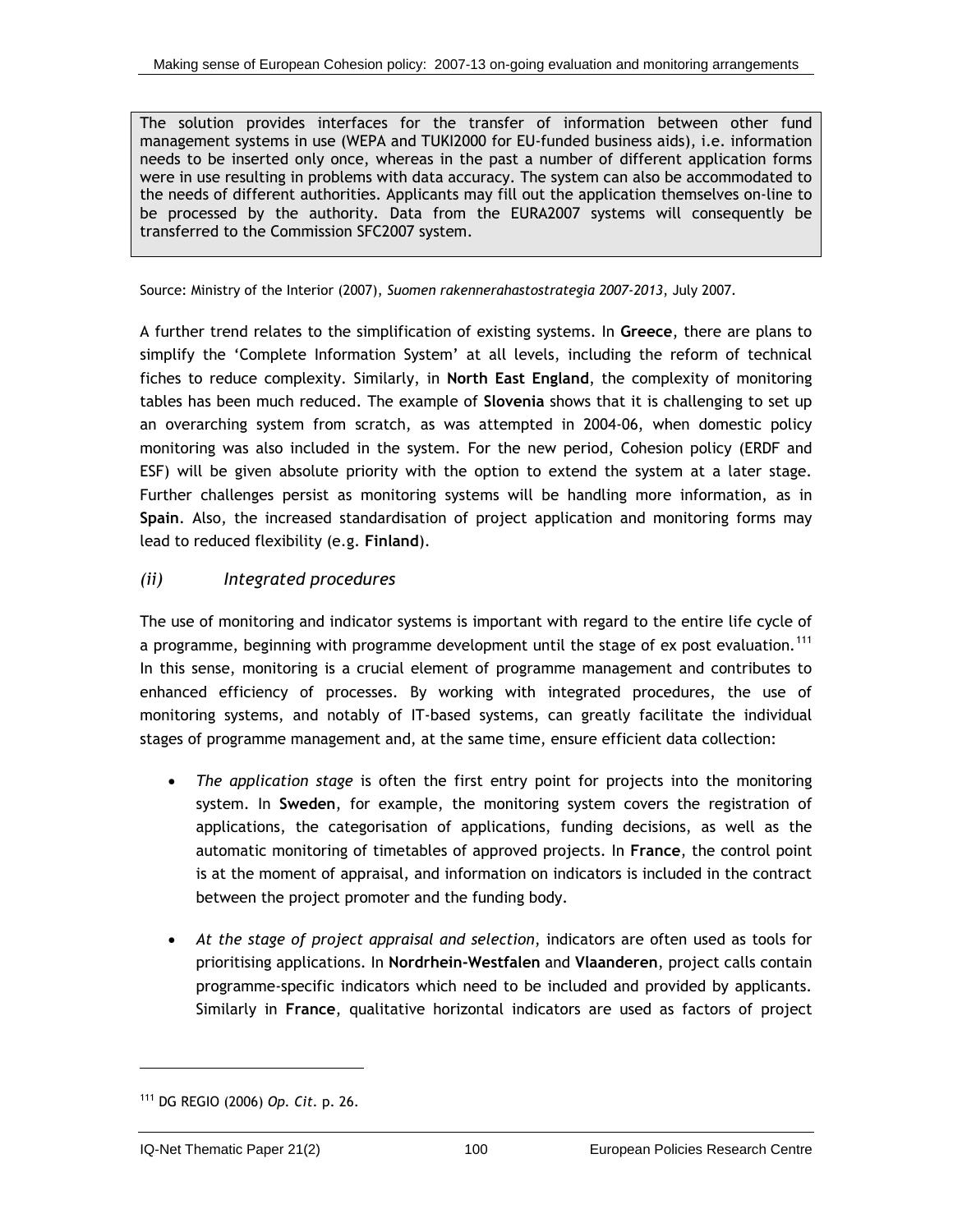improvement. This means that, rather than measuring performance ex post, appraisal services are encouraged to integrate an evaluative approach a priori.

• *Further management functions* are performed by a number of monitoring systems, as in **Greece** and the **Italian** regional monitoring systems, where monitoring, management, certification and audit activities are covered. The **Spanish** 'FONDOS 2007' includes a paying and control module. In **Nordrhein-Westfalen**, the database is key to the administration of the entire OP as concerns payments, commitments, progress towards targets, as well as the administration of individual projects. In **Śląskie**, the interconnectivity of monitoring and payments systems allows for improved strategic management.

Regarding the reliability of the monitoring system itself, quality checks and controls which are built into the system can minimise the accumulation of incorrect data at an early stage, and reduce the need for additional control mechanisms. Thanks to advanced technologies, monitoring systems can block insufficient or wrong data. Also, in many cases, funding can only be released once all data has been entered, thus reducing the need for sanctions.

- The *processing of applications is linked to the completion of data requirements* in **Sweden**, where the system highlights outstanding sections. In **Sachsen-Anhalt**, project data must be entered into 'efREporter' before the project can be approved, and in **Wales**, applications and claims cannot progress through the system if they do not have the necessary indicator data in place.
- *Automatic checks* are in place for the national monitoring system in **Italy** in the form of a validation period, including conformity checks and a series of controls. The **Austrian** system carries out plausibility checks automatically, as in **France** where quality checks on deviant entries and non-entries are detected electronically. Also, in **Sachsen-Anhalt**, the electronic system includes plausibility tests, which make it, for example, impossible to enter payments data which are higher than commitments data or overcommitments without changing the financial plan.
- *Payments are only released once all data has been provided*, as in **Austria** where no payments are made in case of failures or delays. In **Finland**, all of the required information has to be provided before funding can be processed, as is the case in **France**, where particular attention is paid to the estimate of actual job creation.
- *Secured access* is another way of making data more reliable. In **Vlaanderen**, actors can only access the system with an electronic ID card or a federal number whereas in **Austria**, data can only be entered via user codes and passwords. This implies that only authorised staff can gain access to the system.

In some cases, an additional level of checks is in place, as in **Sachsen-Anhalt**, where a unit in the *Land*'s Investment Bank is in charge; in other cases, as in **Nordrhein-Westfalen**, a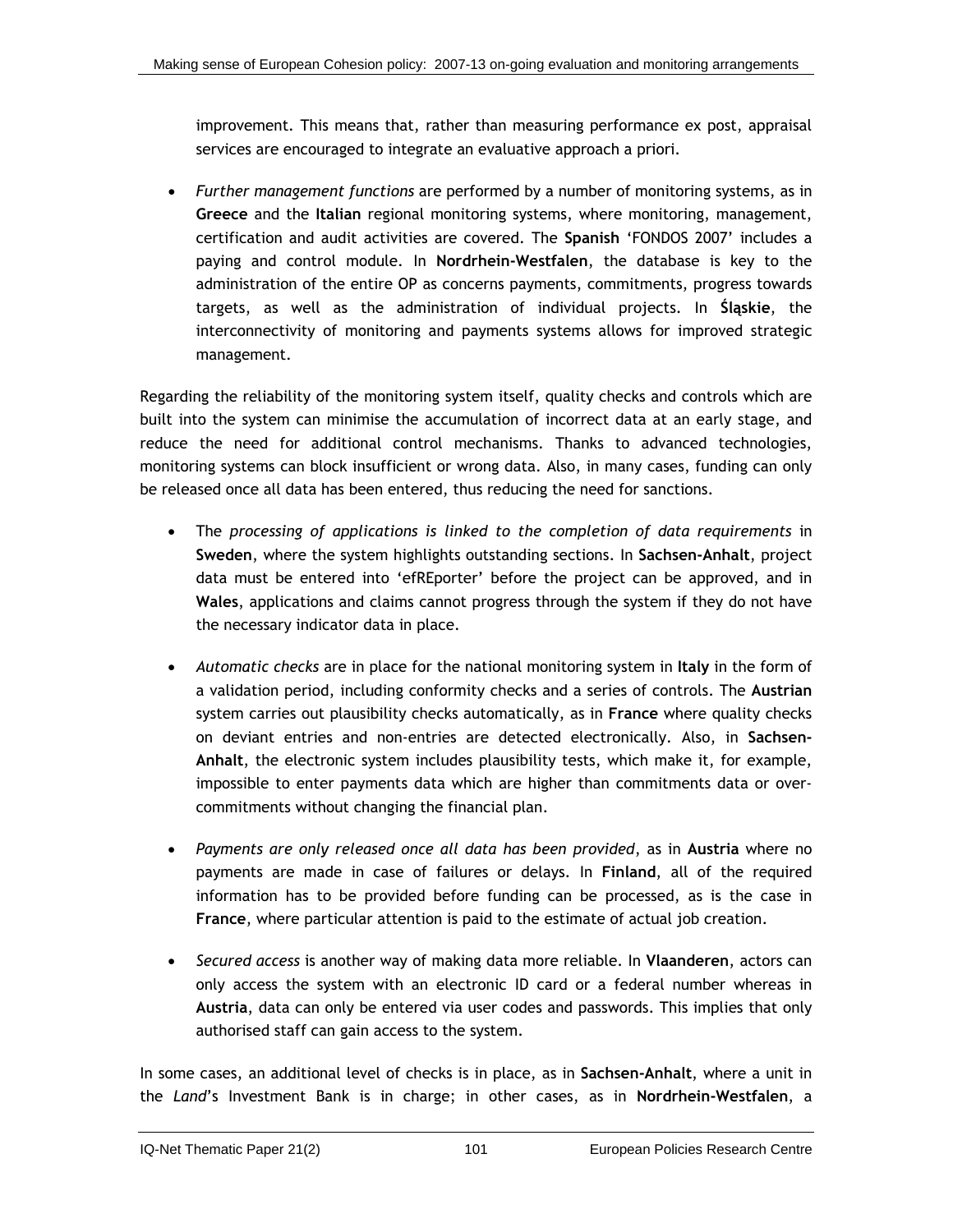simplification of data checks is being considered, with two levels of checks (secretariat and external evaluators) being replaced by only one level. It is, however, evident that additional checking of data will always be required, notably via random checks. Related provisions are in place in **Austria**, as the ERP Fund cross-checks some data manually. Similarly in **Italy**, random controls are carried out on the accuracy of the system, notably on areas which were weak in the past. Although sanctions seem to be rather unlikely in most cases due to the constraining character of monitoring systems, some consider using them on an optional basis, as in **Greece** where projects may be taken out of a programme in cases of non-compliance.

Throughout the monitoring process, it is also crucial to pay attention to the quality of monitoring data. An increased focus on this aspect can be observed in **Italy** in the context of on-going activities of the National Evaluation Unit involving sectoral expertise (e.g. on business aids, environmental interventions, infrastructure, innovation and research). In **France**, thematic appraisal services at programme-level will be made aware of potential issues relating to data reliability in project applications. In order to allow applications to be improved at an early stage, state authorities provide examples for possible codifications.

## *(iii) Review of monitoring systems*

Although progress on monitoring systems proves to be significant, and requirements of the new programming period have been largely taken into account, systems need to be reviewed in order to keep them operational and in-phase with programme developments. There are several options.

- *On-going checks* will be carried out in **Nordrhein-Westfalen**, based on discussions between the Managing Authority, the secretariat and the evaluators. In **Portugal**, it is planned to improve the system throughout the implementation phase. In the **Spanish** case, the Monitoring and Evaluation Advisory Committees are in charge of ensuring that quality standards of the monitoring system are maintained.
- *Ad hoc reviews* are planned in **Greece** with the possibility to assess the functioning of the monitoring system followed by corrective actions. In **Sweden**, it is envisaged that the system will be revised based on user feedback in line with its current structure.
- *Planned reviews* are integrated in the Evaluation Plan in **Spain** where qualitative evaluations of the monitoring system will be carried out in 2008 and 2010. Plans to evaluate monitoring arrangements also exist in **Śląskie**.
- *Reviews of indicators* can also make monitoring systems more adequate. Programme authorities in **Nordrhein-Westfalen** will assess progress towards quantified ex ante targets and the need for any revision of these targets at the mid-point of programme implementation. Similarly in **Scotland**, baselines will be assessed in the second half of the programme. In the case of **France**, regional evaluation units are encouraged to review programme and context indicators on a regular basis.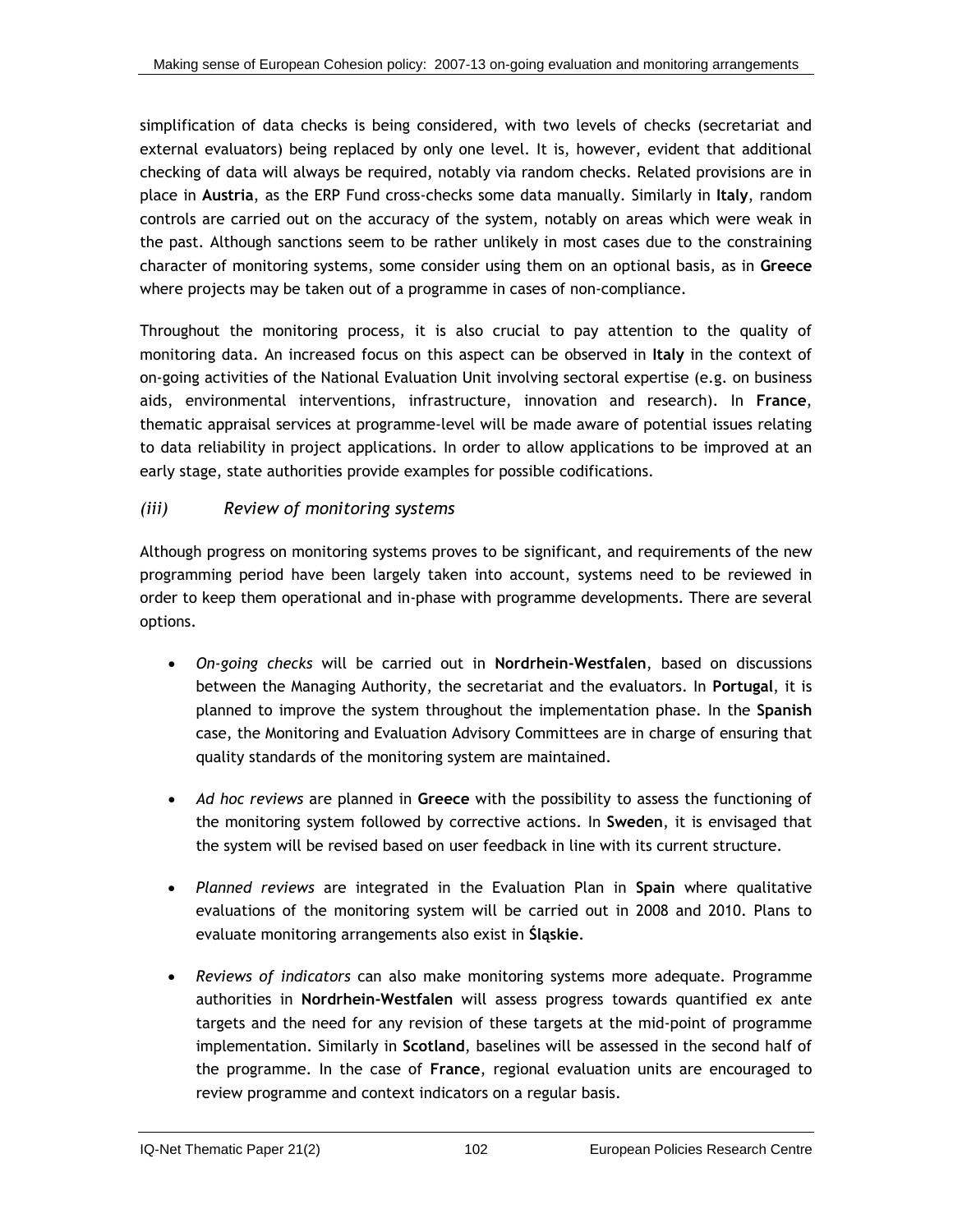## *4.3.3 Information, training and capacity building*

In the past, deficiencies in terms of monitoring capacities related to limited understanding of complex monitoring systems and time-consuming procedures. The situation was often aggravated by high staff turnover and lack of continuity.

Many of the 2007-13 OPs (or related documents) provide general information on indicators. In addition, a number of specific initiatives can be highlighted.

- *Guidance on indicator collection and processing* is widely available across countries. As discussed above, it is essential to achieve a joint understanding of indicators regarding their meaning and content, relevance, information sources, calculation methodologies, periodicities of updating and division of responsibilities. In **Portugal**, general methodological guidelines will be developed in order to ensure reliable information systems. Similarly in **Vlaanderen**, indicator fiches exist for each indicator with information on its definition, its link with the OP, its category, sub-indicators, the relevant data volume, the data source and survey method, the frequency and reporting method, and its interpretation. A comprehensive approach has been taken in **France**, where a national guide provides definitions for all core indicators as well as information on procedures. This was complemented by training sessions on the understanding of indicators in order to support project promoters.
- *Support with electronic monitoring systems* is provided in **Sweden** via a helpline introduced by NUTEK. In **Spain**, a round of training sessions was carried out with regions, local agents and ministries during the preparation phase while in **France**, thematic workgroups on PRESAGE were organised by DIACT for regional Managing Authorities. Also in **Keski-Suomi**, partners of the Regional Council plan training courses for potential project applicants regarding EURA2007.
- *Capacity building* more generally is enhanced in **Italy** to ensure the consistent interpretation of project classifications associated with the 'Single Project's Code' (CUD). In **Austria**, coaching is organised by the ERP Fund for Managing Authorities and implementing agencies. Guidance for monitoring at project level will be made available in **Wales** to enhance the design and implementation of good project monitoring systems. Assistance for Intermediate Bodies is also provided, for example in **Nordrhein-Westfalen** where options are considered regarding how to assist funding ministries more effectively. In **Greece**, manuals, technical fiches, implementation instructions and programme guides will be issued and guidance is provided on data collection and processing. Similarly in **England**, a user manual is being distributed by the Communities and Local Government Department.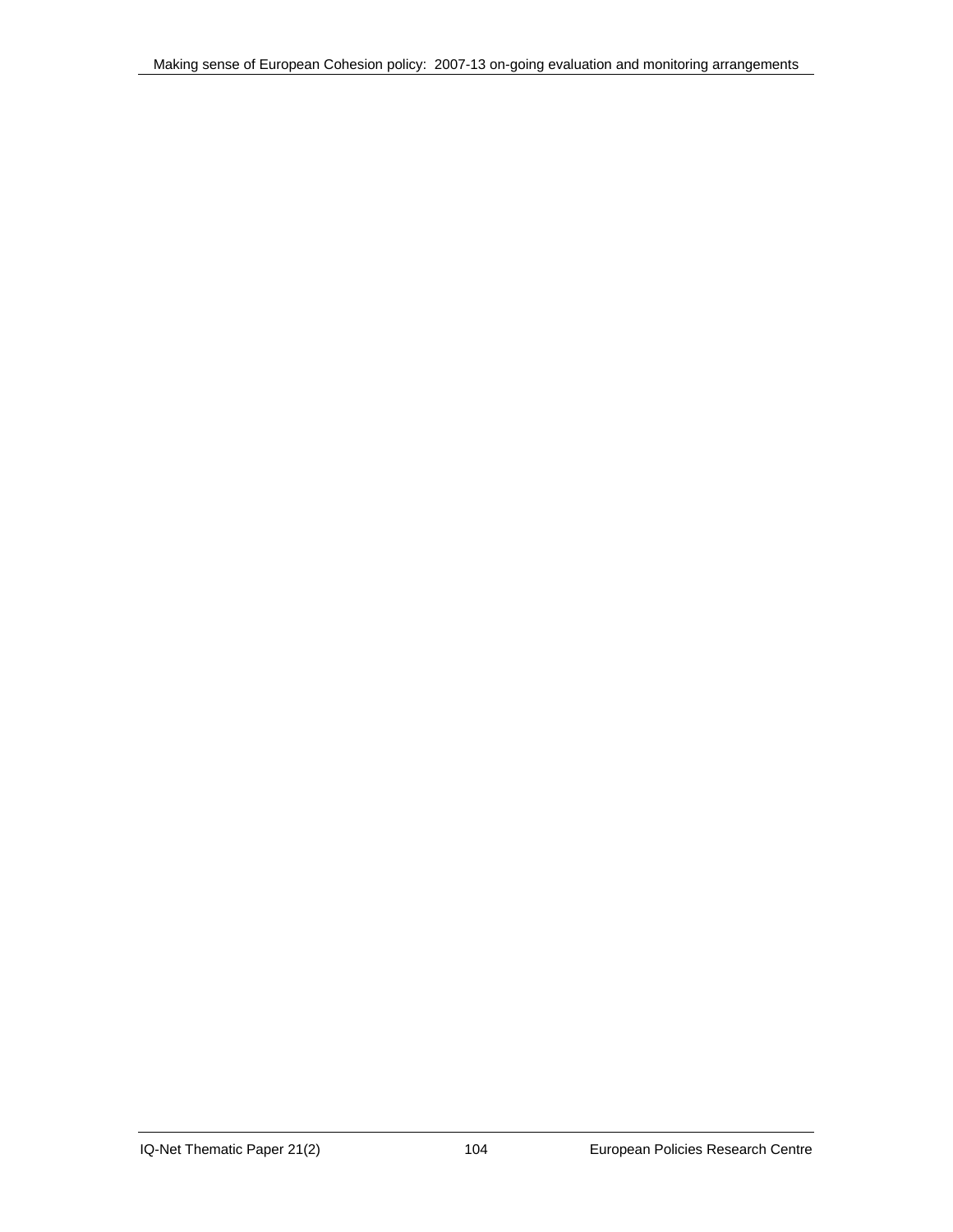# **5. CONCLUSIONS AND ISSUES FOR DISCUSSION**

The paper has reviewed the evaluation and monitoring arrangements being set up in partner programmes and countries for the 2007-13 period. In doing so, three main topics were addressed in detail: first, the changing context for the evaluation of European Cohesion policy; second, the new approaches and arrangements for the evaluation of NSRF and OPs; and, third, the new monitoring systems, monitoring being an essential enabling factor for evaluation.

## **Changing context for evaluation**

The Cohesion policy requirements for evaluation have changed radically in 2007-13. Evaluation arrangements are made more flexible and linked to specific needs of programme managements and Member States. Evaluation during the programming period is recommended only in two circumstances: when monitoring highlights a significant departure from the goals originally set, and when revisions to the OPs are proposed. Outwith these two scenarios, it is up to each Member State and Managing Authority to conduct evaluations based on specific information needs. The new strategic approach is also increasing the flexibility in monitoring and financial management, which will only take place at the priority axis level. However, the aim is also to encourage stronger links between monitoring, evaluation and decision-making. In this respect, two key questions emerge:

- What are partners' views on the new regulatory requirements on Structural Funds evaluation and what are the perceived strengths and weaknesses of the new approach? For example, overall, will evaluation become more important than in the past?
- More specifically, what are partners' views on the requirement to undertake evaluations during the programme period where a 'significant departure' is revealed from initial goals or proposals are made for programme revisions? How is this provision affecting your plans for future evaluation work?

## **New approaches and arrangements for the evaluation of NSRFs and OPs**

The paper shows that the increased freedom granted by Structural Funds regulations on when and what to evaluate is leading to a significant heterogeneity of approaches, as evaluations are more closely informed by domestic factors. Approaches differ in a number of respects including: (i) the ways in which on-going evaluation is interpreted and operationalised (which is affected by domestic evaluation cultures and past experiences with the implementation of 'ongoing' approaches); (ii) the interrelations between evaluations of the NSRF and of OPs, and indeed the very existence of NSRF-level evaluations (which is informed by the constitutional and institutional arrangements of Member States); (iii) the scope of evaluations, for example whether they include also domestic policies, and the breadth of planned evaluation efforts (which is affected by the domestic interrelationship between EU Cohesion policy and domestic regional and sectoral policies, as well as the overall weight that regional policy has in any given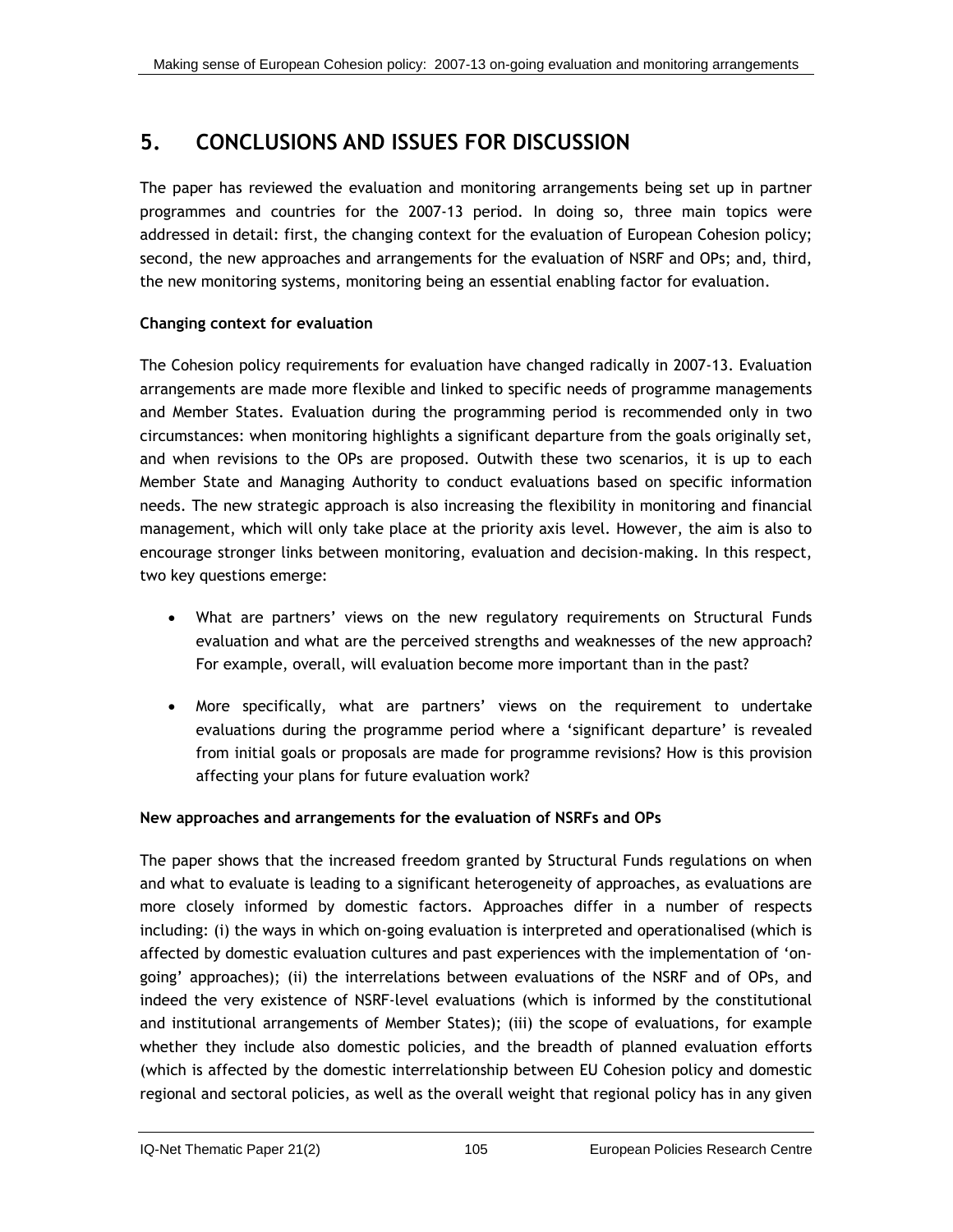country); and, (iv) the balance between external evaluators and internal evaluations, and the scope and types of capacity building activities planned (which are determined largely by the level of evaluation capabilities available in Member States and regions).

Notwithstanding this heterogeneity, some key trends emerge, in particular: the evaluation of Cohesion policy will continue to be carried out throughout the EU and to be done so seriously (at least if plans are taken to fruition); Member States and regions intend to take full advantage of the flexibility provided by the regulations, adapting evaluation mandates (and methodologies) more closely to own policy and programming needs; efforts will continue to be paid in the Member States to build capacities for evaluation, especially (but not just) in the new Member States.

In this context, two key sets of questions emerge:

- What are partners' views of the actual role that the evaluation of Cohesion policy will play in the coming years in their respective contexts? Overall, will evaluation *really*  become more strategic and better serving the needs of policy-makers and programme managers?
- Related, in a number of countries and regions formal Evaluation Plans are being introduced to improve the way evaluation activities are conceptualised and make evaluation work as a whole in a more systematic and systemic way. What are partners' views regarding their future evaluation arrangements? Is evaluation in their programme/region/country *really* going to be approached in a more strategic manner? Or, in practice, as the programming period unfolds, are there risks that evaluation will be penalised by the likely spending challenges and usual administrative overload? In short, will it really be the case that more and better evaluations will be done?

#### **New monitoring systems and arrangements**

While evaluation activities are becoming more diverse, monitoring systems are becoming increasingly harmonised and standardised. The paper identifies some trends including: (i) that data availability and usability, especially for evaluation purposes, may improve in future; this is due to an increased awareness of the importance of physical progress rather than financial aspects, a more strategic use of indicators and a greater awareness of evaluation needs; (ii) a trend towards more streamlined monitoring systems, as a growing number of programmes display integrated systems and introduce coordination provisions; systems cover an increased number of phases of programme implementation (application, appraisal, monitoring, audit, control) and become more coordinated with other funds and/ or with the monitoring systems of domestic policies; (iii) a generalised (although not universal) more active involvement and responsibility of project promoters, for example through more emphasis being placed on project-level data and the increased involvement of project implementers in the delivery of monitoring information. These trends lead to two key sets of questions: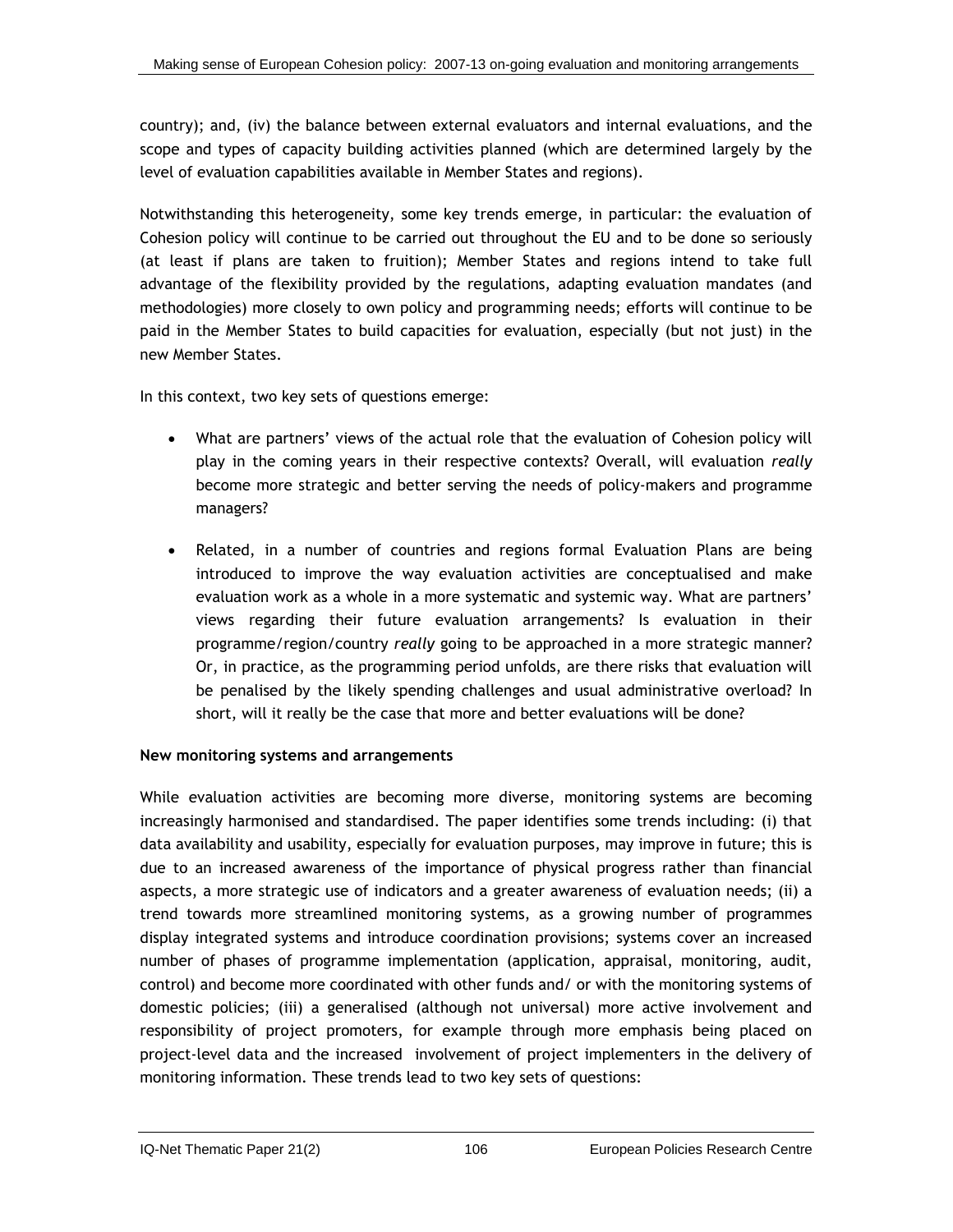- First, will the homogenisation of indicators and the standardisation of monitoring systems more generally deliver the benefits expected (e.g. regarding data aggregation and usability for evaluations)? Are issues likely to emerge in situations where there is less scope for taking specific programme/local inputs into account?
- Second, where efforts are being made to increase project-level inputs to monitoring systems, how can the collection of coherent and usable data be ensured without overburdening involved actors?

## **Some concluding remarks on the role of the European Commission**

Lastly, in the past, the European Commission (and DG REGIO in particular) has been fundamental in stimulating a debate on evaluation and in developing evaluation capabilities and practices across the EU. In the past programming periods, and especially since 1994, the Commission exercised multiple roles. It provided direction, advice and guidance to national authorities on a range of areas, including evaluation terms of reference, budgets, tendering procedures, methods, and the quality of evaluation reports. The Commission stimulated the cross-dissemination of good practices across the Member States and, in general, acted as a point of reference for the community of policy-makers involved in the evaluation of regional policy. Although for 2007-13 the Commission is delegating a large amount of evaluation responsibilities to Member States and regions it is not taking a step back. Related to this,

• What role do partners think the European Commission (and DG REGIO in particular) should play in future? What type of support (if any) would they like to receive from this institution?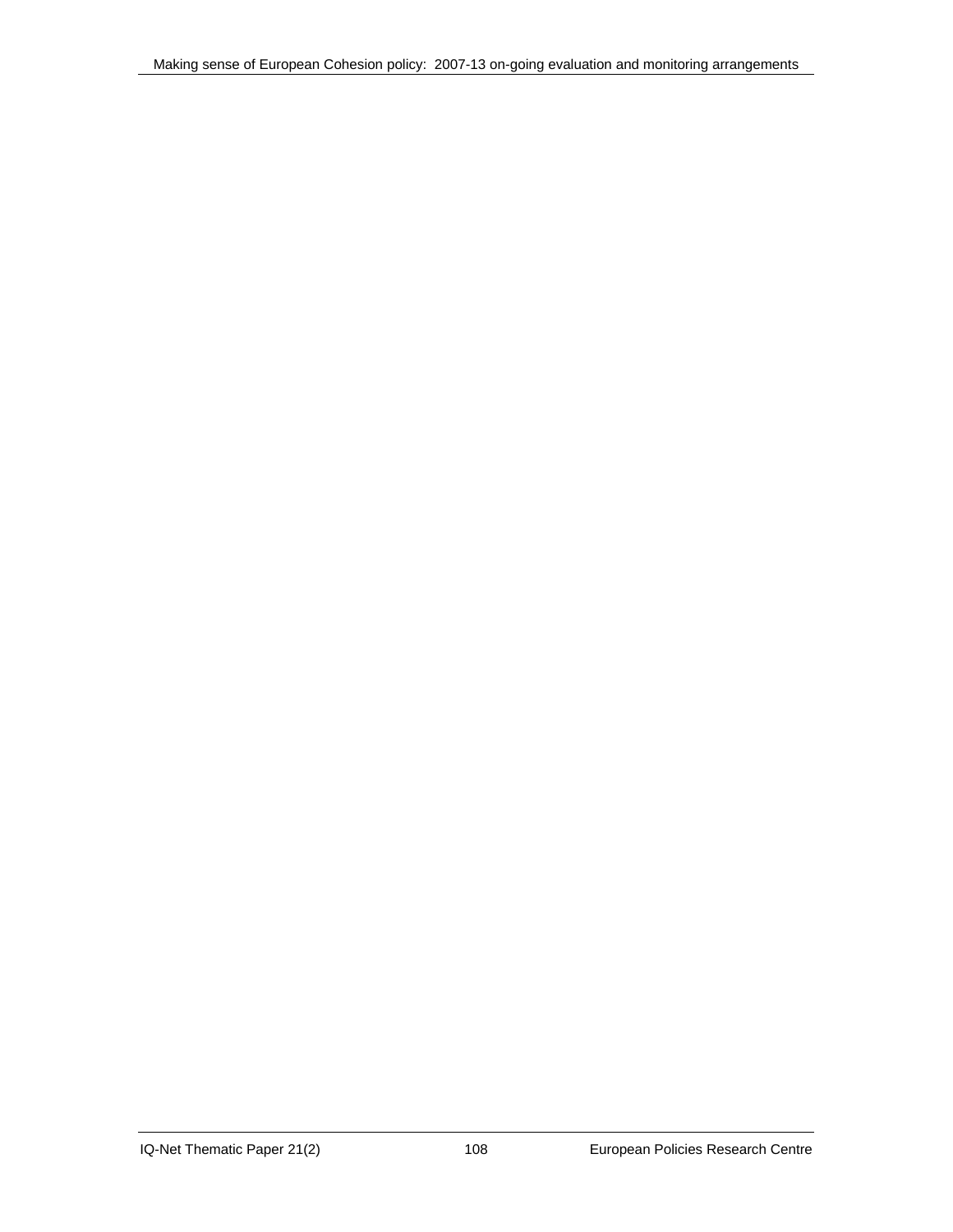# **6. ANNEX 1: EVALUATION AND MONITORING FICHES**

The following tables summarise the key features of the approaches to evaluation and monitoring of partner countries (i.e. for those with national evaluation and/ or monitoring systems) and programmes. It is important to note that the information provided is provisional at this stage, and may not be complete, as a number of Member States are still in the process of finalising their evaluation approaches and plans, and monitoring systems.

## **6.1 National Strategic Reference Frameworks**

|  | Table 1: Austria |
|--|------------------|
|  |                  |

| <b>Evaluation</b>                |                                                   |  |
|----------------------------------|---------------------------------------------------|--|
| <b>Evaluation Plan</b>           | No                                                |  |
| Management                       |                                                   |  |
| - Responsible body               | > Austrian Conference on Spatial Planning (ÖROK)  |  |
| - Steering group                 | > KAP-EVA platform                                |  |
| - Other bodies                   | > STRAT.AT plus forum                             |  |
| Implementation                   |                                                   |  |
| - Internal/external expertise    | Use of external evaluators                        |  |
| Thematic scope                   | To be agreed                                      |  |
| Timing                           | Ad hoc                                            |  |
| Resources                        | NA                                                |  |
| Capacity-building measures       | No                                                |  |
| Performance reserve              | No                                                |  |
| Monitoring                       |                                                   |  |
| Management                       | European Recovery Programme Fund (ERP Fund)       |  |
| <b>Indicators</b>                | Core indicators (comparative indicators)          |  |
| Data collection system           | Monthly update of statistical data by ERP Fund to |  |
|                                  | Managing Authorities and Measure Managers         |  |
| Control/ review arrangements     | Controls by ERP Fund                              |  |
| <b>Coordination arrangements</b> |                                                   |  |
| Coordination between evaluation  | Coordination within KAP-EVA forum and STRAT.AT    |  |
| and monitoring arrangements      | plus                                              |  |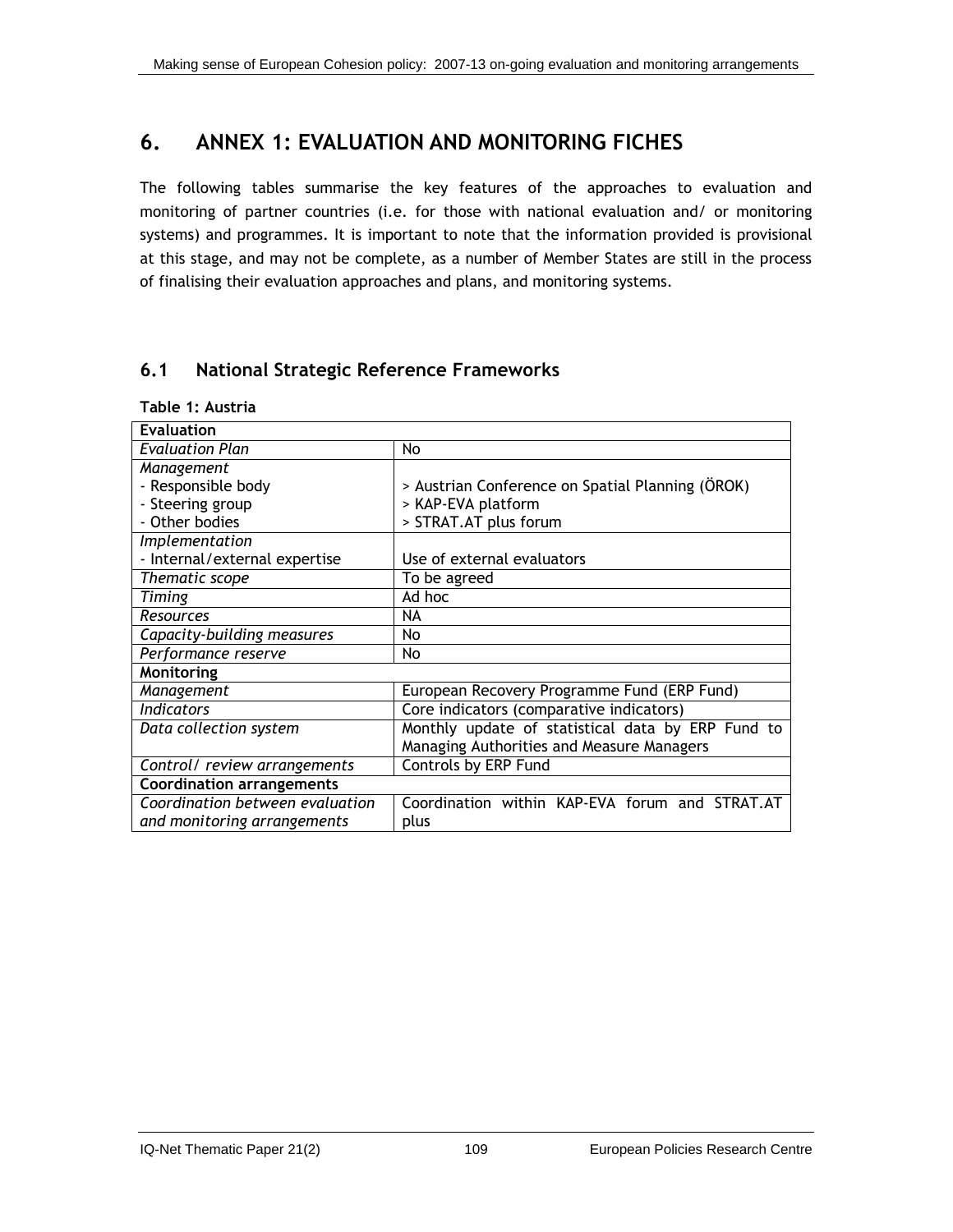| Table 2: Czech Republic |  |  |  |
|-------------------------|--|--|--|
|-------------------------|--|--|--|

| <b>Evaluation</b>                                                 |                                                                                                                                                                                                                                                                                                                                                           |  |
|-------------------------------------------------------------------|-----------------------------------------------------------------------------------------------------------------------------------------------------------------------------------------------------------------------------------------------------------------------------------------------------------------------------------------------------------|--|
| <b>Evaluation Plan</b>                                            | Yes                                                                                                                                                                                                                                                                                                                                                       |  |
| Management                                                        |                                                                                                                                                                                                                                                                                                                                                           |  |
| - Responsible body                                                | > National Co-ordination Authority (NCA), Cohesion<br>Policy National Framework (CPNF), Ministry for<br>Regional Development (MRD)                                                                                                                                                                                                                        |  |
| - Steering group                                                  | > Steering Group for evaluation and horizontal<br>themes; members include representatives of OP<br>Managing Authorities, Evaluation Workplace of NCA<br>(located at the MRD and other concerned institutions)                                                                                                                                             |  |
|                                                                   |                                                                                                                                                                                                                                                                                                                                                           |  |
| Implementation<br>- Internal/external expertise                   | Mainly external expertise; minimum evaluations<br>intended to be carried out internally (particularly<br>those dealing with systemic issues or processes)                                                                                                                                                                                                 |  |
| Thematic scope                                                    | Strategic (STRATeval), operational and capacity-<br>building                                                                                                                                                                                                                                                                                              |  |
| <b>Timing</b>                                                     | Explicit timetable (annual, on-going, ad hoc and ex<br>post evaluations; supportive studies)                                                                                                                                                                                                                                                              |  |
| Resources                                                         | To be decided                                                                                                                                                                                                                                                                                                                                             |  |
| Capacity-building measures                                        | Developing methodological<br>theoretical<br>and<br>$\geq$<br>foundation for evaluation<br>> Enhancing knowledge, exchange of experience and<br>consultancy support<br>> Building evaluation community and institutional<br>framework                                                                                                                      |  |
| Performance reserve                                               | No                                                                                                                                                                                                                                                                                                                                                        |  |
| Monitoring                                                        |                                                                                                                                                                                                                                                                                                                                                           |  |
| Management                                                        | > NCA, CPNF, MRD<br>> Management and Coordination Committee acting as<br>NSRF Monitoring Committee, MRD<br>> Advisory Committee of NCA with OP Managing<br>Authorities, Audit and Certifying Authorities<br>> Steering Group for monitoring                                                                                                               |  |
| <b>Indicators</b>                                                 | 38 NSRF result and impact indicators:<br>- 15 targeted at context<br>- 3 targeted at global objectives<br>- 20 targeted at four strategic objectives<br>> Key themes: economic performance, special rates<br>of unemployment, indicators of environment quality<br>and education, regional differentiation<br>> For OPs: National Code List of Indicators |  |
| Data collection system                                            | IT system MSC2007, monthly updates                                                                                                                                                                                                                                                                                                                        |  |
| Control/ review arrangements                                      | > Responsible bodies: NCA, CPNF, MRD<br>> Government decrees for control of data system<br>> Evaluation of monitoring and implementation<br>system                                                                                                                                                                                                        |  |
| Coordination arrangements                                         |                                                                                                                                                                                                                                                                                                                                                           |  |
| Coordination between evaluation<br>plans at national and OP level | Joint Steering Group meetings; proposal of National<br>Evaluation Plan sent to OP Managing Authorities; OP<br>Evaluation Plans discussed Evaluation Steering Group<br>meetings                                                                                                                                                                            |  |
| Coordination between evaluation<br>and monitoring arrangements    | E.g. information exchange, coordinated data systems,<br>discussion fora between evaluators and coordinators<br>of monitoring system                                                                                                                                                                                                                       |  |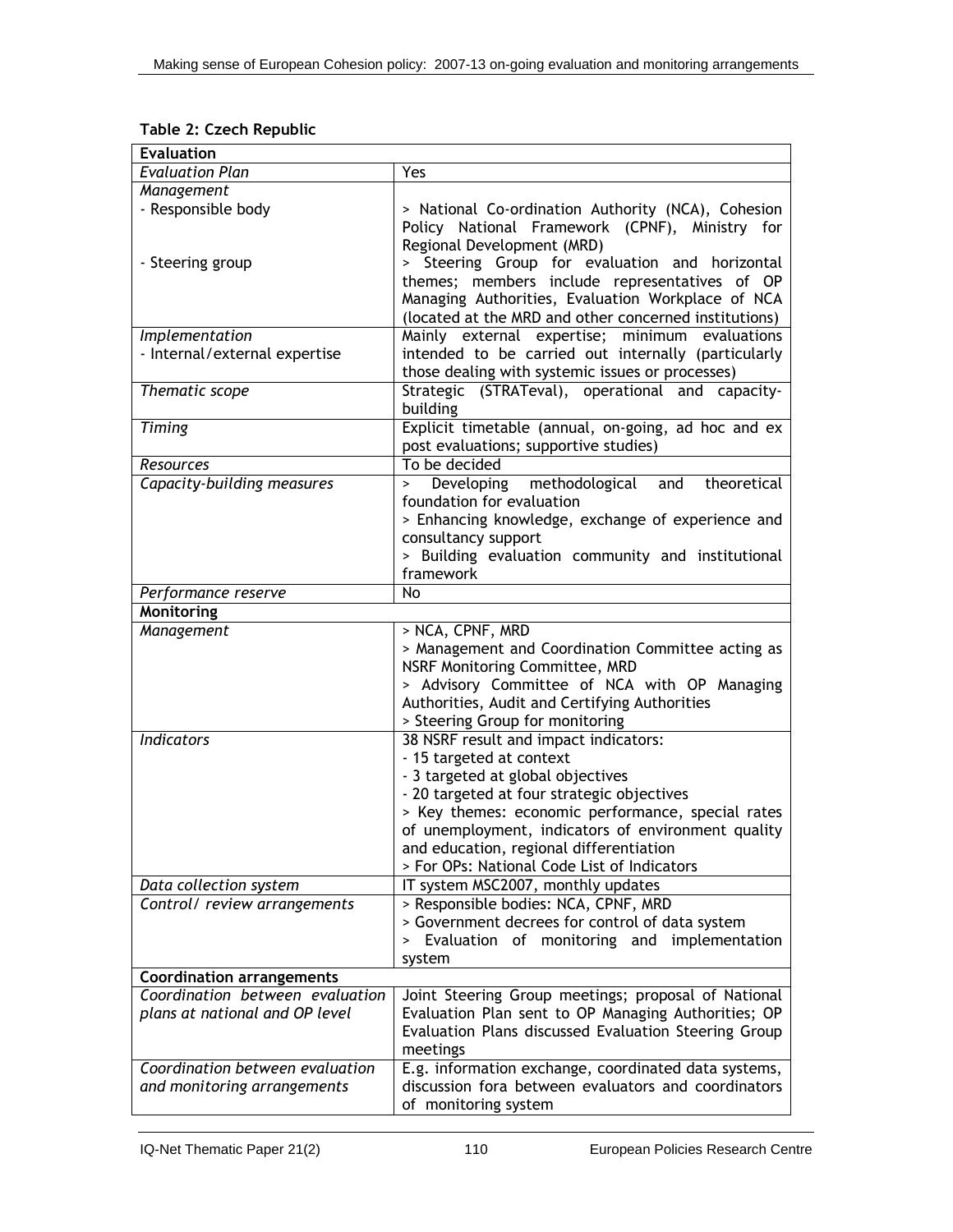| Table 3: Denmark |  |
|------------------|--|
|------------------|--|

| <b>Evaluation</b>                |                                                      |  |
|----------------------------------|------------------------------------------------------|--|
| <b>Evaluation Plan</b>           | Yes                                                  |  |
| Management                       |                                                      |  |
| - Responsible body               | > National Agency for Enterprise and Construction    |  |
|                                  | (NAEC)                                               |  |
| - Steering group                 | > NA                                                 |  |
| Implementation                   | To be decided; possibly 2/3 external for MTE; larger |  |
| -Internal/external expertise     | internal input on thematic and/or impact-oriented    |  |
|                                  | evaluations                                          |  |
| Thematic scope                   | Main rationale: Effectiveness                        |  |
| Timing                           | $MTE + ad hoc$                                       |  |
| Resources                        | <b>NA</b>                                            |  |
| Capacity-building measures       | <b>NA</b>                                            |  |
| Performance reserve              | <b>NA</b>                                            |  |
| <b>Monitoring</b>                |                                                      |  |
| Management                       | <b>NAEC</b>                                          |  |
| <b>Indicators</b>                | Output, result and impact indicators;                |  |
|                                  | Focus on improvement of national-level performance   |  |
|                                  | re 4 growth drivers                                  |  |
| Data collection system           | Combination of project reporting, regular monitoring |  |
|                                  | of macro-data on regional economic performance,      |  |
|                                  | and ad hoc tailor-made database research             |  |
| Control/ review arrangements     | <b>NA</b>                                            |  |
| <b>Coordination arrangements</b> |                                                      |  |
| Coordination between evaluation  | <b>NA</b>                                            |  |
| plans at national and OP level   |                                                      |  |
| Coordination between evaluation  | Both activities run by NAEC                          |  |
| and monitoring arrangements      |                                                      |  |

#### **Table 4: Finland**

| <b>Evaluation</b>                |                                                        |
|----------------------------------|--------------------------------------------------------|
| <b>Evaluation Plan</b>           | No                                                     |
| Management                       |                                                        |
| - Responsible body               | > Ministry of the Interior                             |
| - Steering group                 | > Evaluation group to be set up                        |
| Implementation                   |                                                        |
| - Internal/external expertise    | <b>External expertise</b>                              |
| Thematic scope                   | To be agreed                                           |
| Timing                           | Need-based evaluation                                  |
| <b>Resources</b>                 | NA                                                     |
| Capacity-building measures       | ΝA                                                     |
| Performance reserve              | No                                                     |
| Monitoring                       |                                                        |
| Management                       | Ministry of Labour                                     |
| <b>Indicators</b>                | National guidance provided for OP indicator definition |
| Data collection system           | IT system EURA2007 (linked with systems for ESF and    |
|                                  | business aids programmes)                              |
| Control/ review arrangements     | NА                                                     |
| <b>Coordination arrangements</b> |                                                        |
| Coordination between evaluation  | To be agreed                                           |
| and monitoring arrangements      |                                                        |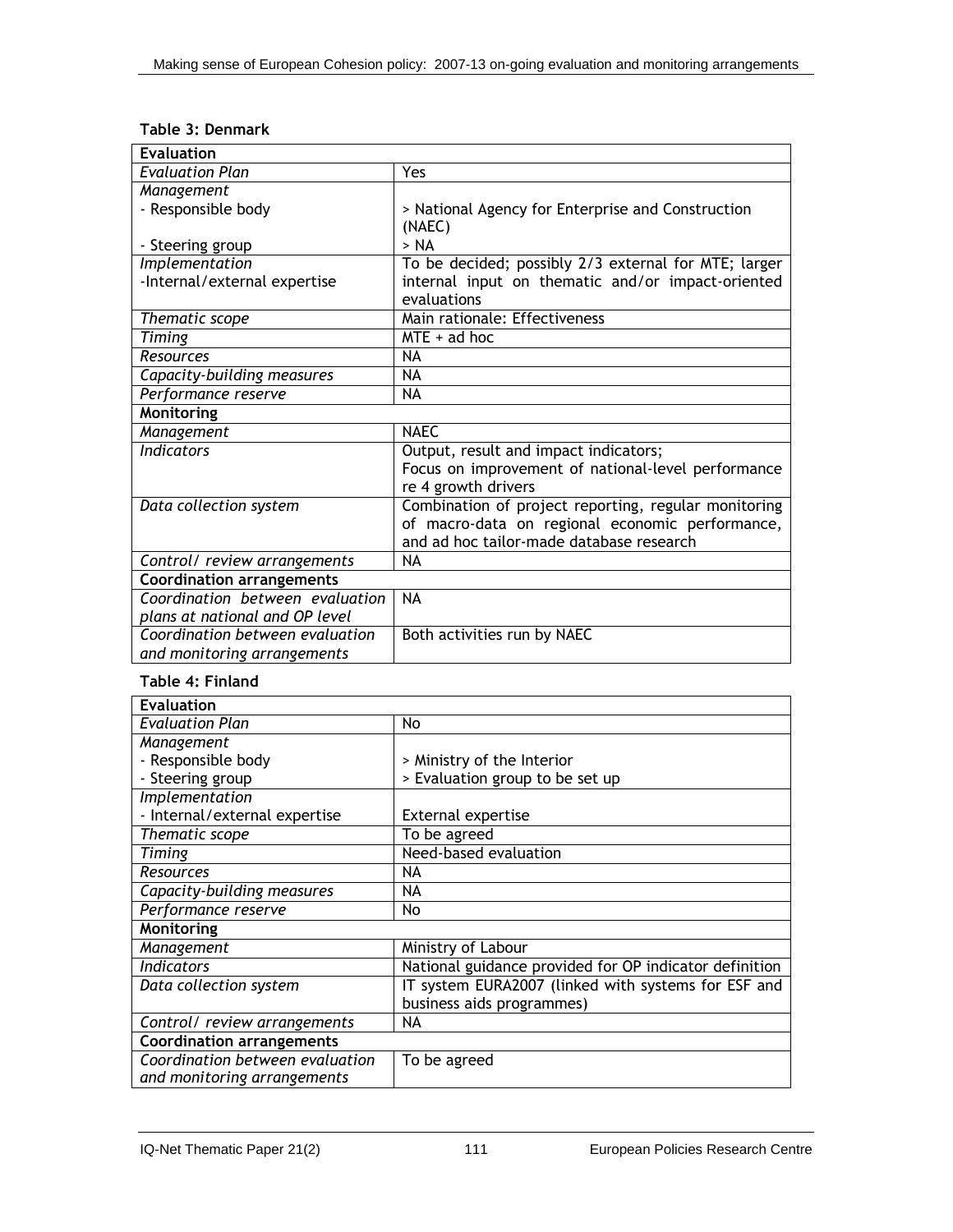## **Table 5: France**

| <b>Evaluation</b>                |                                                             |  |
|----------------------------------|-------------------------------------------------------------|--|
| <b>Evaluation plan</b>           | Yes                                                         |  |
| Management                       | > National Evaluation Body for OPs and state-region         |  |
| - Responsible body               | contracts involving the Inter-ministerial Delegation        |  |
|                                  | for Territorial Development and Competitiveness             |  |
|                                  | (DIACT), state and regional representatives and             |  |
|                                  | experts                                                     |  |
|                                  | > Regional evaluation units                                 |  |
| Implementation                   |                                                             |  |
| - Internal/external expertise    | Internal and external expertise                             |  |
| Thematic scope                   | Focus likely to be on:                                      |  |
|                                  | - Innovation policies                                       |  |
|                                  | - Reduction of regional and infra-regional disparities      |  |
|                                  | - Sustainable Development policies                          |  |
|                                  | - Enhancement of Human Capital                              |  |
|                                  | - Transport                                                 |  |
| Timing                           | > MTE in 2010 (linked to MTE of state-region                |  |
|                                  | contracts)                                                  |  |
|                                  | > Periodicity for thematic evaluations to be decided        |  |
| <b>Resources</b>                 | <b>NA</b>                                                   |  |
| Capacity-building measures       | Information<br>indicators,<br>on<br>training<br>cycle<br>on |  |
|                                  | evaluation and monitoring                                   |  |
| Performance reserve              | $\overline{N}$                                              |  |
| <b>Monitoring</b>                |                                                             |  |
| Management                       | <b>DIACT</b>                                                |  |
| <b>Indicators</b>                | 40-45 indicators obligatory for regional OPs (mainly        |  |
|                                  | output indicators):                                         |  |
|                                  | - European and national core indicators;                    |  |
|                                  | - Horizontal indicators: Environment, Employment,           |  |
|                                  | Innovation, ICT                                             |  |
| Data collection system           | IT system PRESAGE covers ERDF, ESF and state-region         |  |
|                                  | contracts                                                   |  |
| Control/ review arrangements     | Evaluation<br>units<br>Monitoring<br>Committees<br>and      |  |
|                                  | encouraged to review indicator validity                     |  |
| <b>Coordination arrangements</b> |                                                             |  |
| Coordination between evaluation  | National level guidance                                     |  |
| plans at national and OP level   |                                                             |  |
| Coordination between evaluation  | Strategic link; coordination function of regional           |  |
| and monitoring arrangements      | evaluation units and National Evaluation<br>Body;           |  |
|                                  | monitoring of alert indicators to trigger evaluations       |  |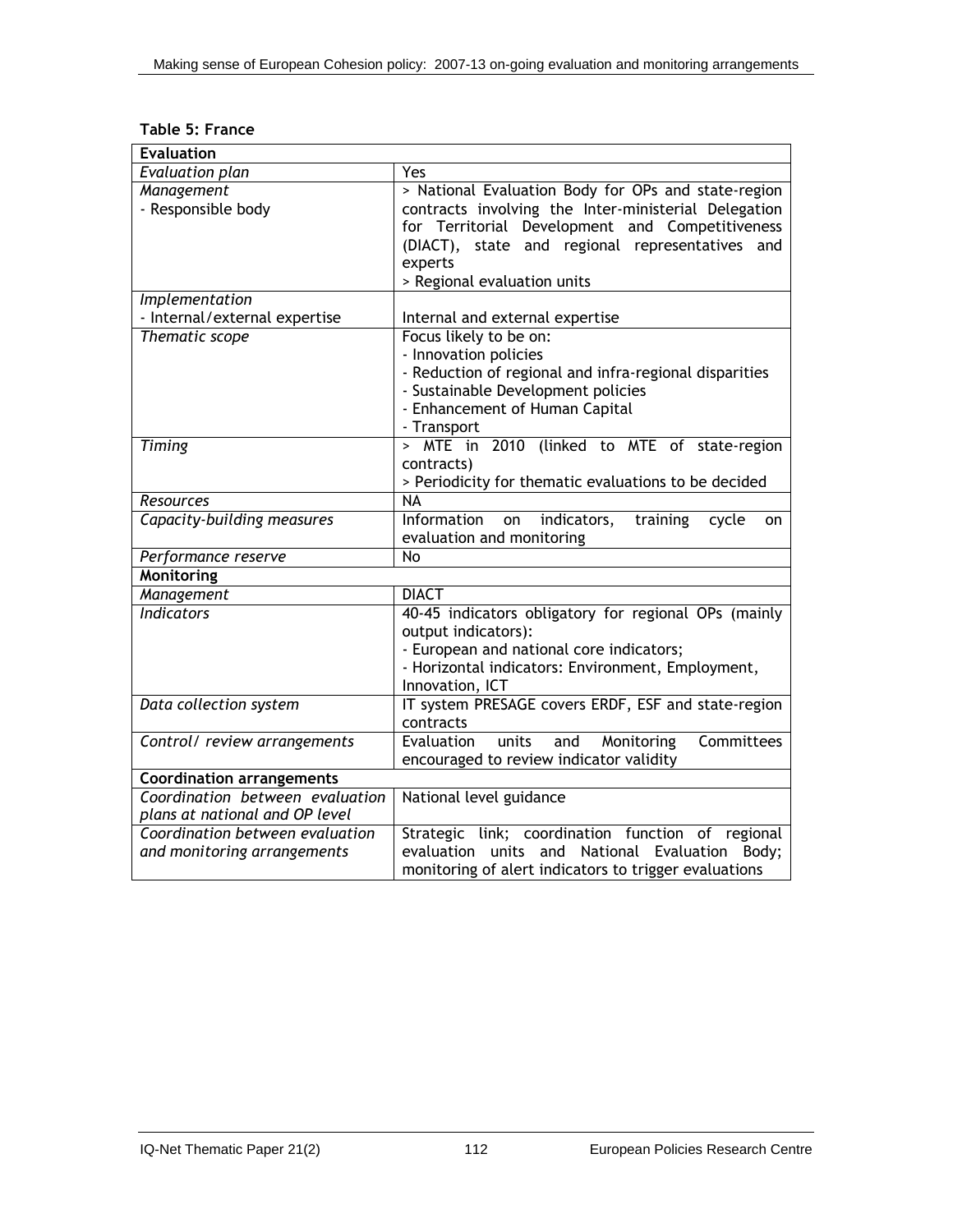## **Table 6: Greece**

| <b>Evaluation</b>                                                                      |                                                     |  |
|----------------------------------------------------------------------------------------|-----------------------------------------------------|--|
| Evaluation plan                                                                        | Yes                                                 |  |
| Management                                                                             |                                                     |  |
| - Responsible body                                                                     | > National Coordination Authority (NCA)             |  |
| - Steering group                                                                       | > Technical Evaluation Committee to be set up       |  |
| - Other bodies                                                                         | > Coordination unit in Ministry of Employment       |  |
| <i>Implementation</i>                                                                  |                                                     |  |
| - Internal/external expertise                                                          | <b>External evaluators</b>                          |  |
| Thematic scope                                                                         | Strategic targets, NSRF and programme progress      |  |
| <b>Timing</b>                                                                          | NSRF and OPs evaluated in 2011 and 2013             |  |
| <b>Resources</b>                                                                       | New staff hired                                     |  |
| Capacity-building measures                                                             | Training by Management Organisation Unit (MOU) of   |  |
|                                                                                        | Ministry of Economy and Finance;                    |  |
|                                                                                        | OP on support for public administration capacity    |  |
| Performance reserve                                                                    | Not planned so far                                  |  |
| Monitoring                                                                             |                                                     |  |
| Management                                                                             | NCA, Monitoring Committees, Annual Conference of    |  |
|                                                                                        | Presidents of the Monitoring Committees, Special    |  |
|                                                                                        | Services                                            |  |
| <b>Indicators</b><br>> Result and output indicators                                    |                                                     |  |
|                                                                                        | > Core indicators                                   |  |
| Data collection system                                                                 | CIS (Complete Information System); informed<br>bv   |  |
|                                                                                        | <b>Managing Authorities</b>                         |  |
| Control/ review arrangements                                                           | <b>Under reform</b>                                 |  |
| <b>Coordination arrangements</b>                                                       |                                                     |  |
| Coordination between evaluation                                                        | To be decided; NCA responsible for coordination     |  |
| plans at national and OP level                                                         | together with fund-specific services based on joint |  |
| participation in Technical Evaluation Committee                                        |                                                     |  |
| NCA responsible for designing and coordinating both<br>Coordination between evaluation |                                                     |  |
| systems; guidance and control function;<br>and monitoring arrangements                 |                                                     |  |
|                                                                                        | evaluators and coordinators of monitoring system    |  |
|                                                                                        | belong to the same service                          |  |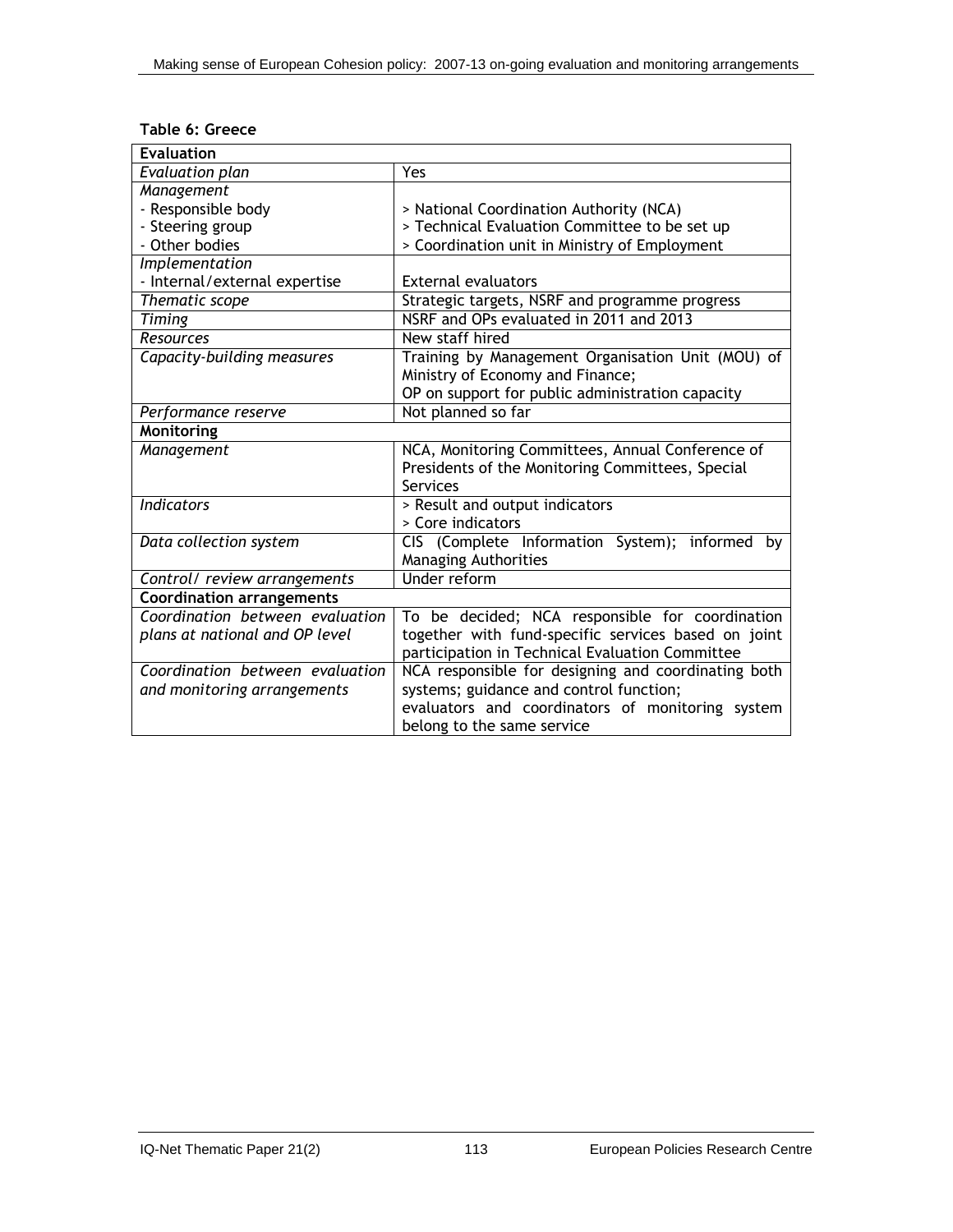| Table 7: Italy |  |  |
|----------------|--|--|
|----------------|--|--|

| <b>Evaluation</b>                |                                                               |  |
|----------------------------------|---------------------------------------------------------------|--|
| Evaluation plan                  | <b>Yes</b>                                                    |  |
| Management                       | > Evaluation Unit (UVAL) of Department for Cohesion           |  |
| - Responsible body               | and Development Policies/ Ministry of Economic                |  |
|                                  | Development                                                   |  |
| - Steering group                 | > to be set up                                                |  |
| Implementation                   | Both internal and external evaluation. Some use of            |  |
| - Internal/external expertise    | self-assessments                                              |  |
| Thematic scope                   | Evaluation of relevant questions across programmes            |  |
|                                  | and evaluation periods                                        |  |
| <b>Timing</b>                    | <b>Flexible periodicity</b>                                   |  |
| <b>Resources</b>                 | NА                                                            |  |
| Capacity-building measures       | National Evaluation System (NES) as key instrument            |  |
|                                  | for effective evaluation processes, outputs and usage;        |  |
|                                  | will carry out capacity building activities and other         |  |
|                                  | work (e.g. observatory and other)                             |  |
| Performance reserve              | <b>Yes</b>                                                    |  |
| Monitoring                       |                                                               |  |
| Management                       | General Accounting Body of the State (IGRUE)                  |  |
| <b>Indicators</b>                | output and 1 employment indicator per project<br>$\mathbf{1}$ |  |
|                                  | (additional 'optional' output indicator if needed)            |  |
| Data collection system           | Bi/tri-monthly (to be confirmed)                              |  |
| Control/ review arrangements     | Validation period for entered data, checks and alerts;        |  |
|                                  | periodic analysis on selected themes (e.g. weak areas         |  |
|                                  | according to past experience)                                 |  |
| <b>Coordination arrangements</b> |                                                               |  |
| Coordination between evaluation  | Via NES, description in OPs' Evaluation Plans on              |  |
| plans at national and OP level   | relation to NSD's Evaluation Plan                             |  |
| Coordination between evaluation  | UVAL<br>staff involved in both,<br>management<br>of           |  |
| and monitoring arrangements      | evaluation and design of monitoring system                    |  |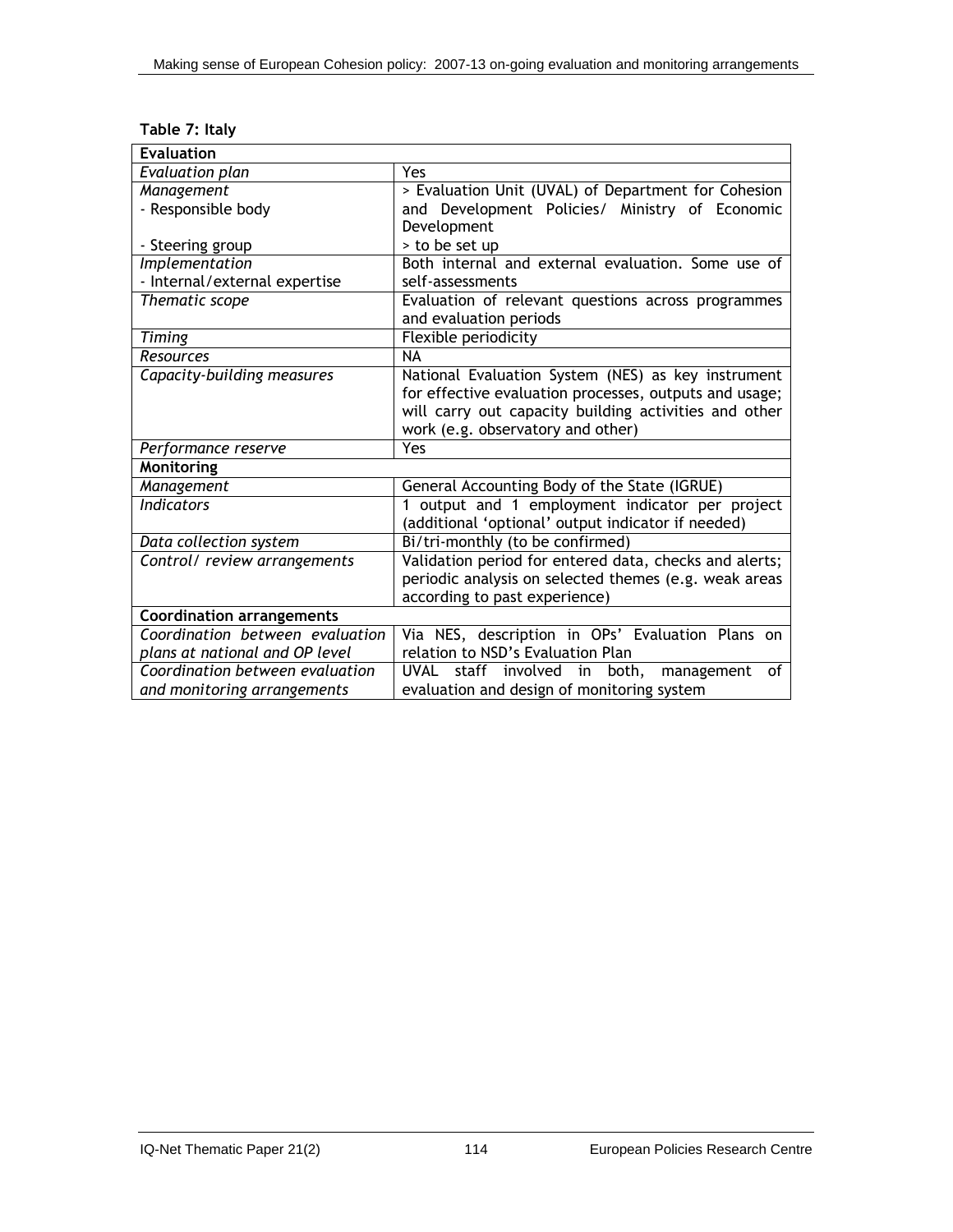## **Table 8: Portugal**

| <b>Evaluation</b>                |                                                                                                            |
|----------------------------------|------------------------------------------------------------------------------------------------------------|
| <b>Evaluation Plan</b>           | Yes                                                                                                        |
| Management                       |                                                                                                            |
| - Responsible body               | > NSRF Observatory together with Financial Institute                                                       |
|                                  | for Regional Development (IFDR) and Institute for the                                                      |
|                                  | Management of the European Social Fund (IGFSE)                                                             |
| - Steering group                 | > NSRF Evaluation Network with representatives of<br>Centres of Thematic Rationality, Centres for Regional |
|                                  | Dynamics, Managing and Certifying Authorities                                                              |
| - Other bodies                   | > Regional evaluation units                                                                                |
| Implementation                   | Mainly external expertise (except for econometric                                                          |
| - Internal/external expertise    | studies on macro-economic impact)                                                                          |
| Thematic scope                   | Indicative list of strategic, operational and financial                                                    |
|                                  | evaluations for NSRF and OPs:                                                                              |
|                                  | - Global NSRF evaluation for reporting duties                                                              |
|                                  | - Thematic NSRF evaluation                                                                                 |
|                                  | - MTE of NSRF and OPs                                                                                      |
| Timing                           | Explicit timetable;                                                                                        |
|                                  | Evaluation Plan reviewed on an annual basis                                                                |
| <b>Resources</b>                 | <b>NA</b>                                                                                                  |
| Capacity-building measures       | No                                                                                                         |
| Performance reserve              | <b>NA</b>                                                                                                  |
| Monitoring                       |                                                                                                            |
| <b>Management</b>                | <b>NSRF Observatory</b>                                                                                    |
| <b>Indicators</b>                | Groups of indicators assigned to NSRF objectives;                                                          |
|                                  | 1 result and 1 output indicator for OP objectives                                                          |
| Data collection system           | Common rules for OP information systems;                                                                   |
|                                  | independent monitoring of physical and financial data                                                      |
| Control/ review arrangements     | To be decided                                                                                              |
| <b>Coordination arrangements</b> |                                                                                                            |
| Coordination between evaluation  | National Evaluation Plan linked to individual OPs                                                          |
| plans at national and OP level   |                                                                                                            |
| Coordination between evaluation  | NSRF Observatory is the key coordinating body for                                                          |
| and monitoring arrangements      | both strategic monitoring and evaluation                                                                   |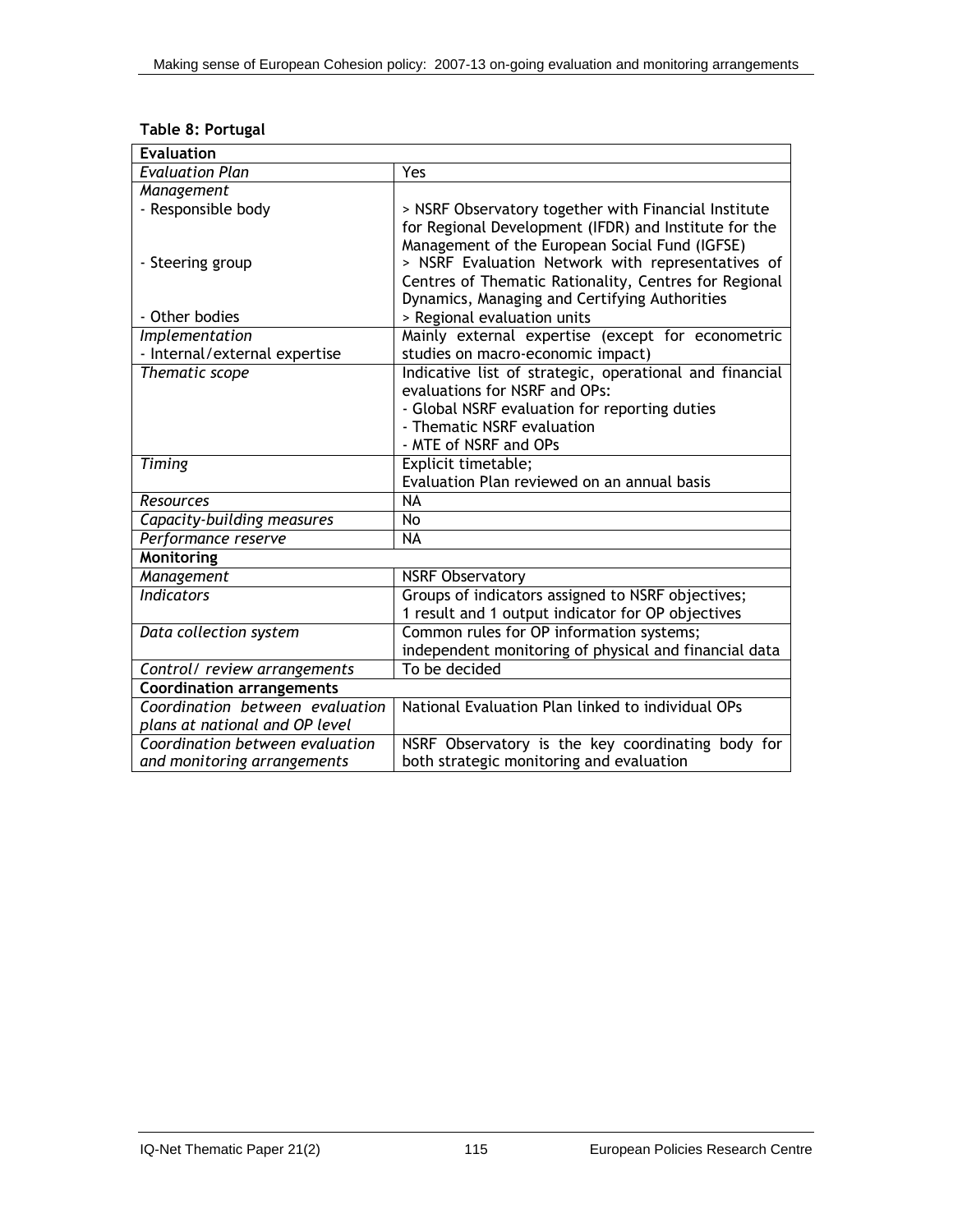## **Table 9: Poland**

| <b>Evaluation</b>                |                                                            |  |  |
|----------------------------------|------------------------------------------------------------|--|--|
| Evaluation plan                  | Yes                                                        |  |  |
| Management                       |                                                            |  |  |
| - Responsible body               | > National Evaluation Unit (KJO), Department of            |  |  |
|                                  | Structural Policy Coordination, Ministry of Regional       |  |  |
|                                  | Development (MRR).                                         |  |  |
| - Steering group                 | > Chaired by Department in MRR; members: directors         |  |  |
|                                  | of other MRR departments, Coordinating Institution         |  |  |
|                                  | for ROPs, representatives of OP Managing Authorities.      |  |  |
| - Other bodies                   | > Strategic Steering Groups                                |  |  |
| <i>Implementation</i>            |                                                            |  |  |
| - Internal/external expertise    | NA (strong input from external experts likely)             |  |  |
| Thematic scope                   | Thematic evaluation of NSRF priorities; development        |  |  |
|                                  | of evaluation culture                                      |  |  |
|                                  | NSRF evaluation themes:                                    |  |  |
|                                  | - Socio-economic development                               |  |  |
|                                  | - Development and modernisation of infrastructure          |  |  |
|                                  | - Innovative economy                                       |  |  |
|                                  | - Human capital and social cohesion                        |  |  |
|                                  | - Regional and spatial development                         |  |  |
|                                  | - 'Good governance'                                        |  |  |
|                                  | - OP evaluation                                            |  |  |
| <b>Timing</b>                    | To be decided (combination of ad hoc and MTE likely)       |  |  |
| Resources                        | €15 million from Technical Assistance                      |  |  |
| Capacity-building measures       | Second focus of NSRF evaluation, activities include:       |  |  |
|                                  | - Building coordination system for NSRF and OP             |  |  |
|                                  | evaluation                                                 |  |  |
|                                  | - Deepening knowledge and information on evaluation        |  |  |
|                                  | theme via set-up of network of academics and               |  |  |
|                                  | practitioners<br>- Cooperation with external bodies        |  |  |
|                                  | - Development of evaluation research methodologies         |  |  |
| Performance reserve              | Yes                                                        |  |  |
| Monitoring                       |                                                            |  |  |
| Management                       | NSRF Co-ordination Committee (CC NSRF) chaired by          |  |  |
|                                  | Minister in charge of regional development; composed       |  |  |
|                                  | of Implementing Bodies (representatives of line            |  |  |
|                                  | ministries), Minister in charge of public finances,        |  |  |
|                                  | regional<br>marshals,<br>voivods,<br>representatives<br>ot |  |  |
|                                  | territorial<br>self-government<br>groupings<br>and         |  |  |
|                                  | representatives of social partners                         |  |  |
| Indicators                       | 48 cross-cutting indicators for 6 basic NSRF aims          |  |  |
| Data collection system           | Streamlined electronic system under development            |  |  |
| Control/ review arrangements     | <b>NSRF Co-ordination Committee</b>                        |  |  |
| <b>Coordination arrangements</b> |                                                            |  |  |
| Coordination between evaluation  | National Evaluation Unit coordinates OP evaluations        |  |  |
| plans at national and OP level   | in cooperation with Managing Authorities                   |  |  |
| Coordination between evaluation  | Joint participation in Steering Groups                     |  |  |
| and monitoring arrangements      |                                                            |  |  |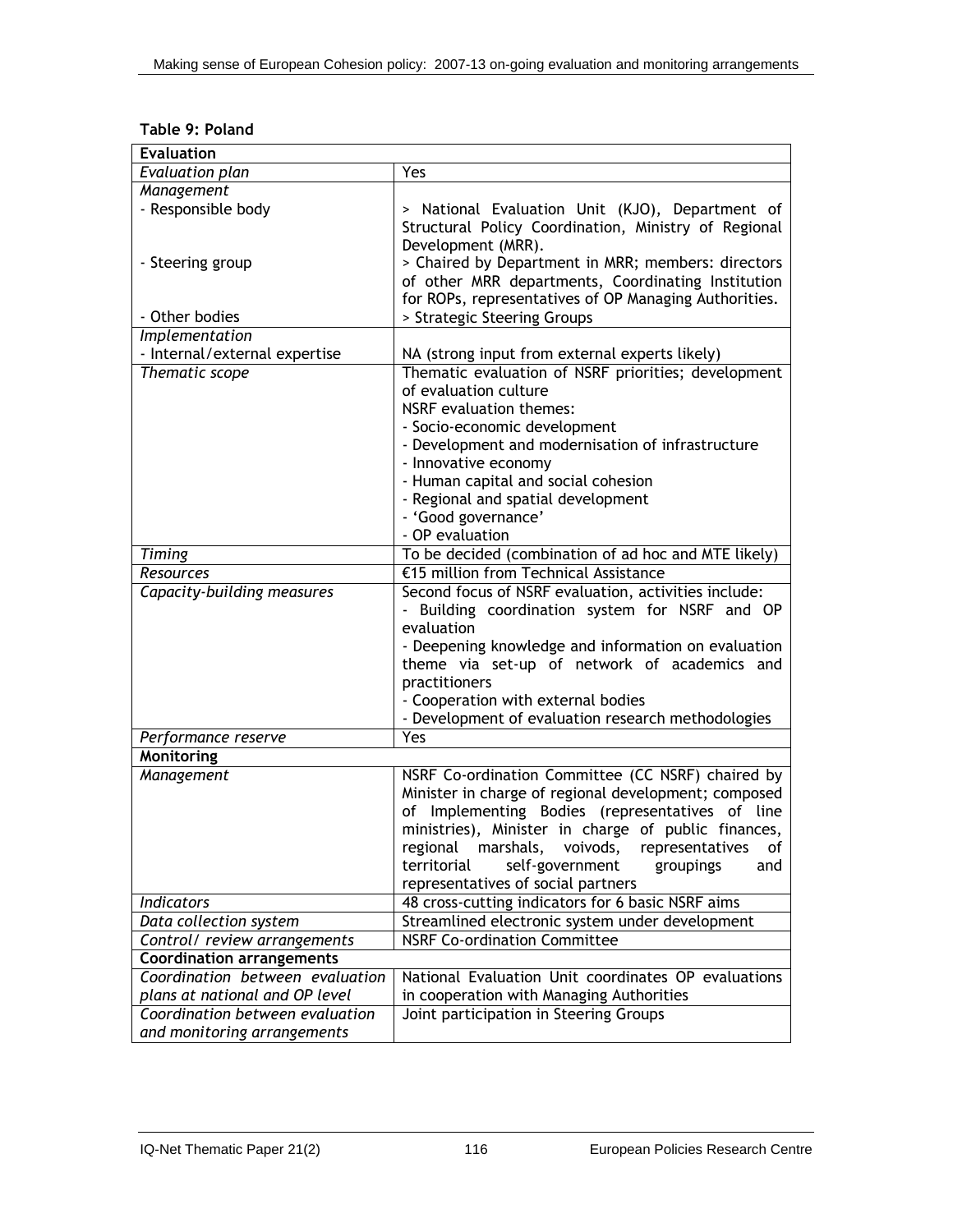| Table 10: Spain |  |  |  |
|-----------------|--|--|--|
|                 |  |  |  |

| <b>Evaluation</b>                                                   |                                                        |  |  |  |
|---------------------------------------------------------------------|--------------------------------------------------------|--|--|--|
| <b>Evaluation plan</b>                                              | <b>Yes</b>                                             |  |  |  |
| Management                                                          |                                                        |  |  |  |
| - Responsible body                                                  | > Monitoring and Evaluation Advisory Committee         |  |  |  |
| - Steering group                                                    | national and regional programme<br>(Commission,        |  |  |  |
|                                                                     | managers, including ERDF and ESF representation,       |  |  |  |
|                                                                     | involvement of external experts if necessary)          |  |  |  |
|                                                                     | > Monitoring and Evaluation Steering Group             |  |  |  |
| Implementation                                                      |                                                        |  |  |  |
| - Internal/external expertise                                       | Push for greater use of internal expertise             |  |  |  |
| Thematic scope                                                      | Thematic studies and ad hoc evaluations for all or     |  |  |  |
|                                                                     | individual OPs, e.g. on R&D<br>and<br>innovation.      |  |  |  |
|                                                                     | environment, equal opportunities and operational       |  |  |  |
|                                                                     | evaluations on evaluation indicators.                  |  |  |  |
| Timing                                                              | Explicit timetable                                     |  |  |  |
| Resources                                                           |                                                        |  |  |  |
| Capacity-building measures                                          |                                                        |  |  |  |
| Performance reserve                                                 |                                                        |  |  |  |
| Monitoring                                                          |                                                        |  |  |  |
| Management                                                          | Directorate General for Community Funds<br>and         |  |  |  |
|                                                                     | regional programme managers                            |  |  |  |
| <b>Indicators</b>                                                   | OPs choose out of list of 300 operational indicators;  |  |  |  |
|                                                                     | Strategic indicators (5 per Priority), operational     |  |  |  |
|                                                                     | indicators (3 per Priority) and horizontal indicators  |  |  |  |
|                                                                     | (at least 2 per Priority); evaluation indicators to be |  |  |  |
|                                                                     | decided                                                |  |  |  |
| Data collection system                                              | IT system FONDOS 2007                                  |  |  |  |
| Control/ review arrangements                                        | Quality evaluations of monitoring system in 2008 and   |  |  |  |
|                                                                     | 2010                                                   |  |  |  |
| <b>Coordination arrangements</b><br>Coordination between evaluation |                                                        |  |  |  |
|                                                                     | Coherence of indicators; OP managers at different      |  |  |  |
| plans at national and OP level<br>Coordination between evaluation   | levels participate in national steering committee      |  |  |  |
|                                                                     | steering committee<br>National<br>responsible<br>for   |  |  |  |
| and monitoring arrangements                                         | monitoring and evaluation                              |  |  |  |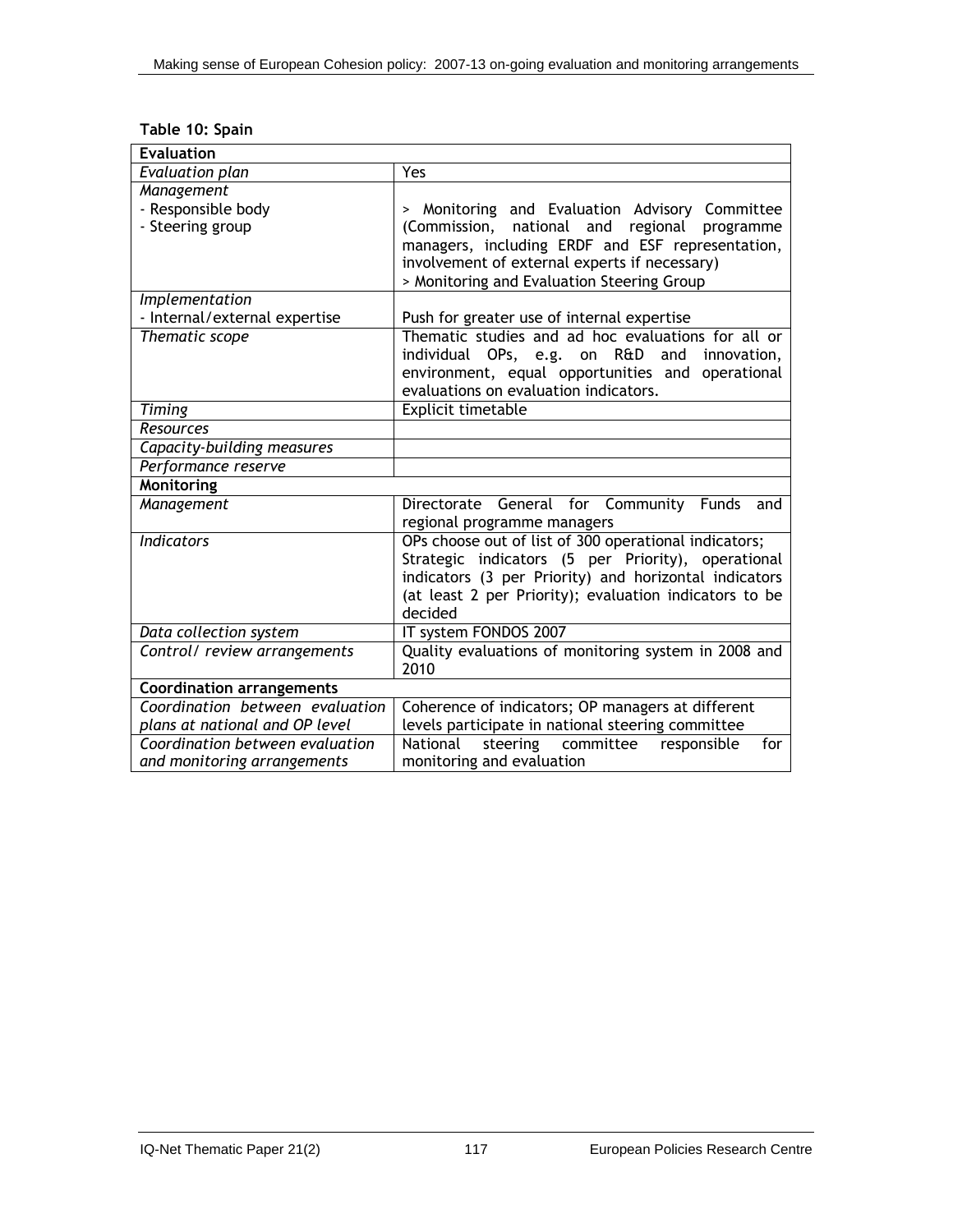|  |  | Table 11: Sweden |
|--|--|------------------|
|--|--|------------------|

| <b>Evaluation</b>                |                                                                                   |  |
|----------------------------------|-----------------------------------------------------------------------------------|--|
| <b>Evaluation plan</b>           | No                                                                                |  |
| Management                       |                                                                                   |  |
| - Responsible body               | Managed internally by National Agency for Economic<br>and Regional Growth (NUTEK) |  |
| Implementation                   |                                                                                   |  |
| - Internal/external expertise    | Internal expertise                                                                |  |
| Thematic scope                   | NSRF evaluation based on results of OP evaluations                                |  |
|                                  | which include thematic evaluations                                                |  |
| Timing                           | After OP evaluations, before 2009                                                 |  |
| Resources                        | <b>NA</b>                                                                         |  |
| Capacity-building measures       | To be decided                                                                     |  |
| Performance reserve              | To be decided                                                                     |  |
| Monitoring                       |                                                                                   |  |
| Management                       | Managing Authority (NUTEK)                                                        |  |
| <b>Indicators</b>                | National guidance provided for OP indicator definition                            |  |
| Data collection system           | IT system NYPS operated by NUTEK                                                  |  |
| Control/ review arrangements     | NA                                                                                |  |
| <b>Coordination arrangements</b> |                                                                                   |  |
| Coordination between evaluation  | Results of OP evaluations will feed into NSRF                                     |  |
| plans at national and OP level   | evaluation                                                                        |  |
| Coordination between evaluation  | Yes                                                                               |  |
| and monitoring arrangements      |                                                                                   |  |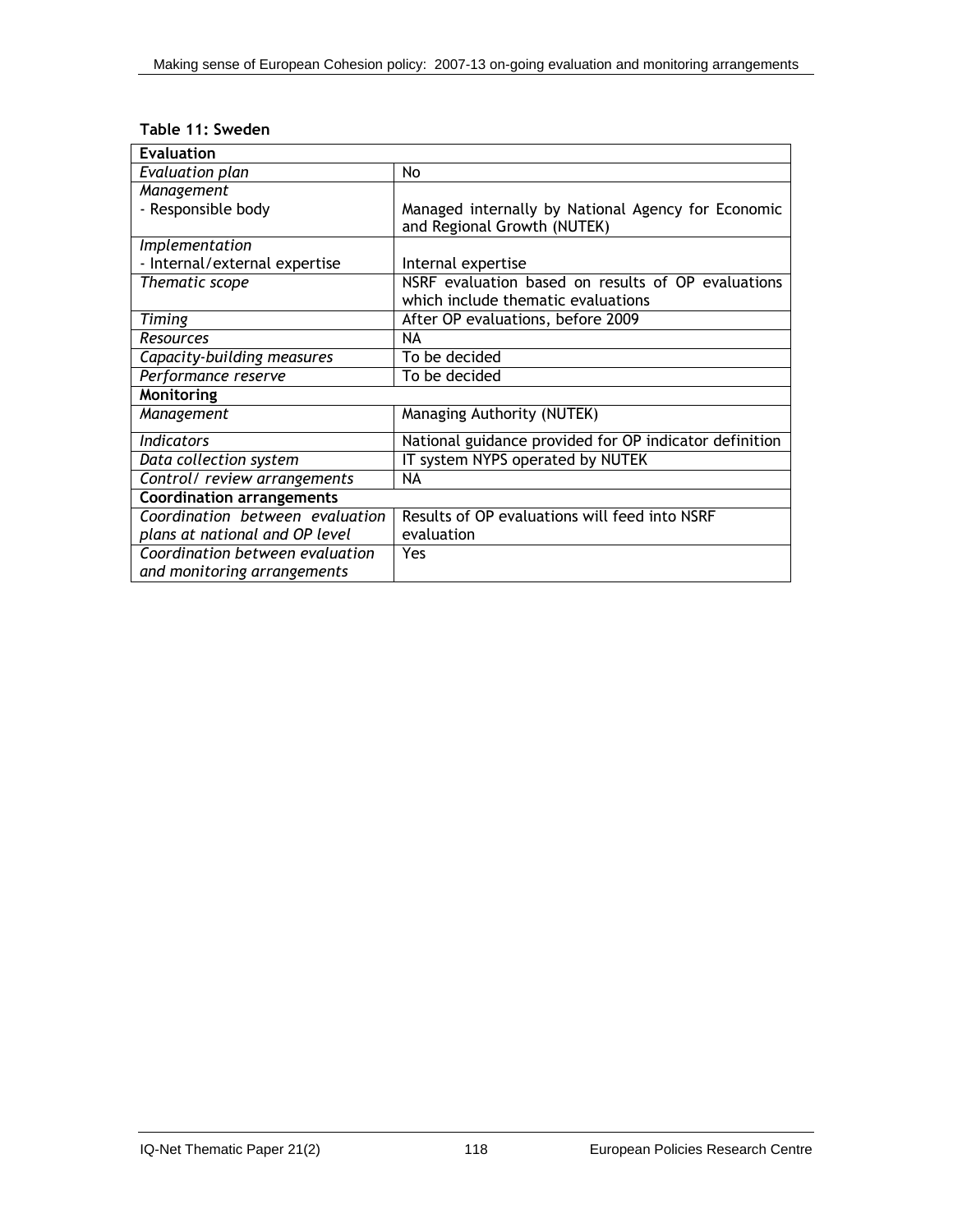# **6.2 Partner programmes**

| <b>Evaluation</b>                |                                                     |
|----------------------------------|-----------------------------------------------------|
| Evaluation plan                  | No.                                                 |
| Management                       | Management Committee<br>Programme<br>(Managing      |
| - Responsible body               | Authority, Measure Managers, Social and Economic    |
|                                  | Partners)                                           |
| Implementation                   |                                                     |
| - Internal/ external expertise   | <b>External expertise</b>                           |
| Thematic scope                   | <b>NA</b>                                           |
| Timing                           | NА                                                  |
| <b>Resources</b>                 | NA                                                  |
| Capacity-building measures       | No.                                                 |
| Monitoring                       |                                                     |
| Management                       | European Recovery Programme Fund (ERP Fund)         |
| <b>Indicators</b>                | Core indicators mentioned in WP 2; additional       |
|                                  | indicators in Programme Complement for internal use |
| Data collection system           | <b>ERP Fund</b>                                     |
| Control/ review arrangements     | NA                                                  |
| <b>Coordination arrangements</b> |                                                     |
| Coordination between monitoring  | Via KAP-EVA                                         |
| and evaluation arrangements      |                                                     |
| Coordination with other          | KAP-EVA, ÖROK working group, Managing Authority     |
| programmes/ policies             |                                                     |

## **Table 1: Niederösterreich ERDF Regional Competitiveness and Employment OP**

|  | Table 2: Steiermark ERDF Regional Competitiveness and Employment OP |  |
|--|---------------------------------------------------------------------|--|
|--|---------------------------------------------------------------------|--|

| <b>Evaluation</b>                |                                                     |
|----------------------------------|-----------------------------------------------------|
| Evaluation plan                  | No.                                                 |
| Management                       | Management Committee<br>Programme<br>(Managing      |
| - Responsible body/ bodies       | Authority, Measure Managers, Social and Economic    |
|                                  | Partners)                                           |
| Implementation                   |                                                     |
| - Internal/external expertise    | <b>External expertise</b>                           |
| Thematic scope                   | <b>NA</b>                                           |
| Timing                           | MTE probably by 2010                                |
| <b>Resources</b>                 | NA                                                  |
| Capacity-building measures       | No.                                                 |
| Monitoring                       |                                                     |
| Management                       | <b>ERP Fund</b>                                     |
| <b>Indicators</b>                | Core indicators mentioned in WP 2; additional       |
|                                  | indicators in Programme Complement for internal use |
| Data collection system           | European Recovery Programme Fund (ERP Fund)         |
| Control/ review arrangements     | NA                                                  |
| <b>Coordination arrangements</b> |                                                     |
| Coordination between monitoring  | Via KAP-EVA                                         |
| and evaluation arrangements      |                                                     |
| Coordination with other          | KAP-EVA, ÖROK working group Managing Authorities    |
| programmes/ policies             |                                                     |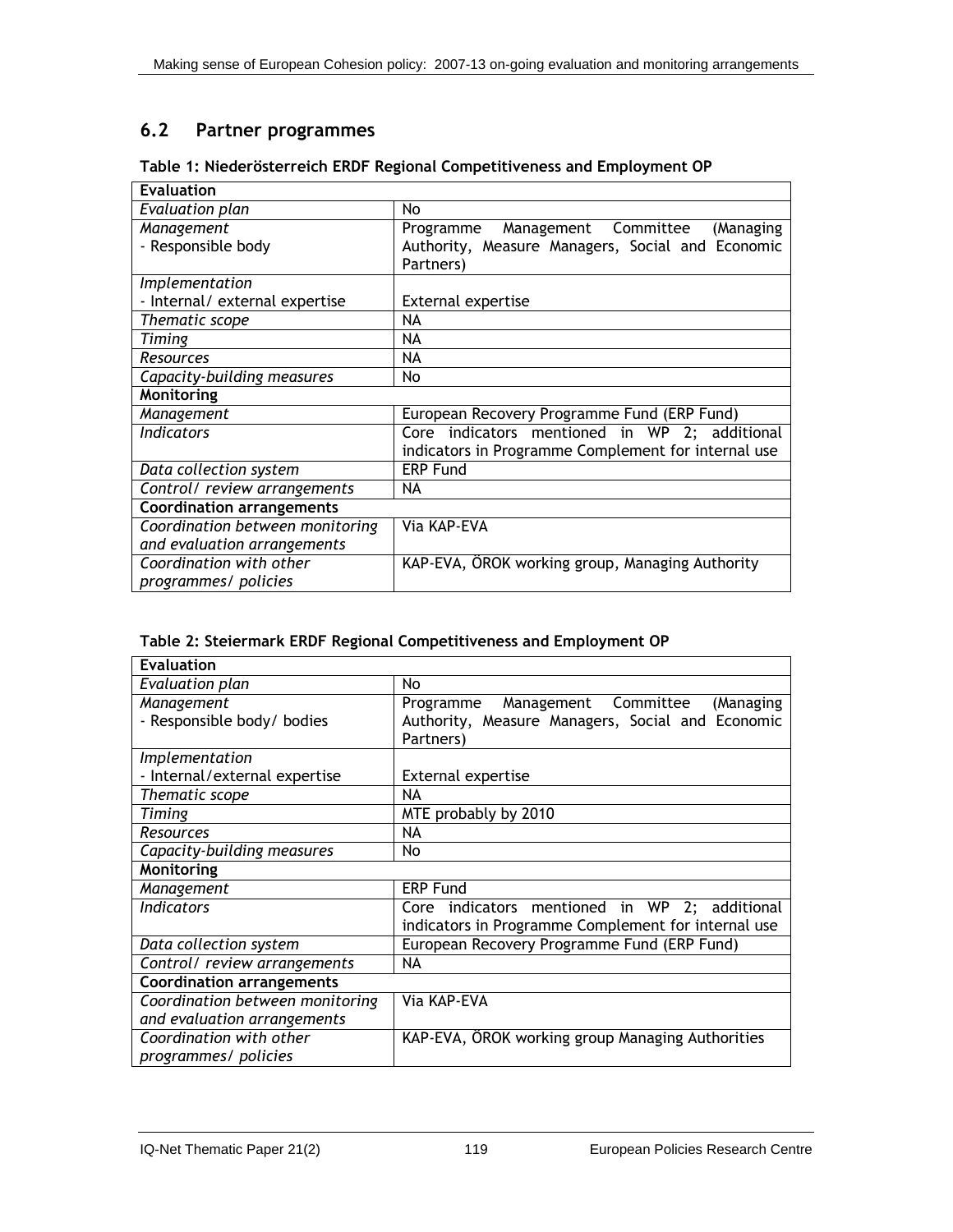| <b>Evaluation</b>                                      |                                                        |
|--------------------------------------------------------|--------------------------------------------------------|
| Evaluation plan                                        | No                                                     |
| Management                                             |                                                        |
| - Responsible body/ bodies                             | > Central programme secretariat                        |
| - Steering group                                       | > Ad hoc workgroup                                     |
| Implementation                                         |                                                        |
| - Internal/ external expertise                         | MTE carried out externally                             |
| Thematic scope                                         | > MTE: first programme results, coherence with ex      |
|                                                        | ante evaluation, implementation of objectives, use of  |
|                                                        | financial resources, quality of monitoring, evaluation |
|                                                        | and financial management;                              |
|                                                        | > Thematic evaluations in link with 4 programme        |
|                                                        | priorities                                             |
| Timing                                                 | > MTE in 2011                                          |
|                                                        | > Thematic ad hoc evaluations                          |
| Resources                                              | Central programme secretariat:                         |
|                                                        | €1.7 million (for IT monitoring system, external       |
|                                                        | evaluation, financial audits/ other studies)           |
|                                                        | Sub-regional contact points:                           |
|                                                        | $£1.4$ million (monitoring, evaluation and promotion   |
|                                                        | activities)                                            |
| Capacity-building measures                             | E.g. information, facilitation, training               |
| <b>Monitoring</b>                                      |                                                        |
| Management                                             |                                                        |
| Indicators:                                            |                                                        |
| - output                                               | 27                                                     |
| - result                                               | 23                                                     |
| - impact                                               | 23                                                     |
|                                                        | > 18 on Economic Development and Employment            |
|                                                        | > 5 horizontal indicators<br>15                        |
| - core/ comparative indicators<br>- context indicators | $\overline{7}$                                         |
|                                                        | 12                                                     |
| - synthesis indicators<br>Data collection system       | Data collected by project promoters and entered        |
|                                                        | directly in the IT system;                             |
|                                                        |                                                        |
|                                                        | Surveys to collect qualitative data<br><b>NA</b>       |
| Control/ review arrangements                           |                                                        |
| <b>Coordination arrangements</b>                       |                                                        |
| Coordination between monitoring                        | Monitoring as basis for on-going evaluation            |
| and evaluation arrangements<br>Coordination with other | No coordination between ERDF and ESF monitoring        |
|                                                        |                                                        |
| programmes/ policies                                   | and evaluation                                         |

**Table 3: Vlaanderen ERDF Regional Competitiveness and Employment OP**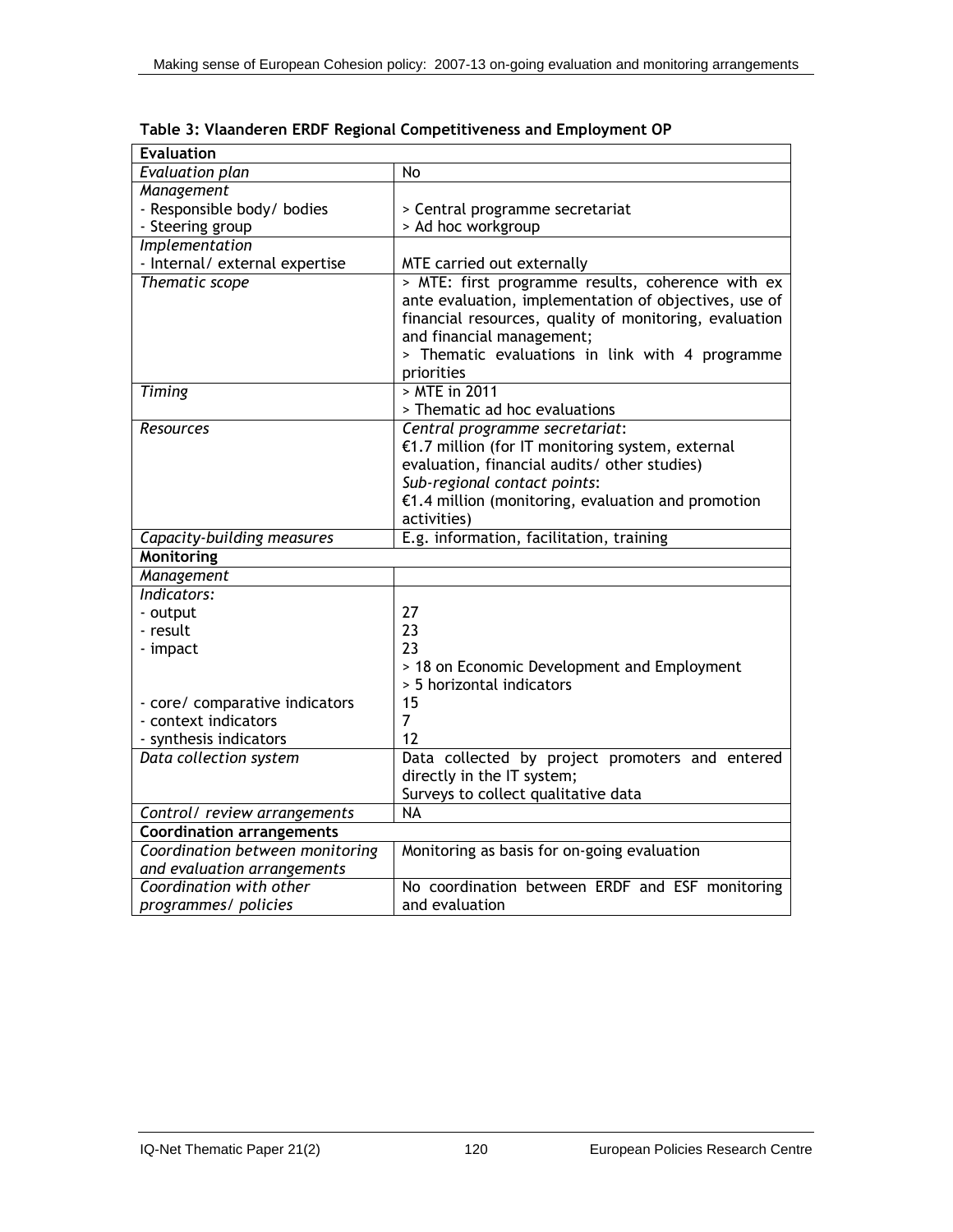| <b>Evaluation</b>                |                                                |
|----------------------------------|------------------------------------------------|
| Evaluation plan                  | No                                             |
| Management                       |                                                |
| - Responsible body/bodies        | > Managing Authority                           |
| - Steering group                 | > Evaluation group for administrative purposes |
| Implementation                   |                                                |
| - Internal/ external expertise   | <b>External expertise</b>                      |
| Thematic scope                   | To be agreed                                   |
| Timing                           | Need-based evaluation                          |
| <b>Resources</b>                 | NA                                             |
| Capacity-building measures       | ΝA                                             |
| Monitoring                       |                                                |
| Management                       | Ministry of Labour                             |
| Indicators:                      |                                                |
| - output                         | <b>NA</b>                                      |
| - result                         | 8                                              |
| - impact                         | 8                                              |
| - core/ comparative indicators   |                                                |
| Data collection system           | IT system EURA2007                             |
| Control/ review arrangements     |                                                |
| <b>Coordination arrangements</b> |                                                |
| Coordination with other          | Close coordination with ESF                    |
| programmes/ policies             |                                                |

|  |  |  | Table 4: Länsi-Suomi ERDF Regional Competitiveness and Employment OP |
|--|--|--|----------------------------------------------------------------------|
|  |  |  |                                                                      |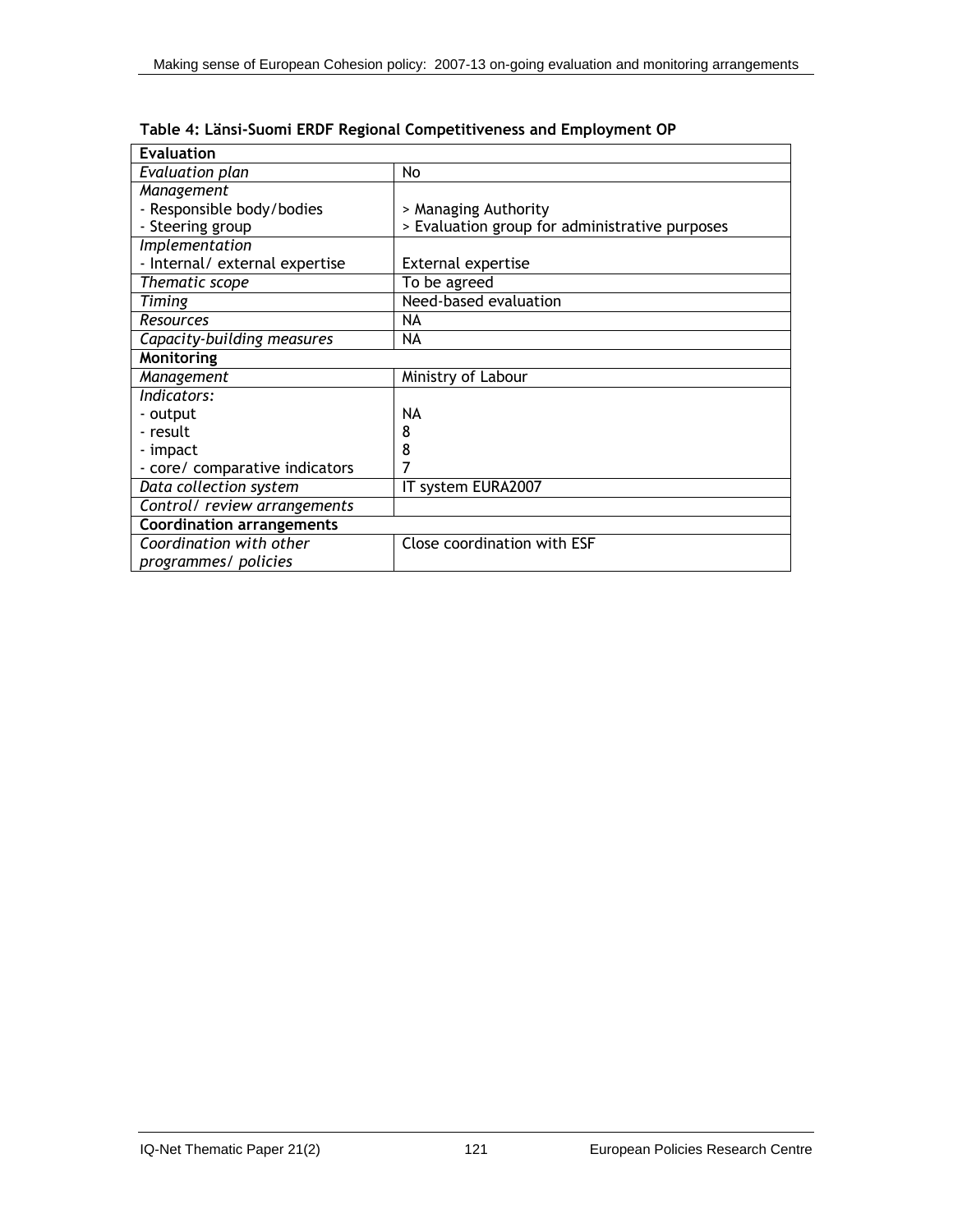| <b>Evaluation</b>                |                                                           |  |
|----------------------------------|-----------------------------------------------------------|--|
| Evaluation plan                  | Yes                                                       |  |
| Management                       |                                                           |  |
| - Responsible body bodies        | > Land's State Chancellery                                |  |
| - Steering group                 | > To be set up                                            |  |
| Implementation                   |                                                           |  |
| - Internal/ external expertise   | To be decided                                             |  |
| Thematic scope                   | To be decided                                             |  |
| Timing                           | To be decided                                             |  |
| Resources                        | To be decided                                             |  |
| Capacity-building measures       | To be decided                                             |  |
| Monitoring                       |                                                           |  |
| Management                       | Managing Authority                                        |  |
| Indicators:                      |                                                           |  |
| - output                         | 25                                                        |  |
| - result                         | 17                                                        |  |
| - impact                         | 8                                                         |  |
| - core/ comparative indicators   | 8                                                         |  |
| Data collection system           | IT system 'efReporter' based on project data              |  |
| Control/ review arrangements     | Undertaken by Managing Authority                          |  |
| <b>Coordination arrangements</b> |                                                           |  |
| Coordination between monitoring  | To be decided                                             |  |
| and evaluation arrangements      |                                                           |  |
| Coordination with other          | > Managing Authority responsible for ERDF and ESF         |  |
| programmes/ policies             | Inter-ministerial working group coordinates the<br>$\geq$ |  |
|                                  | ERDF, ESF and EAFRD OPs                                   |  |

Note: The Commission has not yet approved the OP and the indicators may therefore be subject to changes in the final version of the OP.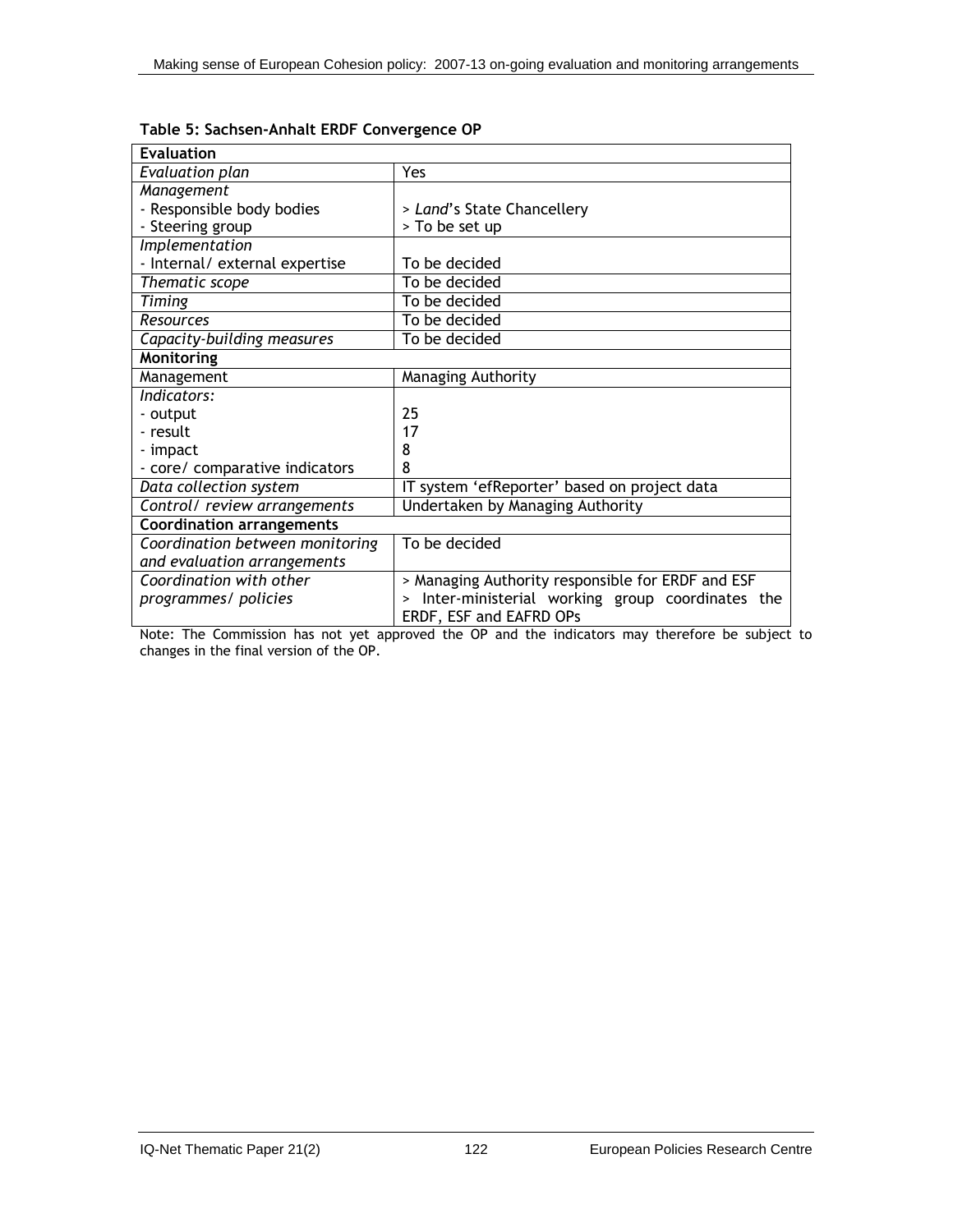| <b>Evaluation</b>                |                                                           |
|----------------------------------|-----------------------------------------------------------|
| Evaluation plan                  | Yes                                                       |
| Management                       |                                                           |
| - Responsible body/ bodies       | > Land's State Chancellery                                |
| - Steering group                 | > To be set up                                            |
| Implementation                   |                                                           |
| - Internal/external expertise    | To be decided                                             |
| Thematic scope                   | To be decided                                             |
| Timing                           | To be decided                                             |
| Resources                        | To be decided                                             |
| Capacity-building measures       | To be decided                                             |
| Monitoring                       |                                                           |
| Management                       | Managing Authority                                        |
| Indicators:                      |                                                           |
| - output                         | 17                                                        |
| - result                         | 13                                                        |
| - impact                         | 8                                                         |
| - core/ comparative indicators   | 2                                                         |
| Data collection system           | IT system 'efReporter' based on project data              |
| Control/ review arrangements     | Undertaken by Managing Authority                          |
| <b>Coordination arrangements</b> |                                                           |
| Coordination between monitoring  | To be decided                                             |
| and evaluation arrangements      |                                                           |
| Coordination with other          | > Managing Authority responsible for ERDF and ESF         |
| programmes/ policies             | Inter-ministerial working group coordinates the<br>$\geq$ |
|                                  | ERDF, ESF and EAFRD OPs                                   |

## **Table 6: Sachsen-Anhalt ESF Convergence OP**

Note: The Commission has not yet approved the OP and the indicators may therefore be subject to changes in the final version of the OP.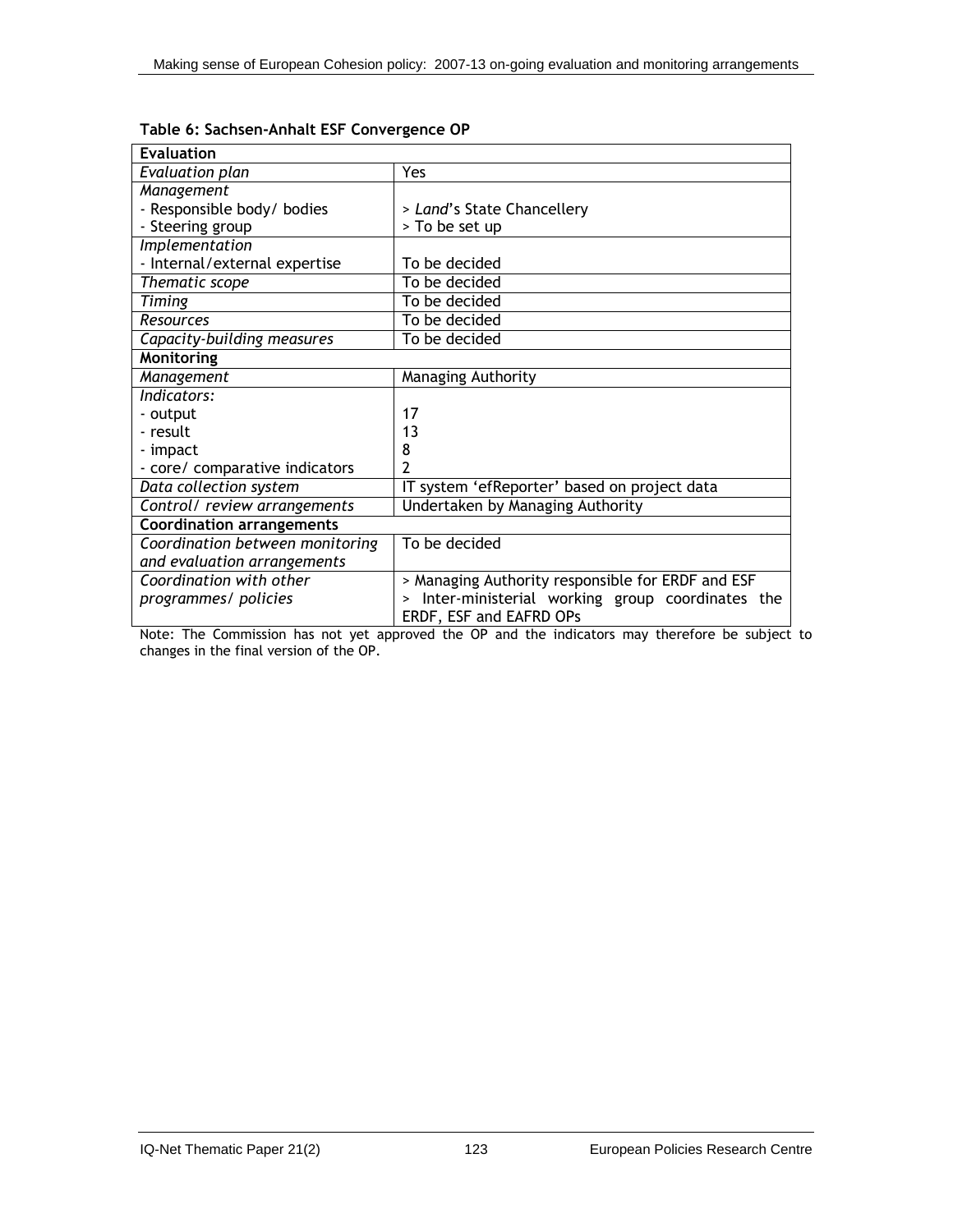| <b>Evaluation</b>                |                                                       |  |
|----------------------------------|-------------------------------------------------------|--|
| Evaluation plan                  | No                                                    |  |
| Management                       |                                                       |  |
| - Responsible body/ bodies       | > Managing Authority & Secretariat                    |  |
| - Steering group                 | > Likely to be set up                                 |  |
| Implementation                   |                                                       |  |
| - Internal/external expertise    | Mixture of external evaluators and internal expertise |  |
| Thematic scope                   | To be decided                                         |  |
| Timing                           | To be decided                                         |  |
| Resources                        | Two additional staff attached to OP secretariat       |  |
| Capacity-building measures       | To be decided                                         |  |
| Monitoring                       |                                                       |  |
| Management                       | Managing Authority & Secretariat                      |  |
| Indicators:                      |                                                       |  |
| - output                         | 30                                                    |  |
| - result                         | 46                                                    |  |
| - impact                         |                                                       |  |
| - core/ comparative indicators   | 4 (OP level); 3 (priority level)                      |  |
| Data collection system           | IT system based on project data                       |  |
| Control/ review arrangements     | Undertaken by Managing Authority and Secretariat      |  |
| <b>Coordination arrangements</b> |                                                       |  |
| Coordination between monitoring  | Undertaken by Managing Authority and Secretariat      |  |
| and evaluation arrangements      |                                                       |  |
| Coordination with other          | None planned                                          |  |
| programmes/ policies             |                                                       |  |

**Table 7: Nordrhein-Westfalen ERDF Regional Competitiveness and Employment OP** 

Note: Figures for the output and result indicators are the gross figures of the total number of indicators at measure level.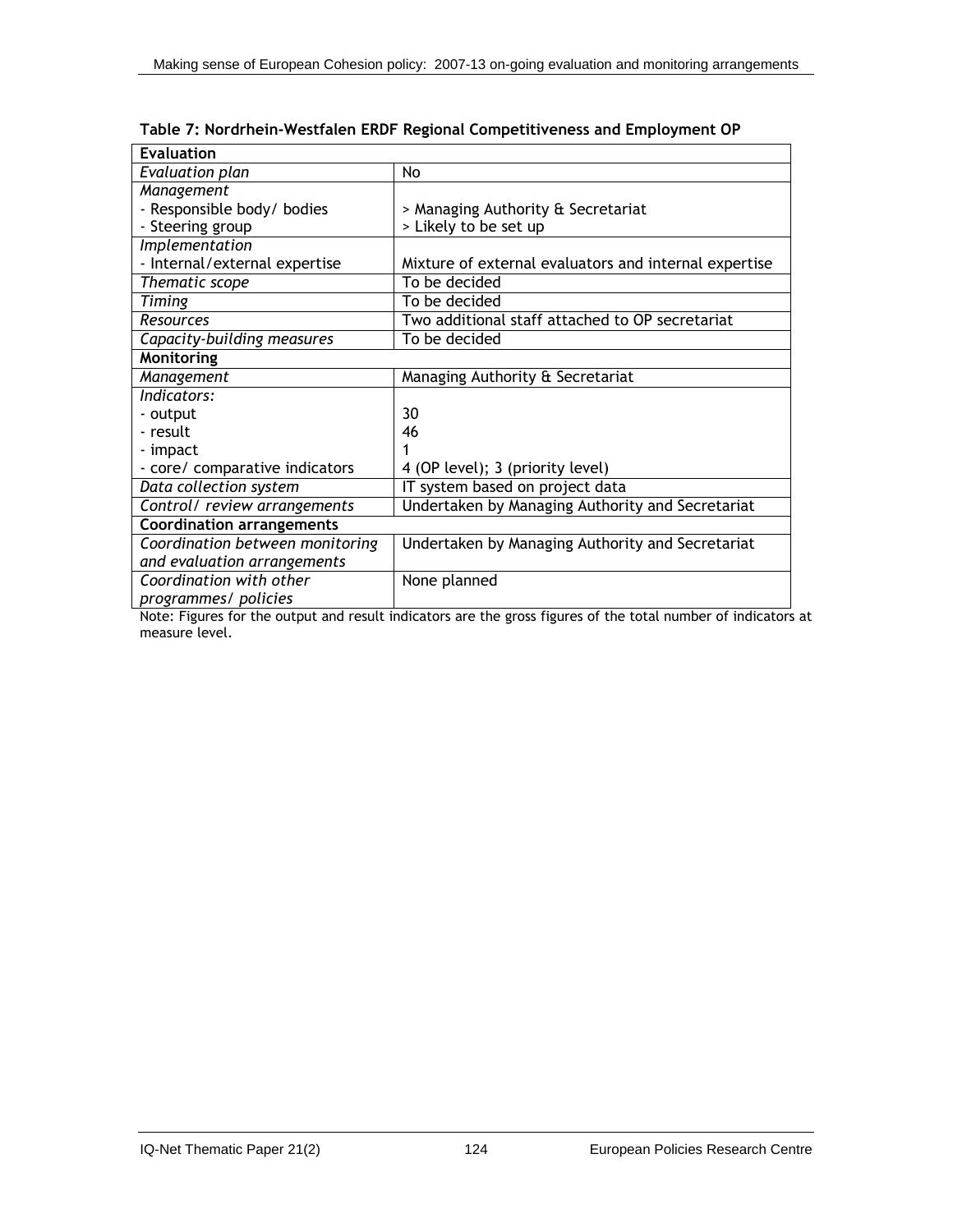| <b>Evaluation</b>                |                                                   |
|----------------------------------|---------------------------------------------------|
| Evaluation plan                  |                                                   |
| Management                       |                                                   |
| - Responsible body/ bodies       | National Coordination Authority (NCA);            |
|                                  | operational role of Intermediate Bodies           |
| Implementation                   |                                                   |
| - Internal/ external expertise   | Mainly external expertise                         |
| Thematic scope                   | <b>NA</b>                                         |
| <b>Timing</b>                    | <b>NA</b>                                         |
| Resources                        | <b>NA</b>                                         |
| Capacity-building measures       | Training by Management Organisation Unit (MOU) of |
|                                  | Ministry of Economy and Finance                   |
| <b>Monitoring</b>                |                                                   |
| Management                       | NCA, Monitoring Committee, Annual Conference of   |
|                                  | Presidents of the Monitoring Committees           |
| <b>Indicators</b>                |                                                   |
| - output indicators              | Yes                                               |
| - result indicators              | Yes                                               |
| - impact indicators              | No                                                |
| - core/ comparative indicators   | Yes                                               |
| Data collection system           | Complete Information System (CIS)                 |
| Control/ review arrangements     | NA                                                |
| <b>Coordination arrangements</b> |                                                   |
| Coordination between monitoring  | Coordination of different units (to be decided)   |
| and evaluation arrangements      |                                                   |
| Coordination<br>with<br>other    | Technical Committee, NCA, cooperation with other  |
| programmes/ policies             | OPs' Managing Authorities                         |

**Table 8: Macedonia- Thrace ERDF Convergence OP**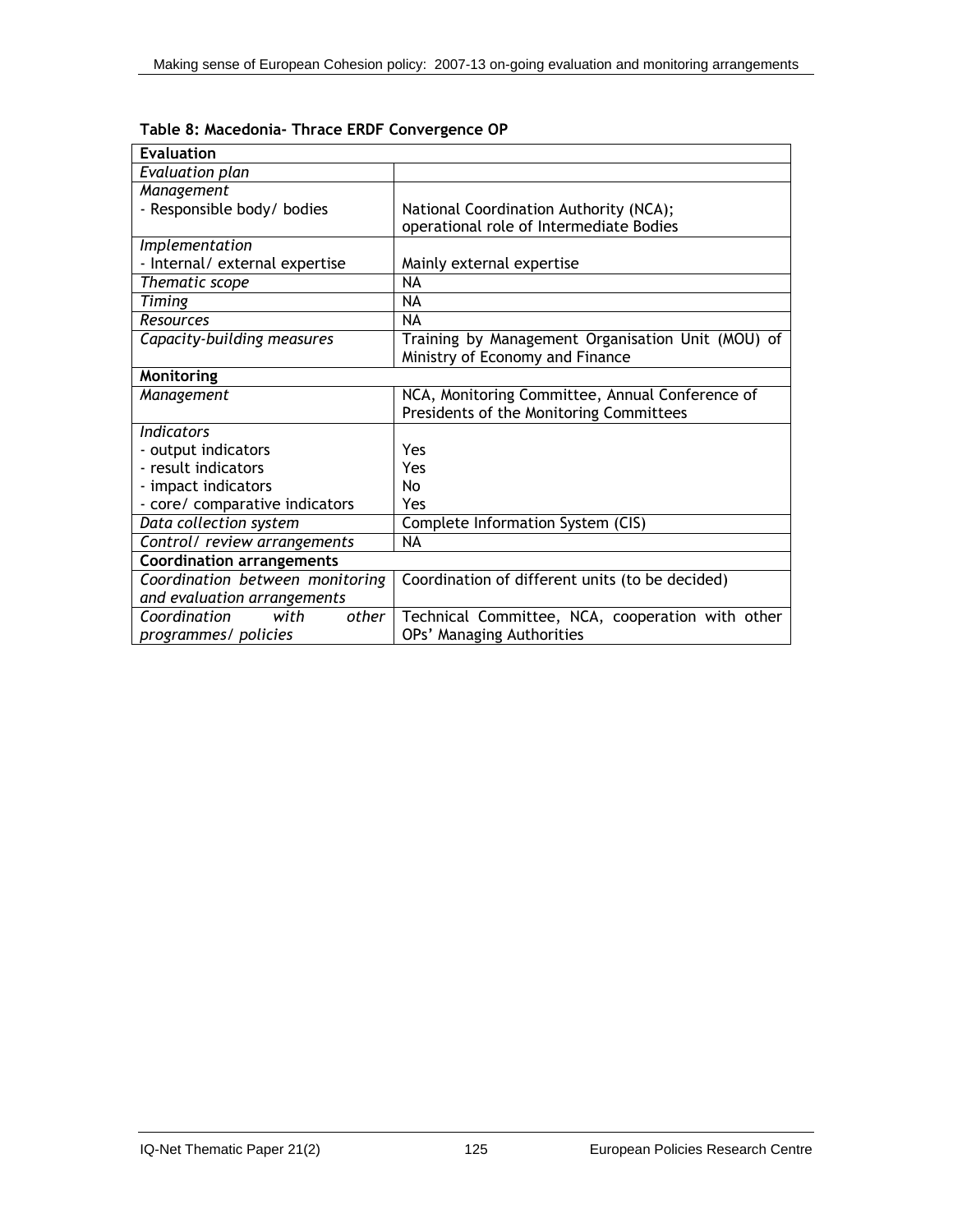| <b>Evaluation</b>                |                                                              |
|----------------------------------|--------------------------------------------------------------|
| Evaluation plan                  | Yes                                                          |
| Management                       |                                                              |
| - Responsible body/ bodies       | > Central Coordination Unit                                  |
| - Steering group                 | > To be set up                                               |
| Implementation                   | Internal and external; increased<br>delegation<br>to         |
| - Internal/ external expertise   | region's research institute (IRER)                           |
| Thematic scope                   | To be decided; evaluation will capture effects across        |
|                                  | ESF, ERDF and Rural Development programmes and               |
|                                  | Fund for Underutilised Areas (FAS) resources                 |
| Timing                           | NA                                                           |
| Resources                        | NA.                                                          |
| Capacity-building measures       | NA                                                           |
| Monitoring                       |                                                              |
| Management                       | Lombardia Informatica (company owned by Region<br>Lombardia) |
| <b>Indicators</b>                | To be approved                                               |
| Data collection system           | IT system managed by Lombardia Informatica                   |
| Control/ review arrangements     | NA                                                           |
| <b>Coordination arrangements</b> |                                                              |
| Coordination between monitoring  | <b>NA</b>                                                    |
| and evaluation arrangements      |                                                              |
| Coordination with other          | NA                                                           |
| programmes/ policies             |                                                              |

**Table 9: Lombardia ERDF Regional Competitiveness and Employment OP** 

## **Table 10: Italy - ERDF Research and Competitiveness Convergence OP**

| <b>Evaluation</b>                |                                                                                                                                       |
|----------------------------------|---------------------------------------------------------------------------------------------------------------------------------------|
| Evaluation plan                  | Yes.                                                                                                                                  |
| Management                       |                                                                                                                                       |
| - Responsible body/ bodies       | > Managing Authority                                                                                                                  |
| - Steering group                 | > To be set up                                                                                                                        |
| Implementation                   |                                                                                                                                       |
| - Internal/ external expertise   | Internal and external; use of self-assessments                                                                                        |
| Thematic scope                   | NA                                                                                                                                    |
| Timing                           | On-going (timing of specific outputs NA)                                                                                              |
| Resources                        | NA                                                                                                                                    |
| Capacity-building measures       | NA                                                                                                                                    |
| Monitoring                       |                                                                                                                                       |
| Management                       | Authority with overall<br>Managing<br>responsibility;<br>Implementing Body for Competitiveness-part of OP<br>with some responsibility |
| <b>Indicators</b>                | NA                                                                                                                                    |
| Data collection system           | ΝA                                                                                                                                    |
| Control/ review arrangements     | NA                                                                                                                                    |
| <b>Coordination arrangements</b> |                                                                                                                                       |
| Coordination between monitoring  | NA                                                                                                                                    |
| and evaluation arrangements      |                                                                                                                                       |
| Coordination with other          | NA                                                                                                                                    |
| programmes/ policies             |                                                                                                                                       |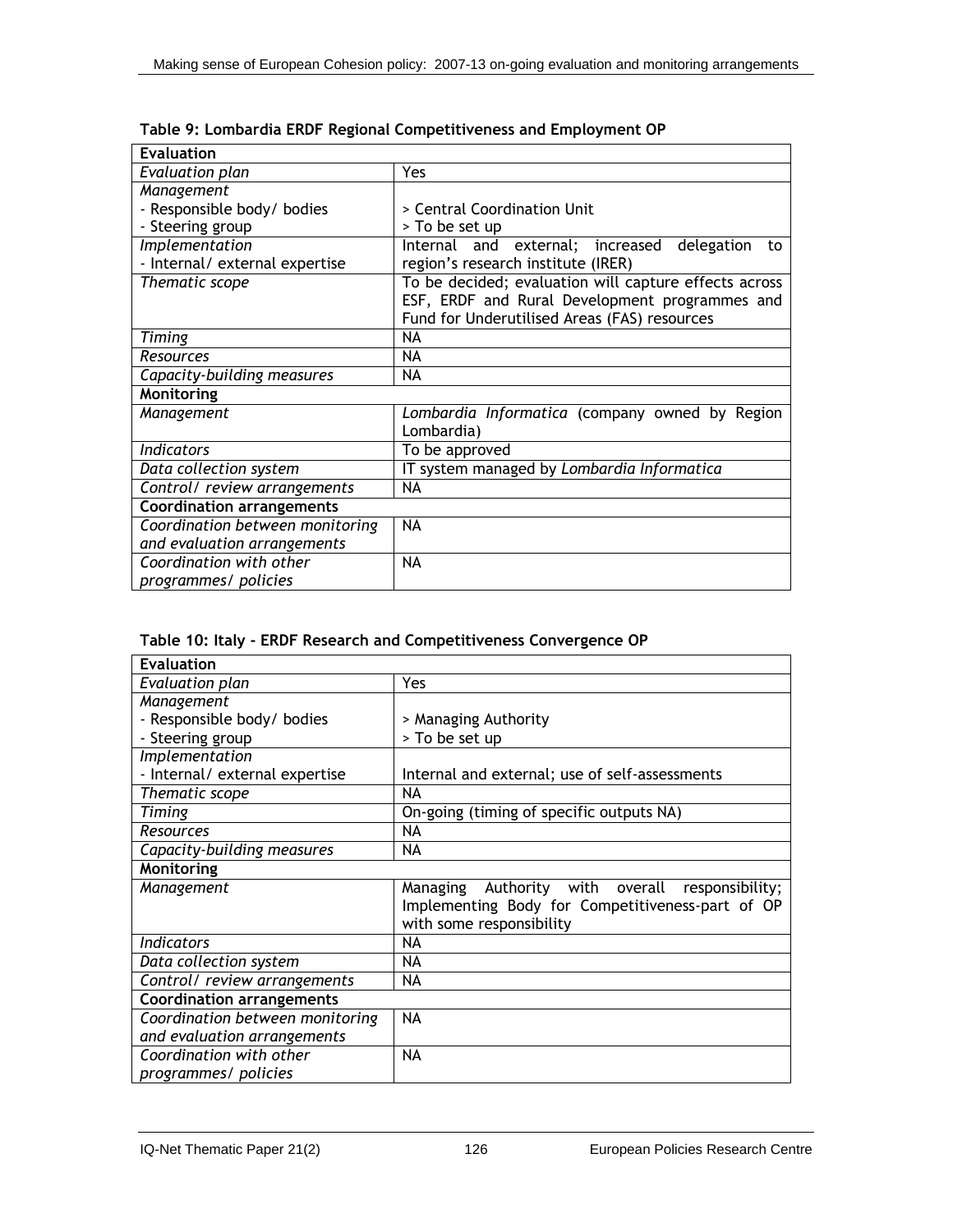| <b>Evaluation</b>                |                                                        |
|----------------------------------|--------------------------------------------------------|
| Evaluation plan                  | Yes                                                    |
| Management                       |                                                        |
| - Responsible body/ bodies       | > Managing Authority (Marshall's Office)               |
| - Steering group                 | > To be set up                                         |
| Implementation                   |                                                        |
| - Internal/ external expertise   | Mainly external expertise                              |
| Thematic scope                   | Thematic and operational evaluations                   |
| Timing                           | Explicit timetable                                     |
| Resources                        | €3 million from Technical Assistance; staffing levels  |
|                                  | currently being expanded                               |
| Capacity-building measures       | under NSRF provisions;<br>of<br>Mostly<br>evaluation   |
|                                  | management system as part of capacity-building         |
| Monitoring                       |                                                        |
| Management                       | Managing Authority (Marshall's Office)                 |
| Indicators:                      | (Based on guidance from MRR to ROPs)                   |
| - output                         | 38                                                     |
| - result                         | 33                                                     |
| - impact                         | 37                                                     |
| - comparative/ core indicators   |                                                        |
| Data collection system           | In development in line with new national system;       |
|                                  | includes additional tools for ROP management           |
| Control/ review arrangements     | <b>NA</b>                                              |
| <b>Coordination arrangements</b> |                                                        |
| Coordination between monitoring  |                                                        |
| and evaluation arrangements      | Different units of Marshall's Office                   |
| Coordination with other          | Set-up of joint steering groups or horizontal body for |
| programmes/ policies             | different OPs under discussion                         |

**Table 11: Śląskie ERDF Convergence OP**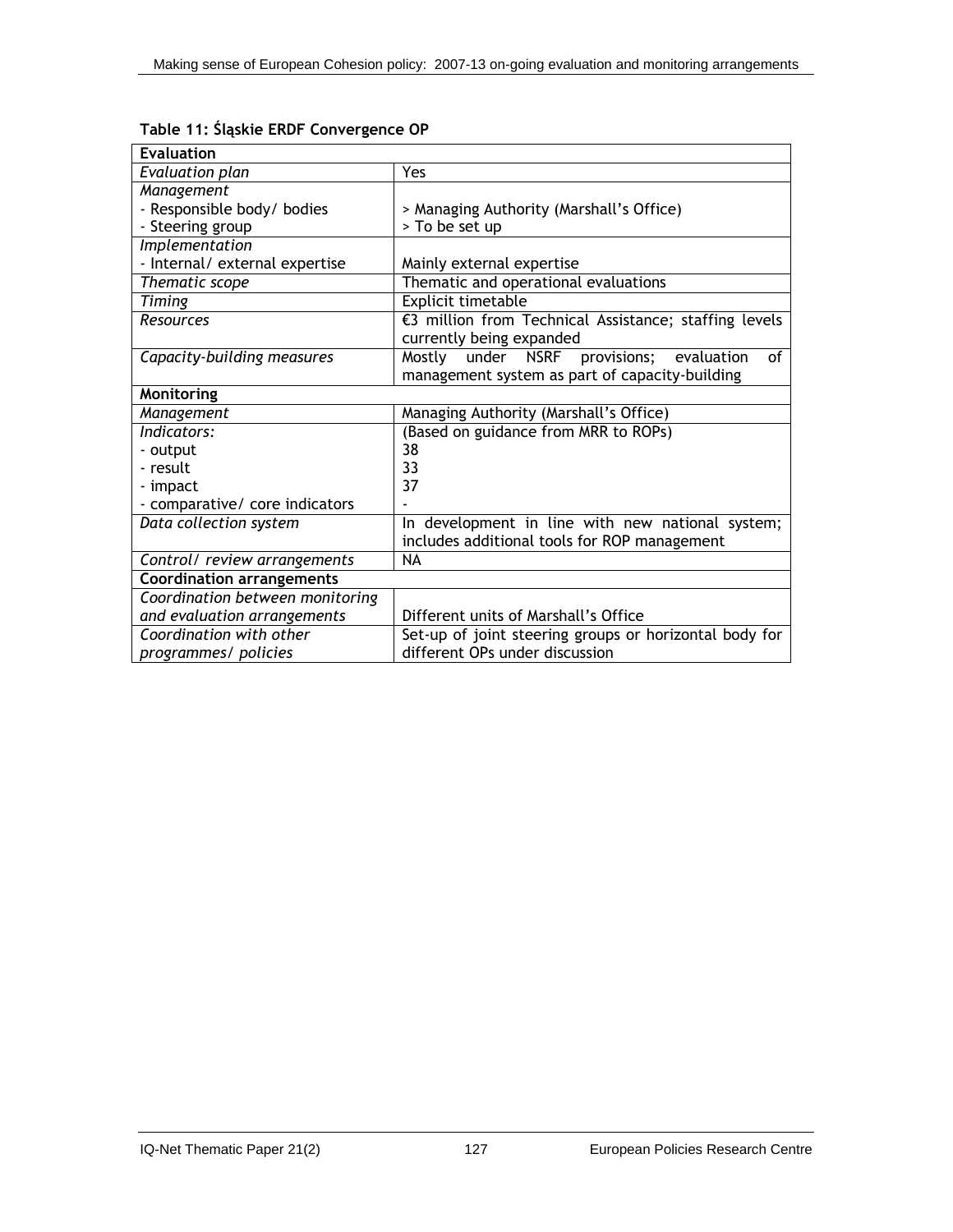| <b>Evaluation</b>                |                                                                                                   |  |
|----------------------------------|---------------------------------------------------------------------------------------------------|--|
| Evaluation plan                  | <b>NA</b>                                                                                         |  |
| Management                       |                                                                                                   |  |
| - Responsible body/bodies        | > Managing Authority (Ministry of Regional<br>Development (MRR)); Intermediate Body (ESF units in |  |
| - Steering group                 | Marshall's Office)                                                                                |  |
|                                  | > National level Steering Group to be set up                                                      |  |
| Implementation                   |                                                                                                   |  |
| - Internal/ external expertise   | Mainly external expertise                                                                         |  |
| Thematic scope                   | Thematic and operational evaluations                                                              |  |
| Timing                           | Combination of on-going and ad hoc evaluations                                                    |  |
| Resources                        | Staffing levels currently being expanded                                                          |  |
| Capacity-building measures       | NA                                                                                                |  |
| Monitoring                       |                                                                                                   |  |
| Management                       | Shared between MRR and Marshall's Office                                                          |  |
| Indicators:                      | (Based on all HC OP priorities)                                                                   |  |
| - output                         |                                                                                                   |  |
| - result                         | 33                                                                                                |  |
| - impact                         | 30                                                                                                |  |
| - comparative/ core indicators   |                                                                                                   |  |
| Data collection system           | In development in line with new national system;<br>includes additional tools for ROP management  |  |
| Control/ review arrangements     | <b>NA</b>                                                                                         |  |
| <b>Coordination arrangements</b> |                                                                                                   |  |
| Coordination between monitoring  | Different units of Marshall's Office                                                              |  |
| and evaluation arrangements      |                                                                                                   |  |
| Coordination with other          | Set-up of joint steering groups or horizontal body for                                            |  |
| programmes/ policies             | different OPs under discussion                                                                    |  |

**Table 12: Śląskie Regional Component of ESF Human Capital Convergence OP**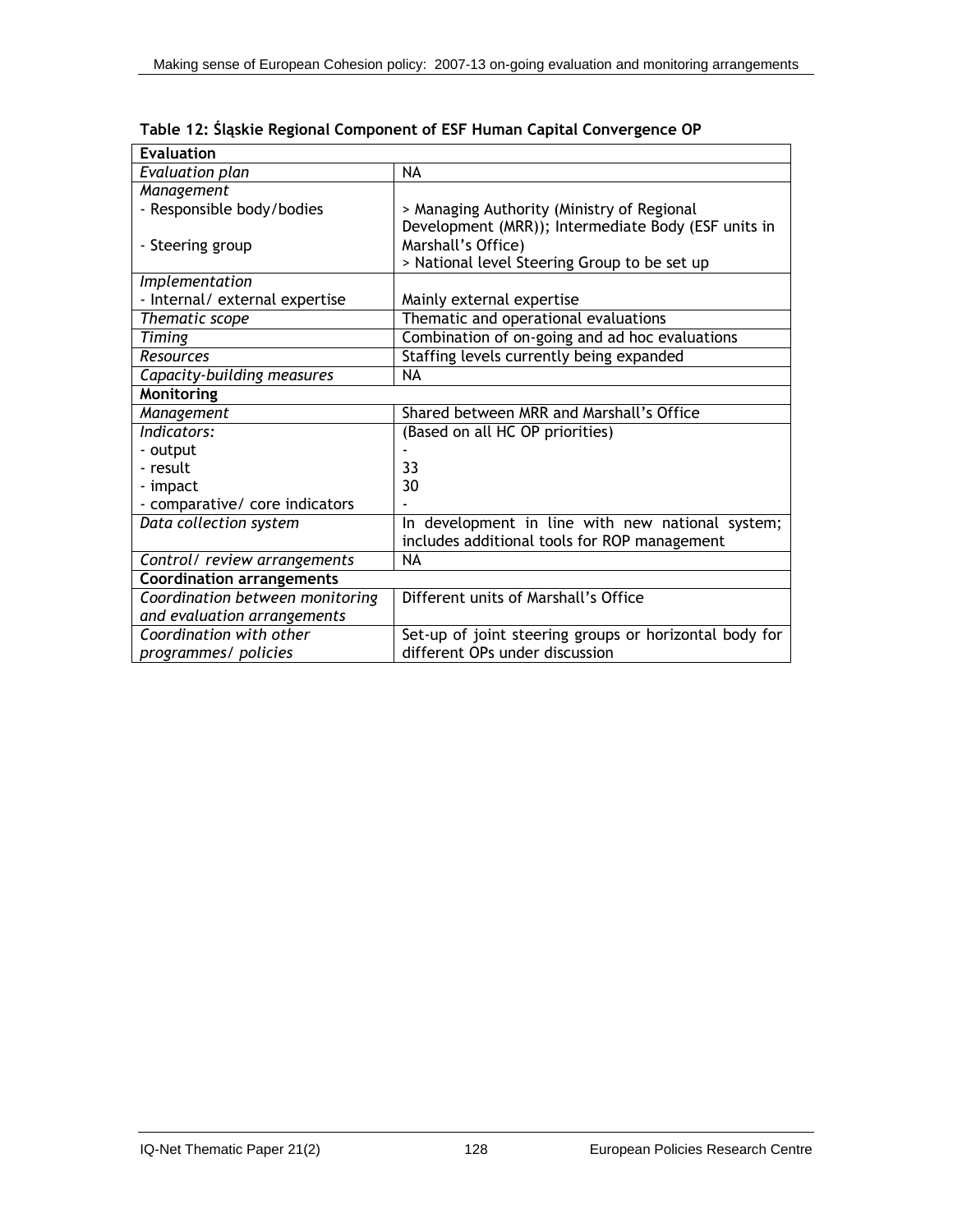| <b>Evaluation</b>                |                                                       |
|----------------------------------|-------------------------------------------------------|
| Evaluation plan                  | No                                                    |
| Management                       |                                                       |
| - Responsible body/ bodies       | > Directorate General for Economy and Planning (País  |
|                                  | <b>Vasco Government)</b>                              |
|                                  | > Sub-Directorate General for Territorial Programming |
|                                  | and Evaluation of European Funds (Ministry of         |
|                                  | Economy and Finance)                                  |
| - Steering group                 | > Monitoring and Evaluation Advisory group (at        |
|                                  | national level)                                       |
| Implementation                   |                                                       |
| - Internal/ external expertise   | External; perhaps some internal in future             |
| Thematic scope                   | <b>NA</b>                                             |
| Timing                           | <b>NA</b>                                             |
| Resources                        | <b>NA</b>                                             |
| Capacity-building measures       | Technical assistance used for evaluation and to       |
|                                  | support monitoring and control                        |
| <b>Monitoring</b>                |                                                       |
| Management                       | > Directorate General for Economy and Planning (País  |
|                                  | Vasco Government)                                     |
|                                  | > Directorate General for Community Funds (Ministry   |
|                                  | of Economy and Finance)                               |
| <b>Indicators</b>                | 12 Strategic indicators<br>(context and<br>impact     |
|                                  | indicators from the NSRF)                             |
|                                  | - 39 Operational indicators (mainly outputs, some     |
|                                  | result and impact indicators)                         |
| Data collection system           | IT system FONDOS 2007                                 |
| Control/ review arrangements     | <b>NA</b>                                             |
| <b>Coordination arrangements</b> |                                                       |
| Coordination between monitoring  | Monitoring and Evaluation Advisory group              |
| and evaluation arrangements      |                                                       |
| Coordination with other          | <b>NA</b>                                             |
| programmes/ policies             |                                                       |

**Table 13: País Vasco ERDF Regional Competitiveness and Employment OP**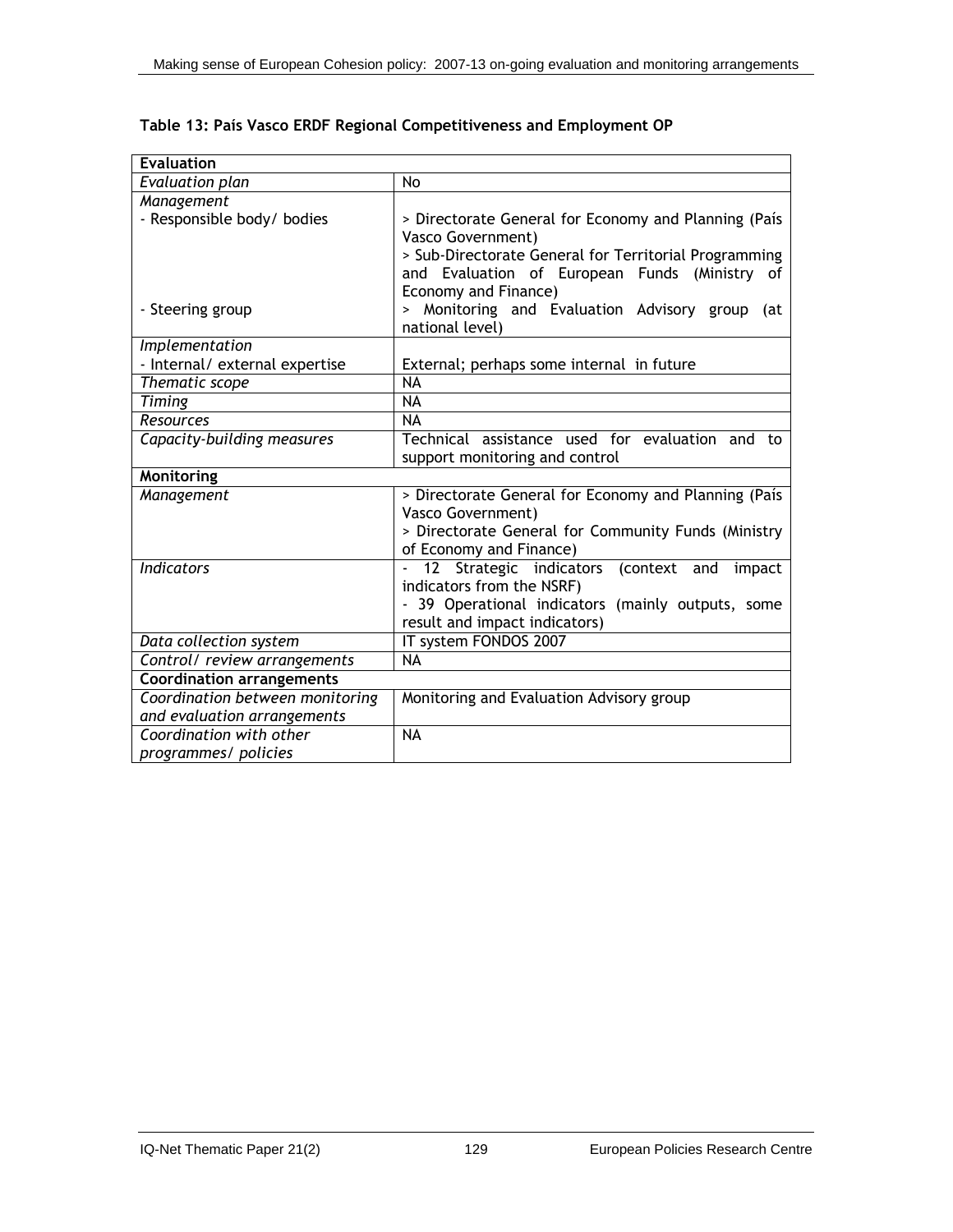| <b>Evaluation</b>                |                                                       |
|----------------------------------|-------------------------------------------------------|
| <b>Evaluation plan</b>           | Yes                                                   |
| Management                       |                                                       |
| - Responsible body bodies        | > Managing Authority (NUTEK) overall responsible      |
| - Steering group                 | > Working group with oversight role to be set up      |
|                                  | (representatives from Monitoring Committees,          |
|                                  | Structural Fund partnerships and NUTEK)               |
| Implementation                   |                                                       |
| - Internal/ external expertise   | <b>External consultants</b>                           |
| Thematic scope                   | One of the first evaluations will focus on innovative |
|                                  | environments and entrepreneurship                     |
| Timing                           | Evaluations during 2007-09; later evaluations to be   |
|                                  | decided                                               |
| Resources                        | <b>NA</b>                                             |
| Capacity-building measures       | <b>NA</b>                                             |
| <b>Monitoring</b>                |                                                       |
| Management                       | Managing Authority (NUTEK)                            |
| Indicators:                      | (Only broad indicator categories)                     |
| - output                         | 9 (Priority 1); 6 (Priority 2)                        |
| - result                         | 3 (Priority 1); 6 (Priority 2)                        |
| - impact                         | 3                                                     |
| - comparative/ core indicators   | 2                                                     |
| - horizontal indicators          | 9                                                     |
| Data collection system           | IT system NYPS                                        |
| Control/ review arrangements     | <b>NA</b>                                             |
| <b>Coordination arrangements</b> |                                                       |
| Coordination between monitoring  | Yes                                                   |
| and evaluation arrangements      |                                                       |
| Coordination with other          | Evaluation of ESF and ERDF coordinated; evaluations   |
| programmes/ policies             | Structural Fund and domestic<br>Ωf<br>programmes      |
|                                  | contribute to NSRF evaluation                         |

**Table 14: Norra Mellansverige ERDF Regional Competitiveness and Employment OP**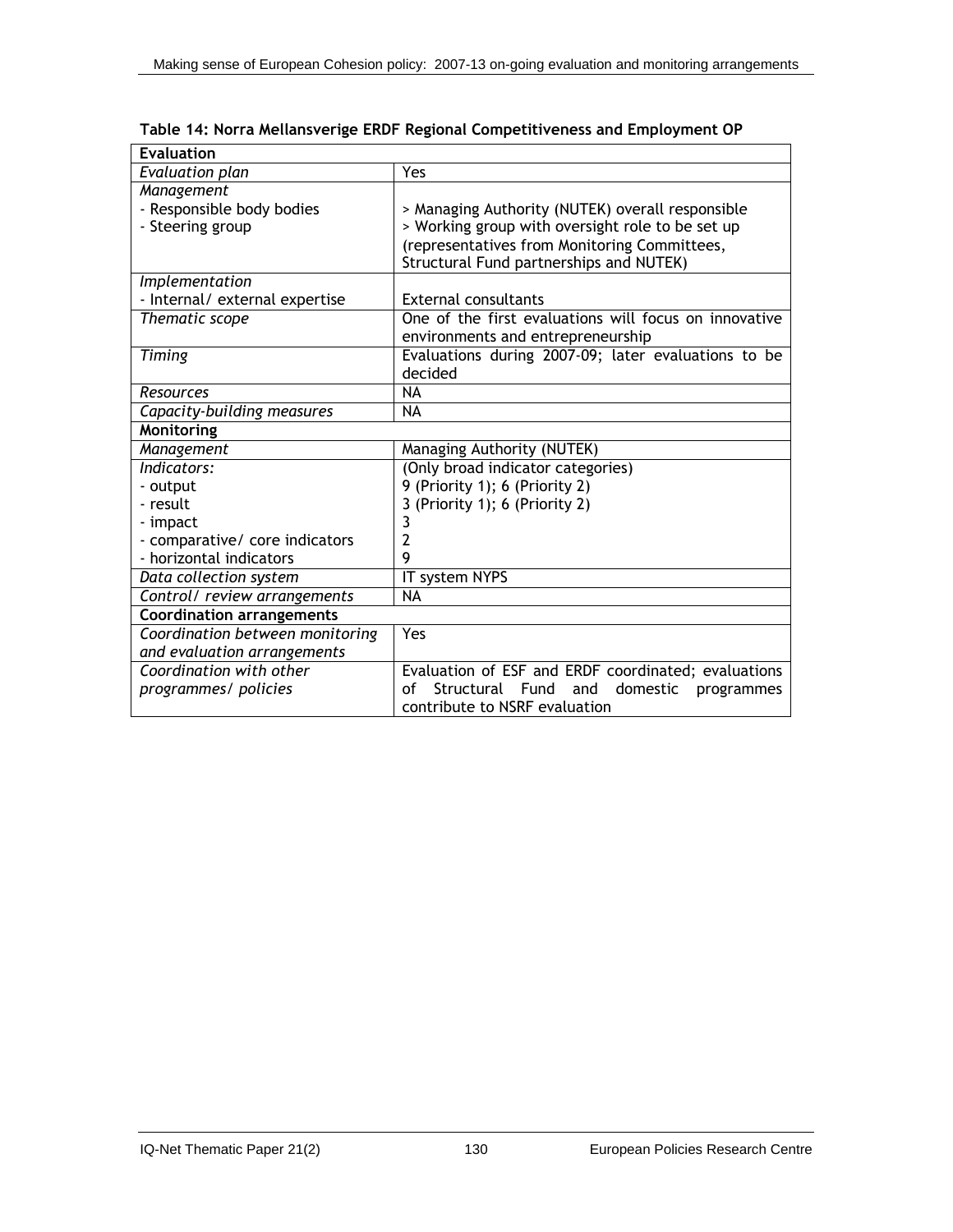| <b>Evaluation</b>                |                                                       |  |
|----------------------------------|-------------------------------------------------------|--|
| Evaluation plan                  | <b>Yes</b>                                            |  |
| Management                       |                                                       |  |
| - Responsible body bodies        | > Managing Authority (NUTEK) overall responsible      |  |
| - Steering group                 | > Working group with oversight role to be set up      |  |
|                                  | from<br>Monitoring<br>Committees,<br>(representatives |  |
|                                  | Structural Fund partnerships and NUTEK)               |  |
| Implementation                   |                                                       |  |
| - Internal/external expertise    | <b>External consultants</b>                           |  |
| Thematic scope                   | One of the first evaluations will focus on innovative |  |
|                                  | environments and entrepreneurship                     |  |
| Timing                           | Evaluations during 2007-09; later evaluations to be   |  |
|                                  | decided                                               |  |
| Resources                        | <b>NA</b>                                             |  |
| Capacity-building measures       | <b>NA</b>                                             |  |
| Monitoring                       |                                                       |  |
| Management                       | Managing Authority (NUTEK)                            |  |
| Indicators:                      |                                                       |  |
| - output                         | 8 (Priority 1); 15 (Priority 2); 32 (both)            |  |
| - result                         | 6 (Priority 1); 6 (Priority 2); 5 (both)              |  |
| - impact                         | 12                                                    |  |
| - comparative/ core indicators   | 3 output and 4 result indicators for both Priorities  |  |
| - horizontal indicators          | Included in above indicator groups                    |  |
| Data collection system           | IT system NYPS                                        |  |
| Control/ review arrangements     | <b>NA</b>                                             |  |
| <b>Coordination arrangements</b> |                                                       |  |
| Coordination between monitoring  | Yes                                                   |  |
| and evaluation arrangements      |                                                       |  |
| Coordination with other          | Evaluation of ESF and ERDF coordinated; evaluations   |  |
| programmes/ policies             | Structural Fund and<br>domestic programmes<br>οf      |  |
|                                  | contribute to NSRF evaluation                         |  |

**Table 15: Mellersta Norrland ERDF Regional Competitiveness and Employment OP**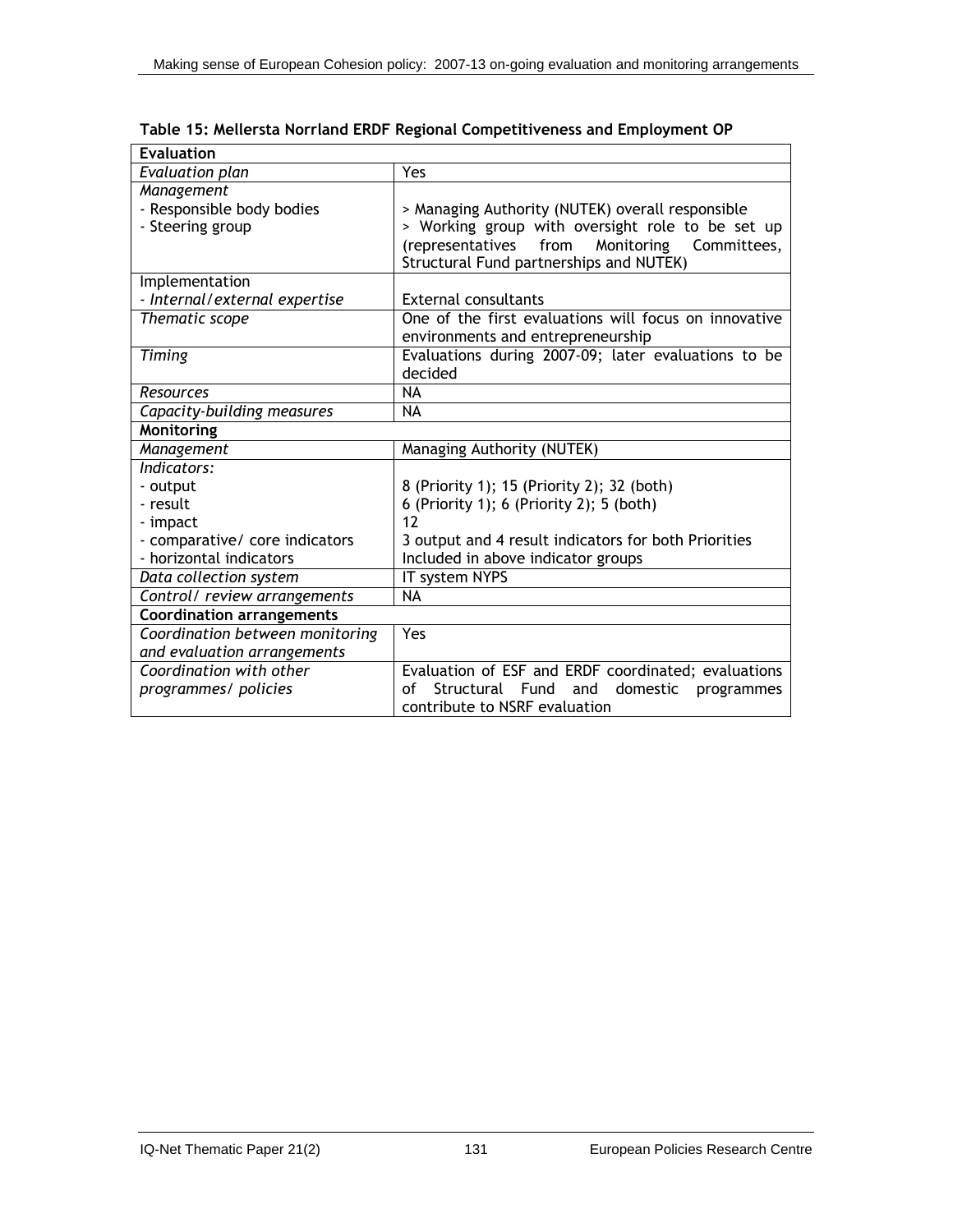| Table 16: Scotland - Highlands and Islands ERDF and ESF Phasing-out OPs; Lowlands and |  |  |  |
|---------------------------------------------------------------------------------------|--|--|--|
| Uplands Scotland ERDF and ESF Regional Competitiveness and Employment OPs             |  |  |  |

| <b>Evaluation</b>                |                                                       |  |
|----------------------------------|-------------------------------------------------------|--|
| Evaluation plan                  | <b>Yes</b>                                            |  |
| Management                       | Monitoring and Evaluation Group (MEG); chaired by     |  |
| - Responsible body/ bodies       | Scottish Govt, including SDBs (Scottish Enterprise,   |  |
| - Steering group                 | Highlands and Islands Enterprise) and IABs (ESEP and  |  |
|                                  | HIPP)                                                 |  |
| Implementation                   | Needs-based mix of internal and external expertise    |  |
| - Internal/ external expertise   | (to be decided by MEG)                                |  |
| Thematic scope                   | Strategic; operational; triggered by departure/change |  |
| Timing                           | (To be confirmed)                                     |  |
|                                  | 2008: ESF                                             |  |
|                                  | 2009-10: strategic evaluation                         |  |
|                                  | 2010: operational issues                              |  |
|                                  | Needs-based evaluations for departure/change          |  |
| Resources                        | MEG has own budget for evaluation                     |  |
| Capacity-building measures       | <b>NA</b>                                             |  |
| <b>Monitoring</b>                |                                                       |  |
| Management                       | Managing Authority (Scottish Govt.), assisted by IABs |  |
| Indicators:                      | (LUPS ERDF OP)                                        |  |
| - output                         | 18                                                    |  |
| - result                         | 27                                                    |  |
| - impact                         | 8                                                     |  |
| - comparative/ core indicators   | To be decided                                         |  |
| Data collection system           | New IT system being introduced                        |  |
| Control/ review arrangements     | Regular reports to PMC; quarterly checks on IABs.     |  |
| <b>Coordination arrangements</b> |                                                       |  |
| Coordination between monitoring  | information to be used in<br>Monitoring<br>strategic  |  |
| and evaluation arrangements      | evaluation                                            |  |
| Coordination with other          | All Scottish programmes covered by single MEG and     |  |
| programmes/ policies             | plan                                                  |  |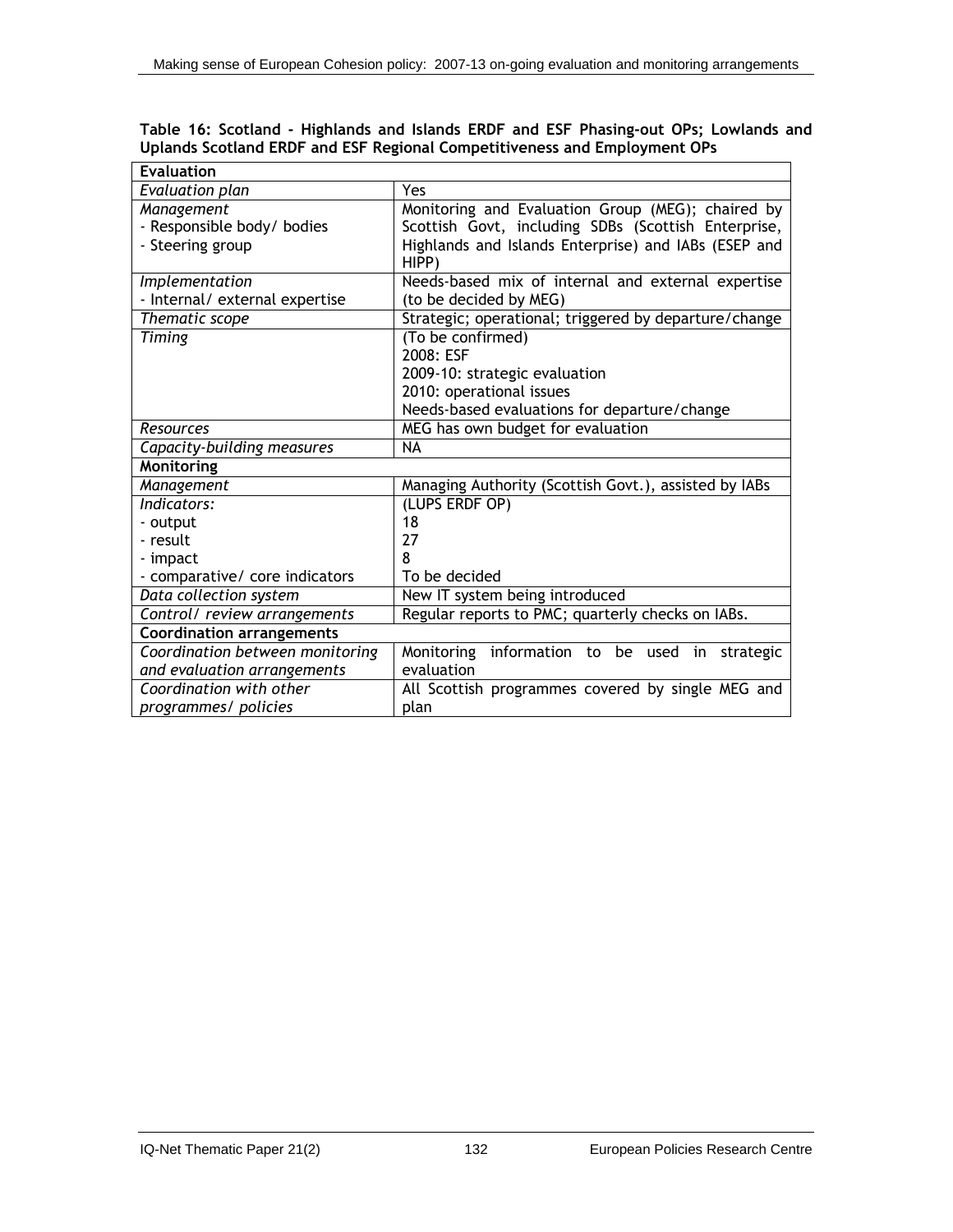| <b>Evaluation</b>                |                                                 |
|----------------------------------|-------------------------------------------------|
| Evaluation plan                  | Yes                                             |
| Management                       |                                                 |
| - Responsible body/ bodies       | > Regional Development Agency (RDA)             |
| - Steering group                 | > To be decided                                 |
| Implementation                   |                                                 |
| - Internal/ external expertise   | Managed internally; commissioned externally     |
| Thematic scope                   | MTE; ad hoc contextual and thematic evaluations |
| Timing                           | MTE and ad hoc                                  |
| Resources                        |                                                 |
| Capacity-building measures       | Knowledge transfer programme                    |
| Monitoring                       |                                                 |
| Management                       | <b>RDA</b>                                      |
| Indicators:                      |                                                 |
| - output                         | 14 + 7 cross-cutting/horizontal                 |
| - result                         | $11 + 7$ cross-cutting/horizontal               |
| - impact                         | 4                                               |
| Data collection system           | <b>TESA</b>                                     |
| Control/ review arrangements     | To be decided                                   |
| <b>Coordination arrangements</b> |                                                 |
| Coordination between monitoring  | To be agreed                                    |
| and evaluation arrangements      |                                                 |
| Coordination with other          | <b>NA</b>                                       |
| programmes/ policies             |                                                 |

**Table 17: North East England ERDF Regional Competitiveness and Employment OP**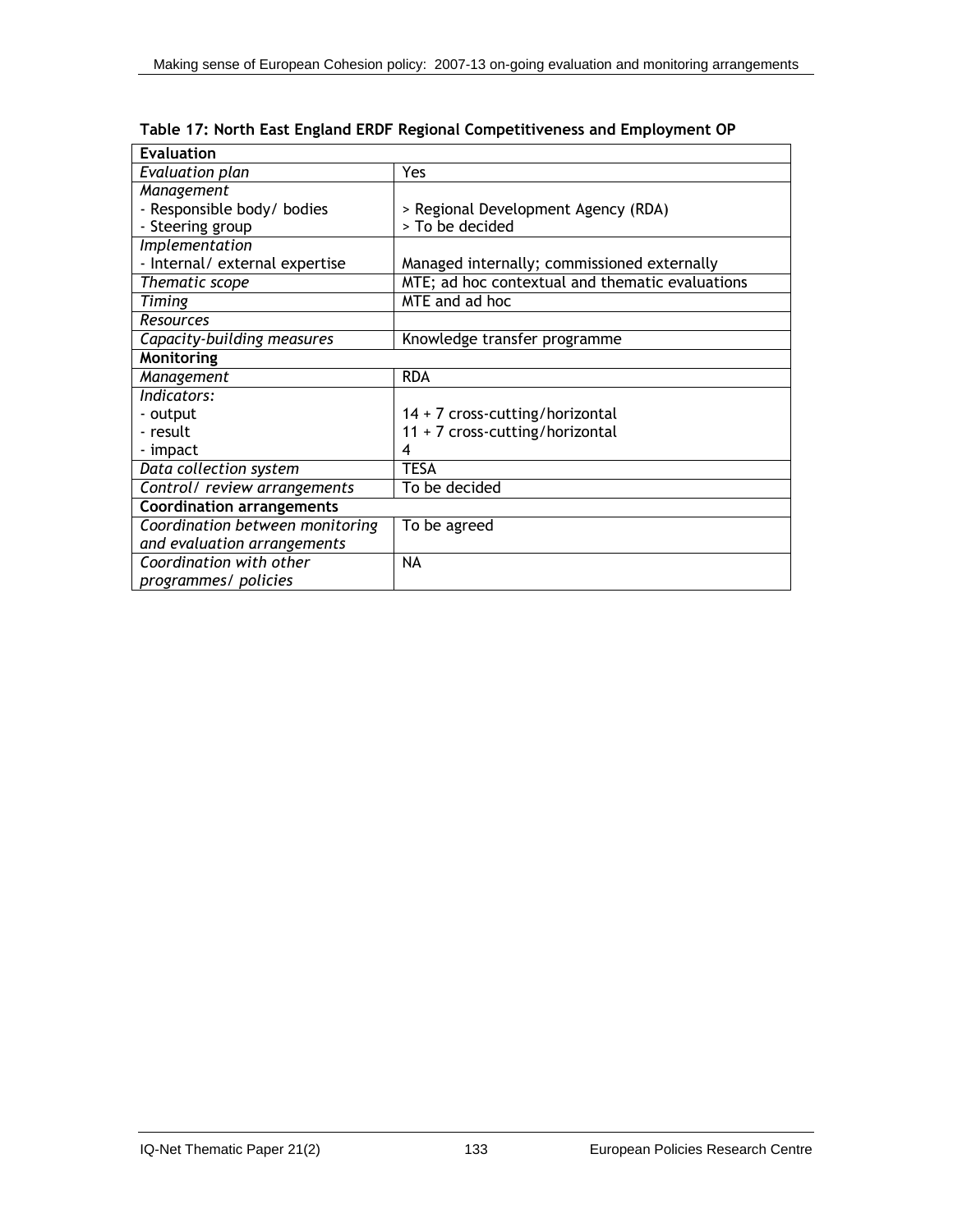| <b>Evaluation</b>                |                                                      |
|----------------------------------|------------------------------------------------------|
| <b>Evaluation plan</b>           | Monitoring and Evaluation Plan                       |
| Management                       |                                                      |
| - Responsible body/ bodies       | > Managing Authority (WEFO)                          |
| - Steering group                 | > Evaluation Advisory Group and Evaluation Steering  |
|                                  | Groups, aided by RME (Research, Monitoring and       |
|                                  | Evaluation) unit within WEFO                         |
| Implementation                   | Internal and externally commissioned expertise as    |
| - Internal/ external expertise   | needed                                               |
| Thematic scope                   | - Implementation processes;                          |
|                                  | - Impact;                                            |
|                                  | - Significant departure/change;                      |
|                                  | Cross-cutting themes.                                |
| Timing                           | > Implementation processes c 2010;                   |
|                                  | > Impact after 2010;                                 |
|                                  | > Significant departure/change as needed;            |
|                                  | > Cross-cutting themes to be confirmed               |
| Resources                        | <b>NA</b>                                            |
| Capacity-building measures       | <b>NA</b>                                            |
| <b>Monitoring</b>                |                                                      |
| Management                       | Managing Authority (WEFO)                            |
| Indicators:                      | (ERDF Convergence OP)                                |
| - output                         | 39 across 5 Priorities                               |
| - result                         | 66 across 5 Priorities                               |
| - impact                         | 52 across 5 Priorities                               |
| - comparative/ core indicators   | Not specified in OP                                  |
| Data collection system           | PPIMS; new interface between sponsors' own existing  |
|                                  | monitoring databases and WEFO's<br>beneficiaries     |
|                                  | database                                             |
| Control/ review arrangements     | > Close management of project application process re |
|                                  | data requirements                                    |
|                                  | > PMC review of progress                             |
| <b>Coordination arrangements</b> |                                                      |
| Coordination between monitoring  | Very closely interlinked - in plan, within Managing  |
| and evaluation arrangements      | Authority and throughout strategy                    |
| Coordination with other          | Plan covers all Welsh Structural Fund Programmes     |
| programmes/ policies             |                                                      |

**Table 18: Wales ERDF and ESF Convergence and Regional Competitiveness and Employment OPs**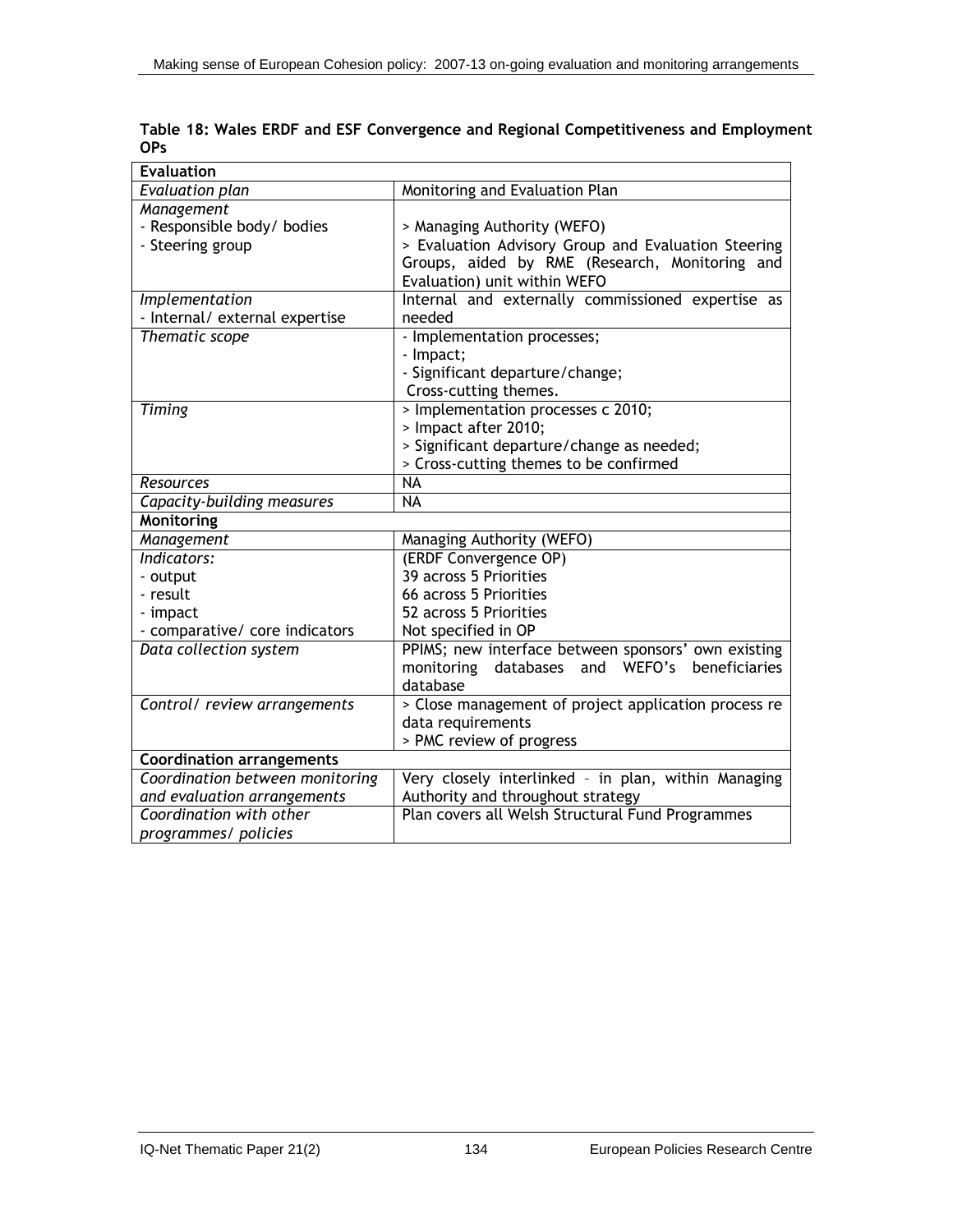# **7. ANNEX 2: LIST OF INTERVIEWEES**

For the preparation of this paper a wider set of interviewees was contacted than the representatives of IQ-Net partners. This was done to gather national level views where relevant and to obtain insights from evaluation and monitoring specialists in the partner countries. A list of organisations and a number of interviewees are included below.

## **Austria**

State Government of Niederösterreich, Department of Economics, Tourism and Technology (2 representatives)

State Government of Niederösterreich, Department of Spatial Planning and Regional Policy (2 representatives)

The Austrian Conference on Spatial Planning (ÖROK) (1 representative)

State Government of Steiermark, Department of Economics and Innovation (2 representatives)

## **Belgium**

Agency for the Economy of Vlaanderen, Unit Europe Economy (1 representative)

## **Czech Republic**

Ministry for Regional Development, Department of Cohesion Policy (1 representative)

## **Denmark**

North Jutland Region, Regional Policy Department (1 representative) National Agency for Enterprise and Construction (NAEC) (2 representatives)

## **Finland**

Regional Council of Keski-Suomi (2 representatives) Ministry of the Interior, Department for Development of Regions and Public Administration (1 representative)

## **France**

Délégation interministérielle à l'amenagement et à la compétitivité des territories (DIACT), Evaluation Unit (1 representative)

## **Germany**

Nordrhein-Westfalen's Objective 2 Secretariat (1 representative) Sachsen-Anhalt's Ministry of Finance (1 representative)

## **Greece**

Ministry of Economy and Finance, CSF Managing Authority (4 representatives) Managing Authority of ROP Central Macedonia (1 representative)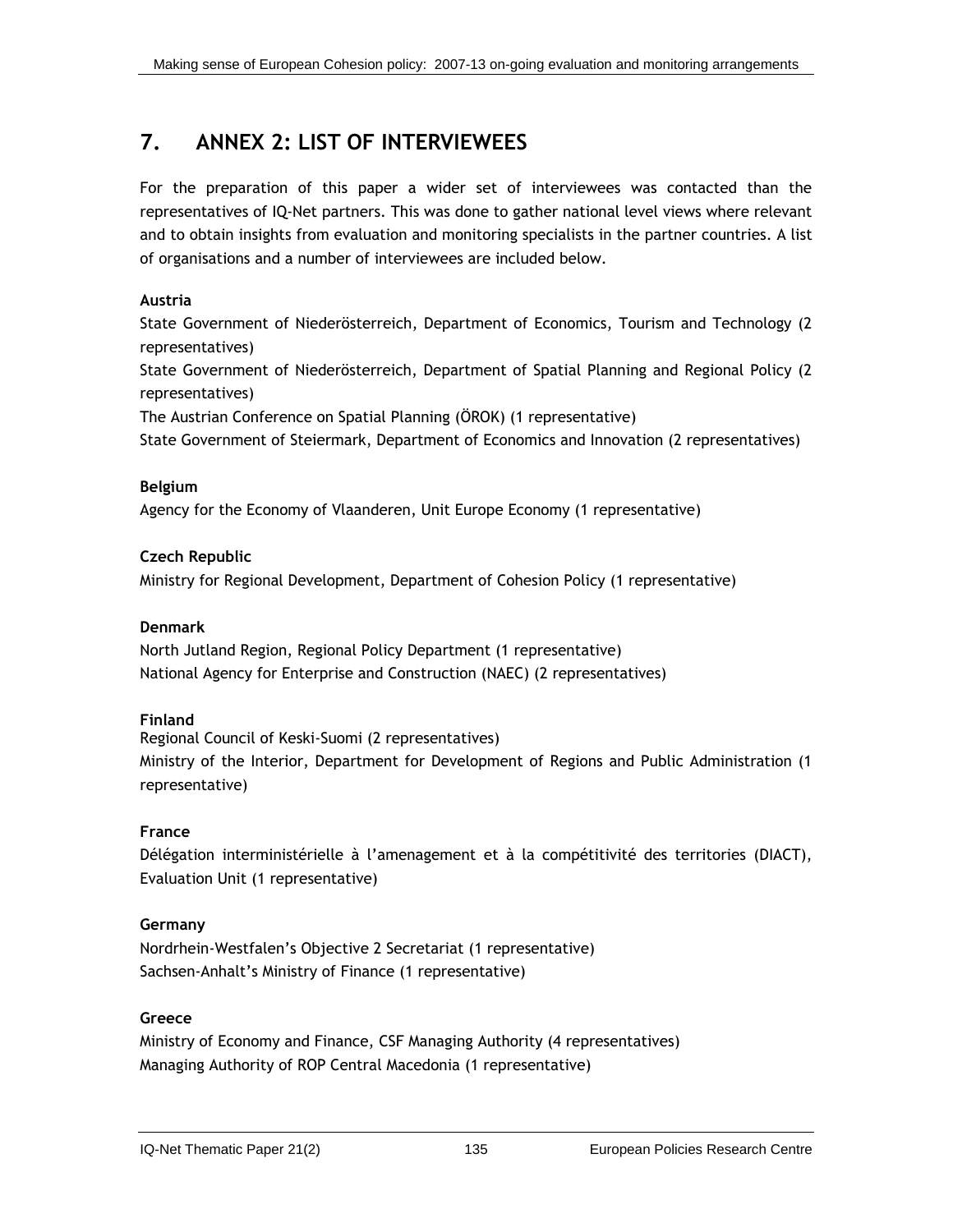## **Italy**

Ministry of Economic Development, Evaluation Unit of the Department for Development and Cohesion Policies (2 representatives)

Ministry of Economic Development, Institute for Industrial Promotion (IPI) (2 representatives) Ministry of Economic Development, DG for the Coordination of Incentives to Businesses (1 repsentative)

Lombardia Region, Presidency, Central Directorate for Integrated Programmino (1 representative)

Lombardia Region, Finlombardia (1 representative)

#### **Poland**

Śląskie Marshal's Office, Regional Development Unit, (2 representatives) Śląskie Marshal's Office, ESF Unit (3 representatives)

#### **Portugal**

NSRF Observatory (2 representatives) Financial Institute for Regional Development (2 representatives)

#### **Slovenia**

Government Office for Local Self-Government and Regional Policy (1 representative)

#### **Spain**

Ministry of Economy and Finance, DG for European Funds (1 representative) Provincial Council of Bizkaia (2 representatives)

#### **Sweden**

Swedish Agency for Economic Growth (Nutek), Stockholm Office (1 representative) Nutek, Programme Support, Östersund (1 representative) Nutek, Secretariat of Mellersta Norrland OP (1 representative) Nutek, Secretariat of Norra Mellansverige OP (1 representative)

#### **UK**

Scottish Government, European Structural Funds Division (1 representative) Intermediate Administrative Body (IAB) (1 representative) Welsh European Funding Office (WEFO), Monitoring and Evaluation (1 representative) Communities and Local Government (CLG) (1 representative) Government Office North East England (1 representative) One NorthEast (1 representative)

#### **European Commission**

D.G. Regional Policy, Evaluation Unit (4 representatives)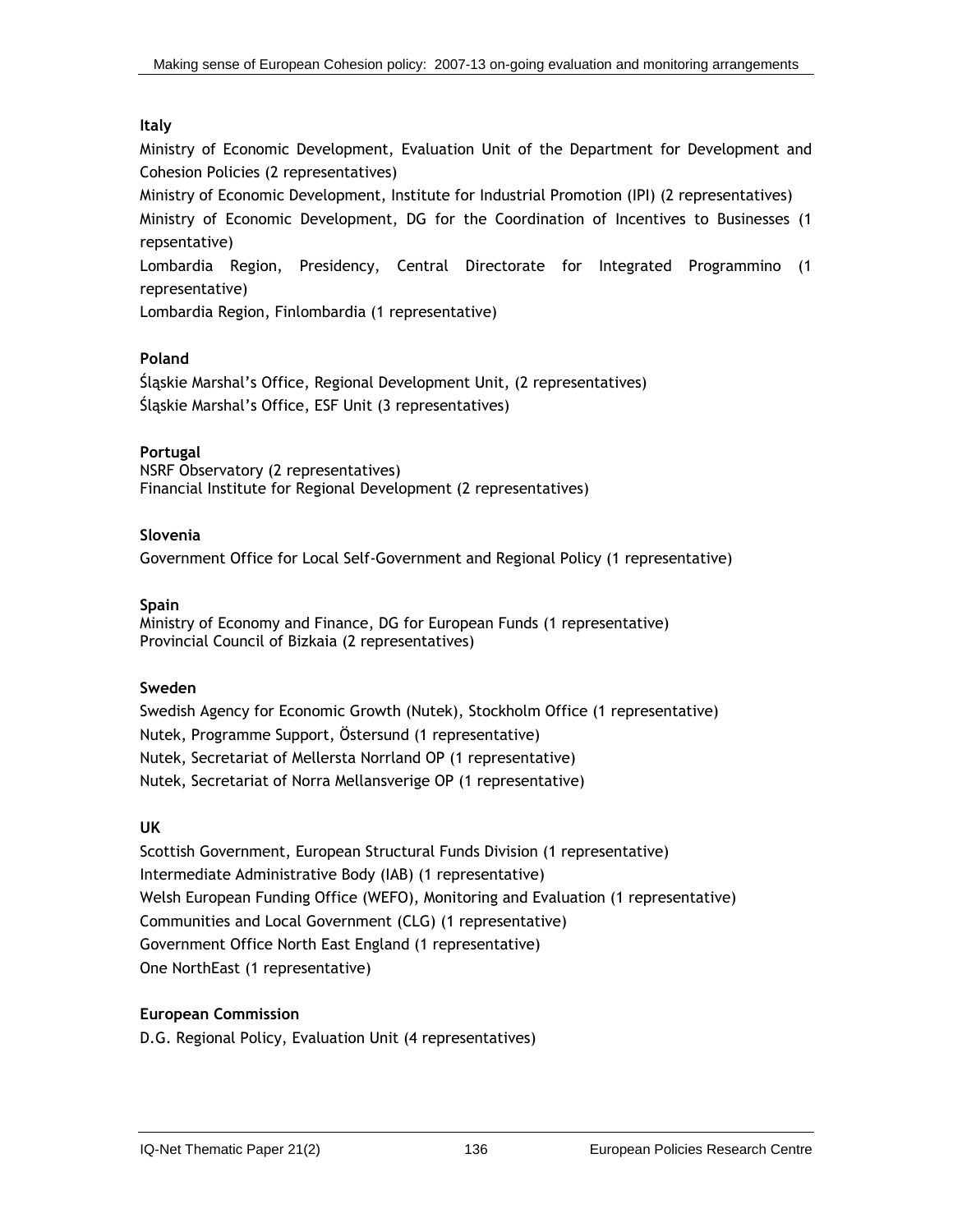

# **Improving the Quality of Structural Funds Programming through Exchange of Experience**

IQ-Net is a network of Convergence and Regional Competitiveness programmes actively exchanging experience on practical programming issues. It involves a programme of research and debate on topical themes relating to Structural Funds programme design, management and delivery, culminating in twice-yearly meetings of members. IQ-Net was established in 1996 and has successfully completed three periods of operation: 1996-99, 1999-2002 and 2002-07. A new phase was launched on 1 July 2007 (Phase IV, 2007-10).

#### **IQ-Net Meetings**

Twenty-two partners' meetings and a special  $10<sup>th</sup>$ anniversary conference have been held in nine European countries during 11 years of operation of the Network. Meetings are held at approximately six month intervals and are open to IQ-Net partners and to observers interested in joining the Network. The meetings are designed to facilitate direct exchange of experience on selected issues, through the presentation of briefing papers, plenary discussions, workshop sessions and study visits in the hosting regions.



#### **IQ-Net Website**

The IQ-Net Website is the Network's main vehicle of communication for partners and nonpartners alike ([www.eprc.strath.ac.uk/iqnet](http://www.eprc.strath.ac.uk/iqnet)). The launch of Phase IV has been accompanied by an extensive redesign of the site which comprises two sections:



*Partner Intranet Pages* available exclusively to IQ-Net members.

*Public Pages* which provide information on the Network's activities and meetings, allow the download of IQ-Net Reports and Bulletins, and provide a news section on issues relevant to the Network.

The Partners' section of the website provides exclusive services to members of the Network, including access to all materials prepared for the IQ-Net meetings, a constantly up-dated list of EU27 links (programmes, institutions, economics and statistics etc.), partners' contact details, a partners' blog and other items of interest.

#### **IQ-Net Reports**

The IQ-Net Reports form the basis for the discussions at each IQ-Net meeting. They present applied and practical information in a style accessible to policy-makers, programme executives and administrators. The reports can be downloaded, at no charge, from the IQ-Net website. To date, around 30 thematic papers have been produced on both 'functional issues' (e.g.